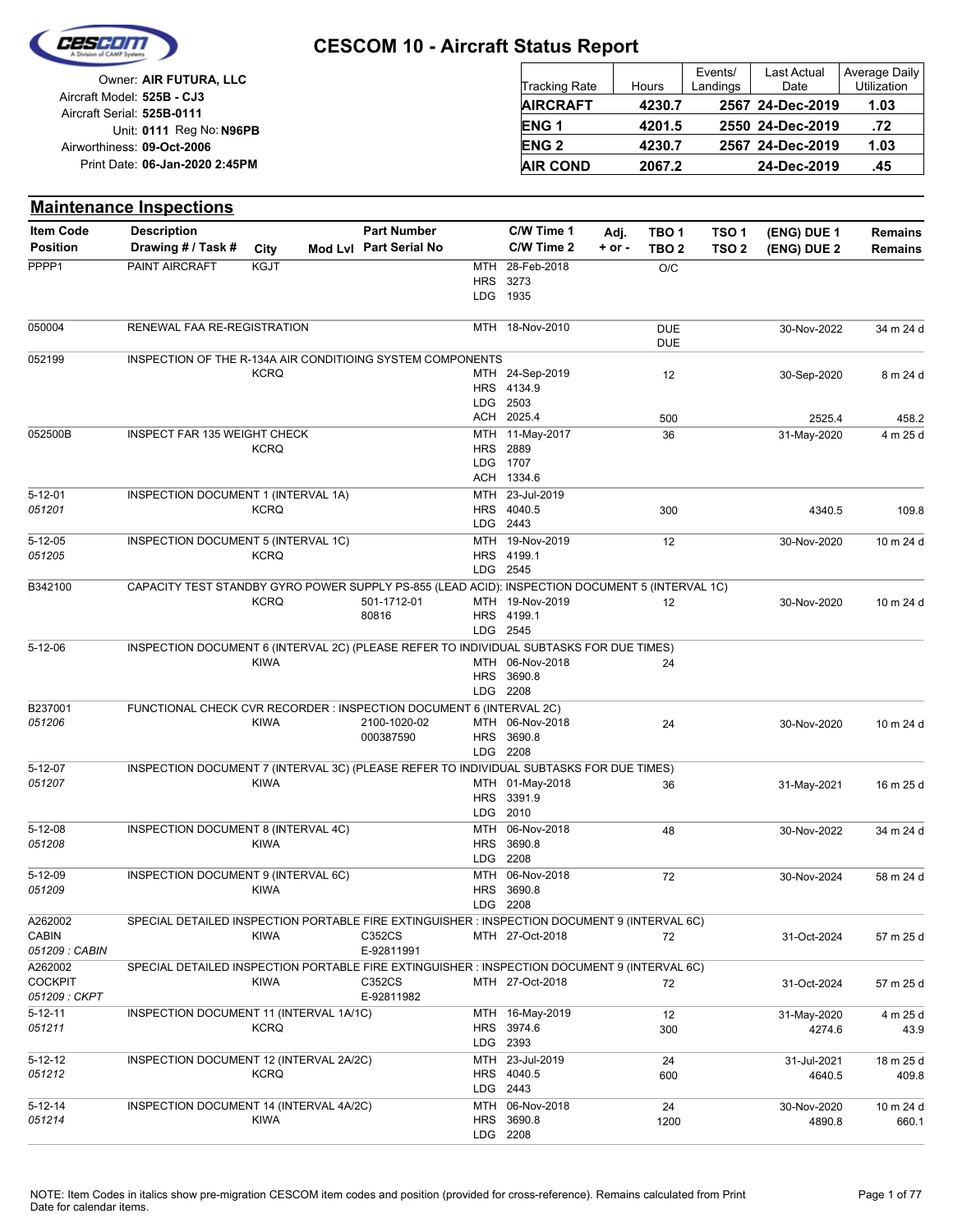

| Owner: AIR FUTURA, LLC                                 |                 |        | Events/  | Last Actual      | Average Daily |
|--------------------------------------------------------|-----------------|--------|----------|------------------|---------------|
|                                                        | Tracking Rate   | Hours  | Landings | Date             | Utilization   |
| Aircraft Model: 525B - CJ3                             | <b>AIRCRAFT</b> | 4230.7 |          | 2567 24-Dec-2019 | 1.03          |
| Aircraft Serial: 525B-0111<br>Unit: 0111 Reg No: N96PB | <b>ENG1</b>     | 4201.5 |          | 2550 24-Dec-2019 | .72           |
| Airworthiness: 09-Oct-2006                             | <b>ENG 2</b>    | 4230.7 |          | 2567 24-Dec-2019 | 1.03          |
| Print Date: 06-Jan-2020 2:45PM                         | <b>AIR COND</b> | 2067.2 |          | 24-Dec-2019      | .45           |

#### **(ENG) DUE 2 (ENG) DUE 1 Maintenance Inspections** City **Mod Lvl Part Serial No Part Number C/W Time 1 C/W Time 2 + or - Adj. TBO 1 TBO 2 TSO 2 TSO 1 Remains** Description Part Number C/W Time 1 Adj. TBO 1 TSO 1 (ENG) DUE 1 Remains **Position Drawing # / Task # Item Code** LDG **HRS** MTH 2208 3690.8 06-Nov-2018 2400 48 6090.8 30-Nov-2022 1860.1 34 m 24 d *051216*  $5 - 12 - 16$ KIWA INSPECTION DOCUMENT 16 (INTERVAL 8A/4C) LDG HRS 4199.1 MTH *051217* 19-Nov-2019 12 2545 5-12-17 **KCRQ** INSPECTION DOCUMENT 17 (INTERVAL CFR 91.207) (PLEASE REFER TO INDIVIDUAL SUBTASKS FOR DUE TIMES) LDG **HRS** MTH 19-Nov-2019 12 453-5060 30-Nov-2020 10 m 24 d 2545 4199.1 252-03272 A256001 **KCRO** DETAILED INSPECTION ELT TRANSMITTER : INSPECTION DOCUMENT 17 (INTERVAL CFR 91.207) LDG 2545 HRS 4199.1 MTH 19-Nov-2019 12 453-5060 30-Nov-2020 10 m 24 d 252-03272 B256001 **KCRQ** OPERATIONAL CHECK ELT TRANSMITTER EMERGENCY LOCATOR TRANSMITTER (ELT) SYSTEM: INSPECTION DOCUMENT 17 (INTERVAL CFR 91.207) LDG HRS 3690.8 MTH 06-Nov-2018 24 2208 5-12-18 KIWA INSPECTION DOCUMENT 18 (PLEASE REFER TO INDIVIDUAL SUBTASKS FOR DUE TIMES) MTH 27-Oct-2018 24 822-1109-014 31-Oct-2020 9 m 25 d 25XFD *051218 : L-ADC* NO. 1 341055 KIWA CALIBRATION TEST AIR DATA COMPUTER (FAR 91.411): INSPECTION DOCUMENT 18 MTH 27-Oct-2018 24 822-1109-014 31-Oct-2020 9 m 25 d 33HGW *051218 : R-ADC* NO. 2 341056 KIWA CALIBRATION TEST AIR DATA COMPUTER (FAR 91.411): INSPECTION DOCUMENT 18 MTH 27-Oct-2018 24 501-1890-04 31-Oct-2020 9 m 25 d 1822 *051218 : STDBY* **STANDBY** 341057 KIWA CALIBRATION TEST AIR DATA COMPUTER (FAR 91.411): INSPECTION DOCUMENT 18 *051218 : RVSM* MTH 27-Oct-2018 24 31-Oct-2020 9 m 25 d 341060 KIWA INSPECT RVSM SKIN WAVINESS: INSPECTION DOCUMENT 18 MTH 27-Oct-2018 24 31-Oct-2020 9 m 25 d *051218 : L* LEFT B341001 KIWA FUNCTIONAL CHECK PITOT STATIC SYSTEM (AIRPLANES -0001 THRU -0056 AND -0058 THRU -0450): INSPECTION DOCUMENT 18 MTH 27-Oct-2018 24 31-Oct-2020 9 m 25 d *051218 : R* RIGHT B341001 KIWA FUNCTIONAL CHECK PITOT STATIC SYSTEM (AIRPLANES -0001 THRU -0056 AND -0058 THRU -0450): INSPECTION DOCUMENT 18 MTH 21-Jul-2019 24 622-9210-501 31-Jul-2021 18 m 25 d 4MPNY *051218 : 1* NO. 1 B345001 KIWA CALIBRATION CHECK TRANSPONDER (FAR 91.413) (AIRPLANES -0001 THRU -0056 AND -0058 THRU -0450): INSPECTION DOCUMENT 18 MTH 21-Jul-2019 24 622-9210-501 31-Jul-2021 18 m 25 d 4MRFD *051218 : 2* NO. 2 B345001 KIWA CALIBRATION CHECK TRANSPONDER (FAR 91.413) (AIRPLANES -0001 THRU -0056 AND -0058 THRU -0450): INSPECTION DOCUMENT 18 LDG 2545 HRS MTH 19-Nov-2019 6 4199.1 5-12-19 **KCRO** INSPECTION DOCUMENT 19 (PLEASE REFER TO INDIVIDUAL SUBTASKS FOR DUE TIMES) LDG 2545 **HRS** MTH 19-Nov-2019 6 4199.1 E-92811991 C352CS MTH 19-Nov-2019 6 6 31-May-2020 4 m 25 d *051219 : CABIN* CABIN B<sub>262002</sub> **KCRO** CABIN PORTABLE FIRE EXTINGUISHER - FUNCTIONAL CHECK : INSPECTION DOCUMENT 19 LDG HRS 4199.1 MTH 19-Nov-2019 6 C352CS 31-May-2020 4 m 25 d 2545 E-92811982 *051219 : CKPT* COCKPIT B<sub>262002</sub> **KCRQ** COCKPIT PORTABLE FIRE EXTINGUISHER - FUNCTIONAL CHECK : INSPECTION DOCUMENT 19 LDG HRS 3391.9 MTH 01-May-2018 2010 1200 36 4591.9 31-May-2021 361.2 16 m 25 d *051222* 5-12-22 KIWA INSPECTION DOCUMENT 22 (INTERVAL 4A/3C)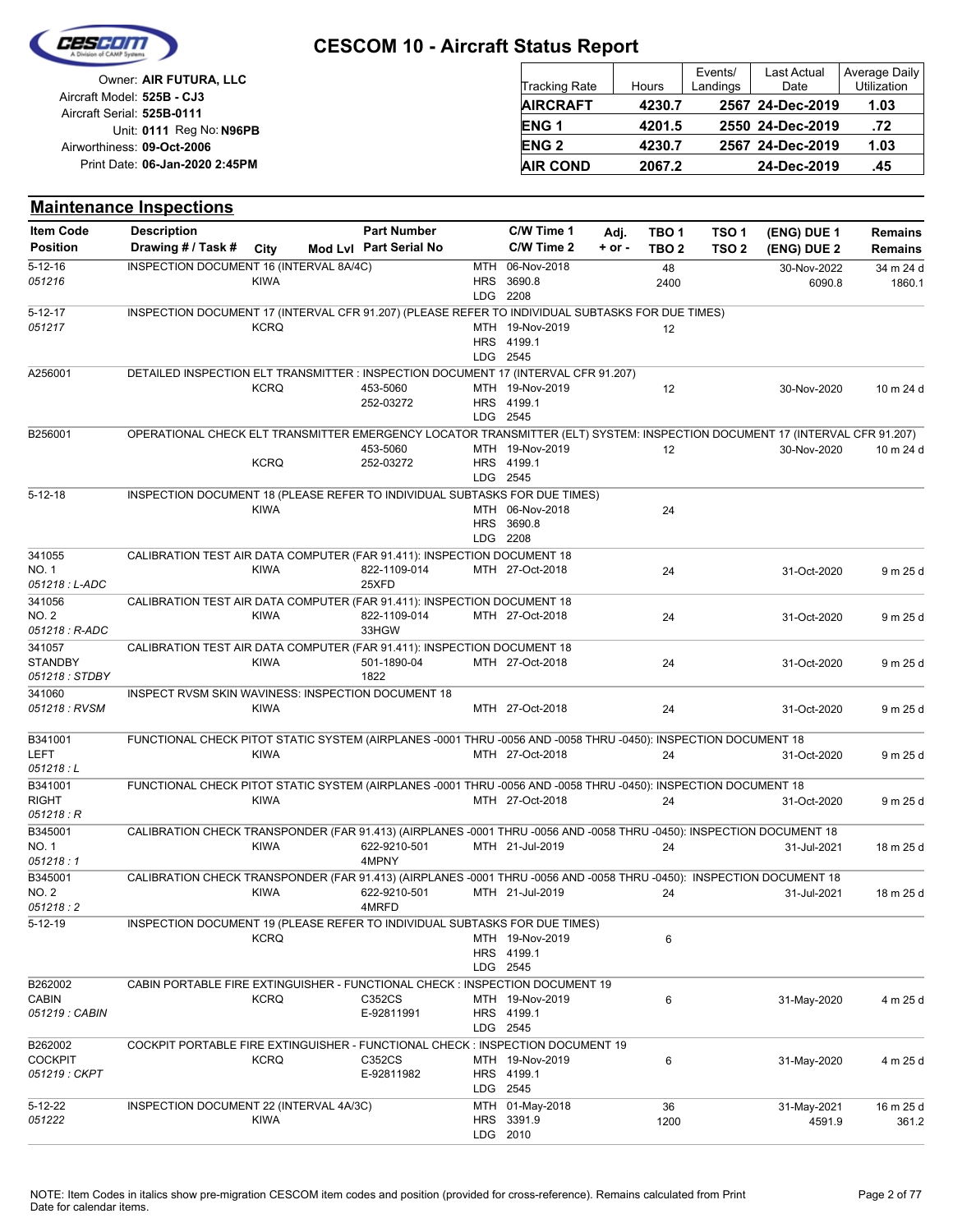

| Owner: AIR FUTURA, LLC                                   | Tracking Rate   | Hours  | Events/<br>Landings | <b>Last Actual</b><br>Date | Average Daily<br>Utilization |
|----------------------------------------------------------|-----------------|--------|---------------------|----------------------------|------------------------------|
| Aircraft Model: 525B - CJ3<br>Aircraft Serial: 525B-0111 | <b>AIRCRAFT</b> | 4230.7 |                     | 2567 24-Dec-2019           | 1.03                         |
| Unit: 0111 Reg No: N96PB                                 | <b>ENG1</b>     | 4201.5 |                     | 2550 24-Dec-2019           | .72                          |
| Airworthiness: 09-Oct-2006                               | <b>ENG 2</b>    | 4230.7 |                     | 2567 24-Dec-2019           | 1.03                         |
| Print Date: 06-Jan-2020 2:45PM                           | <b>AIR COND</b> | 2067.2 |                     | 24-Dec-2019                | .45                          |

|                     | <b>Maintenance Inspections</b>                                                            |             |                        |            |                               |            |                  |                  |                       |                    |
|---------------------|-------------------------------------------------------------------------------------------|-------------|------------------------|------------|-------------------------------|------------|------------------|------------------|-----------------------|--------------------|
| <b>Item Code</b>    | <b>Description</b>                                                                        |             | <b>Part Number</b>     |            | C/W Time 1                    | Adj.       | TBO <sub>1</sub> | TSO <sub>1</sub> | (ENG) DUE 1           | Remains            |
| <b>Position</b>     | Drawing # / Task #                                                                        | City        | Mod Lvl Part Serial No |            | C/W Time 2                    | $+$ or $-$ | TBO 2            | TSO <sub>2</sub> | (ENG) DUE 2           | Remains            |
| $5 - 12 - 23$       | INSPECTION DOCUMENT 23 (INTERVAL 1A/2C)                                                   |             |                        |            | MTH 16-May-2019               |            | 24               |                  | 31-May-2021           | 16 m 25 d          |
| 051223              |                                                                                           | <b>KCRQ</b> |                        |            | HRS 3974.6                    |            | 300              |                  | 4274.6                | 43.9               |
|                     |                                                                                           |             |                        |            | LDG 2393                      |            |                  |                  |                       |                    |
| 5-12-24<br>051224   | INSPECTION DOCUMENT 24 (PLEASE REFER TO INDIVIDUAL SUBTASKS FOR DUE TIMES)                | <b>KIWA</b> |                        |            | MTH 01-May-2018               |            |                  |                  |                       |                    |
|                     |                                                                                           |             |                        |            | HRS 3391.9                    |            | 36<br>1200       |                  | 31-May-2021<br>4591.9 | 16 m 25 d<br>361.2 |
|                     |                                                                                           |             |                        |            | LDG 2010                      |            |                  |                  |                       |                    |
| 5-12-32             | INSPECTION DOCUMENT 32 (NDI INTERVAL) (PLEASE REFER TO INDIVIDUAL SUBTASKS FOR DUE TIMES) |             |                        |            |                               |            |                  |                  |                       |                    |
|                     |                                                                                           |             |                        |            | MTH 09-Oct-2006               |            | A/R              |                  |                       |                    |
| A324103             | SPECIAL DETAILED INSPECTION WHEEL ASSEMBLY (NDI): INSPECTION DOCUMENT 32 (NDI INTERVAL)   |             |                        |            |                               |            |                  |                  |                       |                    |
| <b>LEFT MAIN</b>    |                                                                                           | <b>KCRQ</b> | 3-1607                 |            | MTH 06-Dec-2017               |            | T/C              |                  |                       |                    |
| LANDING GEAR        |                                                                                           |             | 0774                   |            | HRS 3189.9                    |            |                  |                  |                       |                    |
| 051232 : L          |                                                                                           |             |                        | LDG.       | 1889                          |            |                  |                  |                       |                    |
|                     |                                                                                           |             |                        |            | ACH 1527.2                    |            |                  |                  |                       |                    |
| A324103             | SPECIAL DETAILED INSPECTION WHEEL ASSEMBLY (NDI): INSPECTION DOCUMENT 32 (NDI INTERVAL)   |             |                        |            |                               |            |                  |                  |                       |                    |
| <b>NOSE LANDING</b> |                                                                                           | <b>KCRQ</b> | 3-1418                 |            | MTH 03-Nov-2017               |            | T/C              |                  |                       |                    |
| GEAR                |                                                                                           |             | 7491                   |            | HRS 3125.8                    |            |                  |                  |                       |                    |
| 051232 : NOSE       |                                                                                           |             |                        |            | LDG 1850                      |            |                  |                  |                       |                    |
| A324103             | SPECIAL DETAILED INSPECTION WHEEL ASSEMBLY (NDI): INSPECTION DOCUMENT 32 (NDI INTERVAL)   |             |                        |            |                               |            |                  |                  |                       |                    |
| <b>RIGHT MAIN</b>   |                                                                                           | <b>KCRQ</b> | 3-1607                 |            | MTH 06-Dec-2017               |            | T/C              |                  |                       |                    |
| <b>LANDING GEAR</b> |                                                                                           |             | 0775                   |            | HRS 3189.9                    |            |                  |                  |                       |                    |
| 051232 : R          |                                                                                           |             |                        | <b>LDG</b> | 1889                          |            |                  |                  |                       |                    |
|                     |                                                                                           |             |                        |            | ACH 1527.2                    |            |                  |                  |                       |                    |
| $5 - 12 - 35$       | INSPECTION DOCUMENT 35 (PLEASE REFER TO INDIVIDUAL SUBTASKS FOR DUE TIMES)                |             |                        |            |                               |            |                  |                  |                       |                    |
|                     |                                                                                           | <b>KCRQ</b> |                        |            | MTH 19-Nov-2019               |            | 4                |                  |                       |                    |
|                     |                                                                                           |             |                        |            | HRS 4199.1                    |            | 200              |                  |                       |                    |
|                     |                                                                                           |             |                        |            | LDG 2545                      |            |                  |                  |                       |                    |
| A243301             | CAPACITY CHECK BATTERY (LEAD ACID): INSPECTION DOCUMENT 35                                |             |                        |            |                               |            |                  |                  |                       |                    |
| 051235 : LEAD       |                                                                                           | <b>KCRQ</b> | S3597-4                |            | MTH 19-Nov-2019               |            | 4                |                  | 31-Mar-2020           | 2 m 25 d           |
|                     |                                                                                           |             | 40920949               |            | HRS 4199.1<br>LDG 2545        |            | 200              |                  | 4399.1                | 168.4              |
| $5 - 12 - 38$       | INSPECTION DOCUMENT 38 (PLEASE REFER TO INDIVIDUAL SUBTASKS FOR DUE TIMES)                |             |                        |            |                               |            |                  |                  |                       |                    |
| 051238              |                                                                                           | <b>KCRQ</b> |                        |            | MTH 19-Nov-2019               |            | 6                |                  |                       |                    |
|                     |                                                                                           |             |                        |            | HRS 4199.1                    |            |                  |                  |                       |                    |
|                     |                                                                                           |             |                        |            | LDG 2545                      |            |                  |                  |                       |                    |
| B342101             | PERIODIC TEST/CHECK STANDBY GYRO POWER SUPPLY PS-855 (LEAD ACID): INSPECTION DOCUMENT 38  |             |                        |            |                               |            |                  |                  |                       |                    |
|                     |                                                                                           | <b>KCRQ</b> | 501-1712-01            |            | MTH 19-Nov-2019               |            | 6                |                  | 31-May-2020           | 4 m 25 d           |
|                     |                                                                                           |             | 80816                  |            | HRS 4199.1<br>LDG 2545        |            |                  |                  |                       |                    |
| 5-12-39             | <b>INSPECTION DOCUMENT 39</b>                                                             |             |                        |            | MTH 09-Oct-2006               |            |                  |                  |                       |                    |
|                     |                                                                                           |             |                        | HRS 0      |                               |            | 5000             |                  | 5000                  | 769.3              |
| $5 - 12 - 40$       | INSPECTION DOCUMENT 40                                                                    |             |                        |            | MTH 19-Nov-2019               |            | 6                |                  | 31-May-2020           | 4 m 25 d           |
|                     |                                                                                           | <b>KCRQ</b> |                        |            | HRS 4199.1                    |            |                  |                  |                       |                    |
|                     |                                                                                           |             |                        |            | LDG 2545                      |            |                  |                  |                       |                    |
| $5 - 12 - 41$       | <b>INSPECTION DOCUMENT 41</b>                                                             |             |                        |            | MTH 02-Jun-2018               |            |                  |                  |                       |                    |
|                     |                                                                                           | <b>KCRQ</b> |                        |            | HRS 3462.9                    |            |                  |                  |                       |                    |
|                     |                                                                                           |             |                        |            | LDG 2061                      |            |                  |                  |                       |                    |
| $5 - 12 - 42$       | <b>INSPECTION DOCUMENT 42</b>                                                             |             |                        |            | ACH 1657.8                    |            | 500<br>N/A       |                  | 2157.8                | 90.6               |
|                     |                                                                                           |             |                        |            |                               |            |                  |                  |                       |                    |
| $5 - 12 - 43$       | <b>INSPECTION DOCUMENT 43</b>                                                             |             |                        | MTH        |                               |            |                  |                  |                       |                    |
|                     |                                                                                           |             |                        | <b>HRS</b> |                               |            | 7200             |                  | 10591.9               | 6361.2             |
| 5-12-MA<br>0512MA   | <b>INSPECTION DOCUMENT MA</b>                                                             | <b>KCRQ</b> |                        |            | MTH 26-Feb-2019<br>HRS 3876.7 |            |                  |                  |                       |                    |
|                     |                                                                                           |             |                        |            | LDG 2331                      |            | 500              |                  | 4376.7                | 146                |
|                     |                                                                                           |             |                        |            |                               |            |                  |                  |                       |                    |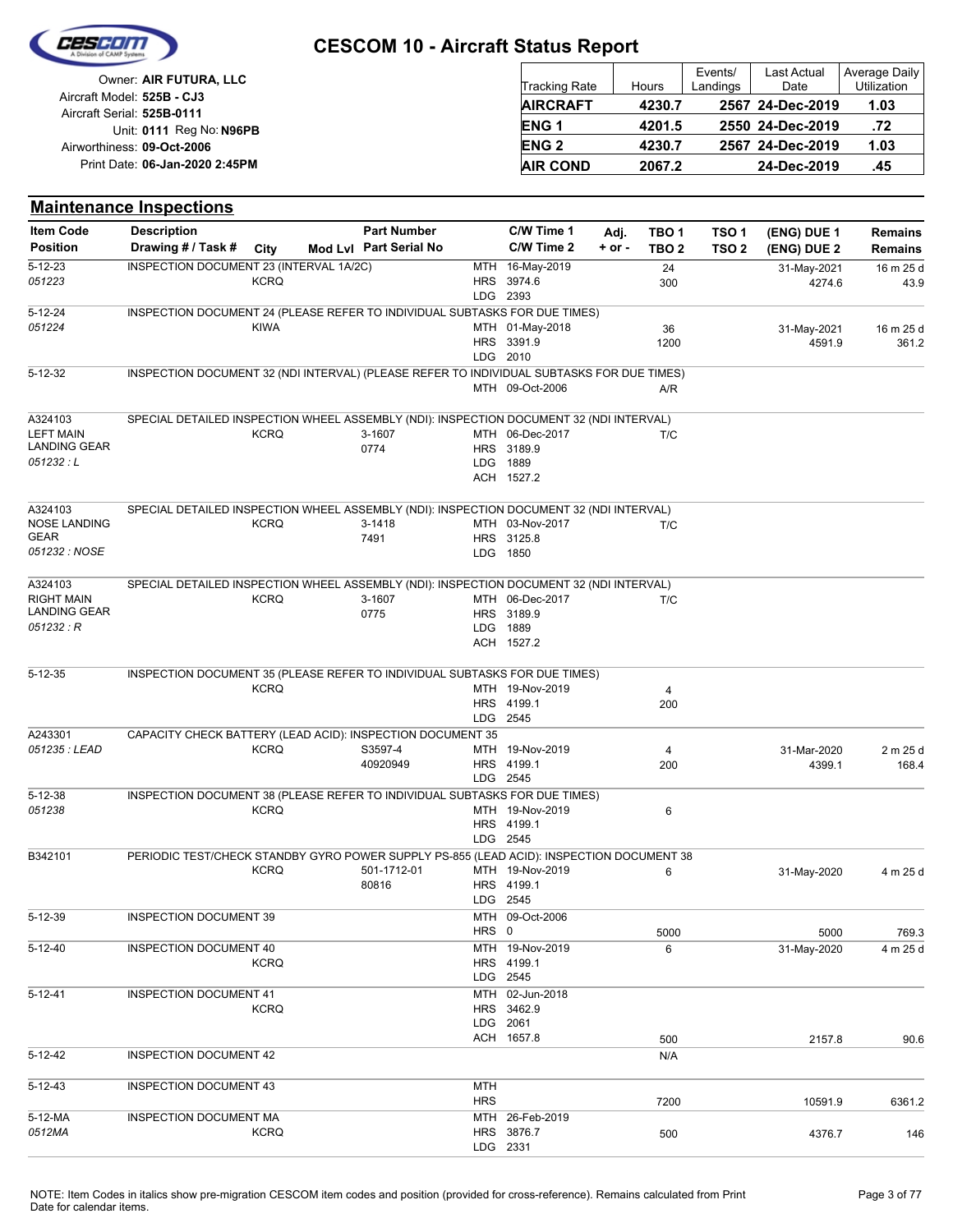

| Owner: AIR FUTURA, LLC                                   | Tracking Rate   | <b>Hours</b> | Events/<br>Landings | Last Actual<br>Date | Average Daily<br><b>Utilization</b> |
|----------------------------------------------------------|-----------------|--------------|---------------------|---------------------|-------------------------------------|
| Aircraft Model: 525B - CJ3<br>Aircraft Serial: 525B-0111 | <b>AIRCRAFT</b> | 4230.7       |                     | 2567 24-Dec-2019    | 1.03                                |
| Unit: 0111 Reg No: N96PB                                 | <b>ENG1</b>     | 4201.5       |                     | 2550 24-Dec-2019    | .72                                 |
| Airworthiness: 09-Oct-2006                               | <b>ENG 2</b>    | 4230.7       |                     | 2567 24-Dec-2019    | 1.03                                |
| Print Date: 06-Jan-2020 2:45PM                           | <b>AIR COND</b> | 2067.2       |                     | 24-Dec-2019         | .45                                 |

|                         | <b>Maintenance Inspections</b>                                             |             |                        |            |                                                         |          |                          |                  |                |                |
|-------------------------|----------------------------------------------------------------------------|-------------|------------------------|------------|---------------------------------------------------------|----------|--------------------------|------------------|----------------|----------------|
| <b>Item Code</b>        | <b>Description</b>                                                         |             | <b>Part Number</b>     |            | C/W Time 1                                              | Adj.     | TBO <sub>1</sub>         | TSO <sub>1</sub> | (ENG) DUE 1    | <b>Remains</b> |
| <b>Position</b>         | Drawing # / Task #                                                         | City        | Mod Lvl Part Serial No |            | C/W Time 2                                              | $+ or -$ | TBO <sub>2</sub>         | TSO <sub>2</sub> | (ENG) DUE 2    | <b>Remains</b> |
| $5-12-MC$<br>0512MC     | INSPECTION DOCUMENT MC                                                     | <b>KCRQ</b> |                        |            | MTH 16-May-2019<br>HRS 3974.6                           |          | 2000                     |                  | 5974.6         | 1743.9         |
|                         |                                                                            |             |                        |            | LDG 2393                                                |          |                          |                  |                |                |
| 5-12-MD<br>0512MD       | INSPECTION DOCUMENT MD                                                     | <b>KCRQ</b> |                        |            | MTH 03-Aug-2017<br>HRS 2975.9<br>LDG 1758<br>ACH 1397.7 |          | 1500                     |                  | 4475.9         | 245.2          |
| 5-12-ME                 | INSPECTION DOCUMENT ME (PLEASE REFER TO INDIVIDUAL SUBTASKS FOR DUE TIMES) |             |                        |            |                                                         |          |                          |                  |                |                |
| 0512ME                  |                                                                            | *CF         |                        |            | MTH 09-Oct-2006                                         |          |                          |                  |                |                |
|                         |                                                                            |             |                        | $LDG \t0$  |                                                         |          | 5000                     |                  |                |                |
| A322001<br>NOSE LANDING | INSPECT FORK AND PISTON ASSEMBLY : INSPECTION DOCUMENT ME                  |             | 6342350-4              |            | MTH 09-Oct-2006                                         |          |                          |                  |                |                |
| GEAR                    |                                                                            |             | SN-UNKNOWN             | LDG 0      |                                                         |          | 5000                     |                  | 5000           | 2433           |
| 5-12-MF                 | INSPECTION DOCUMENT MF                                                     |             |                        |            | MTH 10-Aug-2016                                         |          |                          |                  |                |                |
| 0512MF                  |                                                                            | <b>KCRQ</b> |                        |            | HRS 2494.8                                              |          | 2500                     |                  | 4994.8         | 764.1          |
|                         |                                                                            |             |                        |            | LDG 1456<br>ACH 1063                                    |          |                          |                  |                |                |
| 5-12-MG                 | <b>INSPECTION DOCUMENT MG</b>                                              |             |                        | MTH        | 09-Oct-2006                                             |          |                          |                  |                |                |
| 0512MG                  |                                                                            | *CF         |                        | HRS 0      |                                                         |          | 5000                     |                  | 5000           | 769.3          |
| 5-12-MH                 | <b>INSPECTION DOCUMENT MH</b>                                              |             |                        |            | MTH 09-Oct-2006                                         |          |                          |                  |                |                |
| 0512MH                  |                                                                            | *CF         |                        | HRS 0      |                                                         |          | 5050                     |                  | 5050           | 819.3          |
| $5-12-MI$               | <b>INSPECTION DOCUMENT MI</b>                                              |             |                        |            | MTH 09-Oct-2006                                         |          |                          |                  |                |                |
| 0512MI                  |                                                                            | *CF         |                        | HRS 0      |                                                         |          | 6000                     |                  | 6000           | 1769.3         |
| 5-12-MJ<br>0512MJ       | <b>INSPECTION DOCUMENT MJ</b>                                              | <b>KCRQ</b> |                        |            | MTH 03-Aug-2017<br>HRS 2975.9                           |          |                          |                  |                |                |
|                         |                                                                            |             |                        |            | LDG 1758                                                |          | 3000                     |                  | 5975.9         | 1745.2         |
|                         |                                                                            |             |                        |            | ACH 1397.7                                              |          |                          |                  |                |                |
| 5-12-MK                 | <b>INSPECTION DOCUMENT MK</b>                                              |             |                        |            | MTH 11-Jun-2019                                         |          | 12                       |                  | 30-Jun-2020    | 5 m 24 d       |
|                         |                                                                            | <b>KCRQ</b> |                        | <b>HRS</b> | 4017.7                                                  |          | 330                      |                  | 4347.7         | 117            |
|                         |                                                                            |             |                        |            | LDG 2429                                                |          |                          |                  |                |                |
| 5-12-ML                 | INSPECTION DOCUMENT ML                                                     |             |                        | <b>HRS</b> |                                                         |          | 9000                     |                  | 9000           | 4769.3         |
| 5-12-MM                 | INSPECTION DOCUMENT MM                                                     |             |                        | <b>HRS</b> |                                                         |          | 8000                     |                  | 8000           | 3769.3         |
| 5-12-MN                 | INSPECTION DOCUMENT MN                                                     |             |                        |            | MTH 09-Oct-2006                                         |          |                          |                  |                |                |
|                         |                                                                            |             |                        | HRS 0      |                                                         |          | 10000                    |                  | 10000          | 5769.3         |
| 5-12-MO                 | INSPECTION DOCUMENT MO                                                     |             |                        |            | MTH 09-Oct-2006                                         |          |                          |                  |                |                |
|                         |                                                                            |             |                        | HRS 0      |                                                         |          | 15000                    |                  | 15000          | 10769.3        |
| 5-12-MP                 | INSPECTION DOCUMENT MP                                                     |             |                        | HRS 0      | MTH 09-Oct-2006                                         |          | 9500                     |                  | 9500           | 5269.3         |
| 5-12-MQ                 | INSPECTION DOCUMENT MQ                                                     |             |                        |            | MTH 09-Oct-2006                                         |          |                          |                  |                |                |
|                         |                                                                            |             |                        | HRS 0      |                                                         |          | 15000                    |                  | 15000          | 10769.3        |
| 5-12-MR                 | <b>INSPECTION DOCUMENT MR</b>                                              |             |                        |            | MTH 09-Oct-2006                                         |          |                          |                  |                |                |
|                         |                                                                            |             |                        | HRS 0      |                                                         |          | 11500                    |                  | 11500          | 7269.3         |
| 052001                  | FJ44 CHECK 1                                                               | <b>KCRQ</b> |                        |            | MTH 24-Jul-2019<br>HRS 4040.5                           |          |                          |                  |                |                |
| E1                      |                                                                            |             |                        |            | LDG 2443                                                |          | 300                      |                  | (4311.3)4340.5 | 109.8          |
| 052001                  | FJ44 CHECK 1                                                               | <b>KCRQ</b> |                        |            | MTH 24-Jul-2019                                         |          |                          |                  |                |                |
| E <sub>2</sub>          |                                                                            |             |                        |            | HRS 4040.5                                              |          | 300                      |                  | (4340.5)4340.5 | 109.8          |
|                         |                                                                            |             |                        |            | LDG 2443                                                |          |                          |                  |                |                |
| 052002                  | FJ44 CHECK 2                                                               | <b>KCRQ</b> |                        |            | MTH 14-Dec-2018                                         |          |                          |                  |                |                |
| E1                      |                                                                            |             |                        |            | HRS 3746.2<br>LDG 2246                                  | $-5.7$   | 600                      |                  | (4311.3)4340.5 | 109.8          |
| 052002                  | FJ44 CHECK 2                                                               | <b>KCRQ</b> |                        |            | MTH 14-Dec-2018                                         |          |                          |                  |                |                |
| E <sub>2</sub>          |                                                                            |             |                        |            | HRS 3746.2                                              | $-5.7$   | 600                      |                  | (4340.5)4340.5 | 109.8          |
|                         |                                                                            |             |                        |            | LDG 2246                                                |          |                          |                  |                |                |
| 052003                  | FJ44 CHECK 3                                                               | <b>UNK</b>  |                        |            | MTH 30-Apr-2015                                         |          | $\overline{\phantom{a}}$ |                  |                |                |
| E1                      |                                                                            |             |                        |            | HRS 2009.3<br>LDG 1176                                  |          |                          |                  |                |                |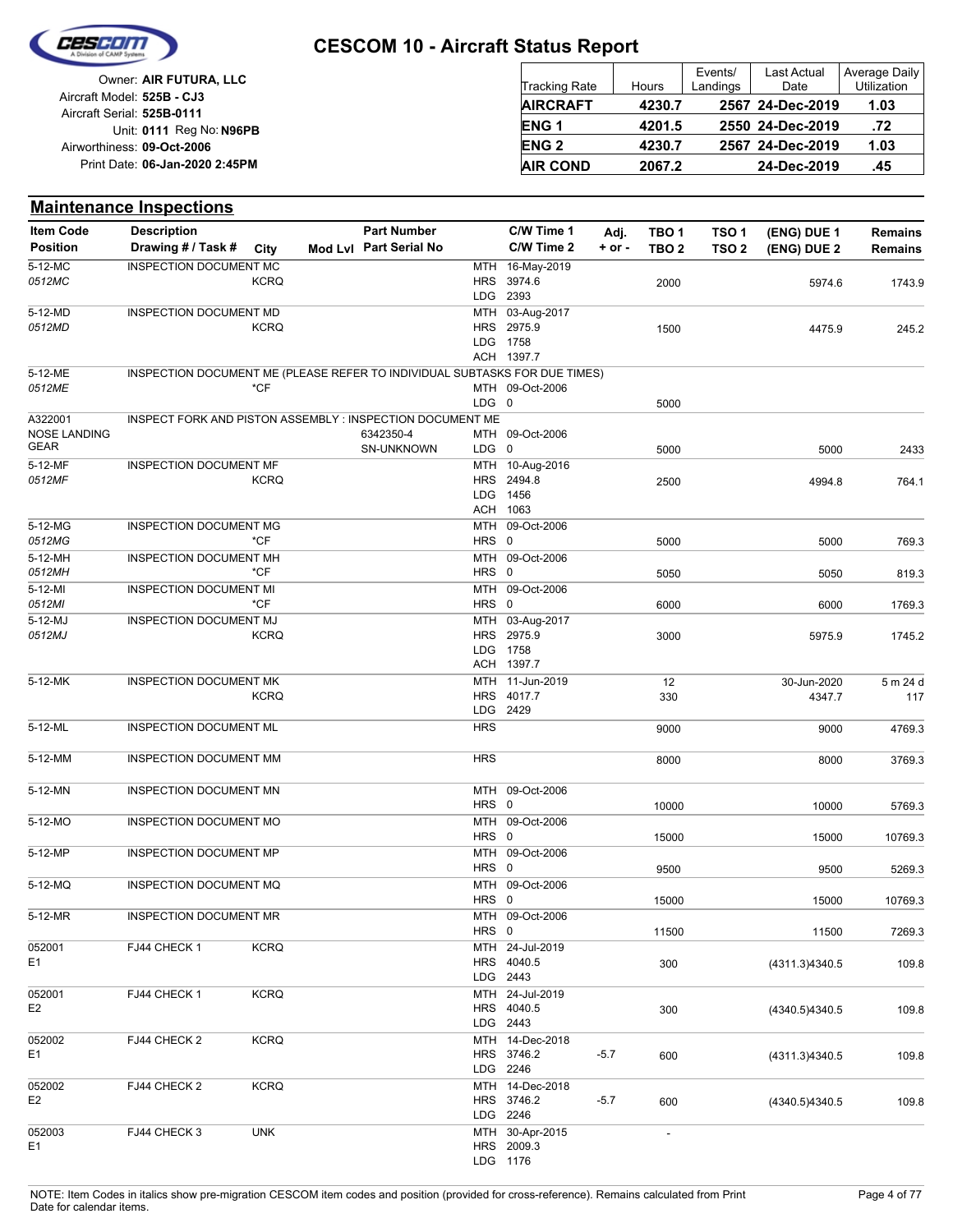

|                            | Owner: AIR FUTURA, LLC         |
|----------------------------|--------------------------------|
| Aircraft Model: 525B - CJ3 |                                |
| Aircraft Serial: 525B-0111 |                                |
|                            | Unit: 0111 Reg No: N96PB       |
| Airworthiness: 09-Oct-2006 |                                |
|                            | Print Date: 06-Jan-2020 2:45PM |
|                            |                                |

| <b>Tracking Rate</b> | Hours  | Events/<br>Landings | <b>Last Actual</b><br>Date | Average Daily<br>Utilization |
|----------------------|--------|---------------------|----------------------------|------------------------------|
| <b>AIRCRAFT</b>      | 4230.7 |                     | 2567 24-Dec-2019           | 1.03                         |
| <b>ENG1</b>          | 4201.5 |                     | 2550 24-Dec-2019           | .72                          |
| <b>ENG 2</b>         | 4230.7 |                     | 2567 24-Dec-2019           | 1.03                         |
| <b>AIR COND</b>      | 2067.2 |                     | 24-Dec-2019                | .45                          |

#### **Maintenance Inspections**

| <b>Item Code</b>        | <b>Description</b>                                 |             | <b>Part Number</b>     |       | C/W Time 1                  | Adj.       | TBO 1                    | TSO 1            | (ENG) DUE 1      | <b>Remains</b> |
|-------------------------|----------------------------------------------------|-------------|------------------------|-------|-----------------------------|------------|--------------------------|------------------|------------------|----------------|
| <b>Position</b>         | Drawing # / Task #                                 | City        | Mod Lvl Part Serial No |       | C/W Time 2                  | $+$ or $-$ | TBO <sub>2</sub>         | TSO <sub>2</sub> | (ENG) DUE 2      | <b>Remains</b> |
| 052003                  | FJ44 CHECK 3                                       | <b>UNK</b>  |                        |       | MTH 20-Apr-2015             |            | $\overline{\phantom{a}}$ |                  |                  |                |
| E <sub>2</sub>          |                                                    |             |                        |       | HRS 1996.1                  |            |                          |                  |                  |                |
|                         |                                                    |             |                        |       | LDG 1170                    |            |                          |                  |                  |                |
| 052004                  | FJ44 CHECK 4                                       |             |                        |       | MTH 09-Oct-2006             |            |                          |                  |                  |                |
| E1                      |                                                    |             |                        |       | HRS 29.2                    |            | 5000                     |                  | (4980.1)5009.3   | 778.6          |
| 052004                  | FJ44 CHECK 4                                       |             |                        |       | MTH 09-Oct-2006             |            |                          |                  |                  |                |
| E <sub>2</sub>          |                                                    |             |                        | HRS 0 |                             |            | 5000                     |                  | (4996.1)4996.1   | 765.4          |
| 052005                  | FJ44 CHECK 5                                       |             |                        |       | MTH 09-Oct-2006             |            |                          |                  |                  |                |
| E1                      |                                                    |             |                        |       | HRS 29.2                    |            | 8000                     |                  | (7980.1)8009.3   | 3778.6         |
| 052005                  | FJ44 CHECK 5                                       |             |                        |       | MTH 09-Oct-2006             |            |                          |                  |                  |                |
| E <sub>2</sub>          |                                                    |             |                        | HRS 0 |                             |            | 8000                     |                  | (7996.1)7996.1   | 3765.4         |
| 052006                  | FJ44 CHECK 6                                       |             |                        |       | MTH 09-Oct-2006             |            |                          |                  |                  |                |
| E1                      |                                                    |             |                        |       | HRS 29.2                    |            | 10000                    |                  | (9980.1)10009.3  | 5778.6         |
| 052006                  | FJ44 CHECK 6                                       |             |                        | HRS 0 | MTH 09-Oct-2006             |            |                          |                  |                  |                |
| E <sub>2</sub>          |                                                    |             |                        |       |                             |            | 10000                    |                  | (9996.1)9996.1   | 5765.4         |
| 052007<br>E1            | FJ44 CHECK 7                                       |             |                        |       | MTH 09-Oct-2006<br>HRS 29.2 |            | 13000                    |                  |                  |                |
| 052007                  | FJ44 CHECK 7                                       |             |                        |       | MTH 09-Oct-2006             |            |                          |                  | (12980.1)13009.3 | 8778.6         |
| E <sub>2</sub>          |                                                    |             |                        | HRS 0 |                             |            | 13000                    |                  | (12996.1)12996.1 | 8765.4         |
| 052008                  | FJ44 CHECK 8                                       |             |                        |       | MTH 09-Oct-2006             |            |                          |                  |                  |                |
| E1                      |                                                    |             |                        |       | HRS 29.2                    |            | 15000                    |                  | (14980.1)15009.3 | 10778.6        |
| 052008                  | FJ44 CHECK 8                                       |             |                        |       | MTH 09-Oct-2006             |            |                          |                  |                  |                |
| E <sub>2</sub>          |                                                    |             |                        | HRS 0 |                             |            | 15000                    |                  | (14996.1)14996.1 | 10765.4        |
| 052009                  | FJ44 CHECK 9                                       |             |                        |       | MTH 09-Oct-2006             |            |                          |                  |                  |                |
| E1                      |                                                    |             |                        |       | HRS 29.2                    |            | 18000                    |                  | (17980.1)18009.3 | 13778.6        |
| 052009                  | FJ44 CHECK 9                                       |             |                        |       | MTH 09-Oct-2006             |            |                          |                  |                  |                |
| E <sub>2</sub>          |                                                    |             |                        | HRS 0 |                             |            | 18000                    |                  | (17996.1)17996.1 | 13765.4        |
| 052010                  | FJ44 CHECK 10                                      |             |                        |       | MTH 09-Oct-2006             |            |                          |                  |                  |                |
| E1                      |                                                    |             |                        |       | HRS 29.2                    |            | 20000                    |                  | (19980.1)20009.3 | 15778.6        |
| 052010                  | FJ44 CHECK 10                                      |             |                        |       | MTH 09-Oct-2006             |            |                          |                  |                  |                |
| E <sub>2</sub>          |                                                    |             |                        | HRS 0 |                             |            | 20000                    |                  | (19996.1)19996.1 | 15765.4        |
| 215018                  | REPLACE COMPRESSOR DRIVE MOTOR BRUSHES             |             |                        |       | MTH 31-May-2017             |            |                          |                  |                  |                |
|                         |                                                    | <b>KCRQ</b> |                        |       | HRS 2912.9                  |            |                          |                  |                  |                |
|                         |                                                    |             |                        |       | LDG 1719<br>ACH 1365.6      |            |                          |                  |                  |                |
|                         | REGISTRATION ELT BEACON                            |             |                        |       | MTH 18-Nov-2019             |            | 800                      |                  | 2165.6           | 98.4           |
| 256026                  |                                                    |             |                        |       |                             |            | 24                       |                  | 18-Nov-2021      | 22 m 12 d      |
| D262001                 | HYDROSTATIC TEST FIRE EXTINGUISHER BOTTLE          |             |                        |       | MTH 01-May-2017             |            | 60                       |                  | 31-May-2022      | 28 m 25 d      |
| LEFT                    |                                                    | <b>KCRQ</b> | 30401102-2             |       |                             |            |                          |                  |                  |                |
| 051220:L                |                                                    |             | 67170B1                |       |                             |            |                          |                  |                  |                |
| D262001                 | HYDROSTATIC TEST FIRE EXTINGUISHER BOTTLE          |             |                        |       | MTH 08-Aug-2016             |            | 60                       |                  | 31-Aug-2021      | 19 m 25 d      |
| <b>RIGHT</b>            |                                                    | <b>KCRQ</b> | 30401102-2             |       |                             |            |                          |                  |                  |                |
| 051220: R               |                                                    |             | 55058B1                |       |                             |            |                          |                  |                  |                |
| D262003<br><b>CABIN</b> | HYDROSTATIC TEST PORTABLE FIRE EXTINGUISHER        | <b>KIWA</b> | C352CS                 |       | MTH 01-Jan-2018             |            | 144                      |                  | 31-Jan-2030      | 120 m 25 d     |
| 051210 : CABIN          |                                                    |             | E-92811991             |       |                             |            |                          |                  |                  |                |
| D262003                 | <b>HYDROSTATIC TEST PORTABLE FIRE EXTINGUISHER</b> |             |                        |       | MTH 01-Jan-2018             |            | 144                      |                  | 31-Jan-2030      | 120 m 25 d     |
| <b>COCKPIT</b>          |                                                    | KIWA        | C352CS                 |       |                             |            |                          |                  |                  |                |
| 051210: CKPT            |                                                    |             | E-92811982             |       |                             |            |                          |                  |                  |                |
| 28-00-02-280            | INSPECT AIRPLANES FUELED WITHOUT BIOCIDAL ADDITIVE |             |                        |       |                             |            |                          |                  |                  |                |
|                         |                                                    |             |                        |       | MTH 09-Oct-2006             |            |                          |                  |                  |                |
| 28-00-02-281            | INSPECT AIRPLANES FUELED WITH BIOCIDAL ADDITIVE    |             |                        |       | MTH 09-Oct-2006             |            | $\overline{\phantom{a}}$ |                  |                  |                |
|                         |                                                    |             |                        |       |                             |            |                          |                  |                  |                |
| 312001A                 | REPLACE DIGITAL CLOCK BATTERY                      |             | M877A5V                |       | MTH 19-Nov-2019             |            | 12                       |                  | 30-Nov-2020      | 10 m 24 d      |
| LEFT                    |                                                    | <b>KCRQ</b> | 17731                  |       | HRS 4199.1                  |            |                          |                  |                  |                |
|                         |                                                    |             |                        |       | LDG 2545                    |            |                          |                  |                  |                |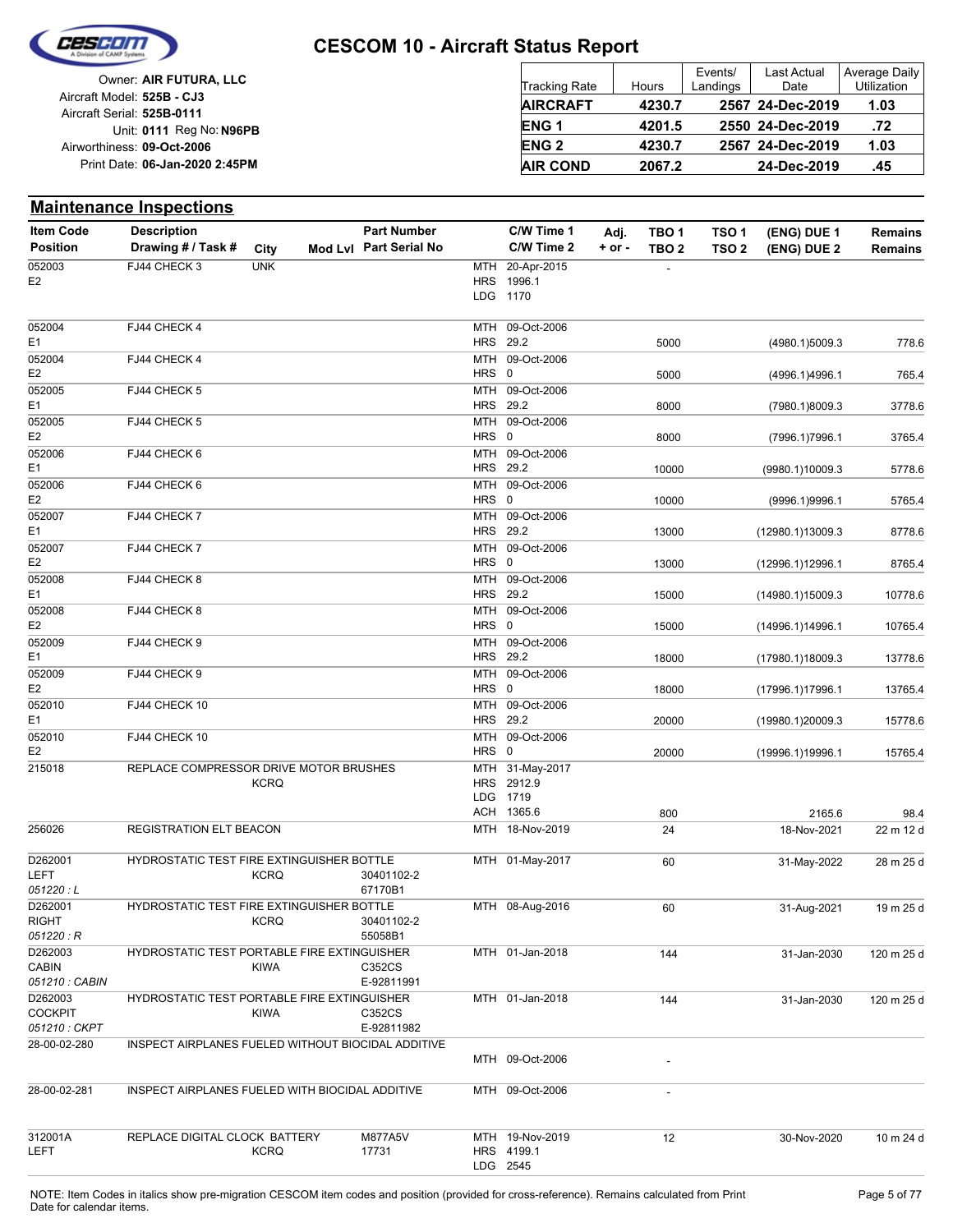

| Owner: AIR FUTURA, LLC                                   | <b>Tracking Rate</b> | Hours  | Events/<br>Landings | <b>Last Actual</b><br>Date | Average Daily<br>Utilization |
|----------------------------------------------------------|----------------------|--------|---------------------|----------------------------|------------------------------|
| Aircraft Model: 525B - CJ3<br>Aircraft Serial: 525B-0111 | <b>AIRCRAFT</b>      | 4230.7 |                     | 2567 24-Dec-2019           | 1.03                         |
| Unit: 0111 Reg No: N96PB                                 | <b>ENG1</b>          | 4201.5 |                     | 2550 24-Dec-2019           | .72                          |
| Airworthiness: 09-Oct-2006                               | <b>ENG 2</b>         | 4230.7 |                     | 2567 24-Dec-2019           | 1.03                         |
| Print Date: 06-Jan-2020 2:45PM                           | <b>AIR COND</b>      | 2067.2 |                     | 24-Dec-2019                | .45                          |

|                                                                 | <b>Maintenance Inspections</b>                                        |             |                        |                          |                 |              |                  |                  |                       |                   |
|-----------------------------------------------------------------|-----------------------------------------------------------------------|-------------|------------------------|--------------------------|-----------------|--------------|------------------|------------------|-----------------------|-------------------|
| <b>Item Code</b>                                                | <b>Description</b>                                                    |             | <b>Part Number</b>     |                          | C/W Time 1      | Adj.         | TBO <sub>1</sub> | TSO <sub>1</sub> | (ENG) DUE 1           | <b>Remains</b>    |
| <b>Position</b>                                                 | Drawing # / Task #                                                    | City        | Mod Lvl Part Serial No |                          | C/W Time 2      | $+$ or $-$   | TBO <sub>2</sub> | TSO <sub>2</sub> | (ENG) DUE 2           | Remains           |
| B323101<br>051207 : GEAR                                        | HYDROSTATIC TEST EMERGENCY PNEUMATIC STORAGE BOTTLE                   | <b>KIWA</b> | 40005320-2             |                          | MTH 23-Apr-2018 |              | 36               |                  | 30-Apr-2021           | 15 m 24 d         |
| 341100                                                          | RVSM MONITORING (NAARMO AGHME) REQUIREMENT                            |             | 6293                   | <b>MTH</b><br><b>HRS</b> |                 |              | 24<br>1000       |                  | 01-Sep-2020<br>4614.8 | 7 m 26 d<br>384.1 |
| B351002<br>051225 : OXY                                         | RESTORATION (HYDROSTATIC TEST) OXYGEN CYLINDER AND REGULATOR ASSEMBLY | <b>KCRQ</b> | 176276-50<br>0989185   |                          | MTH 13-Nov-2015 |              | 60               |                  | 30-Nov-2020           | 10 m 24 d         |
| 531115<br>045317                                                | <b>INSPECT FUSELAGE FITTING TAPER LUG</b>                             | *CF         |                        | HRS 0                    | MTH 09-Oct-2006 | $\mathbf{1}$ | 12000            |                  | 12001                 | 7770.3            |
| 531120<br>045318                                                | INSPECT FUSELAGE FRAME DOUBLER FS 340                                 | *CF         |                        | HRS 0                    | MTH 09-Oct-2006 | $\mathbf{1}$ | 12000            |                  | 12001                 | 7770.3            |
| 571010<br><b>LEFT WING</b><br>045701                            | INSPECT FRONT SPAR CAP, WS 3.8                                        | *CF         |                        | HRS 0                    | MTH 09-Oct-2006 | $\mathbf{1}$ | 15000            |                  | 15001                 | 10770.3           |
| 571015<br><b>RIGHT WING</b><br>045701                           | <b>INSPECT FRONT SPAR CAP, WS 3.8</b>                                 | *CF         |                        | HRS 0                    | MTH 09-Oct-2006 | $\mathbf{1}$ | 15000            |                  | 15001                 | 10770.3           |
| 571050<br><b>LEFT WING</b><br>045709                            | INSPECT MAIN SPAR, WS 183.50                                          | $*$ CF      |                        | HRS 0                    | MTH 09-Oct-2006 | $\mathbf{1}$ | 10000            |                  | 10001                 | 5770.3            |
| 571055<br><b>RIGHT WING</b><br>045709                           | INSPECT MAIN SPAR, WS 183.50                                          | *CF         |                        | HRS 0                    | MTH 09-Oct-2006 | $\mathbf{1}$ | 10000            |                  | 10001                 | 5770.3            |
| 571060<br><b>LEFT WING</b><br>045703                            | INSPECT REAR SPAR CAP, WS 166.33                                      | *CF         |                        | HRS 0                    | MTH 09-Oct-2006 | $\mathbf{1}$ | 13000            |                  | 13001                 | 8770.3            |
| 571065<br><b>RIGHT WING</b><br>045703                           | INSPECT REAR SPAR CAP, WS 166.33                                      | *CF         |                        | HRS 0                    | MTH 09-Oct-2006 | $\mathbf{1}$ | 13000            |                  | 13001                 | 8770.3            |
| 571070<br><b>LEFT WING</b><br>045704                            | INSPECT FRONT SPAR SPLICE, WS 132.00                                  | $*$ CF      |                        | HRS 0                    | MTH 09-Oct-2006 | $\mathbf{1}$ | 15000            |                  | 15001                 | 10770.3           |
| 571075<br><b>RIGHT WING</b><br>045704                           | INSPECT FRONT SPAR SPLICE, WS 132.00                                  | *CF         |                        | HRS 0                    | MTH 09-Oct-2006 | $\mathbf{1}$ | 15000            |                  | 15001                 | 10770.3           |
| 571080<br><b>LEFT WING</b><br>v45705                            | INSPECT MAIN SPAR SPLICE, WS 132.00                                   | *CF         |                        | HRS 0                    | MTH 09-Oct-2006 | $\mathbf{1}$ | 9500             |                  | 9501                  | 5270.3            |
| 571085<br><b>RIGHT WING</b><br>045705                           | INSPECT MAIN SPAR SPLICE, WS 132.00                                   | *CF         |                        | HRS 0                    | MTH 09-Oct-2006 | $\mathbf{1}$ | 9500             |                  | 9501                  | 5270.3            |
| 571090<br><b>LEFT WING</b><br>045706                            | INSPECT REAR SPAR SPLICE, WS 132.00                                   | *CF         |                        | HRS 0                    | MTH 09-Oct-2006 | $\mathbf{1}$ | 15000            |                  | 15001                 | 10770.3           |
| 571095<br><b>RIGHT WING</b><br>045706                           | INSPECT REAR SPAR SPLICE, WS 132.00                                   | *CF         |                        | HRS 0                    | MTH 09-Oct-2006 | $\mathbf{1}$ | 15000            |                  | 15001                 | 10770.3           |
| 712003<br><b>LEFT ENGINE AFT</b>                                | LEFT ENGINE AFT ISOLATOR MOUNT (INSPECTION)                           |             | LM-605-SA11<br>LK1938  | HRS 0                    | MTH 09-Oct-2006 | 500          | 4000             |                  | 4500                  | 269.3             |
| 712003<br><b>LEFT ENGINE</b><br><b>FORWARD</b><br><b>BOTTOM</b> | LEFT ENGINE FORWARD BOTTOM ISOLATOR MOUNT (INSPECTION)                |             | LM-605-SA3<br>LK0678   | HRS 0                    | MTH 09-Oct-2006 | 500          | 4000             |                  | 4500                  | 269.3             |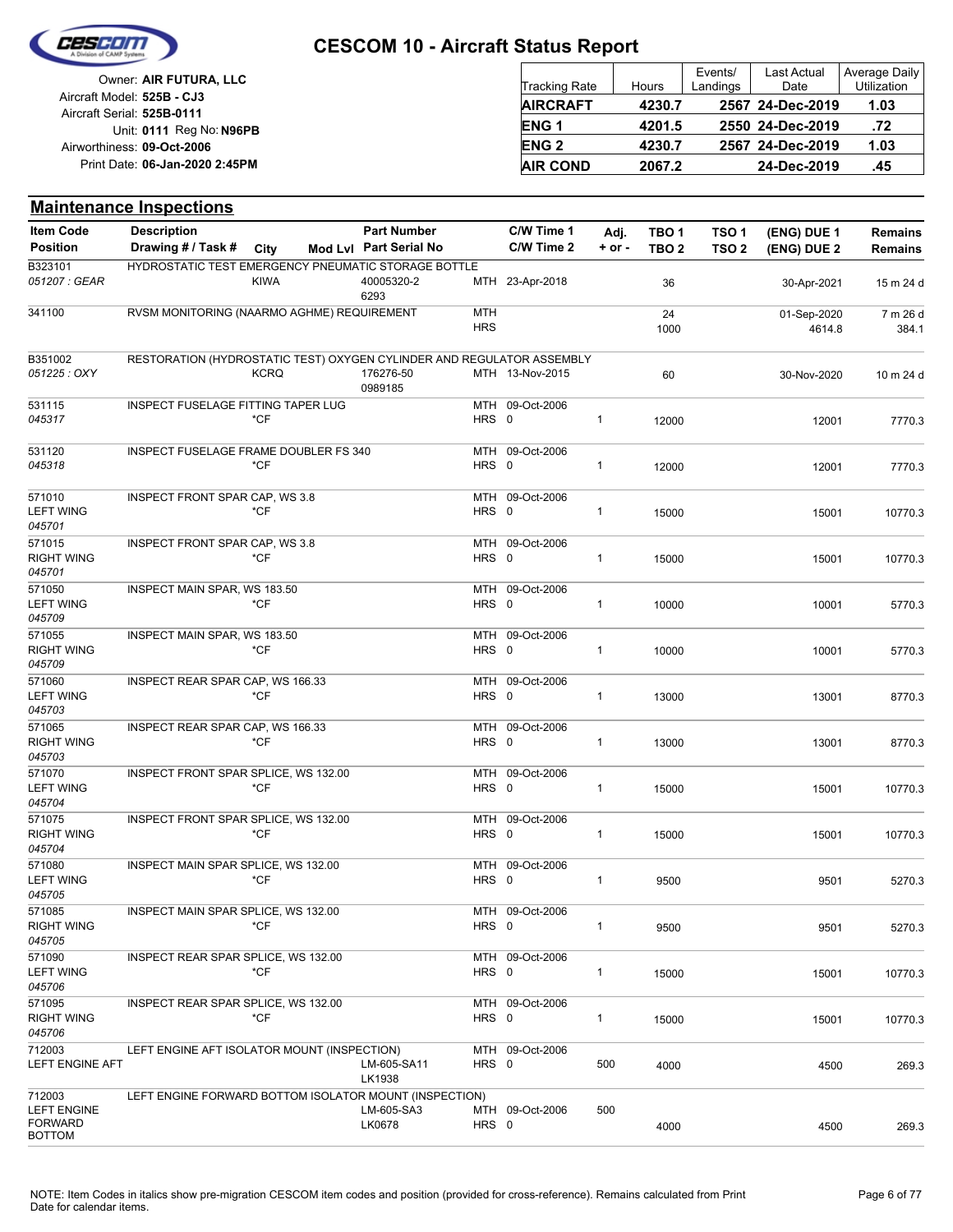

| Owner: AIR FUTURA, LLC                                   | Tracking Rate          | Hours  | Events/<br>Landings | <b>Last Actual</b><br>Date | Average Daily<br>Utilization |
|----------------------------------------------------------|------------------------|--------|---------------------|----------------------------|------------------------------|
| Aircraft Model: 525B - CJ3<br>Aircraft Serial: 525B-0111 | <b>AIRCRAFT</b>        | 4230.7 |                     | 2567 24-Dec-2019           | 1.03                         |
| Unit: 0111 Reg No: N96PB                                 | ENG <sub>1</sub>       | 4201.5 |                     | 2550 24-Dec-2019           | .72                          |
| Airworthiness: 09-Oct-2006                               | <b>ENG<sub>2</sub></b> | 4230.7 |                     | 2567 24-Dec-2019           | 1.03                         |
| Print Date: 06-Jan-2020 2:45PM                           | <b>AIR COND</b>        | 2067.2 |                     | 24-Dec-2019                | .45                          |

#### **Maintenance Inspections**

| <b>Item Code</b>                                                 | <b>Description</b>                                                                                                                               |        | <b>Part Number</b>     |              | C/W Time 1      | Adj.         | TBO 1            | TSO <sub>1</sub> | (ENG) DUE 1 | <b>Remains</b> |
|------------------------------------------------------------------|--------------------------------------------------------------------------------------------------------------------------------------------------|--------|------------------------|--------------|-----------------|--------------|------------------|------------------|-------------|----------------|
| <b>Position</b>                                                  | Drawing # / Task #                                                                                                                               | City   | Mod Lvl Part Serial No |              | C/W Time 2      | $+$ or $-$   | TBO <sub>2</sub> | TSO <sub>2</sub> | (ENG) DUE 2 | <b>Remains</b> |
| 712003<br><b>LEFT ENGINE</b><br>FORWARD TOP                      | LEFT ENGINE FORWARD TOP ISOLATOR MOUNT (INSPECTION)                                                                                              |        | LM-605-SA3<br>LK0701   | HRS 0        | MTH 09-Oct-2006 | 500          | 4000             |                  | 4500        | 269.3          |
| 712003<br><b>RIGHT ENGINE</b><br>AFT                             | RIGHT ENGINE AFT ISOLATOR MOUNT (INSPECTION)                                                                                                     |        | LM-605-SA10<br>LK1870  | HRS 0        | MTH 09-Oct-2006 | 500          | 4000             |                  | 4500        | 269.3          |
| 712003<br><b>RIGHT ENGINE</b><br><b>FORWARD</b><br><b>BOTTOM</b> | RIGHT ENGINE FORWARD BOTTOM ISOLATOR MOUNT (INSPECTION)                                                                                          |        | LM-605-SA3<br>LK0642   | HRS 0        | MTH 09-Oct-2006 |              | 4000             |                  | 4500        | 269.3          |
| 712003<br><b>RIGHT ENGINE</b><br>FORWARD TOP                     | RIGHT ENGINE FORWARD TOP ISOLATOR MOUNT (INSPECTION)                                                                                             |        | LM-605-SA3<br>LK0675   | HRS 0        | MTH 09-Oct-2006 | 500          | 4000             |                  | 4500        | 269.3          |
| 712085<br><b>LEFT ENGINE</b><br>047103                           | INSPECT FORWARD ENGINE MOUNT AFT CHANNEL WEB                                                                                                     | $*$ CF |                        | HRS 0        | MTH 09-Oct-2006 | 1            | 12000            |                  | 12001       | 7770.3         |
| 712090<br><b>RIGHT ENGINE</b><br>047103                          | INSPECT FORWARD ENGINE MOUNT AFT CHANNEL WEB                                                                                                     | $*$ CF |                        | HRS 0        | MTH 09-Oct-2006 | 1            | 12000            |                  | 12001       | 7770.3         |
| 712095<br><b>LEFT ENGINE</b><br>047104                           | INSPECT FORWARD ENGINE MOUNT FORWARD CHANNEL WEB                                                                                                 | *CF    |                        | HRS 0        | MTH 09-Oct-2006 | 1            | 12000            |                  | 12001       | 7770.3         |
| 712100<br><b>RIGHT ENGINE</b><br>047104                          | INSPECT FORWARD ENGINE MOUNT FORWARD CHANNEL WEB                                                                                                 | *CF    |                        | HRS 0        | MTH 09-Oct-2006 | 1            | 12000            |                  | 12001       | 7770.3         |
| 712105<br><b>LEFT ENGINE</b><br>047107                           | <b>INSPECT AFT ENGINE MOUNT</b>                                                                                                                  | *CF    |                        | HRS 0        | MTH 09-Oct-2006 | 1            | 12000            |                  | 12001       | 7770.3         |
| 712110<br><b>RIGHT ENGINE</b><br>047107                          | <b>INSPECT AFT ENGINE MOUNT</b>                                                                                                                  | $*$ CF |                        | MTH<br>HRS 0 | 09-Oct-2006     | 1            | 12000            |                  | 12001       | 7770.3         |
| 714015<br><b>LEFT ENGINE</b><br>047102                           | INSPECT FORWARD ENGINE BEAM AFT CUFF                                                                                                             | *CF    |                        | HRS 0        | MTH 09-Oct-2006 | 1            | 12000            |                  | 12001       | 7770.3         |
| 714020<br><b>RIGHT ENGINE</b><br>047102                          | INSPECT FORWARD ENGINE BEAM AFT CUFF                                                                                                             | *CF    |                        | MTH<br>HRS 0 | 09-Oct-2006     | 1            | 12000            |                  | 12001       | 7770.3         |
| 714035<br><b>LEFT ENGINE</b><br>047105                           | INSPECT FORWARD ENGINE BEAM AT ATTACHMENT TO FUSELAGE                                                                                            | *CF    |                        | HRS 0        | MTH 09-Oct-2006 | $\mathbf{1}$ | 12000            |                  | 12001       | 7770.3         |
| 714040<br><b>RIGHT ENGINE</b><br>047105                          | <b>INSPECT FORWARD ENGINE BEAM AT ATTACHMENT TO FUSELAGE</b>                                                                                     | *CF    |                        | HRS 0        | MTH 09-Oct-2006 | $\mathbf{1}$ | 12000            |                  | 12001       | 7770.3         |
| 714045<br><b>LEFT ENGINE</b><br>047106                           | INSPECT AFT ENGINE BEAM AT ATTACHMENT TO FUSELAGE                                                                                                | $*CF$  |                        | HRS 0        | MTH 09-Oct-2006 | 1            | 12000            |                  | 12001       | 7770.3         |
| 714050<br><b>RIGHT ENGINE</b><br>047106                          | INSPECT AFT ENGINE BEAM AT ATTACHMENT TO FUSELAGE                                                                                                | $*$ CF |                        | HRS 0        | MTH 09-Oct-2006 | $\mathbf{1}$ | 12000            |                  | 12001       | 7770.3         |
| 731020<br>E <sub>1</sub>                                         | REPLACE FDU-TO-FLOWMETER FUEL TUBEASSEMBLY, FLOWMETER-TO-MANIFOLDFUEL TUBE ASSEMBLY, AND 69233LOOP CLAMP BRACKET (RENTAL<br><b>ENGINES ONLY)</b> |        |                        |              | MTH 09-Oct-2006 |              | A/R              |                  |             |                |
| 731020<br>E <sub>2</sub>                                         | REPLACE FDU-TO-FLOWMETER FUEL TUBEASSEMBLY, FLOWMETER-TO-MANIFOLDFUEL TUBE ASSEMBLY, AND 69233LOOP CLAMP BRACKET (RENTAL<br><b>ENGINES ONLY)</b> |        |                        |              | MTH 09-Oct-2006 |              | A/R              |                  |             |                |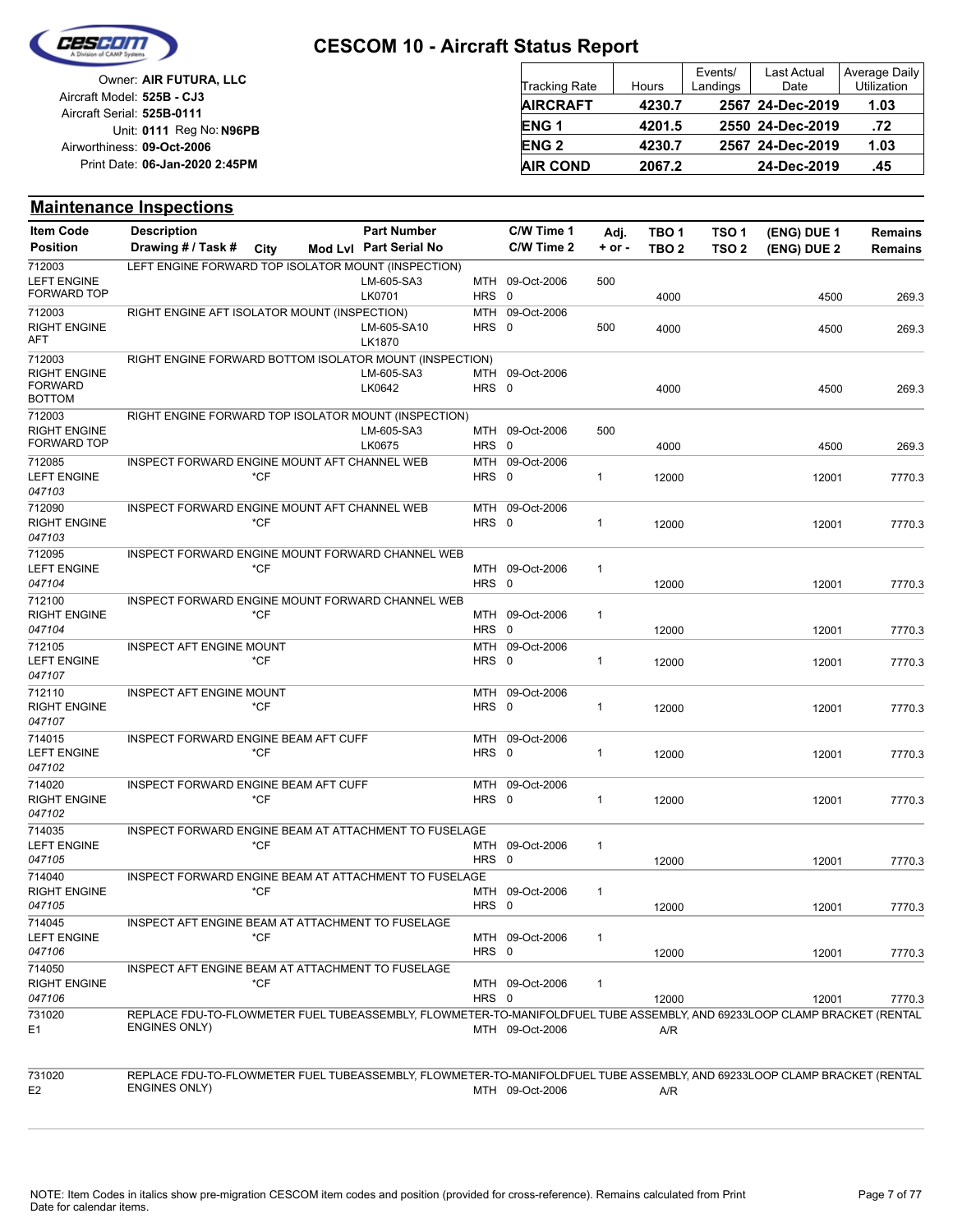

| Owner: AIR FUTURA, LLC         | <b>Tracking Rate</b> | Hours         |
|--------------------------------|----------------------|---------------|
| Aircraft Model: 525B - CJ3     | <b>AIRCRAFT</b>      | 423           |
| Aircraft Serial: 525B-0111     |                      |               |
| Unit: 0111 Reg No: N96PB       | <b>ENG1</b>          | $420^{\circ}$ |
| Airworthiness: 09-Oct-2006     | <b>ENG 2</b>         | 423           |
| Print Date: 06-Jan-2020 2:45PM | <b>AIR COND</b>      | 206           |
|                                |                      |               |

| Tracking Rate | Hours  | Events/<br>Landings | <b>Last Actual</b><br>Date | <b>Average Daily</b><br>Utilization |
|---------------|--------|---------------------|----------------------------|-------------------------------------|
| AIRCRAFT      | 4230.7 |                     | 2567 24-Dec-2019           | 1.03                                |
| ENG 1         | 4201.5 |                     | 2550 24-Dec-2019           | .72                                 |
| <b>ENG 2</b>  | 4230.7 |                     | 2567 24-Dec-2019           | 1.03                                |
| AIR COND      | 2067.2 |                     | 24-Dec-2019                | .45                                 |
|               |        |                     |                            |                                     |

| <b>Item Code</b>       | <b>Description</b>                      |             | <b>Part Number</b>        |                | C/W Time 1                                              | Adj.   | TBO 1            | TSO <sub>1</sub>            | (ENG) DUE 1 | <b>Remains</b> |
|------------------------|-----------------------------------------|-------------|---------------------------|----------------|---------------------------------------------------------|--------|------------------|-----------------------------|-------------|----------------|
| <b>Position</b>        | Drawing # / Task # City                 |             | Mod Lvl Part Serial No    |                | C/W Time 2                                              | + or - | TBO <sub>2</sub> | TSO <sub>2</sub>            | (ENG) DUE 2 | <b>Remains</b> |
| 211001<br><b>LEFT</b>  | PRESS SHUTOFF VALVE                     | *CF         | 5253-00-1<br>1448         |                | MTH 09-Oct-2006                                         |        | O/C              |                             |             |                |
| 211001<br><b>RIGHT</b> | PRESS SHUTOFF VALVE                     | *CF         | 5253-00-1<br>1455         |                | MTH 09-Oct-2006                                         |        | O/C              |                             |             |                |
| 211002<br>LEFT         | <b>VARIABLE VALVE</b>                   | *CF         | 2601-32<br>132            |                | MTH 09-Oct-2006                                         |        | O/C              |                             |             |                |
| 211002<br><b>RIGHT</b> | VARIABLE VALVE                          | $*$ CF      | 2601-32<br>224            |                | MTH 09-Oct-2006                                         |        | O/C              |                             |             |                |
| 211003                 | <b>HEAT PRESS EXCHANGER</b>             | *CF         | 10905A<br>185             |                | MTH 09-Oct-2006                                         |        | O/C              |                             |             |                |
| 211005                 | EMER PRESS SHUTOFF VALVE<br>9912422-2   | *CF         | 2601-23<br>0685           |                | MTH 09-Oct-2006                                         |        | O/C              |                             |             |                |
| 211006<br><b>NO.1</b>  | A/C CHECK VALVE<br>9912078-9            | *CF         | 7125-320101<br>SN-UNKNOWN |                | MTH 09-Oct-2006                                         |        | O/C              |                             |             |                |
| 211006<br><b>NO.2</b>  | A/C CHECK VALVE<br>9912078-9            | $*$ CF      | 7125-320101<br>SN-UNKNOWN |                | MTH 09-Oct-2006                                         |        | O/C              |                             |             |                |
| 211006<br>NO.3         | A/C CHECK VALVE<br>9912078-9            | *CF         | 7125-320101<br>SN-UNKNOWN |                | MTH 09-Oct-2006                                         |        | O/C              |                             |             |                |
| 212001                 | <b>BAGGAGE CMPT BLOWER</b>              | *CF         | 0113-12<br>1045           |                | MTH 09-Oct-2006                                         |        | O/C              |                             |             |                |
| 212003                 | THERMO AIR DIST SWITCH                  | *CF         | 1173T42-1<br>3714         |                | MTH 09-Oct-2006                                         |        | O/C              |                             |             |                |
| 212302                 | W/S AIR BLOWER MOTOR                    | *CF         | 7003-200<br>1239          |                | MTH 09-Oct-2006                                         |        | O/C              |                             |             |                |
| 212303                 | <b>BLDC MOTOR ASSEMBLY BLOWER</b>       |             | 1133270-2<br>SN-UNKNOWN   |                | MTH 09-Oct-2006                                         |        | O/C              | 0                           |             |                |
| 213001                 | PRIMARY OUTFLOW VALVE<br>9912409-21     | <b>KIWA</b> | 52771-339<br>1025B        |                | MTH 06-Nov-2018<br>HRS 3690.8<br>LDG 2208               |        | O/C              | $\pmb{0}$<br>0<br>$\pmb{0}$ |             |                |
| 213002                 | SEC OUTFLOW VALVE<br>9912409-22         | <b>MCO</b>  | 52772-339<br>806B         | <b>HRS 555</b> | MTH 25-Mar-2009                                         |        | O/C              | 0                           |             |                |
| 213003                 | PRESSURIZATION CONTROLLER<br>9912409-13 | <b>KCRQ</b> | 52770-116<br>2956         |                | MTH 27-Oct-2016<br>HRS 2595.3<br>LDG 1528<br>ACH 1242   |        | O/C              | 0<br>0<br>$\mathbf 0$       |             |                |
| 213004<br><b>NO.1</b>  | SOLENOID BAGGAGE VALVE                  | *CF         | 5060-00-1<br>3247         |                | MTH 09-Oct-2006                                         |        | O/C              |                             |             |                |
| 213004<br><b>NO.2</b>  | SOLENOID BAGGAGE VALVE                  | *CF         | 5060-00-1<br>3250         |                | MTH 09-Oct-2006                                         |        | O/C              |                             |             |                |
| 213005                 | DIFF PRESS INDICATOR<br>3001J73         | *CF         | C668511-0106<br>2351      |                | MTH 09-Oct-2006                                         |        | O/C              |                             |             |                |
| 213008                 | MANUAL PRESSURE SWITCH<br>9912409-4     | *CF         | 52773-001<br>1912         |                | MTH 09-Oct-2006                                         |        | O/C              |                             |             |                |
| 215000<br>AFT          | EVAPORATOR BLOWER MOTOR                 | $*$ CF      | 1250211-21<br>SN-UNKNOWN  |                | MTH 09-Oct-2006                                         |        | O/C              |                             |             |                |
| 215000<br><b>FWD</b>   | EVAPORATOR BLOWER MOTOR                 | <b>KCRQ</b> | 1260185-1<br>2034         |                | MTH 17-May-2017<br>HRS 2900.5<br>LDG 1712<br>ACH 1334.6 |        | O/C              | 0<br>0<br>0<br>$\mathbf 0$  |             |                |
| 215001                 | FWD EVAPORATOR MODULE<br>9912583-9      | *CF         | 1134300-3<br>510          |                | MTH 09-Oct-2006                                         |        | O/C              |                             |             |                |
| 215002                 | AFT EVAPORATOR MODULE<br>9912583-10     | *CF         | 1134820-15<br>251         |                | MTH 09-Oct-2006                                         |        | O/C              |                             |             |                |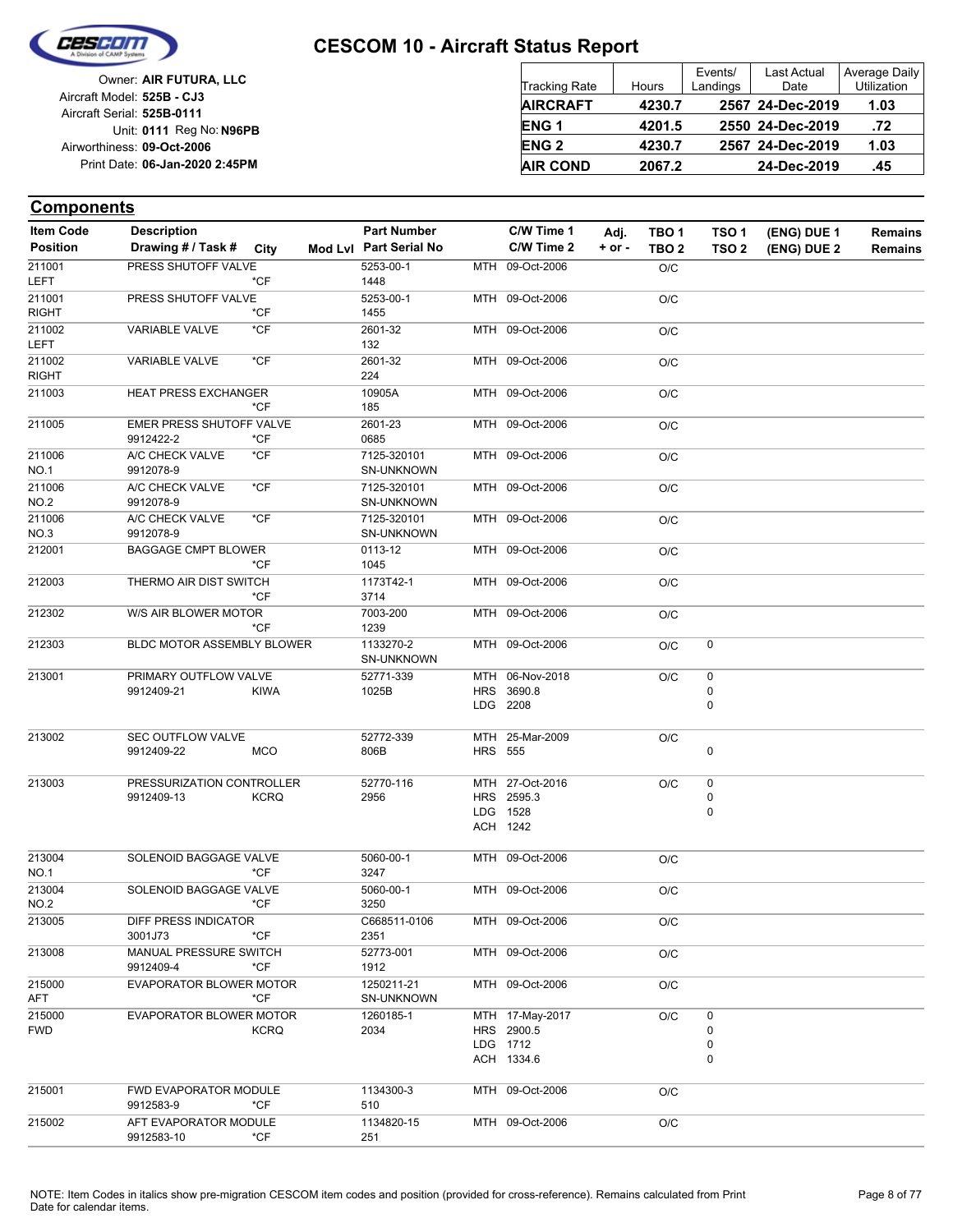

| Owner: AIR FUTURA, LLC                                   | <b>Tracking Rate</b> | Hours  | Events/<br>Landings | Last Actual<br>Date | Average Daily<br>Utilization |
|----------------------------------------------------------|----------------------|--------|---------------------|---------------------|------------------------------|
| Aircraft Model: 525B - CJ3<br>Aircraft Serial: 525B-0111 | <b>AIRCRAFT</b>      | 4230.7 |                     | 2567 24-Dec-2019    | 1.03                         |
| Unit: 0111 Reg No: N96PB                                 | <b>ENG1</b>          | 4201.5 |                     | 2550 24-Dec-2019    | .72                          |
| Airworthiness: 09-Oct-2006                               | <b>ENG 2</b>         | 4230.7 |                     | 2567 24-Dec-2019    | 1.03                         |
| Print Date: 06-Jan-2020 2:45PM                           | <b>AIR COND</b>      | 2067.2 |                     | 24-Dec-2019         | .45                          |

| <b>Components</b>        |                                     |               |                |                        |         |                               |            |                  |                  |             |                |
|--------------------------|-------------------------------------|---------------|----------------|------------------------|---------|-------------------------------|------------|------------------|------------------|-------------|----------------|
| <b>Item Code</b>         | <b>Description</b>                  |               |                | <b>Part Number</b>     |         | C/W Time 1                    | Adj.       | TBO <sub>1</sub> | TSO <sub>1</sub> | (ENG) DUE 1 | <b>Remains</b> |
| <b>Position</b>          | Drawing # / Task #                  | City          |                | Mod Lvl Part Serial No |         | C/W Time 2                    | $+$ or $-$ | TBO <sub>2</sub> | TSO <sub>2</sub> | (ENG) DUE 2 | <b>Remains</b> |
| 215003                   | COMPRESSOR DRIVE MOTOR              |               |                | 1134146-1              |         | MTH 31-May-2017               |            | O/C              | 0                |             |                |
|                          |                                     | <b>KCRQ</b>   |                | 346A                   |         | HRS 2912.9                    |            |                  | 0                |             |                |
|                          |                                     |               |                |                        |         | LDG 1719                      |            |                  | 0                |             |                |
|                          |                                     |               |                |                        |         | ACH 1365.6                    |            |                  |                  |             |                |
| 215004                   | COMPRESSOR DRIVE ASSEMBLY           |               |                | 1134610-1              |         | MTH 31-May-2017               |            | O/C              | 0                |             |                |
|                          | 9912583-6                           | <b>KCRQ</b>   |                | 327                    |         | HRS 2912.9                    |            |                  | 0                |             |                |
|                          |                                     |               |                |                        |         | LDG 1719                      |            |                  | 0                |             |                |
|                          |                                     |               |                |                        |         | ACH 1365.6                    |            |                  |                  |             |                |
| 215005                   | <b>CONDENSER ASSEMBLY</b>           |               |                | 1134620-3              |         | MTH 09-Oct-2006               |            | O/C              |                  |             |                |
|                          | 9912583-7                           | $*$ CF        |                | 533                    |         |                               |            |                  |                  |             |                |
| 215006                   | <b>BINARY SWITCH</b>                | $*$ CF        |                | 1250232-10             |         | MTH 09-Oct-2006               |            | O/C              |                  |             |                |
| 215007                   | DRYER ASSY RECEIVER                 |               |                | 1134275-1              |         | MTH 09-Oct-2006               |            | O/C              |                  |             |                |
|                          | 9912583-3                           | $*CF$         |                | SN-UNKNOWN             |         |                               |            |                  |                  |             |                |
| 215008                   | <b>COMPRESSOR ASSEMBLY</b>          |               |                | 1134130-5              |         | MTH 31-May-2017               |            | O/C              | 0                |             |                |
|                          |                                     | <b>KCRQ</b>   |                | 1578                   |         | HRS 2912.9                    |            |                  | 0                |             |                |
|                          |                                     |               |                |                        |         | LDG 1719                      |            |                  | $\mathbf 0$      |             |                |
|                          |                                     |               |                |                        |         | ACH 1365.6                    |            |                  |                  |             |                |
| 215009                   | VANE AXIAL BLOWER ASSY              |               |                | 1250435-5              |         | MTH 31-Jul-2019               |            | O/C              |                  |             |                |
|                          |                                     | <b>KCRQ</b>   |                | 3472                   |         | HRS 4046.1                    |            |                  |                  |             |                |
|                          |                                     |               |                |                        |         | LDG 2446                      |            |                  |                  |             |                |
| 215010                   | A/C FLIGHT HOURMETER                |               |                | 1250703-3              |         | MTH 09-Oct-2006               |            | O/C              |                  |             |                |
|                          |                                     | $*$ CF        |                | SN-UNKNOWN             |         |                               |            |                  |                  |             |                |
| 215011                   | AIR CONDITIONER DRIVE BELT          | *CF           |                | 225L100<br>SN-UNKNOWN  |         | MTH 09-Oct-2006               |            | O/C              |                  |             |                |
| 216001                   | RAM AIR MOD VALVE                   |               |                | 27241287-24            |         | MTH 21-Jan-2014               |            | O/C              | 0                |             |                |
|                          |                                     | <b>KCRQ</b>   |                | 2YA5                   |         | HRS 1484.6                    |            |                  | 0                |             |                |
|                          |                                     |               |                |                        | LDG 877 |                               |            |                  | $\mathbf 0$      |             |                |
| 216002                   | <b>TEMP CONTROLLER</b>              | $*$ CF        |                | 1E58-7<br>5BB46        |         | MTH 09-Oct-2006               |            | O/C              |                  |             |                |
| 216003                   | CABIN TC007 SENSOR                  |               |                | 27221274               |         | MTH 09-Oct-2006               |            | O/C              |                  |             |                |
| AFT                      | 9912085-3                           | $*$ CF        |                | 3BB150                 |         |                               |            |                  |                  |             |                |
| 216003                   | COCKPIT UT006 SENSOR                |               |                | 27221274               |         | MTH 09-Oct-2006               |            | O/C              |                  |             |                |
| <b>FORWARD</b>           | 9912085-3                           | *CF           |                | 6BB302                 |         |                               |            |                  |                  |             |                |
| 221002<br><b>AILERON</b> | <b>SERVO MOUNT</b><br><b>SMT-65</b> | $*$ CF        | $\mathbf{1}$   | 622-5735-021<br>281RK  |         | MTH 09-Oct-2006               |            | O/C              |                  |             |                |
| 221002                   | <b>SERVO MOUNT</b>                  | *CF           | $\mathbf{1}$   | 622-5735-023           |         | MTH 09-Oct-2006               |            | O/C              |                  |             |                |
| <b>ELEVATOR</b>          |                                     |               |                | 2941J                  |         |                               |            |                  |                  |             |                |
| 221002                   | SERVO MOUNT                         | $*$ CF        | $\mathbf{1}$   | 622-5735-022           |         | MTH 09-Oct-2006               |            | O/C              |                  |             |                |
| <b>RUDDER</b><br>221003  | SMT-65<br>SERVO                     | <b>KCRQ</b>   | $\overline{2}$ | 293XK<br>822-1168-002  |         | MTH 26-Nov-2014               |            | O/C              | 0                |             |                |
| <b>AILERON</b>           | SVO-3000                            |               |                | 12PPY                  |         | HRS 1858.7                    |            |                  | 0                |             |                |
|                          |                                     |               |                |                        |         | LDG 1093                      |            |                  | 0                |             |                |
| 221003                   | <b>SERVO</b>                        | $*$ CF        | $\overline{2}$ | 822-1168-001           |         | MTH 09-Oct-2006               |            | O/C              |                  |             |                |
| <b>ELEVATOR</b>          | SVO-3000                            |               |                | 293WW                  |         |                               |            |                  |                  |             |                |
| 221003                   | <b>SERVO</b>                        | $^{\star}$ CF | $\overline{2}$ | 822-1168-001           |         | MTH 09-Oct-2006               |            | O/C              |                  |             |                |
| <b>RUDDER</b>            | SVO-3000                            |               |                | 293WV                  |         |                               |            |                  |                  |             |                |
| 221004                   | <b>AUTOPILOT PANEL</b>              | <b>KCRQ</b>   |                | 622-6208-223<br>3LNDT  |         | MTH 14-Mar-2019<br>HRS 3893.7 |            | O/C              | 0<br>0           |             |                |
|                          |                                     |               |                |                        |         | LDG 2344                      |            |                  | $\mathbf 0$      |             |                |
|                          |                                     |               |                |                        |         |                               |            |                  |                  |             |                |
| 231006                   | VHF COMM TRANSCEIVER                |               |                | 822-1468-102           |         | MTH 09-Oct-2006               |            | O/C              |                  |             |                |
| NO.1                     | <b>VHF-4000</b>                     | *CF           |                | 29PLW                  |         |                               |            |                  |                  |             |                |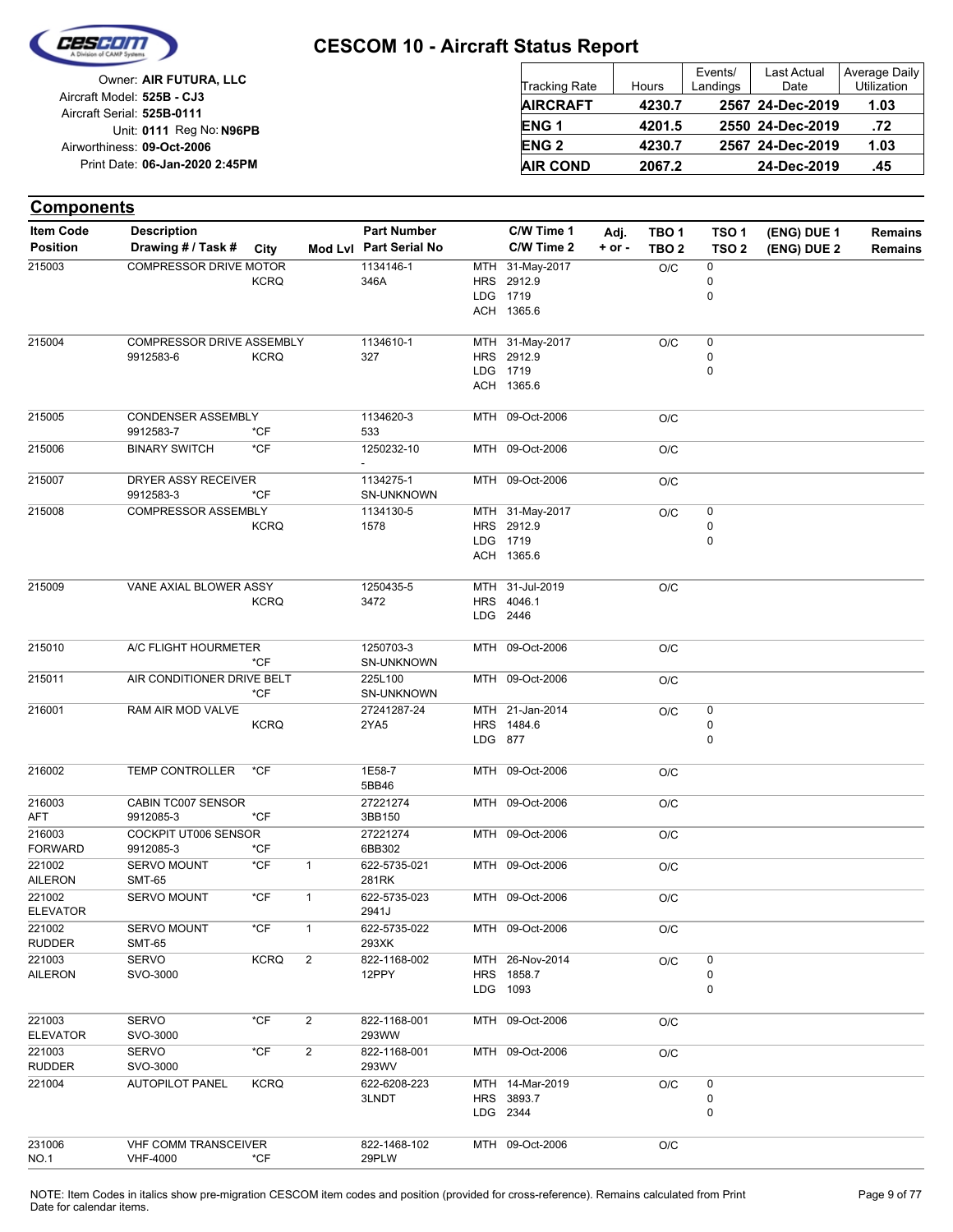

| Owner: AIR FUTURA, LLC                                   | <b>Tracking Rate</b> | Hours  | Events/<br>Landings | Last Actual<br>Date | Average Daily<br><b>Utilization</b> |
|----------------------------------------------------------|----------------------|--------|---------------------|---------------------|-------------------------------------|
| Aircraft Model: 525B - CJ3<br>Aircraft Serial: 525B-0111 | <b>AIRCRAFT</b>      | 4230.7 |                     | 2567 24-Dec-2019    | 1.03                                |
| Unit: 0111 Reg No: N96PB                                 | ENG <sub>1</sub>     | 4201.5 |                     | 2550 24-Dec-2019    | .72                                 |
| Airworthiness: 09-Oct-2006                               | <b>ENG 2</b>         | 4230.7 |                     | 2567 24-Dec-2019    | 1.03                                |
| Print Date: 06-Jan-2020 2:45PM                           | <b>AIR COND</b>      | 2067.2 |                     | 24-Dec-2019         | .45                                 |

| <b>Item Code</b>                  | <b>Description</b>                                                                     |             |              | <b>Part Number</b>          |               | C/W Time 1                                            | Adj.       | TBO <sub>1</sub> | TSO <sub>1</sub> | (ENG) DUE 1 | <b>Remains</b> |
|-----------------------------------|----------------------------------------------------------------------------------------|-------------|--------------|-----------------------------|---------------|-------------------------------------------------------|------------|------------------|------------------|-------------|----------------|
| <b>Position</b>                   | Drawing # / Task #                                                                     | City        |              | Mod Lvl Part Serial No      |               | C/W Time 2                                            | $+$ or $-$ | TBO <sub>2</sub> | TSO <sub>2</sub> | (ENG) DUE 2 | <b>Remains</b> |
| 231006<br><b>NO.2</b>             | <b>VHF COMM TRANSCEIVER</b><br><b>VHF-4000</b>                                         | $*$ CF      |              | 822-1468-102<br>29PLR       |               | MTH 09-Oct-2006                                       |            | O/C              |                  |             |                |
| 231007<br><b>NO.1</b>             | <b>COMM ANTENNA</b>                                                                    | $*$ CF      |              | VC10-126-1<br>0191          |               | MTH 09-Oct-2006                                       |            | O/C              |                  |             |                |
| 231007<br><b>NO.2</b>             | <b>COMM ANTENNA</b>                                                                    | $*CF$       |              | VFS10-90-2<br>5936          |               | MTH 09-Oct-2006                                       |            | O/C              |                  |             |                |
| 232003                            | <b>TELEPHONE TRANSCEIVER</b><br>ST-3100                                                | $*$ CF      | M            | 400-10680-001<br>1068012202 |               | MTH 09-Oct-2006                                       |            | O/C              |                  |             |                |
| 232007                            | AIRCELL FLITEFONE HANDSET --                                                           | ICT         |              | 400-10001-102<br>1000114163 | <b>HRS</b> 13 | MTH 11-Oct-2006                                       |            | O/C              | $\pmb{0}$        |             |                |
| 232009                            | <b>SAT COM ANTENNA</b><br><b>IRIDIUM</b>                                               | $*$ CF      |              | 15-10306-001<br>SN-UNKNOWN  |               | MTH 09-Oct-2006                                       |            | O/C              |                  |             |                |
| 235001                            | <b>AUDIO AMPLIFIER</b>                                                                 | $*$ CF      |              | 102025-2<br>1010506         |               | MTH 09-Oct-2006                                       |            | O/C              |                  |             |                |
| 235068<br>NO.1<br>345068:1        | AUDIO CONTROL PANEL RADIO                                                              | <b>KCRQ</b> | 01           | 822-1861-010<br>28CTC       |               | MTH 25-Aug-2016<br>HRS 2514.4<br>LDG 1473<br>ACH 1063 |            | O/C              |                  |             |                |
| 235068<br><b>NO.2</b><br>345068:2 | AUDIO CONTROL PANEL RADIO<br>ACP-4110                                                  | <b>KCRQ</b> | $\mathbf{1}$ | 822-1861-010<br>28CTD       |               | MTH 25-Aug-2016<br>HRS 2514.4<br>LDG 1473<br>ACH 1063 |            | O/C              |                  |             |                |
| 237000                            | <b>CVR LOCATOR BEACON</b>                                                              | $*CF$       |              | <b>DK120</b><br>DU56122     |               | MTH 09-Oct-2006                                       |            | O/C              | 0                |             |                |
| 237000A                           | <b>CVR LOCATOR BEACON BATTERY</b><br>DK120 CODE B & D<br>Manufacture Date: 30-May-2018 | <b>KCRQ</b> |              | 810-2007/K<br>08012024      |               | MTH 06-Jul-2018<br>HRS 3505.9<br>LDG 2090             |            | 72               | 0<br>$\mathbf 0$ | 31-Aug-2024 | 55 m 25 d      |
| 237001                            | <b>CVR RECORDER</b>                                                                    | $*$ CF      | 05           | 2100-1020-02<br>000387590   |               | MTH 09-Oct-2006                                       |            | O/C              |                  |             |                |
| 237002                            | <b>CVR CONTROLLER</b>                                                                  | $*$ CF      | 04           | S251-1120-00<br>000395382   |               | MTH 09-Oct-2006                                       |            | O/C              |                  |             |                |
| 237003                            | <b>CVR MICROPHONE</b>                                                                  | $*$ CF      |              | S055-0067-00<br>000387320   |               | MTH 09-Oct-2006                                       |            | O/C              |                  |             |                |
| 237004                            | <b>IMPACT CVR SWITCH</b>                                                               | $*$ CF      |              | 6895-D-2-X-5-5<br>5915      |               | MTH 09-Oct-2006                                       |            | O/C              |                  |             |                |
| 243003<br><b>LEFT</b>             | <b>GENERATOR CONTROL UNIT</b>                                                          | $*$ CF      | D            | 51525-001F<br>P2955         |               | MTH 09-Oct-2006                                       |            | O/C              |                  |             |                |
| 243003<br><b>RIGHT</b>            | <b>GENERATOR CONTROL UNIT</b>                                                          | KIWA        |              | 51525-001F<br>Y0159         |               | MTH 17-Oct-2015<br>HRS 2175.3<br>LDG 1274             |            | O/C              |                  |             |                |
| 243004                            | BATTERY TEMP MONITOR-                                                                  | *CF         |              | 1529-1-1<br>4582            |               | MTH 09-Oct-2006                                       |            | O/C              |                  |             |                |
| 243006<br><b>LEFT</b>             | <b>GEN LOAD AMMETER</b><br>C662501-0107                                                | <b>KCRQ</b> |              | MD130-7<br>L05-11520        |               | MTH 24-May-2018<br>HRS 3447.5<br>LDG 2044             |            | O/C              |                  |             |                |
| 243006<br><b>RIGHT</b>            | <b>GEN LOAD AMMETER</b><br>C662501-0107                                                | <b>KCRQ</b> |              | MD130-7<br>E06-11639        |               | MTH 24-May-2018<br>HRS 3447.5<br>LDG 2044             |            | O/C              |                  |             |                |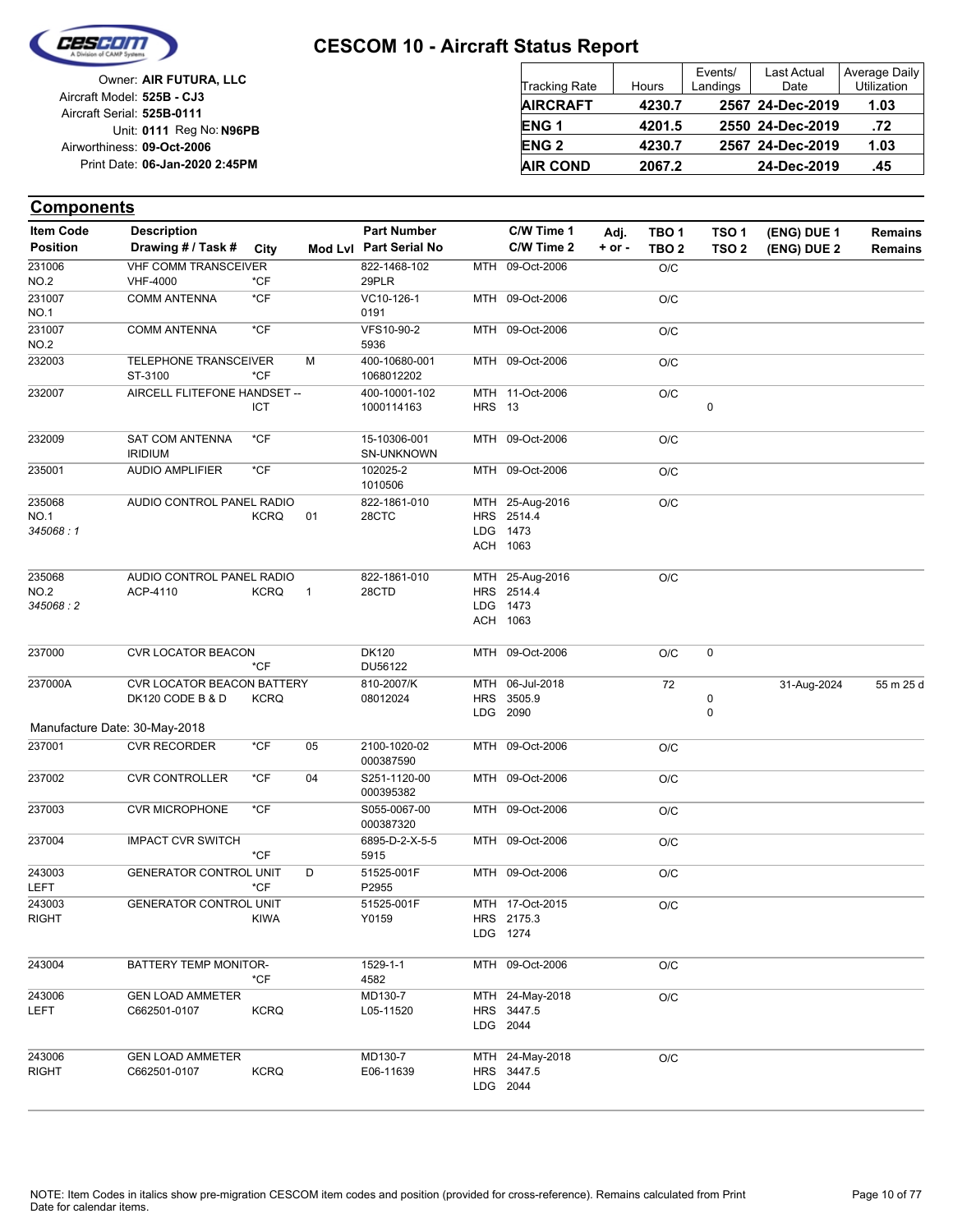

| Owner: AIR FUTURA, LLC                                   | <b>Tracking Rate</b> | Hours  | Events/<br>Landings | Last Actual<br>Date | Average Daily<br>Utilization |
|----------------------------------------------------------|----------------------|--------|---------------------|---------------------|------------------------------|
| Aircraft Model: 525B - CJ3<br>Aircraft Serial: 525B-0111 | <b>AIRCRAFT</b>      | 4230.7 |                     | 2567 24-Dec-2019    | 1.03                         |
| Unit: 0111 Reg No: N96PB                                 | <b>ENG1</b>          | 4201.5 |                     | 2550 24-Dec-2019    | .72                          |
| Airworthiness: 09-Oct-2006                               | <b>ENG 2</b>         | 4230.7 |                     | 2567 24-Dec-2019    | 1.03                         |
| Print Date: 06-Jan-2020 2:45PM                           | <b>AIR COND</b>      | 2067.2 |                     | 24-Dec-2019         | .45                          |

#### **(ENG) DUE 2 (ENG) DUE 1 Components** City **Mod Lvl Part Serial No Part Number C/W Time 1 C/W Time 2 + or - Adj. TBO 1 TBO 2 TSO 2 TSO 1 Remains** Description Part Number C/W Time 1 Adj. TBO 1 TSO 1 (ENG) DUE 1 Remains **Position Drawing # / Task # Item Code** LDG **HRS** MTH 2208 3690.8 06-Nov-2018 0 0  $O/C$  0 40920949 243007 BATTERY KIWA S3597-4 MTH 09-Oct-2006 O/C 41517 243008 RELAY-BATTERY \*CF A931F MTH 09-Oct-2006 O/C E0610793 243011 MD129-1 DC POWER VOLTMETER C662502-0101 \*CF MTH 09-Oct-2006 O/C 0348 6318038-1 LEFT 245001 \*CF START CONTROL PCB MTH 09-Oct-2006 O/C 349 6318038-1 RIGHT 245001 \*CF START CONTROL PCB MTH 09-Oct-2006 O/C 221 6318037-6 LEFT 245002 \*CF FUEL CONTROL PCB MTH 09-Oct-2006 O/C 222 6318037-6 RIGHT 245002 \*CF FUEL CONTROL PCB LDG **HRS** MTH 883 1496 04-Feb-2014 O/C 0222 6318396-6 LEFT 245003 **KCRO** IGNITOR CNTRL PCB LDG HRS MTH 04-Feb-2014 O/C 883 1496 0207 6318396-6 RIGHT 245003 **KCRQ** IGNITOR CNTRL PCB  $MTH$  09-Oct-2006  $O/C$ 167 6318342-29 LEFT 245004 ANTI ICE PCB \*CF MTH 09-Oct-2006 O/C 320A 6318342-29 RIGHT 245004 ANTI ICE PCB \*CF LDG **HRS** MTH 17-Feb-2017 1626 2760.2 0 0  $O/C$  0 0588 245006 6318358-15 ENVIRONMENTAL PCB **KCRQ** MTH 09-Oct-2006 O/C 151 245007 HYDRAULIC PCB \*CF 6318035-7 MTH 09-Oct-2006 O/C 0720 245008 TRIM RELAY PCB \*CF 6518351-9 MTH 09-Oct-2006 O/C 0160A 245010 GEAR LOGIC 1 PCB \*CF 6318398-6 MTH 09-Oct-2006 0/C 0542327M2 245011 85-230-2 FUEL FLOW PCB \*CF 9912417-3 MTH 09-Oct-2006 O/C 0158 245012 SPEEDBRAKE PCB \*CF 6318034-6 MTH 09-Oct-2006 O/C 0163A 245014 GEAR LOGIC 2 PCB \*CF 6318399-11 MTH 09-Oct-2006 0/C 0208 245015 6318397-21 GEAR MONITOR PCB \*CF MTH 09-Oct-2006 O/C 0228 245016 6318044-1 TAIL DEICE CONTROL PCB \*CF MTH 09-Oct-2006 O/C 0226 245017 6318043-1 TAIL DEICE MONITOR PCB \*CF LDG **HRS** MTH 17-Oct-2015 1274 2175.3  $\Omega$ 0  $O/C = 0$ 0520 245018 6318349-15 PRESSURIZATION PCB KIWA MTH 09-Oct-2006 O/C 3958 245020 1645-1-3 DETECTOR-OVERVOLTAGE \*CF MTH 09-Oct-2006 O/C 250006 B&D CABIN DISPLAY \*CF 3 15003-00300

138945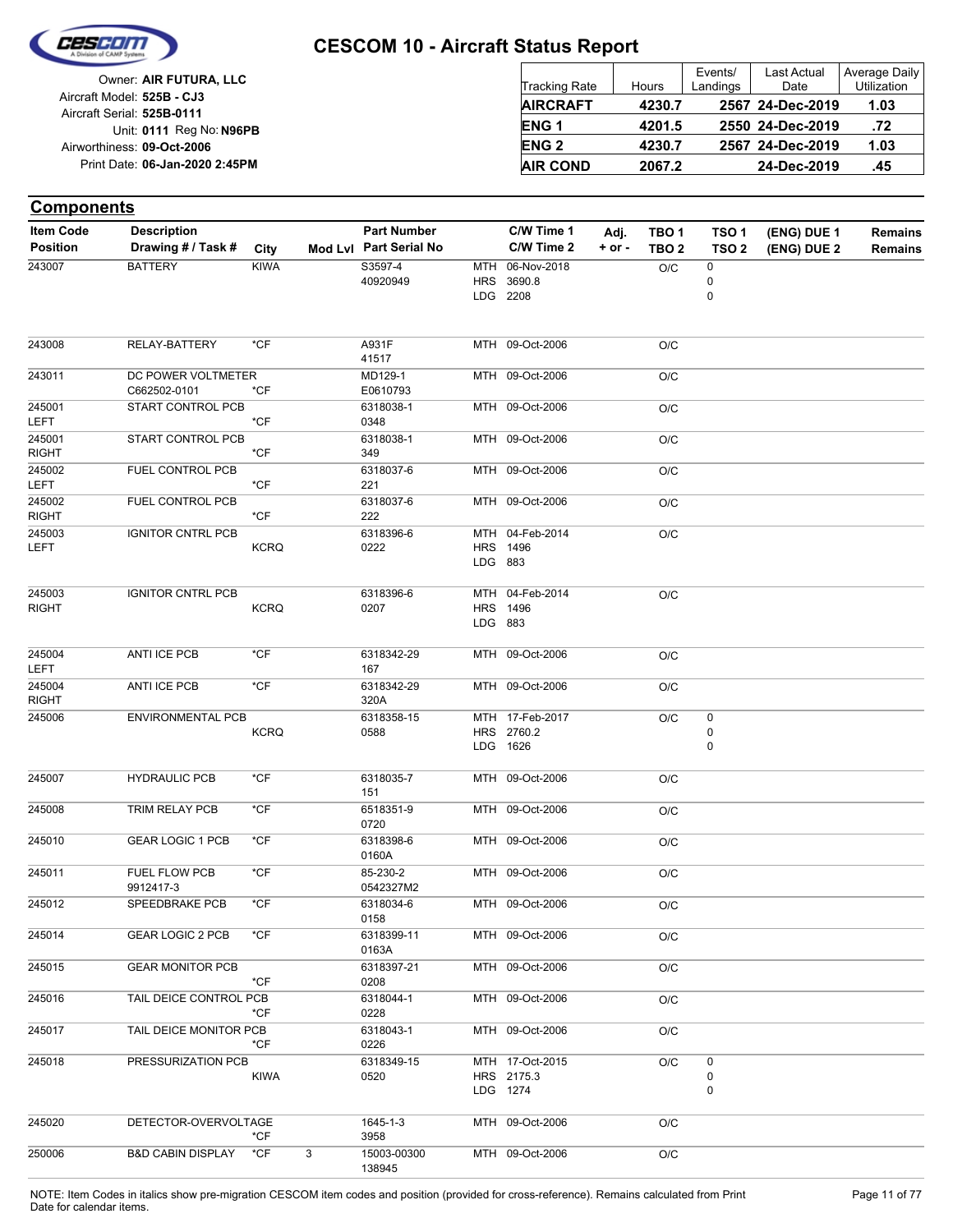

| Owner: AIR FUTURA, LLC                                   | Tracking Rate   | Hours  | Events/<br>Landings | Last Actual<br>Date | Average Daily<br>Utilization |
|----------------------------------------------------------|-----------------|--------|---------------------|---------------------|------------------------------|
| Aircraft Model: 525B - CJ3<br>Aircraft Serial: 525B-0111 | <b>AIRCRAFT</b> | 4230.7 |                     | 2567 24-Dec-2019    | 1.03                         |
| Unit: 0111 Reg No: N96PB                                 | <b>ENG1</b>     | 4201.5 |                     | 2550 24-Dec-2019    | .72                          |
| Airworthiness: 09-Oct-2006                               | <b>ENG 2</b>    | 4230.7 |                     | 2567 24-Dec-2019    | 1.03                         |
| Print Date: 06-Jan-2020 2:45PM                           | <b>AIR COND</b> | 2067.2 |                     | 24-Dec-2019         | .45                          |

| <b>Components</b>                   |                                          |             |                                               |                                        |                                           |                    |                                                      |                                      |                            |                                  |
|-------------------------------------|------------------------------------------|-------------|-----------------------------------------------|----------------------------------------|-------------------------------------------|--------------------|------------------------------------------------------|--------------------------------------|----------------------------|----------------------------------|
| <b>Item Code</b><br><b>Position</b> | <b>Description</b><br>Drawing # / Task # | City        | <b>Part Number</b><br>Mod Lvl Part Serial No  |                                        | C/W Time 1<br>C/W Time 2                  | Adj.<br>$+$ or $-$ | TBO 1<br>TBO <sub>2</sub>                            | TSO <sub>1</sub><br>TSO <sub>2</sub> | (ENG) DUE 1<br>(ENG) DUE 2 | <b>Remains</b><br><b>Remains</b> |
| 250007                              | AVVISOR PROCESSOR UNIT                   | <b>KCRQ</b> | 90008-0031<br>43B00628                        | MTH<br><b>HRS</b><br>LDG               | 25-Oct-2017<br>3112.9<br>1842             |                    | O/C                                                  |                                      |                            |                                  |
| 252015<br><b>RIGHT</b>              | 110 AC OUTLET                            | <b>MCO</b>  | 106076-1QCP760<br>28450609                    | MTH<br>HRS<br>LDG 731                  | 05-Jul-2013<br>1241.1                     |                    | O/C                                                  | 0<br>0<br>0                          |                            |                                  |
| 256001                              | <b>ELT TRANSMITTER</b><br>C406-N         | <b>KIWA</b> | 453-5060<br>252-03272                         | MTH<br><b>HRS</b><br>LDG               | 06-Nov-2018<br>3690.8<br>2208             |                    | O/C                                                  | 0<br>0<br>0                          |                            |                                  |
| 256002                              | ELT BEACON BATTERY PACK                  | <b>KIWA</b> | 452-0133<br>378958-023                        | MTH<br><b>HRS</b><br>LDG               | 06-Nov-2018<br>3690.8<br>2208             |                    | <b>DUE</b><br><b>DUE</b><br><b>DUE</b><br><b>DUE</b> | 0<br>0<br>0                          | 31-Oct-2023                | 45 m 25 d                        |
|                                     | Expiration Date: 31-Oct-2023             |             |                                               |                                        |                                           |                    |                                                      |                                      |                            |                                  |
| 256003                              | <b>REMOTE SWITCH</b>                     | *CF         | 452-0010<br>SN-UNKNOWN                        |                                        | MTH 09-Oct-2006                           |                    | O/C                                                  |                                      |                            |                                  |
| 256004                              | <b>ELT ANTENNA</b><br>C406-N             | *CF         | 110-340<br>127952                             |                                        | MTH 09-Oct-2006                           |                    | O/C                                                  |                                      |                            |                                  |
| 256006<br>LAVATORY                  | LAVATORY LIFE JACKET                     | <b>KCRQ</b> | PO1074-207<br>16031340087                     | MTH<br><b>HRS</b><br><b>LDG</b>        | 03-Jun-2016<br>2382.8<br>1393             |                    | 120                                                  | 0<br>0<br>0                          | 30-Jun-2026                | 77 m 24 d                        |
| 256006<br>NO. 1                     | LIFE JACKET                              | <b>KCRQ</b> | P01074-207<br>16031340092                     | MTH<br>HRS<br>LDG                      | 03-Jun-2016<br>2382.8<br>1393             |                    | 120                                                  | 0<br>0<br>0                          | 30-Jun-2026                | 77 m 24 d                        |
| 256006<br>NO. 2                     | LIFE JACKET                              | <b>KCRQ</b> | P01074-207<br>16031340090                     | <b>MTH</b><br><b>HRS</b><br>LDG        | 03-Jun-2016<br>2382.8<br>1393             |                    | 120                                                  | 0<br>0<br>0                          | 30-Jun-2026                | 77 m 24 d                        |
| 256006<br>NO. 3                     | LIFE JACKET                              | <b>KCRQ</b> | P01074-207<br>16031340089                     | <b>MTH</b><br><b>HRS</b><br>LDG        | 03-Jun-2016<br>2382.8<br>1393             |                    | 120                                                  | 0<br>0<br>0                          | 30-Jun-2026                | 77 m 24 d                        |
| 256006<br>NO. 4                     | LIFE JACKET                              | <b>KCRQ</b> | P01074-207<br>16031340091                     | <b>MTH</b><br><b>HRS</b><br><b>LDG</b> | 03-Jun-2016<br>2382.8<br>1393             |                    | 120                                                  | 0<br>0<br>0                          | 30-Jun-2026                | 77 m 24 d                        |
| 256006<br>NO. 5                     | LIFE JACKET                              | <b>KCRQ</b> | P01074-207<br>16031340086                     | <b>MTH</b><br><b>HRS</b><br>LDG        | 03-Jun-2016<br>2382.8<br>1393             |                    | 120                                                  | 0<br>0<br>0                          | 30-Jun-2026                | 77 m 24 d                        |
| 256006<br>NO. 6                     | LIFE JACKET                              | <b>KCRQ</b> | P01074-207<br>16031340085                     | MTH                                    | 03-Jun-2016<br>HRS 2382.8<br>LDG 1393     |                    | 120                                                  | 0<br>0<br>$\Omega$                   | 30-Jun-2026                | 77 m 24 d                        |
| 256006<br>NO. 7                     | LIFE JACKET                              | <b>KCRQ</b> | P01074-207<br>16031340084                     |                                        | MTH 03-Jun-2016<br>HRS 2382.8<br>LDG 1393 |                    | 120                                                  | 0<br>0<br>0                          | 30-Jun-2026                | 77 m 24 d                        |
| 256006<br>NO. 8                     | LIFE JACKET                              | <b>KCRQ</b> | P01074-207<br>16031340088                     |                                        | MTH 03-Jun-2016<br>HRS 2382.8<br>LDG 1393 |                    | 120                                                  | 0<br>0<br>0                          | 30-Jun-2026                | 77 m 24 d                        |
| 256008                              | FIRST AID KIT                            | <b>KCRQ</b> | H-1292<br><b>NSN</b>                          |                                        | MTH 03-Nov-2019<br>HRS 4184.8<br>LDG 2532 |                    | <b>DUE</b><br><b>DUE</b><br><b>DUE</b><br><b>DUE</b> | 0<br>0                               | 30-Nov-2020                | 10 m 24 d                        |
|                                     | Expiration Date: 30-Nov-2020             |             |                                               |                                        |                                           |                    |                                                      |                                      |                            |                                  |
| 261001                              | <b>ENGINE FIRE DETECTOR</b>              |             | 3001-212-1004/455-9 MTH 09-Oct-2006           |                                        |                                           |                    | O/C                                                  |                                      |                            |                                  |
| LEFT<br>261001                      | 9912416-1<br><b>ENGINE FIRE DETECTOR</b> | *CF         | 207035<br>3001-212-1004/455-9 MTH 09-Oct-2006 |                                        |                                           |                    | O/C                                                  |                                      |                            |                                  |
| <b>RIGHT</b><br>261002<br>AFT       | 9912416-1<br>SMOKE DETECTOR              | *CF<br>*CF  | 207064<br>473597-17<br>1066                   |                                        | MTH 09-Oct-2006                           |                    | O/C                                                  |                                      |                            |                                  |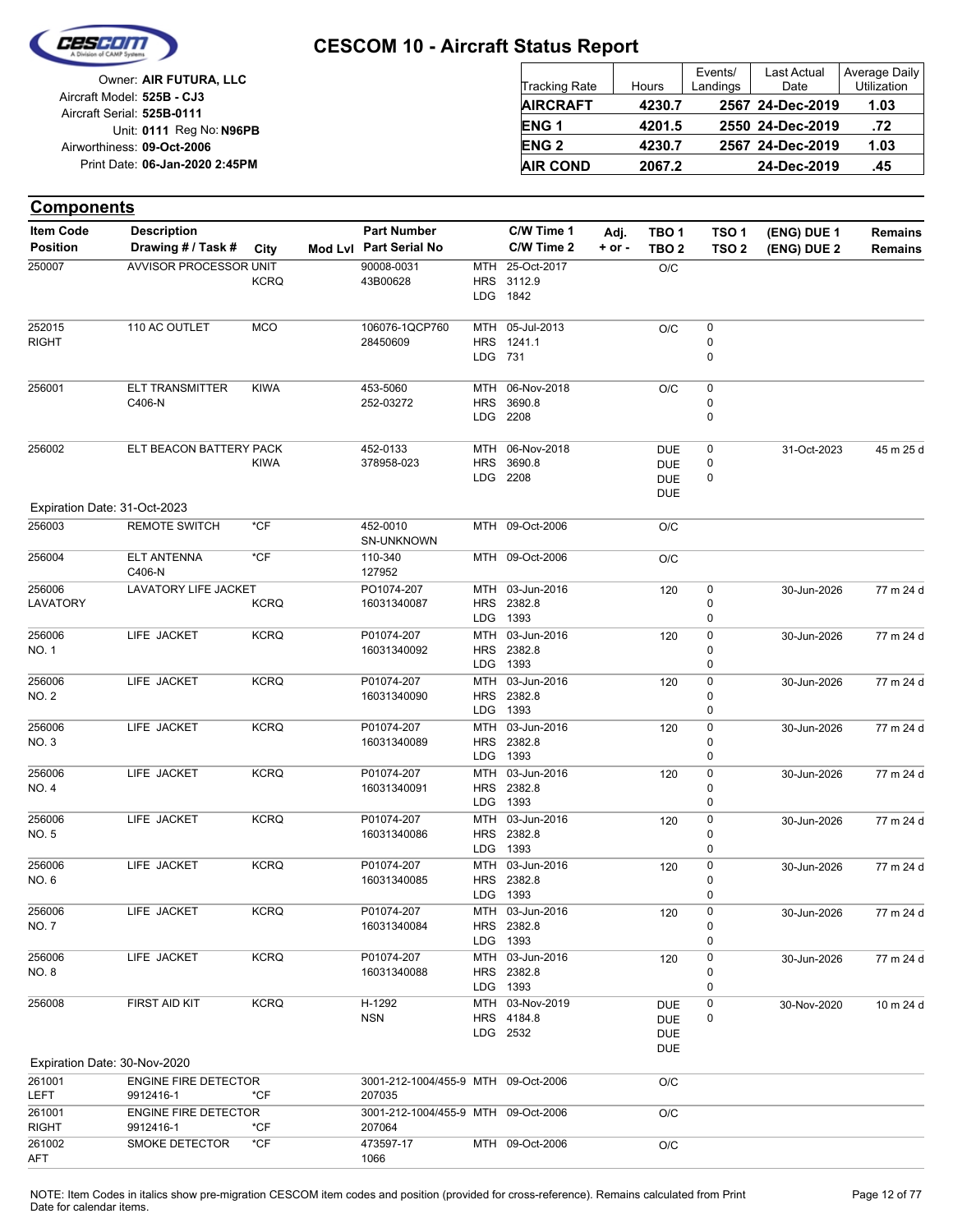

| Owner: AIR FUTURA, LLC                                   | Tracking Rate    | Hours  | Events/<br>Landings | Last Actual<br>Date | Average Daily<br><b>Utilization</b> |
|----------------------------------------------------------|------------------|--------|---------------------|---------------------|-------------------------------------|
| Aircraft Model: 525B - CJ3<br>Aircraft Serial: 525B-0111 | <b>AIRCRAFT</b>  | 4230.7 |                     | 2567 24-Dec-2019    | 1.03                                |
| Unit: 0111 Reg No: N96PB                                 | ENG <sub>1</sub> | 4201.5 |                     | 2550 24-Dec-2019    | .72                                 |
| Airworthiness: 09-Oct-2006                               | <b>ENG 2</b>     | 4230.7 |                     | 2567 24-Dec-2019    | 1.03                                |
| Print Date: 06-Jan-2020 2:45PM                           | <b>AIR COND</b>  | 2067.2 |                     | 24-Dec-2019         | .45                                 |

#### **(ENG) DUE 2 (ENG) DUE 1 Components** City **Mod Lvl Part Serial No Part Number C/W Time 1 C/W Time 2 + or - Adj. TBO 1 TBO 2 TSO 2 TSO 1 Remains** Description Part Number C/W Time 1 Adj. TBO 1 TSO 1 (ENG) DUE 1 Remains **Position Drawing # / Task # Item Code** MTH 09-Oct-2006 O/C 1065 473597-17 FORWARD 261002 SMOKE DETECTOR \*CF **ACH** LDG HRS MTH 24-May-2017 1365.6 1715 2906.2 0 0  $O/C$  0 67170B1 30401102-2 LEFT 262001 9912048-6 KCRQ **FIRE EXTINGUISHER BOTTLE** ACH LDG **HRS** MTH 1063 1456 2494.8 10-Aug-2016 0  $\Omega$  $O/C$  0 55058B1 30401102-2 RIGHT 262001 9912048-6 KCRQ FIRE EXTINGUISHER BOTTLE ACH LDG HRS MTH 24-May-2017 1365.6 1715 2906.2  $\Omega$ 0 72 ESD1D673-001 13083-5 30-Apr-2023 39 m 24 d LEFT ENGINE  $NO<sub>1</sub>$ 262002 **KCRQ** FIRE EXTINGUISHER (REPLACE) CARTRIDGE Manufacture Date: 01-Apr-2017 ACH LDG **HRS MTH** 1365.6 1715 2906.2 24-May-2017 0 0 72 ESD17D673-001 13083-5 30-Apr-2023 39 m 24 d LEFT ENGINE NO.2 262002 KCRQ FIRE EXTINGUISHER (REPLACE) CARTRIDGE Manufacture Date: 01-Apr-2017 ACH LDG **HRS** MTH 1334.6 1712 2900.5 17-May-2017 0  $\Omega$ 72 ESD16M663-001 13083-5 31-Dec-2022 35 m 25 d RIGHT ENGINE  $NO<sub>1</sub>$ 262002 **KCRO** FIRE EXTINGUISHER (REPLACE) CARTRIDGE Manufacture Date: 31-Dec-2016 ACH LDG **HRS** MTH 17-May-2017 1334.6 1712 2900.5 0 0 72 ESD16M662-001 13083-5 31-Dec-2022 35 m 25 d RIGHT ENGINE  $NO.2$ 262002 **KCRO** FIRE EXTINGUISHER (REPLACE) CARTRIDGE Manufacture Date: 31-Dec-2016 LDG HRS MTH 2208 3690.8 06-Nov-2018 0 0  $O/C$  0 E-92811991 C352CS CABIN 262003 KIWA PORTABLE FIRE EXTINGUISHER LDG **HRS MTH** 2208 3690.8 06-Nov-2018  $\Omega$ 0  $\overline{O/C}$  0 E-92811982 C352CS **COCKPIT** 262003 KIWA PORTABLE FIRE EXTINGUISHER MTH 09-Oct-2006 O/C SN-UNKNOWN 20666-6-250 LEFT 270001 \*CF SPEED BRAKE FILTER FITTING MTH 09-Oct-2006 O/C SN-UNKNOWN 20666-6-250 RIGHT 270001 \*CF SPEED BRAKE FILTER FITTING MTH 09-Oct-2006 O/C 0972C 272001 5307-1 RUDDER BIAS SHUTOFF VALVE \*CF MTH 09-Oct-2006 O/C T1136 273002 ELEV TRIM SERVO \*CF 4 44430-3548 MTH 09-Oct-2006 O/C T1893 273003 44575-3415 ACTUATOR MOUNT ASSEMBLY \*CF MTH 09-Oct-2006 0/C 616 275001 SHUTOFF VALVE \*CF 4083-1 MTH 09-Oct-2006 0/C AAA242P618 2-8210-2 LEFT 275002 9912365-6 FLAP ACTUATOR \*CF MTH 09-Oct-2006 O/C AAA260P618 2-8210-2 RIGHT 275002 9912365-6 FLAP ACTUATOR \*CF MTH 09-Oct-2006 O/C AAA250P617 2-8209-2 LEFT 276001 9912375-5 \*CF SPEED BRAKE ACTUATOR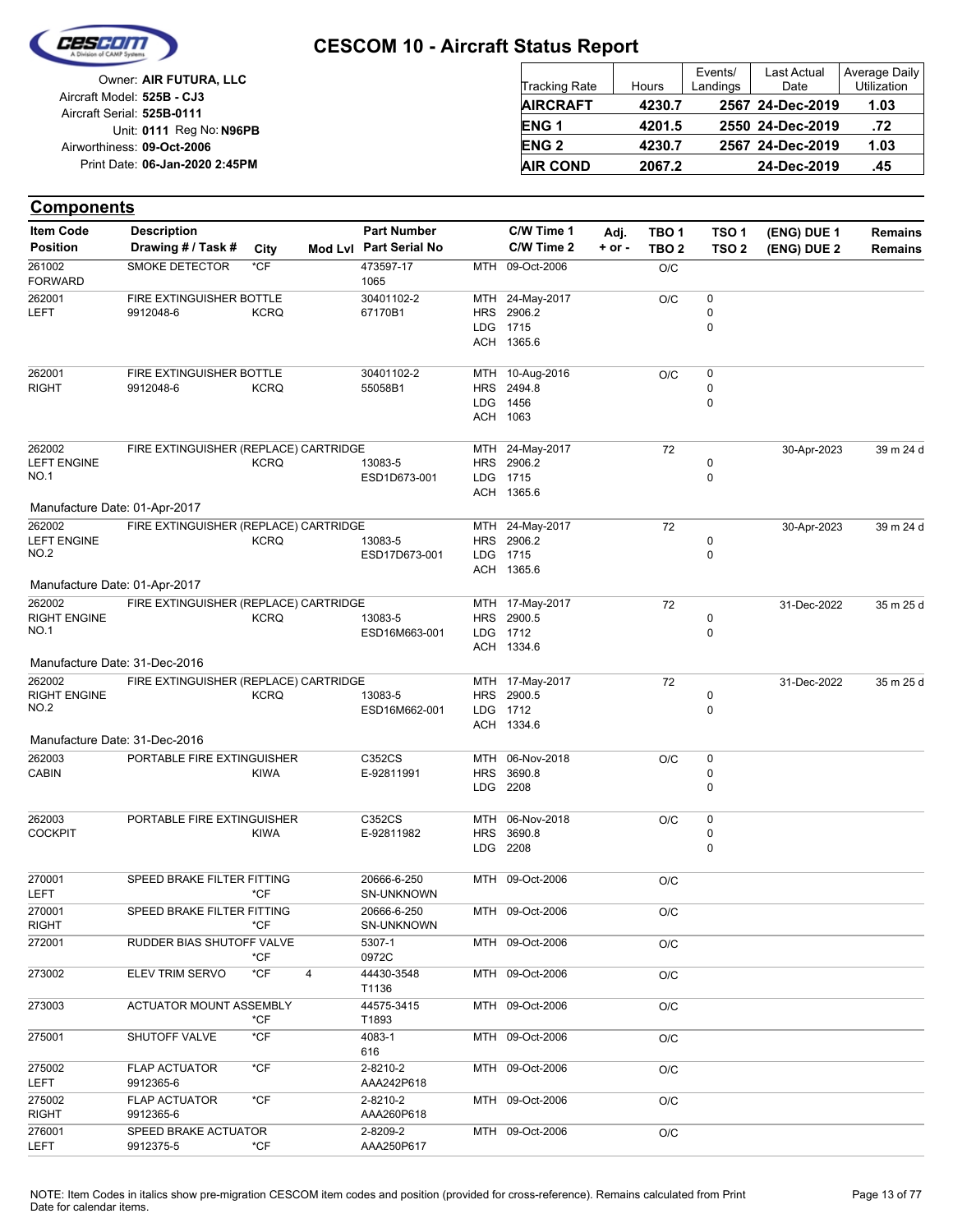

| Owner: AIR FUTURA, LLC                                   | <b>Tracking Rate</b>   | Hours  | Events/<br>Landings | <b>Last Actual</b><br>Date | Average Daily<br>Utilization |
|----------------------------------------------------------|------------------------|--------|---------------------|----------------------------|------------------------------|
| Aircraft Model: 525B - CJ3<br>Aircraft Serial: 525B-0111 | <b>AIRCRAFT</b>        | 4230.7 |                     | 2567 24-Dec-2019           | 1.03                         |
| Unit: 0111 Reg No: N96PB                                 | ENG <sub>1</sub>       | 4201.5 |                     | 2550 24-Dec-2019           | .72                          |
| Airworthiness: 09-Oct-2006                               | <b>ENG<sub>2</sub></b> | 4230.7 |                     | 2567 24-Dec-2019           | 1.03                         |
| Print Date: 06-Jan-2020 2:45PM                           | <b>AIR COND</b>        | 2067.2 |                     | 24-Dec-2019                | .45                          |

| <b>Item Code</b>        | <b>Description</b>                         |        | <b>Part Number</b>     | C/W Time 1      | Adj.       | TBO 1            | TSO 1            | (ENG) DUE 1 | Remains        |
|-------------------------|--------------------------------------------|--------|------------------------|-----------------|------------|------------------|------------------|-------------|----------------|
| <b>Position</b>         | Drawing # / Task #                         | City   | Mod Lvl Part Serial No | C/W Time 2      | $+$ or $-$ | TBO <sub>2</sub> | TSO <sub>2</sub> | (ENG) DUE 2 | <b>Remains</b> |
| 276001                  | SPEED BRAKE ACTUATOR                       |        | 2-8209-2               | MTH 09-Oct-2006 |            | O/C              |                  |             |                |
| <b>RIGHT</b>            | 9912375-5                                  | *CF    | AAA240P617             |                 |            |                  |                  |             |                |
| 281001                  | SURGE TANK FLOAT VALVE                     |        | 35C10D                 | MTH 09-Oct-2006 |            | O/C              |                  |             |                |
| <b>LEFT</b>             | 9912016-2                                  | *CF    | 3656                   |                 |            |                  |                  |             |                |
| 281001<br><b>RIGHT</b>  | <b>SURGE TANK FLOAT VALVE</b><br>9912016-2 | $*$ CF | 35C10D<br>3611         | MTH 09-Oct-2006 |            | O/C              |                  |             |                |
| 282001                  | FUEL BOOST PUMP                            | $*$ CF | 1C7-23                 | MTH 09-Oct-2006 |            |                  |                  |             |                |
| <b>LEFT</b>             | 9912553-1                                  |        | 5BB58                  |                 |            | O/C              |                  |             |                |
| 282001                  | FUEL BOOST PUMP                            | $*CF$  | 1C7-23                 | MTH 09-Oct-2006 |            | O/C              |                  |             |                |
| <b>RIGHT</b>            | 9912553-1                                  |        | 5BB64                  |                 |            |                  |                  |             |                |
| 282002                  | EJECTOR FUEL AFT/SCAVENG PUMP              |        | RG45880                | MTH 09-Oct-2006 |            | O/C              |                  |             |                |
| <b>LEFT AFT</b>         | 9912190-3                                  | $*CF$  | B1763                  |                 |            |                  |                  |             |                |
| 282002                  | EJECTOR FUEL FWD/SCAVENG PUMP              |        | RG45880                | MTH 09-Oct-2006 |            | O/C              |                  |             |                |
| <b>LEFT FORWARD</b>     | 9912190-3                                  | *CF    | B1767                  |                 |            |                  |                  |             |                |
| 282002                  | EJECTOR FUEL AFT/SCAVENG PUMP              |        | RG45880                | MTH 09-Oct-2006 |            | O/C              |                  |             |                |
| RIGHT AFT               | 9912190-3                                  | $*CF$  | B1769                  |                 |            |                  |                  |             |                |
| 282002                  | EJECTOR FUEL FWD/SCAVENG PUMP              |        | RG45880                | MTH 09-Oct-2006 |            | O/C              |                  |             |                |
| RIGHT FORWARD 9912190-3 |                                            | $*$ CF | B1756                  |                 |            |                  |                  |             |                |
| 282004<br><b>LEFT</b>   | FUEL MOTOR VALVE<br>9912014-3              | $*$ CF | AV24B1507<br>AA80215   | MTH 09-Oct-2006 |            | O/C              |                  |             |                |
| 282004                  | FUEL MOTOR VALVE                           |        | AV24B1507              | MTH 09-Oct-2006 |            | O/C              |                  |             |                |
| <b>RIGHT</b>            | 9912014-3                                  | $*$ CF | AA80216                |                 |            |                  |                  |             |                |
| 282005                  | EJECTOR FUEL PRIMARY PUMP                  |        | RG45310                | MTH 09-Oct-2006 |            | O/C              |                  |             |                |
| <b>LEFT</b>             | 9912190-2                                  | $*CF$  | B9765                  |                 |            |                  |                  |             |                |
| 282005                  | EJECTOR FUEL PRIMARY PUMP                  |        | RG45310                | MTH 09-Oct-2006 |            | O/C              |                  |             |                |
| RIGHT                   | 9912190-2                                  | *CF    | B9766                  |                 |            |                  |                  |             |                |
| 282006                  | <b>TRANSFER VALVE</b>                      | $*CF$  | <b>ZSV57</b>           | MTH 09-Oct-2006 |            | O/C              |                  |             |                |
|                         | 9914103-6                                  |        | 06-042620              |                 |            |                  |                  |             |                |
| 284003                  | FUEL QTY SIGNAL CONDITIONER                |        | 10713B01Y01            | MTH 09-Oct-2006 |            | O/C              |                  |             |                |
|                         | 9912619-1                                  | $*$ CF | 06050224               |                 |            |                  |                  |             |                |
| 284004<br>LEFT          | #3 UL003 FUEL PROBE<br>9912589-3           | $*CF$  | 10664T03Y00            | MTH 09-Oct-2006 |            | O/C              |                  |             |                |
| 284004                  | #3 UR003 FUEL PROBE                        |        | MN05011<br>10664T03Y00 |                 |            |                  |                  |             |                |
| RIGHT                   | 9912589-3                                  | $*$ CF | <b>SN-UNKNOWN</b>      | MTH 09-Oct-2006 |            | O/C              |                  |             |                |
| 284005                  | #4 UL004 FUEL PROBE                        |        | 10664T04Y00            | MTH 09-Oct-2006 |            | O/C              |                  |             |                |
| LEFT                    | 9912589-4                                  | $*CF$  | MN02712                |                 |            |                  |                  |             |                |
| 284005                  | #4 UR004 FUEL PROBE                        |        | 10664T04Y00            | MTH 09-Oct-2006 |            | O/C              |                  |             |                |
| <b>RIGHT</b>            | 9912589-4                                  | $*$ CF | MN03426                |                 |            |                  |                  |             |                |
| 284006                  | #2 UL002 FUEL PROBE                        |        | 10664T02Y00            | MTH 09-Oct-2006 |            | O/C              |                  |             |                |
| LEFT                    | 9912589-2                                  | $*CF$  | MN03358                |                 |            |                  |                  |             |                |
| 284006                  | #2 UR002 FUEL PROBE                        |        | 10664T02Y00            | MTH 09-Oct-2006 |            | O/C              |                  |             |                |
| RIGHT                   | 9912589-2                                  | $*CF$  | MN03355                |                 |            |                  |                  |             |                |
| 284007                  | #1 UL001 FUEL PROBE                        |        | 10664T01Y00            | MTH 09-Oct-2006 |            | O/C              |                  |             |                |
| LEFT                    | 9912589-1                                  | $*$ CF | MN03161                |                 |            |                  |                  |             |                |
| 284007<br><b>RIGHT</b>  | #1 UR001 FUEL PROBE<br>9912589-1           | *CF    | 10664T01Y00<br>MN03159 | MTH 09-Oct-2006 |            | O/C              |                  |             |                |
| 284008                  | FUEL LOW LEVEL SWITCH                      |        | L16H-9                 | MTH 09-Oct-2006 |            |                  |                  |             |                |
| LEFT                    |                                            | *CF    | 1549                   |                 |            | O/C              |                  |             |                |
| 284008                  | FUEL LOW LEVEL SWITCH                      |        | L16H-9                 | MTH 09-Oct-2006 |            | O/C              |                  |             |                |
| RIGHT                   |                                            | $*CF$  | 1580                   |                 |            |                  |                  |             |                |
| 284010                  | FUEL QUANTITY TRANSMITTER                  |        | 10634T11Y00            | MTH 09-Oct-2006 |            | O/C              |                  |             |                |
| LEFT                    | 9912556-6                                  | $*$ CF | MN03127                |                 |            |                  |                  |             |                |
| 284010                  | FUEL QUANTITY TRANSMITTER                  |        | 10634T11Y00            | MTH 09-Oct-2006 |            | O/C              |                  |             |                |
| RIGHT                   | 9912556-6                                  | *CF    | MN03134                |                 |            |                  |                  |             |                |
| 291002                  | <b>HYDRAULIC PUMP</b>                      | $*$ CF | 24195-LAC              | MTH 09-Oct-2006 |            | O/C              |                  |             |                |
| LEFT                    | 9912062-6                                  |        | 868                    |                 |            |                  |                  |             |                |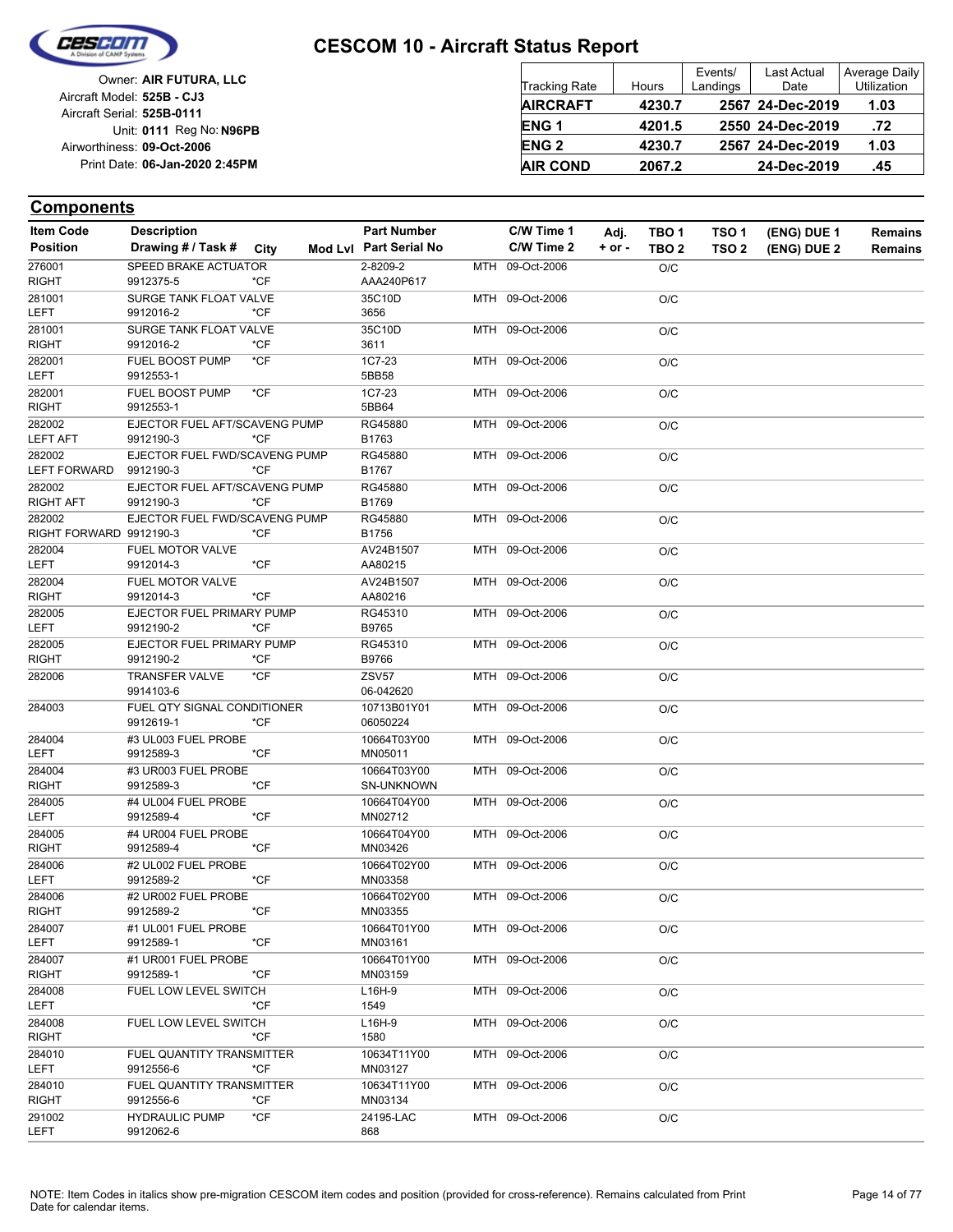

| Owner: AIR FUTURA, LLC         |
|--------------------------------|
| Aircraft Model: 525B - CJ3     |
| Aircraft Serial: 525B-0111     |
| Unit: 0111 Reg No: N96PB       |
| Airworthiness: 09-Oct-2006     |
| Print Date: 06-Jan-2020 2:45PM |
|                                |

| <b>Tracking Rate</b> | Hours  | Events/<br>Landings | <b>Last Actual</b><br>Date | Average Daily<br>Utilization |
|----------------------|--------|---------------------|----------------------------|------------------------------|
| <b>AIRCRAFT</b>      | 4230.7 |                     | 2567 24-Dec-2019           | 1.03                         |
| <b>ENG1</b>          | 4201.5 |                     | 2550 24-Dec-2019           | .72                          |
| <b>ENG2</b>          | 4230.7 |                     | 2567 24-Dec-2019           | 1.03                         |
| <b>AIR COND</b>      | 2067.2 |                     | 24-Dec-2019                | .45                          |

#### **Components**

| <b>Item Code</b>       | <b>Description</b>                              |             | <b>Part Number</b>     |                | C/W Time 1                                | Adj.       | TBO 1            | TSO <sub>1</sub>    | (ENG) DUE 1 | <b>Remains</b> |
|------------------------|-------------------------------------------------|-------------|------------------------|----------------|-------------------------------------------|------------|------------------|---------------------|-------------|----------------|
| <b>Position</b>        | Drawing # / Task #                              | City        | Mod Lvl Part Serial No |                | C/W Time 2                                | $+$ or $-$ | TBO <sub>2</sub> | TSO <sub>2</sub>    | (ENG) DUE 2 | <b>Remains</b> |
| 291002<br><b>RIGHT</b> | <b>HYDRAULIC PUMP</b><br>9912062-6              | <b>KIWA</b> | 24195-LAC<br>1666      |                | MTH 28-Apr-2015<br>HRS 1996.1<br>LDG 1170 |            | O/C              | 0<br>0<br>0         |             |                |
| 291005                 | HYDRAULIC RESERVOIR ASSEMBLY                    | *CF         | 6317500-16<br>149      |                | MTH 09-Oct-2006                           |            | O/C              |                     |             |                |
| 291006                 | <b>LOADING VALVE</b><br>9912423-39              | $*$ CF      | 4134-4<br>0481M        |                | MTH 09-Oct-2006                           |            | O/C              |                     |             |                |
| 291007                 | PRESSURE SWITCH GAUGE<br>9912373-4              | *CF         | GPP1250-58<br>0608771  |                | MTH 09-Oct-2006                           |            | O/C              |                     |             |                |
| 291008                 | HYD MANIFOLD ASSEMBLY<br>9912423-47             | *CF         | 8250-2<br>0194         |                | MTH 09-Oct-2006                           |            | O/C              |                     |             |                |
| 291010<br>LEFT         | SHUTOFF VALVE<br>9912400-4                      | *CF         | AV24B1388-2<br>AA75912 |                | MTH 09-Oct-2006                           |            | O/C              |                     |             |                |
| 291010<br><b>RIGHT</b> | SHUTOFF VALVE<br>9912400-4                      | *CF         | AV24B1388-2<br>AA80209 |                | MTH 09-Oct-2006                           |            | O/C              |                     |             |                |
| 291011<br>LEFT         | FLOW SWITCH VALVE<br>9912194-2                  | <b>MCO</b>  | V10F14<br>1693         | <b>HRS 61</b>  | MTH 11-Dec-2006                           |            | O/C              | 0                   |             |                |
| 291011<br><b>RIGHT</b> | FLOW SWITCH VALVE<br>9912194-5                  | LGB         | V10F75<br>170          | <b>HRS 314</b> | MTH 23-Mar-2008                           |            | O/C              | $\pmb{0}$           |             |                |
| 291012                 | SPDBK DUMP VALVE<br>9912423-33                  | *CF         | 4082-6<br>628          |                | MTH 09-Oct-2006                           |            | O/C              |                     |             |                |
| 291013                 | RELIEF, SYSTEM VALVE<br>9912423-46              | ICT         | 2576-2<br>0997A        | <b>HRS</b> 655 | MTH 14-Sep-2009                           |            | O/C              | 0                   |             |                |
| 291014                 | VALVE-GEAR<br>9912423-44                        | *CF         | 4051-4<br>592          |                | MTH 09-Oct-2006                           |            | O/C              |                     |             |                |
| 291016<br>LEFT         | SPDBK CHECK VALVE<br>9912423-31                 | *CF         | 9505-1<br>1240         |                | MTH 09-Oct-2006                           |            | O/C              |                     |             |                |
| 291016<br><b>RIGHT</b> | SPDBK CHECK VALVE<br>9912423-31                 | *CF         | 9505-1<br>1241         |                | MTH 09-Oct-2006                           |            | O/C              |                     |             |                |
| 291017                 | THERM REL VALVE<br>9912423-32                   | *CF         | 2577-1<br>638          |                | MTH 09-Oct-2006                           |            | O/C              |                     |             |                |
| 291018                 | PNUEMATIC DUMP VALVE<br>9912423-34              | *CF         | 9503-2<br>626          |                | MTH 09-Oct-2006                           |            | O/C              |                     |             |                |
| 291020                 | SPEED BRAKE VALVE<br>9912423-30                 | *CF         | 4052-3<br>628          |                | MTH 09-Oct-2006                           |            | O/C              |                     |             |                |
| 291021                 | FLAP VALVE<br>9912423-29                        | *CF         | 4052-4<br>631          |                | MTH 09-Oct-2006                           |            | O/C              |                     |             |                |
| 291022                 | <b>CHECK VALVE</b>                              | $*$ CF      | CV02-193<br>SN-UNKNOWN |                | MTH 09-Oct-2006                           |            | O/C              |                     |             |                |
| 291023                 | <b>GEAR VALVE SOLENOID</b>                      | *CF         | 4051-4<br>SN-UNKNOWN   |                | MTH 09-Oct-2006                           |            | O/C              |                     |             |                |
| 291099                 | HYDRAULIC RETURN QUICK DISCONNECT COUPLING      | <b>KCRQ</b> | 9912407-10<br>2698     |                | MTH 23-Oct-2015<br>HRS 2184.2<br>LDG 1278 |            | O/C              | 0<br>$\pmb{0}$<br>0 |             |                |
| 301002<br><b>LEFT</b>  | PRESSURE SWITCH                                 | $*$ CF      | 1106P55-1<br>4013A     |                | MTH 09-Oct-2006                           |            | O/C              |                     |             |                |
| 301002<br><b>RIGHT</b> | PRESSURE SWITCH                                 | *CF         | 1106P55-1<br>4000A     |                | MTH 09-Oct-2006                           |            | O/C              |                     |             |                |
| 301003<br><b>LEFT</b>  | ANTI-ICE PRESSURE REGULATING VALVE<br>9914710-3 | *CF         | 1H148-1<br>5BB62       | HRS 0          | MTH 09-Oct-2006                           |            | 4500             | 0                   | 4500        | 269.3          |
| 301003<br><b>RIGHT</b> | ANTI-ICE PRESSURE REGULATING VALVE<br>9914710-3 | *CF         | 1H148-1<br>5BB70       | HRS 0          | MTH 09-Oct-2006                           |            | 4500             | 0                   | 4500        | 269.3          |

NOTE: Item Codes in italics show pre-migration CESCOM item codes and position (provided for cross-reference). Remains calculated from Print Page 15 of 77 Date for calendar items.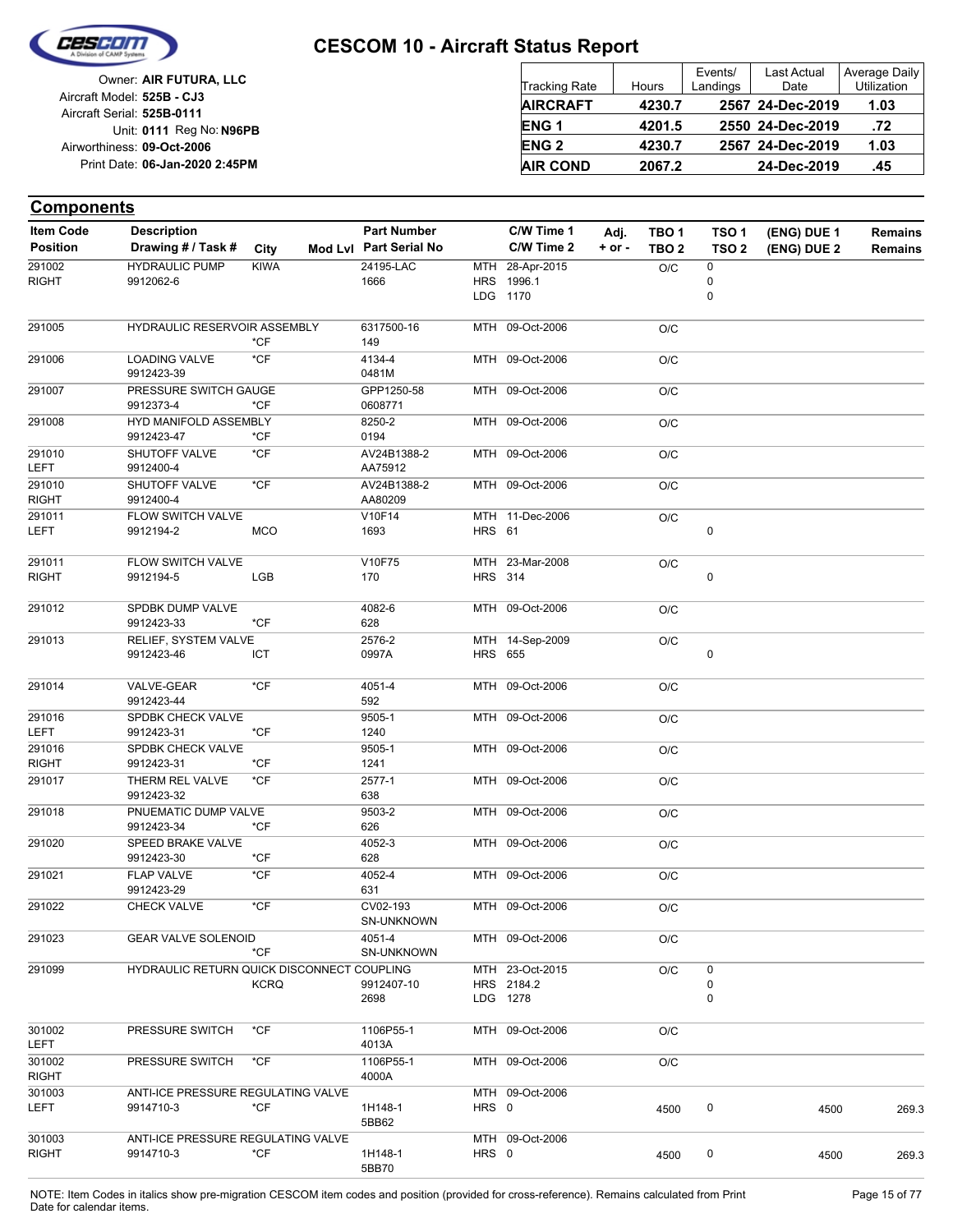

| Owner: AIR FUTURA, LLC                                   | <b>Tracking Rate</b> | Hours  | Events/<br>Landings | Last Actual<br>Date | Average Daily<br>Utilization |
|----------------------------------------------------------|----------------------|--------|---------------------|---------------------|------------------------------|
| Aircraft Model: 525B - CJ3<br>Aircraft Serial: 525B-0111 | <b>AIRCRAFT</b>      | 4230.7 |                     | 2567 24-Dec-2019    | 1.03                         |
| Unit: 0111 Reg No: N96PB                                 | <b>ENG1</b>          | 4201.5 |                     | 2550 24-Dec-2019    | .72                          |
| Airworthiness: 09-Oct-2006                               | <b>ENG 2</b>         | 4230.7 |                     | 2567 24-Dec-2019    | 1.03                         |
| Print Date: 06-Jan-2020 2:45PM                           | <b>AIR COND</b>      | 2067.2 |                     | 24-Dec-2019         | .45                          |

| <b>Item Code</b>         | <b>Description</b>                   |             | <b>Part Number</b>               |               | C/W Time 1                                            | Adj.       | TBO 1            | TSO <sub>1</sub>                    | (ENG) DUE 1 | <b>Remains</b> |
|--------------------------|--------------------------------------|-------------|----------------------------------|---------------|-------------------------------------------------------|------------|------------------|-------------------------------------|-------------|----------------|
| <b>Position</b>          | Drawing # / Task # City              |             | Mod Lvl Part Serial No           |               | C/W Time 2                                            | $+$ or $-$ | TBO <sub>2</sub> | TSO <sub>2</sub>                    | (ENG) DUE 2 | <b>Remains</b> |
| 301004<br>LEFT           | <b>TEMPERATURE SWITCH</b>            | *CF         | 1050C<br>F9661                   |               | MTH 09-Oct-2006                                       |            | O/C              |                                     |             |                |
| 301004<br><b>RIGHT</b>   | <b>TEMPERATURE SWITCH</b>            | *CF         | 1050C<br>F9933                   |               | MTH 09-Oct-2006                                       |            | O/C              |                                     |             |                |
| 301006<br><b>LEFT</b>    | HORIZONTAL STAB BOOT                 | <b>KIWA</b> | P29S-4D5244-15<br><b>NDQ1370</b> |               | MTH 19-Jan-2017<br>HRS 2726.8<br>LDG 1607             |            | O/C              | $\pmb{0}$<br>$\pmb{0}$<br>$\pmb{0}$ |             |                |
| 301006<br><b>RIGHT</b>   | HORIZONTAL STAB BOOT                 | <b>KIWA</b> | P29S4D5244-16<br><b>NDK3540</b>  |               | MTH 19-Jan-2017<br>HRS 2726.8<br>LDG 1607             |            | O/C              | 0<br>0<br>$\mathbf 0$               |             |                |
| 301007                   | ENG BLEED SHUTOFF VALVE<br>9914552-2 | $*$ CF      | 2602-43<br>0126                  |               | MTH 09-Oct-2006                                       |            | O/C              |                                     |             |                |
| 302001<br>LEFT           | PRESS REG VALVE                      | *CF         | 5285-00-3<br>0870                |               | MTH 09-Oct-2006                                       |            | O/C              |                                     |             |                |
| 302001<br><b>RIGHT</b>   | PRESS REG VALVE                      | $*CF$       | 5285-00-3<br>0873                |               | MTH 09-Oct-2006                                       |            | O/C              |                                     |             |                |
| 302002<br><b>LEFT</b>    | <b>INLET TEMP SWITCH</b>             | *CF         | 1173T0759<br>3542                |               | MTH 09-Oct-2006                                       |            | O/C              |                                     |             |                |
| 302002<br><b>RIGHT</b>   | <b>INLET TEMP SWITCH</b>             | *CF         | 1173T0759<br>3511                |               | MTH 09-Oct-2006                                       |            | O/C              |                                     |             |                |
| 303002<br>LEFT           | PITOT TUBE                           | $*$ CF      | PH1100-1-VBW<br>C3834            |               | MTH 09-Oct-2006                                       |            | O/C              |                                     |             |                |
| 303002<br><b>RIGHT</b>   | PITOT TUBE                           | $*$ CF      | PH1100-1-VBW<br>C4336            |               | MTH 09-Oct-2006                                       |            | O/C              |                                     |             |                |
| 303003<br><b>STANDBY</b> | PITOT TUBE<br>S2800-493              | $*$ CF      | PH1100<br>C4313                  |               | MTH 09-Oct-2006                                       |            | O/C              |                                     |             |                |
| 304001                   | <b>B/A TEMP MONITOR-</b>             | *CF         | 1169-1<br>3916                   |               | MTH 09-Oct-2006                                       |            | O/C              |                                     |             |                |
| 304002                   | <b>HEAT EXCHANGER</b><br>9912041-3   | *CF         | 10653A<br>1719                   |               | MTH 09-Oct-2006                                       |            | O/C              |                                     |             |                |
| 304003                   | PRESS REG VALVE<br>9912402-14        | <b>KMCO</b> | 1962-00-3<br>2764                |               | MTH 23-Nov-2016<br>HRS 2632.3<br>LDG 1546<br>ACH 1242 |            | O/C              | 6<br>0<br>0                         |             |                |
| 304004<br>AFT            | FLOORBD TF006 SENSOR<br>9912085-3    | ICT         | 27221274<br>9BB477               | <b>HRS</b> 13 | MTH 11-Oct-2006                                       |            | O/C              | 0                                   |             |                |
| 304004<br><b>FORWARD</b> | T/C TT002 SENSOR<br>9912085-3        | $*CF$       | 27221274<br>3BB163               |               | MTH 09-Oct-2006                                       |            | O/C              |                                     |             |                |
| 304005                   | TEMP CONTROLLER *CF<br>9912085-6     |             | 1E58-1<br>2BB65                  |               | MTH 09-Oct-2006                                       |            | O/C              |                                     |             |                |
| 304006                   | TEMP CONTROL VALVE<br>9912085-1      | *CF         | 27241287<br>5BB67                |               | MTH 09-Oct-2006                                       |            | O/C              |                                     |             |                |
| 304007                   | ALCOHOL PUMP                         | *CF         | 476411E<br>SN-UNKNOWN            |               | MTH 09-Oct-2006                                       |            | O/C              |                                     |             |                |
| 304008<br><b>LEFT</b>    | W/S BLEED AIR VALVE<br>BYLB50168     | *CF         | 1403-25<br>4187                  |               | MTH 09-Oct-2006                                       |            | O/C              |                                     |             |                |
| 304008<br><b>RIGHT</b>   | W/S BLEED AIR VALVE<br>BYLB50168     | *CF         | 1403-25<br>4181                  |               | MTH 09-Oct-2006                                       |            | O/C              |                                     |             |                |
| 304009                   | PRESSURE SWITCH                      | *CF         | 1115P25<br>4355AB                |               | MTH 09-Oct-2006                                       |            | O/C              |                                     |             |                |
| 304010<br>LEFT           | T2 HEAT CURRENT SENSOR               | *CF         | 76796-2<br>1414                  |               | MTH 09-Oct-2006                                       |            | O/C              |                                     |             |                |
| 304010<br><b>RIGHT</b>   | T2 HEAT CURRENT SENSOR               | *CF         | 76796-2<br>1416                  |               | MTH 09-Oct-2006                                       |            | O/C              |                                     |             |                |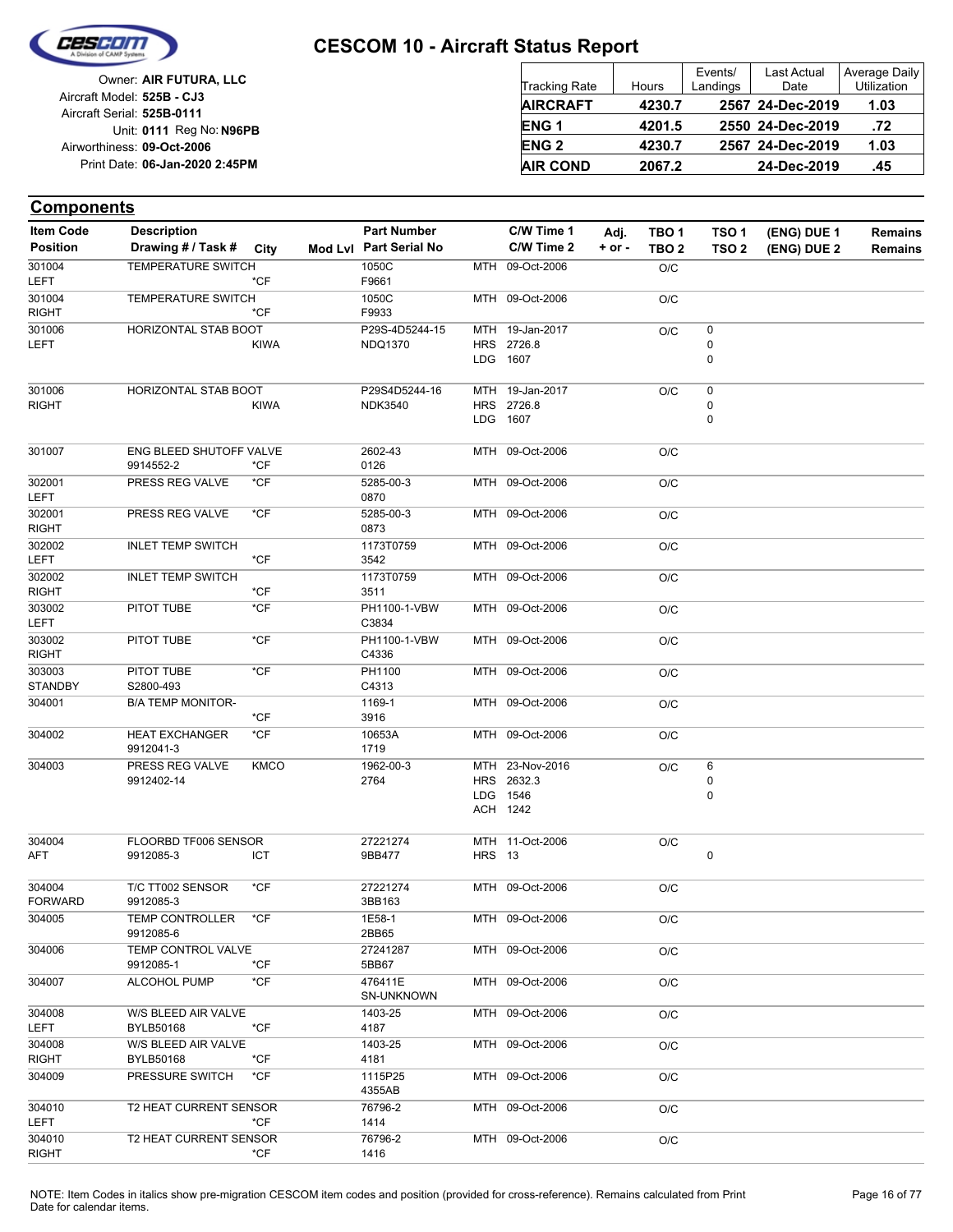

| Owner: AIR FUTURA, LLC                                   | <b>Tracking Rate</b> | Hours  | Events/<br>Landings | Last Actual<br>Date | Average Daily<br>Utilization |
|----------------------------------------------------------|----------------------|--------|---------------------|---------------------|------------------------------|
| Aircraft Model: 525B - CJ3<br>Aircraft Serial: 525B-0111 | <b>AIRCRAFT</b>      | 4230.7 |                     | 2567 24-Dec-2019    | 1.03                         |
| Unit: 0111 Reg No: N96PB                                 | ENG <sub>1</sub>     | 4201.5 |                     | 2550 24-Dec-2019    | .72                          |
| Airworthiness: 09-Oct-2006                               | <b>ENG 2</b>         | 4230.7 |                     | 2567 24-Dec-2019    | 1.03                         |
| Print Date: 06-Jan-2020 2:45PM                           | <b>AIR COND</b>      | 2067.2 |                     | 24-Dec-2019         | .45                          |

| <b>Item Code</b>                                   | <b>Description</b>                    |             | <b>Part Number</b>                |                       | C/W Time 1                        | Adj.       | TBO 1            | TSO 1            | (ENG) DUE 1    | <b>Remains</b> |
|----------------------------------------------------|---------------------------------------|-------------|-----------------------------------|-----------------------|-----------------------------------|------------|------------------|------------------|----------------|----------------|
| <b>Position</b>                                    | Drawing # / Task #                    | City        | Mod Lvl Part Serial No            |                       | C/W Time 2                        | $+$ or $-$ | TBO <sub>2</sub> | TSO <sub>2</sub> | (ENG) DUE 2    | <b>Remains</b> |
| 304011<br>LEFT                                     | SOLENOID DEICE VALVE                  | $*$ CF      | 3D2353-06<br>N062206              |                       | MTH 09-Oct-2006                   |            | O/C              |                  |                |                |
| 304011<br><b>RIGHT</b>                             | SOLENOID DEICE VALVE                  | *CF         | 3D2353-06<br>N062421              |                       | MTH 09-Oct-2006                   |            | O/C              |                  |                |                |
| 304020                                             | OVERTEMP SENSOR --                    |             | MS28034-3                         |                       | MTH 15-Jan-2019                   |            | O/C              | 0                |                |                |
| RH                                                 |                                       | <b>KCRQ</b> | 256276                            | HRS                   | 3810.5<br>LDG 2289                |            |                  | 0<br>0           |                |                |
| 312001<br>LEFT                                     | <b>DIGITAL CLOCK</b>                  | $*$ CF      | M877A5V<br>17731                  |                       | MTH 09-Oct-2006                   |            | O/C              |                  |                |                |
| 313001                                             | <b>FLIGHT HOURMETER</b><br>85071      | *CF         | C664503-0104<br><b>SN-UNKNOWN</b> |                       | MTH 09-Oct-2006                   |            | O/C              |                  |                |                |
| 315002                                             | <b>ANNUNCIATOR PANEL</b>              | ICT         | 9912618-5<br>618000225            | <b>HRS</b> 240        | MTH 08-Nov-2007                   |            | O/C              | 240              |                |                |
| 321001<br><b>LEFT</b>                              | <b>MAIN LANDING GEAR</b>              | *CF         | 6341350-3<br>110                  |                       | MTH 09-Oct-2006                   |            | O/C              |                  |                |                |
| 321001<br><b>RIGHT</b>                             | <b>MAIN LANDING GEAR</b>              | *CF         | 6341350-4<br>110                  |                       | MTH 09-Oct-2006                   |            | O/C              |                  |                |                |
| 321003<br><b>LEFT MAIN</b><br><b>LANDING GEAR</b>  | <b>TRUNNION ASSEMBLY</b>              | *CF         | 6341321-1<br><b>SN-UNKNOWN</b>    | $LDG \t0$             | MTH 09-Oct-2006                   |            | 15000            | 0                | 15000          | 12433          |
| 321004<br><b>RIGHT MAIN</b><br><b>LANDING GEAR</b> | <b>TRUNNION ASSEMBLY</b>              | *CF         | 6341321-2<br><b>SN-UNKNOWN</b>    | LDG 0                 | MTH 09-Oct-2006                   |            | 15000            | 0                | 15000          | 12433          |
| 321005<br><b>LEFT MAIN</b><br><b>LANDING GEAR</b>  | <b>OLEO ASSEMBLY</b>                  | <b>KIWA</b> | 6341301-16<br>223                 | MTH<br><b>HRS</b>     | 06-Nov-2018<br>3690.8<br>LDG 2208 |            | 15000            | 2208             | 15000          | 12433          |
| 321005<br><b>RIGHT MAIN</b><br><b>LANDING GEAR</b> | <b>OLEO ASSEMBLY</b>                  | <b>KIWA</b> | 6341301-16<br>224                 | MTH<br><b>HRS</b>     | 06-Nov-2018<br>3690.8             |            |                  |                  |                |                |
| 321010<br><b>LEFT MAIN</b><br><b>LANDING GEAR</b>  | <b>TRAILING LINK</b>                  | *CF         | 6341341-1<br><b>SN-UNKNOWN</b>    | LDG 0                 | LDG 2208<br>MTH 09-Oct-2006       |            | 15000<br>15000   | 2208<br>0        | 15000<br>15000 | 12433<br>12433 |
| 321010<br><b>RIGHT MAIN</b><br><b>LANDING GEAR</b> | <b>TRAILING LINK</b>                  | $*$ CF      | 6341341-2<br><b>SN-UNKNOWN</b>    | LDG 0                 | MTH 09-Oct-2006                   |            | 15000            | 0                | 15000          | 12433          |
| 321011<br>321010                                   | ANTISKID CONTROL VALVE<br>9912621-3   | <b>ICT</b>  | 39-913<br>115                     | MTH<br><b>HRS</b> 177 | 01-Jun-2007                       |            | O/C              | 0                |                |                |
| 322001<br><b>NOSE LANDING</b><br>GEAR              | <b>SHIMMY DAMPER</b>                  | *CF         | 6343001-10<br>133                 |                       | MTH 09-Oct-2006                   |            | O/C              |                  |                |                |
| 322002                                             | NOSE LANDING GEAR ASSEMBLY            | *CF         | 6342350-5                         |                       | MTH 09-Oct-2006                   |            | O/C              |                  |                |                |
| 322003                                             | <b>NLG FORK</b>                       | *CF         | 5542300-1<br>SN-UNKNOWN           |                       | MTH 09-Oct-2006                   |            | O/C              |                  |                |                |
| 322004<br><b>NOSE LANDING</b><br>GEAR              | FORK AND PISTON ASSEMBLY              | *CF         | 6342350-4<br>SN-UNKNOWN           | LDG 0                 | MTH 09-Oct-2006                   |            | 12500            | 0                | 12500          | 9933           |
| 322005<br><b>NOSE LANDING</b><br>GEAR              | <b>STRUT ASSEMBLY</b>                 | *CF         | 6342350-6<br>95                   | $LDG \t0$             | MTH 09-Oct-2006                   |            | 22500            | 0                | 22500          | 19933          |
| 322006                                             | NLG CYLINDER BRAZE ASSEMBLY           | *CF         | 5542100-3<br><b>SN-UNKNOWN</b>    |                       | MTH 09-Oct-2006                   |            | O/C              |                  |                |                |
| 323001<br><b>LEFT MAIN</b><br><b>LANDING GEAR</b>  | <b>ACTUATOR ASSEMBLY</b><br>9912573-3 | *CF         | 2-8207-1<br>0184                  | LDG 0                 | MTH 09-Oct-2006                   |            | 12000            | 0                | 12000          | 9433           |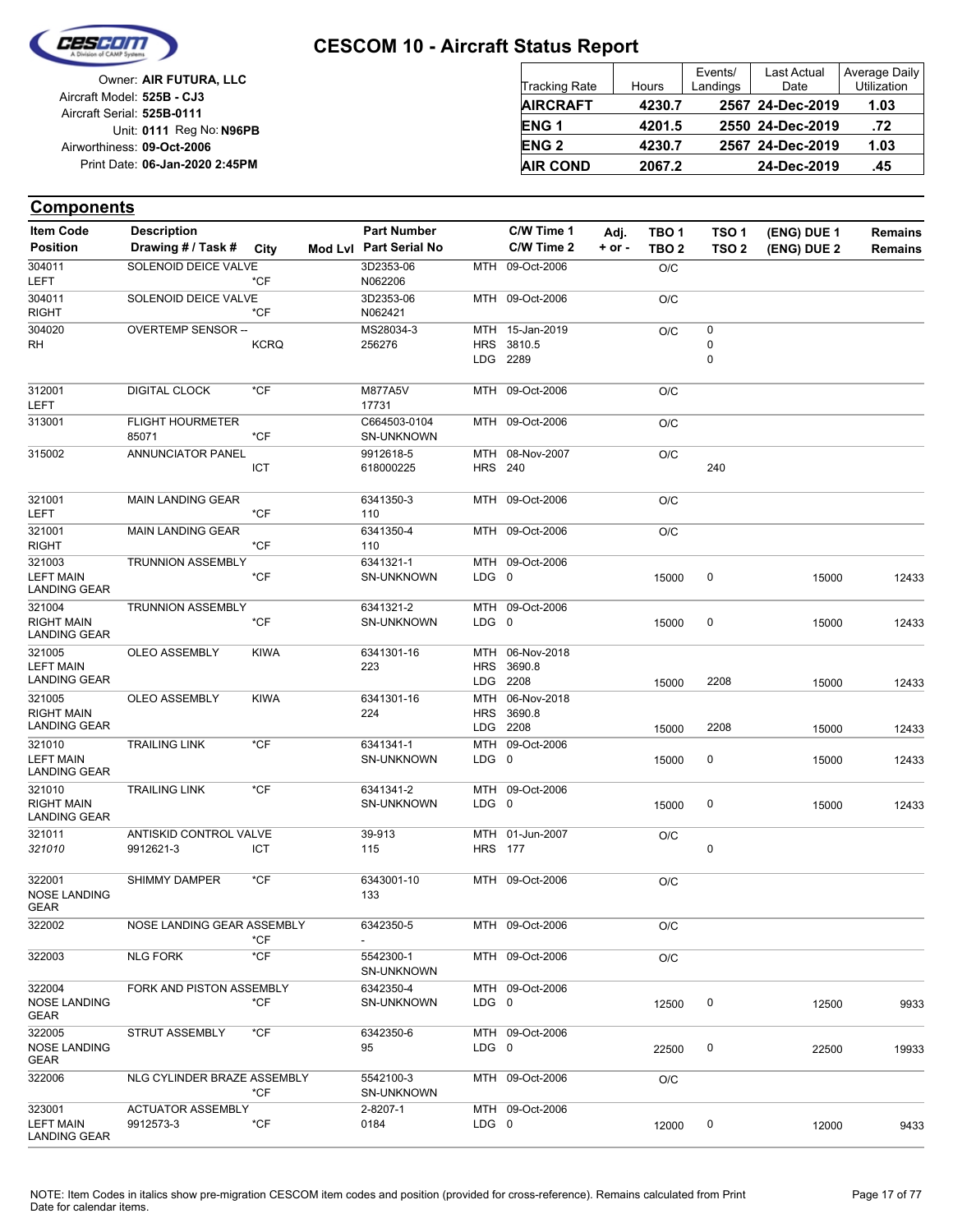

| Owner: AIR FUTURA, LLC                                   | <b>Tracking Rate</b> | Hours  | Events/<br>Landings | Last Actual<br>Date | Average Daily<br>Utilization |
|----------------------------------------------------------|----------------------|--------|---------------------|---------------------|------------------------------|
| Aircraft Model: 525B - CJ3<br>Aircraft Serial: 525B-0111 | <b>AIRCRAFT</b>      | 4230.7 |                     | 2567 24-Dec-2019    | 1.03                         |
| Unit: 0111 Reg No: N96PB                                 | <b>ENG1</b>          | 4201.5 |                     | 2550 24-Dec-2019    | .72                          |
| Airworthiness: 09-Oct-2006                               | <b>ENG 2</b>         | 4230.7 |                     | 2567 24-Dec-2019    | 1.03                         |
| Print Date: 06-Jan-2020 2:45PM                           | <b>AIR COND</b>      | 2067.2 |                     | 24-Dec-2019         | .45                          |

| <b>Item Code</b>                         | <b>Description</b>                 |             | <b>Part Number</b>     |                | C/W Time 1      | Adj.       | TBO 1            | TSO <sub>1</sub> | (ENG) DUE 1 | <b>Remains</b> |
|------------------------------------------|------------------------------------|-------------|------------------------|----------------|-----------------|------------|------------------|------------------|-------------|----------------|
| <b>Position</b>                          | Drawing # / Task #                 | City        | Mod Lvl Part Serial No |                | C/W Time 2      | $+$ or $-$ | TBO <sub>2</sub> | TSO <sub>2</sub> | (ENG) DUE 2 | <b>Remains</b> |
| 323001                                   | <b>ACTUATOR ASSEMBLY</b>           |             | 2-8207-1               |                | MTH 09-Oct-2006 |            |                  |                  |             |                |
| <b>RIGHT MAIN</b><br><b>LANDING GEAR</b> | 9912573-3                          | $*$ CF      | 0150                   | LDG 0          |                 |            | 12000            | 0                | 12000       | 9433           |
| 323002                                   | <b>UPLOCK MAIN GEAR</b>            |             | 6327504-6              |                | MTH 17-Oct-2017 |            | O/C              | 0                |             |                |
| LEFT                                     |                                    | <b>KCRQ</b> | 4084                   |                | HRS 3102.5      |            |                  | $\pmb{0}$        |             |                |
|                                          |                                    |             |                        | <b>LDG</b>     | 1836            |            |                  | $\pmb{0}$        |             |                |
|                                          |                                    |             |                        |                | ACH 1501.9      |            |                  |                  |             |                |
| 323002                                   | <b>UPLOCK MAIN GEAR</b>            |             | 6327504-6              |                | MTH 09-Oct-2006 |            | O/C              |                  |             |                |
| <b>RIGHT</b>                             |                                    | *CF         | 1300                   |                |                 |            |                  |                  |             |                |
| 323004                                   | <b>ACTUATOR ASSEMBLY</b>           |             | 2-8208-2               |                | MTH 09-Oct-2006 |            |                  |                  |             |                |
| <b>NOSE LANDING</b><br><b>GEAR</b>       | 9912370-7                          | *CF         | 0092                   | LDG 0          |                 |            | 12000            | 0                | 12000       | 9433           |
| 323005                                   | NOSE LANDING GEAR UPLOCK ACTUATOR  |             |                        |                | MTH 09-Oct-2006 |            | O/C              |                  |             |                |
|                                          |                                    | *CF         | 6327504-7              |                |                 |            |                  |                  |             |                |
|                                          |                                    |             | 654                    |                |                 |            |                  |                  |             |                |
| 323006                                   | HYD SHUTTLE VALVE                  | *CF         | 98312<br>0937          |                | MTH 09-Oct-2006 |            | O/C              |                  |             |                |
| 323007                                   | SHUTTLE, REGEN VALVE               |             | 5128-6                 |                | MTH 09-Oct-2006 |            | O/C              |                  |             |                |
| <b>NO.1</b>                              | 9914689-2                          | *CF         | 243                    |                |                 |            |                  |                  |             |                |
| 323007                                   | SHUTTLE, REGEN VALVE               |             | 5128-6                 |                | MTH 09-Oct-2006 |            | O/C              |                  |             |                |
| <b>NO.2</b>                              | 9914689-2                          | *CF         | 254                    |                |                 |            |                  |                  |             |                |
| 323020                                   | EMERGENCY PNEUMATIC STORAGE BOTTLE |             |                        |                | MTH 17-Nov-2010 |            | 288              | 28               | 31-Jul-2032 | 150 m 25 d     |
|                                          | 9912368-2                          | ICT         | 40005320-2             | HRS            | 910.9           |            |                  |                  |             |                |
|                                          |                                    |             | 6293                   | LDG 548        |                 |            |                  |                  |             |                |
| Manufacture Date: 01-Jul-2008            |                                    |             |                        |                |                 |            |                  |                  |             |                |
| 323021                                   | EMER GEAR BOTTLE GAUGE             |             | 19940932-1             |                | MTH 09-Oct-2006 |            | O/C              |                  |             |                |
|                                          |                                    | *CF         | 020535                 |                |                 |            |                  |                  |             |                |
| 324001                                   | <b>WHEEL ASSEMBLY</b>              | <b>GJT</b>  | 3-1607                 |                | MTH 09-Aug-2007 |            | O/C              |                  |             |                |
| <b>LEFT MAIN</b><br><b>LANDING GEAR</b>  | 9912561-4                          |             | 0774                   | <b>HRS</b> 202 |                 |            |                  |                  |             |                |
| 324001                                   | WHEEL ASSEMBLY                     | GJT         | 3-1607                 |                | MTH 09-Aug-2007 |            | O/C              |                  |             |                |
| <b>RIGHT MAIN</b><br>LANDING GEAR        | 9912561-4                          |             | 0775                   | <b>HRS</b> 202 |                 |            |                  |                  |             |                |
| 324002                                   | <b>WHEEL ASSEMBLY</b>              | <b>IWA</b>  | 3-1418                 |                | MTH 11-Jan-2009 |            | O/C              |                  |             |                |
| <b>NOSE LANDING</b><br><b>GEAR</b>       |                                    |             | 7491                   | <b>HRS</b> 499 |                 |            |                  |                  |             |                |
| 324003                                   | <b>TIRE</b>                        | <b>KCRQ</b> | 026-618-0              |                | MTH 09-Oct-2019 |            | O/C              | 0                |             |                |
| <b>LEFT MAIN</b>                         | 9912622-1                          |             | 9059R00234             |                | HRS 4152.8      |            |                  | 0                |             |                |
| <b>LANDING GEAR</b>                      |                                    |             |                        |                | LDG 2513        |            |                  | 0                |             |                |
| 324003                                   | <b>TIRE</b>                        | <b>KCRQ</b> | 026-618-0              |                | MTH 09-Oct-2019 |            | O/C              | 0                |             |                |
| <b>RIGHT MAIN</b>                        | 9912622-1                          |             | 9161R00064             |                | HRS 4152.8      |            |                  | $\Omega$         |             |                |
| <b>LANDING GEAR</b>                      |                                    |             |                        |                | LDG 2513        |            |                  | 0                |             |                |
| 324004                                   | <b>TIRE</b>                        | <b>KCRQ</b> | 031-613-8              |                | MTH 06-Dec-2018 |            | O/C              | 0                |             |                |
| <b>NOSE LANDING</b>                      | 9914070-1                          |             | 7347S00328             |                | HRS 3735.9      |            |                  | 0                |             |                |
| GEAR                                     |                                    |             |                        |                | LDG 2240        |            |                  | 0                |             |                |
| 324005                                   | <b>BRAKE ASSEMBLY</b>              | <b>KCRQ</b> | 2-1695                 |                | MTH 29-May-2018 |            | O/C              | 0                |             |                |
| <b>LEFT MAIN</b>                         | 9912617-2                          |             | 0961                   |                | HRS 3456.6      |            |                  | 0                |             |                |
| <b>LANDING GEAR</b>                      |                                    |             |                        |                | LDG 2054        |            |                  | 0                |             |                |
| 324005                                   | <b>BRAKE ASSEMBLY</b>              | <b>KCRQ</b> | 2-1695                 |                | MTH 29-May-2018 |            | O/C              | 0                |             |                |
| <b>RIGHT MAIN</b>                        | 9912617-2                          |             | 0965                   |                | HRS 3456.6      |            |                  | 0                |             |                |
| <b>LANDING GEAR</b>                      |                                    |             |                        |                | LDG 2054        |            |                  | 0                |             |                |
| 324101                                   | BRK ANTISKID/METERING VALVE        |             | 32-107-1               |                | MTH 09-Oct-2006 |            | O/C              |                  |             |                |
|                                          | 9912621-2                          | *CF         | 223                    |                |                 |            |                  |                  |             |                |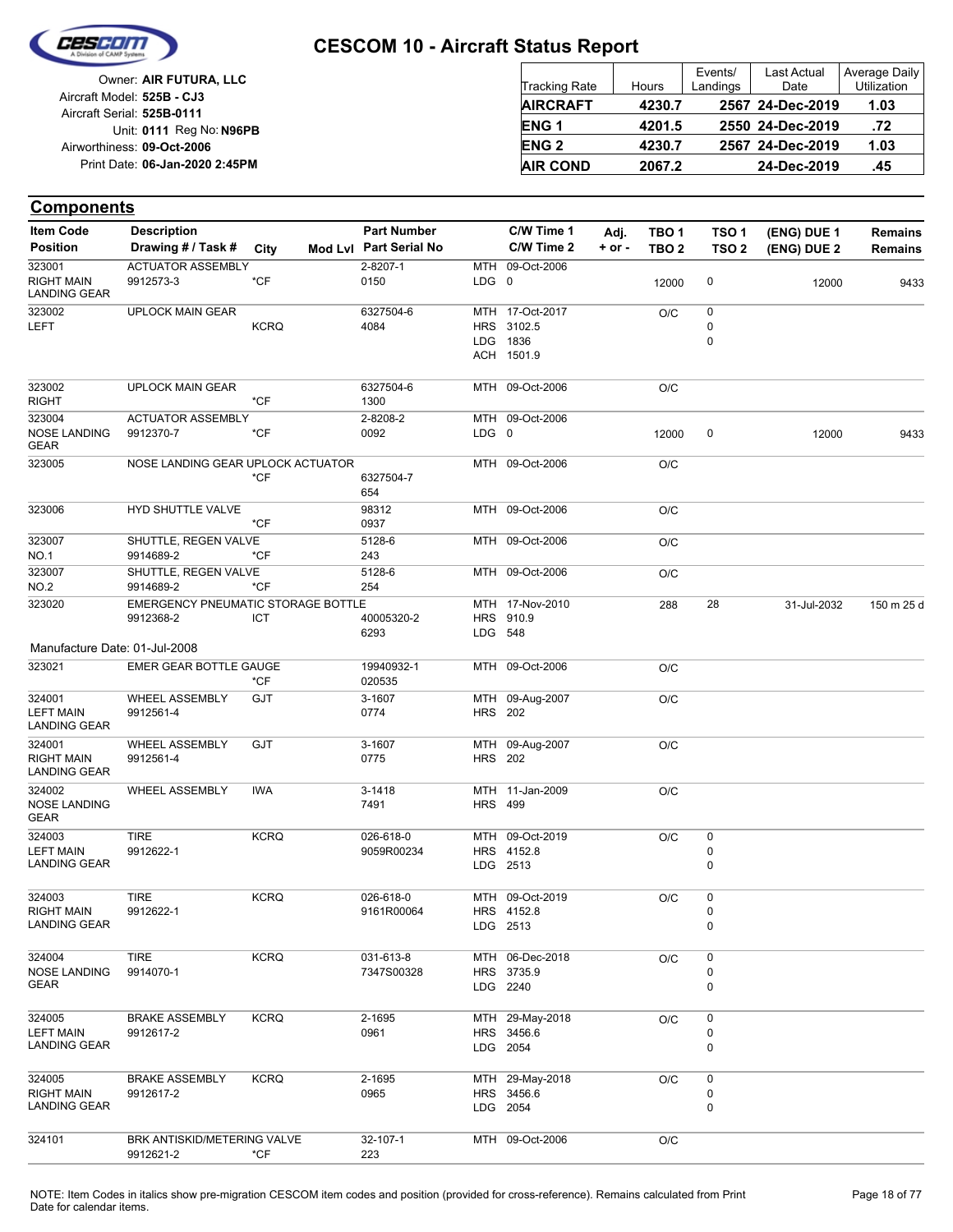

| Owner: AIR FUTURA, LLC                                   | <b>Tracking Rate</b>   | Hours  | Events/<br>Landings | Last Actual<br>Date | Average Daily<br>Utilization |
|----------------------------------------------------------|------------------------|--------|---------------------|---------------------|------------------------------|
| Aircraft Model: 525B - CJ3<br>Aircraft Serial: 525B-0111 | <b>AIRCRAFT</b>        | 4230.7 |                     | 2567 24-Dec-2019    | 1.03                         |
| Unit: 0111 Reg No: N96PB                                 | ENG <sub>1</sub>       | 4201.5 |                     | 2550 24-Dec-2019    | .72                          |
| Airworthiness: 09-Oct-2006                               | <b>ENG<sub>2</sub></b> | 4230.7 |                     | 2567 24-Dec-2019    | 1.03                         |
| Print Date: 06-Jan-2020 2:45PM                           | <b>AIR COND</b>        | 2067.2 |                     | 24-Dec-2019         | .45                          |

| <b>Item Code</b>       | <b>Description</b>                                               |               | <b>Part Number</b>             |                | C/W Time 1                    | Adj.       | TBO 1            | TSO 1            | (ENG) DUE 1           | <b>Remains</b>     |
|------------------------|------------------------------------------------------------------|---------------|--------------------------------|----------------|-------------------------------|------------|------------------|------------------|-----------------------|--------------------|
| <b>Position</b>        | Drawing # / Task #                                               | City          | Mod Lvl Part Serial No         |                | C/W Time 2                    | $+$ or $-$ | TBO <sub>2</sub> | TSO <sub>2</sub> | (ENG) DUE 2           | <b>Remains</b>     |
| 324102<br>LEFT         | ANTISKID TRANSDUCER<br>9912305-2                                 | *CF           | 40-955<br>7816                 |                | MTH 09-Oct-2006               |            | O/C              |                  |                       |                    |
| 324102                 | <b>ANTISKID TRANSDUCER</b>                                       |               | 40-955                         |                | MTH 09-Oct-2006               |            | O/C              |                  |                       |                    |
| <b>RIGHT</b>           | 9912305-2                                                        | *CF           | 7815                           |                |                               |            |                  |                  |                       |                    |
| 324103                 | DIG ANTISKID CNTRL BOX<br>9912621-1                              | *CF           | 142-103<br>228                 |                | MTH 09-Oct-2006               |            | O/C              |                  |                       |                    |
| 324104                 | <b>BRAKE PRESSURE SWITCH</b>                                     | *CF           | GPP1250-69<br>0626130          |                | MTH 09-Oct-2006               |            | O/C              |                  |                       |                    |
| 324105                 | PARKING BRAKE VALVE<br>9912388-1                                 | *CF           | 95853<br>1191A                 |                | MTH 09-Oct-2006               |            | O/C              |                  |                       |                    |
| 324106                 | <b>HYDRAULIC PUMP MOTOR</b>                                      | *CF           | <b>MP50B1</b><br>3339          |                | MTH 09-Oct-2006               |            | O/C              |                  |                       |                    |
| 324107                 | BRAKE ANTISKID ACCUMULATOR                                       | *CF           | 57C57663                       |                | MTH 09-Oct-2006               |            | O/C              |                  |                       |                    |
| 324108                 | LOW PRESSURE SWITCH                                              |               | 0621124<br>GPP1250-79          |                | MTH 01-Jun-2007               |            | O/C              |                  |                       |                    |
|                        |                                                                  | ICT           | 0633149                        | <b>HRS</b> 177 |                               |            |                  |                  |                       |                    |
| 324109                 | <b>BRAKE PRESSURE PUMP</b><br>9912364-2                          | *CF           | 640929<br>1939                 |                | MTH 09-Oct-2006               |            | O/C              |                  |                       |                    |
| 324110                 | <b>EMERGENCY BRAKE VALVE</b>                                     |               | 878208-03                      |                | MTH 27-Aug-2008               |            | O/C              |                  |                       |                    |
|                        | 9912387-3                                                        | SAF           | V743                           |                | <b>HRS 423</b>                |            |                  | 0                |                       |                    |
| 324111                 | FAULT DISPLAY UNIT<br>9912305-9                                  | $*$ CF        | 42-92750<br>1843A              |                | MTH 09-Oct-2006               |            | O/C              |                  |                       |                    |
| 324113                 | THERMAL RELIEF VALVE                                             |               | 1785-3                         |                | MTH 01-Jun-2007               |            | O/C              |                  |                       |                    |
|                        |                                                                  | <b>ICT</b>    | 166                            | <b>HRS</b> 177 |                               |            |                  | $\mathbf 0$      |                       |                    |
| 324204                 | DISCARD BRAKE HYDRAULIC PACK ASSEMBLY FILTER ELEMENT             |               |                                |                |                               |            |                  |                  |                       |                    |
|                        | TASK# 32-42-05-960                                               | <b>KCRQ</b>   | 9912372-1                      |                | MTH 04-Apr-2018               |            | 36               | 0                | 30-Apr-2021           | 15 m 24 d          |
|                        |                                                                  |               | <b>NSN</b>                     |                | HRS 3358.1                    |            | 1200             | 0                | 4558.1                | 327.4              |
|                        |                                                                  |               |                                |                | LDG 1988                      |            |                  | 0                |                       |                    |
| 324205                 | DISCARD BRAKE RESERVOIR AIR FILTER ELEMENT<br>TASK# 32-42-04-960 | <b>KCRQ</b>   | AN6237-1                       |                | MTH 04-Apr-2018<br>HRS 3358.1 |            | 36<br>1200       | 0<br>0           | 30-Apr-2021<br>4558.1 | 15 m 24 d<br>327.4 |
|                        |                                                                  |               | <b>NSN</b>                     |                | LDG 1988                      |            |                  | 0                |                       |                    |
| 326001                 | MLG UPLOCK SWITCH                                                |               | 65-430087                      |                | MTH 09-Oct-2006               |            | O/C              |                  |                       |                    |
| LEFT                   |                                                                  | *CF           | SN-UNKNOWN                     |                |                               |            |                  |                  |                       |                    |
| 326001<br><b>NOSE</b>  | <b>NLG UPLOCK SWITCH</b>                                         | *CF           | 65-430087<br>SN-UNKNOWN        |                | MTH 09-Oct-2006               |            | O/C              |                  |                       |                    |
| 326001<br><b>RIGHT</b> | MLG UPLOCK SWITCH                                                | $*$ CF        | 65-430087<br><b>SN-UNKNOWN</b> |                | MTH 09-Oct-2006               |            | O/C              |                  |                       |                    |
| 331001<br>LEFT         | LIGHT UB001 DIMMER                                               | $*$ CF        | 273-1<br>206220097             |                | MTH 09-Oct-2006               |            | O/C              |                  |                       |                    |
| 331001                 | LIGHT UB002 DIMMER                                               |               | 273-1                          |                | MTH 09-Oct-2006               |            | O/C              |                  |                       |                    |
| <b>RIGHT</b>           |                                                                  | $*$ CF        | 206180143                      |                |                               |            |                  |                  |                       |                    |
| 331002                 | EL PANEL INVERTER                                                | *CF           | EM2044-1<br>5096A              |                | MTH 09-Oct-2006               |            | O/C              |                  |                       |                    |
| 331003                 | INDIRECT LIGHTING CONTROL BOX                                    | $*$ CF        | CLC500-01<br>500001499         |                | MTH 09-Oct-2006               |            | O/C              |                  |                       |                    |
| 334001                 | <b>GROUND REC LIGHT</b>                                          |               | 90033-13                       |                | MTH 31-Jan-2016               |            | O/C              | 0                |                       |                    |
|                        |                                                                  | <b>KCRQ</b>   | 014539                         |                | HRS 2283.3<br>LDG 1331        |            |                  | 0<br>0           |                       |                    |
|                        |                                                                  |               |                                |                |                               |            |                  |                  |                       |                    |
| 334002                 | PULSE LIGHT CONTROL                                              | *CF           | 2401C<br>TR742                 |                | MTH 09-Oct-2006               |            | O/C              |                  |                       |                    |
| 334003<br>LEFT         | <b>COLLISION POWER SUPPLY</b>                                    | *CF           | 04-1502-1408<br>26621          |                | MTH 09-Oct-2006               |            | O/C              |                  |                       |                    |
| 334003                 | <b>COLLISION POWER SUPPLY</b>                                    |               | 04-1502-1408                   |                | MTH 09-Oct-2006               |            | O/C              |                  |                       |                    |
| <b>RIGHT</b>           |                                                                  | $^{\star}$ CF | 26630                          |                |                               |            |                  |                  |                       |                    |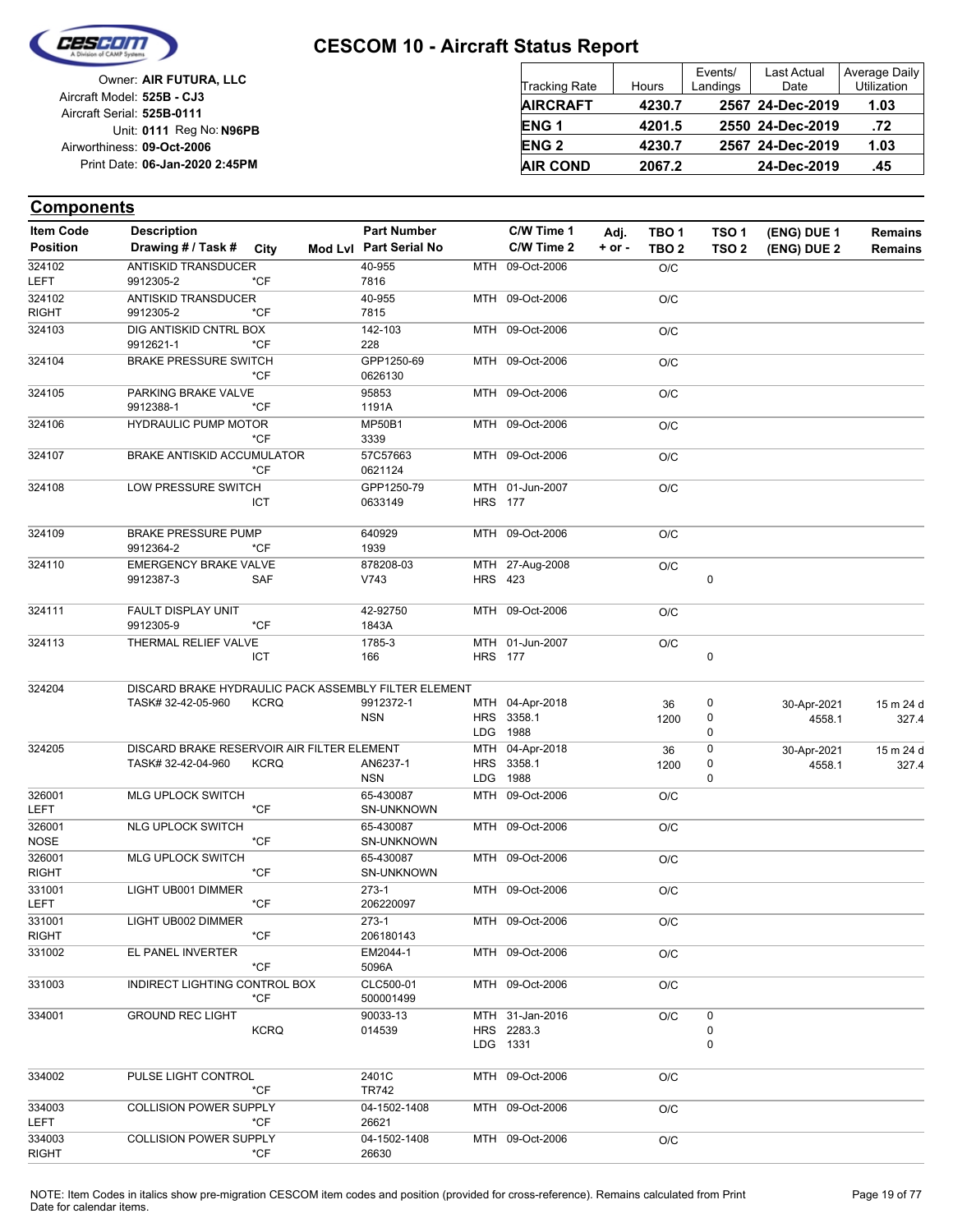

| Owner: AIR FUTURA, LLC                                   | Tracking Rate          | Hours  | Events/<br>Landings | Last Actual<br>Date | Average Daily<br><b>Utilization</b> |
|----------------------------------------------------------|------------------------|--------|---------------------|---------------------|-------------------------------------|
| Aircraft Model: 525B - CJ3<br>Aircraft Serial: 525B-0111 | <b>AIRCRAFT</b>        | 4230.7 |                     | 2567 24-Dec-2019    | 1.03                                |
| Unit: 0111 Reg No: N96PB                                 | ENG <sub>1</sub>       | 4201.5 |                     | 2550 24-Dec-2019    | .72                                 |
| Airworthiness: 09-Oct-2006                               | <b>ENG<sub>2</sub></b> | 4230.7 |                     | 2567 24-Dec-2019    | 1.03                                |
| Print Date: 06-Jan-2020 2:45PM                           | <b>AIR COND</b>        | 2067.2 |                     | 24-Dec-2019         | .45                                 |

| <b>Item Code</b>           | <b>Description</b>                |             |    | <b>Part Number</b>      |                | C/W Time 1                                | Adj.       | TBO <sub>1</sub> | TSO 1                  | (ENG) DUE 1 | <b>Remains</b> |
|----------------------------|-----------------------------------|-------------|----|-------------------------|----------------|-------------------------------------------|------------|------------------|------------------------|-------------|----------------|
| <b>Position</b>            | Drawing # / Task # City           |             |    | Mod Lvl Part Serial No  |                | C/W Time 2                                | $+$ or $-$ | TBO <sub>2</sub> | TSO <sub>2</sub>       | (ENG) DUE 2 | <b>Remains</b> |
| 334004<br><b>LEFT</b>      | <b>LANDING LAMP HOUSING</b>       | *CF         |    | 50033025-1<br>1990      |                | MTH 09-Oct-2006                           |            | O/C              |                        |             |                |
| 334004<br><b>RIGHT</b>     | LANDING LAMP HOUSING              | *CF         |    | 50033025-1<br>1964      |                | MTH 09-Oct-2006                           |            | O/C              |                        |             |                |
| 334005<br><b>LEFT</b>      | ANTI-COLLISION LIGHT ASSEMBLY     | *CF         |    | 03-1302-1003<br>27210   |                | MTH 09-Oct-2006                           |            | O/C              |                        |             |                |
| 334005<br><b>RIGHT</b>     | ANTI-COLLISION LIGHT ASSEMBLY     | *CF         |    | 03-1302-1004<br>26401   |                | MTH 09-Oct-2006                           |            | O/C              |                        |             |                |
| 334006<br>LEFT             | FLOOD TAIL LIGHT ASSEMBLY         | *CF         |    | 01-0770966-00<br>01482A |                | MTH 09-Oct-2006                           |            | O/C              |                        |             |                |
| 335000<br>LEFT             | <b>EMERGENCY EXIT BATTERY</b>     | <b>KIWA</b> |    | <b>CBS28-1</b><br>0935M |                | MTH 01-May-2018<br>HRS 3391.9<br>LDG 2010 |            | O/C              |                        |             |                |
| 335000<br><b>RIGHT</b>     | <b>EMERGENCY EXIT BATTERY</b>     | <b>KIWA</b> |    | <b>CBS28-1</b><br>0643M |                | MTH 01-May-2018<br>HRS 3391.9<br>LDG 2010 |            | O/C              |                        |             |                |
| 341001<br>NO. 1            | AIR DATA COMPUTER<br>ADC-3000     | <b>CRQ</b>  | 05 | 822-1109-014<br>25XFD   |                | MTH 02-Aug-2018<br>HRS 3564<br>LDG 2120   |            | O/C              | $\mathbf{1}$<br>0<br>0 |             |                |
| 341001<br>NO. 2            | AIR DATA COMPUTER<br>ADC-3000     | <b>KCRQ</b> | 05 | 822-1109-014<br>33HGW   |                | MTH 06-Nov-2014<br>HRS 1826.8<br>LDG 1077 |            | O/C              | 0<br>0<br>0            |             |                |
| 341001<br><b>STANDBY</b>   | AIR DATA COMPUTER<br>ADC-3000     | ICT         |    | 501-1890-04<br>1822     | <b>HRS 432</b> | MTH 11-Sep-2008                           |            | O/C              | 0                      |             |                |
| 341003                     | AOA INDEXER                       | *CF         |    | C12463-3<br>531         |                | MTH 09-Oct-2006                           |            | O/C              |                        |             |                |
| 341004                     | AOA COMPUTER                      | $*$ CF      |    | C-13406-1<br>433        |                | MTH 09-Oct-2006                           |            | O/C              |                        |             |                |
| 341006                     | AOA INDICATOR                     | *CF         |    | C12405-1<br>83365       |                | MTH 09-Oct-2006                           |            | O/C              |                        |             |                |
| 341007                     | AOA SENSOR                        | $*$ CF      |    | C-12717-1<br>1702       |                | MTH 09-Oct-2006                           |            | O/C              |                        |             |                |
| 341008                     | <b>BAROMETRIC SWITCH</b>          | *CF         |    | GBC300-156<br>0623402   |                | MTH 09-Oct-2006                           |            | O/C              |                        |             |                |
| 341010<br>AFT              | RADIO ALT ANTENNA                 | *CF         |    | S67-2002<br>LH54336744  |                | MTH 09-Oct-2006                           |            | O/C              |                        |             |                |
| 341010<br><b>FORWARD</b>   | RADIO ALT ANTENNA                 | $*$ CF      |    | S67-2002<br>RH54336745  |                | MTH 09-Oct-2006                           |            | O/C              |                        |             |                |
| 341030                     | TEMP PROBE SENSOR                 | *CF         |    | 0129G<br>A66081         |                | MTH 09-Oct-2006                           |            | O/C              |                        |             |                |
| 341034                     | RADIO ALT TRANSMITTER<br>ALT-4000 | *CF         | 09 | 822-0615-202<br>28CYV   |                | MTH 09-Oct-2006                           |            | O/C              |                        |             |                |
| 341101<br>NO.2<br>341103:2 | CONFIG CNTRL STRAPPING UNIT       | *CF         |    | 822-1363-002<br>28NRH   |                | MTH 09-Oct-2006                           |            | O/C              |                        |             |                |
| 341101                     | <b>IAPS CARD CAGE</b><br>ICC-3001 | $*$ CF      |    | 822-1459-001<br>28NTP   |                | MTH 09-Oct-2006                           |            | O/C              |                        |             |                |
| 341103<br>NO.1             | CONFIG CNTRL STRAPPING UNIT       | *CF         |    | 822-1363-002<br>28NRN   |                | MTH 09-Oct-2006                           |            | O/C              |                        |             |                |
| 341202                     | FMC-3000                          | <b>KCRQ</b> |    | 822-0883-031<br>28GPR   | LDG 646        | MTH 14-Sep-2012<br>HRS 1093.5             |            | O/C              |                        |             |                |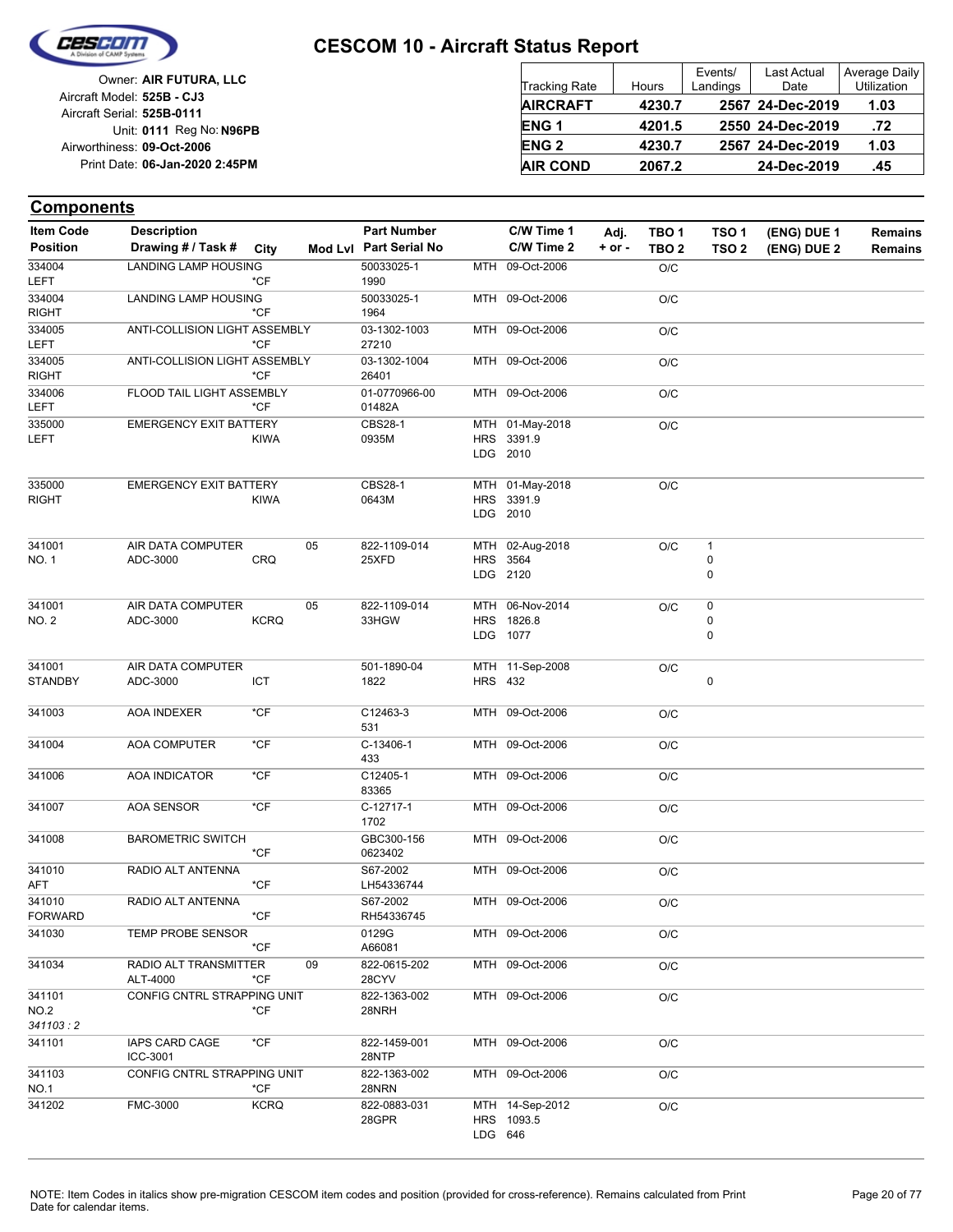

|                            | Owner: AIR FUTURA, LLC         |
|----------------------------|--------------------------------|
| Aircraft Model: 525B - CJ3 |                                |
| Aircraft Serial: 525B-0111 |                                |
|                            | Unit: 0111 Reg No: N96PB       |
| Airworthiness: 09-Oct-2006 |                                |
|                            | Print Date: 06-Jan-2020 2:45PM |

| <b>Tracking Rate</b> | Hours  | Events/<br>Landings | <b>Last Actual</b><br>Date | Average Daily<br>Utilization |
|----------------------|--------|---------------------|----------------------------|------------------------------|
| <b>AIRCRAFT</b>      | 4230.7 |                     | 2567 24-Dec-2019           | 1.03                         |
| ENG <sub>1</sub>     | 4201.5 |                     | 2550 24-Dec-2019           | .72                          |
| <b>ENG2</b>          | 4230.7 |                     | 2567 24-Dec-2019           | 1.03                         |
| <b>AIR COND</b>      | 2067.2 |                     | 24-Dec-2019                | .45                          |

| <b>Components</b>      |                                             |             |    |                        |         |                                                         |            |                  |                  |             |                |
|------------------------|---------------------------------------------|-------------|----|------------------------|---------|---------------------------------------------------------|------------|------------------|------------------|-------------|----------------|
| <b>Item Code</b>       | <b>Description</b>                          |             |    | <b>Part Number</b>     |         | C/W Time 1                                              | Adj.       | TBO <sub>1</sub> | TSO <sub>1</sub> | (ENG) DUE 1 | <b>Remains</b> |
| <b>Position</b>        | Drawing # / Task #                          | City        |    | Mod Lvl Part Serial No |         | C/W Time 2                                              | $+$ or $-$ | TBO <sub>2</sub> | TSO <sub>2</sub> | (ENG) DUE 2 | Remains        |
| 342002<br>LEFT         | <b>AHRS COMPUTER</b><br>AHC-3000            | <b>KCRQ</b> | 03 | 822-1110-002<br>28M2W  |         | MTH 12-Jan-2016<br>HRS 2276.3<br>LDG 1328<br>ACH 1063   |            | O/C              |                  |             |                |
| 342002<br><b>RIGHT</b> | AHRS COMPUTER<br>AHC-3000                   | <b>KCRQ</b> | 03 | 822-1110-002<br>28M2N  |         | MTH 12-Jan-2016<br>HRS 2276.3<br>LDG 1328<br>ACH 1063   |            | O/C              |                  |             |                |
| 342005<br>LEFT         | FLT GUIDANCE COMPUTER                       | <b>KCRQ</b> | 01 | 822-1108-033<br>28GWG  | LDG 963 | MTH 15-May-2014<br>HRS 1625.8                           |            | O/C              | 1625.8<br>963    |             |                |
| 342005<br>RIGHT        | FLT GUIDANCE COMPUTER                       | <b>KCRQ</b> | 01 | 822-1108-033<br>28GPC  | LDG 963 | MTH 15-May-2014<br>HRS 1625.8                           |            | O/C              | 1625.8<br>963    |             |                |
| 342006<br>LEFT         | FLUX DETECTOR UNIT<br>FDU-3000              | *CF         |    | 822-1193-001<br>35199  |         | MTH 09-Oct-2006                                         |            | O/C              |                  |             |                |
| 342006<br><b>RIGHT</b> | FLUX DETECTOR UNIT<br>FDU-3000              | *CF         |    | 822-1193-001<br>35204  |         | MTH 09-Oct-2006                                         |            | O/C              |                  |             |                |
| 342007<br>LEFT         | EXTERNAL COMPENSATION UNIT<br>ECU-3000      | *CF         |    | 822-1200-003<br>28M3F  |         | MTH 09-Oct-2006                                         |            | O/C              |                  |             |                |
| 342007<br><b>RIGHT</b> | EXTERNAL COMPENSATION UNIT<br>ECU-3000      | *CF         |    | 822-1200-003<br>28M3M  |         | MTH 09-Oct-2006                                         |            | O/C              |                  |             |                |
| 342008<br>LEFT         | <b>IAPS POWER SUPPLY</b><br>PWR-3000        | *CF         | 06 | 822-1137-001<br>29W1B  |         | MTH 09-Oct-2006                                         |            | O/C              |                  |             |                |
| 342008<br><b>RIGHT</b> | <b>IAPS POWER SUPPLY</b><br>PWR-3000        | *CF         | 06 | 822-1137-001<br>29W1D  |         | MTH 09-Oct-2006                                         |            | O/C              |                  |             |                |
| 342009                 | ENVIRONMENTAL CONTROL<br>IEC-3001           | *CF         | 03 | 822-1167-001<br>29VWT  |         | MTH 09-Oct-2006                                         |            | O/C              |                  |             |                |
| 342010<br>LEFT         | OPER CONFIG MODULE                          | <b>KIWA</b> |    | 822-1484-228<br>4HNCXT |         | MTH 21-Jul-2019<br>HRS 4038.4<br>LDG 2441               |            | O/C              | 0<br>0<br>0      |             |                |
| 342010<br><b>RIGHT</b> | OPER CONFIG MODULE                          | <b>KIWA</b> |    | 822-1484-228<br>4HNCY9 |         | MTH 21-Jul-2019<br>HRS 4038.4<br>LDG 2441               |            | O/C              | 0<br>0<br>0      |             |                |
| 342011<br><b>LEFT</b>  | I/O CONCENTRATOR IAPS MODULE<br>IOC-3100    | KIWA        | 05 | 822-1361-406<br>28H0M  |         | MTH 21-Jul-2019<br>HRS 4038.4<br>LDG 2441               |            | O/C              |                  |             |                |
| 342011<br><b>RIGHT</b> | I/O CONCENTRATOR IAPS MODULE<br>IOC-3100    | <b>KIWA</b> | 05 | 822-1361-406<br>28H0N  |         | MTH 21-Jul-2019<br>HRS 4038.4<br>LDG 2441               |            | O/C              |                  |             |                |
| 342011                 | DETACHABLE CONFIG MODULE                    | $*$ CF      |    | 501-1803-153<br>1889   |         | MTH 09-Oct-2006                                         |            | O/C              |                  |             |                |
| 342031                 | STANDBY GYRO POWER SUPPLY<br><b>PS-855A</b> | <b>KCRQ</b> |    | 501-1712-01<br>80816   |         | MTH 17-Oct-2017<br>HRS 3102.5<br>LDG 1836<br>ACH 1501.9 |            | O/C              |                  |             |                |
| 342032                 | SECONDARY FLIGHT DISPLAY<br>GH-3000         | *CF         |    | 501-1741-2103<br>1351  |         | MTH 09-Oct-2006                                         |            | O/C              |                  |             |                |
|                        |                                             |             |    |                        |         |                                                         |            |                  |                  |             |                |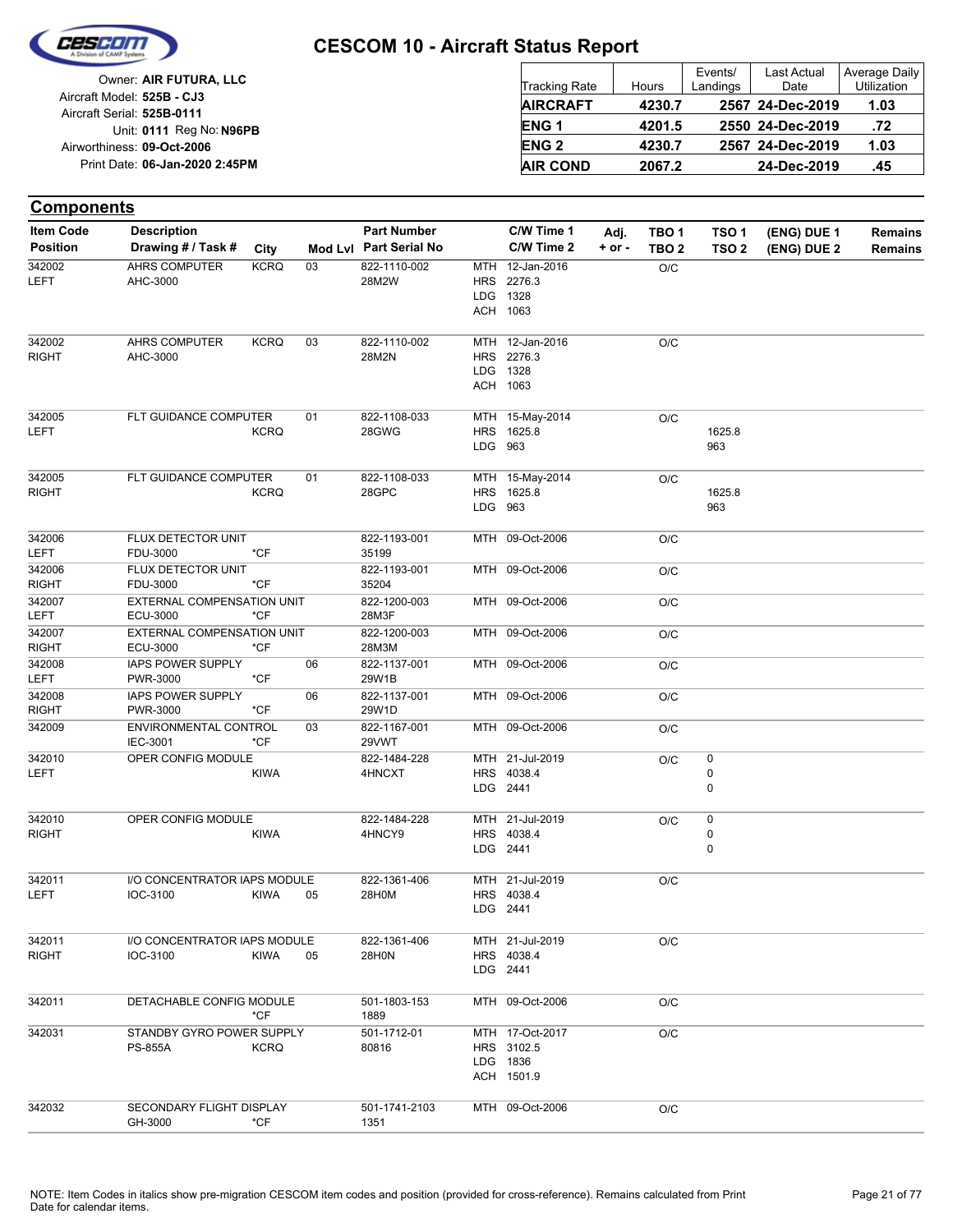

| Owner: AIR FUTURA, LLC                                   | Tracking Rate    | Hours  | Events/<br>Landings | Last Actual<br>Date | Average Daily<br>Utilization |
|----------------------------------------------------------|------------------|--------|---------------------|---------------------|------------------------------|
| Aircraft Model: 525B - CJ3<br>Aircraft Serial: 525B-0111 | <b>AIRCRAFT</b>  | 4230.7 |                     | 2567 24-Dec-2019    | 1.03                         |
| Unit: 0111 Reg No: N96PB                                 | ENG <sub>1</sub> | 4201.5 |                     | 2550 24-Dec-2019    | .72                          |
| Airworthiness: 09-Oct-2006                               | <b>ENG 2</b>     | 4230.7 |                     | 2567 24-Dec-2019    | 1.03                         |
| Print Date: 06-Jan-2020 2:45PM                           | <b>AIR COND</b>  | 2067.2 |                     | 24-Dec-2019         | .45                          |

| <b>Item Code</b>       | <b>Description</b>                    |             |    | <b>Part Number</b>     |                | C/W Time 1                    | Adj.       | TBO <sub>1</sub> | TSO <sub>1</sub> | (ENG) DUE 1 | <b>Remains</b> |
|------------------------|---------------------------------------|-------------|----|------------------------|----------------|-------------------------------|------------|------------------|------------------|-------------|----------------|
| <b>Position</b>        | Drawing # / Task # City               |             |    | Mod Lvl Part Serial No |                | C/W Time 2                    | $+$ or $-$ | TBO <sub>2</sub> | TSO <sub>2</sub> | (ENG) DUE 2 | <b>Remains</b> |
| 342033                 | MAINTENANCE DIAGNOSTIC COMPUTER       |             |    |                        |                | MTH 10-Jul-2013               |            | O/C              | 0                |             |                |
|                        | S3100-415 MDC-3110                    | <b>KGSO</b> | 04 | 822-1987-005           |                | HRS 1250.5                    |            |                  | 0                |             |                |
|                        |                                       |             |    | 28H9K                  | LDG 740        |                               |            |                  | 0                |             |                |
| 342055                 | DATA CONCENTRATOR UNIT                |             |    | 822-1483-250           |                | MTH 22-Mar-2019               |            | O/C              |                  |             |                |
| LEFT                   | DCU-3001                              | <b>KCRQ</b> |    | 27C9M                  |                | HRS 3904.4                    |            |                  |                  |             |                |
|                        |                                       |             |    |                        |                | LDG 2350                      |            |                  |                  |             |                |
|                        |                                       |             |    |                        |                |                               |            |                  |                  |             |                |
| 342055<br><b>RIGHT</b> | DATA CONCENTRATOR UNIT<br>DCU-3001    | <b>KCRQ</b> |    | 822-1483-250<br>27C8D  |                | MTH 22-Mar-2019<br>HRS 3904.4 |            | O/C              |                  |             |                |
|                        |                                       |             |    |                        |                | LDG 2350                      |            |                  |                  |             |                |
|                        |                                       |             |    |                        |                |                               |            |                  |                  |             |                |
| 342056                 | AFD CONTROL DISPLAY PANEL             |             |    | 822-1828-002           |                | MTH 09-Oct-2006               |            | O/C              |                  |             |                |
| <b>LEFT</b>            | DCP-3030                              | $*CF$       |    | 23YWN                  |                |                               |            |                  |                  |             |                |
| 342056                 | AFD CONTROL DISPLAY PANEL             |             |    | 822-1828-002           |                | MTH 09-Oct-2006               |            | O/C              |                  |             |                |
| <b>RIGHT</b>           | DCP-3030<br>AFD CRSR CONTROL PANEL    | $*$ CF      |    | 248GC<br>822-1746-102  |                |                               |            |                  |                  |             |                |
| 342057                 | CCP-3000                              | <b>KCRQ</b> |    | 2KJ2L                  |                | MTH 11-Sep-2012<br>HRS 1093.5 |            | O/C              | 0<br>0           |             |                |
|                        |                                       |             |    |                        | LDG 646        |                               |            |                  | 0                |             |                |
|                        |                                       |             |    |                        |                |                               |            |                  |                  |             |                |
| 342301                 | MODE SELECTOR                         | $*$ CF      | 14 | 622-6209-020           |                | MTH 09-Oct-2006               |            | O/C              |                  |             |                |
| <b>LEFT</b>            |                                       |             |    | 28Y9X                  |                |                               |            |                  |                  |             |                |
| 342301                 | MODE SELECTOR                         | *CF         | 14 | 622-6209-020           |                | MTH 09-Oct-2006               |            | O/C              |                  |             |                |
| <b>RIGHT</b><br>342301 | <b>COURSE/HEADING PANEL</b>           |             |    | 28YTF<br>822-1279-002  |                | MTH 23-Mar-2011               |            |                  | 0                |             |                |
|                        |                                       | <b>KCRQ</b> |    | 2VOVP                  | <b>HRS</b> 952 |                               |            | O/C              | 0                |             |                |
|                        |                                       |             |    |                        | LDG 574        |                               |            |                  | 0                |             |                |
|                        |                                       |             |    |                        |                |                               |            |                  |                  |             |                |
| 342302                 | ADAPTIVE FLIGHT DISPLAY               |             | 18 | 822-1753-123           |                | MTH 09-Oct-2006               |            | O/C              |                  |             |                |
| CENTER                 | AFD-3010E                             | $*CF$       |    | 26TLT                  |                |                               |            |                  |                  |             |                |
| 342302<br><b>LEFT</b>  | ADAPTIVE FLIGHT DISPLAY<br>AFD-3010   | *CF         | 18 | 822-1084-123<br>26TKP  |                | MTH 09-Oct-2006               |            | O/C              |                  |             |                |
| 342302                 | ADAPTIVE FLIGHT DISPLAY               |             | 18 | 822-1084-123           |                | MTH 09-Oct-2006               |            | O/C              |                  |             |                |
| <b>RIGHT</b>           | AFD-3010                              | *CF         |    | 26T3R                  |                |                               |            |                  |                  |             |                |
| 342303                 | <b>COURSE PANEL</b>                   | $*$ CF      | 01 | 822-1281-002           |                | MTH 09-Oct-2006               |            | O/C              |                  |             |                |
|                        | CKP-3000                              |             |    | 28YFT                  |                |                               |            |                  |                  |             |                |
| 342304                 | ADAPTIVE FLIGHT DISPLAY MOUNTING TRAY |             |    |                        |                | MTH 09-Oct-2006               |            | O/C              |                  |             |                |
| <b>CENTER</b>          |                                       | *CF         |    | 822-1140-101<br>29J9V  |                |                               |            |                  |                  |             |                |
| 342304                 | ADAPTIVE FLIGHT DISPLAY MOUNTING TRAY |             |    |                        |                | MTH 09-Oct-2006               |            | O/C              |                  |             |                |
| LEFT                   |                                       | $*CF$       |    | 822-1140-101           |                |                               |            |                  |                  |             |                |
|                        |                                       |             |    | 29JBG                  |                |                               |            |                  |                  |             |                |
| 342304                 | ADAPTIVE FLIGHT DISPLAY MOUNTING TRAY |             |    |                        |                | MTH 09-Oct-2006               |            | O/C              |                  |             |                |
| <b>RIGHT</b>           |                                       | $*$ CF      |    | 822-1140-101           |                |                               |            |                  |                  |             |                |
| 343001                 | MARKER BEACON ANTENNA                 |             |    | 29JBH<br>MB10-754      |                | MTH 09-Oct-2006               |            | $\rm O/C$        |                  |             |                |
|                        |                                       | *CF         |    | 0381                   |                |                               |            |                  |                  |             |                |
| 343002                 | DUAL GLIDESLOPE COUPLER               |             |    | 82-70-01               |                | MTH 09-Oct-2006               |            | O/C              |                  |             |                |
|                        |                                       | $*$ CF      |    | 1781                   |                |                               |            |                  |                  |             |                |
| 343003                 | <b>GLIDESLOPE ANTENNA</b>             |             |    | 44-70-01               |                | MTH 09-Oct-2006               |            | O/C              |                  |             |                |
|                        |                                       | *CF         |    | SN-UNKNOWN             |                |                               |            |                  |                  |             |                |
| 344001                 | <b>EGPWS COMPUTER</b>                 | $*$ CF      | 02 | 965-1206-011           |                | MTH 09-Oct-2006               |            | $\rm O/C$        |                  |             |                |
|                        | <b>MARK(V111)</b><br><b>HONEYWELL</b> |             |    | 0624                   |                |                               |            |                  |                  |             |                |
| 344002                 | WEATHER RADAR REC/XMTR ANTENNA        |             |    |                        |                | MTH 09-Oct-2006               |            | O/C              |                  |             |                |
|                        | <b>RTA-852</b>                        | $*$ CF      |    | 622-8439-004           |                |                               |            |                  |                  |             |                |
|                        |                                       |             |    | 24GJH                  |                |                               |            |                  |                  |             |                |
| 344011                 | STORMSCOPE PROCESSOR                  |             | 09 | 78-8060-6086-5         |                | MTH 09-Oct-2006               |            | O/C              |                  |             |                |
|                        | WX-1000E                              | *CF         |    | 80786                  |                |                               |            |                  |                  |             |                |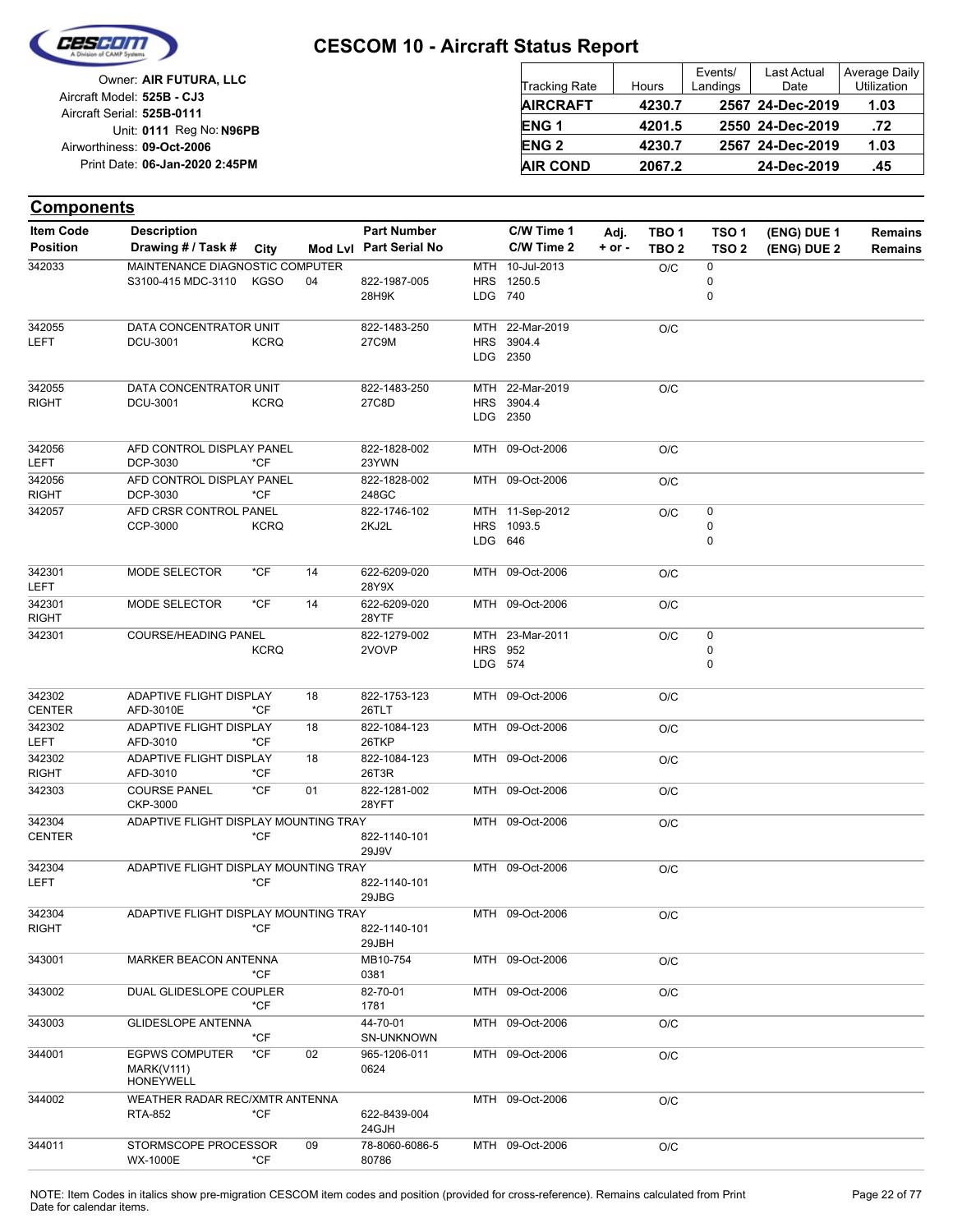

| Owner: AIR FUTURA, LLC                                   | Tracking Rate          | Hours  | Events/<br>Landings | Last Actual<br>Date | Average Daily<br><b>Utilization</b> |
|----------------------------------------------------------|------------------------|--------|---------------------|---------------------|-------------------------------------|
| Aircraft Model: 525B - CJ3<br>Aircraft Serial: 525B-0111 | <b>AIRCRAFT</b>        | 4230.7 |                     | 2567 24-Dec-2019    | 1.03                                |
| Unit: 0111 Reg No: N96PB                                 | <b>ENG1</b>            | 4201.5 |                     | 2550 24-Dec-2019    | .72                                 |
| Airworthiness: 09-Oct-2006                               | <b>ENG<sub>2</sub></b> | 4230.7 |                     | 2567 24-Dec-2019    | 1.03                                |
| Print Date: 06-Jan-2020 2:45PM                           | <b>AIR COND</b>        | 2067.2 |                     | 24-Dec-2019         | .45                                 |

| <b>Item Code</b>       | <b>Description</b>                                |             |    | <b>Part Number</b>       |                | C/W Time 1                                | Adj.       | TBO <sub>1</sub> | TSO <sub>1</sub> | (ENG) DUE 1 | <b>Remains</b> |
|------------------------|---------------------------------------------------|-------------|----|--------------------------|----------------|-------------------------------------------|------------|------------------|------------------|-------------|----------------|
| <b>Position</b>        | Drawing # / Task # City                           |             |    | Mod Lvl Part Serial No   |                | C/W Time 2                                | $+$ or $-$ | TBO <sub>2</sub> | TSO <sub>2</sub> | (ENG) DUE 2 | <b>Remains</b> |
| 344012                 | STORMSCOPE ANTENNA<br><b>WX-1000E</b>             | $*$ CF      |    | 78-8051-9200-8<br>81538  |                | MTH 09-Oct-2006                           |            | O/C              |                  |             |                |
| 344013                 | SATELLITE DATALINK WT ANTENNA<br>XMA-1000         | <b>KCRQ</b> |    | 822-2030-001<br>4CBTT    | LDG 757        | MTH 23-Jul-2013<br>HRS 1280.3             |            | O/C              | 0<br>0<br>0      |             |                |
| 344014                 | SATELLITE DATALNK WT RECEIVER<br><b>XMWR-1000</b> | $*$ CF      |    | 822-2031-001<br>292JH    |                | MTH 09-Oct-2006                           |            | O/C              |                  |             |                |
| 345001<br><b>NO.1</b>  | FORWARD DME ANTENNA                               | *CF         |    | DMNI50-2-2<br>107478     |                | MTH 09-Oct-2006                           |            | O/C              |                  |             |                |
| 345001<br><b>NO.2</b>  | AFT DME ANTENNA<br>85226                          | $*$ CF      |    | DMNI50-2-2<br>108636     |                | MTH 09-Oct-2006                           |            | O/C              |                  |             |                |
| 345002<br><b>NO.1</b>  | LEFT DME TRANSCEIVER<br>DME-4000                  | $*$ CF      | 03 | 822-1466-001<br>29PYJ    |                | MTH 09-Oct-2006                           |            | O/C              |                  |             |                |
| 345002<br><b>NO.2</b>  | RIGHT DME TRANSCEIVER<br>DME-4000                 | *CF         | 03 | 822-1466-001<br>29PPK    |                | MTH 09-Oct-2006                           |            | O/C              |                  |             |                |
| 345005<br><b>LEFT</b>  | NAVIGATION ANTENNA                                | *CF         |    | VT11-767-3<br>275        |                | MTH 09-Oct-2006                           |            | O/C              |                  |             |                |
| 345005<br><b>RIGHT</b> | NAVIGATION ANTENNA                                | *CF         |    | VT11-767-3<br>274        |                | MTH 09-Oct-2006                           |            | O/C              |                  |             |                |
| 345020<br><b>NO.1</b>  | ADF 1 ANTENNA                                     | $*$ CF      |    | 622-7383-101<br>28PMN    |                | MTH 09-Oct-2006                           |            | O/C              |                  |             |                |
| 345040<br><b>LEFT</b>  | DIVERSITY TRANSPONDER ANTENNA                     | $*$ CF      |    | DMNI50-2-2<br>107879     |                | MTH 09-Oct-2006                           |            | O/C              |                  |             |                |
| 345040<br><b>NO.1</b>  | TRANSPONDER ANTENNA                               | ICT         |    | DMNI50-2-2<br>112456     | <b>HRS</b> 177 | MTH 01-Jun-2007                           |            | O/C              | $\pmb{0}$        |             |                |
| 345040<br><b>NO.2</b>  | TRANSPONDER ANTENNA                               | $*CF$       |    | DMNI50-2-2<br>LH107298   |                | MTH 09-Oct-2006                           |            | O/C              |                  |             |                |
| 345040<br><b>RIGHT</b> | DIVERSITY TRANSPONDER ANTENNA                     | *CF         |    | DMNI50-2-2<br>108840     |                | MTH 09-Oct-2006                           |            | O/C              |                  |             |                |
| 345041<br>NO. 1        | TRANSPONDER                                       | <b>KIWA</b> | 26 | 622-9210-501<br>4MPNY    |                | MTH 21-Jul-2019<br>HRS 4038.4<br>LDG 2441 |            | O/C              |                  |             |                |
| 345041<br><b>NO. 2</b> | TRANSPONDER                                       | <b>KIWA</b> | 27 | 622-9210-501<br>4MRFD    |                | MTH 21-Jul-2019<br>HRS 4038.4<br>LDG 2441 |            | O/C              |                  |             |                |
| 345046<br><b>NO.1</b>  | <b>FMS COMPUTER</b><br>FMC-3000                   | <b>KIWA</b> |    | 822-0883-038<br>28GPR    |                | MTH 21-Jul-2019<br>HRS 4038.4<br>LDG 2441 |            | O/C              |                  |             |                |
| 345047<br>NO. 1        | FMS CONTROL DISPLAY UNIT<br>CDU-3000              | *CF         | 07 | 822-0884-364<br>274FX    |                | MTH 09-Oct-2006                           |            | O/C              |                  |             |                |
| 345050                 | FMS GPS DISPLAY<br>GPS-500                        | ICT         |    | 011-00562-10<br>45700270 | <b>HRS</b> 177 | MTH 01-Jun-2007                           |            | O/C              | 0                |             |                |
| 345051<br>NO. 1        | <b>FMS GPS ANTENNA</b><br>GNA-910                 | *CF         |    | 822-1330-001<br>25J8X    |                | MTH 09-Oct-2006                           |            | O/C              |                  |             |                |
| 345051<br>NO. 3        | <b>FMS-GPS ANTENNA</b><br>GNS-530                 | *CF         |    | 011-00147-00<br>60008235 |                | MTH 09-Oct-2006                           |            | O/C              |                  |             |                |
| 345051                 | IRIDIUM/GPS PASSIVE ANTENNA<br><b>IRIDIUM</b>     | *CF         |    | S67-1575-109<br>5801     |                | MTH 09-Oct-2006                           |            | O/C              |                  |             |                |
| 345056<br>NO.2         | <b>GPS RECEIVER</b>                               | <b>KIWA</b> | 04 | 822-2189-100<br>1L5FR    |                | MTH 21-Jul-2019<br>HRS 4038.4<br>LDG 2441 |            | O/C              |                  |             |                |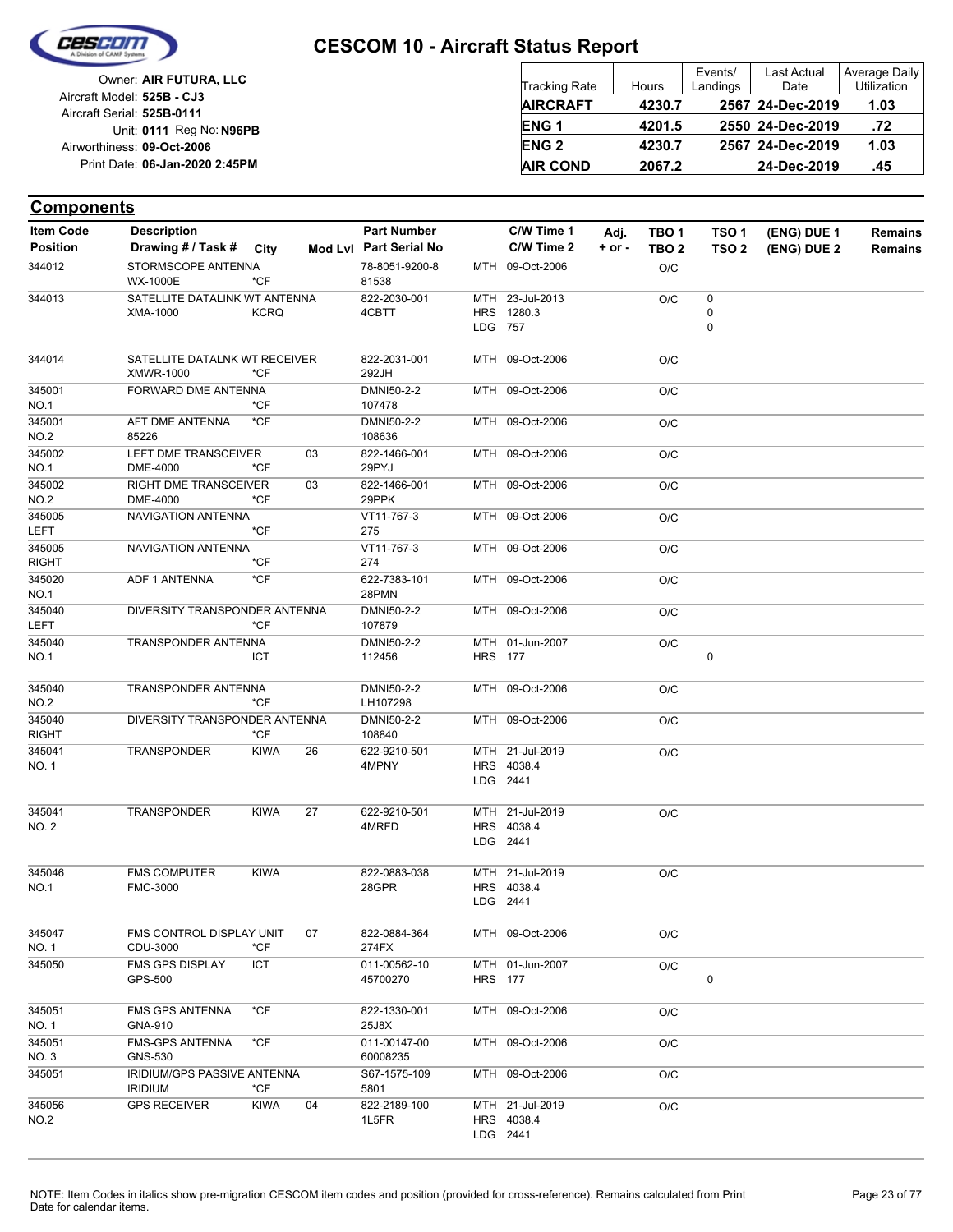

| Owner: AIR FUTURA, LLC         |
|--------------------------------|
| Aircraft Model: 525B - CJ3     |
| Aircraft Serial: 525B-0111     |
| Unit: 0111 Reg No: N96PB       |
| Airworthiness: 09-Oct-2006     |
| Print Date: 06-Jan-2020 2:45PM |
|                                |

| <b>Tracking Rate</b> | Hours  | Events/<br>Landings | <b>Last Actual</b><br>Date | Average Daily<br>Utilization |
|----------------------|--------|---------------------|----------------------------|------------------------------|
| <b>AIRCRAFT</b>      | 4230.7 |                     | 2567 24-Dec-2019           | 1.03                         |
| <b>ENG1</b>          | 4201.5 |                     | 2550 24-Dec-2019           | .72                          |
| <b>ENG2</b>          | 4230.7 |                     | 2567 24-Dec-2019           | 1.03                         |
| <b>AIR COND</b>      | 2067.2 |                     | 24-Dec-2019                | .45                          |

| <b>Components</b>      |                                                  |             |    |                          |                |                        |          |                  |                  |             |                |
|------------------------|--------------------------------------------------|-------------|----|--------------------------|----------------|------------------------|----------|------------------|------------------|-------------|----------------|
| <b>Item Code</b>       | <b>Description</b>                               |             |    | <b>Part Number</b>       |                | C/W Time 1             | Adj.     | TBO <sub>1</sub> | TSO <sub>1</sub> | (ENG) DUE 1 | <b>Remains</b> |
| <b>Position</b>        | Drawing # / Task #                               | City        |    | Mod Lvl Part Serial No   |                | C/W Time 2             | $+ or -$ | TBO <sub>2</sub> | TSO <sub>2</sub> | (ENG) DUE 2 | <b>Remains</b> |
| 345057                 | VOR/ADF/MRK BEACON/ILS RECEIVER                  |             |    | 822-1465-001             | MTH            | 09-Oct-2006            |          | O/C              |                  |             |                |
| NO. 1                  | NAV-4000                                         | $*$ CF      | 01 | 26J4B                    |                |                        |          |                  |                  |             |                |
| 345057                 | VOR/ADF/MRK BEACON/ILS RECEIVER                  |             |    | 822-1579-001             |                | MTH 03-Nov-2017        |          | O/C              | 0                |             |                |
| NO. 2                  | <b>NAV-4500</b>                                  | <b>KCRQ</b> | 01 | 1G7CC                    |                | HRS 3125.8             |          |                  | 0                |             |                |
|                        |                                                  |             |    |                          | <b>LDG</b>     | 1850                   |          |                  | 0<br>0           |             |                |
|                        |                                                  |             |    |                          |                | ACH 1509.9             |          |                  |                  |             |                |
| 345058                 | RADIO TUNING UNIT                                | ICT         |    | 822-0730-442             |                | MTH 08-Nov-2007        |          | O/C              |                  |             |                |
| NO.1                   |                                                  |             |    | 2744T                    | <b>HRS 240</b> |                        |          |                  | 240              |             |                |
| 345058                 | <b>RADIO TUNING UNIT</b>                         | ICT         |    | 822-0730-442             |                | MTH 08-Nov-2007        |          | O/C              |                  |             |                |
| NO.2                   |                                                  |             |    | 2744X                    | <b>HRS</b> 240 |                        |          |                  | 240              |             |                |
| 345061                 | <b>TCAS PROCESSOR</b>                            | <b>KCRQ</b> |    | 822-1294-002             |                | MTH 09-Jan-2013        |          | O/C              | 1                |             |                |
|                        |                                                  |             |    | 177046                   |                | HRS 1156               |          |                  | 0                |             |                |
|                        |                                                  |             |    |                          | LDG 679        |                        |          |                  | 0                |             |                |
| 345062                 | <b>TCAS II ANTENNA</b>                           | $*$ CF      |    | 622-8973-001             |                | MTH 09-Oct-2006        |          | O/C              |                  |             |                |
| <b>BOTTOM</b>          | <b>TCAS II ANTENNA</b>                           |             |    | 25GJP                    |                |                        |          |                  |                  |             |                |
| 345062<br><b>TOP</b>   | <b>TCAS II ANTENNA</b><br><b>TCAS II ANTENNA</b> | $*$ CF      |    | 622-8973-001<br>25GLC    |                | MTH 09-Oct-2006        |          | O/C              |                  |             |                |
| 345065                 | EXTERNAL - FSU COMPENSATION UNIT                 |             |    |                          |                | MTH 09-Oct-2006        |          | O/C              |                  |             |                |
|                        | ECU-3000                                         | *CF         |    | 822-1200-998             |                |                        |          |                  |                  |             |                |
|                        |                                                  |             |    | 28M4G                    |                |                        |          |                  |                  |             |                |
| 345066                 | <b>FSU UNIT</b>                                  | $*CF$       |    | 822-1811-003<br>29HLJ    |                | MTH 09-Oct-2006        |          | O/C              |                  |             |                |
| 345067                 | RADIO INTERFACE UNIT                             |             | 01 | 822-1864-002             |                | MTH 09-Oct-2006        |          | O/C              |                  |             |                |
| NO.1                   | RIU-4110                                         | *CF         |    | 28JOP                    |                |                        |          |                  |                  |             |                |
| 345067<br>NO.2         | RADIO INTERFACE UNIT<br>RIU-4110                 | $*$ CF      | 01 | 822-1864-002<br>26HDB    |                | MTH 09-Oct-2006        |          | O/C              |                  |             |                |
| 346001                 | DATA BASE 5000 UNIT                              |             |    | 822-2215-602             |                | MTH 21-Jul-2019        |          | O/C              | 0                |             |                |
|                        |                                                  |             |    | 4GN365                   |                | HRS 4038.4             |          |                  | 0                |             |                |
|                        |                                                  |             |    |                          |                | LDG 2441               |          |                  | $\mathbf 0$      |             |                |
| 350005                 | <b>OXYGEN REGULATOR</b>                          |             |    | 172270-01                |                | MTH 09-Oct-2006        |          | O/C              |                  |             |                |
|                        |                                                  | *CF         |    | 0898                     |                |                        |          |                  |                  |             |                |
| 350006                 | OXYGEN CYLINDER                                  | $*$ CF      |    | 176276-50                |                | MTH 09-Oct-2006        |          | 180              | 4                | 01-Feb-2021 | 12 m 26 d      |
|                        | DOT E-10945                                      |             |    | 0989185                  |                |                        |          |                  |                  |             |                |
| 350007                 | OXYGEN PRESSURE GAGE<br>MD-97                    | *CF         |    | C668512-0101<br>D0611136 |                | MTH 09-Oct-2006        |          | O/C              |                  |             |                |
| 351001                 | OXYGEN CONTROL VALVE                             |             |    | P21007                   |                | MTH 09-Oct-2006        |          | O/C              |                  |             |                |
|                        |                                                  | *CF         |    | 1938                     |                |                        |          |                  |                  |             |                |
| 351002                 | <b>OXYGEN MASK</b>                               | <b>KCRQ</b> |    | MC10-16-101              |                | MTH 01-Oct-2017        |          | 72               | 0                | 31-Oct-2023 | 45 m 25 d      |
| <b>COPILOT</b>         | 9914067-41                                       |             |    | 108413                   |                | HRS 3074.4             |          |                  | 0                |             |                |
|                        |                                                  |             |    |                          |                | LDG 1819               |          |                  | $\mathbf 0$      |             |                |
|                        |                                                  |             |    |                          |                | ACH 1442               |          |                  |                  |             |                |
| 351002                 | <b>OXYGEN MASK</b>                               | <b>KCRQ</b> |    | MC10-16-101              |                | MTH 22-Feb-2017        |          | 72               | $\mathbf{1}$     | 31-Jan-2023 | 36 m 25 d      |
| PILOT                  | 9914067-41                                       |             |    | 101463                   |                | HRS 2776.4<br>LDG 1636 |          |                  | 0<br>$\mathbf 0$ |             |                |
|                        |                                                  |             |    |                          |                | ACH 1242               |          |                  |                  |             |                |
| 361001                 | PRECOOL TEMP SENSOR                              |             |    | 27431501-10              |                | MTH 09-Oct-2006        |          | O/C              |                  |             |                |
| LEFT                   | 9912584-3                                        | *CF         |    | 5BB112                   |                |                        |          |                  |                  |             |                |
| 361001                 | PRECOOL TEMP SENSOR                              | *CF         |    | 27431501-10              |                | MTH 09-Oct-2006        |          | O/C              |                  |             |                |
| <b>RIGHT</b><br>361002 | 9912584-3<br><b>B/A PRECOOLER ASSEMBLY</b>       |             |    | 5BB113<br>9912624-1      |                | MTH 18-Dec-2017        |          |                  | 0                |             |                |
| LEFT                   |                                                  | <b>KIWA</b> |    | T1139                    |                | HRS 3196               |          | 3200             | 0                | 6396        | 2165.3         |
|                        |                                                  |             |    |                          |                | LDG 1895               |          |                  | 0                |             |                |
| 361002                 | <b>B/A PRECOOLER ASSEMBLY</b>                    |             |    | 9912624-1                |                | MTH 18-Dec-2017        |          |                  | 0                |             |                |
| <b>RIGHT</b>           |                                                  | <b>KIWA</b> |    | T1107                    |                | HRS 3196               |          | 3200             | 0                | 6396        | 2165.3         |
|                        |                                                  |             |    |                          |                | LDG 1895               |          |                  | 0                |             |                |

NOTE: Item Codes in italics show pre-migration CESCOM item codes and position (provided for cross-reference). Remains calculated from Print Page 24 of 77 Date for calendar items.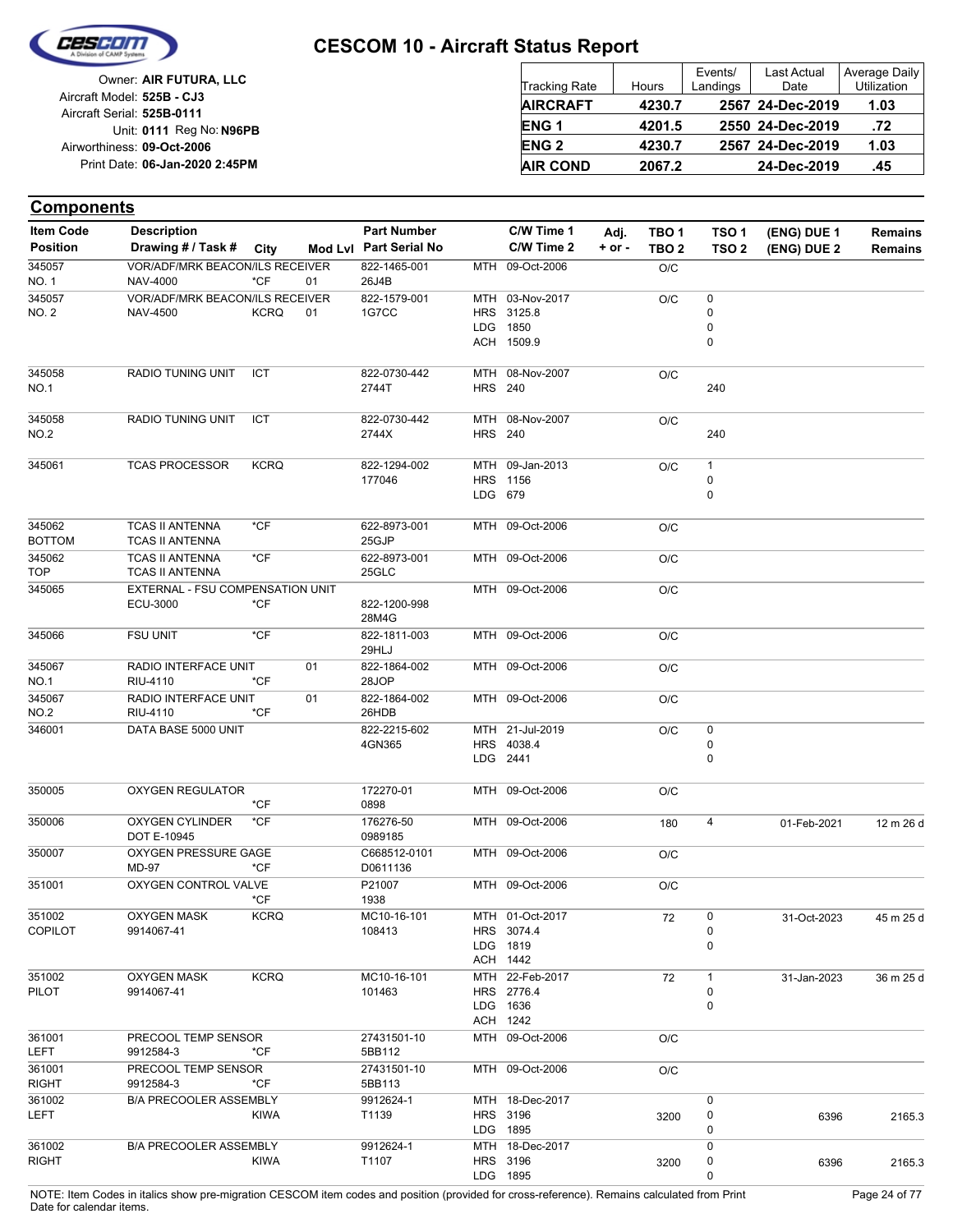

| Owner: AIR FUTURA, LLC                                   | Tracking Rate    | Hours  | Events/<br>Landings | <b>Last Actual</b><br>Date | Average Daily<br><b>Utilization</b> |
|----------------------------------------------------------|------------------|--------|---------------------|----------------------------|-------------------------------------|
| Aircraft Model: 525B - CJ3<br>Aircraft Serial: 525B-0111 | <b>AIRCRAFT</b>  | 4230.7 |                     | 2567 24-Dec-2019           | 1.03                                |
| Unit: 0111 Reg No: N96PB                                 | ENG <sub>1</sub> | 4201.5 |                     | 2550 24-Dec-2019           | .72                                 |
| Airworthiness: 09-Oct-2006                               | <b>ENG 2</b>     | 4230.7 |                     | 2567 24-Dec-2019           | 1.03                                |
| Print Date: 06-Jan-2020 2:45PM                           | <b>AIR COND</b>  | 2067.2 |                     | 24-Dec-2019                | .45                                 |

| Item Code                                | <b>Description</b>                         |             | <b>Part Number</b>     |            | C/W Time 1         | Adj.     | TBO <sub>1</sub> | TSO <sub>1</sub> | (ENG) DUE 1 | <b>Remains</b> |
|------------------------------------------|--------------------------------------------|-------------|------------------------|------------|--------------------|----------|------------------|------------------|-------------|----------------|
| <b>Position</b>                          | Drawing # / Task #                         | City        | Mod Lvl Part Serial No |            | C/W Time 2         | $+ or -$ | TBO <sub>2</sub> | TSO <sub>2</sub> | (ENG) DUE 2 | <b>Remains</b> |
| 361003                                   | <b>MODULATING VALVE</b>                    |             | 1H139-1                |            | MTH 09-Oct-2006    |          | O/C              |                  |             |                |
| <b>LEFT</b>                              | 9912584-1                                  | $*$ CF      | 7BB62                  |            |                    |          |                  |                  |             |                |
| 361003                                   | MODULATING VALVE                           |             | 1H139-2                |            | MTH 09-Oct-2006    |          | O/C              |                  |             |                |
| <b>RIGHT</b>                             | 9912584-2                                  | $*$ CF      | 6BB52                  |            |                    |          |                  |                  |             |                |
| 361005                                   | PRESSURE SWITCH                            | $*$ CF      | P18M30<br>4070         |            | MTH 09-Oct-2006    |          | O/C              |                  |             |                |
| 361006<br>LEFT                           | <b>OVERTEMP SWITCH</b><br>9914149-2        | $*$ CF      | 1173T181-2<br>5179     |            | MTH 09-Oct-2006    |          | O/C              |                  |             |                |
| 361006                                   | <b>OVERTEMP SWITCH</b>                     | *CF         | 1173T181-2             |            | MTH 09-Oct-2006    |          | O/C              |                  |             |                |
| <b>RIGHT</b>                             | 9914149-2                                  |             | 5202                   |            |                    |          |                  |                  |             |                |
| 361007                                   | <b>B/A PRESSURE REGULATOR</b><br>9912510-1 | *CF         | 1H75-18<br>5BB77       |            | MTH 09-Oct-2006    |          | O/C              |                  |             |                |
| 521000                                   | REPLACE CLEVIS HINGE PIN                   |             | PN                     | MTH        |                    |          | 36               |                  | 01-Jul-2021 | 17 m 25 d      |
|                                          |                                            |             | SN-UNKNOWN             | <b>HRS</b> |                    |          | 900              |                  | 4408.58     | 177.88         |
| 522001                                   | <b>INFLATABLE DOOR SEAL</b>                |             | S15501-4               |            | MTH 16-Aug-2016    |          | O/C              | 0                |             |                |
|                                          | 9912075-4                                  | <b>KIWA</b> | <b>NSN</b>             | <b>HRS</b> | 2504.2<br>LDG 1464 |          |                  | 0<br>0           |             |                |
| 522002                                   | SECONDARY SEAL                             | <b>KIWA</b> | R881515                |            | MTH 16-Aug-2016    |          | O/C              | 0                |             |                |
|                                          |                                            |             | <b>NSN</b>             |            | HRS 2504.2         |          |                  | 0                |             |                |
|                                          |                                            |             |                        |            | LDG 1464           |          |                  | 0                |             |                |
|                                          |                                            |             |                        |            |                    |          |                  |                  |             |                |
| 530000                                   | <b>RADOME ASSEMBLY</b>                     |             | 6313101-47             |            | MTH 09-Oct-2006    |          | O/C              |                  |             |                |
|                                          |                                            | *CF         | <b>SN-UNKNOWN</b>      |            |                    |          |                  |                  |             |                |
| 531003                                   | <b>ACTUATOR FITTING</b>                    | *CF         | 6511105-1              |            | MTH 09-Oct-2006    |          |                  |                  |             |                |
| <b>NOSE LANDING</b><br>GEAR              |                                            |             | SN-UNKNOWN             | LDG 0      |                    |          | 23900            | 0                | 23900       | 21333          |
| 531004                                   | TRUNNION SUPPORT FITTING                   |             | 5513056-7              |            | MTH 09-Oct-2006    |          |                  |                  |             |                |
| <b>LEFT NOSE</b><br><b>LANDING GEAR</b>  |                                            | *CF         | SN-UNKNOWN             | LDG 0      |                    |          | 12000            | 0                | 12000       | 9433           |
| 531004                                   | TRUNNION SUPPORT FITTING                   |             | 5513056-8              |            | MTH 09-Oct-2006    |          |                  |                  |             |                |
| <b>RIGHT NOSE</b><br><b>LANDING GEAR</b> |                                            | *CF         | <b>SN-UNKNOWN</b>      | LDG 0      |                    |          | 12000            | 0                | 12000       | 9433           |
| 561001                                   | LEFT WINDSHIELD ASSEMBLY                   |             | 93200-15               |            | MTH 09-Oct-2010    |          | O/C              |                  |             |                |
| LEFT                                     | 9912064-15                                 | ICT         | 1575                   |            | HRS 903.4          |          |                  | 903.4<br>543     |             |                |
|                                          |                                            |             |                        | LDG 543    |                    |          |                  |                  |             |                |
| 561001                                   | RIGHT WINDSHIELD ASSEMBLY                  |             | 93200-16               | MTH        | 09-Oct-2010        |          | O/C              |                  |             |                |
| <b>RIGHT</b>                             | 9912064-16                                 | ICT         | 977                    |            | HRS 903.4          |          |                  |                  |             |                |
|                                          |                                            |             |                        | LDG 543    |                    |          |                  |                  |             |                |
| 561002                                   | <b>WINDOW</b>                              | <b>ICT</b>  | 161100-03              |            | MTH 09-Oct-2010    |          | O/C              |                  |             |                |
| <b>CABIN DOOR</b>                        | 9912207-8                                  |             | 5136                   |            | HRS 903.4          |          |                  |                  |             |                |
|                                          |                                            |             |                        | LDG 543    |                    |          |                  |                  |             |                |
| 561002                                   | <b>CABIN WINDOW</b>                        | ICT         | 161100-03              |            | MTH 09-Oct-2010    |          |                  |                  |             |                |
| LEFT NO. 2                               | 9912207-8                                  |             | 5526                   |            | HRS 903.4          |          | O/C              |                  |             |                |
|                                          |                                            |             |                        | LDG 543    |                    |          |                  |                  |             |                |
|                                          |                                            |             |                        |            |                    |          |                  |                  |             |                |
| 561002                                   | <b>CABIN WINDOW</b>                        | ICT         | 161100-03              |            | MTH 09-Oct-2010    |          | O/C              |                  |             |                |
| LEFT NO. 3                               | 9912207-8                                  |             | 5527                   |            | HRS 903.4          |          |                  |                  |             |                |
|                                          |                                            |             |                        | LDG 543    |                    |          |                  |                  |             |                |
| 561002                                   | <b>CABIN WINDOW</b>                        | ICT         | 161100-03              |            | MTH 09-Oct-2010    |          | O/C              |                  |             |                |
| LEFT NO. 4                               | 9912207-8                                  |             | 5602                   |            | HRS 903.4          |          |                  |                  |             |                |
|                                          |                                            |             |                        | LDG 543    |                    |          |                  |                  |             |                |
| 561002                                   | <b>CABIN WINDOW</b>                        | $*$ CF      | 93105-8                |            | MTH 09-Oct-2006    |          | O/C              |                  |             |                |
| LEFT NO. 5                               | 9912207-8                                  |             | 5604                   |            |                    |          |                  |                  |             |                |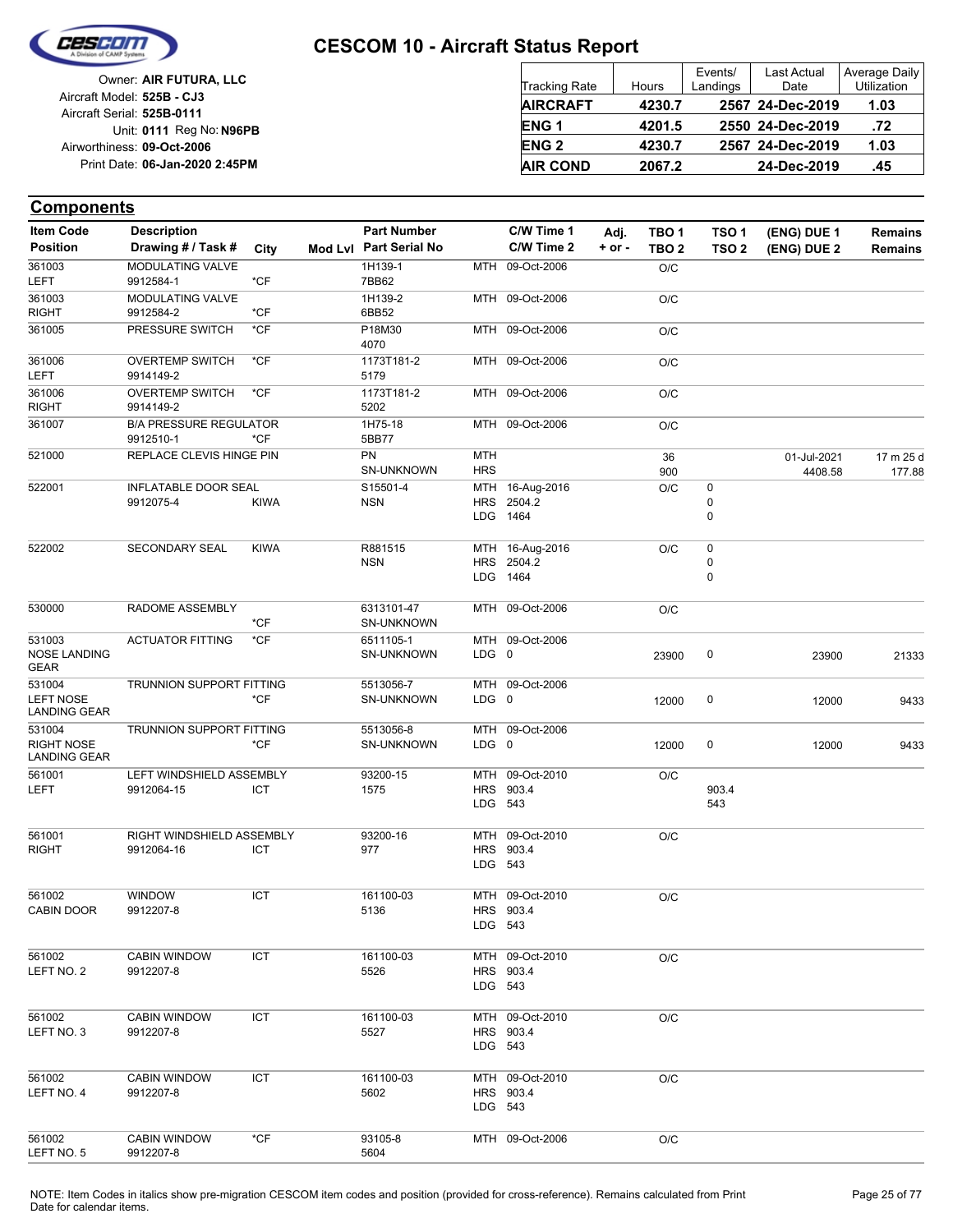

| Owner: AIR FUTURA. LLC         |
|--------------------------------|
| Aircraft Model: 525B - CJ3     |
| Aircraft Serial: 525B-0111     |
| Unit: 0111 Reg No: N96PB       |
| Airworthiness: 09-Oct-2006     |
| Print Date: 06-Jan-2020 2:45PM |
|                                |

| <b>Tracking Rate</b> | Hours  | Events/<br>Landings | Last Actual<br>Date | Average Daily<br>Utilization |
|----------------------|--------|---------------------|---------------------|------------------------------|
| <b>AIRCRAFT</b>      | 4230.7 |                     | 2567 24-Dec-2019    | 1.03                         |
| <b>ENG1</b>          | 4201.5 |                     | 2550 24-Dec-2019    | .72                          |
| <b>ENG 2</b>         | 4230.7 |                     | 2567 24-Dec-2019    | 1.03                         |
| <b>AIR COND</b>      | 2067.2 |                     | 24-Dec-2019         | .45                          |

| <b>Item Code</b>                      | <b>Description</b>                                    |        | <b>Part Number</b>     |           | C/W Time 1      | Adj.       | TBO <sub>1</sub> | TSO <sub>1</sub> | (ENG) DUE 1 | <b>Remains</b> |
|---------------------------------------|-------------------------------------------------------|--------|------------------------|-----------|-----------------|------------|------------------|------------------|-------------|----------------|
| <b>Position</b>                       | Drawing # / Task #                                    | City   | Mod Lyl Part Serial No |           | C/W Time 2      | $+$ or $-$ | TBO <sub>2</sub> | TSO <sub>2</sub> | (ENG) DUE 2 | <b>Remains</b> |
| 561002                                | <b>CABIN WINDOW</b>                                   | *CF    | 93105-8                |           | MTH 09-Oct-2006 |            | O/C              |                  |             |                |
| LEFT NO. 6                            | 9912207-8                                             |        | 5607                   |           |                 |            |                  |                  |             |                |
| 561002                                | <b>CABIN WINDOW</b>                                   | $*$ CF | 93105-8                |           | MTH 09-Oct-2006 |            | O/C              |                  |             |                |
| LEFT NO.7                             | 9912207-8                                             |        | 5644                   |           |                 |            |                  |                  |             |                |
| 561002                                | <b>CABIN WINDOW</b>                                   | $*$ CF | 93105-8                |           | MTH 09-Oct-2006 |            | O/C              |                  |             |                |
| RIGHT NO. 1                           | 9912207-8                                             |        | 5419                   |           |                 |            |                  |                  |             |                |
| 561002                                | <b>CABIN WINDOW</b>                                   | $*$ CF | 93105-8                |           | MTH 09-Oct-2006 |            | O/C              |                  |             |                |
| RIGHT NO. 2                           | 9912207-8                                             |        | 5388                   |           |                 |            |                  |                  |             |                |
| 561002                                | <b>CABIN WINDOW</b>                                   | *CF    | 93105-8                |           | MTH 09-Oct-2006 |            | O/C              |                  |             |                |
| RIGHT NO. 3                           | 9912207-8                                             |        | 5386                   |           |                 |            |                  |                  |             |                |
| 561002                                | <b>CABIN WINDOW</b>                                   | $*$ CF | 93105-8                |           | MTH 09-Oct-2006 |            | O/C              |                  |             |                |
| RIGHT NO. 4                           | 9912207-8                                             |        | 5367                   |           |                 |            |                  |                  |             |                |
| 561002                                | <b>CABIN WINDOW</b>                                   | *CF    | 93105-8                |           | MTH 09-Oct-2006 |            | O/C              |                  |             |                |
| RIGHT NO. 5                           | 9912207-8                                             |        | 5368                   |           |                 |            |                  |                  |             |                |
| 561002                                | <b>CABIN WINDOW</b>                                   | *CF    | 93105-8                |           | MTH 09-Oct-2006 |            | O/C              |                  |             |                |
| RIGHT NO. 6                           | 9912207-8                                             |        | 5372                   |           |                 |            |                  |                  |             |                |
| 561002                                | <b>CABIN WINDOW</b>                                   | $*$ CF | 93105-8                |           | MTH 09-Oct-2006 |            | O/C              |                  |             |                |
| RIGHT NO. 7                           | 9912207-8                                             |        | 4282                   |           |                 |            |                  |                  |             |                |
| 561003                                | <b>SIDE WINDOW</b>                                    | *CF    | 6311263-2              |           | MTH 09-Oct-2006 |            | O/C              |                  |             |                |
| COPILOT                               |                                                       |        | 1044                   |           |                 |            |                  |                  |             |                |
| 561004 : R                            |                                                       |        |                        |           |                 |            |                  |                  |             |                |
| 561003                                | SIDE WINDOW                                           | ICT    | 6311263-1              |           | MTH 09-Oct-2010 |            | O/C              |                  |             |                |
| PILOT                                 |                                                       |        | 0923                   |           | HRS 903.4       |            |                  | 903.4            |             |                |
|                                       |                                                       |        |                        |           | LDG 543         |            |                  | 543              |             |                |
|                                       |                                                       |        |                        |           |                 |            |                  |                  |             |                |
| 571001                                | SIDE BRACE FITTING                                    |        | 6341324-1              |           | MTH 09-Oct-2006 |            |                  |                  |             |                |
| LEFT MAIN GEAR                        |                                                       | $*CF$  | <b>SN-UNKNOWN</b>      | LDG 0     |                 |            | 15000            | 0                | 15000       | 12433          |
| 571001                                | SIDE BRACE FITTING                                    |        | 6341324-2              |           | MTH 09-Oct-2006 |            |                  |                  |             |                |
| RIGHT MAIN GEAR                       |                                                       | *CF    | <b>SN-UNKNOWN</b>      | LDG 0     |                 |            | 15000            | 0                | 15000       | 12433          |
| 571002                                | AFT TRUNNION FITTING                                  |        | 6341326-5              |           | MTH 09-Oct-2006 |            |                  |                  |             |                |
| <b>LEFT MAIN GEAR</b>                 |                                                       | *CF    | <b>SN-UNKNOWN</b>      | LDG 0     |                 |            | 12000            | 0                | 12000       | 9433           |
| 571002                                | AFT TRUNNION FITTING                                  |        | 6341326-6              |           | MTH 09-Oct-2006 |            |                  |                  |             |                |
| RIGHT MAIN GEAR                       |                                                       | *CF    | <b>SN-UNKNOWN</b>      | $LDG \t0$ |                 |            | 12000            | 0                | 12000       | 9433           |
| 571003                                | FORWARD TRUNNION FITTING                              |        | 6341325-1              |           | MTH 09-Oct-2006 |            |                  |                  |             |                |
| <b>LEFT MAIN GEAR</b>                 |                                                       | *CF    | <b>SN-UNKNOWN</b>      | LDG 0     |                 |            | 12000            | 0                | 12000       | 9433           |
| 571003                                | FORWARD TRUNNION FITTING                              |        | 6341325-2              |           | MTH 09-Oct-2006 |            |                  |                  |             |                |
| RIGHT MAIN GEAR                       |                                                       | *CF    | SN-UNKNOWN             | LDG 0     |                 |            | 12000            | 0                | 12000       | 9433           |
| 712002                                | LEFT ENGINE AFT ISOLATOR MOUNT (OVERHAUL)             |        |                        |           | MTH 09-Oct-2006 |            |                  |                  |             |                |
| LEFT ENGINE AFT 9912623-7             |                                                       | *CF    | LM-605-SA11            | HRS 0     |                 |            | 8000             | 0                | 8000        | 3769.3         |
|                                       |                                                       |        | LK1938                 |           |                 |            |                  |                  |             |                |
| 712002                                | LEFT ENGINE FORWARD BOTTOM ISOLATOR MOUNT (OVERHAUL)  |        |                        |           |                 |            |                  |                  |             |                |
| <b>LEFT ENGINE</b>                    | 9912623-3                                             | *CF    | LM-605-SA3             |           | MTH 09-Oct-2006 |            |                  |                  |             |                |
| <b>FORWARD</b>                        |                                                       |        | LK0678                 | HRS 0     |                 |            | 8000             |                  | 8000        | 3769.3         |
| <b>BOTTOM</b>                         |                                                       |        |                        |           |                 |            |                  |                  |             |                |
| 712002                                | LEFT ENGINE FORWARD TOP ISOLATOR MOUNT (OVERHAUL)     |        |                        |           |                 |            |                  |                  |             |                |
| <b>LEFT ENGINE</b><br>FORWARD TOP     | 9912623-3                                             | $*$ CF | LM-605-SA3             |           | MTH 09-Oct-2006 |            |                  |                  |             |                |
|                                       |                                                       |        | LK0701                 | HRS 0     |                 |            | 8000             | 0                | 8000        | 3769.3         |
| 712002                                | RIGHT ENGINE AFT ISOLATOR MOUNT (OVERHAUL)            |        |                        |           | MTH 09-Oct-2006 |            |                  |                  |             |                |
| <b>RIGHT ENGINE</b><br>AFT            | 9912623-8                                             | $*$ CF | LM-605-SA10            | HRS 0     |                 |            | 8000             | $\pmb{0}$        | 8000        | 3769.3         |
|                                       |                                                       |        | LK1870                 |           |                 |            |                  |                  |             |                |
| 712002                                | RIGHT ENGINE FORWARD BOTTOM ISOLATOR MOUNT (OVERHAUL) |        |                        |           |                 |            |                  |                  |             |                |
| <b>RIGHT ENGINE</b><br><b>FORWARD</b> | 9912623-3                                             | *CF    | LM-605-SA3<br>LK0642   | HRS 0     | MTH 09-Oct-2006 |            |                  | $\pmb{0}$        |             |                |
| <b>BOTTOM</b>                         |                                                       |        |                        |           |                 |            | 8000             |                  | 8000        | 3769.3         |
| 712002                                | RIGHT ENGINE FORWARD TOP ISOLATOR MOUNT (OVERHAUL)    |        |                        |           |                 |            |                  |                  |             |                |
| <b>RIGHT ENGINE</b>                   | 9912623-3                                             | $*$ CF | LM-605-SA3             |           | MTH 09-Oct-2006 |            |                  |                  |             |                |
| FORWARD TOP                           |                                                       |        | LK0675                 | HRS 0     |                 |            | 8000             | 0                | 8000        | 3769.3         |
|                                       |                                                       |        |                        |           |                 |            |                  |                  |             |                |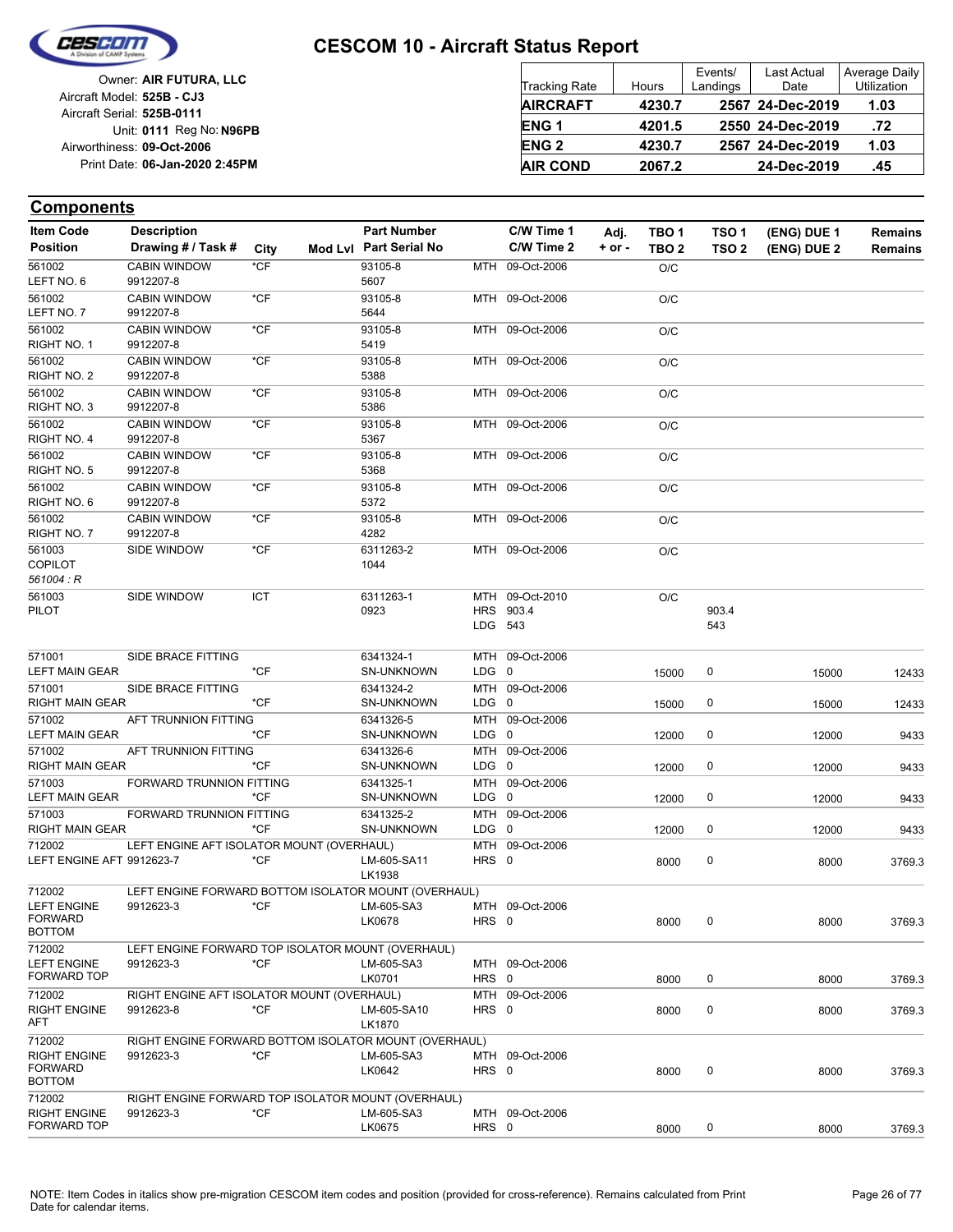

|                            | Owner: AIR FUTURA, LLC         |
|----------------------------|--------------------------------|
| Aircraft Model: 525B - CJ3 |                                |
| Aircraft Serial: 525B-0111 |                                |
|                            | Unit: 0111 Reg No: N96PB       |
| Airworthiness: 09-Oct-2006 |                                |
|                            | Print Date: 06-Jan-2020 2:45PM |
|                            |                                |

| <b>Tracking Rate</b> | Hours  | Events/<br>Landings | <b>Last Actual</b><br>Date | Average Daily<br>Utilization |
|----------------------|--------|---------------------|----------------------------|------------------------------|
| <b>AIRCRAFT</b>      | 4230.7 |                     | 2567 24-Dec-2019           | 1.03                         |
| ENG <sub>1</sub>     | 4201.5 |                     | 2550 24-Dec-2019           | .72                          |
| ENG <sub>2</sub>     | 4230.7 |                     | 2567 24-Dec-2019           | 1.03                         |
| <b>AIR COND</b>      | 2067.2 |                     | 24-Dec-2019                | .45                          |

| <b>Item Code</b>         | <b>Description</b>          |             | <b>Part Number</b>     |         | C/W Time 1      | Adj.       | TBO 1            | TSO 1            | (ENG) DUE 1  | <b>Remains</b> |
|--------------------------|-----------------------------|-------------|------------------------|---------|-----------------|------------|------------------|------------------|--------------|----------------|
| <b>Position</b>          | Drawing # / Task #          | City        | Mod Lvl Part Serial No |         | C/W Time 2      | $+$ or $-$ | TBO <sub>2</sub> | TSO <sub>2</sub> | (ENG) DUE 2  | <b>Remains</b> |
| 71EN1                    | <b>ENGINE</b>               | <b>KCRQ</b> | 67000-200              |         | MTH 07-May-2015 |            | E/C              |                  |              |                |
| NO. 1                    | FJ44-3A/9912614-1           |             | 141229                 |         | HRS 2009.3      |            |                  | 1980.1           |              |                |
| 710001: E1**L            |                             |             |                        |         | LDG 1176        |            |                  |                  |              |                |
| 71EN2                    | <b>ENGINE</b>               | $*$ CF      | 67000-200              |         | MTH 09-Oct-2006 |            | E/C              |                  |              |                |
| NO. 2                    | FJ44-3A/9912614-1           |             | 141230                 |         |                 |            |                  |                  |              |                |
| 710001: E2**R            |                             |             |                        |         |                 |            |                  |                  |              |                |
| 720001                   | <b>FAN ROTOR</b>            | ICT         | 72036                  |         | MTH 08-Nov-2007 |            |                  |                  |              |                |
| E1                       |                             |             | AU21245                |         | HRS 253.2       |            |                  |                  |              |                |
|                          |                             |             |                        | LDG 146 |                 |            | 10000            | 129              | (10000)10017 | 7450           |
| 720001                   | <b>FAN ROTOR</b>            | $*$ CF      | 72036                  |         | MTH 09-Oct-2006 |            |                  |                  |              |                |
| E <sub>2</sub>           |                             |             | AU21260                | LDG 0   |                 |            | 10000            | $\pmb{0}$        | (10000)10000 | 7433           |
| 720002                   | IP COMPRESSOR ROTOR         |             | 69026                  |         | MTH 08-Nov-2007 |            |                  |                  |              |                |
| E1                       |                             | ICT         | HW21361                |         | HRS 253.2       |            |                  |                  |              |                |
|                          |                             |             |                        | LDG 146 |                 |            | 10000            | 129              | (10000)10017 | 7450           |
| 720002                   | IP COMPRESSOR ROTOR         |             | 69026                  |         | MTH 09-Oct-2006 |            |                  |                  |              |                |
| E <sub>2</sub>           |                             | $*$ CF      | HW21357                | LDG 0   |                 |            | 10000            | 0                | (10000)10000 | 7433           |
| 720003                   | COMPLETE LP SHAFT ASSEMBLY  |             | 66919                  |         | MTH 08-Nov-2007 |            | O/C              |                  |              |                |
| E <sub>1</sub>           |                             | ICT         | RX06RP299              |         | HRS 253.2       |            |                  | 224              |              |                |
|                          |                             |             |                        |         |                 |            |                  |                  |              |                |
| 720003<br>E <sub>2</sub> | COMPLETE LP SHAFT ASSEMBLY  | $*$ CF      | 66919<br>RX06RP292     |         | MTH 09-Oct-2006 |            | O/C              |                  |              |                |
| 720004                   | HIGH PRESSURE SHAFT         |             | 64711                  |         | MTH 08-Nov-2007 |            |                  |                  |              |                |
| E1                       |                             | ICT         | <b>RX5RT867</b>        |         | HRS 253.2       |            | O/C              | 224              |              |                |
|                          |                             |             |                        |         |                 |            |                  |                  |              |                |
| 720004                   | HIGH PRESSURE SHAFT         |             | 64711                  |         | MTH 09-Oct-2006 |            | O/C              |                  |              |                |
| E <sub>2</sub>           |                             | $*$ CF      | RX5RT868               |         |                 |            |                  |                  |              |                |
| 720005                   | HP COMPRESSOR COVER         |             | 69885                  |         | MTH 30-Apr-2015 |            | O/C              | $\pmb{0}$        |              |                |
| E1                       |                             | <b>UNK</b>  | AU22172                |         | HRS 2009.3      |            |                  | $\pmb{0}$        |              |                |
|                          |                             |             |                        |         | LDG 1176        |            |                  | 0                |              |                |
|                          |                             |             |                        |         |                 |            |                  |                  |              |                |
| 720005<br>E <sub>2</sub> | HP COMPRESSOR COVER         | $*CF$       | 69885<br>AU20111       |         | MTH 09-Oct-2006 |            | O/C              |                  |              |                |
| 720006                   | DIFFUSER CASE ASSEMBLY      |             | 116099                 |         | MTH 30-Apr-2015 |            |                  | $\pmb{0}$        |              |                |
| E1                       |                             | <b>UNK</b>  | AU20613                |         | HRS 2009.3      |            | O/C              | $\pmb{0}$        |              |                |
|                          |                             |             |                        |         | LDG 1176        |            |                  | 0                |              |                |
|                          |                             |             |                        |         |                 |            |                  |                  |              |                |
| 720006                   | DIFFUSER CASE ASSEMBLY      |             | 116099                 |         | MTH 31-May-2011 |            | O/C              |                  |              |                |
| E <sub>2</sub>           |                             | <b>KIWA</b> | AU20989                |         | HRS 960.6       |            |                  | 591.1            |              |                |
|                          |                             |             |                        | LDG 579 |                 |            |                  | 198              |              |                |
|                          |                             |             |                        |         |                 |            |                  |                  |              |                |
| 720007                   | 1ST STAGE LP TURBINE NOZZLE |             | 122196                 |         | MTH 30-Apr-2015 |            | O/C              |                  |              |                |
| E <sub>1</sub>           |                             | <b>UNK</b>  | AU20543                |         | HRS 2009.3      |            |                  | 1741.1           |              |                |
|                          |                             |             |                        |         | LDG 1176        |            |                  | 1881             |              |                |
| 720007                   | 1ST STAGE LP TURBINE NOZZLE |             | 122141                 |         | MTH 20-Apr-2015 |            | O/C              |                  |              |                |
| E <sub>2</sub>           |                             | <b>UNK</b>  | AU21483                |         | HRS 1996.1      |            |                  | 1188.8           |              |                |
|                          |                             |             |                        |         | LDG 1170        |            |                  | 803              |              |                |
|                          |                             |             |                        |         |                 |            |                  |                  |              |                |
| 720008                   | <b>ACCESS DRIVE GEARBOX</b> |             | 72715                  |         | MTH 08-Nov-2007 |            | O/C              |                  |              |                |
| E1                       |                             | ICT         | AU20137                |         | HRS 253.2       |            |                  | 224              |              |                |
|                          |                             |             |                        |         |                 |            |                  |                  |              |                |
| 720008                   | <b>ACCESS DRIVE GEARBOX</b> |             | 72715                  |         | MTH 09-Oct-2006 |            | O/C              |                  |              |                |
| E <sub>2</sub>           |                             | $*$ CF      | AU20136                |         |                 |            |                  |                  |              |                |
| 720015                   | <b>BALANCE PISTON</b>       | <b>UNK</b>  | 115094                 |         | MTH 30-Apr-2015 |            | O/C              |                  |              |                |
| E1                       |                             |             | AU20243                |         | HRS 2009.3      |            |                  |                  |              |                |
|                          |                             |             |                        |         | LDG 1176        |            |                  |                  |              |                |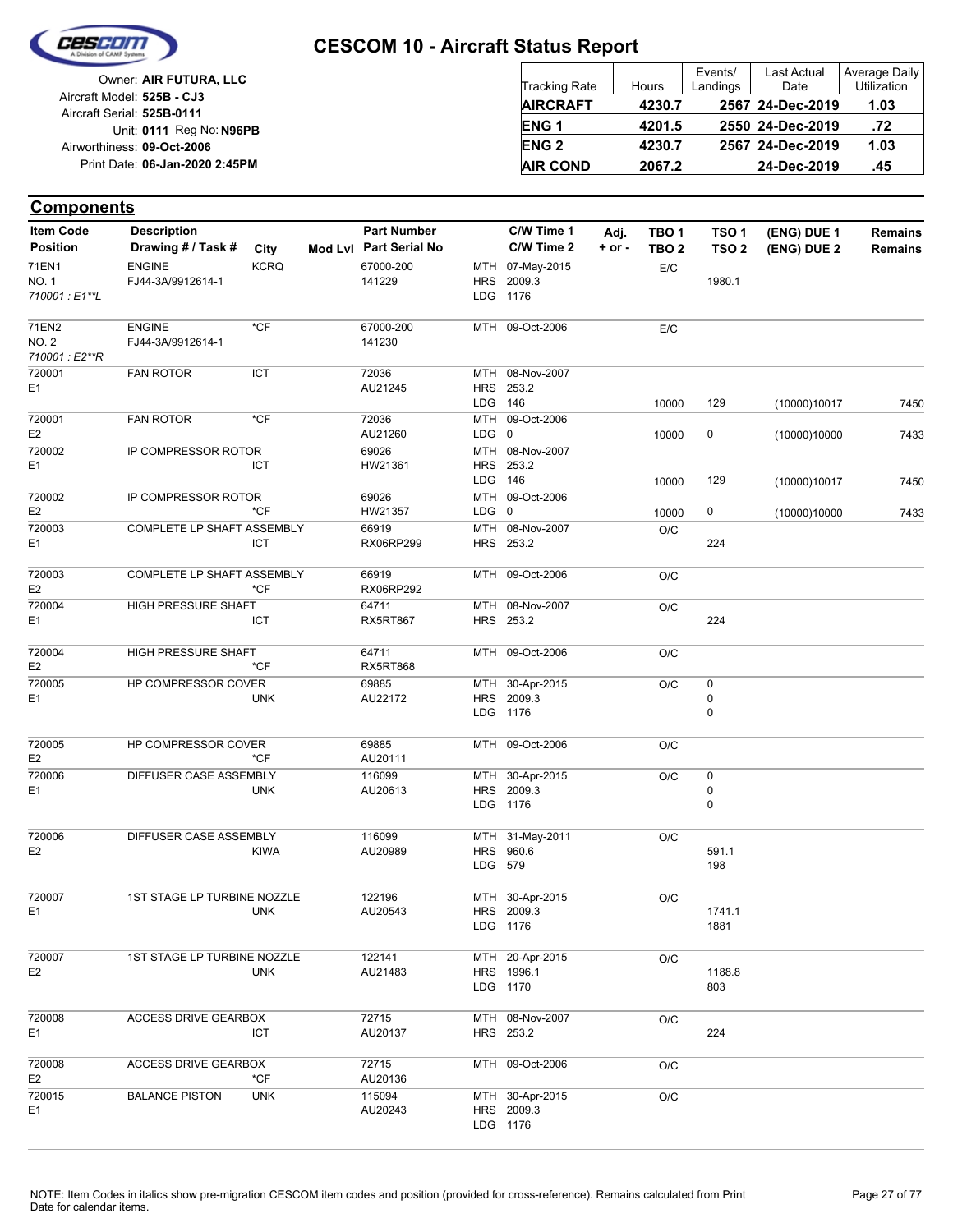

Date for calendar items.

|                            | Owner: AIR FUTURA, LLC         |
|----------------------------|--------------------------------|
| Aircraft Model: 525B - CJ3 |                                |
| Aircraft Serial: 525B-0111 |                                |
|                            | Unit: 0111 Reg No: N96PB       |
| Airworthiness: 09-Oct-2006 |                                |
|                            | Print Date: 06-Jan-2020 2:45PM |
|                            |                                |

| <b>Tracking Rate</b> | Hours  | Events/<br>Landings | <b>Last Actual</b><br>Date | Average Daily<br>Utilization |
|----------------------|--------|---------------------|----------------------------|------------------------------|
| <b>AIRCRAFT</b>      | 4230.7 |                     | 2567 24-Dec-2019           | 1.03                         |
| ENG <sub>1</sub>     | 4201.5 |                     | 2550 24-Dec-2019           | .72                          |
| <b>ENG2</b>          | 4230.7 |                     | 2567 24-Dec-2019           | 1.03                         |
| <b>AIR COND</b>      | 2067.2 |                     | 24-Dec-2019                | .45                          |

| <b>Components</b> |                                                                                                                                             |            |                        |       |                 |          |                  |                  |             |                |
|-------------------|---------------------------------------------------------------------------------------------------------------------------------------------|------------|------------------------|-------|-----------------|----------|------------------|------------------|-------------|----------------|
| <b>Item Code</b>  | <b>Description</b>                                                                                                                          |            | <b>Part Number</b>     |       | C/W Time 1      | Adj.     | TBO <sub>1</sub> | TSO <sub>1</sub> | (ENG) DUE 1 | <b>Remains</b> |
| <b>Position</b>   | Drawing # / Task #                                                                                                                          | City       | Mod Lvl Part Serial No |       | C/W Time 2      | $+ or -$ | TBO <sub>2</sub> | TSO <sub>2</sub> | (ENG) DUE 2 | <b>Remains</b> |
| 720015            | <b>BALANCE PISTON</b>                                                                                                                       | <b>UNK</b> | 115094                 |       | MTH 20-Apr-2015 |          | O/C              |                  |             |                |
| E <sub>2</sub>    |                                                                                                                                             |            | AU20678                |       | HRS 1996.1      |          |                  |                  |             |                |
|                   |                                                                                                                                             |            |                        |       | LDG 1170        |          |                  |                  |             |                |
| 720020            | COMBUSTOR MODULE ASSEMBLY                                                                                                                   |            | 116723                 |       | MTH 30-Apr-2015 |          | O/C              |                  |             |                |
| E1                |                                                                                                                                             | <b>UNK</b> | AU21301                |       | HRS 2009.3      |          |                  | 1188.8           |             |                |
|                   |                                                                                                                                             |            |                        |       | LDG 1176        |          |                  | 803              |             |                |
| 720020            | COMBUSTOR MODULE ASSEMBLY                                                                                                                   |            | 116723                 |       | MTH 20-Apr-2015 |          | O/C              |                  |             |                |
| E <sub>2</sub>    |                                                                                                                                             | <b>UNK</b> | AU20799                |       | HRS 1996.1      |          |                  | 1962.2           |             |                |
|                   |                                                                                                                                             |            |                        |       | LDG 1170        |          |                  | 1482             |             |                |
| 720060            | ACCESSORY DRIVE SHAFT                                                                                                                       |            | 123069                 |       | MTH 20-Apr-2015 |          | O/C              | 0                |             |                |
| E <sub>2</sub>    |                                                                                                                                             |            | GG159                  |       | HRS 1996.1      |          |                  | 0                |             |                |
|                   |                                                                                                                                             |            |                        |       | LDG 1170        |          |                  | 0                |             |                |
| 722010            | IP (STAGE 1 & 2) VANE ASSEMBLY                                                                                                              |            | 115569                 |       | MTH 30-Apr-2015 |          | O/C              |                  |             |                |
| E <sub>1</sub>    |                                                                                                                                             | <b>UNK</b> | AU20895                |       | HRS 2009.3      |          |                  | 3606.1           |             |                |
|                   |                                                                                                                                             |            |                        |       | LDG 1176        |          |                  | 2355             |             |                |
| 722010            | IP (STAGE 1 & 2) VANE ASSEMBLY                                                                                                              |            | 115569                 |       | MTH 20-Apr-2015 |          | O/C              |                  |             |                |
| E <sub>2</sub>    |                                                                                                                                             | <b>UNK</b> | AU20292                |       | HRS 1996.1      |          |                  | 2003.1           |             |                |
|                   |                                                                                                                                             |            |                        |       | LDG 1170        |          |                  | 1426             |             |                |
| 723098            | ROLLER-OUTER GDE BEARING ASSEMBLY                                                                                                           |            |                        |       | MTH 20-Apr-2015 |          | O/C              | $\pmb{0}$        |             |                |
| E <sub>2</sub>    |                                                                                                                                             |            | 78301                  |       | HRS 1996.1      |          |                  | 0                |             |                |
|                   |                                                                                                                                             |            | JT-114010              |       | LDG 1170        |          |                  | 0                |             |                |
| 723155            | 1ST REDUCTION BEVEL GEAR SUPPORT BEARING                                                                                                    |            |                        |       | MTH 30-Apr-2015 |          | O/C              |                  |             |                |
| E <sub>1</sub>    |                                                                                                                                             | <b>UNK</b> | 120672                 |       | HRS 2009.3      |          |                  |                  |             |                |
|                   |                                                                                                                                             |            | AU21172                |       | LDG 1176        |          |                  |                  |             |                |
| 723155            | 1ST REDUCTION BEVEL GEAR SUPPORT BEARING                                                                                                    |            |                        |       | MTH 20-Apr-2015 |          | O/C              |                  |             |                |
| E <sub>2</sub>    |                                                                                                                                             | <b>UNK</b> | 120672                 |       | HRS 1996.1      |          |                  |                  |             |                |
|                   |                                                                                                                                             |            | AU20039                |       | LDG 1170        |          |                  |                  |             |                |
| 723165            | DEEP GROOVE-103 BALL BEARING                                                                                                                |            | 78321                  |       | MTH 30-Apr-2015 |          | O/C              | $\pmb{0}$        |             |                |
| E <sub>1</sub>    |                                                                                                                                             | <b>UNK</b> | JT-109513              |       | HRS 2009.3      |          |                  | 0                |             |                |
|                   |                                                                                                                                             |            |                        |       | LDG 1176        |          |                  | 0                |             |                |
| 723165            | DEEP GROOVE-103 BALL BEARING                                                                                                                |            | 78321                  |       | MTH 20-Apr-2015 |          | O/C              | 0                |             |                |
| E <sub>2</sub>    |                                                                                                                                             | <b>UNK</b> | JT-109689              |       | HRS 1996.1      |          |                  | 0                |             |                |
|                   |                                                                                                                                             |            |                        |       | LDG 1170        |          |                  | $\pmb{0}$        |             |                |
| 723170            | SPLIT INNER RING BALL BEARING                                                                                                               |            | 118017                 |       | MTH 20-Apr-2015 |          | O/C              | 0                |             |                |
| E <sub>2</sub>    |                                                                                                                                             | <b>UNK</b> | JT-109443              |       | HRS 1996.1      |          |                  | 0                |             |                |
|                   |                                                                                                                                             |            |                        |       | LDG 1170        |          |                  | 0                |             |                |
| 724035            | HP TURBINE COMBUSTER ASSEMBLY                                                                                                               |            | 113636                 |       | MTH 30-Apr-2015 |          | O/C              |                  |             |                |
| E <sub>1</sub>    |                                                                                                                                             | <b>UNK</b> | AU21301                |       | HRS 2009.3      |          |                  | 1188.8           |             |                |
|                   |                                                                                                                                             |            |                        |       | LDG 1176        |          |                  | 803              |             |                |
| 724035            | HP TURBINE COMBUSTER ASSEMBLY                                                                                                               |            | 113636                 |       | MTH 20-Apr-2015 |          | O/C              |                  |             |                |
| E <sub>2</sub>    |                                                                                                                                             | <b>UNK</b> | AU20799                |       | HRS 1996.1      |          |                  | 1962.2           |             |                |
|                   |                                                                                                                                             |            |                        |       | LDG 1170        |          |                  | 1482             |             |                |
| 725101            | HP COMPRESSOR ROTOR                                                                                                                         |            | 123512                 |       | MTH 30-Apr-2015 |          |                  |                  |             |                |
| E <sub>1</sub>    |                                                                                                                                             | <b>UNK</b> | HW26847                |       | HRS 2009.3      |          |                  | 2032.8           |             |                |
|                   |                                                                                                                                             |            |                        |       | LDG 1176        |          | 8000             | 1613             | (7546) 7563 | 4996           |
| 725101            | HP COMPRESSOR ROTOR                                                                                                                         |            | 66055                  |       | MTH 09-Oct-2006 |          |                  |                  |             |                |
| E <sub>2</sub>    |                                                                                                                                             | *CF        | HW21566                | LDG 0 |                 |          | 8000             | 0                | (8000)8000  | 5433           |
|                   | NOTE: Item Codes in italics show pre-migration CESCOM item codes and position (provided for cross-reference). Remains calculated from Print |            |                        |       |                 |          |                  |                  |             | Page 28 of 77  |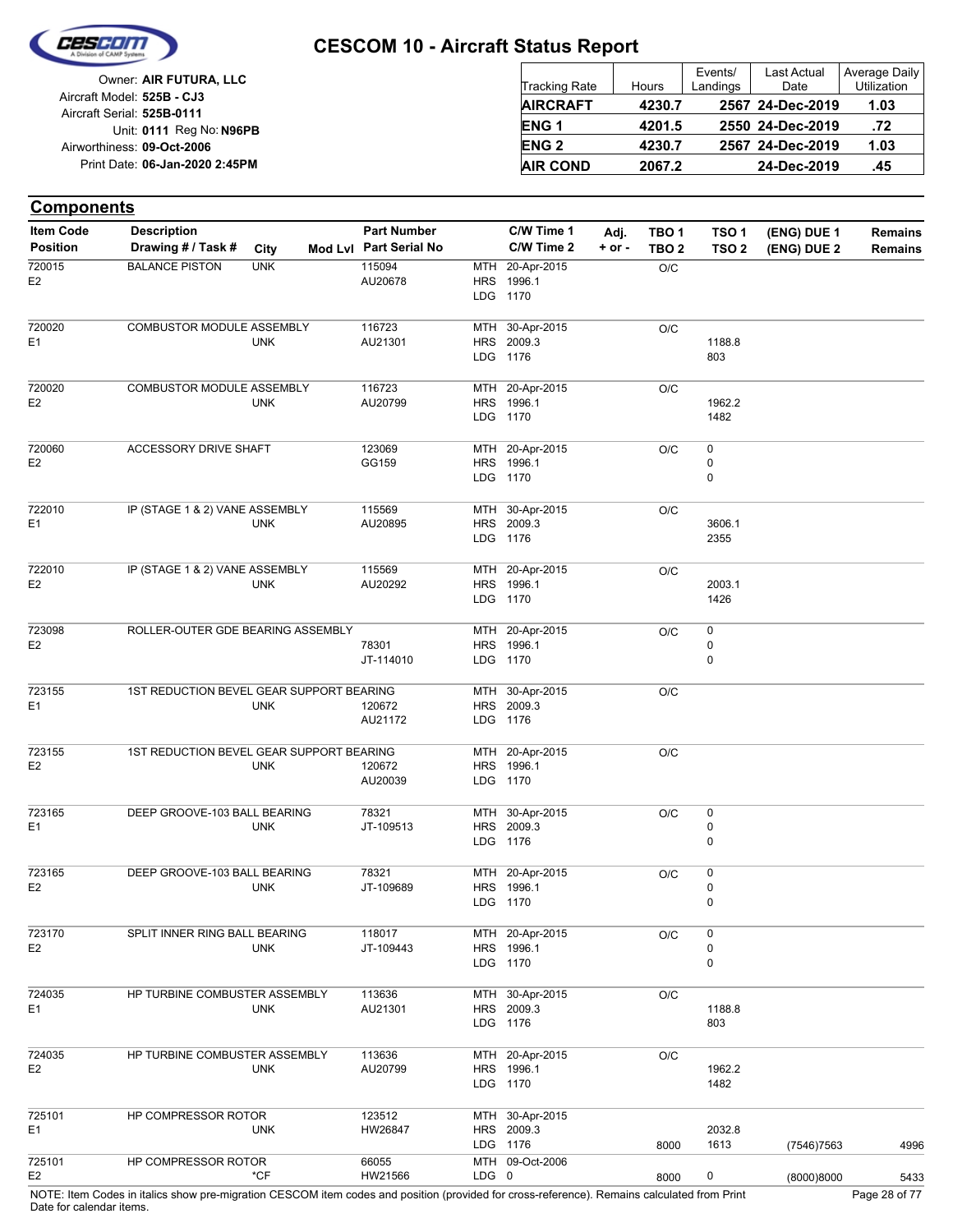

| Owner: AIR FUTURA, LLC         |                      |        | Events/  | Last Actual      | Average Daily      |
|--------------------------------|----------------------|--------|----------|------------------|--------------------|
|                                | <b>Tracking Rate</b> | Hours  | Landings | Date             | <b>Utilization</b> |
| Aircraft Model: 525B - CJ3     | <b>AIRCRAFT</b>      | 4230.7 |          | 2567 24-Dec-2019 | 1.03               |
| Aircraft Serial: 525B-0111     |                      |        |          |                  |                    |
| Unit: 0111 Reg No: N96PB       | <b>ENG1</b>          | 4201.5 |          | 2550 24-Dec-2019 | .72                |
| Airworthiness: 09-Oct-2006     | <b>ENG 2</b>         | 4230.7 |          | 2567 24-Dec-2019 | 1.03               |
| Print Date: 06-Jan-2020 2:45PM | <b>AIR COND</b>      | 2067.2 |          | 24-Dec-2019      | .45                |
|                                |                      |        |          |                  |                    |

| <b>Components</b>        |                    |            |                        |            |                               |            |                  |                  |             |                |
|--------------------------|--------------------|------------|------------------------|------------|-------------------------------|------------|------------------|------------------|-------------|----------------|
| <b>Item Code</b>         | <b>Description</b> |            | <b>Part Number</b>     |            | C/W Time 1                    | Adj.       | TBO <sub>1</sub> | TSO <sub>1</sub> | (ENG) DUE 1 | <b>Remains</b> |
| <b>Position</b>          | Drawing # / Task # | City       | Mod Lvl Part Serial No |            | C/W Time 2                    | $+$ or $-$ | TBO <sub>2</sub> | TSO <sub>2</sub> | (ENG) DUE 2 | <b>Remains</b> |
| 725102                   | HP TURBINE ROTOR   | <b>UNK</b> | 111414                 | MTH        | 30-Apr-2015                   |            | O/C              |                  |             |                |
| E1                       |                    |            | HW18941                |            | HRS 2009.3<br>LDG 1176        |            |                  | 1977.9           |             |                |
|                          |                    |            |                        |            |                               |            |                  | 1555             |             |                |
| 725102                   | HP TURBINE ROTOR   | <b>UNK</b> | 111414                 |            | MTH 20-Apr-2015               |            | O/C              |                  |             |                |
| E <sub>2</sub>           |                    |            | HW26338                |            | HRS 1996.1                    |            |                  | 2929.5           |             |                |
|                          |                    |            |                        |            | LDG 1170                      |            |                  | 1033             |             |                |
| 725103                   | HP TURBINE DISK    | <b>UNK</b> | 67093                  | MTH        | 30-Apr-2015                   |            |                  |                  |             |                |
| E <sub>1</sub>           |                    |            | HW18941                |            | HRS 2009.3                    |            |                  | 1977.9           |             |                |
|                          |                    |            |                        |            | LDG 1176                      |            | 8000             | 1555             | (7604)7621  | 5054           |
| 725103                   | HP TURBINE DISK    | <b>UNK</b> | 67093                  | <b>MTH</b> | 20-Apr-2015                   |            |                  |                  |             |                |
| E <sub>2</sub>           |                    |            | HW26338                |            | HRS 1996.1                    |            |                  | 2029.5           |             |                |
|                          |                    |            |                        | LDG        | 1170                          |            | 8000             | 1033             | (8137) 8137 | 5570           |
| 725201                   | HP TURBINE BLADE   | <b>UNK</b> | 78282                  | MTH        | 30-Apr-2015                   |            | O/C              | 0                |             |                |
| E1 NO.1                  |                    |            | SN-UNKNOWN             | <b>HRS</b> | 2009.3<br>LDG 1176            |            |                  | 0<br>0           |             |                |
|                          |                    |            |                        |            |                               |            |                  |                  |             |                |
| 725201                   | HP TURBINE BLADE   | <b>UNK</b> | 78282                  |            | MTH 20-Apr-2015               |            | O/C              | $\pmb{0}$        |             |                |
| E2 NO.1                  |                    |            | SN-UNKNOWN             | <b>HRS</b> | 1996.1                        |            |                  | 0                |             |                |
|                          |                    |            |                        |            | LDG 1170                      |            |                  | 0                |             |                |
|                          |                    |            |                        |            |                               |            |                  |                  |             |                |
| 725202                   | HP TURBINE BLADE   | <b>UNK</b> | 78282                  |            | MTH 30-Apr-2015               |            | O/C              | 0<br>0           |             |                |
| E1 NO.2                  |                    |            | SN-UNKNOWN             |            | HRS 2009.3<br>LDG 1176        |            |                  | 0                |             |                |
|                          |                    |            |                        |            |                               |            |                  |                  |             |                |
| 725202                   | HP TURBINE BLADE   | <b>UNK</b> | 78282                  |            | MTH 20-Apr-2015               |            | O/C              | 0                |             |                |
| <b>E2 NO.2</b>           |                    |            | SN-UNKNOWN             | <b>HRS</b> | 1996.1                        |            |                  | 0                |             |                |
|                          |                    |            |                        |            | LDG 1170                      |            |                  | 0                |             |                |
| 725203                   | HP TURBINE BLADE   | <b>UNK</b> | 78282                  | MTH        | 30-Apr-2015                   |            | O/C              | 0                |             |                |
| E1 NO.3                  |                    |            | SN-UNKNOWN             | <b>HRS</b> | 2009.3                        |            |                  | 0                |             |                |
|                          |                    |            |                        |            | LDG 1176                      |            |                  | 0                |             |                |
|                          |                    |            |                        |            |                               |            |                  |                  |             |                |
| 725203                   | HP TURBINE BLADE   | <b>UNK</b> | 78282                  |            | MTH 20-Apr-2015               |            | O/C              | 0                |             |                |
| E2 NO.3                  |                    |            | SN-UNKNOWN             | <b>HRS</b> | 1996.1                        |            |                  | 0                |             |                |
|                          |                    |            |                        |            | LDG 1170                      |            |                  | 0                |             |                |
| 725204                   | HP TURBINE BLADE   | <b>UNK</b> | 78282                  |            | MTH 30-Apr-2015               |            | O/C              | 0                |             |                |
| E1 NO.4                  |                    |            | SN-UNKNOWN             | <b>HRS</b> | 2009.3                        |            |                  | 0                |             |                |
|                          |                    |            |                        |            | LDG 1176                      |            |                  | 0                |             |                |
|                          |                    |            |                        |            |                               |            |                  |                  |             |                |
| 725204<br><b>E2 NO.4</b> | HP TURBINE BLADE   | <b>UNK</b> | 78282<br>SN-UNKNOWN    |            | MTH 20-Apr-2015<br>HRS 1996.1 |            | O/C              | $\pmb{0}$<br>0   |             |                |
|                          |                    |            |                        |            | LDG 1170                      |            |                  | 0                |             |                |
|                          |                    |            |                        |            |                               |            |                  |                  |             |                |
| 725205                   | HP TURBINE BLADE   | <b>UNK</b> | 78282                  |            | MTH 30-Apr-2015               |            | $\rm O/C$        | 0                |             |                |
| E1 NO.5                  |                    |            | SN-UNKNOWN             |            | HRS 2009.3<br>LDG 1176        |            |                  | 0<br>0           |             |                |
|                          |                    |            |                        |            |                               |            |                  |                  |             |                |
| 725205                   | HP TURBINE BLADE   | <b>UNK</b> | 78282                  |            | MTH 20-Apr-2015               |            | O/C              | 0                |             |                |
| E2 NO.5                  |                    |            | SN-UNKNOWN             |            | HRS 1996.1                    |            |                  | 0                |             |                |
|                          |                    |            |                        |            | LDG 1170                      |            |                  | 0                |             |                |
|                          |                    |            |                        |            |                               |            |                  |                  |             |                |
| 725206<br>E1 NO.6        | HP TURBINE BLADE   | <b>UNK</b> | 78282<br>SN-UNKNOWN    |            | MTH 30-Apr-2015<br>HRS 2009.3 |            | O/C              | 0<br>0           |             |                |
|                          |                    |            |                        |            | LDG 1176                      |            |                  | 0                |             |                |
|                          |                    |            |                        |            |                               |            |                  |                  |             |                |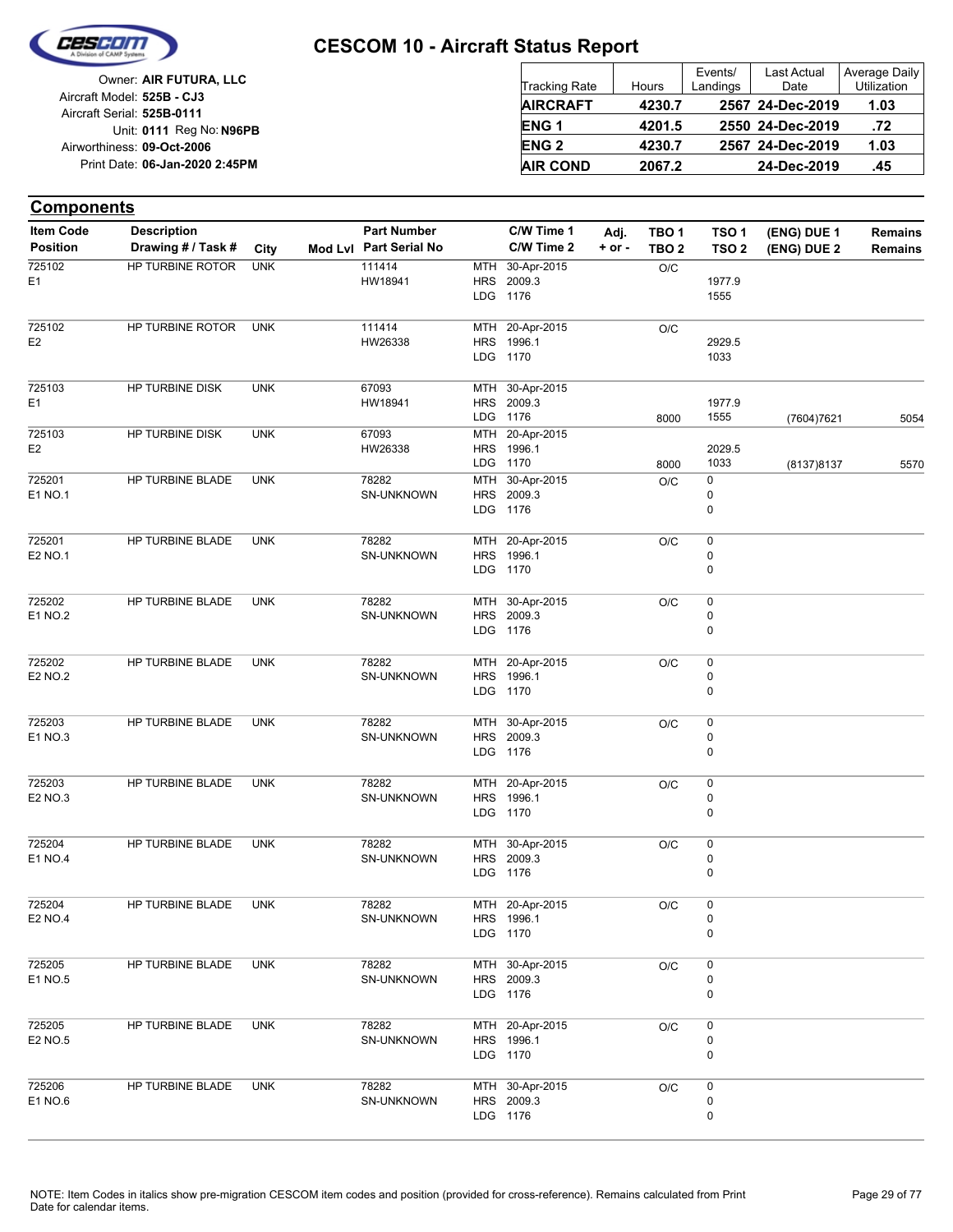

| Owner: AIR FUTURA, LLC                                   | Tracking Rate          | Hours  | Events/<br>Landings | Last Actual<br>Date | Average Daily<br>Utilization |
|----------------------------------------------------------|------------------------|--------|---------------------|---------------------|------------------------------|
| Aircraft Model: 525B - CJ3<br>Aircraft Serial: 525B-0111 | <b>AIRCRAFT</b>        | 4230.7 |                     | 2567 24-Dec-2019    | 1.03                         |
| Unit: 0111 Reg No: N96PB                                 | ENG <sub>1</sub>       | 4201.5 |                     | 2550 24-Dec-2019    | .72                          |
| Airworthiness: 09-Oct-2006                               | <b>ENG<sub>2</sub></b> | 4230.7 |                     | 2567 24-Dec-2019    | 1.03                         |
| Print Date: 06-Jan-2020 2:45PM                           | <b>AIR COND</b>        | 2067.2 |                     | 24-Dec-2019         | .45                          |

| <b>Components</b>            |                                          |            |                                              |            |                                           |                    |                                      |                                       |                            |                                  |
|------------------------------|------------------------------------------|------------|----------------------------------------------|------------|-------------------------------------------|--------------------|--------------------------------------|---------------------------------------|----------------------------|----------------------------------|
| Item Code<br><b>Position</b> | <b>Description</b><br>Drawing # / Task # | City       | <b>Part Number</b><br>Mod Lvl Part Serial No |            | C/W Time 1<br>C/W Time 2                  | Adj.<br>$+$ or $-$ | TBO <sub>1</sub><br>TBO <sub>2</sub> | TSO <sub>1</sub><br>TSO <sub>2</sub>  | (ENG) DUE 1<br>(ENG) DUE 2 | <b>Remains</b><br><b>Remains</b> |
| 725206<br>E2 NO.6            | HP TURBINE BLADE                         | <b>UNK</b> | 78282<br>SN-UNKNOWN                          | MTH        | 20-Apr-2015<br>HRS 1996.1<br>LDG 1170     |                    | O/C                                  | $\pmb{0}$<br>$\pmb{0}$<br>0           |                            |                                  |
| 725207<br>E1 NO.7            | HP TURBINE BLADE                         | <b>UNK</b> | 78282<br>SN-UNKNOWN                          |            | MTH 30-Apr-2015<br>HRS 2009.3<br>LDG 1176 |                    | O/C                                  | 0<br>$\pmb{0}$<br>$\mathbf 0$         |                            |                                  |
| 725207<br>E2 NO.7            | HP TURBINE BLADE                         | <b>UNK</b> | 78282<br>SN-UNKNOWN                          |            | MTH 20-Apr-2015<br>HRS 1996.1<br>LDG 1170 |                    | O/C                                  | $\pmb{0}$<br>0<br>0                   |                            |                                  |
| 725208<br>E1 NO.8            | HP TURBINE BLADE                         | <b>UNK</b> | 78282<br>SN-UNKNOWN                          |            | MTH 30-Apr-2015<br>HRS 2009.3<br>LDG 1176 |                    | O/C                                  | 0<br>$\pmb{0}$<br>$\mathbf 0$         |                            |                                  |
| 725208<br>E2 NO.8            | HP TURBINE BLADE                         | <b>UNK</b> | 78282<br>SN-UNKNOWN                          |            | MTH 20-Apr-2015<br>HRS 1996.1<br>LDG 1170 |                    | O/C                                  | $\pmb{0}$<br>$\pmb{0}$<br>0           |                            |                                  |
| 725209<br>E1 NO.9            | HP TURBINE BLADE                         | <b>UNK</b> | 78282<br>SN-UNKNOWN                          |            | MTH 30-Apr-2015<br>HRS 2009.3<br>LDG 1176 |                    | O/C                                  | 0<br>$\pmb{0}$<br>$\mathbf 0$         |                            |                                  |
| 725209<br>E2 NO.9            | HP TURBINE BLADE                         | <b>UNK</b> | 78282<br><b>SN-UNKNOWN</b>                   |            | MTH 20-Apr-2015<br>HRS 1996.1<br>LDG 1170 |                    | O/C                                  | $\pmb{0}$<br>0<br>0                   |                            |                                  |
| 725210<br>E1 NO.10           | HP TURBINE BLADE                         | <b>UNK</b> | 78282<br>SN-UNKNOWN                          |            | MTH 30-Apr-2015<br>HRS 2009.3<br>LDG 1176 |                    | O/C                                  | 0<br>0<br>0                           |                            |                                  |
| 725210<br>E2 NO.10           | HP TURBINE BLADE                         | <b>UNK</b> | 78282<br>SN-UNKNOWN                          |            | MTH 20-Apr-2015<br>HRS 1996.1<br>LDG 1170 |                    | O/C                                  | 0<br>0<br>0                           |                            |                                  |
| 725211<br>E1 NO.11           | HP TURBINE BLADE                         | <b>UNK</b> | 78282<br><b>SN-UNKNOWN</b>                   | <b>HRS</b> | MTH 30-Apr-2015<br>2009.3<br>LDG 1176     |                    | O/C                                  | $\pmb{0}$<br>$\pmb{0}$<br>$\mathbf 0$ |                            |                                  |
| 725211<br>E2 NO.11           | <b>HP TURBINE BLADE</b>                  | <b>UNK</b> | 78282<br>SN-UNKNOWN                          |            | MTH 20-Apr-2015<br>HRS 1996.1<br>LDG 1170 |                    | O/C                                  | 0<br>0<br>$\pmb{0}$                   |                            |                                  |
| 725212<br>E1 NO.12           | HP TURBINE BLADE                         | <b>UNK</b> | 78282<br>SN-UNKNOWN                          |            | MTH 30-Apr-2015<br>HRS 2009.3<br>LDG 1176 |                    | O/C                                  | $\pmb{0}$<br>$\pmb{0}$<br>0           |                            |                                  |
| 725212<br>E2 NO.12           | HP TURBINE BLADE                         | <b>UNK</b> | 78282<br><b>SN-UNKNOWN</b>                   |            | MTH 20-Apr-2015<br>HRS 1996.1<br>LDG 1170 |                    | O/C                                  | $\pmb{0}$<br>$\pmb{0}$<br>0           |                            |                                  |
| 725213<br>E1 NO.13           | HP TURBINE BLADE                         | <b>UNK</b> | 78282<br>SN-UNKNOWN                          |            | MTH 30-Apr-2015<br>HRS 2009.3<br>LDG 1176 |                    | O/C                                  | $\pmb{0}$<br>$\pmb{0}$<br>0           |                            |                                  |
| 725213<br>E2 NO.13           | HP TURBINE BLADE                         | <b>UNK</b> | 78282<br>SN-UNKNOWN                          |            | MTH 20-Apr-2015<br>HRS 1996.1<br>LDG 1170 |                    | O/C                                  | $\pmb{0}$<br>0<br>$\pmb{0}$           |                            |                                  |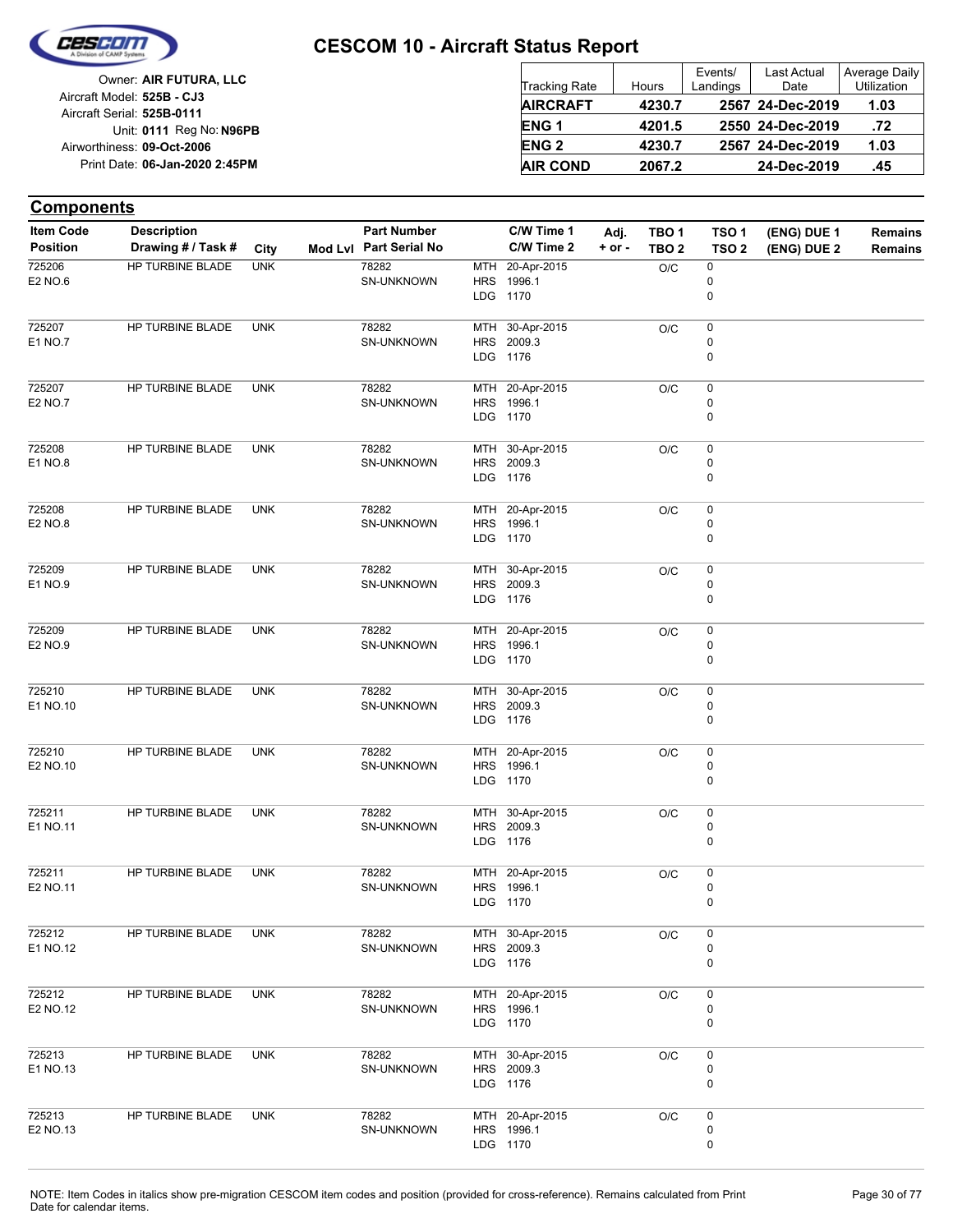

| Owner: AIR FUTURA, LLC         |                      |        | Events/  | Last Actual      | Average Daily      |
|--------------------------------|----------------------|--------|----------|------------------|--------------------|
| Aircraft Model: 525B - CJ3     | <b>Tracking Rate</b> | Hours  | Landings | Date             | <b>Utilization</b> |
| Aircraft Serial: 525B-0111     | <b>AIRCRAFT</b>      | 4230.7 |          | 2567 24-Dec-2019 | 1.03               |
| Unit: 0111 Reg No: N96PB       | <b>ENG1</b>          | 4201.5 |          | 2550 24-Dec-2019 | .72                |
| Airworthiness: 09-Oct-2006     | <b>ENG 2</b>         | 4230.7 |          | 2567 24-Dec-2019 | 1.03               |
| Print Date: 06-Jan-2020 2:45PM | <b>AIR COND</b>      | 2067.2 |          | 24-Dec-2019      | .45                |

#### **(ENG) DUE 2 (ENG) DUE 1 Components** City **Mod Lvl Part Serial No Part Number C/W Time 1 C/W Time 2 + or - Adj. TBO 1 TBO 2 TSO 2 TSO 1 Remains** Description Part Number C/W Time 1 Adj. TBO 1 TSO 1 (ENG) DUE 1 Remains **Position Drawing # / Task # Item Code** LDG **HRS** MTH 1176 2009.3 30-Apr-2015 0 0  $O/C$  0 SN-UNKNOWN 78282 E1 NO.14 725214 HP TURBINE BLADE UNK LDG **HRS** MTH 20-Apr-2015 1170 1996.1 0 0  $O/C$  0 SN-UNKNOWN 78282 E2 NO.14 725214 HP TURBINE BLADE UNK LDG HRS MTH 30-Apr-2015 1176 2009.3  $\Omega$ 0  $O/C = 0$ SN-UNKNOWN 78282 E1 NO.15 725215 HP TURBINE BLADE UNK LDG HRS 1996.1 MTH 20-Apr-2015 1170  $\Omega$ 0  $O/C = 0$ SN-UNKNOWN 78282 E2 NO.15 725215 HP TURBINE BLADE UNK LDG HRS 2009.3 MTH 1176 30-Apr-2015 0 0  $O/C$  0 SN-UNKNOWN 78282 E1 NO.16 725216 HP TURBINE BLADE UNK LDG HRS MTH 20-Apr-2015 1170 1996.1 0 0  $O/C$  0 SN-UNKNOWN 78282 E2 NO.16 725216 HP TURBINE BLADE UNK LDG HRS 2009.3 MTH 30-Apr-2015 1176  $\Omega$ 0  $O/C$  0 SN-UNKNOWN 78282 E1 NO.17 725217 HP TURBINE BLADE UNK LDG HRS MTH 1170 1996.1 20-Apr-2015  $\Omega$ 0  $\overline{OC}$  0 SN-UNKNOWN 78282 E2 NO.17 725217 HP TURBINE BLADE UNK LDG HRS 2009.3 MTH 1176 30-Apr-2015 0  $\Omega$  $O/C$  0 SN-UNKNOWN 78282 E1 NO.18 725218 HP TURBINE BLADE UNK LDG 1170 HRS 1996.1 MTH 20-Apr-2015 0  $\Omega$  $O/C$  0 SN-UNKNOWN 78282 E2 NO.18 725218 HP TURBINE BLADE UNK LDG HRS MTH 30-Apr-2015 1176 2009.3 0 0  $O/C$  0 SN-UNKNOWN 78282 E1 NO.19 725219 HP TURBINE BLADE UNK LDG HRS MTH 20-Apr-2015 1170 1996.1  $\Omega$ 0  $O/C$  0 SN-UNKNOWN 78282 E2 NO.19 725219 HP TURBINE BLADE UNK LDG HRS MTH 1176 2009.3 30-Apr-2015 0  $\Omega$  $O/C$  0 SN-UNKNOWN 78282 E1 NO.20 725220 HP TURBINE BLADE UNK LDG **HRS** MTH 1170 1996.1 20-Apr-2015 0  $\Omega$  $O/C$  0 SN-UNKNOWN 78282 E2 NO.20 725220 HP TURBINE BLADE UNK LDG 1176 HRS 2009.3 MTH 30-Apr-2015 0 0  $O/C$  0 SN-UNKNOWN 78282 E1 NO.21 725221 HP TURBINE BLADE UNK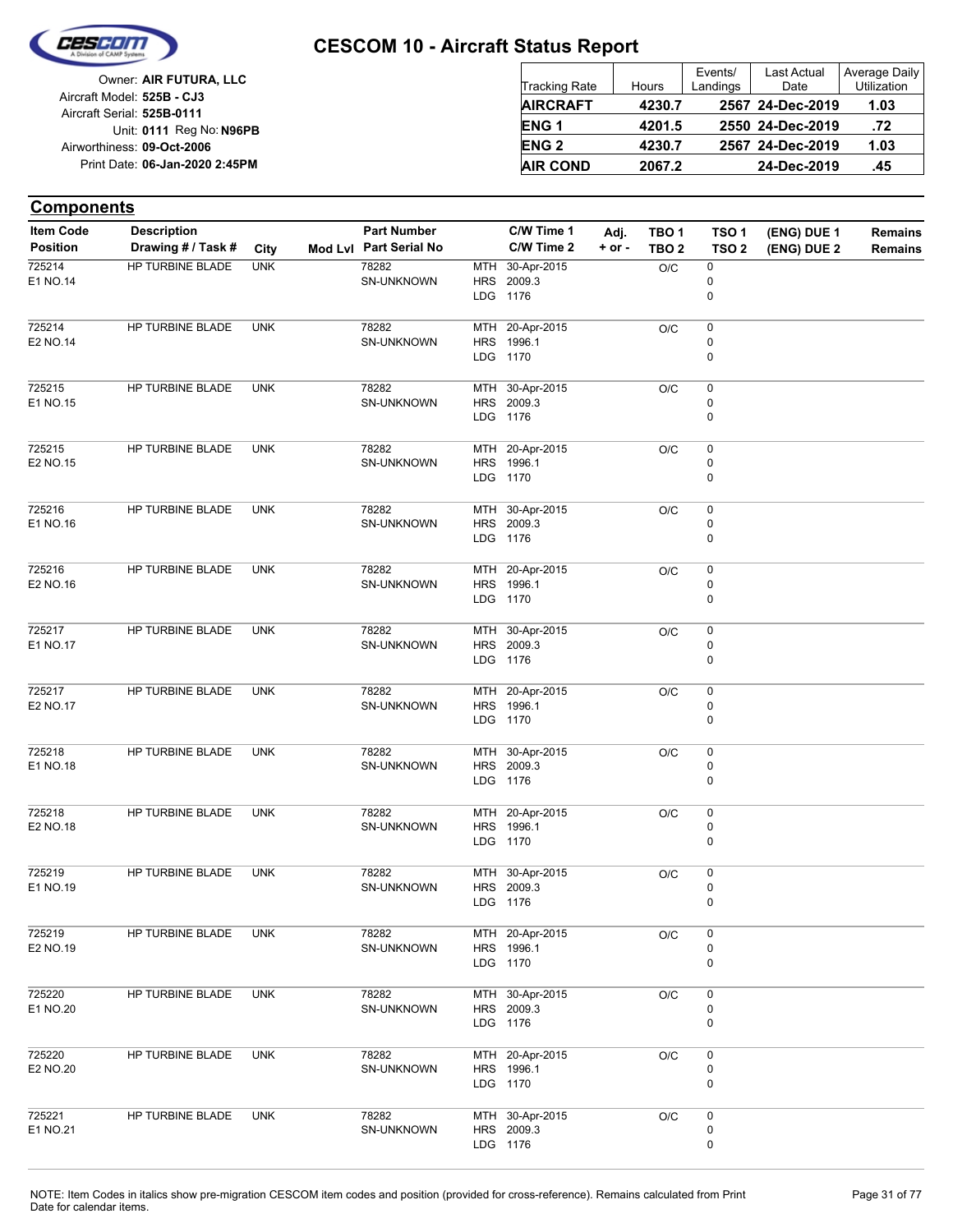

| Owner: AIR FUTURA, LLC                                   | <b>Tracking Rate</b>   | Hours  | Events/<br>Landings | Last Actual<br>Date | Average Daily<br><b>Utilization</b> |
|----------------------------------------------------------|------------------------|--------|---------------------|---------------------|-------------------------------------|
| Aircraft Model: 525B - CJ3<br>Aircraft Serial: 525B-0111 | <b>AIRCRAFT</b>        | 4230.7 |                     | 2567 24-Dec-2019    | 1.03                                |
| Unit: 0111 Reg No: N96PB                                 | <b>ENG1</b>            | 4201.5 |                     | 2550 24-Dec-2019    | .72                                 |
| Airworthiness: 09-Oct-2006                               | <b>ENG<sub>2</sub></b> | 4230.7 |                     | 2567 24-Dec-2019    | 1.03                                |
| Print Date: 06-Jan-2020 2:45PM                           | <b>AIR COND</b>        | 2067.2 |                     | 24-Dec-2019         | .45                                 |

| <b>Components</b>                   |                                          |            |                                              |     |                          |                  |                           |                                      |                            |                                  |
|-------------------------------------|------------------------------------------|------------|----------------------------------------------|-----|--------------------------|------------------|---------------------------|--------------------------------------|----------------------------|----------------------------------|
| <b>Item Code</b><br><b>Position</b> | <b>Description</b><br>Drawing # / Task # | City       | <b>Part Number</b><br>Mod Lvl Part Serial No |     | C/W Time 1<br>C/W Time 2 | Adj.<br>$+ or -$ | TBO 1<br>TBO <sub>2</sub> | TSO <sub>1</sub><br>TSO <sub>2</sub> | (ENG) DUE 1<br>(ENG) DUE 2 | <b>Remains</b><br><b>Remains</b> |
| 725221                              | HP TURBINE BLADE                         | <b>UNK</b> | 78282                                        | MTH | 20-Apr-2015              |                  | O/C                       | 0                                    |                            |                                  |
| E2 NO.21                            |                                          |            | SN-UNKNOWN                                   | HRS | 1996.1                   |                  |                           | 0                                    |                            |                                  |
|                                     |                                          |            |                                              |     | LDG 1170                 |                  |                           | 0                                    |                            |                                  |
| 725222                              | HP TURBINE BLADE                         | <b>UNK</b> | 78282                                        | MTH | 30-Apr-2015              |                  | O/C                       | 0                                    |                            |                                  |
| E1 NO.22                            |                                          |            | SN-UNKNOWN                                   |     | HRS 2009.3               |                  |                           | 0                                    |                            |                                  |
|                                     |                                          |            |                                              |     | LDG 1176                 |                  |                           | 0                                    |                            |                                  |
| 725222                              | HP TURBINE BLADE                         | <b>UNK</b> | 78282                                        |     | MTH 20-Apr-2015          |                  | O/C                       | 0                                    |                            |                                  |
| E2 NO.22                            |                                          |            | <b>SN-UNKNOWN</b>                            |     | HRS 1996.1               |                  |                           | 0                                    |                            |                                  |
|                                     |                                          |            |                                              |     | LDG 1170                 |                  |                           | 0                                    |                            |                                  |
| 725223                              | HP TURBINE BLADE                         | <b>UNK</b> | 78282                                        | MTH | 30-Apr-2015              |                  | O/C                       | 0                                    |                            |                                  |
| E1 NO.23                            |                                          |            | <b>SN-UNKNOWN</b>                            |     | HRS 2009.3               |                  |                           | 0                                    |                            |                                  |
|                                     |                                          |            |                                              |     | LDG 1176                 |                  |                           | 0                                    |                            |                                  |
| 725223                              | HP TURBINE BLADE                         | <b>UNK</b> | 78282                                        |     | MTH 20-Apr-2015          |                  | O/C                       | 0                                    |                            |                                  |
| E2 NO.23                            |                                          |            | <b>SN-UNKNOWN</b>                            |     | HRS 1996.1               |                  |                           | 0                                    |                            |                                  |
|                                     |                                          |            |                                              |     | LDG 1170                 |                  |                           | 0                                    |                            |                                  |
| 725224                              | HP TURBINE BLADE                         | <b>UNK</b> | 78282                                        | MTH | 30-Apr-2015              |                  | O/C                       | 0                                    |                            |                                  |
| E1 NO.24                            |                                          |            | SN-UNKNOWN                                   |     | HRS 2009.3               |                  |                           | 0                                    |                            |                                  |
|                                     |                                          |            |                                              |     | LDG 1176                 |                  |                           | 0                                    |                            |                                  |
| 725224                              | HP TURBINE BLADE                         | <b>UNK</b> | 78282                                        | MTH | 20-Apr-2015              |                  | O/C                       | 0                                    |                            |                                  |
| E2 NO.24                            |                                          |            | <b>SN-UNKNOWN</b>                            |     | HRS 1996.1               |                  |                           | 0                                    |                            |                                  |
|                                     |                                          |            |                                              |     | LDG 1170                 |                  |                           | 0                                    |                            |                                  |
| 725225                              | HP TURBINE BLADE                         | <b>UNK</b> | 78282                                        | MTH | 30-Apr-2015              |                  | O/C                       | 0                                    |                            |                                  |
| E1 NO.25                            |                                          |            | SN-UNKNOWN                                   |     | HRS 2009.3               |                  |                           | 0                                    |                            |                                  |
|                                     |                                          |            |                                              |     | LDG 1176                 |                  |                           | 0                                    |                            |                                  |
| 725225                              | HP TURBINE BLADE                         | <b>UNK</b> | 78282                                        |     | MTH 20-Apr-2015          |                  | O/C                       | 0                                    |                            |                                  |
| E2 NO.25                            |                                          |            | SN-UNKNOWN                                   |     | HRS 1996.1<br>LDG 1170   |                  |                           | 0<br>0                               |                            |                                  |
|                                     |                                          |            |                                              |     |                          |                  |                           |                                      |                            |                                  |
| 725226                              | HP TURBINE BLADE                         | <b>UNK</b> | 78282                                        | MTH | 30-Apr-2015              |                  | O/C                       | 0                                    |                            |                                  |
| E1 NO.26                            |                                          |            | SN-UNKNOWN                                   |     | HRS 2009.3               |                  |                           | 0                                    |                            |                                  |
|                                     |                                          |            |                                              |     | LDG 1176                 |                  |                           | 0                                    |                            |                                  |
| 725226                              | HP TURBINE BLADE                         | <b>UNK</b> | 78282                                        | MTH | 20-Apr-2015              |                  | O/C                       | 0                                    |                            |                                  |
| E2 NO.26                            |                                          |            | <b>SN-UNKNOWN</b>                            |     | HRS 1996.1               |                  |                           | 0                                    |                            |                                  |
|                                     |                                          |            |                                              |     | LDG 1170                 |                  |                           | 0                                    |                            |                                  |
| 725227                              | HP TURBINE BLADE                         | <b>UNK</b> | 78282                                        |     | MTH 30-Apr-2015          |                  | O/C                       | 0                                    |                            |                                  |
| E1 NO.27                            |                                          |            | SN-UNKNOWN                                   |     | HRS 2009.3               |                  |                           | 0                                    |                            |                                  |
|                                     |                                          |            |                                              |     | LDG 1176                 |                  |                           | 0                                    |                            |                                  |
| 725227                              | HP TURBINE BLADE                         | <b>UNK</b> | 78282                                        |     | MTH 20-Apr-2015          |                  | O/C                       | 0                                    |                            |                                  |
| E2 NO.27                            |                                          |            | SN-UNKNOWN                                   |     | HRS 1996.1               |                  |                           | 0                                    |                            |                                  |
|                                     |                                          |            |                                              |     | LDG 1170                 |                  |                           | 0                                    |                            |                                  |
| 725228                              | HP TURBINE BLADE                         | <b>UNK</b> | 78282                                        |     | MTH 30-Apr-2015          |                  | O/C                       | 0                                    |                            |                                  |
| E1 NO.28                            |                                          |            | SN-UNKNOWN                                   |     | HRS 2009.3               |                  |                           | 0                                    |                            |                                  |
|                                     |                                          |            |                                              |     | LDG 1176                 |                  |                           | 0                                    |                            |                                  |
| 725228                              | HP TURBINE BLADE                         | <b>UNK</b> | 78282                                        |     | MTH 20-Apr-2015          |                  | O/C                       | 0                                    |                            |                                  |
| E2 NO.28                            |                                          |            | SN-UNKNOWN                                   |     | HRS 1996.1               |                  |                           | 0                                    |                            |                                  |
|                                     |                                          |            |                                              |     | LDG 1170                 |                  |                           | 0                                    |                            |                                  |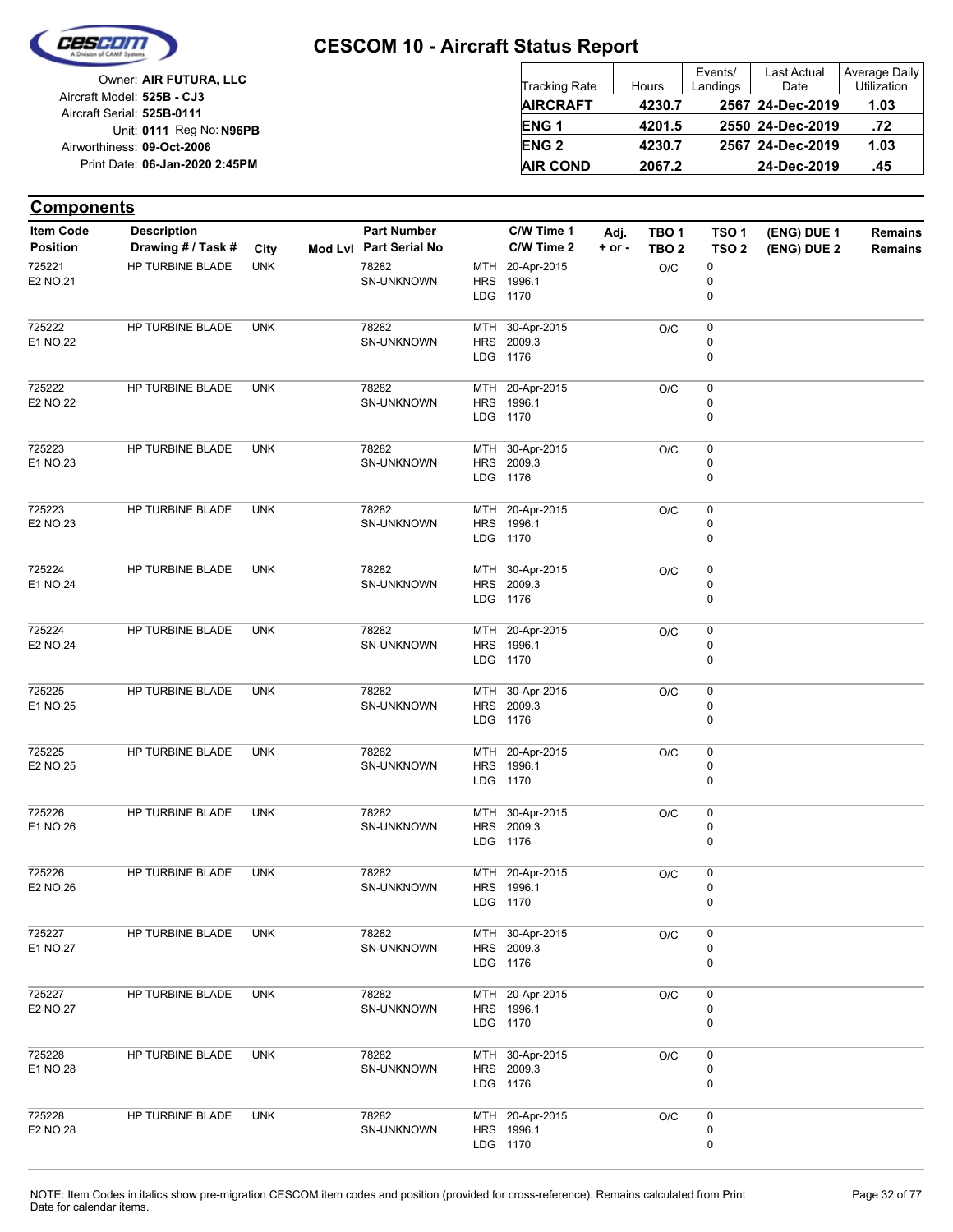

| Owner: AIR FUTURA, LLC                                   | <b>Tracking Rate</b> | Hours  | Events/<br>Landings | Last Actual<br>Date | Average Daily<br><b>Utilization</b> |
|----------------------------------------------------------|----------------------|--------|---------------------|---------------------|-------------------------------------|
| Aircraft Model: 525B - CJ3<br>Aircraft Serial: 525B-0111 | <b>AIRCRAFT</b>      | 4230.7 |                     | 2567 24-Dec-2019    | 1.03                                |
| Unit: 0111 Reg No: N96PB                                 | <b>ENG1</b>          | 4201.5 |                     | 2550 24-Dec-2019    | .72                                 |
| Airworthiness: 09-Oct-2006                               | <b>ENG 2</b>         | 4230.7 |                     | 2567 24-Dec-2019    | 1.03                                |
| Print Date: 06-Jan-2020 2:45PM                           | <b>AIR COND</b>      | 2067.2 |                     | 24-Dec-2019         | .45                                 |

#### **(ENG) DUE 2 (ENG) DUE 1 Components** City **Mod Lvl Part Serial No Part Number C/W Time 1 C/W Time 2 + or - Adj. TBO 1 TBO 2 TSO 2 TSO 1 Remains** Description Part Number C/W Time 1 Adj. TBO 1 TSO 1 (ENG) DUE 1 Remains **Position Drawing # / Task # Item Code** LDG **HRS** MTH 1176 2009.3 30-Apr-2015 0 0  $O/C$  0 SN-UNKNOWN 78282 E1 NO.29 725229 HP TURBINE BLADE UNK LDG **HRS** MTH 20-Apr-2015 1170 1996.1 0 0  $O/C$  0 SN-UNKNOWN 78282 E2 NO.29 725229 HP TURBINE BLADE UNK LDG HRS MTH 30-Apr-2015 1176 2009.3  $\Omega$ 0  $O/C = 0$ SN-UNKNOWN 78282 E1 NO.30 725230 HP TURBINE BLADE UNK LDG HRS 1996.1 MTH 20-Apr-2015 1170  $\Omega$ 0  $O/C = 0$ SN-UNKNOWN 78282 E2 NO.30 725230 HP TURBINE BLADE UNK LDG HRS 2009.3 MTH 1176 30-Apr-2015 0 0  $O/C$  0 SN-UNKNOWN 78282 E1 NO.31 725231 HP TURBINE BLADE UNK LDG HRS MTH 20-Apr-2015 1170 1996.1 0 0  $O/C$  0 SN-UNKNOWN 78282 E2 NO.31 725231 HP TURBINE BLADE UNK LDG HRS 2009.3 MTH 30-Apr-2015 1176  $\Omega$ 0  $O/C$  0 SN-UNKNOWN 78282 E1 NO.32 725232 HP TURBINE BLADE UNK LDG HRS MTH 1170 1996.1 20-Apr-2015  $\Omega$ 0  $\overline{OC}$  0 SN-UNKNOWN 78282 E2 NO.32 725232 HP TURBINE BLADE UNK LDG HRS 2009.3 MTH 1176 30-Apr-2015 0  $\Omega$  $O/C$  0 SN-UNKNOWN 78282 E1 NO.33 725233 HP TURBINE BLADE UNK LDG 1170 HRS 1996.1 MTH 20-Apr-2015 0  $\Omega$  $O/C$  0 SN-UNKNOWN 78282 E2 NO.33 725233 HP TURBINE BLADE UNK LDG HRS MTH 30-Apr-2015 1176 2009.3 0 0  $O/C$  0 SN-UNKNOWN 78282 E1 NO.34 725234 HP TURBINE BLADE UNK LDG HRS MTH 20-Apr-2015 1170 1996.1  $\Omega$ 0  $O/C$  0 SN-UNKNOWN 78282 E2 NO.34 725234 HP TURBINE BLADE UNK LDG HRS MTH 1176 2009.3 30-Apr-2015 0  $\Omega$  $O/C$  0 SN-UNKNOWN 78282 E1 NO.35 725235 HP TURBINE BLADE UNK LDG **HRS** MTH 1170 1996.1 20-Apr-2015 0  $\Omega$  $O/C$  0 SN-UNKNOWN 78282 E2 NO.35 725235 HP TURBINE BLADE UNK LDG HRS 2009.3 MTH 1176 30-Apr-2015 0 0  $O/C$  0 SN-UNKNOWN 78282 E1 NO.36 725236 HP TURBINE BLADE UNK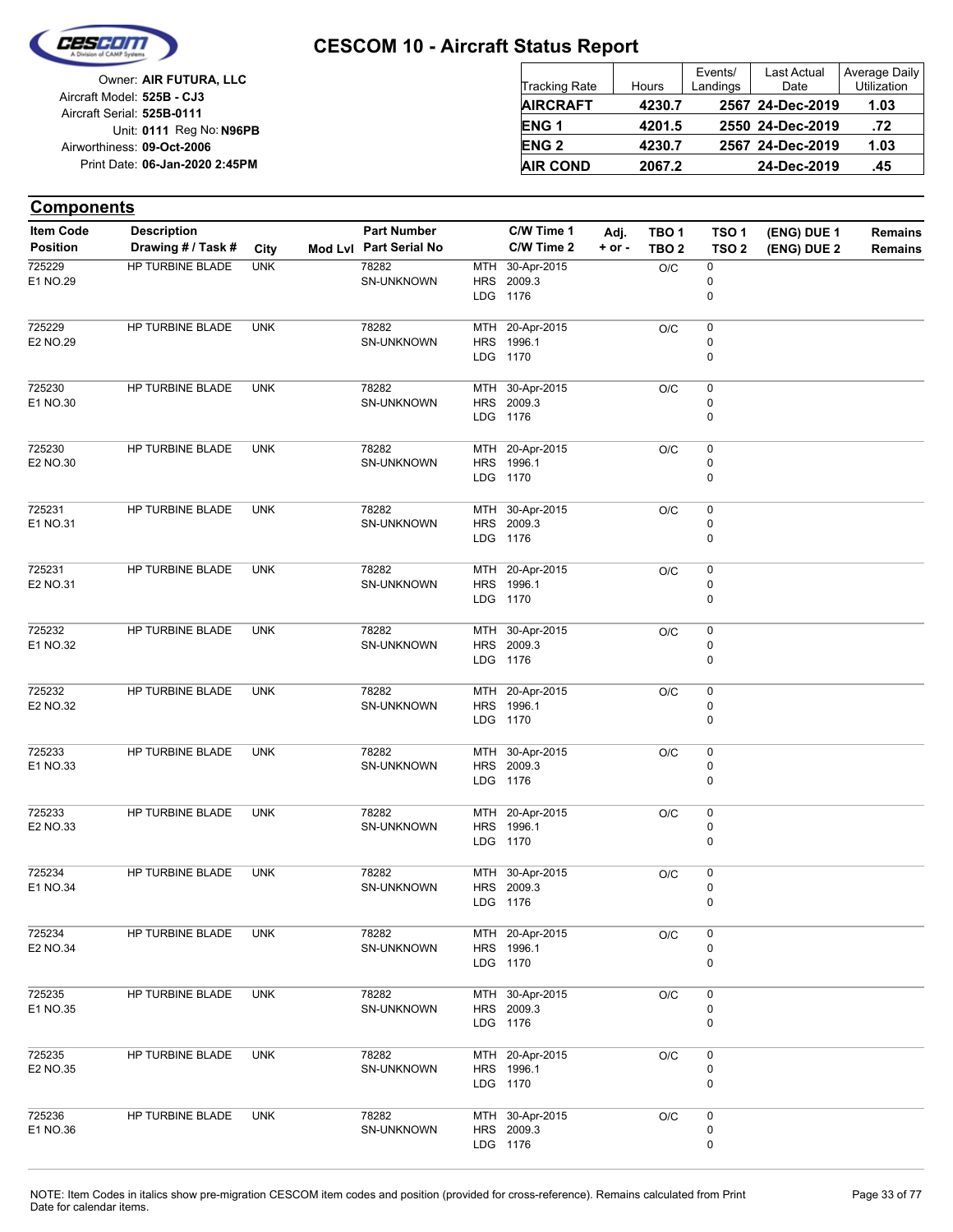

| Owner: AIR FUTURA, LLC                                   | Tracking Rate          | Hours  | Events/<br>Landings | Last Actual<br>Date | Average Daily<br><b>Utilization</b> |
|----------------------------------------------------------|------------------------|--------|---------------------|---------------------|-------------------------------------|
| Aircraft Model: 525B - CJ3<br>Aircraft Serial: 525B-0111 | <b>AIRCRAFT</b>        | 4230.7 |                     | 2567 24-Dec-2019    | 1.03                                |
| Unit: 0111 Reg No: N96PB                                 | <b>ENG1</b>            | 4201.5 |                     | 2550 24-Dec-2019    | .72                                 |
| Airworthiness: 09-Oct-2006                               | <b>ENG<sub>2</sub></b> | 4230.7 |                     | 2567 24-Dec-2019    | 1.03                                |
| Print Date: 06-Jan-2020 2:45PM                           | <b>AIR COND</b>        | 2067.2 |                     | 24-Dec-2019         | .45                                 |

#### **(ENG) DUE 2 (ENG) DUE 1 Components** City **Mod Lvl Part Serial No Part Number C/W Time 1 C/W Time 2 + or - Adj. TBO 1 TBO 2 TSO 2 TSO 1 Remains** Description Part Number C/W Time 1 Adj. TBO 1 TSO 1 (ENG) DUE 1 Remains **Position Drawing # / Task # Item Code** LDG **HRS** MTH 1170 1996.1 20-Apr-2015 0 0  $O/C$  0 SN-UNKNOWN 78282 E2 NO.36 725236 HP TURBINE BLADE UNK LDG **HRS** MTH 1176 2009.3 30-Apr-2015 0 0  $O/C$  0 SN-UNKNOWN 78282 E1 NO.37 725237 HP TURBINE BLADE UNK LDG HRS MTH 20-Apr-2015 1170 1996.1  $\Omega$ 0  $O/C = 0$ SN-UNKNOWN 78282 E2 NO.37 725237 HP TURBINE BLADE UNK LDG HRS 2009.3 MTH 30-Apr-2015 1176  $\Omega$ 0  $O/C = 0$ SN-UNKNOWN 78282 E1 NO.38 725238 HP TURBINE BLADE UNK LDG HRS MTH 20-Apr-2015 1170 1996.1 0 0  $O/C$  0 SN-UNKNOWN 78282 E2 NO.38 725238 HP TURBINE BLADE UNK LDG HRS MTH 30-Apr-2015 1176 2009.3 0 0  $O/C$  0 SN-UNKNOWN 78282 E1 NO.39 725239 HP TURBINE BLADE UNK LDG HRS MTH 20-Apr-2015 1170 1996.1  $\Omega$ 0  $O/C$  0 SN-UNKNOWN 78282 E2 NO.39 725239 HP TURBINE BLADE UNK LDG HRS MTH 1176 2009.3 30-Apr-2015  $\Omega$ 0  $\overline{OC}$  0 SN-UNKNOWN 78282 E1 NO.40 725240 HP TURBINE BLADE UNK LDG HRS MTH 1170 1996.1 20-Apr-2015 0  $\Omega$  $O/C$  0 SN-UNKNOWN 78282 E2 NO.40 725240 HP TURBINE BLADE UNK LDG 1176 HRS 2009.3 MTH 30-Apr-2015 0  $\Omega$  $O/C$  0 SN-UNKNOWN 78282 E1 NO.41 725241 HP TURBINE BLADE UNK LDG HRS MTH 20-Apr-2015 1170 1996.1 0 0  $O/C$  0 SN-UNKNOWN 78282 E2 NO.41 725241 HP TURBINE BLADE UNK LDG HRS MTH 1176 2009.3 30-Apr-2015  $\Omega$ 0  $O/C$  0 SN-UNKNOWN 78282 E1 NO.42 725242 HP TURBINE BLADE UNK LDG **HRS** MTH 1170 1996.1 20-Apr-2015 0  $\Omega$  $O/C$  0 SN-UNKNOWN 78282 E2 NO.42 725242 HP TURBINE BLADE UNK LDG HRS MTH 1176 2009.3 30-Apr-2015 0  $\Omega$  $O/C$  0 SN-UNKNOWN 78282 E1 NO.43 725243 HP TURBINE BLADE UNK LDG 1170 HRS MTH 20-Apr-2015 1996.1 0 0  $O/C$  0 SN-UNKNOWN 78282 E2 NO.43 725243 HP TURBINE BLADE UNK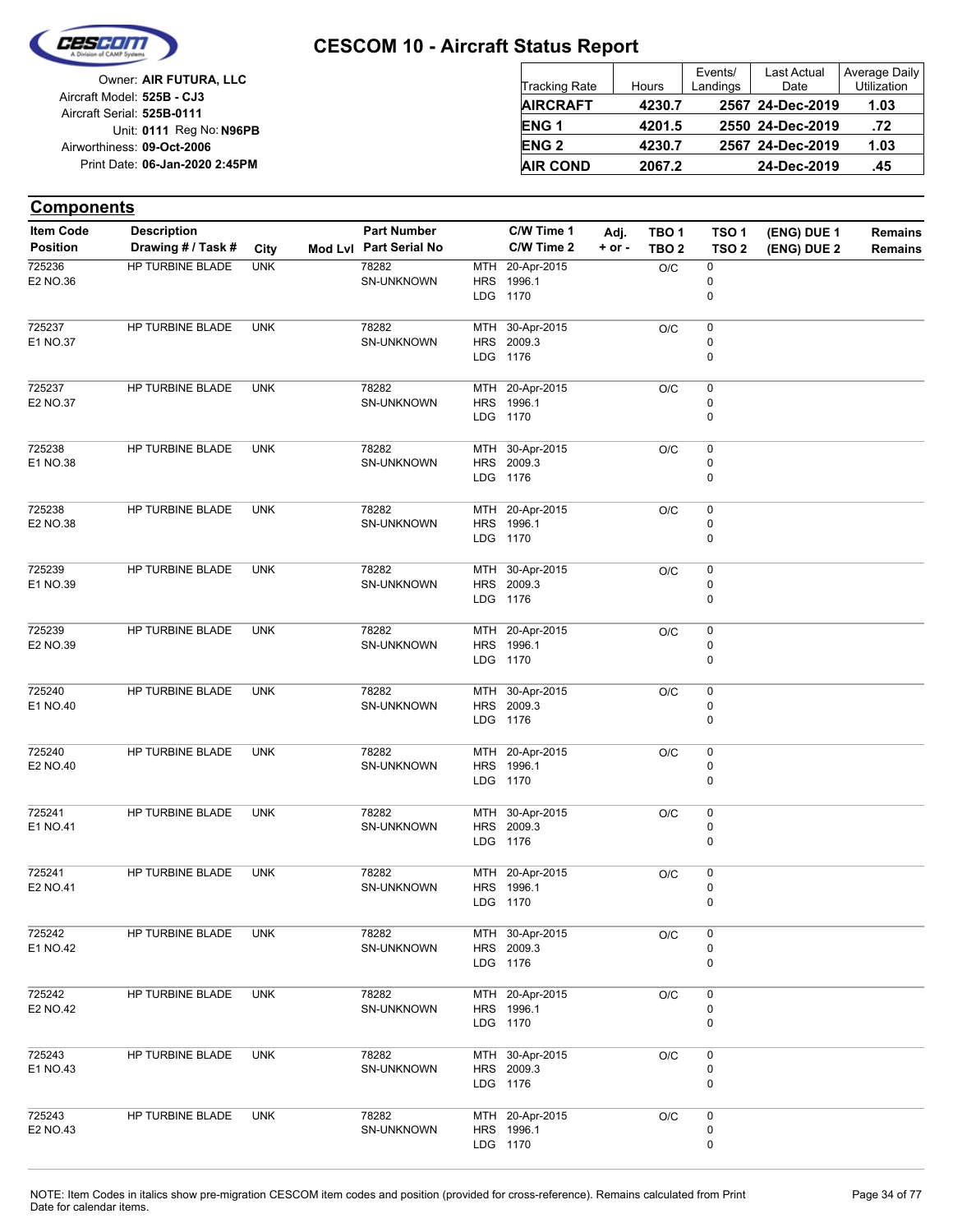

| Owner: AIR FUTURA, LLC                                   | Tracking Rate          | Hours  | Events/<br>Landings | Last Actual<br>Date | Average Daily<br><b>Utilization</b> |
|----------------------------------------------------------|------------------------|--------|---------------------|---------------------|-------------------------------------|
| Aircraft Model: 525B - CJ3<br>Aircraft Serial: 525B-0111 | <b>AIRCRAFT</b>        | 4230.7 |                     | 2567 24-Dec-2019    | 1.03                                |
| Unit: 0111 Reg No: N96PB                                 | ENG <sub>1</sub>       | 4201.5 |                     | 2550 24-Dec-2019    | .72                                 |
| Airworthiness: 09-Oct-2006                               | <b>ENG<sub>2</sub></b> | 4230.7 |                     | 2567 24-Dec-2019    | 1.03                                |
| Print Date: 06-Jan-2020 2:45PM                           | <b>AIR COND</b>        | 2067.2 |                     | 24-Dec-2019         | .45                                 |

| <b>Item Code</b>         | <b>Description</b>                       |               | <b>Part Number</b>       |         | C/W Time 1                    | Adj.       | TBO <sub>1</sub> | TSO <sub>1</sub> | (ENG) DUE 1  | <b>Remains</b> |
|--------------------------|------------------------------------------|---------------|--------------------------|---------|-------------------------------|------------|------------------|------------------|--------------|----------------|
| <b>Position</b>          | Drawing # / Task #                       | City          | Mod Lvl Part Serial No   |         | C/W Time 2                    | $+$ or $-$ | TBO <sub>2</sub> | TSO <sub>2</sub> | (ENG) DUE 2  | <b>Remains</b> |
| 725501                   | 1ST LP TURBINE DISK                      |               | 72037                    | MTH     | 08-Nov-2007                   |            |                  |                  |              |                |
| E <sub>1</sub>           |                                          | ICT           | HW20876                  |         | HRS 253.2                     |            |                  |                  |              |                |
|                          |                                          |               |                          | LDG 146 |                               |            | 10000            | 129              | (10000)10017 | 7450           |
| 725501                   | 1ST LP TURBINE DISK                      |               | 72037                    |         | MTH 09-Oct-2006               |            |                  |                  |              |                |
| E <sub>2</sub>           |                                          | $*$ CF        | HW20877                  | LDG 0   |                               |            | 10000            | 0                | (10000)10000 | 7433           |
| 725502<br>E <sub>1</sub> | 2ND LP TURBINE DISK                      | ICT           | 66993<br>HW20629         |         | MTH 08-Nov-2007<br>HRS 253.2  |            |                  |                  |              |                |
|                          |                                          |               |                          | LDG 146 |                               |            | 10000            | 129              | (10000)10017 | 7450           |
| 725502                   | 2ND LP TURBINE DISK                      |               | 66993                    |         | MTH 09-Oct-2006               |            |                  |                  |              |                |
| E <sub>2</sub>           |                                          | $*$ CF        | HW20628                  | LDG 0   |                               |            | 10000            | 0                | (10000)10000 | 7433           |
| 726011<br>E <sub>1</sub> | ACCESSORY DRIVE GEARBOX HOUSING ASSEMBLY |               |                          |         | MTH 09-Oct-2006               |            | O/C              | 0                |              |                |
|                          |                                          |               | <b>PN</b>                |         |                               |            |                  |                  |              |                |
|                          |                                          |               | SN-UNKNOWN               |         |                               |            |                  |                  |              |                |
| 726011<br>E <sub>2</sub> | ACCESSORY DRIVE GEARBOX HOUSING ASSEMBLY |               | <b>PN</b>                |         | MTH 09-Oct-2006               |            | O/C              | 0                |              |                |
|                          |                                          |               | SN-UNKNOWN               |         |                               |            |                  |                  |              |                |
| 726030                   | CARBON FACE SEAL ASSEMBLY                |               | 68937                    |         | MTH 30-Apr-2015               |            | O/C              | 0                |              |                |
| E <sub>1</sub>           |                                          | <b>UNK</b>    | <b>SBC129B4</b>          |         | HRS 2009.3                    |            |                  | 0                |              |                |
|                          |                                          |               |                          |         | LDG 1176                      |            |                  | 0                |              |                |
|                          |                                          |               |                          |         |                               |            |                  |                  |              |                |
| 726030                   | CARBON FACE SEAL ASSEMBLY                |               | 68937                    |         | MTH 20-Apr-2015               |            | O/C              | 0                |              |                |
| E <sub>2</sub>           |                                          | <b>UNK</b>    | <b>SBC140B3</b>          |         | HRS 1996.1<br>LDG 1170        |            |                  | 0<br>0           |              |                |
|                          |                                          |               |                          |         |                               |            |                  |                  |              |                |
| 726035                   | RING SEAL ASSEMBLY                       |               | 45075                    |         | MTH 30-Apr-2015               |            | O/C              | 0                |              |                |
| E1                       |                                          | <b>UNK</b>    | SBC202B1                 |         | HRS 2009.3                    |            |                  | 0                |              |                |
|                          |                                          |               |                          |         | LDG 1176                      |            |                  | 0                |              |                |
|                          |                                          |               |                          |         |                               |            |                  |                  |              |                |
| 726040<br>E <sub>1</sub> | RING SEAL ASSEMBLY                       | <b>UNK</b>    | 45075<br><b>SBC200B8</b> |         | MTH 30-Apr-2015<br>HRS 2009.3 |            | O/C              | 0<br>0           |              |                |
|                          |                                          |               |                          |         | LDG 1176                      |            |                  | 0                |              |                |
|                          |                                          |               |                          |         |                               |            |                  |                  |              |                |
| 726045                   | RING SEAL ASSEMBLY                       |               | 64771                    |         | MTH 30-Apr-2015               |            | O/C              | 0                |              |                |
| E <sub>1</sub>           |                                          | <b>UNK</b>    | SBC111B3                 |         | HRS 2009.3                    |            |                  | 0                |              |                |
|                          |                                          |               |                          |         | LDG 1176                      |            |                  | 0                |              |                |
|                          |                                          |               |                          |         |                               |            |                  |                  |              |                |
| 726045<br>E <sub>2</sub> | RING SEAL ASSEMBLY                       | <b>UNK</b>    | 64771<br>SBC231B5        |         | MTH 20-Apr-2015<br>HRS 1996.1 |            | O/C              | 0<br>0           |              |                |
|                          |                                          |               |                          |         | LDG 1170                      |            |                  | 0                |              |                |
|                          |                                          |               |                          |         |                               |            |                  |                  |              |                |
| 729905                   | INNER GUIDED ROLLER BEARING              |               | 79027                    |         | MTH 30-Apr-2015               |            | O/C              | 0                |              |                |
| E <sub>1</sub>           |                                          | <b>UNK</b>    | JT-106551                |         | HRS 2009.3                    |            |                  | 0                |              |                |
|                          |                                          |               |                          |         | LDG 1176                      |            |                  | 0                |              |                |
| 729905                   | INNER GUIDED ROLLER BEARING              |               | 79027                    |         | MTH 20-Apr-2015               |            | O/C              | 0                |              |                |
| E <sub>2</sub>           |                                          | <b>UNK</b>    | JT-110755                |         | HRS 1996.1                    |            |                  | 0                |              |                |
|                          |                                          |               |                          |         | LDG 1170                      |            |                  | $\pmb{0}$        |              |                |
|                          |                                          |               |                          |         |                               |            |                  |                  |              |                |
| 729981                   | <b>TOWER SHAFT</b>                       | <b>UNK</b>    | 123069<br>GG150          |         | MTH 30-Apr-2015               |            | O/C              | 0                |              |                |
| E1                       |                                          |               |                          |         | HRS 2009.3<br>LDG 1176        |            |                  | 0<br>0           |              |                |
|                          |                                          |               |                          |         |                               |            |                  |                  |              |                |
| 729999<br>E1 1L/H        | #4 CARBON SEAL                           | <b>KIWA</b>   | 45075                    |         | MTH 31-May-2011               |            | O/C              | 0                |              |                |
|                          |                                          |               | <b>TX442C7</b>           |         | HRS 974.2                     |            |                  | 0                |              |                |
|                          |                                          |               |                          | LDG 585 |                               |            |                  | 0                |              |                |
| 730001                   | FUEL PRESS SWITCH                        |               | 1103P0448                |         | MTH 09-Oct-2006               |            |                  |                  |              |                |
| <b>LEFT ENGINE</b>       | 9912033-2                                | $*$ CF        | 7237                     |         |                               |            | O/C              |                  |              |                |
| 730001                   | FUEL PRESS SWITCH                        |               | 1103P0448                |         | MTH 09-Oct-2006               |            | O/C              |                  |              |                |
| <b>RIGHT ENGINE</b>      | 9912033-2                                | $^{\star}$ CF | 7230                     |         |                               |            |                  |                  |              |                |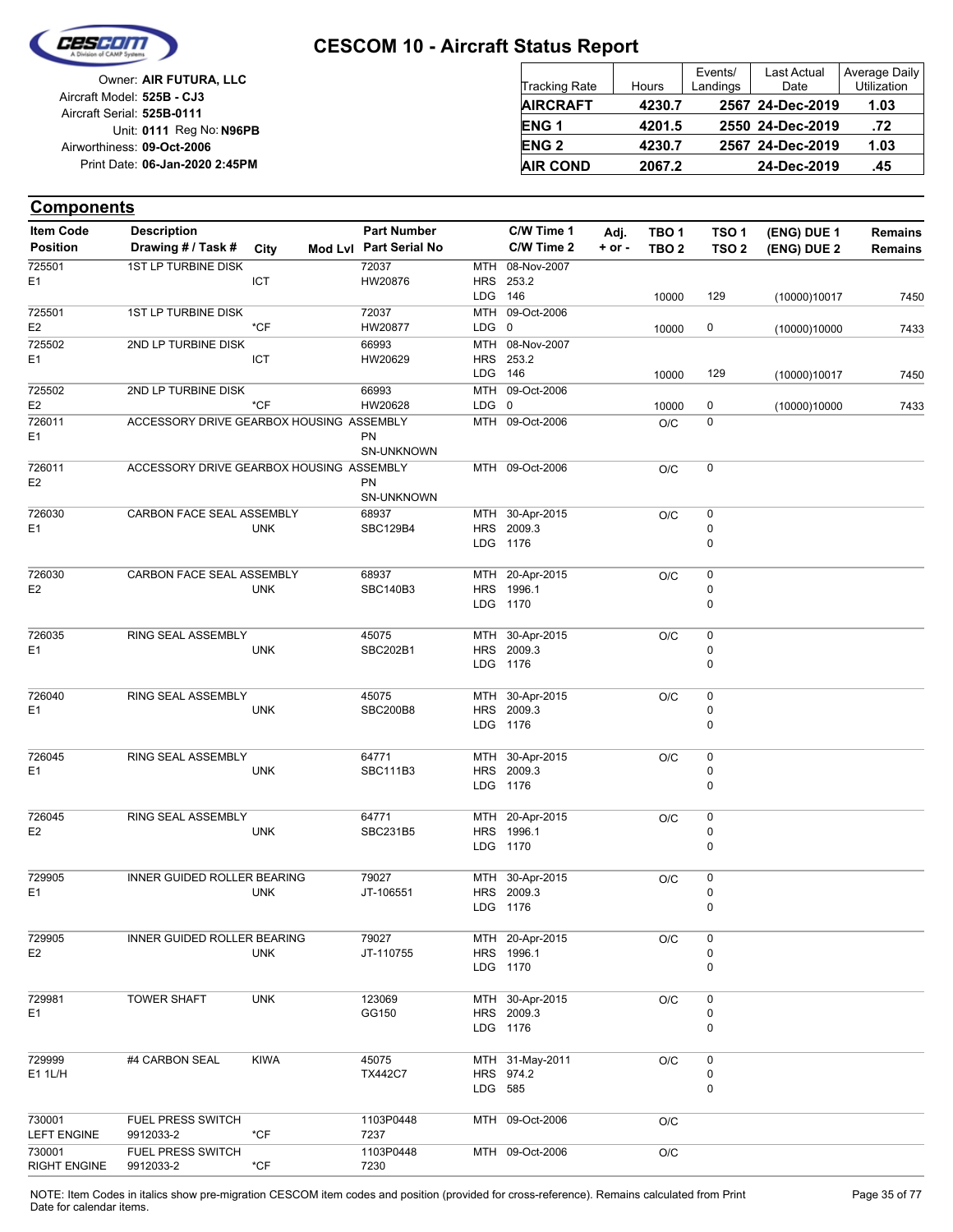

| Owner: AIR FUTURA, LLC         |                        |        | Events/  | Last Actual      | <b>Average Daily</b> |
|--------------------------------|------------------------|--------|----------|------------------|----------------------|
|                                | Tracking Rate          | Hours  | Landings | Date             | Utilization          |
| Aircraft Model: 525B - CJ3     | <b>AIRCRAFT</b>        | 4230.7 |          | 2567 24-Dec-2019 | 1.03                 |
| Aircraft Serial: 525B-0111     |                        |        |          |                  |                      |
| Unit: 0111 Reg No: N96PB       | ENG <sub>1</sub>       | 4201.5 |          | 2550 24-Dec-2019 | .72                  |
| Airworthiness: 09-Oct-2006     | <b>ENG<sub>2</sub></b> | 4230.7 |          | 2567 24-Dec-2019 | 1.03                 |
| Print Date: 06-Jan-2020 2:45PM | <b>AIR COND</b>        | 2067.2 |          | 24-Dec-2019      | .45                  |
|                                |                        |        |          |                  |                      |

| <b>Item Code</b>              | <b>Description</b>                 |               | <b>Part Number</b>           |         | C/W Time 1                                     | Adj.       | TBO <sub>1</sub> | TSO <sub>1</sub> | (ENG) DUE 1    | <b>Remains</b> |
|-------------------------------|------------------------------------|---------------|------------------------------|---------|------------------------------------------------|------------|------------------|------------------|----------------|----------------|
| <b>Position</b>               | Drawing # / Task #                 | City          | Mod Lvl Part Serial No       |         | C/W Time 2                                     | $+$ or $-$ | TBO <sub>2</sub> | TSO <sub>2</sub> | (ENG) DUE 2    | <b>Remains</b> |
| 732500<br><b>LEFT ENGINE</b>  | <b>FADEC</b>                       | <b>KCRQ</b>   | 121188<br>CL13AW2299         |         | MTH 07-May-2015<br><b>HRS</b> 1997<br>LDG 1171 |            | O/C              |                  |                |                |
| 732500<br><b>RIGHT ENGINE</b> | <b>FADEC</b>                       | <b>KCRQ</b>   | 121188<br>CL8APW1275         |         | MTH 07-May-2015<br>HRS 2009.3<br>LDG 1176      |            | O/C              |                  |                |                |
| 733001<br><b>LEFT ENGINE</b>  | FUEL FLOW TRANSMITTER              | <b>KCRQ</b>   | 9912417-1EX<br>0919-012      | LDG 666 | MTH 30-Oct-2012<br>HRS 1130.3                  |            | O/C              | 0<br>0<br>0      |                |                |
| 733001<br><b>RIGHT ENGINE</b> | FUEL FLOW TRANSMITTER<br>9912417-1 | <b>KIWA</b>   | 1573-4<br>0960               |         | MTH 01-May-2018<br>HRS 3391.9<br>LDG 2010      |            | O/C              | 5<br>0<br>0      |                |                |
| 730002<br>E <sub>1</sub>      | FUEL NOZZLE ASSY                   | <b>KCRQ</b>   | 50817<br>BCC-00007256        |         | MTH 24-Jul-2019<br>HRS 4040.5<br>LDG 2443      |            | O/C              |                  |                |                |
| 730002<br>E <sub>2</sub>      | FUEL NOZZLE ASSY                   | <b>KCRQ</b>   | 50817<br><b>BCC-1BAR0990</b> |         | MTH 24-Jul-2019<br>HRS 4040.5<br>LDG 2443      |            | O/C              |                  |                |                |
| 730303<br>E <sub>1</sub>      | FUEL MANIFOLD ASSEMBLY             | <b>UNK</b>    | 120223<br>AU21898            |         | MTH 30-Apr-2015<br>HRS 2009.3<br>LDG 1176      |            | O/C              | 0<br>0<br>0      |                |                |
| 732101<br>E <sub>1</sub>      | FUEL DELIVERY UNIT                 | <b>KCRQ</b>   | 119148<br>CL8ATW0237         |         | MTH 05-Jul-2017<br>HRS 2940.1<br>LDG 1734      |            | 8000             | 2900.5<br>1710   | (8010.4)8039.6 | 3808.9         |
| 732101<br>E <sub>2</sub>      | FUEL DELIVERY UNIT<br>116190-01A10 | <b>KCRQ</b>   | 119149<br>CL7APU0924         |         | MTH 16-May-2017<br>HRS 2900.5<br>LDG 1712      |            | 8000             | 1862.6<br>1346   | (9037.9)9037.9 | 4807.2         |
| 732301<br>E1                  | ELEC FUEL FILTER INDICATOR         | ICT           | 57847<br>GE2526              |         | MTH 08-Nov-2007<br>HRS 253.2                   |            | O/C              | 224              |                |                |
| 732301<br>E <sub>2</sub>      | ELEC FUEL FILTER INDICATOR         | $*$ CF        | 57847<br>GE2515              |         | MTH 09-Oct-2006                                |            | O/C              |                  |                |                |
| 741001<br>E1 INBOARD          | <b>IGNITION EXCITER</b>            | <b>KCRQ</b>   | 68145<br>CK-1300230          |         | MTH 19-Jul-2014<br>HRS 1700.3<br>LDG 1008      |            | O/C              | 0<br>0<br>0      |                |                |
| 741001<br>E1 OUTBOARD         | <b>IGNITION EXCITER</b>            | <b>KCRQ</b>   | 68145<br>CK1300694           |         | MTH 26-Nov-2014<br>HRS 1872.9<br>LDG 1099      |            | O/C              | 0<br>0<br>0      |                |                |
| 741001<br>E2 INBOARD          | <b>IGNITION EXCITER</b>            | $^{\star}$ CF | 68145<br>CK0600429           |         | MTH 09-Oct-2006                                |            | O/C              |                  |                |                |
| 741001<br>E2 OUTBOARD         | <b>IGNITION EXCITER</b>            | $*$ CF        | 68145<br>CK0600432           |         | MTH 09-Oct-2006                                |            | O/C              |                  |                |                |
| 741002<br>E1                  | SHORT IGNITOR LEAD                 | *CF           | 50852<br>SN-UNKNOWN          |         | MTH 09-Oct-2006                                |            | O/C              |                  |                |                |
| 741002<br>E <sub>2</sub>      | SHORT IGNITOR LEAD                 | $*$ CF        | 50852<br><b>SN-UNKNOWN</b>   |         | MTH 09-Oct-2006                                |            | O/C              |                  |                |                |
| 741003<br>E1                  | LONG IGNITOR LEAD                  | $*$ CF        | 50853<br>SN-UNKNOWN          |         | MTH 09-Oct-2006                                |            | O/C              |                  |                |                |
| 741003<br>E <sub>2</sub>      | LONG IGNITOR LEAD                  | $^{\star}$ CF | 50853<br>SN-UNKNOWN          |         | MTH 09-Oct-2006                                |            | O/C              |                  |                |                |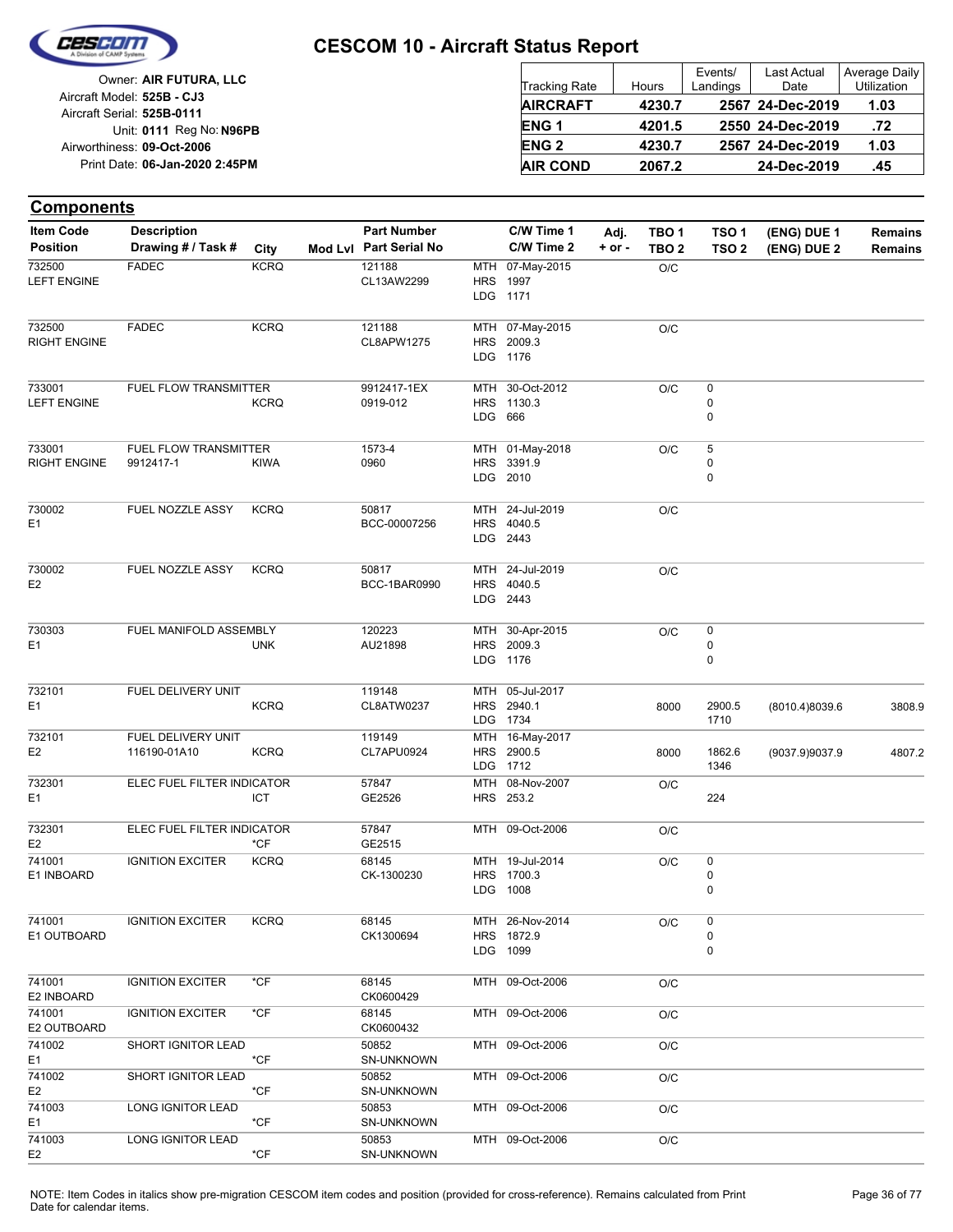

|                            | Owner: AIR FUTURA, LLC         |
|----------------------------|--------------------------------|
| Aircraft Model: 525B - CJ3 |                                |
| Aircraft Serial: 525B-0111 |                                |
|                            | Unit: 0111 Reg No: N96PB       |
| Airworthiness: 09-Oct-2006 |                                |
|                            | Print Date: 06-Jan-2020 2:45PM |
|                            |                                |

| <b>Tracking Rate</b> | Hours  | Events/<br>Landings | <b>Last Actual</b><br>Date | <b>Average Daily</b><br>Utilization |
|----------------------|--------|---------------------|----------------------------|-------------------------------------|
| <b>AIRCRAFT</b>      | 4230.7 |                     | 2567 24-Dec-2019           | 1.03                                |
| <b>ENG1</b>          | 4201.5 |                     | 2550 24-Dec-2019           | .72                                 |
| <b>ENG2</b>          | 4230.7 |                     | 2567 24-Dec-2019           | 1.03                                |
| <b>AIR COND</b>      | 2067.2 |                     | 24-Dec-2019                | .45                                 |

#### **Components**

| <b>Item Code</b>         | <b>Description</b>            |             | <b>Part Number</b>     |                | C/W Time 1                                | Adj.       | TBO <sub>1</sub> | TSO <sub>1</sub> | (ENG) DUE 1 | Remains        |
|--------------------------|-------------------------------|-------------|------------------------|----------------|-------------------------------------------|------------|------------------|------------------|-------------|----------------|
| <b>Position</b>          | Drawing # / Task #            | City        | Mod Lvl Part Serial No |                | C/W Time 2                                | $+$ or $-$ | TBO <sub>2</sub> | TSO <sub>2</sub> | (ENG) DUE 2 | <b>Remains</b> |
| 741004<br>E1 INBOARD     | <b>IGNITOR</b>                | <b>KCRQ</b> | 68032<br>CK-1402058    |                | MTH 24-Jul-2019<br>HRS 4040.5<br>LDG 2443 |            | O/C              |                  |             |                |
| 741004<br>E1 OUTBOARD    | <b>IGNITOR</b>                | <b>KCRQ</b> | 68032<br>CK-1600106    |                | MTH 24-Jul-2019<br>HRS 4040.5<br>LDG 2443 |            | $\rm O/C$        |                  |             |                |
| 741004<br>E2 INBOARD     | <b>IGNITOR</b>                | <b>KCRQ</b> | 68032<br>CK-1600104    |                | MTH 24-Jul-2019<br>HRS 4040.5<br>LDG 2443 |            | O/C              |                  |             |                |
| 741004<br>E2 OUTBOARD    | <b>IGNITOR</b>                | <b>KCRQ</b> | 68032<br>CK-1701246    |                | MTH 24-Jul-2019<br>HRS 4040.5<br>LDG 2443 |            | $\rm O/C$        |                  |             |                |
| 772001<br>LEFT NO. 1     | <b>ITT PROBE</b>              | ICT         | 62141<br>YYF013724     | <b>HRS 240</b> | MTH 08-Nov-2007                           |            | O/C              | 224              |             |                |
| 772001<br>LEFT NO. 2     | <b>ITT PROBE</b>              | ICT         | 62141<br>YYF013725     | <b>HRS 240</b> | MTH 08-Nov-2007                           |            | O/C              | 224              |             |                |
| 772001<br>LEFT NO. 3     | <b>ITT PROBE</b>              | <b>ICT</b>  | 62141<br>YYF013726     | <b>HRS 240</b> | MTH 08-Nov-2007                           |            | O/C              | 224              |             |                |
| 772001<br>LEFT NO. 4     | <b>ITT PROBE</b>              | ICT         | 62141<br>YYF013727     | <b>HRS</b> 240 | MTH 08-Nov-2007                           |            | O/C              | 224              |             |                |
| 772001<br>LEFT NO. 5     | <b>ITT PROBE</b>              | ICT         | 62141<br>YYF013728     | <b>HRS</b> 240 | MTH 08-Nov-2007                           |            | O/C              | 224              |             |                |
| 772001<br>LEFT NO. 6     | <b>ITT PROBE</b>              | ICT         | 62141<br>YYF013729     | <b>HRS</b> 240 | MTH 08-Nov-2007                           |            | O/C              | 224              |             |                |
| 772001<br>RIGHT NO. 1    | <b>ITT PROBE</b>              | *CF         | 62141<br>YYF013730     |                | MTH 09-Oct-2006                           |            | O/C              |                  |             |                |
| 772001<br>RIGHT NO. 2    | <b>ITT PROBE</b>              | $*$ CF      | 62141<br>YYF013731     |                | MTH 09-Oct-2006                           |            | O/C              |                  |             |                |
| 772001<br>RIGHT NO. 3    | <b>ITT PROBE</b>              | *CF         | 62141<br>YYF013732     |                | MTH 09-Oct-2006                           |            | O/C              |                  |             |                |
| 772001<br>RIGHT NO. 4    | <b>ITT PROBE</b>              | $*$ CF      | 62141<br>YYF013733     |                | MTH 09-Oct-2006                           |            | O/C              |                  |             |                |
| 772001<br>RIGHT NO. 5    | <b>ITT PROBE</b>              | $*$ CF      | 62141<br>YYF013734     |                | MTH 09-Oct-2006                           |            | O/C              |                  |             |                |
| 772001<br>RIGHT NO. 6    | <b>ITT PROBE</b>              | $*$ CF      | 62141<br>YYF013735     |                | MTH 09-Oct-2006                           |            | O/C              |                  |             |                |
| 774001                   | N1 STANDBY INDICATOR          | $*CF$       | 10645N02R03<br>0734    |                | MTH 09-Oct-2006                           |            | O/C              |                  |             |                |
| 771001<br>E <sub>1</sub> | N1 DUAL MAGNETIC SPEED SENSOR | <b>ICT</b>  | 57355<br>MD088706      |                | MTH 08-Nov-2007<br>HRS 253.2              |            | O/C              | 224              |             |                |
| 771001<br>E <sub>2</sub> | N1 DUAL MAGNETIC SPEED SENSOR | *CF         | 57355<br>MD088668      |                | MTH 09-Oct-2006                           |            | O/C              |                  |             |                |
| 771002<br>E1             | N2 DUAL MAGNETIC SPEED SENSOR | <b>ICT</b>  | 54831<br>MD087089      |                | MTH 08-Nov-2007<br>HRS 253.2              |            | O/C              | 224              |             |                |
| 771002<br>E <sub>2</sub> | N2 DUAL MAGNETIC SPEED SENSOR | *CF         | 54831<br>MD088037      |                | MTH 09-Oct-2006                           |            | O/C              |                  |             |                |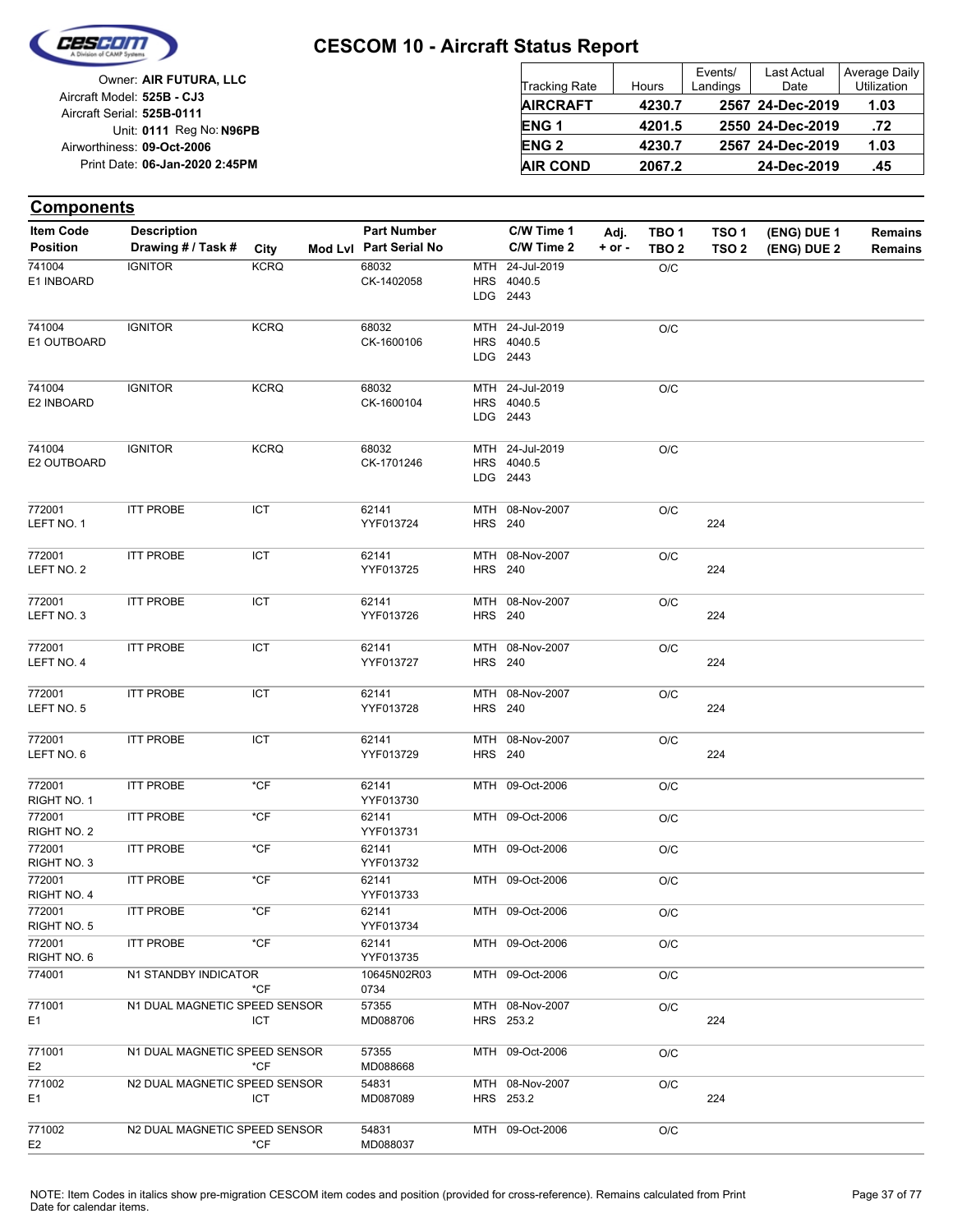

| Owner: AIR FUTURA, LLC         |
|--------------------------------|
| Aircraft Model: 525B - CJ3     |
| Aircraft Serial: 525B-0111     |
| Unit: 0111 Reg No: N96PB       |
| Airworthiness: 09-Oct-2006     |
| Print Date: 06-Jan-2020 2:45PM |
|                                |

| <b>Tracking Rate</b> | Hours  | Events/<br>Landings | <b>Last Actual</b><br>Date | Average Daily<br>Utilization |
|----------------------|--------|---------------------|----------------------------|------------------------------|
| <b>AIRCRAFT</b>      | 4230.7 |                     | 2567 24-Dec-2019           | 1.03                         |
| ENG <sub>1</sub>     | 4201.5 |                     | 2550 24-Dec-2019           | .72                          |
| <b>ENG2</b>          | 4230.7 |                     | 2567 24-Dec-2019           | 1.03                         |
| <b>AIR COND</b>      | 2067.2 |                     | 24-Dec-2019                | .45                          |

#### **Components**

| <b>Item Code</b>    | <b>Description</b>       |             | <b>Part Number</b>     |                | C/W Time 1      | Adj.       | TBO <sub>1</sub> | TSO <sub>1</sub> | (ENG) DUE 1  | <b>Remains</b> |
|---------------------|--------------------------|-------------|------------------------|----------------|-----------------|------------|------------------|------------------|--------------|----------------|
| <b>Position</b>     | Drawing # / Task #       | City        | Mod Lvl Part Serial No |                | C/W Time 2      | $+$ or $-$ | TBO <sub>2</sub> | TSO <sub>2</sub> | (ENG) DUE 2  | <b>Remains</b> |
| 771003              | <b>TT2 SENSOR</b>        | <b>KCRQ</b> | 123436                 |                | MTH 07-Sep-2017 |            | O/C              |                  |              |                |
| E1                  |                          |             | GST4375                |                | HRS 3042.7      |            |                  |                  |              |                |
|                     |                          |             |                        |                | LDG 1800        |            |                  |                  |              |                |
| 771003              | TT2 SENSOR               | <b>DAL</b>  | 79646                  |                | MTH 14-May-2009 |            | O/C              |                  |              |                |
| E <sub>2</sub>      |                          |             | GST4395                | <b>HRS 616</b> |                 |            |                  | $\mathbf 0$      |              |                |
| 772002              | ITT HARNESS ASSEMBLY     |             | 75378                  |                | MTH 20-Apr-2015 |            | O/C              | 0                |              |                |
| E <sub>2</sub>      |                          | <b>UNK</b>  | YYF002926              |                | HRS 1996.1      |            |                  | 0                |              |                |
|                     |                          |             |                        |                | LDG 1170        |            |                  | $\Omega$         |              |                |
| 793002              | OIL PRESS SWITCH         | $*$ CF      | S1103P89-3             |                | MTH 09-Oct-2006 |            | O/C              |                  |              |                |
| <b>LEFT ENGINE</b>  | 9912178-4                |             | 2259                   |                |                 |            |                  |                  |              |                |
| 793002              | OIL PRESS SWITCH         | $*CF$       | S1103P89-3             |                | MTH 09-Oct-2006 |            | O/C              |                  |              |                |
| <b>RIGHT ENGINE</b> | 9912178-4                |             | 2130                   |                |                 |            |                  |                  |              |                |
| 793003              | OIL PRESS TRANSMITTER    |             | APTE-304A-200G         |                | MTH 09-Oct-2006 |            | O/C              |                  |              |                |
| <b>LEFT ENGINE</b>  |                          | *CF         | 7224743                |                |                 |            |                  |                  |              |                |
| 793003              | OIL PRESS TRANSMITTER    |             | APTE-304A-200G         |                | MTH 05-Dec-2019 |            | O/C              | 0                |              |                |
| <b>RIGHT ENGINE</b> |                          | <b>KCRQ</b> | 8600-7-87              |                | HRS 4220.4      |            |                  | 0                |              |                |
|                     |                          |             |                        |                | LDG 2558        |            |                  | 0                |              |                |
| 792201              | LUBE OIL COOLER          | <b>ICT</b>  | 59857                  |                | MTH 08-Nov-2007 |            | O/C              |                  |              |                |
| E <sub>1</sub>      |                          |             | FC1455                 |                | HRS 253.2       |            |                  | 224              |              |                |
| 792201              | LUBE OIL COOLER          | $*$ CF      | 59857                  |                | MTH 09-Oct-2006 |            | O/C              |                  |              |                |
| E <sub>2</sub>      |                          |             | FC1446                 |                |                 |            |                  |                  |              |                |
| 792401              | LUBE AND SCAVENGE PUMP   |             | 73302                  |                | MTH 08-Nov-2007 |            |                  |                  |              |                |
| E <sub>1</sub>      |                          | <b>ICT</b>  | WL20176                |                | HRS 253.2       |            | 5000             | 224              | (5000)5029.2 | 798.5          |
| 792401              | LUBE AND SCAVENGE PUMP   |             | 73302                  |                | MTH 09-Oct-2006 |            |                  |                  |              |                |
| E <sub>2</sub>      |                          | $*$ CF      | WL20171                | HRS 0          |                 |            | 5000             | 0                | (5000)5000   | 769.3          |
| 801101              | <b>STARTER GENERATOR</b> |             | 300SGL129Q             | MTH            | 03-Nov-2019     |            |                  | $\Omega$         |              |                |
| LEFT                | 9912125-2                | <b>KCRQ</b> | 1337XL2                |                | HRS 4184.8      |            | 1000             | 0                | 5184.8       | 954.1          |
|                     |                          |             |                        |                | LDG 2532        |            |                  | 0                |              |                |
| 801101              | <b>STARTER GENERATOR</b> |             | 300SGL129Q             |                | MTH 24-Sep-2019 |            |                  | $\Omega$         |              |                |
| <b>RIGHT</b>        | 9912125-2                | <b>KCRQ</b> | 2037XL2                |                | HRS 4134.9      |            | 1000             | 0                | 5134.9       | 904.2          |
|                     |                          |             |                        |                | LDG 2503        |            |                  | $\Omega$         |              |                |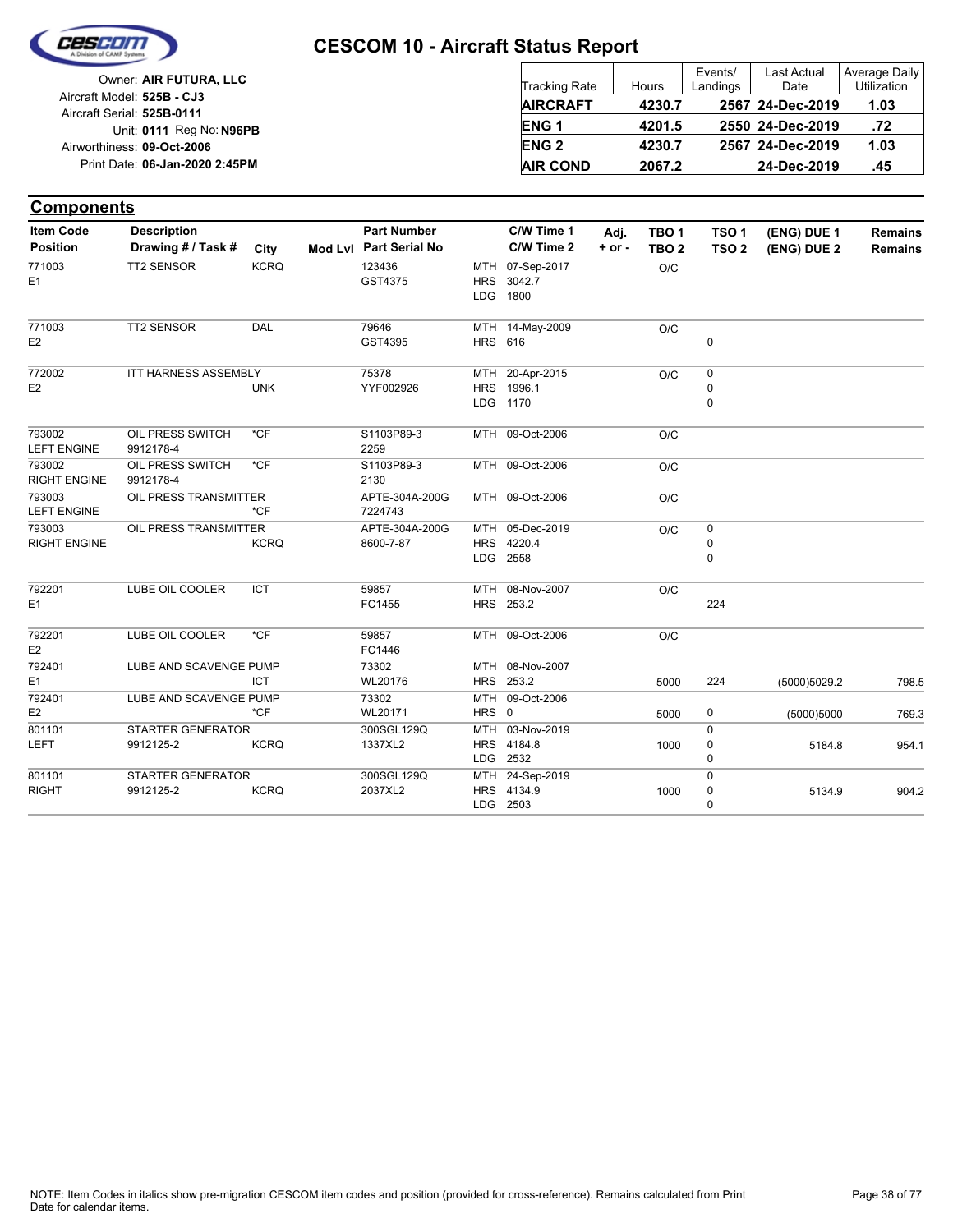

| Owner: AIR FUTURA, LLC                                   | <b>Tracking Rate</b> | Hours  | Events/<br>Landings | Last Actual<br>Date | Average Daily<br><b>Utilization</b> |
|----------------------------------------------------------|----------------------|--------|---------------------|---------------------|-------------------------------------|
| Aircraft Model: 525B - CJ3<br>Aircraft Serial: 525B-0111 | <b>AIRCRAFT</b>      | 4230.7 |                     | 2567 24-Dec-2019    | 1.03                                |
| Unit: 0111 Reg No: N96PB                                 | ENG <sub>1</sub>     | 4201.5 |                     | 2550 24-Dec-2019    | .72                                 |
| Airworthiness: 09-Oct-2006                               | <b>ENG 2</b>         | 4230.7 |                     | 2567 24-Dec-2019    | 1.03                                |
| Print Date: 06-Jan-2020 2:45PM                           | <b>AIR COND</b>      | 2067.2 |                     | 24-Dec-2019         | .45                                 |

| <b>Item Code</b>    | <b>Description</b>                                                                                                                                                                                                        | <b>Part Number</b>     | C/W Time 1 | Adj.       | TBO <sub>1</sub> | TSO 1            | (ENG) DUE 1 | <b>Remains</b> |
|---------------------|---------------------------------------------------------------------------------------------------------------------------------------------------------------------------------------------------------------------------|------------------------|------------|------------|------------------|------------------|-------------|----------------|
| <b>Position</b>     | Drawing # / Task #<br>City                                                                                                                                                                                                | Mod Lvl Part Serial No | C/W Time 2 | $+$ or $-$ | TBO <sub>2</sub> | TSO <sub>2</sub> | (ENG) DUE 2 | <b>Remains</b> |
| SL CIL-99-03 R01    | MISCELLANEOUS - CORROSION PREVENTION AND CONTROL PROGRAM (CPCP)                                                                                                                                                           |                        |            |            |                  |                  |             |                |
|                     |                                                                                                                                                                                                                           | <b>RECOMMENDED</b>     |            |            |                  |                  |             |                |
|                     | MOC:                                                                                                                                                                                                                      |                        |            |            |                  |                  |             |                |
| <b>SL CIL-99-03</b> | MISCELLANEOUS - CORROSION PREVENTION AND CONTROL PROGRAM (CPCP)                                                                                                                                                           | <b>RECOMMENDED</b>     | MTH        |            |                  |                  |             |                |
|                     |                                                                                                                                                                                                                           |                        |            |            |                  |                  |             |                |
|                     | MOC:                                                                                                                                                                                                                      |                        |            |            |                  |                  |             |                |
|                     | SL 525B-99-01 R03 CESCOME PRICES (THIS SL CANCELS SL525B-99-01 R2 AND PREVIOUS)                                                                                                                                           | <b>INFORMATIONAL</b>   |            |            |                  |                  |             |                |
|                     | MOC:                                                                                                                                                                                                                      |                        |            |            |                  |                  |             |                |
|                     | SL 525B-99-03 R01 TRANSMITTAL OF CESSNA'S CERTIFICATION REQUIREMENTS FOR PORTABLE ELECTRONIC DEVICE USAGE                                                                                                                 |                        |            |            |                  |                  |             |                |
|                     |                                                                                                                                                                                                                           | <b>INFORMATIONAL</b>   |            |            |                  |                  |             |                |
| SL 525B-99-03       | MOC:<br>TRANSMITTAL OF CESSNA'S CERTIFICATION REQUIREMENTS FOR PERSONAL ELECTRONIC DEVICE USAGE                                                                                                                           |                        |            |            |                  |                  |             |                |
|                     |                                                                                                                                                                                                                           | <b>INFORMATIONAL</b>   |            |            |                  |                  |             |                |
|                     | MOC:                                                                                                                                                                                                                      |                        |            |            |                  |                  |             |                |
| SL 525B-99-04       | MISCELLANEOUS - CESSNA PART NUMBER SUFFIXES FOR REMANUFACTURED PARTS                                                                                                                                                      |                        |            |            |                  |                  |             |                |
|                     | MOC:                                                                                                                                                                                                                      | <b>INFORMATIONAL</b>   |            |            | A/R              |                  |             |                |
| SL 525B-99-05       | MISCELLANEOUS - CESSNA SERVICE DOCUMENT CHANGE NOTIFICATION                                                                                                                                                               |                        |            |            |                  |                  |             |                |
|                     |                                                                                                                                                                                                                           | <b>INFORMATIONAL</b>   |            |            | A/R              |                  |             |                |
|                     | MOC:                                                                                                                                                                                                                      |                        |            |            |                  |                  |             |                |
| <b>SL CIL-03-01</b> | CERTIFICATION REQUIREMENTS - SUPPLEMENTAL TYPE CERTIFICATE (STC)                                                                                                                                                          | <b>INFORMATIONAL</b>   |            |            |                  |                  |             |                |
|                     | MOC:                                                                                                                                                                                                                      |                        |            |            |                  |                  |             |                |
| <b>SL CIL-99-04</b> | MISCELLANEOUS - INCREMENTAL LIBRARY UPDATES FOR CESVIEW                                                                                                                                                                   |                        |            |            |                  |                  |             |                |
|                     |                                                                                                                                                                                                                           | <b>INFORMATIONAL</b>   |            |            |                  |                  |             |                |
|                     | MOC:                                                                                                                                                                                                                      |                        |            |            |                  |                  |             |                |
|                     | SL 525B-99-03 R02 MISCELLANEOUS - TRANSMITTAL OF CESSNA'S CERTIFICATION REQUIREMENTS FOR PORTABLE ELECTRONIC DEVICE USAGE                                                                                                 | <b>INFORMATIONAL</b>   |            |            |                  |                  |             |                |
|                     |                                                                                                                                                                                                                           |                        |            |            |                  |                  |             |                |
|                     | MOC:                                                                                                                                                                                                                      |                        |            |            |                  |                  |             |                |
| SL 525B-99-08       | MISCELLANEOUS - TRANSMITTAL OF ROCKWELL COLLINS OPERATORS BULLETIN (OPSB) 0166-17 - THE FMS MAY TURN IN THE WRONG DIRECTION<br>AFTER SEQUENCING A "CLIMB TO" ALTITUDE THAT WAS MANUALLY EDITED OR TEMPERATURE COMPENSATED |                        |            |            |                  |                  |             |                |
|                     |                                                                                                                                                                                                                           | <b>INFORMATIONAL</b>   |            |            |                  |                  |             |                |
|                     | MOC:                                                                                                                                                                                                                      |                        |            |            |                  |                  |             |                |
| SB FJ44-05-002      | UNSERVICEABLE PARTS - NOTIFICATION (SUPERSEDED BY FJ44-05-002 R02)                                                                                                                                                        |                        |            |            |                  |                  |             |                |
| R <sub>01</sub>     |                                                                                                                                                                                                                           | <b>INFORMATIONAL</b>   |            |            |                  |                  |             |                |
| E1                  | MOC:                                                                                                                                                                                                                      |                        |            |            |                  |                  |             |                |
| SB FJ44-05-002      | UNSERVICEABLE PARTS - NOTIFICATION (SUPERSEDED BY FJ44-05-002 R02)                                                                                                                                                        |                        |            |            |                  |                  |             |                |
| <b>R01</b>          |                                                                                                                                                                                                                           | <b>INFORMATIONAL</b>   |            |            |                  |                  |             |                |
| E <sub>2</sub>      | MOC:                                                                                                                                                                                                                      |                        |            |            |                  |                  |             |                |
| SB FJ44-05-002      | UNSERVICEABLE PARTS - NOTIFICATION                                                                                                                                                                                        |                        |            |            |                  |                  |             |                |
| R <sub>04</sub>     |                                                                                                                                                                                                                           | <b>INFORMATIONAL</b>   |            |            |                  |                  |             |                |
| E <sub>1</sub>      | MOC:                                                                                                                                                                                                                      |                        |            |            |                  |                  |             |                |
| SB FJ44-05-002      | UNSERVICEABLE PARTS - NOTIFICATION                                                                                                                                                                                        |                        |            |            |                  |                  |             |                |
| R <sub>04</sub>     |                                                                                                                                                                                                                           | <b>INFORMATIONAL</b>   |            |            |                  |                  |             |                |
| E <sub>2</sub>      |                                                                                                                                                                                                                           |                        |            |            |                  |                  |             |                |
| SB FJ44-05-002      | MOC:<br>UNSERVICEABLE PARTS - NOTIFICATION (SUPERSEDED BY FJ44-05-002 R01)                                                                                                                                                |                        |            |            |                  |                  |             |                |
| E <sub>1</sub>      |                                                                                                                                                                                                                           | <b>INFORMATIONAL</b>   |            |            |                  |                  |             |                |
|                     | MOC:                                                                                                                                                                                                                      |                        |            |            |                  |                  |             |                |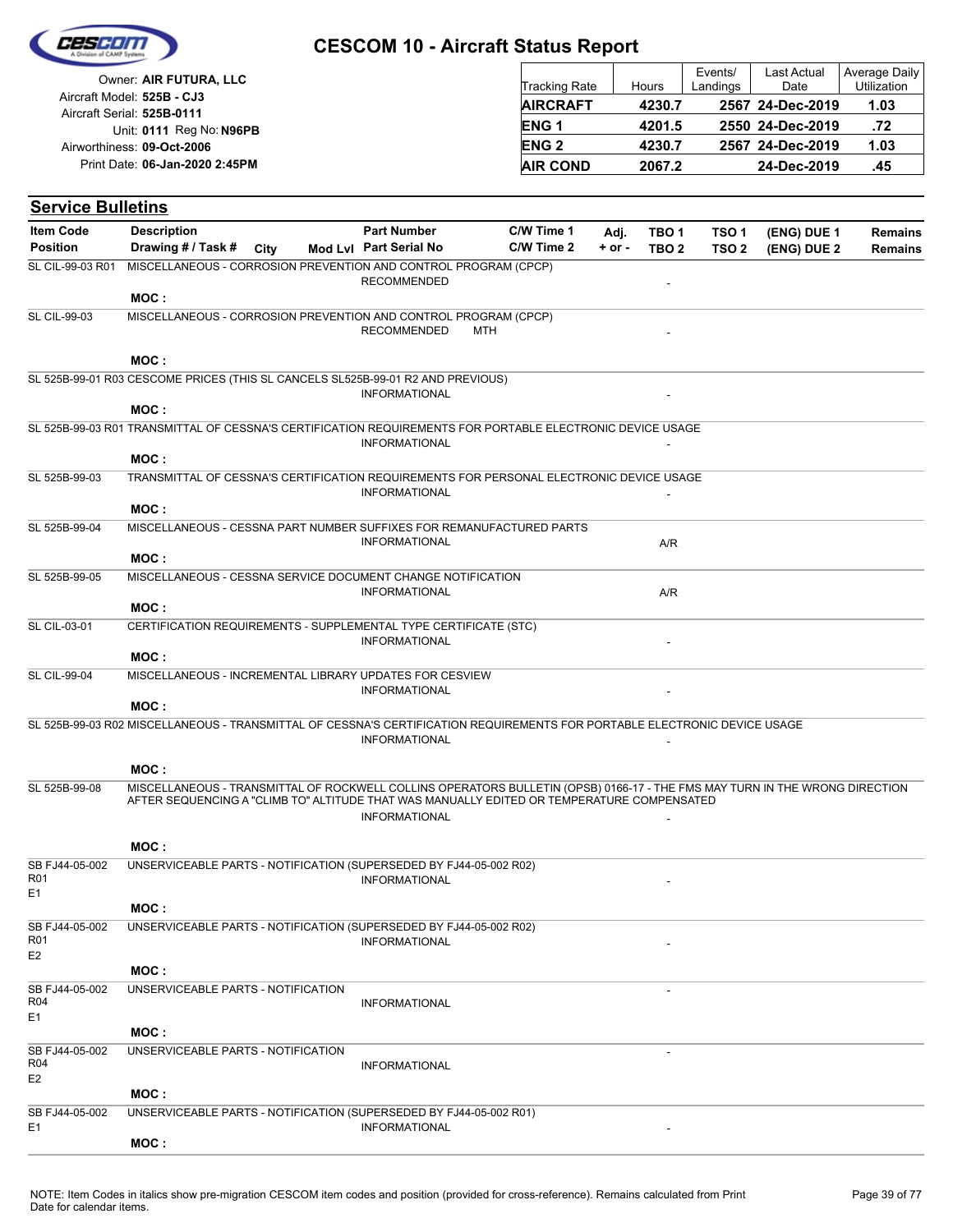| Cesedin |  |
|---------|--|
|         |  |
|         |  |

| Owner: AIR FUTURA, LLC                                   | <b>Tracking Rate</b>   | Hours  | Events/<br>Landings | Last Actual<br>Date | Average Daily<br>Utilization |
|----------------------------------------------------------|------------------------|--------|---------------------|---------------------|------------------------------|
| Aircraft Model: 525B - CJ3<br>Aircraft Serial: 525B-0111 | <b>AIRCRAFT</b>        | 4230.7 |                     | 2567 24-Dec-2019    | 1.03                         |
| Unit: 0111 Reg No: N96PB                                 | <b>ENG1</b>            | 4201.5 |                     | 2550 24-Dec-2019    | .72                          |
| Airworthiness: 09-Oct-2006                               | <b>ENG<sub>2</sub></b> | 4230.7 |                     | 2567 24-Dec-2019    | 1.03                         |
| Print Date: 06-Jan-2020 2:45PM                           | <b>AIR COND</b>        | 2067.2 |                     | 24-Dec-2019         | .45                          |

| <b>Service Bulletins</b>         |                                                                                                                                                   |      |                        |                |                 |            |                  |                  |             |                |
|----------------------------------|---------------------------------------------------------------------------------------------------------------------------------------------------|------|------------------------|----------------|-----------------|------------|------------------|------------------|-------------|----------------|
| <b>Item Code</b>                 | <b>Description</b>                                                                                                                                |      | <b>Part Number</b>     |                | C/W Time 1      | Adj.       | TBO <sub>1</sub> | TSO <sub>1</sub> | (ENG) DUE 1 | <b>Remains</b> |
| <b>Position</b>                  | Drawing # / Task #                                                                                                                                | City | Mod Lvl Part Serial No |                | C/W Time 2      | $+$ or $-$ | TBO <sub>2</sub> | TSO <sub>2</sub> | (ENG) DUE 2 | <b>Remains</b> |
| SB FJ44-05-002<br>E <sub>2</sub> | UNSERVICEABLE PARTS - NOTIFICATION (SUPERSEDED BY FJ44-05-002 R01)                                                                                |      | <b>INFORMATIONAL</b>   |                |                 |            |                  |                  |             |                |
|                                  | MOC :                                                                                                                                             |      |                        |                |                 |            |                  |                  |             |                |
| E <sub>1</sub>                   | SL WI-05-1007-CN CANCELED - TIME LIMITS/MAINTENANCE CHECKS - SCHEDULED MAINTENANCE CHECKS - REVISION TO LINE MAINTENANCE MANUAL                   |      | CANCELLED              |                |                 |            |                  |                  |             |                |
|                                  | MOC:                                                                                                                                              |      |                        |                |                 |            |                  |                  |             |                |
| E <sub>2</sub>                   | SL WI-05-1007-CN CANCELED - TIME LIMITS/MAINTENANCE CHECKS - SCHEDULED MAINTENANCE CHECKS - REVISION TO LINE MAINTENANCE MANUAL                   |      | CANCELLED              |                |                 |            |                  |                  |             |                |
|                                  | MOC :                                                                                                                                             |      |                        |                |                 |            |                  |                  |             |                |
| SL WI-05-1007<br>E <sub>1</sub>  | TIME LIMITS/MAINTENANCE CHECKS - SCHEDULED MAINTENANCE CHECKS - REVISION TO LINE MAINTENANCE MANUAL                                               |      |                        |                |                 |            |                  |                  |             |                |
|                                  | MOC :                                                                                                                                             |      |                        |                |                 |            |                  |                  |             |                |
| SL WI-05-1007<br>E <sub>2</sub>  | TIME LIMITS/MAINTENANCE CHECKS - SCHEDULED MAINTENANCE CHECKS - REVISION TO LINE MAINTENANCE MANUAL                                               |      |                        |                |                 |            |                  |                  |             |                |
|                                  | MOC:                                                                                                                                              |      |                        |                |                 |            |                  |                  |             |                |
| 11SB-01:525B1                    | SB 525B-11-01 R01 ENGINE OIL DOOR PLACARD CHANGE                                                                                                  | ICT  | <b>RECOMMENDED</b>     | <b>HRS</b> 240 | MTH 08-Nov-2007 |            | A/R              |                  |             | Complete       |
|                                  | <b>MOC: COMPLIED WITH</b>                                                                                                                         |      |                        |                |                 |            |                  |                  |             |                |
| SL CIL-99-01 R01                 | USE OF CORROSION INHIBITING COMPOUNDS                                                                                                             |      | <b>INFORMATIONAL</b>   |                |                 |            |                  |                  |             |                |
|                                  | MOC:                                                                                                                                              |      |                        |                |                 |            |                  |                  |             |                |
| SL CIL-99-01 R02                 | USE OF CORROSION INHIBITING COMPOUNDS                                                                                                             |      |                        |                |                 |            |                  |                  |             |                |
|                                  | MOC:                                                                                                                                              |      | <b>INFORMATIONAL</b>   |                |                 |            |                  |                  |             |                |
| <b>SL CIL-99-01</b>              | USE OF CORROSION INHIBITING COMPOUNDS                                                                                                             |      |                        |                |                 |            |                  |                  |             |                |
|                                  |                                                                                                                                                   |      | <b>INFORMATIONAL</b>   |                |                 |            |                  |                  |             |                |
|                                  | MOC:                                                                                                                                              |      |                        |                |                 |            |                  |                  |             |                |
| <b>SL CIL-99-02</b>              | MISCELLANEOUS - AVOID OPERATIONS ON RUNWAYS TREATED WITH RUNWAY DE-ICE (RDI) FLUIDS. AIRCRAFT WASHING RECOMMENDED AFTER<br>EXPOSURE TO RDI FLUIDS |      |                        | MTH            |                 |            |                  |                  |             |                |
|                                  |                                                                                                                                                   |      | <b>RECOMMENDED</b>     |                |                 |            |                  |                  |             |                |
|                                  | MOC:                                                                                                                                              |      |                        |                |                 |            |                  |                  |             |                |
| SL CIL-20-01 R02                 | STANDARD PRACTICES - CESSNA CERTIFICATION OF NONDESTRUCTIVE TESTING FACILITIES/PERSONNEL                                                          |      | <b>INFORMATIONAL</b>   |                |                 |            |                  |                  |             |                |
|                                  | MOC:                                                                                                                                              |      |                        |                |                 |            |                  |                  |             |                |
| <b>SL CIL-20-01</b>              | STANDARD PRACTICES - CESSNA CERTIFICATION OF NONDESTRUCTIVE TESTING FACILITIES/PERSONNEL                                                          |      |                        |                |                 |            |                  |                  |             |                |
|                                  | MOC:                                                                                                                                              |      | <b>INFORMATIONAL</b>   |                |                 |            |                  |                  |             |                |
|                                  | SL 525B-20-01 R06 CESSNA CERTIFICATION OF NONDESTRUCTIVE TESTING FACILITIES/PERSONNEL                                                             |      |                        |                |                 |            |                  |                  |             |                |
|                                  |                                                                                                                                                   |      | <b>INFORMATIONAL</b>   |                |                 |            | A/R              |                  |             |                |
|                                  | MOC:                                                                                                                                              |      |                        |                |                 |            |                  |                  |             |                |
| SL 525B-20-05                    | STANDARD PRACTICES - CESSNA STANDARD PRACTICES MANUAL                                                                                             |      | <b>INFORMATIONAL</b>   |                |                 |            |                  |                  |             |                |
|                                  | MOC:                                                                                                                                              |      |                        |                |                 |            |                  |                  |             |                |
| SB 525B-21-03<br>21SB-03         | TEMPERATURE SENSOR RELOCATION                                                                                                                     |      | <b>OPTIONAL</b>        | <b>MTH</b>     |                 |            |                  |                  |             |                |
|                                  | MOC:                                                                                                                                              |      |                        |                |                 |            |                  |                  |             |                |
| SB 525B-21-04                    | AFT EVAPORATOR DRAIN HOSE IMPROVEMENT                                                                                                             |      | <b>DISCRETIONARY</b>   |                |                 |            | A/R              |                  |             |                |
|                                  | MOC:                                                                                                                                              |      |                        |                |                 |            |                  |                  |             |                |
|                                  | COM MC 525B-002 500 COMPRESSOR HOUR INSPECTION                                                                                                    |      | <b>INFORMATIONAL</b>   |                |                 |            |                  |                  |             |                |
|                                  | MOC:                                                                                                                                              |      |                        |                |                 |            |                  |                  |             |                |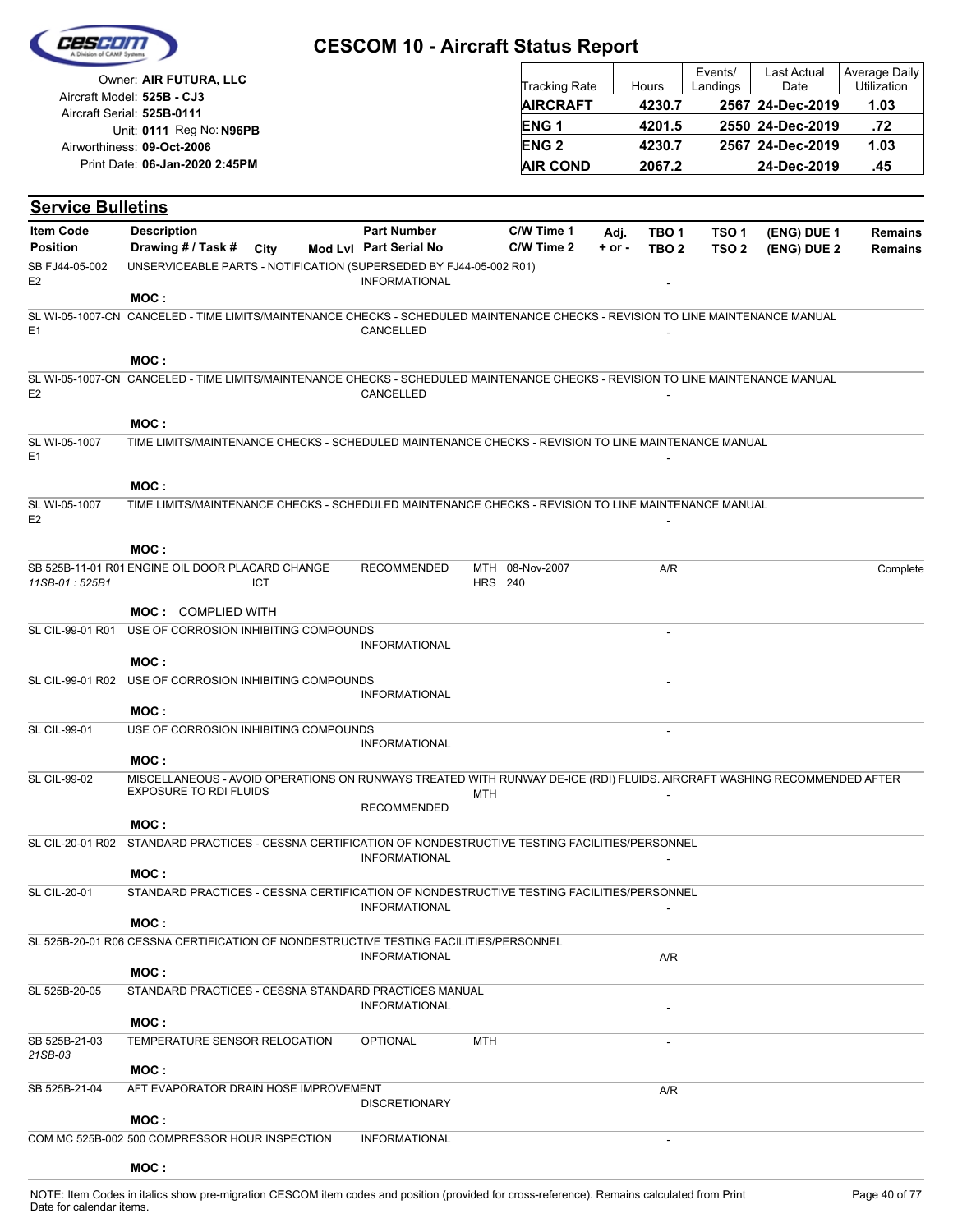

| Owner: AIR FUTURA, LLC                                   | <b>Tracking Rate</b>   | Hours  | Events/<br>Landings | Last Actual<br>Date | Average Daily<br><b>Utilization</b> |
|----------------------------------------------------------|------------------------|--------|---------------------|---------------------|-------------------------------------|
| Aircraft Model: 525B - CJ3<br>Aircraft Serial: 525B-0111 | <b>AIRCRAFT</b>        | 4230.7 |                     | 2567 24-Dec-2019    | 1.03                                |
| Unit: 0111 Reg No: N96PB                                 | ENG <sub>1</sub>       | 4201.5 |                     | 2550 24-Dec-2019    | .72                                 |
| Airworthiness: 09-Oct-2006                               | <b>ENG<sub>2</sub></b> | 4230.7 |                     | 2567 24-Dec-2019    | 1.03                                |
| Print Date: 06-Jan-2020 2:45PM                           | <b>AIR COND</b>        | 2067.2 |                     | 24-Dec-2019         | .45                                 |

| <b>Service Bulletins</b> |                                                                                                                                     |                             |                        |                |                               |            |                          |                  |                                                                                                                                               |                |
|--------------------------|-------------------------------------------------------------------------------------------------------------------------------------|-----------------------------|------------------------|----------------|-------------------------------|------------|--------------------------|------------------|-----------------------------------------------------------------------------------------------------------------------------------------------|----------------|
| <b>Item Code</b>         | <b>Description</b>                                                                                                                  |                             | <b>Part Number</b>     |                | C/W Time 1                    | Adj.       | TBO 1                    | TSO <sub>1</sub> |                                                                                                                                               | <b>Remains</b> |
| <b>Position</b>          | Drawing # / Task #                                                                                                                  | City                        | Mod Lvl Part Serial No |                | C/W Time 2                    | $+$ or $-$ | TBO <sub>2</sub>         | TSO <sub>2</sub> | (ENG) DUE 2                                                                                                                                   | <b>Remains</b> |
| SL 525B-21-04            | AIR CONDITIONING - PRESSURIZATION PRINTED CIRCUIT BOARD REPLACEMENT                                                                 |                             |                        |                |                               |            |                          |                  |                                                                                                                                               |                |
|                          | MOC:                                                                                                                                |                             |                        |                |                               |            |                          |                  |                                                                                                                                               |                |
| SL 525B-21-06            | AIR CONDITIONING - AIR CONDITIONING COMPRESSOR MOTOR FAN REPLACEMENT                                                                |                             |                        |                |                               |            |                          |                  | (ENG) DUE 1<br>TRANSMITTAL OF PACIFIC SCIENTIFIC AEROSPACE SERVICE BULLETIN SB 25-1111432, INFORMATION REGARDING THE POTENTIAL FAILURE OF THE |                |
|                          |                                                                                                                                     |                             | <b>OPTIONAL</b>        |                |                               |            |                          |                  |                                                                                                                                               |                |
|                          | MOC:                                                                                                                                |                             |                        |                |                               |            |                          |                  |                                                                                                                                               |                |
| SB 525B-23-01<br>23SB-01 | RADIO TUNING UNIT (RTU) UPDATE                                                                                                      | <b>ICT</b>                  | <b>RECOMMENDED</b>     | <b>HRS</b> 240 | MTH 08-Nov-2007               |            | A/R                      |                  |                                                                                                                                               | Complete       |
|                          |                                                                                                                                     |                             |                        |                |                               |            |                          |                  |                                                                                                                                               |                |
|                          | <b>MOC: COMPLIED WITH</b>                                                                                                           |                             |                        |                |                               |            |                          |                  |                                                                                                                                               |                |
| SB 525B-23-02            | ACP-4110 AUDIO PANEL OUTPUT VOLUME ADJUSTMENT                                                                                       |                             |                        | <b>MTH</b>     |                               |            | A/R                      |                  |                                                                                                                                               |                |
| 23SB-02                  | MOC:                                                                                                                                |                             | <b>DISCRETIONARY</b>   |                |                               |            |                          |                  |                                                                                                                                               |                |
| SB 525B-23-03            | COMMUNICATIONS - ACP-4110 AUDIO PANEL LOCK-UP IMPROVEMENT                                                                           |                             |                        |                |                               |            |                          |                  |                                                                                                                                               |                |
|                          |                                                                                                                                     |                             | <b>DISCRETIONARY</b>   |                |                               |            | A/R                      |                  |                                                                                                                                               |                |
|                          | MOC:                                                                                                                                |                             |                        |                |                               |            |                          |                  |                                                                                                                                               |                |
| SL 525B-23-03            | COMMUNICATIONS - SITA DATALINK FREQUENCY CHANGE FOR NORTH AMERICA                                                                   |                             |                        |                |                               |            |                          |                  |                                                                                                                                               |                |
|                          | MOC:                                                                                                                                |                             | <b>INFORMATIONAL</b>   |                |                               |            |                          |                  |                                                                                                                                               |                |
| SL 525B-23-04            | COMMUNICATIONS - ATG 5000 SOFTWARE UPDATE                                                                                           |                             |                        |                |                               |            | $\overline{\phantom{a}}$ |                  |                                                                                                                                               |                |
|                          |                                                                                                                                     |                             | <b>OPTIONAL</b>        |                |                               |            |                          |                  |                                                                                                                                               |                |
|                          | MOC:                                                                                                                                |                             |                        |                |                               |            |                          |                  |                                                                                                                                               |                |
| SL 525B-23-05            | COMMUNICATIONS - ATG 5000 SOFTWARE UPDATE TO VERSION 2.8                                                                            |                             | <b>OPTIONAL</b>        |                |                               |            |                          |                  |                                                                                                                                               |                |
| SB 525B-24-06            | MOC:                                                                                                                                |                             |                        |                |                               |            |                          |                  |                                                                                                                                               |                |
|                          | AVIONICS EMERGENCY BUS RELAY IMPROVEMENT                                                                                            |                             |                        | <b>MTH</b>     |                               |            | A/R                      |                  |                                                                                                                                               |                |
| 24SB-06                  |                                                                                                                                     |                             | <b>DISCRETIONARY</b>   |                |                               |            |                          |                  |                                                                                                                                               |                |
|                          | MOC:                                                                                                                                |                             |                        |                |                               |            |                          |                  |                                                                                                                                               |                |
| SB 525B-24-09            | GENERATOR CONTROL UNIT WIRE BUNDLE ROUTING                                                                                          | <b>KCRQ</b>                 | <b>MANDATORY</b>       |                | MTH 09-Jan-2014<br>HRS 1464.9 |            |                          |                  |                                                                                                                                               | Complete       |
|                          |                                                                                                                                     |                             |                        | LDG 864        |                               |            |                          |                  |                                                                                                                                               |                |
|                          |                                                                                                                                     |                             |                        |                |                               |            |                          |                  |                                                                                                                                               |                |
| SB 525B-25-04            | MOC: COMPLIED WITH - COMPLIED WITH SB 525B-24-09, GENERATOR CONTROL UNIT WIRING MOD.<br>RIGHT CABIN SIDE LEDGE ARM REST IMPROVEMENT |                             |                        | <b>MTH</b>     |                               |            |                          |                  |                                                                                                                                               |                |
| 25SB-04                  |                                                                                                                                     |                             | <b>OPTIONAL</b>        |                |                               |            | A/R                      |                  |                                                                                                                                               |                |
|                          | MOC:                                                                                                                                |                             |                        |                |                               |            |                          |                  |                                                                                                                                               |                |
| SB CIB-25-01             | EQUIPMENT/FURNISHINGS - PASSENGER SEAT QUICK RELEASE PIN INSTALLATION                                                               |                             |                        |                |                               |            |                          |                  |                                                                                                                                               |                |
|                          | MOC:                                                                                                                                |                             | <b>OPTIONAL</b>        |                |                               |            |                          |                  |                                                                                                                                               |                |
| <b>SB CIB-25-02</b>      | EQUIPMENT/FURNISHINGS - BELTED TOILET SEAT INERTIA REEL MODIFICATION                                                                |                             |                        |                |                               |            |                          |                  |                                                                                                                                               |                |
|                          |                                                                                                                                     |                             | <b>RECOMMENDED</b>     |                |                               |            |                          |                  |                                                                                                                                               |                |
|                          | MOC:                                                                                                                                |                             |                        |                |                               |            |                          |                  |                                                                                                                                               |                |
| SL 525B-25-01            |                                                                                                                                     |                             |                        |                |                               |            |                          |                  |                                                                                                                                               |                |
| 25SL-01                  | GUARDED ROTARY BUCKLE PLASTIC HANDLE                                                                                                | <b>ICT</b>                  | <b>MANDATORY</b>       |                | MTH 13-May-2008               |            | A/R                      |                  |                                                                                                                                               | Complete       |
|                          |                                                                                                                                     |                             |                        | <b>HRS</b> 342 |                               |            |                          |                  |                                                                                                                                               |                |
|                          |                                                                                                                                     |                             |                        |                |                               |            |                          |                  |                                                                                                                                               |                |
| SL 525B-25-05            | <b>MOC: COMPLIED WITH</b><br>EQUIPMENT/FURNISHINGS - TOILET DRIP TRAY INSTALLATION                                                  |                             |                        |                |                               |            |                          |                  |                                                                                                                                               |                |
|                          |                                                                                                                                     |                             | <b>OPTIONAL</b>        |                |                               |            |                          |                  |                                                                                                                                               |                |
|                          | MOC:                                                                                                                                |                             |                        |                |                               |            |                          |                  |                                                                                                                                               |                |
| SB 525B-26-02            | FORWARD BAGGAGE SMOKE DETECTOR DEACTIVATION                                                                                         |                             |                        |                |                               |            |                          |                  |                                                                                                                                               |                |
| 26SB-02                  |                                                                                                                                     | *CF                         | <b>DISCRETIONARY</b>   |                |                               |            |                          |                  |                                                                                                                                               |                |
|                          | MOC :                                                                                                                               | - SERVICE BULLETIN ON HOLD. |                        |                |                               |            |                          |                  |                                                                                                                                               |                |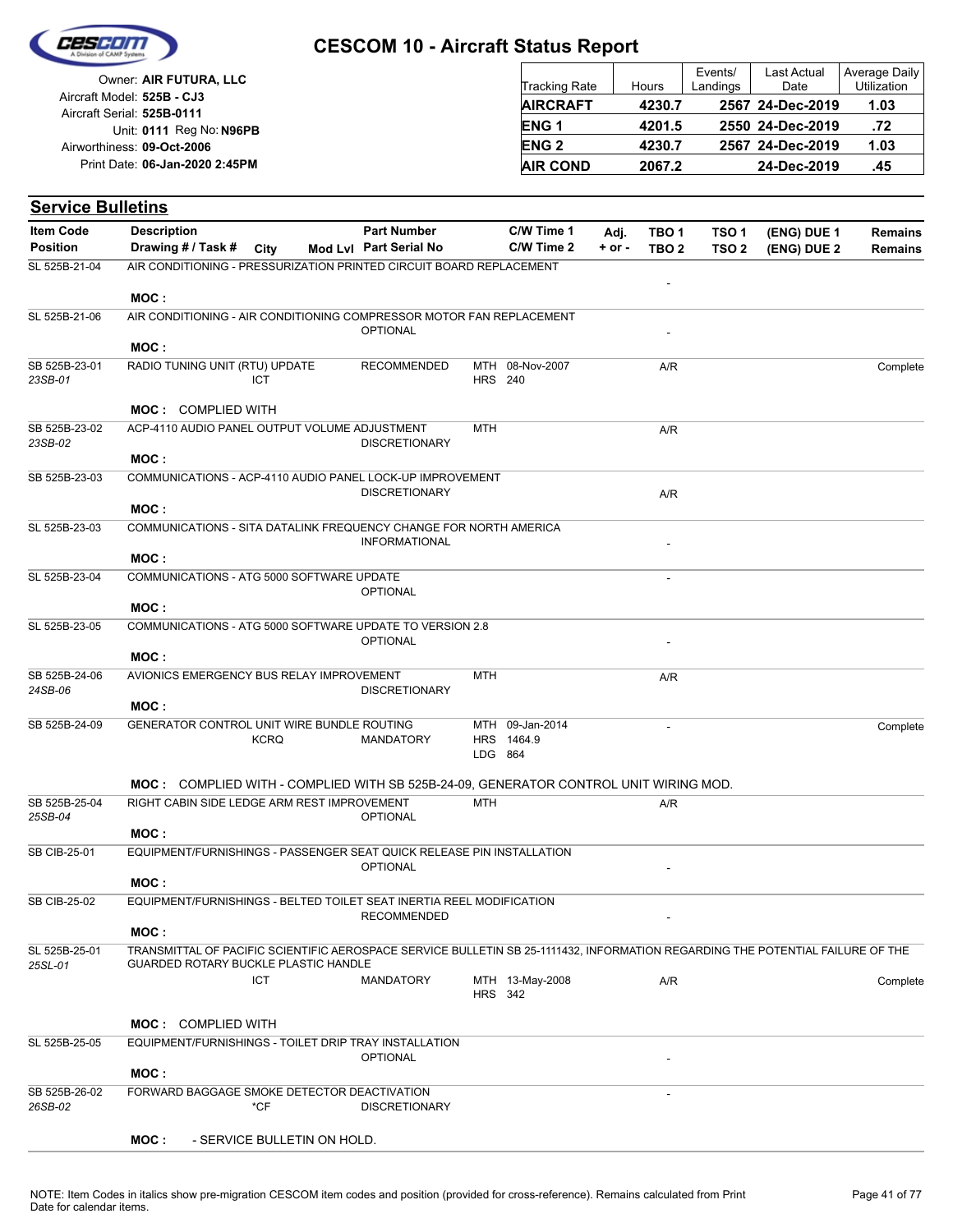|                                     |                                                                                                               |             | <b>CESCOM 10 - Aircraft Status Report</b>                                          |                              |                                           |                    |                                      |                                      |                                         |                                      |
|-------------------------------------|---------------------------------------------------------------------------------------------------------------|-------------|------------------------------------------------------------------------------------|------------------------------|-------------------------------------------|--------------------|--------------------------------------|--------------------------------------|-----------------------------------------|--------------------------------------|
|                                     | Owner: AIR FUTURA, LLC<br>Aircraft Model: 525B - CJ3                                                          |             |                                                                                    |                              | Tracking Rate<br><b>AIRCRAFT</b>          |                    | Hours<br>4230.7                      | Events/<br>Landings                  | Last Actual<br>Date<br>2567 24-Dec-2019 | Average Daily<br>Utilization<br>1.03 |
|                                     | Aircraft Serial: 525B-0111                                                                                    |             |                                                                                    |                              | <b>ENG1</b>                               |                    | 4201.5                               |                                      | 2550 24-Dec-2019                        | .72                                  |
|                                     | Unit: 0111 Reg No: N96PB<br>Airworthiness: 09-Oct-2006                                                        |             |                                                                                    |                              | <b>ENG2</b>                               |                    | 4230.7                               |                                      | 2567 24-Dec-2019                        | 1.03                                 |
|                                     | Print Date: 06-Jan-2020 2:45PM                                                                                |             |                                                                                    |                              | <b>AIR COND</b>                           |                    | 2067.2                               |                                      | 24-Dec-2019                             | .45                                  |
|                                     |                                                                                                               |             |                                                                                    |                              |                                           |                    |                                      |                                      |                                         |                                      |
| <b>Service Bulletins</b>            |                                                                                                               |             |                                                                                    |                              |                                           |                    |                                      |                                      |                                         |                                      |
| <b>Item Code</b><br><b>Position</b> | <b>Description</b><br>Drawing # / Task #                                                                      | City        | <b>Part Number</b><br>Mod Lvl Part Serial No                                       |                              | C/W Time 1<br>C/W Time 2                  | Adj.<br>$+$ or $-$ | TBO <sub>1</sub><br>TBO <sub>2</sub> | TSO <sub>1</sub><br>TSO <sub>2</sub> | (ENG) DUE 1<br>(ENG) DUE 2              | <b>Remains</b><br><b>Remains</b>     |
| SB 525B-26-03<br>26SB-03            | ANNUNCIATOR PANEL REPLACEMENT                                                                                 | ICT         | <b>MANDATORY</b>                                                                   | <b>MTH</b><br><b>HRS 240</b> | 08-Nov-2007                               |                    | A/R                                  |                                      |                                         | Complete                             |
|                                     | <b>MOC: COMPLIED WITH</b>                                                                                     |             |                                                                                    |                              |                                           |                    |                                      |                                      |                                         |                                      |
| SB 525B-26-04                       | FORWARD SMOKE DETECTOR HEATER AND COVER INSTALLATION                                                          | ICT         | <b>RECOMMENDED</b>                                                                 | HRS<br>LDG 543               | MTH 09-Oct-2010<br>903.4                  |                    | A/R                                  |                                      |                                         | Complete                             |
|                                     | MOC: COMPLIED WITH - ACCOMPLISHED SB525B-26-04: FORWARD SMOKE DETECTOR HEATER AND COVER INSTALLATION.         |             |                                                                                    |                              |                                           |                    |                                      |                                      |                                         |                                      |
| SL CIL-26-01 R01                    | FIRE PROTECTION - FIRE EXTINGUISHER BOTTLE CARTRIDGE GROUND STUD TORQUING                                     | <b>KIWA</b> | <b>MANDATORY</b>                                                                   |                              | MTH 06-Nov-2018<br>HRS 3690.8<br>LDG 2208 |                    |                                      |                                      |                                         | Complete                             |
|                                     | MOC: COMPLIED WITH - COMPLIED WITH SERVICE LETTER SL CIL-26-01 R01 FIRE PROTECTION - FIRE EXTINGUISHER BOTTLE |             | CARTRIDGE GROUND STUD TORQUING IN ACCORDANCE WITH SERVICE LETTER SL CIL-26-01 R01. |                              |                                           |                    |                                      |                                      |                                         |                                      |
|                                     | SB 525B-27-02 R01 ELEVATOR TRIM POINTER ASSEMBLY IMPROVEMENT<br>MOC:                                          |             | <b>OPTIONAL</b>                                                                    |                              |                                           |                    |                                      |                                      |                                         |                                      |
| SB 525B-27-02<br>27SB-02            | ELEVATOR TRIM POINTER ASSEMBLY IMPROVEMENT                                                                    |             | <b>OPTIONAL</b>                                                                    | <b>MTH</b>                   |                                           |                    | A/R                                  |                                      |                                         |                                      |
|                                     | MOC:<br>SB 525B-27-03 R01 VERTICAL STABILIZER CABLE FAIRLEAD INSTALLATION                                     |             |                                                                                    | <b>MTH</b>                   |                                           |                    |                                      |                                      |                                         |                                      |
|                                     | MOC:                                                                                                          |             | <b>MANDATORY</b>                                                                   |                              |                                           |                    | A/R                                  |                                      |                                         |                                      |
| SB 525B-27-03                       | VERTICAL STABILIZER CABLE FAIRLEAD INSTALLATION                                                               | ICT         | <b>MANDATORY</b>                                                                   | LDG 548                      | MTH 17-Nov-2010<br>HRS 910.9              |                    | A/R                                  |                                      |                                         | Complete                             |
|                                     | MOC: COMPLIED WITH - ACCOMPLISHED SB525B-27-03; VERTICAL STABILIZER CABLE FAIRLEAD INSTALLATION.              |             |                                                                                    |                              |                                           |                    |                                      |                                      |                                         |                                      |
| SL 525B-27-01<br>27SL-01            | FLAP PUSHROD SAFETY WIRE INSPECTION                                                                           | <b>ICT</b>  | <b>RECOMMENDED</b>                                                                 | <b>HRS</b> 342               | MTH 13-May-2008                           |                    | A/R                                  |                                      |                                         | Complete                             |
|                                     | <b>MOC: COMPLIED WITH</b>                                                                                     |             |                                                                                    |                              |                                           |                    |                                      |                                      |                                         |                                      |
| SL 525B-28-01<br>28SL-01            | FUEL LINE CLEARANCE IMPROVEMENT                                                                               | <b>MCO</b>  | <b>MANDATORY</b>                                                                   | <b>HRS</b> 555               | MTH 25-Mar-2009                           |                    | A/R                                  |                                      |                                         | Complete                             |
|                                     | <b>MOC: COMPLIED WITH</b>                                                                                     |             |                                                                                    |                              |                                           |                    |                                      |                                      |                                         |                                      |
| SB 525B-29-01<br>29SB-01            | HYDRAULIC RELIEF VALVE INSPECTION/REPLACEMENT                                                                 | <b>ICT</b>  | <b>MANDATORY</b>                                                                   | <b>HRS</b> 240               | MTH 08-Nov-2007                           |                    | A/R                                  |                                      |                                         | N/A                                  |
|                                     | MOC: NOT APPLICABLE - NOT APPLICABLE BY AIRCRAFT MODEL SERIAL AND/OR UNIT NUMBER.                             |             |                                                                                    |                              |                                           |                    |                                      |                                      |                                         |                                      |
|                                     | SB 525B-29-03 R01 HYDRAULIC POWER - HYDRAULIC RELIEF VALVE STAKING IMPROVEMENT                                |             | <b>MANDATORY</b>                                                                   | MTH                          |                                           |                    | A/R                                  |                                      |                                         |                                      |
|                                     | MOC:                                                                                                          |             |                                                                                    |                              |                                           |                    |                                      |                                      |                                         |                                      |
| SB 525B-29-03                       | HYDRAULIC RELIEF VALVE STAKING IMPROVEMENT                                                                    | <b>ICT</b>  | <b>MANDATORY</b>                                                                   | LDG 543                      | MTH 09-Oct-2010<br>HRS 903.4              |                    | A/R                                  |                                      |                                         | Complete                             |
|                                     | <b>MOC:</b> COMPLIED WITH - SB525B-29-03 WAS ACCOMPLISHED AS A PROOF KIT ON SEPTEMBER 14, 2009                |             |                                                                                    |                              |                                           |                    |                                      |                                      |                                         |                                      |
| SB 525B-29-04                       | HYDRAULIC POWER - STAINLESS STEEL TUBE ASSEMBLY INSTALLATION                                                  |             | <b>OPTIONAL</b>                                                                    |                              |                                           |                    | A/R                                  |                                      |                                         |                                      |
|                                     | MOC:                                                                                                          |             |                                                                                    |                              |                                           |                    |                                      |                                      |                                         |                                      |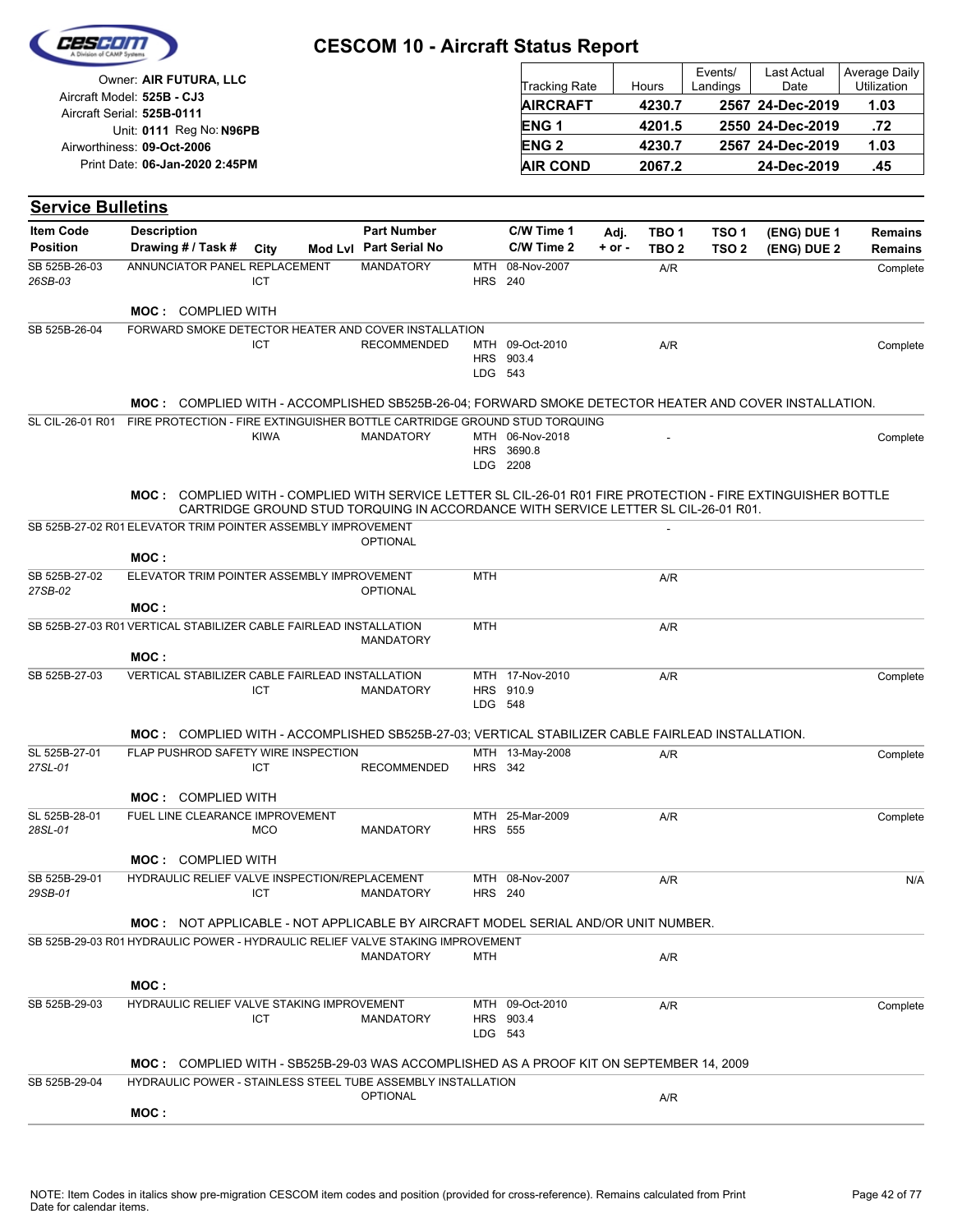

| Owner: AIR FUTURA, LLC                                   | Tracking Rate   | Hours  | Events/<br>Landings | Last Actual<br>Date | Average Daily<br>Utilization |
|----------------------------------------------------------|-----------------|--------|---------------------|---------------------|------------------------------|
| Aircraft Model: 525B - CJ3<br>Aircraft Serial: 525B-0111 | <b>AIRCRAFT</b> | 4230.7 |                     | 2567 24-Dec-2019    | 1.03                         |
| Unit: 0111 Reg No: N96PB                                 | <b>ENG1</b>     | 4201.5 |                     | 2550 24-Dec-2019    | .72                          |
| Airworthiness: 09-Oct-2006                               | <b>ENG 2</b>    | 4230.7 |                     | 2567 24-Dec-2019    | 1.03                         |
| Print Date: 06-Jan-2020 2:45PM                           | <b>AIR COND</b> | 2067.2 |                     | 24-Dec-2019         | .45                          |

#### **(ENG) DUE 2 (ENG) DUE 1 Service Bulletins** City **Mod Lvl Part Serial No Part Number C/W Time 1 C/W Time 2 + or - Adj. TBO 1 TBO 2 TSO 2 TSO 1 Remains** Description Part Number C/W Time 1 Adj. TBO 1 TSO 1 (ENG) DUE 1 Remains **Position Drawing # / Task # Item Code** HRS 655 MTH 14-Sep-2009 - Complete *29SB-03* SB 525B-29-03 ICT HYD RELIEF VALVE STAKING IMPRV **MOC :** COMPLIED WITH **RECOMMENDED** SL 525B-29-02 HYDRAULIC POWER - ENGINE DRIVEN HYDRAULIC PUMP VERIFICATION **MOC : INFORMATIONAL** SL CIL-30-01 R01 ICE AND RAIN PROTECTION - APPROVED DEICING PROGRAM UPDATES **MOC :** MANDATORY DAYS NAR A/R NAMBATORY NA SL 525B-30-02 ICE AND RAIN PROTECTION - WING ANTI-ICE PRESSURE REGULATING SHUTOFF VALVE INSPECTION **MOC :** NOT APPLICABLE - BY SERIAL NUMBER APPLICABLE TO -0248 THRU -0256 ONLY. **INFORMATIONAL** SL CIL-31-01 INDICATING/RECORDING SYSTEMS - CVR, FDR, AND CVDR 90-DAY BATTERY UNDERWATER LOCATOR BEACON (ULB) INSTALLATION **MOC :** HRS 314 RECOMMENDED MTH 23-Mar-2008 A/R Complete *31SL-01* SL 525B-31-01 LGB COCKPIT SWITCH INSPECTION **MOC :** COMPLIED WITH LDG 638 HRS 1081.4 MTH MANDATORY 21-Aug-2012 A/R Complete SL 525B-31-03 **KCRQ** TRANSMITTAL OF L-3 COMMUNICATIONS ALERT BULLETIN NO. CESSNA SB 001 **MOC :** COMPLIED WITH - COMPLIED WITH SL525B-31-03 TRANSMITTAL OF L-3 COMMUNICATIONS ALERT BULLETIN NO. CESSNA SB 001 SERVICE LETTER. HRS 240 MTH 08-Nov-2007 A/R MANDATORY N/A *32SB-05* SB 525B-32-05 ICT NOSE LANDING GEAR ACTUATOR IMPROVEMENT **MOC :** NOT APPLICABLE - NOT APPLICABLE BY AIRCRAFT MODEL SERIAL AND/OR UNIT NUMBER. HRS 432 MTH 11-Sep-2008 32SB-08 ICT MANDATORY MTH 11-Sep-2008 A/R Complete SB 525B-32-08 ICT MAIN LANDING GEAR BRAKE HYDRAULIC AND PNEUMATIC LINE REPLACEMENT **MOC :** COMPLIED WITH LDG 543 HRS 903.4 MTH 09-Oct-2010 RECOMMENDED **Complete** *32SB-09* SB 525B-32-09 ICT BRAKE METERING VALVE CABLE INSPECTION **MOC :** COMPLIED WITH - ACCOMPLISHED SB525B-32-09; BRAKE METERING VALVE CABLE INSPECTION. DISCRETIONARY A/R SB 525B-32-10 LANDING GEAR - NOSE LANDING GEAR ACTUATOR IMPROVEMENT **MOC :** - INFORMATIONAL SL CIL-32-01 LANDING GEAR - IMPROVED NOSE WHEEL GREASE SEAL **MOC :** LDG HRS 2060.5 MTH 22-Jun-2015 - 1207 RECOMMENDED SL CIL-32-03 Complete NLG UPLOCK ROLLER BRACKET INSPECTION **KCRO MOC :** COMPLIED WITH - COMPLIED WITH SL CIL-32-03, NLG UPLOCK ROLLER BRACKET INSPECTION **INFORMATIONAL** SL CIL-32-04 WIRELESS TIRE PRESSURE MONITORING SYSTEM INSTALLATION **MOC :**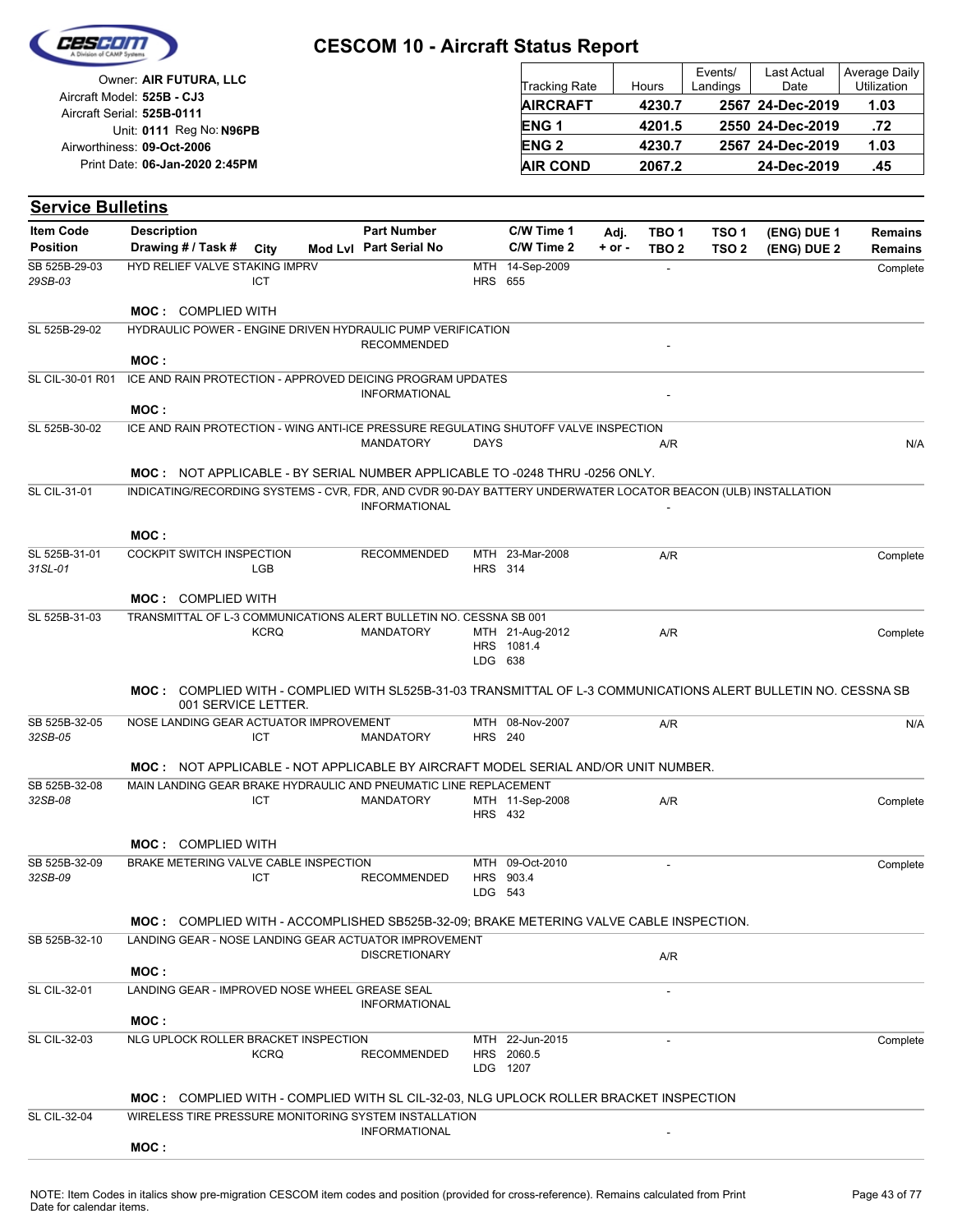

| Owner: AIR FUTURA, LLC                                   | Tracking Rate          | Hours  | Events/<br>Landings | Last Actual<br>Date | Average Daily<br>Utilization |
|----------------------------------------------------------|------------------------|--------|---------------------|---------------------|------------------------------|
| Aircraft Model: 525B - CJ3<br>Aircraft Serial: 525B-0111 | <b>AIRCRAFT</b>        | 4230.7 |                     | 2567 24-Dec-2019    | 1.03                         |
| Unit: 0111 Reg No: N96PB                                 | ENG <sub>1</sub>       | 4201.5 |                     | 2550 24-Dec-2019    | .72                          |
| Airworthiness: 09-Oct-2006                               | <b>ENG<sub>2</sub></b> | 4230.7 |                     | 2567 24-Dec-2019    | 1.03                         |
| Print Date: 06-Jan-2020 2:45PM                           | <b>AIR COND</b>        | 2067.2 |                     | 24-Dec-2019         | .45                          |

| <b>Item Code</b>         | <b>Description</b>                                                                                                  |             | <b>Part Number</b>     |                | C/W Time 1                   | Adj.       | TBO <sub>1</sub> | TSO 1            | (ENG) DUE 1 | <b>Remains</b> |
|--------------------------|---------------------------------------------------------------------------------------------------------------------|-------------|------------------------|----------------|------------------------------|------------|------------------|------------------|-------------|----------------|
| <b>Position</b>          | Drawing # / Task # City                                                                                             |             | Mod Lvl Part Serial No |                | C/W Time 2                   | $+$ or $-$ | TBO <sub>2</sub> | TSO <sub>2</sub> | (ENG) DUE 2 | <b>Remains</b> |
|                          | SL 525B-32-01 R01 NOSE LANDING GEAR ICE PROTECTION BOOT INSTALLATION                                                |             |                        |                |                              |            |                  |                  |             |                |
| 32SL-01: 525B1           |                                                                                                                     | *CF         | <b>OPTIONAL</b>        | MTH            |                              |            |                  |                  |             |                |
|                          |                                                                                                                     |             |                        |                |                              |            |                  |                  |             |                |
|                          | MOC:                                                                                                                |             |                        |                |                              |            |                  |                  |             |                |
| SL 525B-32-03<br>32SL-03 | MAIN LANDING GEAR TIRE INFLATION PLACARD INSPECTION                                                                 | ICT         | <b>RECOMMENDED</b>     |                | MTH 08-Nov-2007              |            | A/R              |                  |             |                |
|                          |                                                                                                                     |             |                        | <b>HRS</b> 240 |                              |            |                  |                  |             | Complete       |
|                          |                                                                                                                     |             |                        |                |                              |            |                  |                  |             |                |
|                          | <b>MOC: COMPLIED WITH</b>                                                                                           |             |                        |                |                              |            |                  |                  |             |                |
| SL 525B-32-06            | MAIN LANDING GEAR DOOR PUSHROD SAFETY WIRE INSPECTION                                                               |             |                        |                |                              |            |                  |                  |             |                |
| 32SL-06                  |                                                                                                                     | ICT         | <b>RECOMMENDED</b>     |                | MTH 13-May-2008              |            | A/R              |                  |             | Complete       |
|                          |                                                                                                                     |             |                        | <b>HRS 342</b> |                              |            |                  |                  |             |                |
|                          | <b>MOC: COMPLIED WITH</b>                                                                                           |             |                        |                |                              |            |                  |                  |             |                |
|                          | SL 525B-32-09 R02 EMERGENCY GEAR RELEASE INSPECTION                                                                 |             |                        |                | MTH 09-Oct-2010              |            |                  |                  |             |                |
|                          |                                                                                                                     | ICT         | <b>MANDATORY</b>       |                | HRS 903.4                    |            | A/R              |                  |             | Complete       |
|                          |                                                                                                                     |             |                        | LDG 543        |                              |            |                  |                  |             |                |
|                          |                                                                                                                     |             |                        |                |                              |            |                  |                  |             |                |
|                          | MOC: COMPLIED WITH - ACCOMPLISHED SL525B-32-09REV2, DATED MAY 12, 2010; EMERGENCY GEAR RELEASE INSPECTION.          |             |                        |                |                              |            |                  |                  |             |                |
| SL 525B-32-09            | EMERGENCY GEAR RELEASE INSPECTION                                                                                   |             |                        |                |                              |            |                  |                  |             |                |
| 32SL-09                  |                                                                                                                     |             | <b>MANDATORY</b>       |                |                              |            |                  |                  |             |                |
|                          | MUST BE ACCOMPLISHED IN CONJUNCTION WITH INSPECTION DOCUMENT 14.                                                    |             |                        |                |                              |            |                  |                  |             |                |
|                          | MOC:                                                                                                                |             |                        |                |                              |            |                  |                  |             |                |
| SB 525B-33-01            | LIGHTNING STRIKE IMPROVEMENT FOR THE LANDING LIGHTS                                                                 |             |                        |                |                              |            |                  |                  |             |                |
|                          |                                                                                                                     | ICT         | <b>RECOMMENDED</b>     |                | MTH 09-Oct-2010<br>HRS 903.4 |            | A/R              |                  |             | Complete       |
|                          |                                                                                                                     |             |                        | LDG 543        |                              |            |                  |                  |             |                |
|                          |                                                                                                                     |             |                        |                |                              |            |                  |                  |             |                |
|                          | MOC: COMPLIED WITH - ACCOMPLISHED SB525B-33-01; LIGHTING STRIKE IMPROVEMENT FOR THE LANDING LIGHTS.                 |             |                        |                |                              |            |                  |                  |             |                |
| SB 525B-33-03            | RIGHT LANDING LIGHT RELAY/RESISTOR MOUNT BRACKET REPLACEMENT                                                        |             |                        |                |                              |            |                  |                  |             |                |
| 33SB-03                  |                                                                                                                     | <b>DAL</b>  | <b>RECOMMENDED</b>     |                | MTH 09-Dec-2008              |            | A/R              |                  |             | Complete       |
|                          |                                                                                                                     |             |                        | <b>HRS 480</b> |                              |            |                  |                  |             |                |
|                          | <b>MOC: COMPLIED WITH</b>                                                                                           |             |                        |                |                              |            |                  |                  |             |                |
| SB 525B-33-05            | ELECTROLUMINESCENT PANEL MOUNTING IMPROVEMENT                                                                       |             |                        |                |                              |            |                  |                  |             |                |
|                          |                                                                                                                     | <b>KCRQ</b> | <b>MANDATORY</b>       |                | MTH 10-May-2013              |            |                  |                  |             | Complete       |
|                          |                                                                                                                     |             |                        |                | HRS 1210                     |            |                  |                  |             |                |
|                          |                                                                                                                     |             |                        | LDG 712        |                              |            |                  |                  |             |                |
|                          |                                                                                                                     |             |                        |                |                              |            |                  |                  |             |                |
|                          | MOC: COMPLIED WITH - COMPLIED WITH SB525B-33-05, ELT PANEL MOUNTING IMPROVEMENT.                                    |             |                        |                |                              |            |                  |                  |             |                |
| SB 525B-33-07            | LIGHTS - WING TIP LED LIGHT MODIFICATION                                                                            |             | <b>OPTIONAL</b>        |                |                              |            |                  |                  |             |                |
|                          | MOC:                                                                                                                |             |                        |                |                              |            |                  |                  |             |                |
| SL CIL-33-01             | TRANSMITTAL OF RADIANT POWER CORP. SB-RPC-001, PROCEDURE TO REPLACE OBSOLETE CONNECTOR ASSEMBLY FOR CBS28 EMERGENCY |             |                        |                |                              |            |                  |                  |             |                |
|                          | <b>BATTERY</b>                                                                                                      |             | <b>INFORMATIONAL</b>   |                |                              |            |                  |                  |             |                |
|                          |                                                                                                                     |             |                        |                |                              |            |                  |                  |             |                |
|                          | MOC:                                                                                                                |             |                        |                |                              |            |                  |                  |             |                |
|                          | SB 525B-34-01 R01 TERRAIN AWARENESS WARNING SYSTEM (TAWS) UPGRADE TO SOFTWARE LEVEL 1.13                            |             |                        |                |                              |            |                  |                  |             |                |
| 34SB-01: 525B1           |                                                                                                                     |             | <b>OPTIONAL</b>        | MTH            |                              |            | A/R              |                  |             |                |
|                          |                                                                                                                     |             |                        |                |                              |            |                  |                  |             |                |
|                          | MOC:                                                                                                                |             |                        |                |                              |            |                  |                  |             |                |
| SB 525B-34-03<br>34SB-03 | ENHANCED SURVEILLANCE TRANSPONDER UPGRADE                                                                           |             | <b>OPTIONAL</b>        | <b>MTH</b>     |                              |            | A/R              |                  |             |                |
|                          | MOC:                                                                                                                |             |                        |                |                              |            |                  |                  |             |                |
|                          | SB 525B-34-04 R02 V-SPEED ENABLE AND SOFTWARE UPGRADE                                                               |             |                        |                | MTH 08-Nov-2007              |            | A/R              |                  |             |                |
| 34SB-04: 525B2           |                                                                                                                     | ICT         | <b>RECOMMENDED</b>     | <b>HRS</b> 240 |                              |            |                  |                  |             | Complete       |
|                          |                                                                                                                     |             |                        |                |                              |            |                  |                  |             |                |
|                          | <b>MOC: COMPLIED WITH</b>                                                                                           |             |                        |                |                              |            |                  |                  |             |                |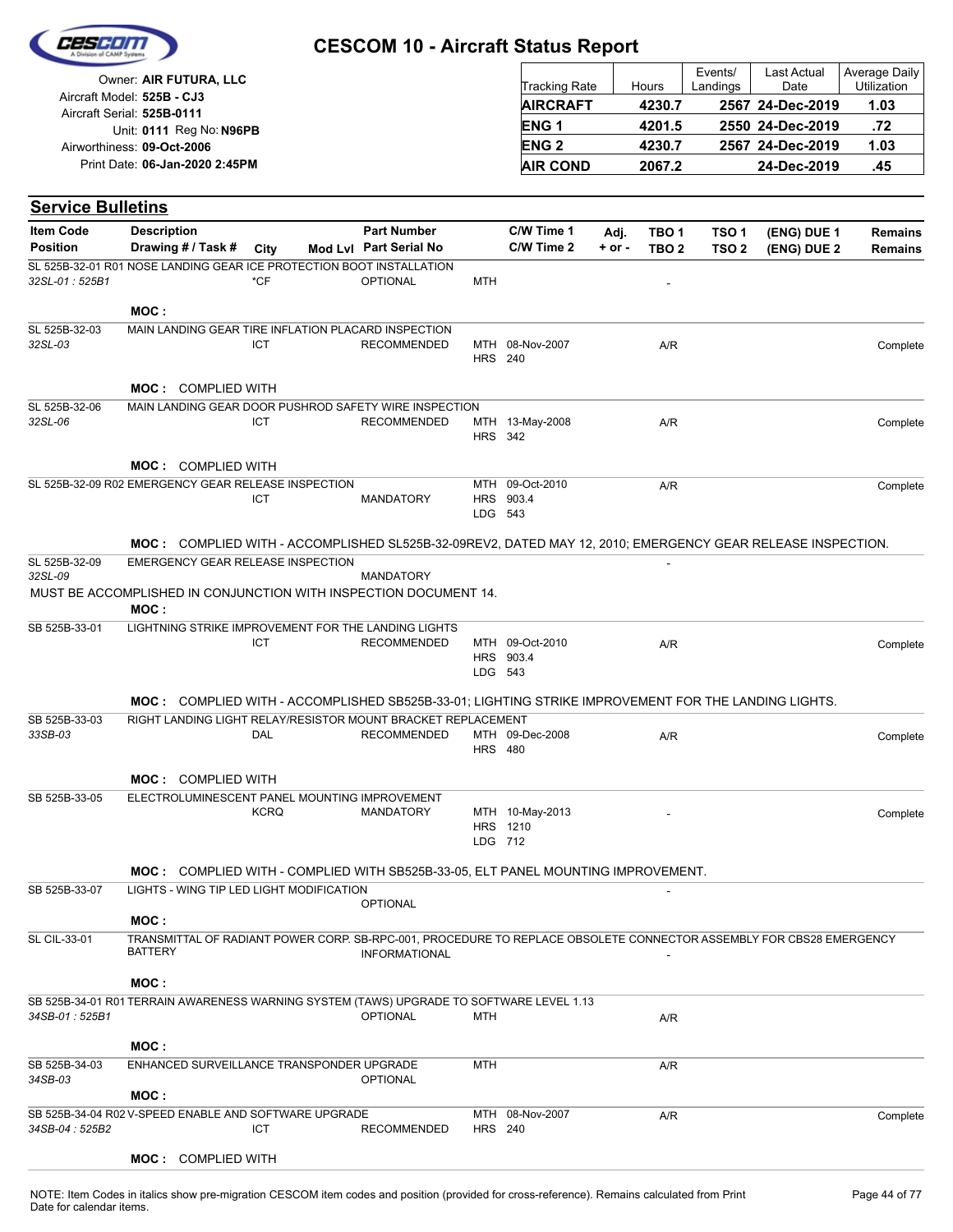|                                     |                                                                                                                                                                                                              | <b>CESCOM 10 - Aircraft Status Report</b>                                                                                                                                                                 |                |                               |                    |                                      |                                      |                            |                                  |
|-------------------------------------|--------------------------------------------------------------------------------------------------------------------------------------------------------------------------------------------------------------|-----------------------------------------------------------------------------------------------------------------------------------------------------------------------------------------------------------|----------------|-------------------------------|--------------------|--------------------------------------|--------------------------------------|----------------------------|----------------------------------|
|                                     | Owner: AIR FUTURA, LLC<br>Aircraft Model: 525B - CJ3                                                                                                                                                         |                                                                                                                                                                                                           |                | Tracking Rate                 |                    | Hours                                | Events/<br>Landings                  | Last Actual<br>Date        | Average Daily<br>Utilization     |
|                                     | Aircraft Serial: 525B-0111                                                                                                                                                                                   |                                                                                                                                                                                                           |                | <b>AIRCRAFT</b>               |                    | 4230.7                               |                                      | 2567 24-Dec-2019           | 1.03                             |
|                                     | Unit: 0111 Reg No: N96PB                                                                                                                                                                                     |                                                                                                                                                                                                           |                | ENG <sub>1</sub>              |                    | 4201.5                               |                                      | 2550 24-Dec-2019           | .72                              |
|                                     | Airworthiness: 09-Oct-2006                                                                                                                                                                                   |                                                                                                                                                                                                           |                | <b>ENG2</b>                   |                    | 4230.7                               |                                      | 2567 24-Dec-2019           | 1.03                             |
|                                     | Print Date: 06-Jan-2020 2:45PM                                                                                                                                                                               |                                                                                                                                                                                                           |                | <b>AIR COND</b>               |                    | 2067.2                               |                                      | 24-Dec-2019                | .45                              |
| <b>Service Bulletins</b>            |                                                                                                                                                                                                              |                                                                                                                                                                                                           |                |                               |                    |                                      |                                      |                            |                                  |
| <b>Item Code</b><br><b>Position</b> | <b>Description</b><br>Drawing # / Task #<br>City                                                                                                                                                             | <b>Part Number</b><br>Mod Lvl Part Serial No                                                                                                                                                              |                | C/W Time 1<br>C/W Time 2      | Adj.<br>$+$ or $-$ | TBO <sub>1</sub><br>TBO <sub>2</sub> | TSO <sub>1</sub><br>TSO <sub>2</sub> | (ENG) DUE 1<br>(ENG) DUE 2 | <b>Remains</b><br><b>Remains</b> |
| SB 525B-34-09<br>34SB-09            | CURSOR CONTROL PANEL (CCP) HARDWARE UPGRADE TO MOD LEVEL 1<br>ICT                                                                                                                                            | <b>DISCRETIONARY</b>                                                                                                                                                                                      | <b>HRS</b> 342 | MTH 13-May-2008               |                    | A/R                                  |                                      |                            | Complete                         |
|                                     | <b>MOC: COMPLIED WITH</b>                                                                                                                                                                                    |                                                                                                                                                                                                           |                |                               |                    |                                      |                                      |                            |                                  |
|                                     | SB 525B-34-18 R01 NAVIGATION - DBU-5000 DATABASE UNIT (FLASH MEMORY) SOFTWARE DATABASE LOADER<br><b>KIWA</b>                                                                                                 | <b>OPTIONAL</b>                                                                                                                                                                                           | LDG 2441       | MTH 21-Jul-2019<br>HRS 4038.4 |                    | A/R                                  |                                      |                            | Complete                         |
|                                     | MOC: COMPLIED WITH - COMPLIED WITH SERVICE BULLETIN SB525B-34-18 NAVIGATION - DBU-5000 DATABASE UNIT (FLASH<br>SB 525B-34-19 R01 COLLINS FMS-3000 WIDE AREA AUGMENTATION SYSTEM (WAAS) WITH FMS 4.0 SOFTWARE | MEMORY) SOFTWARE DATABASE LOADER REVISION 1 DATED MARCH 18, 2011.                                                                                                                                         |                |                               |                    |                                      |                                      |                            |                                  |
|                                     | MOC:                                                                                                                                                                                                         | <b>OPTIONAL</b>                                                                                                                                                                                           |                |                               |                    |                                      |                                      |                            |                                  |
|                                     | SB 525B-34-19 R02 COLLINS FMS-3000 WIDE AREA AUGMENTATION SYSTEM (WAAS) WITH FMS 4.0 SOFTWARE                                                                                                                |                                                                                                                                                                                                           |                |                               |                    |                                      |                                      |                            |                                  |
|                                     | <b>KIWA</b>                                                                                                                                                                                                  | <b>OPTIONAL</b>                                                                                                                                                                                           | LDG 2441       | MTH 21-Jul-2019<br>HRS 4038.4 |                    |                                      |                                      |                            | Complete                         |
|                                     | MOC: COMPLIED WITH - COMPLIED WITH SERVICE BULLETIN SB525B-34-19 NAVIGATION - COLLINS FMS-3000 WIDE AREA                                                                                                     | AUGMENTATION SYSTEM (WAAS) WITH FMS 4.0 SOFTWARE REVISION 2 FEBRUARY 25, 2014. NOTE: FAA FORM 8110-3 HAS<br>BEEN CREATED FOR REPLACEMENT OF GPS RECEIVER P/N 822-2189-010 (OBSOLETE) TO P/N 822-2189-100. |                |                               |                    |                                      |                                      |                            |                                  |
| SB 525B-34-21                       | NAVIGATION - TRAFFIC ALERT AND COLLISION AVOIDANCE SYSTEM (TCAS II) SOFTWARE 7.1 UPGRADE<br>MOC:                                                                                                             | <b>OPTIONAL</b>                                                                                                                                                                                           |                |                               |                    |                                      |                                      |                            |                                  |
| SB 525B-34-22                       | ENHANCED SURVEILLANCE TRANSPONDER STRAPPING MODIFICATION                                                                                                                                                     | <b>DISCRETIONARY</b>                                                                                                                                                                                      | <b>MTH</b>     |                               |                    |                                      |                                      |                            |                                  |
|                                     | MOC:                                                                                                                                                                                                         |                                                                                                                                                                                                           |                |                               |                    |                                      |                                      |                            |                                  |
| SB 525B-34-23                       | TDR-94D TRANSPONDER UPGRADE                                                                                                                                                                                  | <b>OPTIONAL</b>                                                                                                                                                                                           |                |                               |                    |                                      |                                      |                            |                                  |
|                                     | MOC:                                                                                                                                                                                                         |                                                                                                                                                                                                           |                |                               |                    |                                      |                                      |                            |                                  |
|                                     | SB 525B-34-26 R01 NAVIGATION - AUTOMATIC DEPENDENT SURVEILLANCE BROADCAST (ADS-B) OUT TRANSPONDERINSTALLATION                                                                                                |                                                                                                                                                                                                           |                |                               |                    |                                      |                                      |                            |                                  |
|                                     |                                                                                                                                                                                                              | <b>OPTIONAL</b>                                                                                                                                                                                           |                |                               |                    |                                      |                                      |                            |                                  |
|                                     | MOC:<br>SB 525B-34-26 R02 NAVIGATION - AUTOMATIC DEPENDENT SURVEILLANCE BROADCAST (ADS-B) OUT TRANSPONDER INSTALLATION                                                                                       |                                                                                                                                                                                                           |                |                               |                    |                                      |                                      |                            |                                  |
|                                     | <b>KIWA</b>                                                                                                                                                                                                  | <b>OPTIONAL</b>                                                                                                                                                                                           | LDG 2441       | MTH 21-Jul-2019<br>HRS 4038.4 |                    |                                      |                                      |                            | Complete                         |
|                                     | MOC: COMPLIED WITH - COMPLIED WITH SERVICE BULLETIN SB525B-34-26 NAVIGATION - AUTOMATIC DEPENDENT SURVEILLANCE                                                                                               | BROADCAST (ADS-B) OUT TRANSPONDER INSTALLATION REVISION 2 DATED APRIL 25, 2019.                                                                                                                           |                |                               |                    |                                      |                                      |                            |                                  |
| SB 525B-34-26                       | NAVIGATION - AUTOMATIC DEPENDENT SURVEILLANCE BROADCAST (ADS-B) OUT TRANSPONDER INSTALLATION                                                                                                                 | <b>OPTIONAL</b>                                                                                                                                                                                           |                |                               |                    |                                      |                                      |                            |                                  |
|                                     | MOC:                                                                                                                                                                                                         |                                                                                                                                                                                                           |                |                               |                    |                                      |                                      |                            |                                  |
| SB CIB-34-02                        | GPS-4000S SOFTWARE UPDATE<br><b>KCRQ</b>                                                                                                                                                                     | RECOMMENDED                                                                                                                                                                                               | LDG 1110       | MTH 15-Jan-2015<br>HRS 1892.5 |                    |                                      |                                      |                            | N/A                              |
|                                     | <b>MOC: NOT APPLICABLE - CIB-34-02 IS NOT APPLICABLE DUE TO GPS-4000S NOT INSTALLED IN AIRCRAFT.</b>                                                                                                         |                                                                                                                                                                                                           |                |                               |                    |                                      |                                      |                            |                                  |
| <b>SL CIL-34-04</b>                 | TDR-94/94D TRANSPONDER ALL-CALL                                                                                                                                                                              | <b>INFORMATIONAL</b>                                                                                                                                                                                      |                |                               |                    |                                      |                                      |                            |                                  |
|                                     | MOC:                                                                                                                                                                                                         |                                                                                                                                                                                                           |                |                               |                    |                                      |                                      |                            |                                  |
| SL 525B-34-09                       | NAVIGATION - TRANSMITTAL OF ROCKWELL COLLINS SERVICE INFORMATION LETTER 16-1 FUNCTION OF RESET OVERRIDE MODE SWITCH ON XM<br>WEATHER RECEIVER FOR PROLINE 21/PROLINE FUSION                                  | <b>INFORMATIONAL</b>                                                                                                                                                                                      |                |                               |                    |                                      |                                      |                            |                                  |
|                                     | MOC:                                                                                                                                                                                                         |                                                                                                                                                                                                           |                |                               |                    |                                      |                                      |                            |                                  |

 $\overline{\phantom{a}}$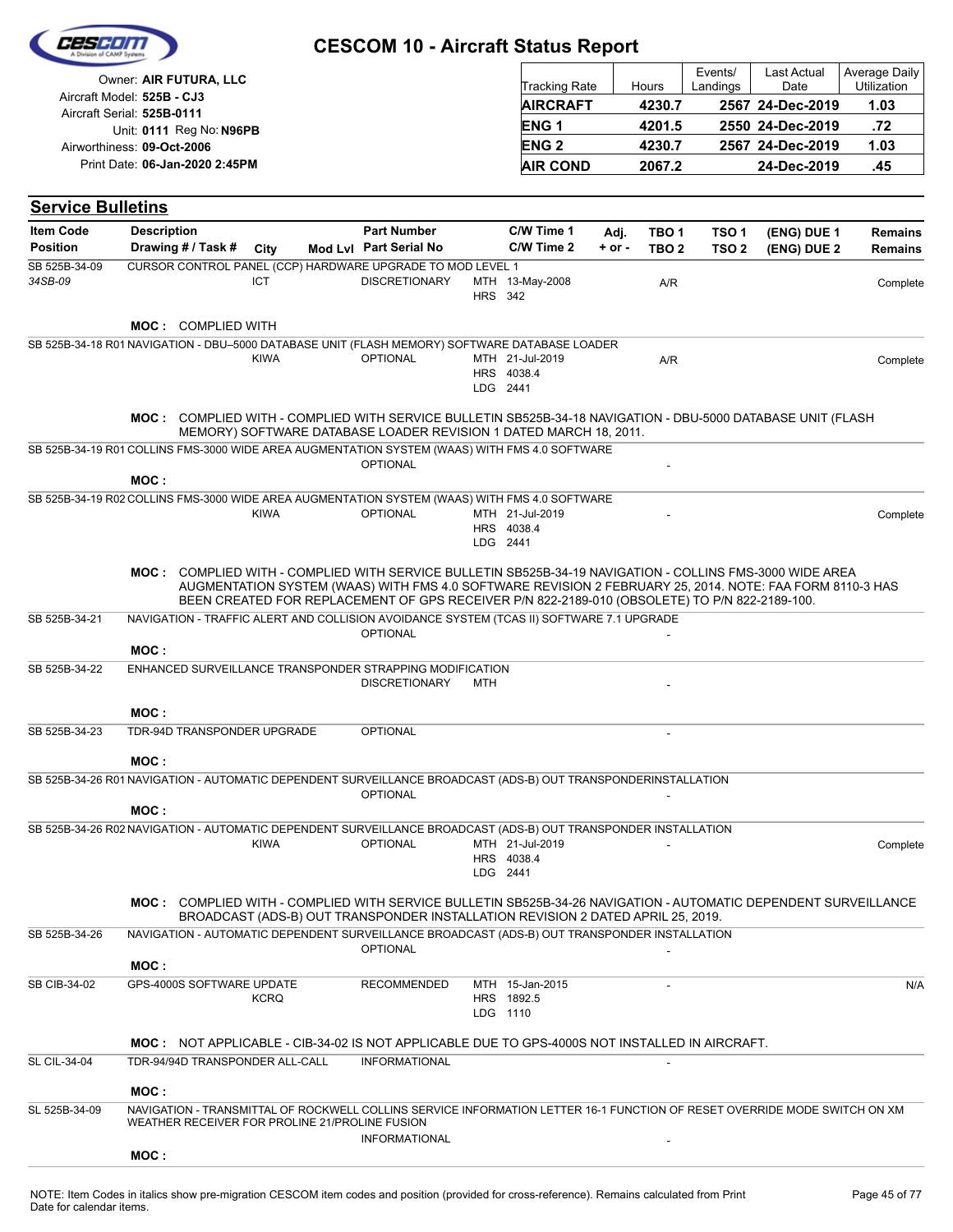|                                     |                                                                                      |             | <b>CESCOM 10 - Aircraft Status Report</b>                                                                              |                |                                           |                    |                                      |                                      |                     |                              |
|-------------------------------------|--------------------------------------------------------------------------------------|-------------|------------------------------------------------------------------------------------------------------------------------|----------------|-------------------------------------------|--------------------|--------------------------------------|--------------------------------------|---------------------|------------------------------|
|                                     | Owner: AIR FUTURA, LLC                                                               |             |                                                                                                                        |                | <b>Tracking Rate</b>                      |                    | Hours                                | Events/<br>Landings                  | Last Actual<br>Date | Average Daily<br>Utilization |
|                                     | Aircraft Model: 525B - CJ3                                                           |             |                                                                                                                        |                | <b>AIRCRAFT</b>                           |                    | 4230.7                               |                                      | 2567 24-Dec-2019    | 1.03                         |
|                                     | Aircraft Serial: 525B-0111                                                           |             |                                                                                                                        |                | ENG <sub>1</sub>                          |                    | 4201.5                               |                                      | 2550 24-Dec-2019    | .72                          |
|                                     | Unit: 0111 Reg No: N96PB<br>Airworthiness: 09-Oct-2006                               |             |                                                                                                                        |                | <b>ENG2</b>                               |                    | 4230.7                               |                                      | 2567 24-Dec-2019    | 1.03                         |
|                                     | Print Date: 06-Jan-2020 2:45PM                                                       |             |                                                                                                                        |                | <b>AIR COND</b>                           |                    | 2067.2                               |                                      | 24-Dec-2019         | .45                          |
|                                     |                                                                                      |             |                                                                                                                        |                |                                           |                    |                                      |                                      |                     |                              |
| <b>Service Bulletins</b>            |                                                                                      |             |                                                                                                                        |                |                                           |                    |                                      |                                      |                     |                              |
| <b>Item Code</b><br><b>Position</b> | <b>Description</b><br>Drawing # / Task #                                             | City        | <b>Part Number</b><br>Mod Lvl Part Serial No                                                                           |                | C/W Time 1<br>C/W Time 2                  | Adj.<br>$+$ or $-$ | TBO <sub>1</sub><br>TBO <sub>2</sub> | TSO <sub>1</sub><br>TSO <sub>2</sub> | (ENG) DUE 1         | <b>Remains</b>               |
| <b>SL CIL-35-01</b>                 |                                                                                      |             | TRANSMITTAL OF BE AEROSPACE SERVICE BULLETIN 118077-35-01                                                              |                |                                           |                    |                                      |                                      | (ENG) DUE 2         | <b>Remains</b>               |
|                                     |                                                                                      | <b>KCRQ</b> | <b>MANDATORY</b>                                                                                                       |                | MTH 26-Jul-2014<br>HRS 1692.2<br>LDG 1004 |                    |                                      |                                      |                     | N/A                          |
|                                     |                                                                                      |             | <b>MOC: NOT APPLICABLE - NOT APPLICABLE DO TO P/N NOT INSTALLED ON AIRCRAFT</b>                                        |                |                                           |                    |                                      |                                      |                     |                              |
| <b>SL CIL-35-05</b>                 |                                                                                      |             | OXYGEN - TRANSMITTAL OF ZODIAC AEROSPACE SB MCF-SBU-35-001                                                             |                |                                           |                    |                                      |                                      |                     |                              |
|                                     |                                                                                      | <b>KCRQ</b> | <b>MANDATORY</b>                                                                                                       |                | MTH 07-Feb-2016<br>DAYS 2297.6            |                    |                                      |                                      |                     | N/A                          |
|                                     |                                                                                      |             |                                                                                                                        | <b>LDG</b>     | HRS 1342                                  |                    |                                      |                                      |                     |                              |
|                                     |                                                                                      |             | MOC: NOT APPLICABLE - COMPLIED WITH CIL-35-05, TRANSMITTAL OF ZODIAC AEROSPACE SB MCF-SBU-35-001, INSPECTION OF        |                |                                           |                    |                                      |                                      |                     |                              |
|                                     |                                                                                      |             | CREW OXYGEN MASKS AND FOUND NOT TO BE APPLICABLE PER PART NUMBER MC10-16-101 MASKSINSTALLED.                           |                |                                           |                    |                                      |                                      |                     |                              |
|                                     | SL 525B-35-02 R01 TRANSMITTAL OF INTERTECHNIQUE SERVICE BULLETIN MXH-35-240          |             | <b>MANDATORY</b>                                                                                                       |                |                                           |                    |                                      |                                      |                     |                              |
|                                     | MOC:                                                                                 |             |                                                                                                                        |                |                                           |                    |                                      |                                      |                     |                              |
|                                     | SL 525B-35-02 R02 OXYGEN - TRANSMITTAL OF INTERTECHNIQUE SERVICE BULLETIN MXH-35-240 |             |                                                                                                                        |                |                                           |                    |                                      |                                      |                     |                              |
|                                     |                                                                                      | <b>KCRQ</b> | <b>MANDATORY</b>                                                                                                       |                | MTH 10-May-2013<br>HRS 1210               |                    |                                      |                                      |                     | Complete                     |
|                                     |                                                                                      |             |                                                                                                                        | LDG 712        |                                           |                    |                                      |                                      |                     |                              |
|                                     | SERVICE LETTER.                                                                      |             | MOC: COMPLIED WITH - COMPLIED WITH SL525B-35-02 R2, TRANSMITTAL OF INTERTECHINIQUE SERVICE BULLETIN MXH-35-240         |                |                                           |                    |                                      |                                      |                     |                              |
| SL 525B-35-02                       |                                                                                      |             | OXYGEN - TRANSMITTAL OF INTERTECHNIQUE SERVICE BULLETIN MXH-35-240                                                     |                |                                           |                    |                                      |                                      |                     |                              |
|                                     | MOC:                                                                                 |             | <b>MANDATORY</b>                                                                                                       |                |                                           |                    |                                      |                                      |                     |                              |
|                                     | SB 525B-36-02 R01 PNEUMATIC - PRECOOLER EXHAUST IMPROVEMENT                          |             |                                                                                                                        |                | MTH 31-May-2011                           |                    | A/R                                  |                                      |                     | Complete                     |
|                                     |                                                                                      | <b>KIWA</b> | <b>DISCRETIONARY</b>                                                                                                   | LDG 579        | HRS 960.6                                 |                    |                                      |                                      |                     |                              |
|                                     |                                                                                      |             |                                                                                                                        |                |                                           |                    |                                      |                                      |                     |                              |
| SB 525B-36-02                       | PRECOOLER EXHAUST IMPROVEMENT                                                        |             | MOC: COMPLIED WITH - COMPLIED WITH SB525B-36-02 R1 PRECOOLER EXHAUST IMPROVEMENT. UPDATED AFM.<br><b>DISCRETIONARY</b> |                |                                           |                    | A/R                                  |                                      |                     | N/A                          |
|                                     |                                                                                      |             |                                                                                                                        |                |                                           |                    |                                      |                                      |                     |                              |
|                                     |                                                                                      |             | <b>MOC: NOT APPLICABLE - SUPERSEDED SUPERSEDED BY REVISION 1</b>                                                       |                |                                           |                    |                                      |                                      |                     |                              |
|                                     | SB 525B-36-03 R01 PNEUMATIC - MOISTURE TRAP INSTALLATION<br>MOC:                     |             | <b>OPTIONAL</b>                                                                                                        |                |                                           |                    |                                      |                                      |                     |                              |
| SB 525B-36-03                       | PNEUMATIC - MOISTURE TRAP INSTALLATION                                               |             |                                                                                                                        |                |                                           |                    | A/R                                  |                                      |                     |                              |
|                                     |                                                                                      |             | <b>OPTIONAL</b>                                                                                                        |                |                                           |                    |                                      |                                      |                     |                              |
|                                     | MOC :<br>SL 525B-36-01 R01 PNEUMATIC - PRECOOLER LIFE LIMIT                          |             | <b>INFORMATIONAL</b>                                                                                                   |                |                                           |                    | $\overline{\phantom{a}}$             |                                      |                     |                              |
|                                     |                                                                                      |             |                                                                                                                        |                |                                           |                    |                                      |                                      |                     |                              |
| SL 525B-36-01                       | MOC :<br>PRECOOLER LIFE LIMIT                                                        |             | <b>INFORMATIONAL</b>                                                                                                   |                |                                           |                    |                                      |                                      |                     |                              |
|                                     |                                                                                      |             |                                                                                                                        |                |                                           |                    |                                      |                                      |                     |                              |
|                                     | MOC:<br>SB 525B-52-01 R01 IMPROVEMENT FOR THE CABIN ENTRY STEPS                      |             |                                                                                                                        | <b>MTH</b>     |                                           |                    |                                      |                                      |                     |                              |
| 52SB-01: 525B1                      | MOC:                                                                                 |             | <b>OPTIONAL</b>                                                                                                        |                |                                           |                    | A/R                                  |                                      |                     |                              |
| 52SB-03 : 525B1                     | SB 525B-52-03 R01 CABIN ENTRY DOOR HANDLE POSITION SWITCH INSTALLATION               |             | <b>OPTIONAL</b>                                                                                                        | MTH            |                                           |                    | A/R                                  |                                      |                     |                              |
|                                     | MOC:                                                                                 |             |                                                                                                                        |                |                                           |                    |                                      |                                      |                     |                              |
| ASL 525B-52-01                      | EMERGENCY DOOR INSPECTION                                                            |             | <b>MANDATORY</b>                                                                                                       |                | MTH 23-Mar-2008                           |                    | A/R                                  |                                      |                     | Complete                     |
| 52SLA01                             |                                                                                      | LGB         |                                                                                                                        | <b>HRS</b> 314 |                                           |                    |                                      |                                      |                     |                              |
|                                     | <b>MOC:</b> COMPLIED WITH                                                            |             |                                                                                                                        |                |                                           |                    |                                      |                                      |                     |                              |

 $\overline{\phantom{a}}$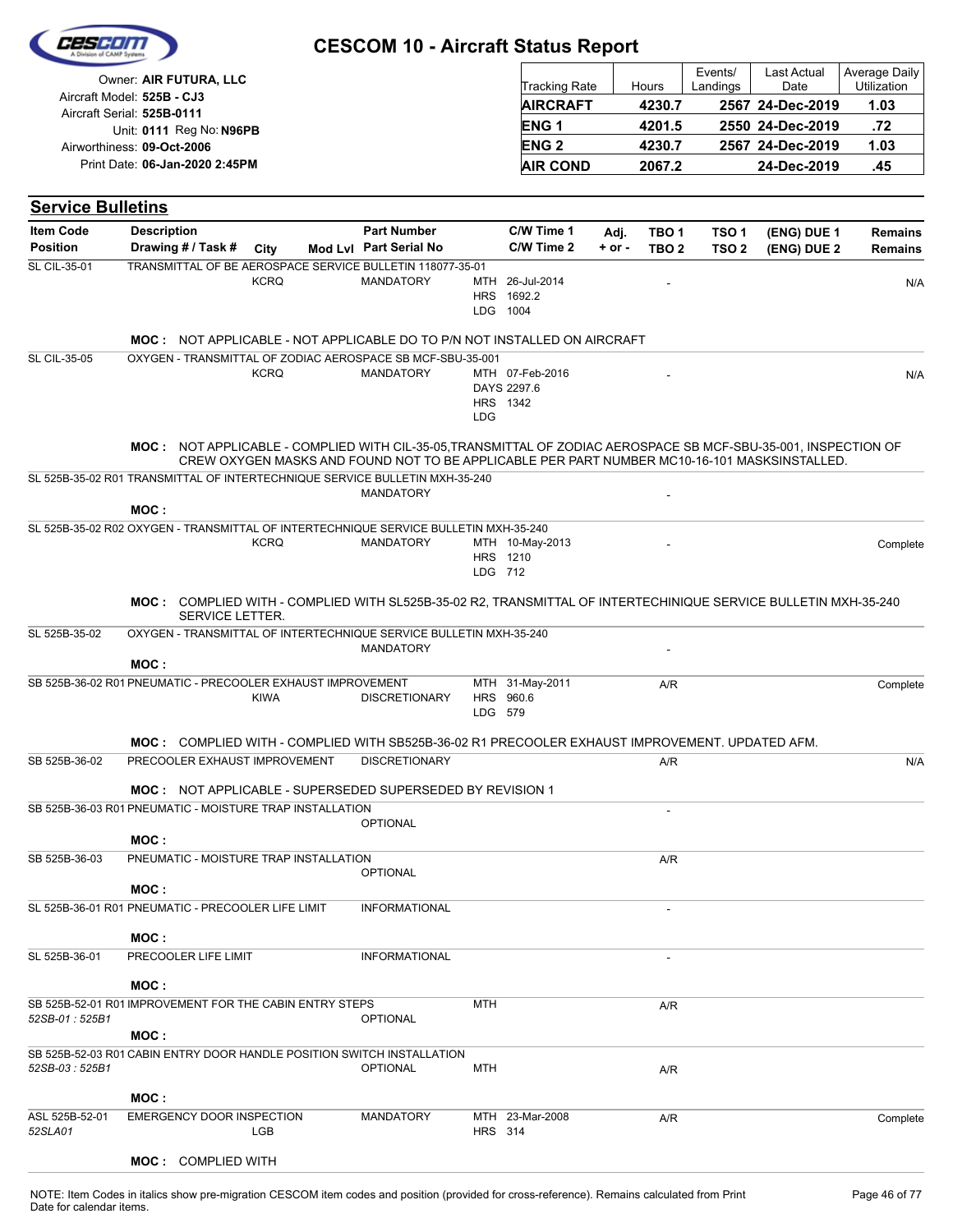

| Owner: AIR FUTURA, LLC                                   | <b>Tracking Rate</b> | Hours  | Events/<br>Landings | <b>Last Actual</b><br>Date | Average Daily<br>Utilization |
|----------------------------------------------------------|----------------------|--------|---------------------|----------------------------|------------------------------|
| Aircraft Model: 525B - CJ3<br>Aircraft Serial: 525B-0111 | <b>AIRCRAFT</b>      | 4230.7 |                     | 2567 24-Dec-2019           | 1.03                         |
| Unit: 0111 Reg No: N96PB                                 | <b>ENG1</b>          | 4201.5 |                     | 2550 24-Dec-2019           | .72                          |
| Airworthiness: 09-Oct-2006                               | <b>ENG 2</b>         | 4230.7 |                     | 2567 24-Dec-2019           | 1.03                         |
| Print Date: 06-Jan-2020 2:45PM                           | <b>AIR COND</b>      | 2067.2 |                     | 24-Dec-2019                | .45                          |

| <b>Service Bulletins</b>          |                                                                                                             |             |                        |                |                              |          |                  |                                                                                                                                                                                                                                                                                                                                                                                                                                                      |             |                |
|-----------------------------------|-------------------------------------------------------------------------------------------------------------|-------------|------------------------|----------------|------------------------------|----------|------------------|------------------------------------------------------------------------------------------------------------------------------------------------------------------------------------------------------------------------------------------------------------------------------------------------------------------------------------------------------------------------------------------------------------------------------------------------------|-------------|----------------|
| <b>Item Code</b>                  | <b>Description</b>                                                                                          |             | <b>Part Number</b>     |                | C/W Time 1                   | Adj.     | TBO 1            | TSO 1                                                                                                                                                                                                                                                                                                                                                                                                                                                | (ENG) DUE 1 | <b>Remains</b> |
| <b>Position</b>                   | Drawing # / Task #                                                                                          | City        | Mod Lvl Part Serial No |                | C/W Time 2                   | $+ or -$ | TBO <sub>2</sub> | TSO <sub>2</sub>                                                                                                                                                                                                                                                                                                                                                                                                                                     | (ENG) DUE 2 | <b>Remains</b> |
| <b>SL CIL-52-01</b>               | DOORS - EMERGENCY DOOR INSPECTION                                                                           | <b>KCRQ</b> | <b>MANDATORY</b>       | HRS<br>LDG 788 | MTH 17-Sep-2013<br>1341.6    |          |                  |                                                                                                                                                                                                                                                                                                                                                                                                                                                      |             | Complete       |
|                                   |                                                                                                             |             |                        |                |                              |          |                  | <b>MOC:</b> COMPLIED WITH - COMPLIED WITH INSPECTION DOCUMENT 40 IAW CE525B M.M. CHAPTER 5 REQUIREMENTS.<br>A/R<br>MOC: COMPLIED WITH - ACCOMPLISHED SL525B-53-06; INTERCOSTAL DRAINAGE PATH INSPECTION.<br>A/R<br>MOC: COMPLIED WITH - ACCOMPLISHED SL525B-53-07, DATED JUNE 3, 2010; UPPER TAILCONE SKIN INSPECTION.<br>A/R<br><b>MOC: NOT APPLICABLE - SUPERSEDED BY REVISION 3 WHICH CANCELLED THIS BULLETIN. SEE INSPECTION DOCUMENT 1 CODE</b> |             |                |
|                                   |                                                                                                             |             |                        |                |                              |          |                  |                                                                                                                                                                                                                                                                                                                                                                                                                                                      |             |                |
| SB 525B-53-01<br>53SB-01          | DISABLE THE COCKPIT MOUNTED RELIEF TUBE(S)                                                                  | ICT         | <b>MANDATORY</b>       | <b>HRS</b> 240 | MTH 08-Nov-2007              |          |                  |                                                                                                                                                                                                                                                                                                                                                                                                                                                      |             | Complete       |
|                                   | <b>MOC: COMPLIED WITH</b>                                                                                   |             |                        |                |                              |          |                  |                                                                                                                                                                                                                                                                                                                                                                                                                                                      |             |                |
| ASL 525B-53-01<br>53SLA01         | RELIEF TUBE CORROSION                                                                                       | ICT         | <b>MANDATORY</b>       | <b>HRS</b> 177 | MTH 01-Jun-2007              |          | A/R              |                                                                                                                                                                                                                                                                                                                                                                                                                                                      |             | Complete       |
|                                   | <b>MOC: COMPLIED WITH</b>                                                                                   |             |                        |                |                              |          |                  |                                                                                                                                                                                                                                                                                                                                                                                                                                                      |             |                |
| ASL 525B-53-02<br>R <sub>05</sub> | RELIEF TUBE CORROSION INSPECTION                                                                            | ICT         | <b>MANDATORY</b>       | <b>HRS 342</b> | MTH 13-May-2008              |          | A/R              |                                                                                                                                                                                                                                                                                                                                                                                                                                                      |             | Complete       |
| 53SLA02: 525B5                    | <b>MOC: COMPLIED WITH</b>                                                                                   |             |                        |                |                              |          |                  |                                                                                                                                                                                                                                                                                                                                                                                                                                                      |             |                |
| SL 525B-53-06<br>53SL-06          | INTERCOSTAL DRAINAGE PATH INSPECTION                                                                        | ICT         | <b>RECOMMENDED</b>     |                | MTH 09-Oct-2010<br>HRS 903.4 |          | A/R              |                                                                                                                                                                                                                                                                                                                                                                                                                                                      |             | Complete       |
|                                   |                                                                                                             |             |                        | LDG 543        |                              |          |                  |                                                                                                                                                                                                                                                                                                                                                                                                                                                      |             |                |
| SL 525B-53-07                     | UPPER TAILCONE SKIN INSPECTION                                                                              |             | <b>MANDATORY</b>       |                | MTH 09-Oct-2010              |          |                  |                                                                                                                                                                                                                                                                                                                                                                                                                                                      |             | Complete       |
|                                   |                                                                                                             | ICT         |                        | LDG 543        | HRS 903.4                    |          |                  |                                                                                                                                                                                                                                                                                                                                                                                                                                                      |             |                |
|                                   |                                                                                                             |             |                        |                |                              |          |                  |                                                                                                                                                                                                                                                                                                                                                                                                                                                      |             |                |
| SB 525B-54-02                     | NACELLES/PYLONS - FORWARD ENGINE BEAM INSPECTION ACCESS PANEL INSTALLATION                                  |             |                        |                |                              |          |                  |                                                                                                                                                                                                                                                                                                                                                                                                                                                      |             |                |
|                                   |                                                                                                             |             | <b>OPTIONAL</b>        |                |                              |          |                  |                                                                                                                                                                                                                                                                                                                                                                                                                                                      |             |                |
|                                   | MOC:                                                                                                        |             |                        |                |                              |          |                  |                                                                                                                                                                                                                                                                                                                                                                                                                                                      |             |                |
| 54SL-01: 525B1                    | SL 525B-54-01 R01 PYLON STRUCTURE INSPECTION                                                                | ICT         | <b>RECOMMENDED</b>     | <b>HRS</b> 240 | MTH 08-Nov-2007              |          |                  |                                                                                                                                                                                                                                                                                                                                                                                                                                                      |             | Complete       |
|                                   | <b>MOC: COMPLIED WITH</b>                                                                                   |             |                        |                |                              |          |                  |                                                                                                                                                                                                                                                                                                                                                                                                                                                      |             |                |
| 055401                            | SL 525B-54-01 R02 PYLON INSPECTION                                                                          | <b>KIWA</b> | <b>RECOMMENDED</b>     | LDG 490        | MTH 18-Apr-2010<br>HRS 814.1 |          | A/R              |                                                                                                                                                                                                                                                                                                                                                                                                                                                      |             | N/A            |
|                                   | A545002.                                                                                                    |             |                        |                |                              |          |                  |                                                                                                                                                                                                                                                                                                                                                                                                                                                      |             |                |
|                                   | SL 525B-54-01 R03 PYLON INSPECTION                                                                          |             | CANCELLED              |                |                              |          | A/R              |                                                                                                                                                                                                                                                                                                                                                                                                                                                      |             |                |
|                                   | MOC :                                                                                                       |             |                        |                |                              |          |                  |                                                                                                                                                                                                                                                                                                                                                                                                                                                      |             |                |
|                                   | SB 525B-57-02 R01 ANTI-ICE EXHAUST OUTLET IMPROVEMENT                                                       |             |                        |                | MTH 17-Apr-2015              |          |                  |                                                                                                                                                                                                                                                                                                                                                                                                                                                      |             |                |
|                                   |                                                                                                             | <b>KIWA</b> | <b>RECOMMENDED</b>     |                | HRS 1996.1<br>LDG 1170       |          |                  |                                                                                                                                                                                                                                                                                                                                                                                                                                                      |             | Complete       |
|                                   | <b>MOC: COMPLIED WITH - COMPLIED WITH "ANTI-ICE EXHAUST OUTLET IMPROVEMENT" I.A.W. SB525B-57-02 REV. 1.</b> |             |                        |                |                              |          |                  |                                                                                                                                                                                                                                                                                                                                                                                                                                                      |             |                |
| SB 525B-57-02                     | WINGS - ANTI-ICE EXHAUST OUTLET IMPROVEMENT                                                                 |             |                        |                | MTH 17-Apr-2015              |          |                  |                                                                                                                                                                                                                                                                                                                                                                                                                                                      |             | Complete       |
|                                   |                                                                                                             | <b>KIWA</b> | <b>RECOMMENDED</b>     |                | HRS 1996.1<br>LDG 1170       |          |                  |                                                                                                                                                                                                                                                                                                                                                                                                                                                      |             |                |
|                                   | MOC: COMPLIED WITH - COMPLIED WITH "ANTI-ICE EXHAUST OUTLET IMPROVEMENT" I.A.W. SB525B-57-02.               |             |                        |                |                              |          |                  |                                                                                                                                                                                                                                                                                                                                                                                                                                                      |             |                |
| 71SB-01: 525B1                    | SB 525B-71-01 R01 PT2/TT2 SENSOR INSTALLATION IMPROVEMENT                                                   | ICT         | <b>RECOMMENDED</b>     | <b>HRS 432</b> | MTH 11-Sep-2008              |          | A/R              |                                                                                                                                                                                                                                                                                                                                                                                                                                                      |             | Complete       |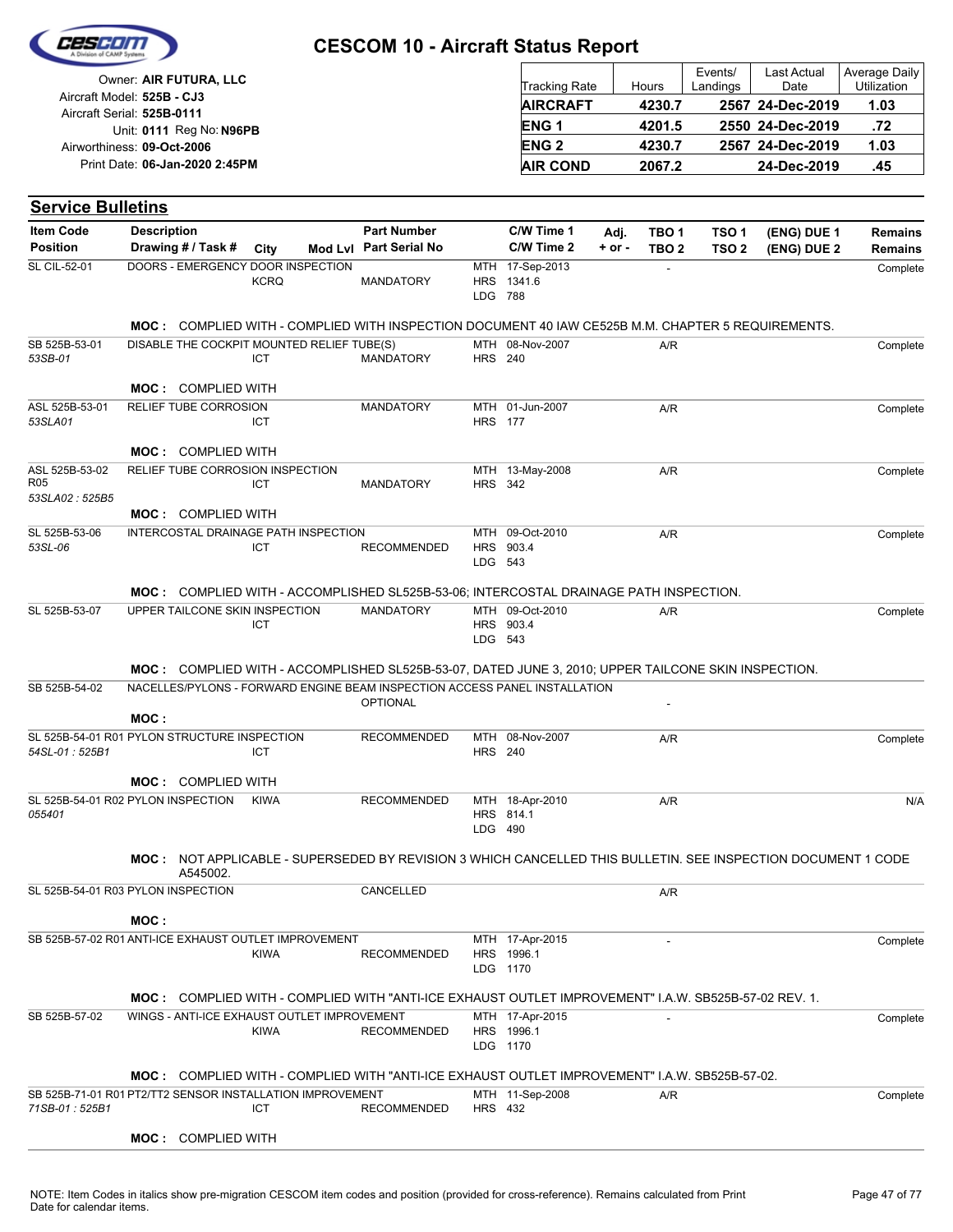

| Owner: AIR FUTURA, LLC                                   | <b>Tracking Rate</b> | Hours  | Events/<br>Landings | Last Actual<br>Date | Average Daily<br>Utilization |
|----------------------------------------------------------|----------------------|--------|---------------------|---------------------|------------------------------|
| Aircraft Model: 525B - CJ3<br>Aircraft Serial: 525B-0111 | <b>AIRCRAFT</b>      | 4230.7 |                     | 2567 24-Dec-2019    | 1.03                         |
| Unit: 0111 Reg No: N96PB                                 | ENG <sub>1</sub>     | 4201.5 |                     | 2550 24-Dec-2019    | .72                          |
| Airworthiness: 09-Oct-2006                               | <b>ENG 2</b>         | 4230.7 |                     | 2567 24-Dec-2019    | 1.03                         |
| Print Date: 06-Jan-2020 2:45PM                           | <b>AIR COND</b>      | 2067.2 |                     | 24-Dec-2019         | .45                          |

| <b>Service Bulletins</b>                            |                                                                                                                   |  |                                              |                          |                    |                                      |                                      |                            |                                  |
|-----------------------------------------------------|-------------------------------------------------------------------------------------------------------------------|--|----------------------------------------------|--------------------------|--------------------|--------------------------------------|--------------------------------------|----------------------------|----------------------------------|
| <b>Item Code</b><br><b>Position</b>                 | <b>Description</b><br>Drawing # / Task # City                                                                     |  | <b>Part Number</b><br>Mod Lvl Part Serial No | C/W Time 1<br>C/W Time 2 | Adj.<br>$+$ or $-$ | TBO <sub>1</sub><br>TBO <sub>2</sub> | TSO <sub>1</sub><br>TSO <sub>2</sub> | (ENG) DUE 1<br>(ENG) DUE 2 | <b>Remains</b><br><b>Remains</b> |
|                                                     | SL 525B-71-08 R02 POWERPLANT - FUEL AND HYDRAULIC HOSE REPLACEMENT                                                |  |                                              |                          |                    |                                      |                                      |                            |                                  |
|                                                     |                                                                                                                   |  | <b>MANDATORY</b>                             |                          |                    |                                      |                                      |                            |                                  |
|                                                     | MOC:                                                                                                              |  |                                              |                          |                    |                                      |                                      |                            |                                  |
|                                                     | SL 525B-71-09 R01 POWER PLANT - ENGINE ISOLATOR MOUNTS INSPECTION EXTENSION                                       |  | <b>OPTIONAL</b>                              |                          |                    |                                      |                                      |                            |                                  |
|                                                     | MOC:                                                                                                              |  |                                              |                          |                    |                                      |                                      |                            |                                  |
| SL 525B-71-09                                       | POWER PLANT - ENGINE ISOLATOR MOUNTS INSPECTION EXTENSION (SUPERSEDED BY SL525B-71-09 R01)                        |  | <b>OPTIONAL</b>                              |                          |                    |                                      |                                      |                            |                                  |
|                                                     | MOC:                                                                                                              |  |                                              |                          |                    |                                      |                                      |                            |                                  |
| E <sub>1</sub>                                      | SL WI-71-1064-CN CANCELED - POWER PLANT - WATER RINSE PROCEDURE - REVISION TO MAINTENANCE MANUAL<br>MOC:          |  | CANCELLED                                    |                          |                    |                                      |                                      |                            |                                  |
|                                                     | SL WI-71-1064-CN CANCELED - POWER PLANT - WATER RINSE PROCEDURE - REVISION TO MAINTENANCE MANUAL                  |  |                                              |                          |                    |                                      |                                      |                            |                                  |
| E <sub>2</sub>                                      |                                                                                                                   |  | CANCELLED                                    |                          |                    |                                      |                                      |                            |                                  |
|                                                     | MOC:                                                                                                              |  |                                              |                          |                    |                                      |                                      |                            |                                  |
| SL WI-71-1064<br>E <sub>1</sub>                     | POWER PLANT - WATER RINSE PROCEDURE - REVISION TO MAINTENANCE MANUAL                                              |  |                                              |                          |                    |                                      |                                      |                            |                                  |
|                                                     | MOC:                                                                                                              |  |                                              |                          |                    |                                      |                                      |                            |                                  |
| SL WI-71-1064<br>E <sub>2</sub>                     | POWER PLANT - WATER RINSE PROCEDURE - REVISION TO MAINTENANCE MANUAL<br>MOC:                                      |  |                                              |                          |                    |                                      |                                      |                            |                                  |
| SB FJ44-05-002                                      | UNSERVICEABLE PARTS - NOTIFICATION                                                                                |  |                                              |                          |                    |                                      |                                      |                            |                                  |
| R <sub>02</sub><br>E <sub>1</sub>                   |                                                                                                                   |  | <b>INFORMATIONAL</b>                         |                          |                    |                                      |                                      |                            |                                  |
|                                                     | MOC:                                                                                                              |  |                                              |                          |                    |                                      |                                      |                            |                                  |
| SB FJ44-05-002<br>R <sub>02</sub><br>E <sub>2</sub> | UNSERVICEABLE PARTS - NOTIFICATION                                                                                |  | <b>INFORMATIONAL</b>                         |                          |                    |                                      |                                      |                            |                                  |
|                                                     | MOC:                                                                                                              |  |                                              |                          |                    |                                      |                                      |                            |                                  |
| SB FJ44-05-002<br>R <sub>03</sub><br>E <sub>1</sub> | UNSERVICEABLE PARTS - NOTIFICATION                                                                                |  | <b>INFORMATIONAL</b>                         |                          |                    | $\sim$                               |                                      |                            |                                  |
|                                                     | MOC:                                                                                                              |  |                                              |                          |                    |                                      |                                      |                            |                                  |
| SB FJ44-05-002<br>R <sub>03</sub><br>E <sub>2</sub> | UNSERVICEABLE PARTS - NOTIFICATION                                                                                |  | <b>INFORMATIONAL</b>                         |                          |                    |                                      |                                      |                            |                                  |
|                                                     | MOC:                                                                                                              |  |                                              |                          |                    |                                      |                                      |                            |                                  |
| SB FJ44-72-066<br>R <sub>02</sub><br>E1             | ENGINE - HOUSING, CARBON RING SEAL AND BEARING (NO. 3 BEARING RETAINER) - REPLACE (SUPERSEDED BY FJ44-72-066 R03) |  | <b>RECOMMENDED</b>                           |                          |                    |                                      |                                      |                            |                                  |
|                                                     | MOC :                                                                                                             |  |                                              |                          |                    |                                      |                                      |                            |                                  |
| SB FJ44-72-066<br>R <sub>02</sub><br>E <sub>2</sub> | ENGINE - HOUSING, CARBON RING SEAL AND BEARING (NO. 3 BEARING RETAINER) - REPLACE (SUPERSEDED BY FJ44-72-066 R03) |  | <b>RECOMMENDED</b>                           |                          |                    |                                      |                                      |                            |                                  |
|                                                     | MOC:                                                                                                              |  |                                              |                          |                    |                                      |                                      |                            |                                  |
| SB FJ44-72-066<br>R <sub>03</sub><br>E1             | ENGINE - CARBON RING SEAL AND BEARING HOUSING - REPLACE (SUPERSEDED BY FJ44-72-066 R04)                           |  | <b>RECOMMENDED</b>                           |                          |                    |                                      |                                      |                            |                                  |
|                                                     | MOC:                                                                                                              |  |                                              |                          |                    |                                      |                                      |                            |                                  |
| SB FJ44-72-066<br>R03                               | ENGINE - CARBON RING SEAL AND BEARING HOUSING - REPLACE (SUPERSEDED BY FJ44-72-066 R04)                           |  | <b>RECOMMENDED</b>                           |                          |                    |                                      |                                      |                            |                                  |
| E <sub>2</sub>                                      | MOC:                                                                                                              |  |                                              |                          |                    |                                      |                                      |                            |                                  |
| SB FJ44-72-066<br>R06                               | CARBON RING SEAL AND BEARING HOUSING - REPLACE                                                                    |  | <b>RECOMMENDED</b>                           |                          |                    |                                      |                                      |                            |                                  |
| E1                                                  | MOC:                                                                                                              |  |                                              |                          |                    |                                      |                                      |                            |                                  |
|                                                     |                                                                                                                   |  |                                              |                          |                    |                                      |                                      |                            |                                  |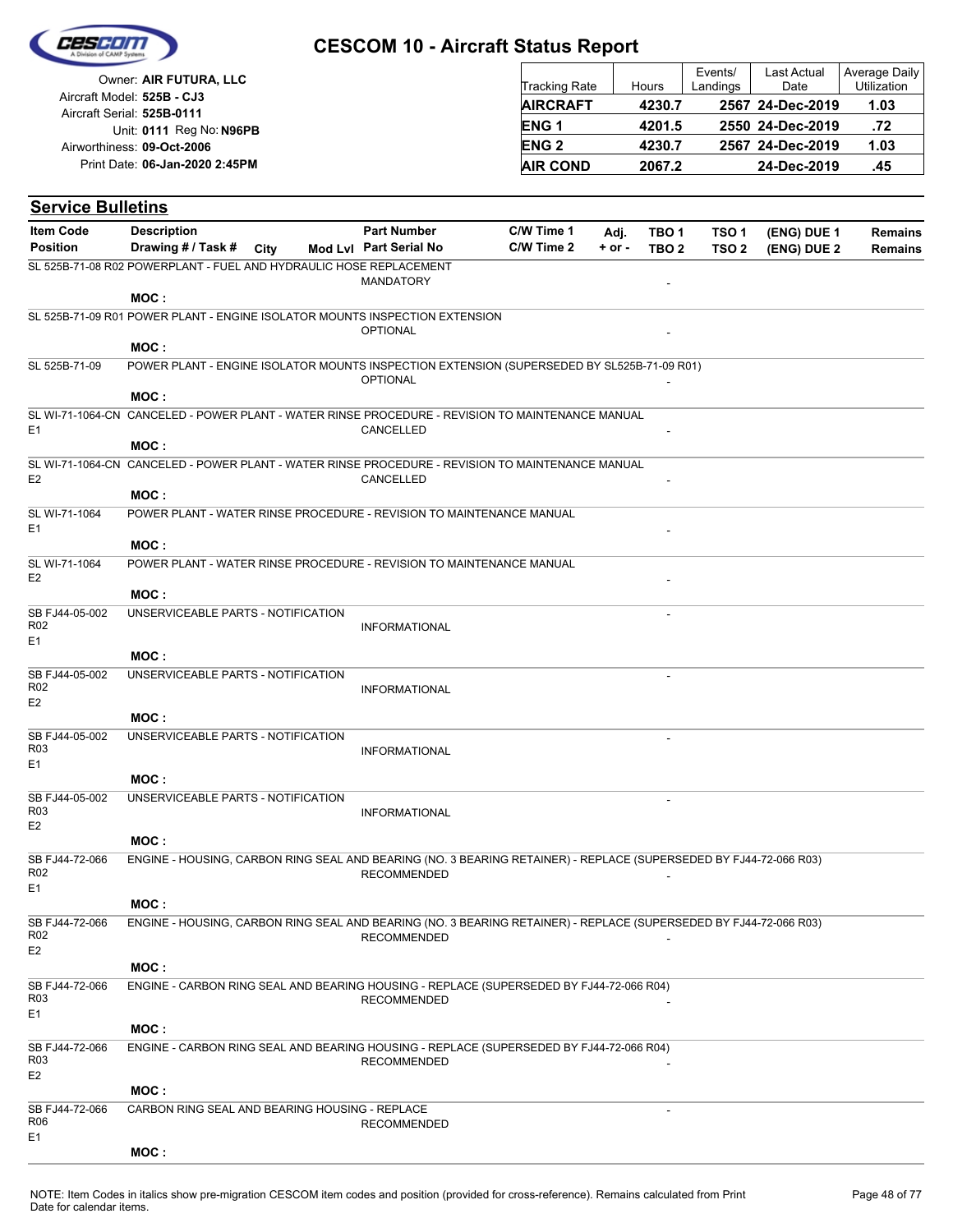

| Owner: AIR FUTURA, LLC                                   | <b>Tracking Rate</b>   | Hours  | Events/<br>Landings | <b>Last Actual</b><br>Date | Average Daily<br><b>Utilization</b> |
|----------------------------------------------------------|------------------------|--------|---------------------|----------------------------|-------------------------------------|
| Aircraft Model: 525B - CJ3<br>Aircraft Serial: 525B-0111 | <b>AIRCRAFT</b>        | 4230.7 |                     | 2567 24-Dec-2019           | 1.03                                |
| Unit: 0111 Reg No: N96PB                                 | ENG <sub>1</sub>       | 4201.5 |                     | 2550 24-Dec-2019           | .72                                 |
| Airworthiness: 09-Oct-2006                               | <b>ENG<sub>2</sub></b> | 4230.7 |                     | 2567 24-Dec-2019           | 1.03                                |
| Print Date: 06-Jan-2020 2:45PM                           | <b>AIR COND</b>        | 2067.2 |                     | 24-Dec-2019                | .45                                 |

#### **(ENG) DUE 2 (ENG) DUE 1 Service Bulletins** City **Mod Lvl Part Serial No Part Number C/W Time 1 C/W Time 2 + or - Adj. TBO 1 TBO 2 TSO 2 TSO 1 Remains** Description Part Number C/W Time 1 Adj. TBO 1 TSO 1 (ENG) DUE 1 Remains **Position Drawing # / Task # Item Code** - RECOMMENDED E2 SB FJ44-72-066 R06 CARBON RING SEAL AND BEARING HOUSING - REPLACE **MOC : OPTIONAL** E1 SB FJ44-72-068 R03 ENGINE - UPGRADE GEARBOX (4K MAGSEAL) TO SPRING LOADED CONFIGURATION (SUPERSEDED BY FJ44-72-068 R04) **MOC : OPTIONAL** E2 SB FJ44-72-068 R03 ENGINE - UPGRADE GEARBOX (4K MAGSEAL) TO SPRING LOADED CONFIGURATION (SUPERSEDED BY FJ44-72-068 R04) **MOC : CANCELLED** E1 SB FJ44-72-070 R02 CANCELLED - UPGRADE GEARBOX (4K SPRING-LOADED) TO IMPROVED CONFIGURATION (SUPERSEDED BY SB FJ44-72-105 R01) **MOC :** CANCELLED E2 SB FJ44-72-070 R02 CANCELLED - UPGRADE GEARBOX (4K SPRING-LOADED) TO IMPROVED CONFIGURATION (SUPERSEDED BY SB FJ44-72-105 R01) **MOC :** MANDATORY A/R E1 SB FJ44-72-075 R01 GEARBOX P/N 78823 - INSPECTION **MOC :** MANDATORY A/R E2 SB FJ44-72-075 R01 GEARBOX P/N 78823 - INSPECTION **MOC : OPTIONAL** E1 SB FJ44-72-078 R01 ENGINE - IP COMPRESSOR STATOR (STAGE 1-2) - REWORK (SUPERSEDED BY FJ44-72-078 R02) **MOC : OPTIONAL** E2 SB FJ44-72-078 R01 ENGINE - IP COMPRESSOR STATOR (STAGE 1-2) - REWORK (SUPERSEDED BY FJ44-72-078 R02) **MOC : OPTIONAL** E1 SB FJ44-72-078 R02 IP COMPRESSOR STATOR (STAGE 1-2) - REWORK (SUPERSEDED BY FJ44-72-078 R03) **MOC : OPTIONAL** E2 SB F.I44-72-078 R02 IP COMPRESSOR STATOR (STAGE 1-2) - REWORK (SUPERSEDED BY FJ44-72-078 R03) **MOC :** - OPTIONAL E1 SB FJ44-72-078 R03 IP COMPRESSOR STATOR (STAGE 1-2) - REWORK **MOC :** - OPTIONAL E2 SB FJ44-72-078 R03 IP COMPRESSOR STATOR (STAGE 1-2) - REWORK **MOC :** LDG 1176 HRS 2009.3 MTH 30-Apr-2015 E1 OPTIONAL 30-Apr-2015 - Complete SB FJ44-72-078 UNK ENGINE - IP COMPRESSOR STATOR (STAGE 1-2) - REWORK (SUPERSEDED BY FJ44-72-078 R01)

#### **MOC :** COMPLIED WITH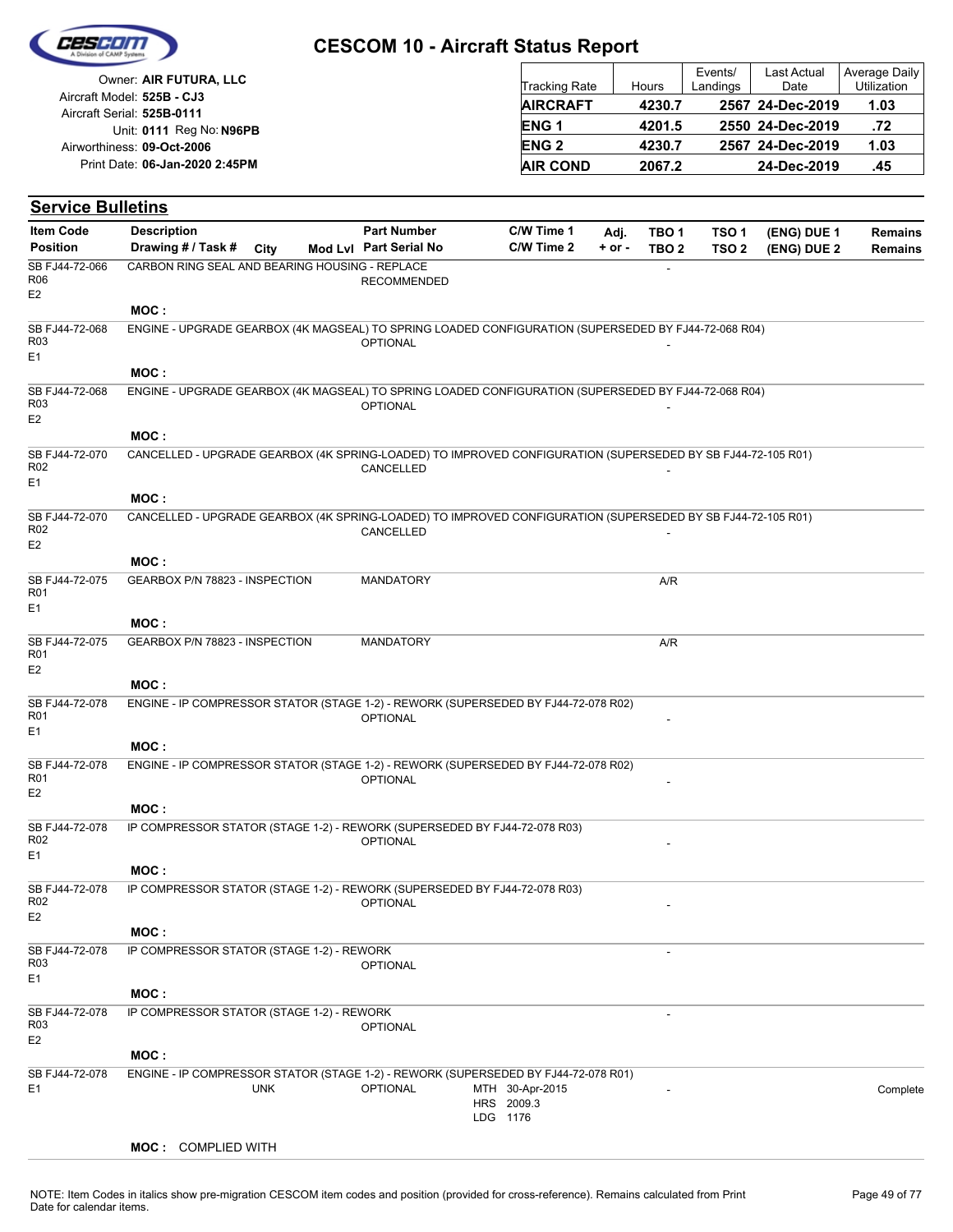

| Owner: AIR FUTURA, LLC                                   | <b>Tracking Rate</b> | Hours  | Events/<br>Landings | Last Actual<br>Date | Average Daily<br>Utilization |
|----------------------------------------------------------|----------------------|--------|---------------------|---------------------|------------------------------|
| Aircraft Model: 525B - CJ3<br>Aircraft Serial: 525B-0111 | <b>AIRCRAFT</b>      | 4230.7 |                     | 2567 24-Dec-2019    | 1.03                         |
| Unit: 0111 Reg No: N96PB                                 | <b>ENG1</b>          | 4201.5 |                     | 2550 24-Dec-2019    | .72                          |
| Airworthiness: 09-Oct-2006                               | <b>ENG 2</b>         | 4230.7 |                     | 2567 24-Dec-2019    | 1.03                         |
| Print Date: 06-Jan-2020 2:45PM                           | <b>AIR COND</b>      | 2067.2 |                     | 24-Dec-2019         | .45                          |

| <b>Item Code</b>                                    | <b>Description</b>                                                                                         |             | <b>Part Number</b>                                          |         | C/W Time 1                   | Adj.       | TBO <sub>1</sub> | TSO <sub>1</sub> | (ENG) DUE 1 | <b>Remains</b> |
|-----------------------------------------------------|------------------------------------------------------------------------------------------------------------|-------------|-------------------------------------------------------------|---------|------------------------------|------------|------------------|------------------|-------------|----------------|
| <b>Position</b>                                     | Drawing # / Task # City                                                                                    |             | Mod Lvl Part Serial No                                      |         | C/W Time 2                   | $+$ or $-$ | TBO <sub>2</sub> | TSO <sub>2</sub> | (ENG) DUE 2 | <b>Remains</b> |
| SB FJ44-72-085<br><b>R05</b><br>E1                  | ENGINE - IP BLEED VALVE - REPLACE (SUPERSEDED BY FJ44-72-085 R06)                                          |             | <b>RECOMMENDED</b>                                          |         |                              |            |                  |                  |             |                |
|                                                     | MOC:                                                                                                       |             |                                                             |         |                              |            |                  |                  |             |                |
| SB FJ44-72-085<br><b>R05</b><br>E <sub>2</sub>      | ENGINE - IP BLEED VALVE - REPLACE (SUPERSEDED BY FJ44-72-085 R06)                                          |             | <b>RECOMMENDED</b>                                          |         |                              |            |                  |                  |             |                |
|                                                     | MOC:                                                                                                       |             |                                                             |         |                              |            |                  |                  |             |                |
| SB FJ44-72-086<br>R02<br>E1                         | ENGINE - BLEED VALVE SHAFT - REPLACE (SUPERSEDED BY FJ44-72-086 R03)                                       |             | <b>RECOMMENDED</b>                                          |         |                              |            |                  |                  |             |                |
|                                                     | MOC:                                                                                                       |             |                                                             |         |                              |            |                  |                  |             |                |
| SB FJ44-72-086<br>R <sub>02</sub><br>E <sub>2</sub> | ENGINE - BLEED VALVE SHAFT - REPLACE (SUPERSEDED BY FJ44-72-086 R03)                                       |             | <b>RECOMMENDED</b>                                          |         |                              |            |                  |                  |             |                |
|                                                     | MOC:                                                                                                       |             |                                                             |         |                              |            |                  |                  |             |                |
| SB FJ44-72-086<br>R <sub>03</sub>                   | ENGINE - BLEED VALVE SHAFT - REPLACE                                                                       |             | <b>RECOMMENDED</b>                                          |         |                              |            |                  |                  |             |                |
| E <sub>1</sub>                                      | MOC:                                                                                                       |             |                                                             |         |                              |            |                  |                  |             |                |
| SB FJ44-72-086                                      | ENGINE - BLEED VALVE SHAFT - REPLACE                                                                       |             |                                                             |         |                              |            |                  |                  |             |                |
| R <sub>03</sub><br>E <sub>2</sub>                   |                                                                                                            |             | <b>RECOMMENDED</b>                                          |         |                              |            |                  |                  |             |                |
|                                                     | MOC:                                                                                                       |             |                                                             |         |                              |            |                  |                  |             |                |
| SB FJ44-72-093<br>R <sub>02</sub><br>E1             | ENGINE - DIFFUSER CASE ASSEMBLY - REPLACE (SUPERSEDED BY FJ44-72-093 R03)                                  |             | <b>MANDATORY</b>                                            |         |                              |            |                  |                  |             |                |
|                                                     | MOC:                                                                                                       |             |                                                             |         |                              |            |                  |                  |             |                |
| SB FJ44-72-093<br>R02<br>E <sub>2</sub>             | ENGINE - DIFFUSER CASE ASSEMBLY - REPLACE (SUPERSEDED BY FJ44-72-093 R03)                                  |             | <b>MANDATORY</b>                                            |         |                              |            |                  |                  |             |                |
|                                                     | MOC:                                                                                                       |             |                                                             |         |                              |            |                  |                  |             |                |
| SB FJ44-72-093<br>R <sub>03</sub><br>E1             | ENGINE - DIFFUSER CASE ASSEMBLY - REPLACE (SUPERSEDED BY FJ44-72-093 R04)                                  |             | <b>MANDATORY</b>                                            |         |                              |            |                  |                  |             |                |
|                                                     | MOC:                                                                                                       |             |                                                             |         |                              |            |                  |                  |             |                |
| SB FJ44-72-093<br>R <sub>03</sub>                   | ENGINE - DIFFUSER CASE ASSEMBLY - REPLACE (SUPERSEDED BY FJ44-72-093 R04)                                  |             | <b>MANDATORY</b>                                            |         |                              |            |                  |                  |             |                |
| E <sub>2</sub>                                      | MOC:                                                                                                       |             |                                                             |         |                              |            |                  |                  |             |                |
| SB FJ44-72-093                                      | ENGINE - DIFFUSER CASE ASSEMBLY - REPLACE (SUPERSEDED BY FJ44-72-093 R06)                                  |             |                                                             |         |                              |            |                  |                  |             |                |
| <b>R05</b><br>E1                                    |                                                                                                            | <b>KIWA</b> | MANDATORY                                                   | LDG 585 | MTH 31-May-2011<br>HRS 974.2 |            |                  |                  |             | Complete       |
|                                                     | MOC: COMPLIED WITH - SB FJ44-73-093 R5 ENGINE DIFFUSER CASE ASSEMBLY REPLACEMENT WAS PERFORMED BY WILLIAMS |             | INTERNATIONAL CRS# WI5R335J, W.O. 16042, DATED MAY 26 2011. |         |                              |            |                  |                  |             |                |
| SB FJ44-72-093<br><b>R05</b><br>E <sub>2</sub>      | ENGINE - DIFFUSER CASE ASSEMBLY - REPLACE (SUPERSEDED BY FJ44-72-093 R06)                                  | <b>KIWA</b> | MANDATORY                                                   | LDG 579 | MTH 31-May-2011<br>HRS 960.6 |            |                  |                  |             | Complete       |
|                                                     | MOC: COMPLIED WITH - SB FJ44-73-093 R5 ENGINE DIFFUSER CASE ASSEMBLY REPLACEMENT WAS PERFORMED BY WILLIAMS |             | INTERNATIONAL CRS# WI5R335J, W.O. 16041, DATED MAY 26 2011. |         |                              |            |                  |                  |             |                |
| SB FJ44-72-093<br>R06                               | ENGINE - DIFFUSER CASE ASSEMBLY - REPLACE (SUPERSEDED BY FJ44-72-093 R07)                                  |             | <b>MANDATORY</b>                                            |         |                              |            |                  |                  |             |                |
| E1                                                  | MOC:                                                                                                       |             |                                                             |         |                              |            |                  |                  |             |                |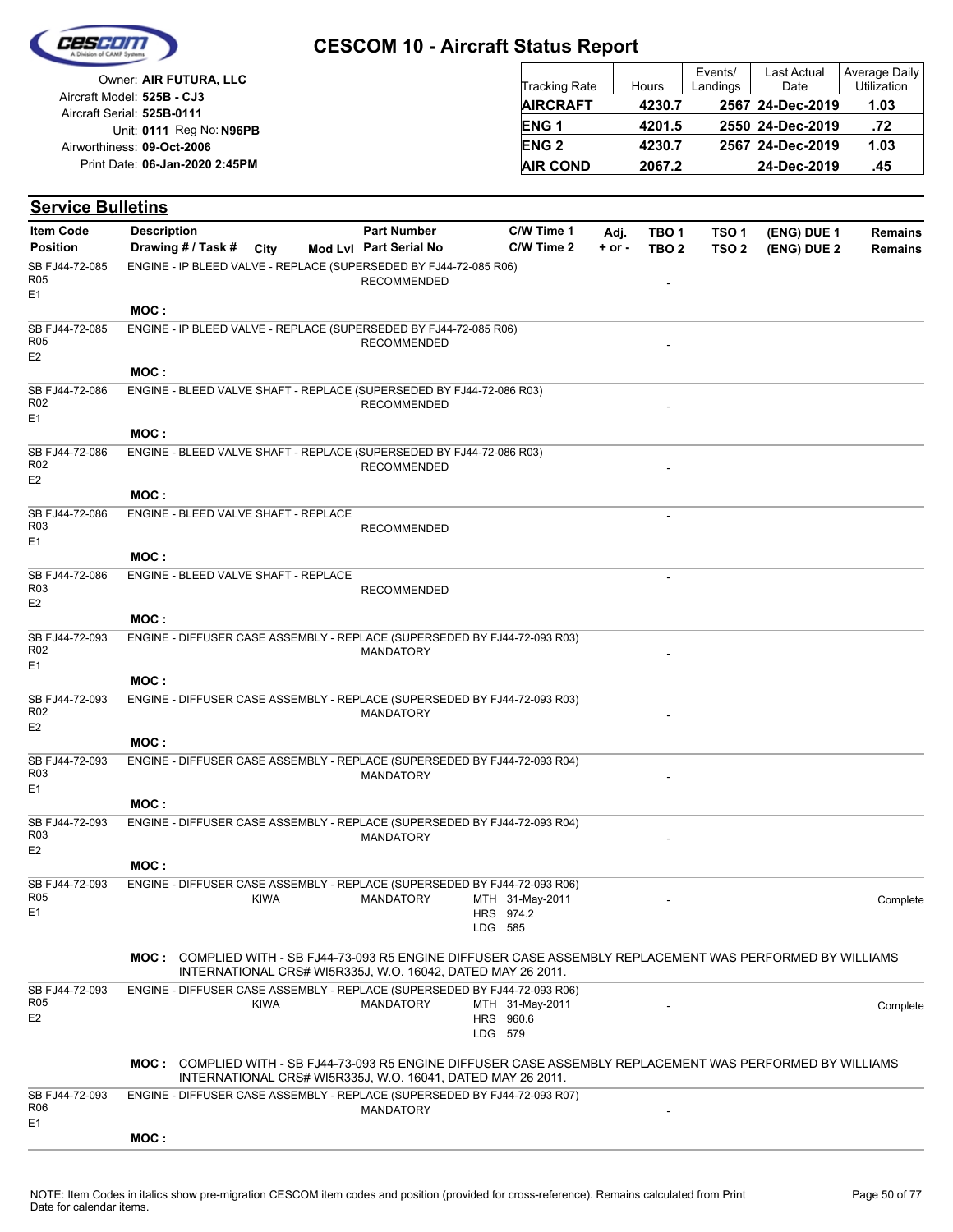

**Service Bulletins**

#### **CESCOM 10 - Aircraft Status Report**

| Owner: AIR FUTURA, LLC                                   | <b>Tracking Rate</b> | Hours  | Events/<br>Landings | <b>Last Actual</b><br>Date | Average Daily<br>Utilization |
|----------------------------------------------------------|----------------------|--------|---------------------|----------------------------|------------------------------|
| Aircraft Model: 525B - CJ3<br>Aircraft Serial: 525B-0111 | <b>AIRCRAFT</b>      | 4230.7 |                     | 2567 24-Dec-2019           | 1.03                         |
| Unit: 0111 Reg No: N96PB                                 | <b>ENG1</b>          | 4201.5 |                     | 2550 24-Dec-2019           | .72                          |
| Airworthiness: 09-Oct-2006                               | <b>ENG 2</b>         | 4230.7 |                     | 2567 24-Dec-2019           | 1.03                         |
| Print Date: 06-Jan-2020 2:45PM                           | <b>AIR COND</b>      | 2067.2 |                     | 24-Dec-2019                | .45                          |

**C/W Time 2 + or -**

**Adj. TBO 1**

**TBO 2 TSO 2**

**TSO 1**

#### City **Mod Lvl Part Serial No Part Number C/W Time 1** Description Part Number C/W Time 1 Adj. TBO 1 TSO 1 (ENG) DUE 1 Remains **Position Drawing # / Task # City Item Code MANDATORY** E2 SB FJ44-72-093 R06 ENGINE - DIFFUSER CASE ASSEMBLY - REPLACE (SUPERSEDED BY FJ44-72-093 R07) **MOC : MANDATORY** E1 SB FJ44-72-093 R07 ENGINE - DIFFUSER CASE ASSEMBLY - REPLACE (SUPERSEDED BY FJ44-72-093 R08) **MOC :** E2 SB FJ44-72-093 R07 ENGINE - DIFFUSER CASE ASSEMBLY - REPLACE (SUPERSEDED BY FJ44-72-093 R08)

| R07<br>E <sub>2</sub>             |                                                                           | MANDATORY                                                                                |  |
|-----------------------------------|---------------------------------------------------------------------------|------------------------------------------------------------------------------------------|--|
|                                   | MOC:                                                                      |                                                                                          |  |
| SB FJ44-72-093                    | ENGINE - DIFFUSER CASE ASSEMBLY - REPLACE (SUPERSEDED BY FJ44-72-093 R09) |                                                                                          |  |
| <b>R08</b>                        |                                                                           | <b>MANDATORY</b>                                                                         |  |
| E <sub>1</sub>                    |                                                                           |                                                                                          |  |
|                                   | MOC:                                                                      |                                                                                          |  |
| SB FJ44-72-093<br>R08             | ENGINE - DIFFUSER CASE ASSEMBLY - REPLACE (SUPERSEDED BY FJ44-72-093 R09) |                                                                                          |  |
| E <sub>2</sub>                    |                                                                           | <b>MANDATORY</b>                                                                         |  |
|                                   | MOC:                                                                      |                                                                                          |  |
| SB FJ44-72-093                    |                                                                           | ENGINE - DIFFUSER CASE ASSEMBLY - REPLACE (SUPERSEDED BY (SUPERSEDED BY FJ44-72-093 R10) |  |
| R09                               |                                                                           | <b>MANDATORY</b>                                                                         |  |
| E <sub>1</sub>                    | MOC:                                                                      |                                                                                          |  |
| SB FJ44-72-093                    |                                                                           | ENGINE - DIFFUSER CASE ASSEMBLY - REPLACE (SUPERSEDED BY (SUPERSEDED BY FJ44-72-093 R10) |  |
| R <sub>09</sub>                   |                                                                           | <b>MANDATORY</b>                                                                         |  |
| E <sub>2</sub>                    | MOC:                                                                      |                                                                                          |  |
| SB FJ44-72-093                    |                                                                           |                                                                                          |  |
| R <sub>10</sub>                   | ENGINE - DIFFUSER CASE ASSEMBLY - REPLACE (SUPERSEDED BY FJ44-72-093 R11) | <b>MANDATORY</b>                                                                         |  |
| E1                                |                                                                           |                                                                                          |  |
|                                   | MOC:                                                                      |                                                                                          |  |
| SB FJ44-72-093                    | ENGINE - DIFFUSER CASE ASSEMBLY - REPLACE (SUPERSEDED BY FJ44-72-093 R11) |                                                                                          |  |
| R <sub>10</sub>                   |                                                                           | <b>MANDATORY</b>                                                                         |  |
| E <sub>2</sub>                    | MOC:                                                                      |                                                                                          |  |
| SB FJ44-72-093                    | ENGINE - DIFFUSER CASE ASSEMBLY - REPLACE (SUPERSEDED BY FJ44-72-093 R12) |                                                                                          |  |
| R <sub>11</sub>                   |                                                                           | <b>MANDATORY</b>                                                                         |  |
| E1                                |                                                                           |                                                                                          |  |
|                                   | MOC:                                                                      |                                                                                          |  |
| SB FJ44-72-093                    | ENGINE - DIFFUSER CASE ASSEMBLY - REPLACE (SUPERSEDED BY FJ44-72-093 R12) |                                                                                          |  |
| R <sub>11</sub><br>E <sub>2</sub> |                                                                           | <b>MANDATORY</b>                                                                         |  |
|                                   | MOC:                                                                      |                                                                                          |  |
| SB FJ44-72-093                    | DIFFUSER CASE ASSEMBLY - REPLACE                                          |                                                                                          |  |
| R <sub>12</sub>                   |                                                                           | <b>MANDATORY</b>                                                                         |  |
| E <sub>1</sub>                    |                                                                           |                                                                                          |  |
|                                   | MOC :                                                                     |                                                                                          |  |
| SB FJ44-72-093<br>R <sub>12</sub> | DIFFUSER CASE ASSEMBLY - REPLACE                                          | <b>MANDATORY</b>                                                                         |  |
| F <sub>2</sub>                    |                                                                           |                                                                                          |  |

**MOC :** LDG 176 HRS 2009.3 MTH MANDATORY 30-Apr-2015 - Complete E1 SB FJ44-72-097 R03 ENGINE - SPLIT INNER RING BALL BEARING - REPLACE (SUPERSEDED BY FJ44-72-097 R04)

#### **MOC :** COMPLIED WITH

**(ENG) DUE 2 (ENG) DUE 1**

**Remains**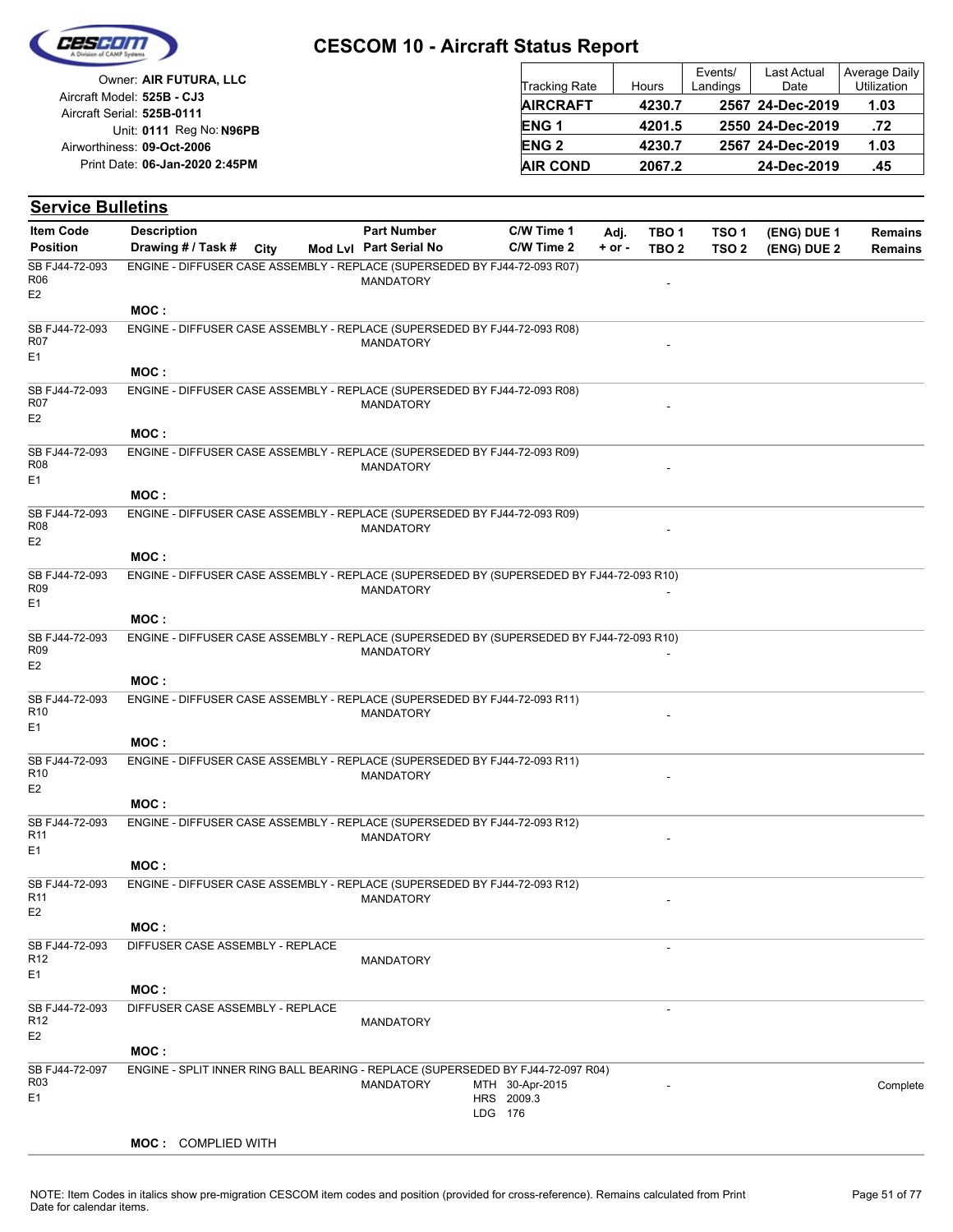| Cescon |
|--------|
|        |
|        |

| Owner: AIR FUTURA, LLC                                   | <b>Tracking Rate</b>   | Hours  | Events/<br>Landings | Last Actual<br>Date | Average Daily<br><b>Utilization</b> |
|----------------------------------------------------------|------------------------|--------|---------------------|---------------------|-------------------------------------|
| Aircraft Model: 525B - CJ3<br>Aircraft Serial: 525B-0111 | <b>AIRCRAFT</b>        | 4230.7 |                     | 2567 24-Dec-2019    | 1.03                                |
| Unit: 0111 Reg No: N96PB                                 | <b>ENG1</b>            | 4201.5 |                     | 2550 24-Dec-2019    | .72                                 |
| Airworthiness: 09-Oct-2006                               | <b>ENG<sub>2</sub></b> | 4230.7 |                     | 2567 24-Dec-2019    | 1.03                                |
| Print Date: 06-Jan-2020 2:45PM                           | <b>AIR COND</b>        | 2067.2 |                     | 24-Dec-2019         | .45                                 |

| <b>Item Code</b>                                    | <b>Description</b>                                                                                    |            | <b>Part Number</b>     |            | C/W Time 1                                | Adj.       | TBO <sub>1</sub>         | TSO <sub>1</sub> | (ENG) DUE 1    | <b>Remains</b> |
|-----------------------------------------------------|-------------------------------------------------------------------------------------------------------|------------|------------------------|------------|-------------------------------------------|------------|--------------------------|------------------|----------------|----------------|
| <b>Position</b>                                     | Drawing # / Task # City                                                                               |            | Mod Lvl Part Serial No |            | C/W Time 2                                | $+$ or $-$ | TBO <sub>2</sub>         | TSO <sub>2</sub> | (ENG) DUE 2    | <b>Remains</b> |
| SB FJ44-72-097<br>R04                               | CANCELLED - SPLIT INNER RING BALL BEARING - REPLACE (SUPERSEDED BY FJ44-72-151 R04)                   |            | <b>MANDATORY</b>       |            |                                           |            |                          |                  |                |                |
| E1                                                  | MOC:                                                                                                  |            |                        |            |                                           |            |                          |                  |                |                |
| SB FJ44-72-097<br>R04<br>E <sub>2</sub>             | CANCELLED - SPLIT INNER RING BALL BEARING - REPLACE (SUPERSEDED BY FJ44-72-151 R04)                   |            | <b>MANDATORY</b>       |            |                                           |            |                          |                  |                |                |
|                                                     | MOC:                                                                                                  |            |                        |            |                                           |            |                          |                  |                |                |
| SB FJ44-72-097                                      | ENGINE - SPLIT INNER RING BALL BEARING - REPLACE (SUPERSEDED BY FJ44-72-097 R01)                      |            |                        |            |                                           |            |                          |                  |                |                |
| E <sub>2</sub>                                      |                                                                                                       | <b>UNK</b> | <b>MANDATORY</b>       |            | MTH 20-Apr-2015<br>HRS 1996.1<br>LDG 1170 |            |                          |                  |                | Complete       |
|                                                     | <b>MOC: COMPLIED WITH</b>                                                                             |            |                        |            |                                           |            |                          |                  |                |                |
| SB FJ44-72-105<br>R <sub>01</sub><br>E <sub>1</sub> | ENGINE - UPGRADE GEARBOX (4K SPRING LOADED) TO IMPROVED CONFIGURATION (SUPERSEDED BY FJ44-72-105 R02) |            | <b>OPTIONAL</b>        |            |                                           |            |                          |                  |                |                |
|                                                     | MOC:                                                                                                  |            |                        |            |                                           |            |                          |                  |                |                |
| SB FJ44-72-105<br>R <sub>01</sub><br>E <sub>2</sub> | ENGINE - UPGRADE GEARBOX (4K SPRING LOADED) TO IMPROVED CONFIGURATION (SUPERSEDED BY FJ44-72-105 R02) |            | <b>OPTIONAL</b>        |            |                                           |            |                          |                  |                |                |
|                                                     | MOC:                                                                                                  |            |                        |            |                                           |            |                          |                  |                |                |
| SB FJ44-72-105<br>R <sub>02</sub><br>E <sub>1</sub> | UPGRADE GEARBOX (4K SPRING LOADED) TO IMPROVED CONFIGURATION (SUPERSEDED BY FJ44-72-105 R03)          |            | <b>OPTIONAL</b>        |            |                                           |            |                          |                  |                |                |
|                                                     | MOC:                                                                                                  |            |                        |            |                                           |            |                          |                  |                |                |
| SB FJ44-72-105<br>R <sub>02</sub><br>E <sub>2</sub> | UPGRADE GEARBOX (4K SPRING LOADED) TO IMPROVED CONFIGURATION (SUPERSEDED BY FJ44-72-105 R03)          |            | <b>OPTIONAL</b>        |            |                                           |            |                          |                  |                |                |
|                                                     | MOC:                                                                                                  |            |                        |            |                                           |            |                          |                  |                |                |
| SB FJ44-72-105<br>R <sub>03</sub><br>E <sub>1</sub> | UPGRADE GEARBOX (4K SPRING LOADED) TO IMPROVED CONFIGURATION (SUPERSEDED BY FJ44-72-105 R04)          |            | <b>OPTIONAL</b>        |            |                                           |            |                          |                  |                |                |
|                                                     | MOC:                                                                                                  |            |                        |            |                                           |            |                          |                  |                |                |
| SB FJ44-72-105<br>R <sub>03</sub><br>E <sub>2</sub> | UPGRADE GEARBOX (4K SPRING LOADED) TO IMPROVED CONFIGURATION (SUPERSEDED BY FJ44-72-105 R04)          |            | <b>OPTIONAL</b>        |            |                                           |            |                          |                  |                |                |
|                                                     | MOC:                                                                                                  |            |                        |            |                                           |            |                          |                  |                |                |
| SB FJ44-72-105<br>R04<br>E <sub>1</sub>             | UPGRADE GEARBOX (4K SPRING LOADED) TO IMPROVED CONFIGURATION                                          |            | <b>OPTIONAL</b>        |            |                                           |            |                          |                  |                |                |
|                                                     | MOC:                                                                                                  |            |                        |            |                                           |            |                          |                  |                |                |
| SB FJ44-72-105<br>R04<br>E <sub>2</sub>             | UPGRADE GEARBOX (4K SPRING LOADED) TO IMPROVED CONFIGURATION                                          |            | <b>OPTIONAL</b>        |            |                                           |            |                          |                  |                |                |
|                                                     | MOC:                                                                                                  |            |                        |            |                                           |            |                          |                  |                |                |
| SB FJ44-72-107<br>R <sub>02</sub><br>E1             | 2ND REDUCTION PINION BEARING HOUSING - REPLACE                                                        |            | <b>RECOMMENDED</b>     |            |                                           |            |                          |                  |                |                |
|                                                     | MOC:                                                                                                  |            |                        |            |                                           |            |                          |                  |                |                |
| SB FJ44-72-107<br>R <sub>02</sub><br>E <sub>2</sub> | 2ND REDUCTION PINION BEARING HOUSING - REPLACE                                                        |            | <b>RECOMMENDED</b>     |            |                                           |            |                          |                  |                |                |
| SB FJ44-72-108                                      | MOC:<br>ACCESSORY DRIVE SHAFT - REPLACE                                                               |            | <b>RECOMMENDED</b>     | MTH        |                                           |            | <b>DUE</b>               |                  |                |                |
| <b>R01</b><br>E <sub>2</sub>                        |                                                                                                       |            |                        | <b>HRS</b> |                                           |            | <b>DUE</b><br><b>DUE</b> |                  | (4996.1)4996.1 | 765.4          |
|                                                     | MOC:                                                                                                  |            |                        |            |                                           |            |                          |                  |                |                |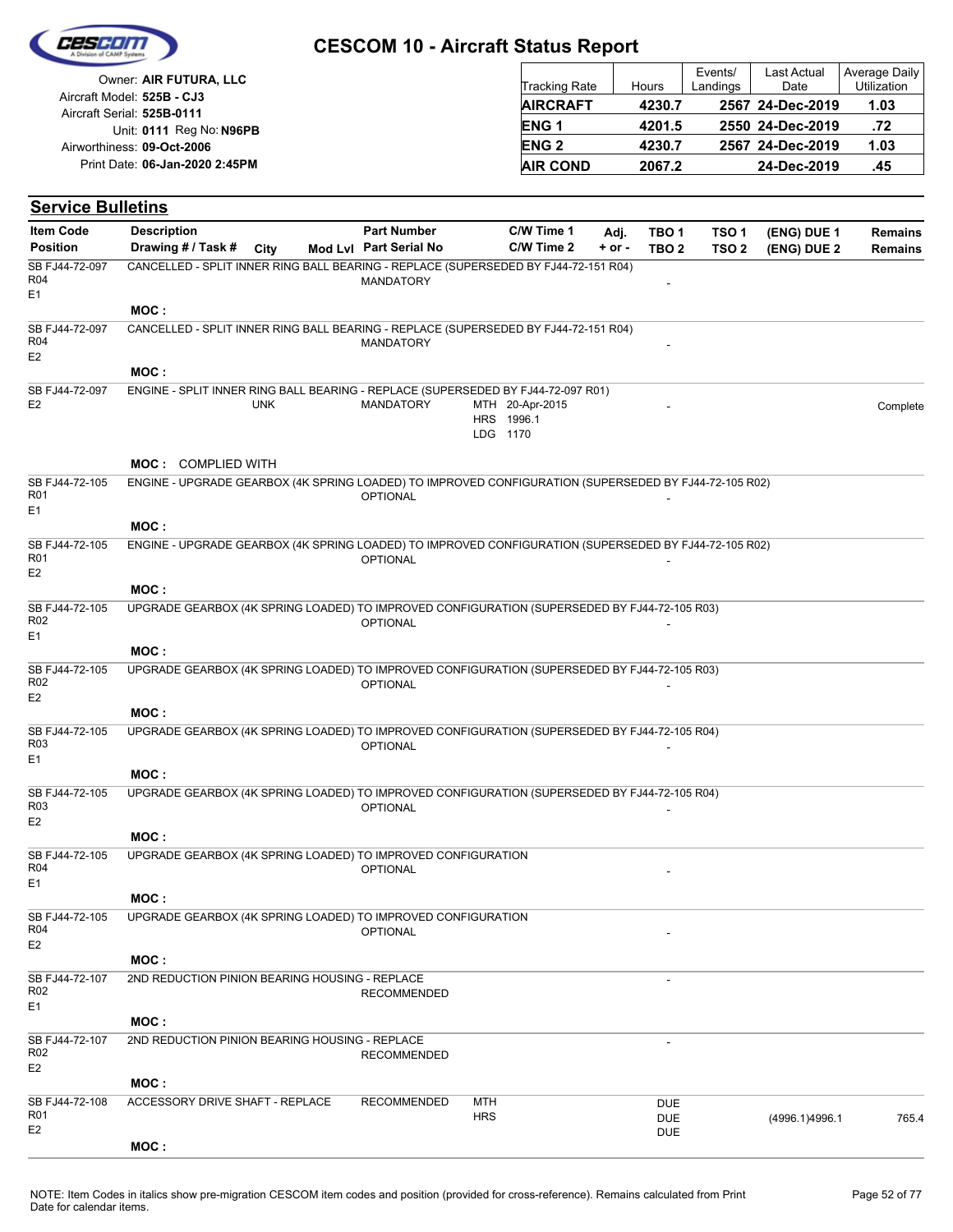| Cescon |  |
|--------|--|
|        |  |
|        |  |

| Owner: AIR FUTURA, LLC                                   | <b>Tracking Rate</b> | Hours  | Events/<br>Landings | <b>Last Actual</b><br>Date | Average Daily<br>Utilization |
|----------------------------------------------------------|----------------------|--------|---------------------|----------------------------|------------------------------|
| Aircraft Model: 525B - CJ3<br>Aircraft Serial: 525B-0111 | <b>AIRCRAFT</b>      | 4230.7 |                     | 2567 24-Dec-2019           | 1.03                         |
| Unit: 0111 Reg No: N96PB                                 | ENG <sub>1</sub>     | 4201.5 |                     | 2550 24-Dec-2019           | .72                          |
| Airworthiness: 09-Oct-2006                               | <b>ENG 2</b>         | 4230.7 |                     | 2567 24-Dec-2019           | 1.03                         |
| Print Date: 06-Jan-2020 2:45PM                           | <b>AIR COND</b>      | 2067.2 |                     | 24-Dec-2019                | .45                          |

| <b>Service Bulletins</b>                            |                                                                                |            |                        |                                           |            |                          |                  |             |                |
|-----------------------------------------------------|--------------------------------------------------------------------------------|------------|------------------------|-------------------------------------------|------------|--------------------------|------------------|-------------|----------------|
| <b>Item Code</b>                                    | <b>Description</b>                                                             |            | <b>Part Number</b>     | C/W Time 1                                | Adj.       | TBO <sub>1</sub>         | TSO <sub>1</sub> | (ENG) DUE 1 | <b>Remains</b> |
| <b>Position</b>                                     | Drawing # / Task #                                                             | City       | Mod Lvl Part Serial No | C/W Time 2                                | $+$ or $-$ | TBO <sub>2</sub>         | TSO <sub>2</sub> | (ENG) DUE 2 | <b>Remains</b> |
| SB FJ44-72-108<br>E <sub>1</sub>                    | ACCESSORY DRIVE SHAFT - REPLACE (SUPERSEDED BY FJ44-72-108 R01)                | <b>UNK</b> | <b>RECOMMENDED</b>     | MTH 30-Apr-2015<br>HRS 2009.3<br>LDG 1176 |            |                          |                  |             | Complete       |
|                                                     | <b>MOC: COMPLIED WITH</b>                                                      |            |                        |                                           |            |                          |                  |             |                |
| SB FJ44-72-108                                      | ACCESSORY DRIVE SHAFT - REPLACE (SUPERSEDED BY FJ44-72-108 R01)                |            |                        |                                           |            |                          |                  |             |                |
| E <sub>2</sub>                                      |                                                                                | <b>UNK</b> | <b>RECOMMENDED</b>     | MTH 20-Apr-2015<br>HRS 1996.1<br>LDG 1170 |            |                          |                  |             | Complete       |
|                                                     | <b>MOC: COMPLIED WITH</b>                                                      |            |                        |                                           |            |                          |                  |             |                |
| SB FJ44-72-109<br>E <sub>1</sub>                    | ENGINE - 1ST REDUCTION BEVEL GEAR BALL BEARING - REPLACE                       | <b>UNK</b> | <b>RECOMMENDED</b>     | MTH 30-Apr-2015<br>HRS 2009.3<br>LDG 1176 |            |                          |                  |             | Complete       |
|                                                     | <b>MOC:</b> COMPLIED WITH                                                      |            |                        |                                           |            |                          |                  |             |                |
| SB FJ44-72-109<br>E <sub>2</sub>                    | ENGINE - 1ST REDUCTION BEVEL GEAR BALL BEARING - REPLACE                       | <b>UNK</b> | <b>RECOMMENDED</b>     | MTH 20-Apr-2015<br>HRS 1996.1<br>LDG 1170 |            |                          |                  |             | Complete       |
|                                                     | <b>MOC: COMPLIED WITH</b>                                                      |            |                        |                                           |            |                          |                  |             |                |
| SB FJ44-72-110<br>E <sub>1</sub>                    | ENGINE - DAMPENER BRACKET ASSEMBLY - REPLACE                                   | <b>UNK</b> | <b>MANDATORY</b>       | MTH 30-Apr-2015<br>HRS 2009.3<br>LDG 1176 |            | $\overline{\phantom{a}}$ |                  |             | Complete       |
|                                                     | <b>MOC: COMPLIED WITH</b>                                                      |            |                        |                                           |            |                          |                  |             |                |
| SB FJ44-72-110<br>E <sub>2</sub>                    | ENGINE - DAMPENER BRACKET ASSEMBLY - REPLACE                                   | <b>UNK</b> | <b>MANDATORY</b>       | MTH 20-Apr-2015<br>HRS 1996.1<br>LDG 1170 |            | $\blacksquare$           |                  |             | Complete       |
|                                                     | <b>MOC: COMPLIED WITH</b>                                                      |            |                        |                                           |            |                          |                  |             |                |
| E <sub>1</sub>                                      | SB FJ44-72-122-CNSUPERSEDED - ENGINE - ACCESSORY DRIVE SHAFT - REPLACE         |            | CANCELLED              |                                           |            |                          |                  |             |                |
|                                                     | MOC:<br>SB FJ44-72-122-CNSUPERSEDED - ENGINE - ACCESSORY DRIVE SHAFT - REPLACE |            |                        |                                           |            |                          |                  |             |                |
| E <sub>2</sub>                                      | MOC:                                                                           |            | CANCELLED              |                                           |            |                          |                  |             |                |
| SB FJ44-72-123<br><b>R01</b><br>E <sub>1</sub>      | CANCELLED - INNER GUIDED ROLLER BEARING (NO. 3 BEARING) - REPLACE              |            | CANCELLED              |                                           |            |                          |                  |             |                |
|                                                     | MOC:                                                                           |            |                        |                                           |            |                          |                  |             |                |
| SB FJ44-72-123<br><b>R01</b><br>E <sub>2</sub>      | CANCELLED - INNER GUIDED ROLLER BEARING (NO. 3 BEARING) - REPLACE              |            | CANCELLED              |                                           |            |                          |                  |             |                |
|                                                     | MOC:                                                                           |            |                        |                                           |            |                          |                  |             |                |
| SB FJ44-72-124<br>R01<br>E <sub>1</sub>             | REPLACE HP TURBINE BLADES (SUPERSEDED BY FJ44-72-124 R02)                      |            | <b>RECOMMENDED</b>     | MTH 30-Apr-2015<br>HRS 2009.3<br>LDG 1176 |            |                          |                  |             | Complete       |
|                                                     | <b>MOC: COMPLIED WITH</b>                                                      |            |                        |                                           |            |                          |                  |             |                |
| SB FJ44-72-124<br>R <sub>02</sub><br>E <sub>1</sub> | HP TURBINE BLADES - REPLACE (SUPERSEDED BY FJ44-72-124 R03)                    |            | <b>RECOMMENDED</b>     |                                           |            |                          |                  |             |                |
|                                                     | MOC:                                                                           |            |                        |                                           |            |                          |                  |             |                |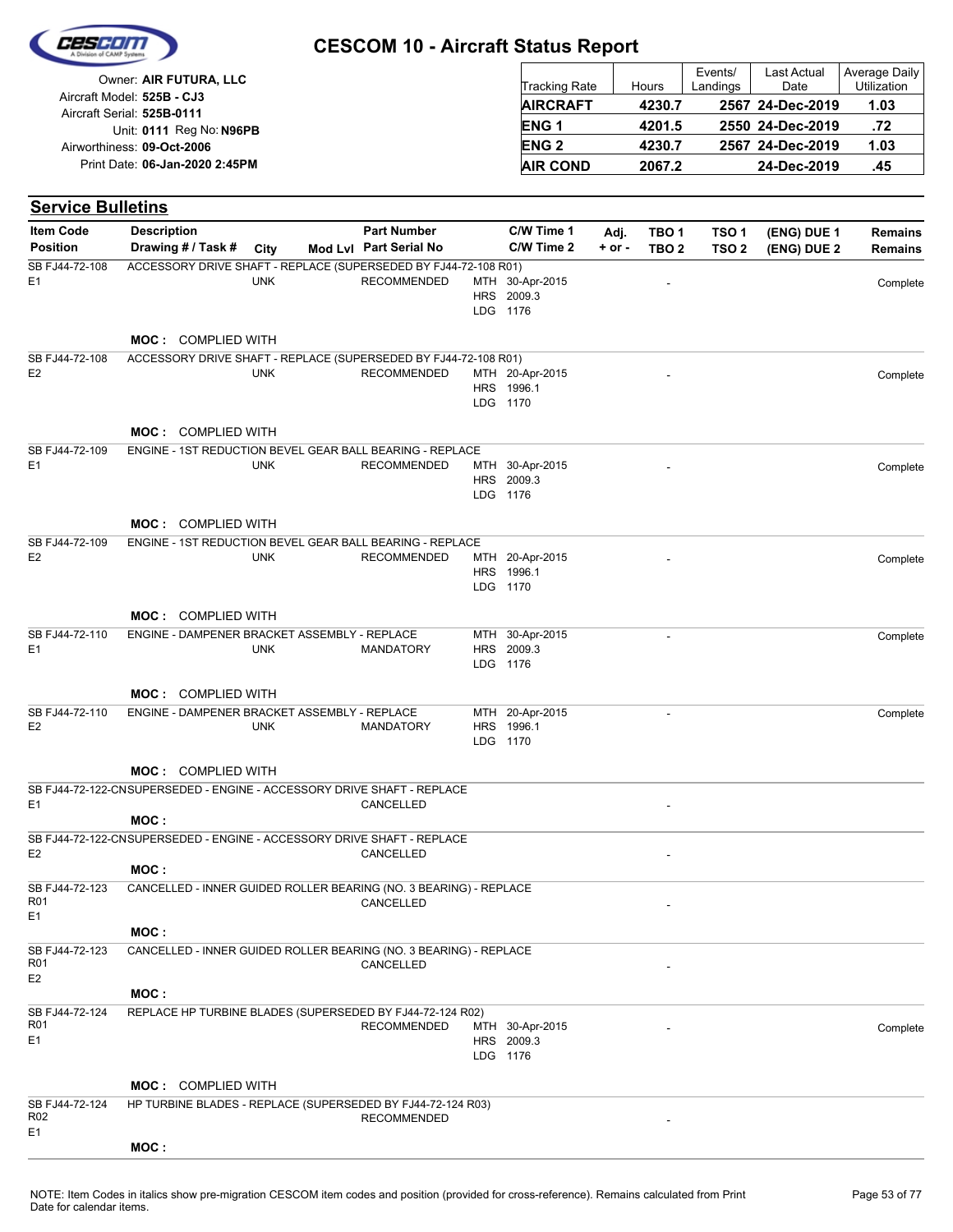

|                                |                        |        | Events/  | Last Actual      | Average Daily |
|--------------------------------|------------------------|--------|----------|------------------|---------------|
| Owner: AIR FUTURA, LLC         | <b>Tracking Rate</b>   | Hours  | Landings | Date             | Utilization   |
| Aircraft Model: 525B - CJ3     | <b>AIRCRAFT</b>        | 4230.7 |          | 2567 24-Dec-2019 | 1.03          |
| Aircraft Serial: 525B-0111     |                        |        |          |                  |               |
| Unit: 0111 Reg No: N96PB       | ENG <sub>1</sub>       | 4201.5 |          | 2550 24-Dec-2019 | .72           |
| Airworthiness: 09-Oct-2006     | <b>ENG<sub>2</sub></b> | 4230.7 |          | 2567 24-Dec-2019 | 1.03          |
| Print Date: 06-Jan-2020 2:45PM | <b>AIR COND</b>        | 2067.2 |          | 24-Dec-2019      | .45           |
|                                |                        |        |          |                  |               |

#### **(ENG) DUE 2 (ENG) DUE 1 Service Bulletins** City **Mod Lvl Part Serial No Part Number C/W Time 1 C/W Time 2 + or - Adj. TBO 1 TBO 2 TSO 2 TSO 1 Remains** Description Part Number C/W Time 1 Adj. TBO 1 TSO 1 (ENG) DUE 1 Remains **Position Drawing # / Task # Item Code RECOMMENDED** E2 SB FJ44-72-124 R02 HP TURBINE BLADES - REPLACE (SUPERSEDED BY FJ44-72-124 R03) **MOC : RECOMMENDED** E1 SB FJ44-72-124 R03 HP TURBINE BLADES - REPLACE **MOC :** RECOMMENDED FOR A SECOND AND THE SECOND ASSESSMENT OF A SECOND ASSESSMENT OF A SECOND ASSESSMENT OF A SECOND ASSESSMENT OF A SECOND ASSESSMENT OF A SECOND ASSESSMENT OF A SECOND ASSESSMENT OF A SECOND ASSESSMENT OF A SECON E2 SB FJ44-72-124 R03 HP TURBINE BLADES - REPLACE **MOC : RECOMMENDED** E1 SB FJ44-72-124 R04 HP TURBINE BLADES - REPLACE **MOC : RECOMMENDED** E2 SB FJ44-72-124 R04 HP TURBINE BLADES - REPLACE **MOC :** RECOMMENDED -E1 SB FJ44-72-124 R05 HP TURBINE BLADES - REPLACE **MOC :** RECOMMENDED FOR A SECOMMENDED E2 SB FJ44-72-124 R05 HP TURBINE BLADES - REPLACE **MOC :** LDG 1170 HRS 1996.1 MTH 20-Apr-2015 E2 UNK RECOMMENDED MTH 20-Apr-2015 Complete SB FJ44-72-124 UNK HP TURBINE BLADES - REPLACE (SUPERSEDED BY FJ44-72-124 R01) **MOC :** COMPLIED WITH **RECOMMENDED** E1 SB FJ44-72-130 R01 HP COMPRESSOR ROTOR - INSPECTION (SUPERSEDED BY FJ44-72-130 R02) **MOC : RECOMMENDED** E2 SB FJ44-72-130 R01 HP COMPRESSOR ROTOR - INSPECTION (SUPERSEDED BY FJ44-72-130 R02) **MOC :** - RECOMMENDED  $F<sub>1</sub>$ SB FJ44-72-130 R02 HP COMPRESSOR ROTOR - INSPECTION **MOC :** - RECOMMENDED E2 SB FJ44-72-130 R02 HP COMPRESSOR ROTOR - INSPECTION **MOC :** E1 RECOMMENDED SB FJ44-72-130 HP COMPRESSOR ROTOR - INSPECTION (SUPERSEDED BY FJ44-72-130 R01) **MOC :** E2 RECOMMENDED SB FJ44-72-130 HP COMPRESSOR ROTOR - INSPECTION (SUPERSEDED BY FJ44-72-130 R01) **MOC :**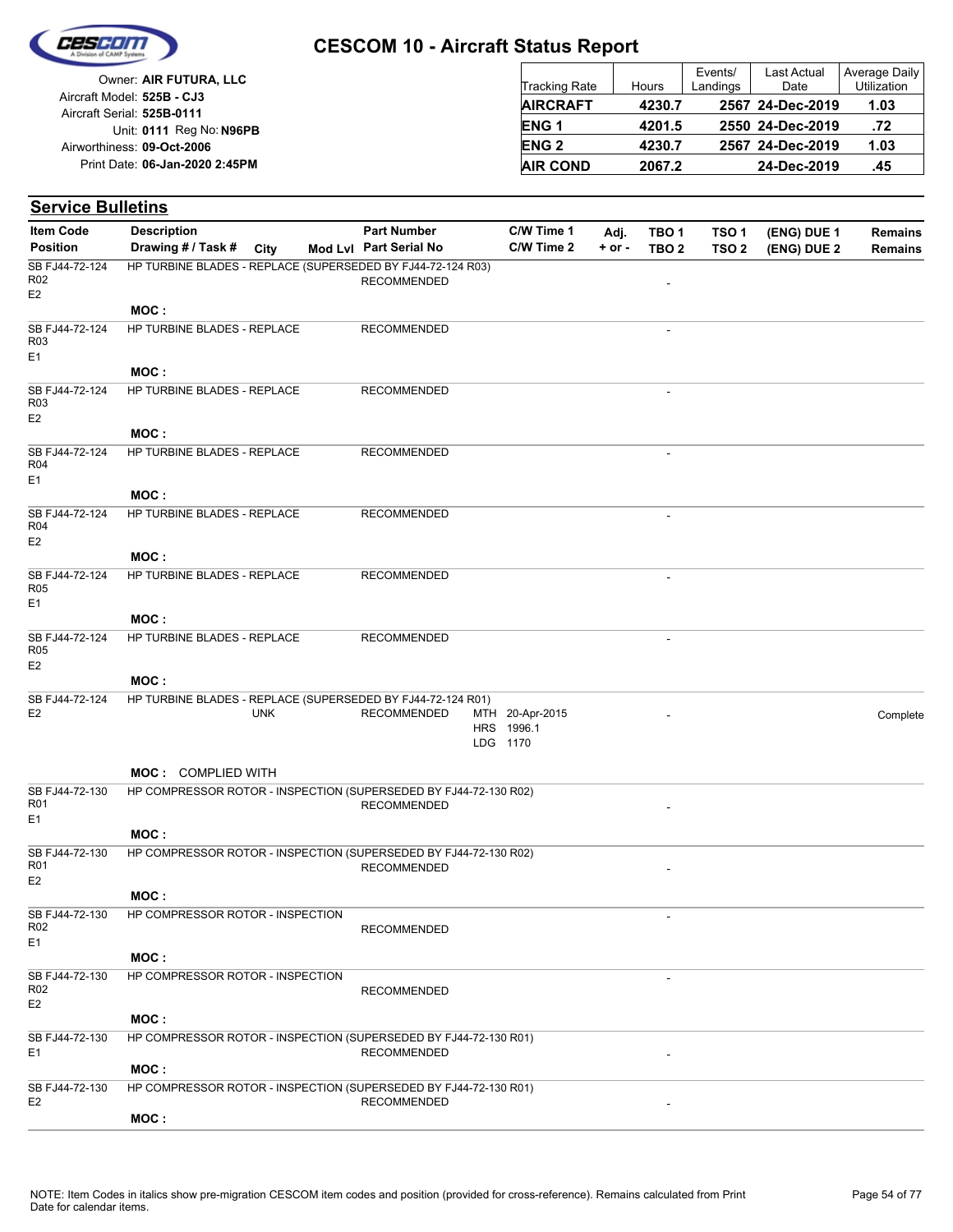

| Owner: AIR FUTURA, LLC                                   | <b>Tracking Rate</b> | Hours  | Events/<br>Landings | Last Actual<br>Date | Average Daily<br>Utilization |
|----------------------------------------------------------|----------------------|--------|---------------------|---------------------|------------------------------|
| Aircraft Model: 525B - CJ3<br>Aircraft Serial: 525B-0111 | <b>AIRCRAFT</b>      | 4230.7 |                     | 2567 24-Dec-2019    | 1.03                         |
| Unit: 0111 Reg No: N96PB                                 | <b>ENG1</b>          | 4201.5 |                     | 2550 24-Dec-2019    | .72                          |
| Airworthiness: 09-Oct-2006                               | <b>ENG 2</b>         | 4230.7 |                     | 2567 24-Dec-2019    | 1.03                         |
| Print Date: 06-Jan-2020 2:45PM                           | <b>AIR COND</b>      | 2067.2 |                     | 24-Dec-2019         | .45                          |

#### **(ENG) DUE 2 (ENG) DUE 1 Service Bulletins** City **Mod Lvl Part Serial No Part Number C/W Time 1 C/W Time 2 + or - Adj. TBO 1 TBO 2 TSO 2 TSO 1 Remains** Description Part Number C/W Time 1 Adj. TBO 1 TSO 1 (ENG) DUE 1 Remains **Position Drawing # / Task # Item Code RECOMMENDED** E1 SB FJ44-72-133 R01 REPLACE 1ST LP TURBINE NOZZLE **MOC :** RECOMMENDED FOR A SECOND AND THE RECOMMENDED E2 SB FJ44-72-133 R01 REPLACE 1ST LP TURBINE NOZZLE **MOC :** E1 RECOMMENDED SB FJ44-72-133 REPLACE 1ST LP TURBINE NOZZLE (SUPERSEDED BY FJ44-72-133 R01) **MOC :** E2 RECOMMENDED SB FJ44-72-133 REPLACE 1ST LP TURBINE NOZZLE (SUPERSEDED BY FJ44-72-133 R01) **MOC : HRS** MTH DUE DUE MANDATORY MTH DUE (7980)8009.2 3778.5 E1 SB FJ44-72-135 R01 IDENTIFICATION PLATE - REPLACE **MOC :** HRS **MTH** DUE DUE MANDATORY MTH (7996)7996 3765.3 E2 SB FJ44-72-135 R01 IDENTIFICATION PLATE - REPLACE **MOC : HRS** DUE **DUE** MANDATORY (4980.1)5009.3 778.6  $F<sub>1</sub>$ SB FJ44-72-140 GEARBOX HOUSING ASSEMBLY - INSPECTION **MOC : HRS** DUE **DUE** MANDATORY (4996.1)4996.1 765.4 E2 SB FJ44-72-140 GEARBOX HOUSING ASSEMBLY - INSPECTION **MOC :** - **RECOMMENDED**  $F<sub>1</sub>$ SB FJ44-72-154 R01 1ST LP TURBINE NOZZLE - INSPECTION (CANCELLED) **MOC :** - RECOMMENDED E2 SB FJ44-72-154 R01 1ST LP TURBINE NOZZLE - INSPECTION (CANCELLED) **MOC :** E1 RECOMMENDED SB FJ44-72-154 1ST LP TURBINE NOZZLE - INSPECTION (SUPERSEDED BY FJ44-72-154 R01) **MOC :** E2 RECOMMENDED SB FJ44-72-154 1ST LP TURBINE NOZZLE - INSPECTION (SUPERSEDED BY FJ44-72-154 R01) **MOC :** LDG 1170 HRS 1996.1 MTH 20-Apr-2015 - Complete E2 SL 44-72-279 UNK REWORK OR REPLACE 1ST LPTN CESSNA **MOC :** COMPLIED WITH LDG 1176 HRS 2009.3 MTH 30-Apr-2015 E1 30-Apr-2015 - Complete SL 44-72-306 R01 ENGINE - LP REAR BEARING SEAL RETAINER - REPLACE (SUPERSEDED BY SB FJ44-72-150) **MOC :** COMPLIED WITH

|                | <b>MUC: COMPLIED WITH</b>           |     |                 |                 |          |
|----------------|-------------------------------------|-----|-----------------|-----------------|----------|
| SL 44-72-306   | LP-REAR BRG SEAL RETAINER - REPLACE |     | MTH 20-Apr-2015 | <u>. на при</u> | Complete |
| E <sub>2</sub> | UNK                                 |     | HRS 1996.1      |                 |          |
|                |                                     | LDG | 1170            |                 |          |
|                |                                     |     |                 |                 |          |

#### **MOC :** COMPLIED WITH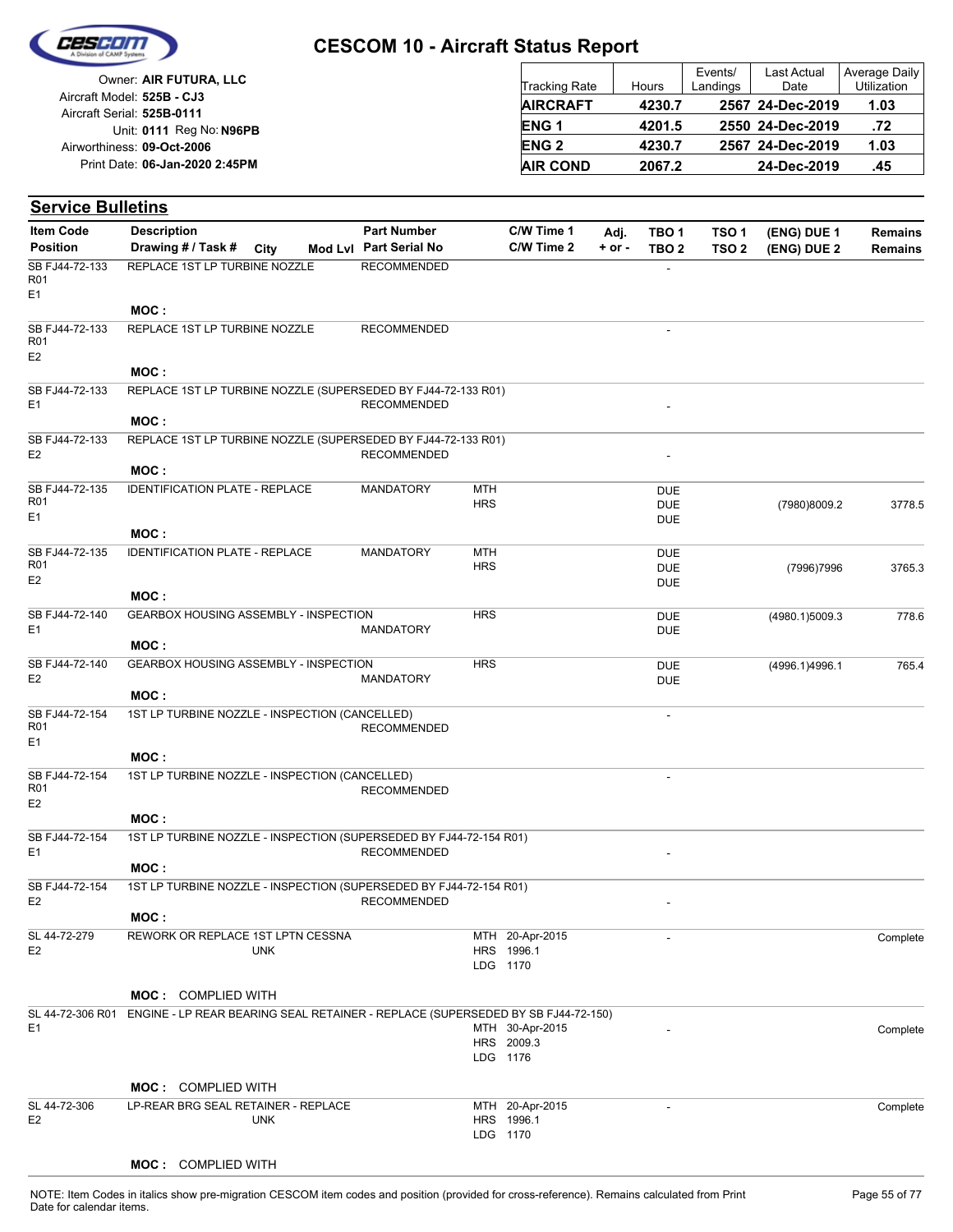

| Owner: AIR FUTURA, LLC                                   | <b>Tracking Rate</b> | Hours  | Events/<br>Landings | Last Actual<br>Date | Average Daily<br>Utilization |
|----------------------------------------------------------|----------------------|--------|---------------------|---------------------|------------------------------|
| Aircraft Model: 525B - CJ3<br>Aircraft Serial: 525B-0111 | <b>AIRCRAFT</b>      | 4230.7 |                     | 2567 24-Dec-2019    | 1.03                         |
| Unit: 0111 Reg No: N96PB                                 | <b>ENG1</b>          | 4201.5 |                     | 2550 24-Dec-2019    | .72                          |
| Airworthiness: 09-Oct-2006                               | <b>ENG 2</b>         | 4230.7 |                     | 2567 24-Dec-2019    | 1.03                         |
| Print Date: 06-Jan-2020 2:45PM                           | <b>AIR COND</b>      | 2067.2 |                     | 24-Dec-2019         | .45                          |

| <b>Service Bulletins</b>           |                                                                  |            |                        |                   |                                           |            |                          |                  |             |                |
|------------------------------------|------------------------------------------------------------------|------------|------------------------|-------------------|-------------------------------------------|------------|--------------------------|------------------|-------------|----------------|
| <b>Item Code</b>                   | <b>Description</b>                                               |            | <b>Part Number</b>     |                   | C/W Time 1                                | Adj.       | TBO <sub>1</sub>         | TSO <sub>1</sub> | (ENG) DUE 1 | <b>Remains</b> |
| <b>Position</b>                    | Drawing # / Task #                                               | City       | Mod Lvl Part Serial No |                   | C/W Time 2                                | $+$ or $-$ | TBO <sub>2</sub>         | TSO 2            | (ENG) DUE 2 | <b>Remains</b> |
| SL 44-72-318 R2<br>E <sub>2</sub>  | ENGINE - 1ST LP TURBINE NOZZLE - REPLACE                         |            | <b>RECOMMENDED</b>     | MTH<br><b>HRS</b> | 20-Apr-2015<br>1996.1<br>LDG 1170         |            | $\overline{\phantom{a}}$ |                  |             | Complete       |
|                                    | <b>MOC: COMPLIED WITH</b>                                        |            |                        |                   |                                           |            |                          |                  |             |                |
| SL 44-72-318                       | ENGINE - 1ST LP TURBINE NOZZLE - REPLACE                         |            |                        |                   | MTH 30-Apr-2015                           |            | $\overline{a}$           |                  |             | Complete       |
| E1                                 |                                                                  | <b>UNK</b> |                        |                   | HRS 2009.3<br>LDG 1176                    |            |                          |                  |             |                |
|                                    | <b>MOC: COMPLIED WITH</b>                                        |            |                        |                   |                                           |            |                          |                  |             |                |
| SL 44-72-325 R04<br>E <sub>1</sub> | 1ST LP TURBINE DISK - INSPECTION                                 |            |                        |                   |                                           |            | $\overline{a}$           |                  |             |                |
| SL 44-72-325 R04                   | MOC:<br>1ST LP TURBINE DISK - INSPECTION                         |            |                        |                   |                                           |            | $\overline{\phantom{a}}$ |                  |             |                |
| E <sub>2</sub>                     | MOC:                                                             |            |                        |                   |                                           |            |                          |                  |             |                |
| SL 44-72-327                       | SL44-72-327                                                      | <b>UNK</b> |                        |                   | MTH 30-Apr-2015                           |            | ÷,                       |                  |             | Complete       |
| E <sub>1</sub>                     |                                                                  |            |                        |                   | HRS 2009.3<br>LDG 1176                    |            |                          |                  |             |                |
|                                    | <b>MOC: COMPLIED WITH</b>                                        |            |                        |                   |                                           |            |                          |                  |             |                |
| SL 44-72-327<br>E <sub>2</sub>     | ENGINE IDENTIFICATION PLATE - INSTALL                            | <b>UNK</b> |                        |                   | MTH 20-Apr-2015<br>HRS 1996.1<br>LDG 1170 |            |                          |                  |             | Complete       |
|                                    | MOC: COMPLIED WITH                                               |            |                        |                   |                                           |            |                          |                  |             |                |
| SL 44-72-382<br>E <sub>1</sub>     | BLEED VALVE SHAFT - REPLACE                                      | <b>UNK</b> |                        |                   | MTH 30-Apr-2015<br>HRS 2009.3<br>LDG 1176 |            | $\overline{\phantom{a}}$ |                  |             | Complete       |
|                                    | <b>MOC: COMPLIED WITH</b>                                        |            |                        |                   |                                           |            |                          |                  |             |                |
| SL 44-72-382                       | ENGINE - BLEED VALVE SHAFT - REPLACE                             |            |                        |                   | MTH 20-Apr-2015                           |            | $\overline{\phantom{a}}$ |                  |             | Complete       |
| E <sub>2</sub>                     |                                                                  | <b>UNK</b> |                        |                   | HRS 1996.1<br>LDG 1170                    |            |                          |                  |             |                |
|                                    | <b>MOC: COMPLIED WITH</b>                                        |            |                        |                   |                                           |            |                          |                  |             |                |
| SL 44-72-429<br>E <sub>1</sub>     | 1ST REDUCTION BEVEL GEAR BEARING SUPPORT - REPLACE               | <b>UNK</b> |                        |                   | MTH 30-Apr-2015<br>HRS 2009.3<br>LDG 1176 |            |                          |                  |             | Complete       |
|                                    | MOC: COMPLIED WITH                                               |            |                        |                   |                                           |            |                          |                  |             |                |
| SL 44-72-429                       | 1ST REDUCTION BEVEL GEAR BEARING SUPPORT - REPLACE               |            |                        |                   |                                           |            |                          |                  |             |                |
| E <sub>2</sub>                     |                                                                  | <b>UNK</b> |                        |                   | MTH 20-Apr-2015<br>HRS 1996.1<br>LDG 1170 |            |                          |                  |             | Complete       |
|                                    | <b>MOC: COMPLIED WITH</b>                                        |            |                        |                   |                                           |            |                          |                  |             |                |
| SB WI-72-1004<br>E1                | 1ST LP TURBINE NOZZLE - REPLACE (SUPERSEDED BY WISB-72-1004 R01) |            |                        |                   |                                           |            |                          |                  |             |                |
|                                    | MOC:                                                             |            |                        |                   |                                           |            |                          |                  |             |                |
| SB WI-72-1004<br>E <sub>2</sub>    | 1ST LP TURBINE NOZZLE - REPLACE (SUPERSEDED BY WISB-72-1004 R01) |            |                        |                   |                                           |            |                          |                  |             |                |
| SB WI-72-1034                      | MOC:<br>HP TURBINE - RE-IDENTIFY ASSEMBLY AND DISK               |            |                        | <b>MTH</b>        |                                           |            | <b>MPI</b>               |                  |             | New Reg        |
| E1                                 | MOC:                                                             |            | <b>MANDATORY</b>       |                   |                                           |            | MPI                      |                  |             |                |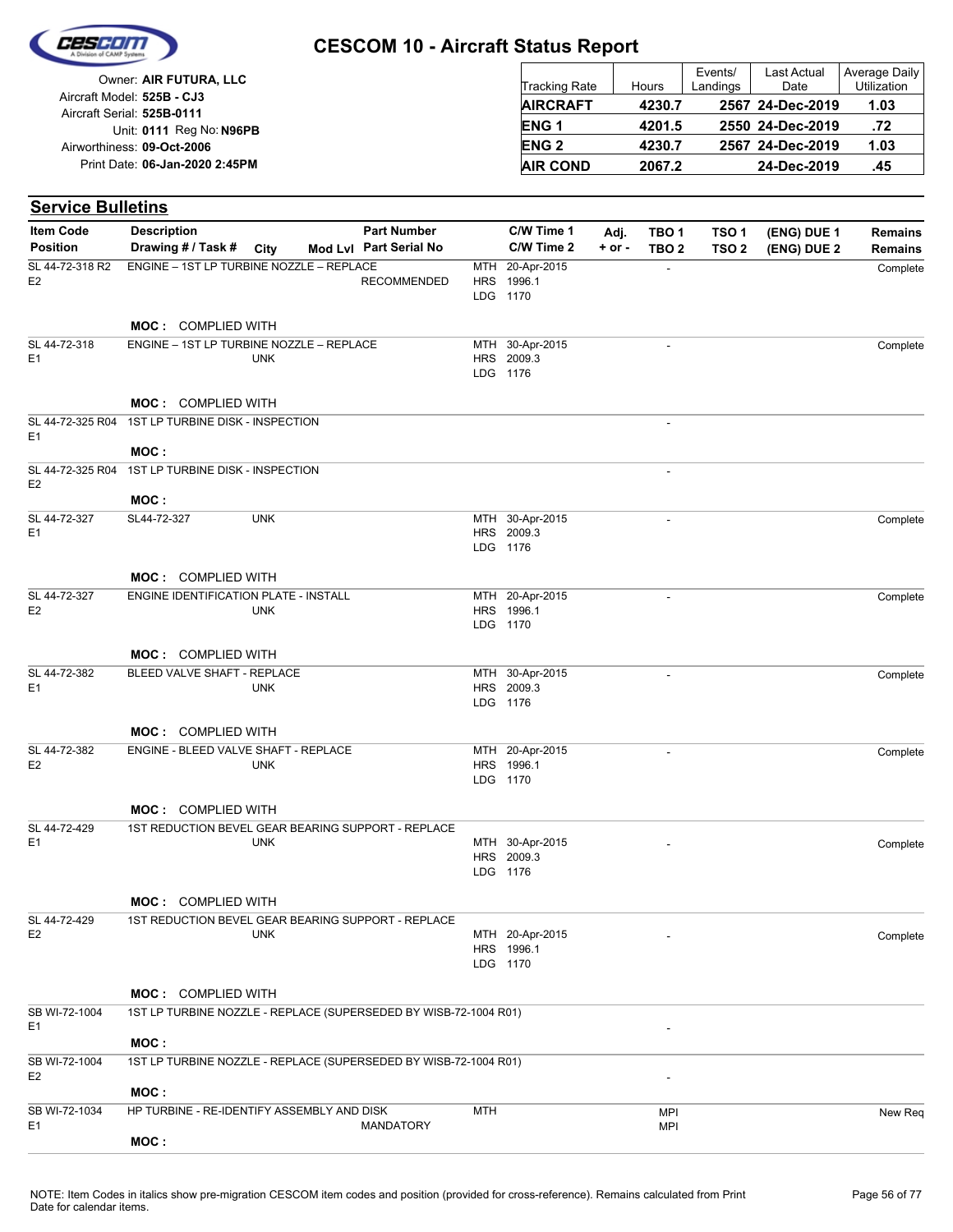

| Owner: AIR FUTURA, LLC                                   | <b>Tracking Rate</b> | Hours  | Events/<br>Landings | Last Actual<br>Date | Average Daily<br><b>Utilization</b> |
|----------------------------------------------------------|----------------------|--------|---------------------|---------------------|-------------------------------------|
| Aircraft Model: 525B - CJ3<br>Aircraft Serial: 525B-0111 | <b>AIRCRAFT</b>      | 4230.7 |                     | 2567 24-Dec-2019    | 1.03                                |
| Unit: 0111 Reg No: N96PB                                 | <b>ENG1</b>          | 4201.5 |                     | 2550 24-Dec-2019    | .72                                 |
| Airworthiness: 09-Oct-2006                               | <b>ENG 2</b>         | 4230.7 |                     | 2567 24-Dec-2019    | 1.03                                |
| Print Date: 06-Jan-2020 2:45PM                           | <b>AIR COND</b>      | 2067.2 |                     | 24-Dec-2019         | .45                                 |

| <b>Item Code</b>                               | <b>Description</b>                                                                                                                      |             | <b>Part Number</b>     |                | C/W Time 1      | Adj.       | TBO 1                    | TSO <sub>1</sub> | (ENG) DUE 1 | <b>Remains</b> |
|------------------------------------------------|-----------------------------------------------------------------------------------------------------------------------------------------|-------------|------------------------|----------------|-----------------|------------|--------------------------|------------------|-------------|----------------|
| <b>Position</b>                                | Drawing # / Task #                                                                                                                      | City        | Mod Lvl Part Serial No |                | C/W Time 2      | $+$ or $-$ | TBO <sub>2</sub>         | TSO <sub>2</sub> | (ENG) DUE 2 | <b>Remains</b> |
| SB WI-72-1034<br>E <sub>2</sub>                | HP TURBINE - RE-IDENTIFY ASSEMBLY AND DISK                                                                                              |             | <b>MANDATORY</b>       | <b>MTH</b>     |                 |            | <b>MPI</b><br><b>MPI</b> |                  |             | New Req        |
|                                                | MOC:                                                                                                                                    |             |                        |                |                 |            |                          |                  |             |                |
| SB 525B-73-01                                  | ENGINE FUEL AND CONTROL - FUEL CONTROL UNIT (FCU) FIELD REPLACEMENT                                                                     |             | <b>OPTIONAL</b>        |                |                 |            |                          |                  |             |                |
|                                                | MOC:                                                                                                                                    |             |                        |                |                 |            |                          |                  |             |                |
| SL 525B-73-02<br><b>LEFT</b>                   | TRANSMITTAL OF WILLIAMS INTERNATIONAL SERVICE BULLETIN FJ44-73-030R1, ENGINE AND FUEL CONTROL - FADEC SOFTWARE UPLOAD OF<br>CP219.11.06 |             | <b>RECOMMENDED</b>     |                | MTH 14-Sep-2009 |            | A/R                      |                  |             | Complete       |
| 73SL-02                                        |                                                                                                                                         | <b>ICT</b>  |                        |                | <b>HRS</b> 655  |            |                          |                  |             |                |
|                                                | <b>MOC: COMPLIED WITH</b>                                                                                                               |             |                        |                |                 |            |                          |                  |             |                |
| SL 525B-73-02<br><b>RIGHT</b>                  | TRANSMITTAL OF WILLIAMS INTERNATIONAL SERVICE BULLETIN FJ44-73-030R1, ENGINE AND FUEL CONTROL - FADEC SOFTWARE UPLOAD OF<br>CP219.11.06 |             | <b>RECOMMENDED</b>     |                | MTH 14-Sep-2009 |            | A/R                      |                  |             | Complete       |
| 73SL-02                                        |                                                                                                                                         | ICT         |                        | <b>HRS</b> 655 |                 |            |                          |                  |             |                |
|                                                | <b>MOC: COMPLIED WITH</b>                                                                                                               |             |                        |                |                 |            |                          |                  |             |                |
| SB FJ44-73-030<br><b>R07</b><br>E <sub>1</sub> | ENGINE FUEL AND CONTROL - FADEC SOFTWARE UPLOAD OF CP219.11.06 (SUPERSEDED BY FJ44-73-030 R08)                                          |             | <b>MANDATORY</b>       |                |                 |            | A/R                      |                  |             |                |
|                                                | MOC:                                                                                                                                    |             |                        |                |                 |            |                          |                  |             |                |
| SB FJ44-73-030                                 | ENGINE FUEL AND CONTROL - FADEC SOFTWARE UPLOAD OF CP219.11.06 (SUPERSEDED BY FJ44-73-030 R08)                                          |             |                        |                |                 |            |                          |                  |             |                |
| <b>R07</b>                                     |                                                                                                                                         |             | <b>MANDATORY</b>       |                |                 |            | A/R                      |                  |             |                |
| E <sub>2</sub>                                 |                                                                                                                                         |             |                        |                |                 |            |                          |                  |             |                |
|                                                | MOC:                                                                                                                                    |             |                        |                |                 |            |                          |                  |             |                |
| SB FJ44-73-030<br>R <sub>08</sub>              | ENGINE FUEL AND CONTROL - FADEC SOFTWARE UPLOAD OF CP219.11.06 (SUPERSEDED BY FJ44-73-030 R09)                                          | <b>KIWA</b> | <b>MANDATORY</b>       |                | MTH 31-May-2011 |            |                          |                  |             | Complete       |
| E1                                             |                                                                                                                                         |             |                        | LDG 585        | HRS 974.2       |            |                          |                  |             |                |
|                                                | MOC: COMPLIED WITH - COMPLIED WITH SB FJ44-73-030-R8 ENGINE FUEL AND CONTROL - FADEC SOFTWARE UPLOAD OF<br>CP219.11.06.                 |             |                        |                |                 |            |                          |                  |             |                |
| SB FJ44-73-030<br><b>R08</b>                   | ENGINE FUEL AND CONTROL - FADEC SOFTWARE UPLOAD OF CP219.11.06 (SUPERSEDED BY FJ44-73-030 R09)                                          | <b>KIWA</b> | <b>MANDATORY</b>       |                | MTH 31-May-2011 |            |                          |                  |             | Complete       |
| E <sub>2</sub>                                 |                                                                                                                                         |             |                        | LDG 579        | HRS 960.6       |            |                          |                  |             |                |
|                                                | MOC: COMPLIED WITH - COMPLIED WITH SB FJ44-73-030-R8 ENGINE FUEL AND CONTROL - FADEC SOFTWARE UPLOAD OF<br>CP219.11.06.                 |             |                        |                |                 |            |                          |                  |             |                |
| SB FJ44-73-030<br><b>R09</b>                   | ENGINE FUEL AND CONTROL - FADEC SOFTWARE UPLOAD OF CP219.11.06 (SUPERSEDED BY FJ44-73-030 R10)                                          |             | <b>MANDATORY</b>       |                |                 |            |                          |                  |             |                |
| E <sub>1</sub>                                 | MOC:                                                                                                                                    |             |                        |                |                 |            |                          |                  |             |                |
| SB FJ44-73-030<br>R <sub>09</sub>              | ENGINE FUEL AND CONTROL - FADEC SOFTWARE UPLOAD OF CP219.11.06 (SUPERSEDED BY FJ44-73-030 R10)                                          |             | <b>MANDATORY</b>       |                |                 |            |                          |                  |             |                |
| E <sub>2</sub>                                 | MOC:                                                                                                                                    |             |                        |                |                 |            |                          |                  |             |                |
| SB FJ44-73-030<br>R <sub>10</sub><br>E1        | ENGINE FUEL AND CONTROL - FADEC SOFTWARE UPLOAD OF CP219.11.06 (SUPERSEDED BY FJ44-73-030 R11)                                          |             | <b>MANDATORY</b>       |                |                 |            |                          |                  |             |                |
|                                                | MOC:                                                                                                                                    |             |                        |                |                 |            |                          |                  |             |                |
| SB FJ44-73-030<br>R <sub>10</sub>              | ENGINE FUEL AND CONTROL - FADEC SOFTWARE UPLOAD OF CP219.11.06 (SUPERSEDED BY FJ44-73-030 R11)                                          |             | <b>MANDATORY</b>       |                |                 |            |                          |                  |             |                |
| E <sub>2</sub>                                 |                                                                                                                                         |             |                        |                |                 |            |                          |                  |             |                |
|                                                | MOC:                                                                                                                                    |             |                        |                |                 |            |                          |                  |             |                |
| SB FJ44-73-030<br>R <sub>11</sub><br>E1        | ENGINE FUEL AND CONTROL - FADEC SOFTWARE UPLOAD OF CP219.11.06 (SUPERSEDED BY FJ44-73-030 R12)                                          |             | <b>MANDATORY</b>       |                |                 |            | A/R                      |                  |             |                |
|                                                | MOC:                                                                                                                                    |             |                        |                |                 |            |                          |                  |             |                |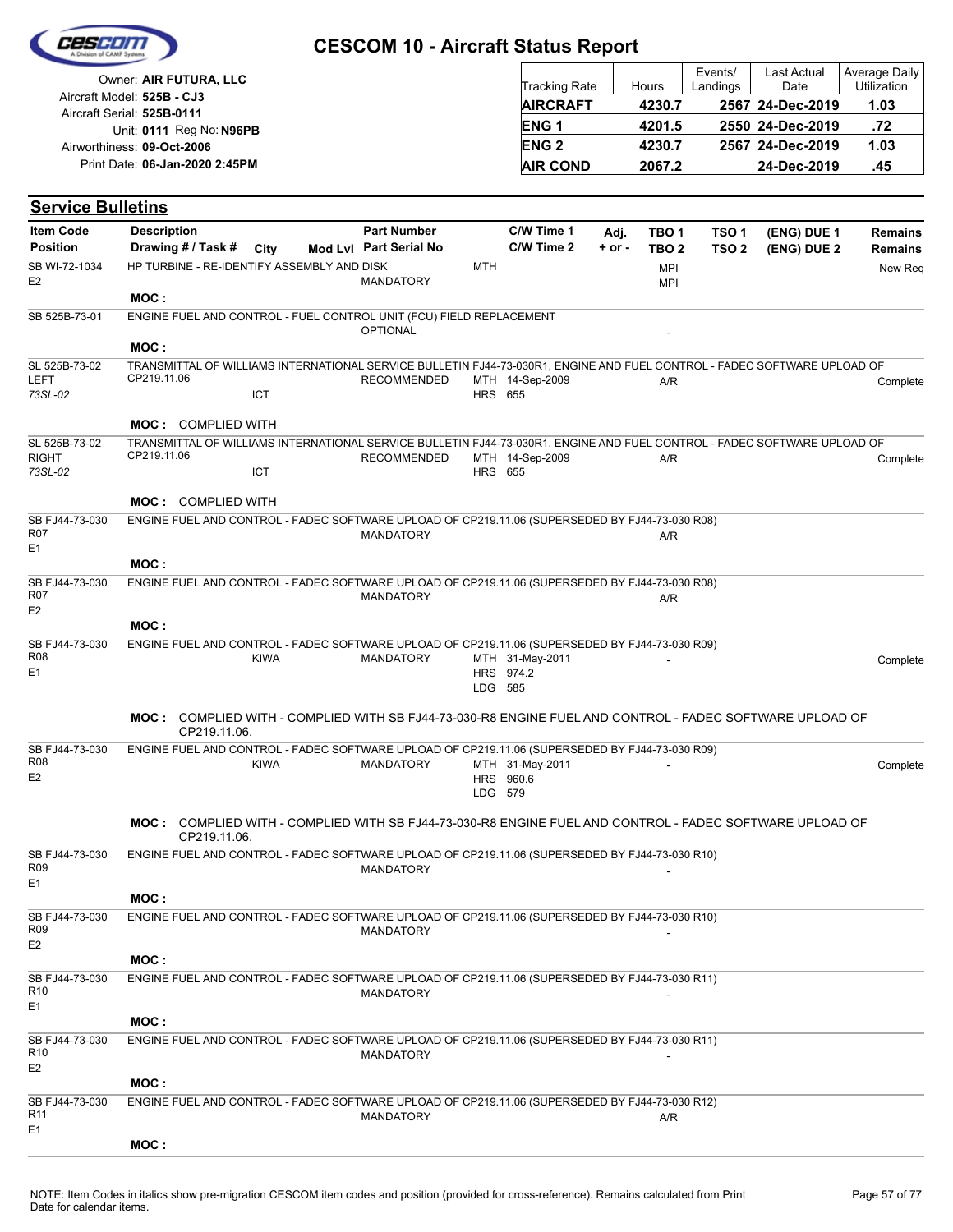

| Owner: AIR FUTURA, LLC                                   | Tracking Rate   | Hours  | Events/<br>Landings | Last Actual<br>Date | Average Daily<br><b>Utilization</b> |
|----------------------------------------------------------|-----------------|--------|---------------------|---------------------|-------------------------------------|
| Aircraft Model: 525B - CJ3<br>Aircraft Serial: 525B-0111 | <b>AIRCRAFT</b> | 4230.7 |                     | 2567 24-Dec-2019    | 1.03                                |
| Unit: 0111 Reg No: N96PB                                 | <b>ENG1</b>     | 4201.5 |                     | 2550 24-Dec-2019    | .72                                 |
| Airworthiness: 09-Oct-2006                               | <b>ENG 2</b>    | 4230.7 |                     | 2567 24-Dec-2019    | 1.03                                |
| Print Date: 06-Jan-2020 2:45PM                           | <b>AIR COND</b> | 2067.2 |                     | 24-Dec-2019         | .45                                 |

#### **(ENG) DUE 2 (ENG) DUE 1 Service Bulletins** City **Mod Lvl Part Serial No Part Number C/W Time 1 C/W Time 2 + or - Adj. TBO 1 TBO 2 TSO 2 TSO 1 Remains** Description Part Number C/W Time 1 Adj. TBO 1 TSO 1 (ENG) DUE 1 Remains **Position Drawing # / Task # Item Code** MANDATORY **A/R** E2 SB FJ44-73-030 R11 ENGINE FUEL AND CONTROL - FADEC SOFTWARE UPLOAD OF CP219.11.06 (SUPERSEDED BY FJ44-73-030 R12) **MOC : MANDATORY** E1 SB FJ44-73-030 R12 ENGINE FUEL AND CONTROL - FADEC SOFTWARE UPLOAD OF CP219.11.06 (SUPERSEDED BY FJ44-73-030 R13) **MOC : MANDATORY** E2 SB FJ44-73-030 R12 ENGINE FUEL AND CONTROL - FADEC SOFTWARE UPLOAD OF CP219.11.06 (SUPERSEDED BY FJ44-73-030 R13) **MOC :** CANCELLED E1 SB FJ44-73-030 R13 CANCELLED - ENGINE FUEL AND CONTROL - FADEC SOFTWARE UPLOAD OF CP219.11.06 **MOC :** CANCELLED E2 SB FJ44-73-030 R13 CANCELLED - ENGINE FUEL AND CONTROL - FADEC SOFTWARE UPLOAD OF CP219.11.06 **MOC :** MANDATORY A/R  $F<sub>1</sub>$ SB FJ44-73-038 R01 ENGINE FUEL AND CONTROL - DUAL CHANNEL FADEC - REPLACE (SUPERSEDED BY FJ44-73-038 R02) **MOC :** MANDATORY A/R E2 SB FJ44-73-038 R01 ENGINE FUEL AND CONTROL - DUAL CHANNEL FADEC - REPLACE (SUPERSEDED BY FJ44-73-038 R02) **MOC :** MANDATORY A/R E1 SB FJ44-73-038 R02 ENGINE FUEL AND CONTROL - DUAL CHANNEL FADEC - REPLACE (SUPERSEDED BY FJ44-73-038 R03) **MOC :** MANDATORY A/R E2 SB FJ44-73-038 R02 ENGINE FUEL AND CONTROL - DUAL CHANNEL FADEC - REPLACE (SUPERSEDED BY FJ44-73-038 R03) **MOC :** MANDATORY MTH E1 SB FJ44-73-038 R03 ENGINE FUEL AND CONTROL - DUAL CHANNEL FADEC - REPLACE (SUPERSEDED BY FJ44-73-038 R04) **MOC :** MANDATORY MTH E2 SB FJ44-73-038 R03 ENGINE FUEL AND CONTROL - DUAL CHANNEL FADEC - REPLACE (SUPERSEDED BY FJ44-73-038 R04) **MOC : MANDATORY**  $F<sub>1</sub>$ SB FJ44-73-038 R04 ENGINE FUEL AND CONTROL - DUAL CHANNEL FADEC - REPLACE (SUPERSEDED BY FJ44-73-038 R05) **MOC : MANDATORY** E2 SB FJ44-73-038 R04 ENGINE FUEL AND CONTROL - DUAL CHANNEL FADEC - REPLACE (SUPERSEDED BY FJ44-73-038 R05) **MOC : MANDATORY** E1 SB FJ44-73-038 R05 ENGINE FUEL AND CONTROL - DUAL CHANNEL FADEC - REPLACE (SUPERSEDED BY FJ44-73-038 R06) **MOC :**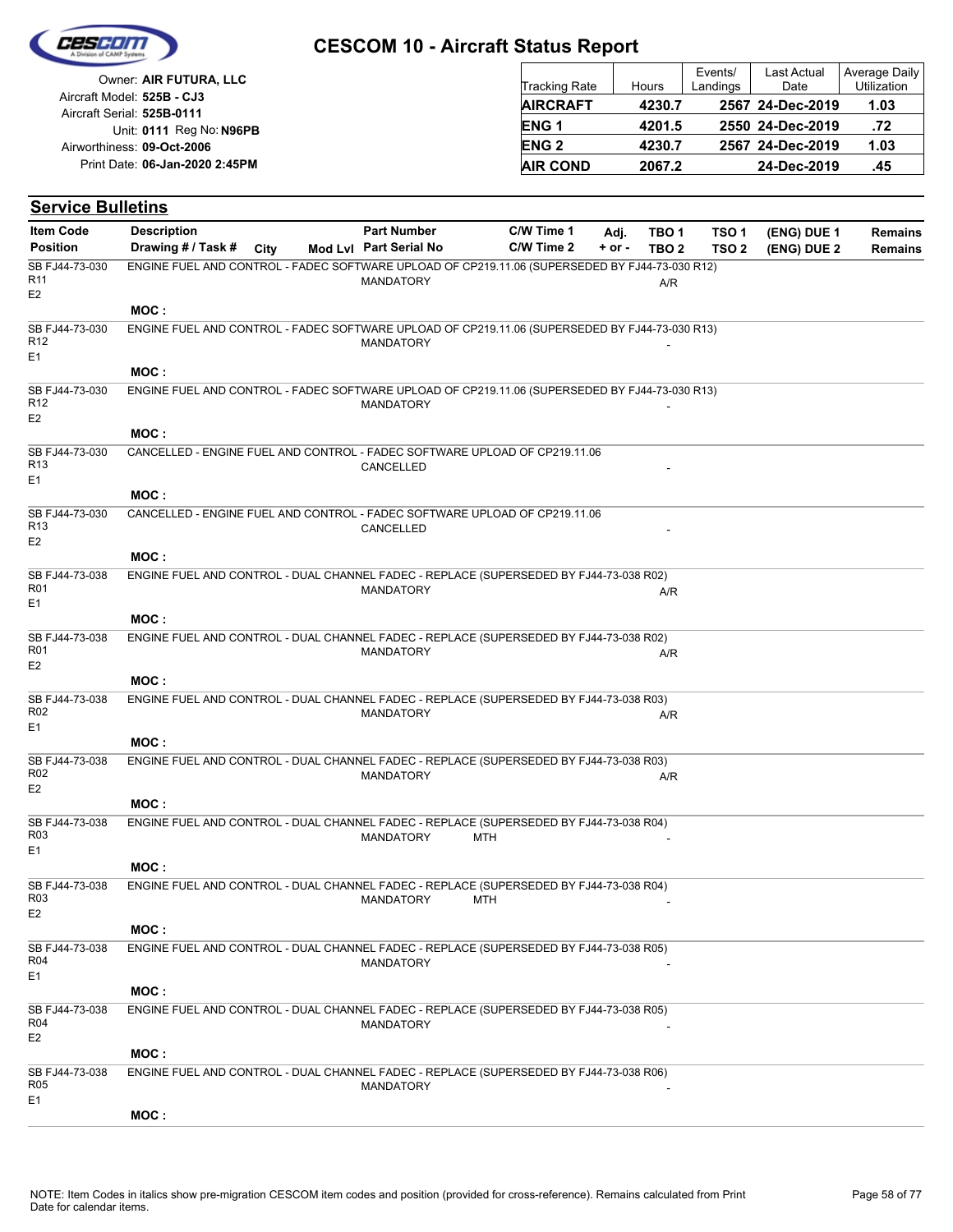|                                                | Owner: AIR FUTURA, LLC                                                                                |                                              |         | <b>Tracking Rate</b>          |                    | Hours                                | Events/<br>Landings                  | Last Actual<br>Date        | <b>Average Daily</b><br>Utilization |
|------------------------------------------------|-------------------------------------------------------------------------------------------------------|----------------------------------------------|---------|-------------------------------|--------------------|--------------------------------------|--------------------------------------|----------------------------|-------------------------------------|
|                                                | Aircraft Model: 525B - CJ3                                                                            |                                              |         | <b>AIRCRAFT</b>               |                    | 4230.7                               |                                      | 2567 24-Dec-2019           | 1.03                                |
|                                                | Aircraft Serial: 525B-0111<br>Unit: 0111 Reg No: N96PB                                                |                                              |         | ENG <sub>1</sub>              |                    | 4201.5                               |                                      | 2550 24-Dec-2019           | .72                                 |
|                                                | Airworthiness: 09-Oct-2006                                                                            |                                              |         | <b>ENG2</b>                   |                    | 4230.7                               |                                      | 2567 24-Dec-2019           | 1.03                                |
|                                                | Print Date: 06-Jan-2020 2:45PM                                                                        |                                              |         | <b>AIR COND</b>               |                    | 2067.2                               |                                      | 24-Dec-2019                | .45                                 |
|                                                |                                                                                                       |                                              |         |                               |                    |                                      |                                      |                            |                                     |
| <b>Service Bulletins</b>                       |                                                                                                       |                                              |         |                               |                    |                                      |                                      |                            |                                     |
| <b>Item Code</b><br><b>Position</b>            | <b>Description</b><br>Drawing # / Task #<br>City                                                      | <b>Part Number</b><br>Mod Lvl Part Serial No |         | C/W Time 1<br>C/W Time 2      | Adj.<br>$+$ or $-$ | TBO <sub>1</sub><br>TBO <sub>2</sub> | TSO <sub>1</sub><br>TSO <sub>2</sub> | (ENG) DUE 1<br>(ENG) DUE 2 | <b>Remains</b><br>Remains           |
| SB FJ44-73-038<br><b>R05</b><br>E <sub>2</sub> | ENGINE FUEL AND CONTROL - DUAL CHANNEL FADEC - REPLACE (SUPERSEDED BY FJ44-73-038 R06)<br>MOC :       | <b>MANDATORY</b>                             |         |                               |                    |                                      |                                      |                            |                                     |
| SB FJ44-73-038<br>R <sub>06</sub><br>E1        | ENGINE FUEL AND CONTROL - DUAL CHANNEL FADEC - REPLACE (SUPERSEDED BY FJ44-73-038 R07)<br>KBFL        | <b>MANDATORY</b>                             | LDG 896 | MTH 10-Feb-2014<br>HRS 1517.9 |                    |                                      |                                      |                            | Complete                            |
|                                                | MOC: COMPLIED WITH - COMPLIED WITH WILLIAMS INTERNATIONAL SERVICE BULLETION SB FJ44-73-038 R6.        |                                              |         |                               |                    |                                      |                                      |                            |                                     |
| SB FJ44-73-038<br>R06<br>E <sub>2</sub>        | ENGINE FUEL AND CONTROL - DUAL CHANNEL FADEC - REPLACE (SUPERSEDED BY FJ44-73-038 R07)<br><b>KBFL</b> | <b>MANDATORY</b>                             | LDG 890 | MTH 10-Feb-2014<br>HRS 1504.7 |                    |                                      |                                      |                            | Complete                            |
|                                                | MOC: COMPLIED WITH - COMPLIED WITH WILLIAMS INTERNATIONAL SERVICE BULLETION SB FJ44-73-038 R6.        |                                              |         |                               |                    |                                      |                                      |                            |                                     |
| SB FJ44-73-038<br><b>R07</b>                   | DUAL CHANNEL FADEC - REPLACE                                                                          | <b>MANDATORY</b>                             |         |                               |                    |                                      |                                      |                            |                                     |
| E <sub>1</sub>                                 | MOC:                                                                                                  |                                              |         |                               |                    |                                      |                                      |                            |                                     |
| SB FJ44-73-038<br><b>R07</b><br>E <sub>2</sub> | DUAL CHANNEL FADEC - REPLACE                                                                          | <b>MANDATORY</b>                             |         |                               |                    |                                      |                                      |                            |                                     |
|                                                | MOC :                                                                                                 |                                              |         |                               |                    |                                      |                                      |                            |                                     |
| SB FJ44-73-038<br>E1                           | ENGINE FUEL AND CONTROL - DUAL CHANNEL FADEC - REPLACE (SUPERSEDED BY FJ44-73-038 R01)<br>MOC:        | <b>MANDATORY</b>                             |         |                               |                    | A/R                                  |                                      |                            |                                     |
| SB FJ44-73-038                                 | ENGINE FUEL AND CONTROL - DUAL CHANNEL FADEC - REPLACE (SUPERSEDED BY FJ44-73-038 R01)                |                                              |         |                               |                    |                                      |                                      |                            |                                     |
| E <sub>2</sub>                                 | MOC:                                                                                                  | <b>MANDATORY</b>                             |         |                               |                    | A/R                                  |                                      |                            |                                     |
| SB FJ44-73-039<br>R <sub>01</sub>              | ENGINE FUEL AND CONTROL - DUAL CHANNEL FADEC - REPLACE (SUPERSEDED BY FJ44-73-039 R02)                |                                              |         |                               |                    |                                      |                                      |                            |                                     |
| E1                                             | MOC:                                                                                                  | <b>MANDATORY</b>                             |         |                               |                    | A/R                                  |                                      |                            |                                     |
| SB FJ44-73-039<br><b>R01</b>                   | ENGINE FUEL AND CONTROL - DUAL CHANNEL FADEC - REPLACE (SUPERSEDED BY FJ44-73-039 R02)                | <b>MANDATORY</b>                             |         |                               |                    | A/R                                  |                                      |                            |                                     |
| E <sub>2</sub>                                 | MOC:                                                                                                  |                                              |         |                               |                    |                                      |                                      |                            |                                     |
| SB FJ44-73-039<br>R <sub>02</sub><br>E1        | ENGINE FUEL AND CONTROL - DUAL CHANNEL FADEC - REPLACE (SUPERSEDED BY FJ44-73-039 R03)                | <b>MANDATORY</b>                             |         |                               |                    | A/R                                  |                                      |                            |                                     |
|                                                | MOC:                                                                                                  |                                              |         |                               |                    |                                      |                                      |                            |                                     |
| SB FJ44-73-039<br>R <sub>02</sub>              | ENGINE FUEL AND CONTROL - DUAL CHANNEL FADEC - REPLACE (SUPERSEDED BY FJ44-73-039 R03)                | <b>MANDATORY</b>                             |         |                               |                    | A/R                                  |                                      |                            |                                     |
| E <sub>2</sub>                                 | MOC:                                                                                                  |                                              |         |                               |                    |                                      |                                      |                            |                                     |
| SB FJ44-73-042<br>R <sub>05</sub><br>E1        | ENGINE FUEL AND CONTROL - FUEL TUBE LOOP CLAMP BRACKET - REPLACE                                      | <b>RECOMMENDED</b>                           | LDG 176 | MTH 30-Apr-2015<br>HRS 2009.3 |                    |                                      |                                      |                            | Complete                            |
|                                                |                                                                                                       |                                              |         |                               |                    |                                      |                                      |                            |                                     |
|                                                | <b>MOC: COMPLIED WITH</b>                                                                             |                                              |         |                               |                    |                                      |                                      |                            |                                     |
| SR F.I44-73-042                                | ENGINE FUEL AND CONTROL - FUEL TURE LOOP CLAMP BRACKET - REPLACE (SUPERSEDED BY F.144-73-042 R01)     |                                              |         |                               |                    |                                      |                                      |                            |                                     |

#### LDG 1170 HRS 1996.1 E2 UNK RECOMMENDED MTH 20-Apr-2015 Complete SB FJ44-73-042<br>E2 ENGINE FUEL AND CONTROL - FUEL TUBE LOOP CLAMP BRACKET - REPLACE (SUPERSEDED BY FJ44-73-042 R01)

#### **MOC :** COMPLIED WITH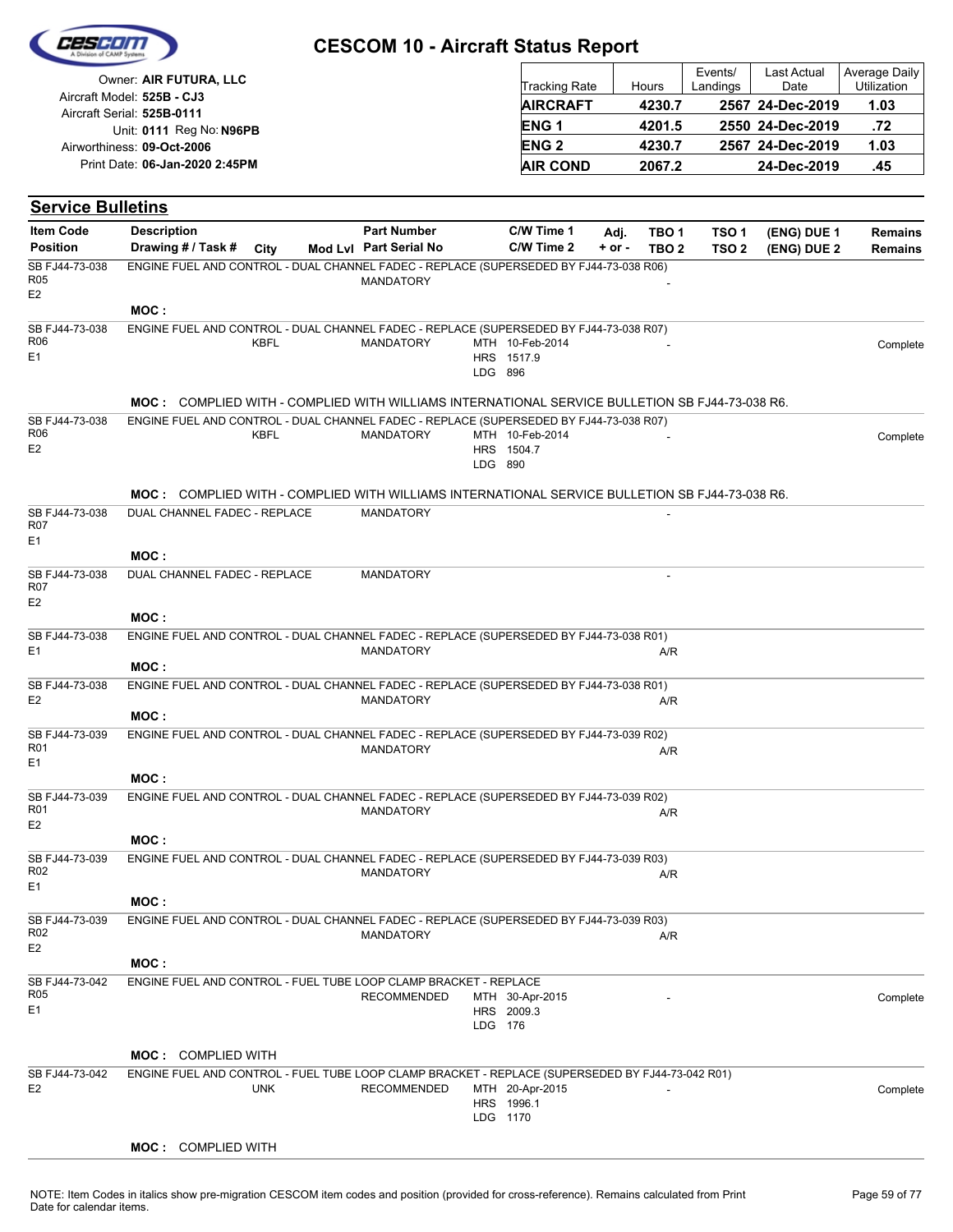

| Owner: AIR FUTURA, LLC                                   | Tracking Rate   | Hours  | Events/<br>Landings | <b>Last Actual</b><br>Date | Average Daily<br><b>Utilization</b> |
|----------------------------------------------------------|-----------------|--------|---------------------|----------------------------|-------------------------------------|
| Aircraft Model: 525B - CJ3<br>Aircraft Serial: 525B-0111 | <b>AIRCRAFT</b> | 4230.7 |                     | 2567 24-Dec-2019           | 1.03                                |
| Unit: 0111 Reg No: N96PB                                 | <b>ENG1</b>     | 4201.5 |                     | 2550 24-Dec-2019           | .72                                 |
| Airworthiness: 09-Oct-2006                               | <b>ENG 2</b>    | 4230.7 |                     | 2567 24-Dec-2019           | 1.03                                |
| Print Date: 06-Jan-2020 2:45PM                           | <b>AIR COND</b> | 2067.2 |                     | 24-Dec-2019                | .45                                 |

#### **(ENG) DUE 2 (ENG) DUE 1 Service Bulletins** City **Mod Lvl Part Serial No Part Number C/W Time 1 C/W Time 2 + or - Adj. TBO 1 TBO 2 TSO 2 TSO 1** Description Part Number C/W Time 1 Adj. TBO 1 TSO 1 (ENG) DUE 1 Remains **Position Drawing # / Task # Item Code RECOMMENDED** E1 SB FJ44-73-043 R02 ENGINE FUEL AND CONTROL - FADEC REPLACEMENT AND APPLICATION SOFTWARE UPLOAD **MOC :** RECOMMENDED E2 SB FJ44-73-043 R02 ENGINE FUEL AND CONTROL - FADEC REPLACEMENT AND APPLICATION SOFTWARE UPLOAD **MOC : MANDATORY** E2 SB FJ44-73-044 R01 ENGINE FUEL AND CONTROL - FUEL DELIVERY UNIT - REPLACE (SUPERSEDED BY FJ44-73-044 R02) **MOC : MANDATORY** E2 SB FJ44-73-044 R02 ENGINE FUEL AND CONTROL - FUEL DELIVERY UNIT - REPLACE (SUPERSEDED BY FJ44-73-044 R03) **MOC : MANDATORY** E2 SB FJ44-73-044 R03 ENGINE FUEL AND CONTROL - FUEL DELIVERY UNIT - REPLACE (SUPERSEDED BY FJ44-73-044 R04) **MOC :** MANDATORY MTH E2 SB FJ44-73-044 R04 ENGINE FUEL AND CONTROL - FUEL DELIVERY UNIT - REPLACE (SUPERSEDED BY FJ44-73-044 R05) **MOC : MANDATORY** E2 SB FJ44-73-044 R05 ENGINE FUEL AND CONTROL - FUEL DELIVERY UNIT - REPLACE (SUPERSEDED BY FJ44-73-044 R06) **MOC :** LDG 1734 HRS 2940.1 MTH MANDATORY 05-Jul-2017 - Complete E1 SB FJ44-73-044 R06 KCRQ ENGINE FUEL AND CONTROL - FUEL DELIVERY UNIT - REPLACE (SUPERSEDED BY FJ44-73-044 R07) COMPLIED WITH - COMPLIED WITH WILLIAMS INTERNATIONAL FJ44 SERVICE BULLETIN FL44-73-044 REVISION 6- MAR 16/17. " **MOC :** ENGINE FUEL AND CONTROL FUEL DELIVERY UNIT REPLACEMENT: ON #1 ENGINE. LEAK AND OPS CHECK GOOD. LDG 1710 HRS 2900.5 MTH MANDATORY 16-May-2017 - Complete E2 SB FJ44-73-044 **KCRQ** ENGINE FUEL AND CONTROL - FUEL DELIVERY UNIT - REPLACE (SUPERSEDED BY FJ44-73-044 R07) COMPLIED WITH - COMPLIED WITH WILLIAMS INTERNATIONAL FJ44 SERVICE BULLETIN MAY 7/12 FJ44-73-044 REVISION 6 - **MOC :** MAR 16/17. "ENGINE FUEL AND CONTROL FUEL DELIVERY UNIT REPLACEMENT" ON #2 ENGINE. LEAK AND OPS CEHCKED GOOD. **MANDATORY** E2 SB FJ44-73-044 R07 ENGINE FUEL AND CONTROL - FUEL DELIVERY UNIT - REPLACE **MOC : MANDATORY** SB FJ44-73-044 R08 ENGINE FUEL AND CONTROL - FUEL DELIVERY UNIT - REPLACE

| E <sub>1</sub>                          |                                                                     |
|-----------------------------------------|---------------------------------------------------------------------|
|                                         | MOC :                                                               |
| SB FJ44-73-044<br>R08<br>E <sub>2</sub> | ENGINE FUEL AND CONTROL - FUEL DELIVERY UNIT - REPLACE<br>MANDATORY |
|                                         | MOC :                                                               |

**Remains**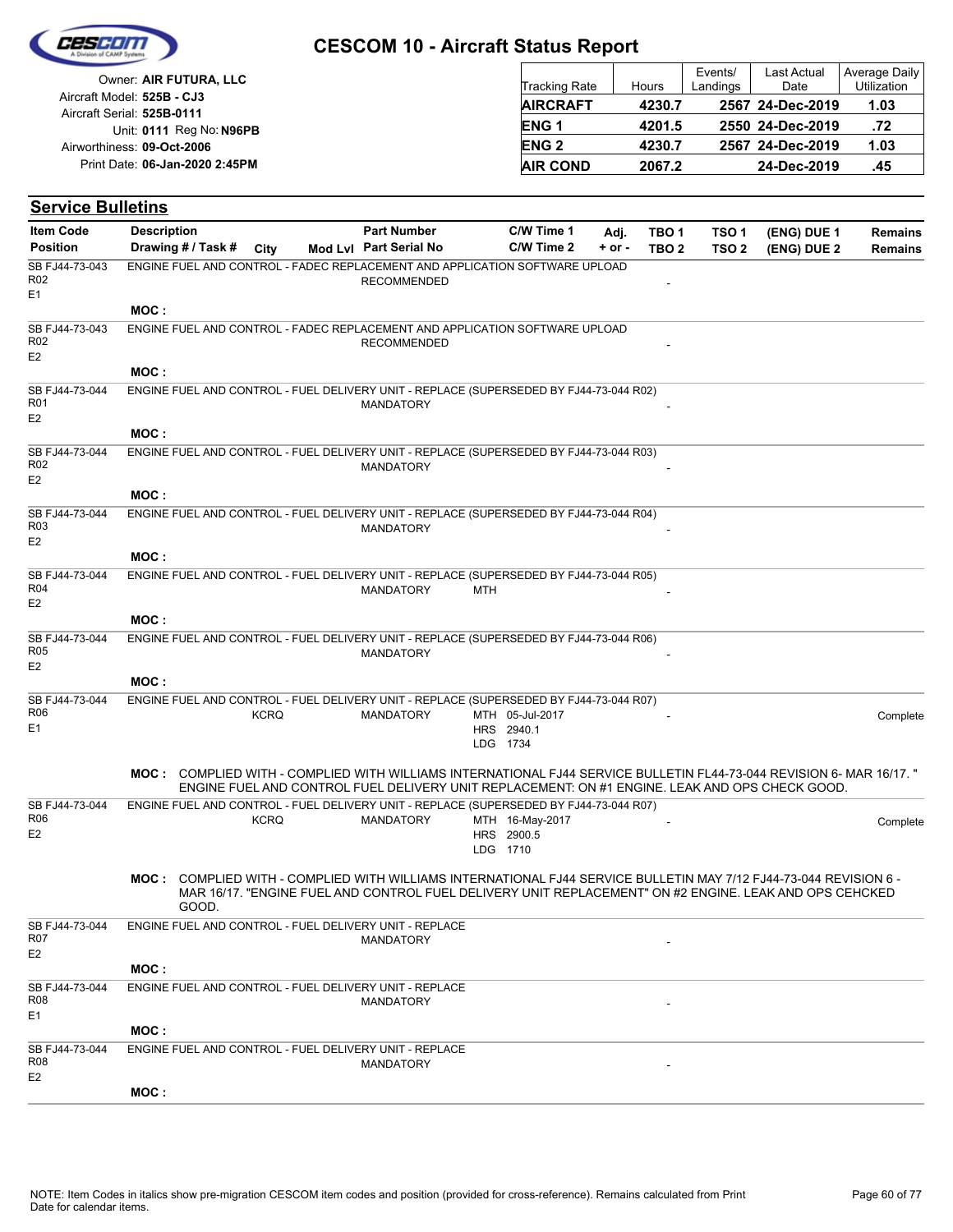|                                                          | <b>CESCOM 10 - Aircraft Status Report</b> |                        |        |                     |                     |                                     |
|----------------------------------------------------------|-------------------------------------------|------------------------|--------|---------------------|---------------------|-------------------------------------|
| Owner: AIR FUTURA, LLC                                   |                                           | <b>Tracking Rate</b>   | Hours  | Events/<br>Landings | Last Actual<br>Date | Average Daily<br><b>Utilization</b> |
| Aircraft Model: 525B - CJ3<br>Aircraft Serial: 525B-0111 |                                           | <b>AIRCRAFT</b>        | 4230.7 |                     | 2567 24-Dec-2019    | 1.03                                |
| Unit: 0111 Reg No: N96PB                                 |                                           | ENG <sub>1</sub>       | 4201.5 |                     | 2550 24-Dec-2019    | .72                                 |
| Airworthiness: 09-Oct-2006                               |                                           | <b>ENG<sub>2</sub></b> | 4230.7 |                     | 2567 24-Dec-2019    | 1.03                                |
| Print Date: 06-Jan-2020 2:45PM                           |                                           | <b>AIR COND</b>        | 2067.2 |                     | 24-Dec-2019         | .45                                 |

| <b>Service Bulletins</b>         |                    |                           |            |                              |                                                                                                                           |         |                                           |          |                  |                  |             |                |
|----------------------------------|--------------------|---------------------------|------------|------------------------------|---------------------------------------------------------------------------------------------------------------------------|---------|-------------------------------------------|----------|------------------|------------------|-------------|----------------|
| <b>Item Code</b>                 | <b>Description</b> |                           |            |                              | <b>Part Number</b>                                                                                                        |         | C/W Time 1                                | Adj.     | TBO <sub>1</sub> | TSO 1            | (ENG) DUE 1 | <b>Remains</b> |
| <b>Position</b>                  | Drawing # / Task # |                           | City       |                              | Mod Lvl Part Serial No                                                                                                    |         | C/W Time 2                                | $+ or -$ | TBO <sub>2</sub> | TSO <sub>2</sub> | (ENG) DUE 2 | <b>Remains</b> |
| SB FJ44-73-044<br>E <sub>2</sub> |                    |                           | <b>UNK</b> |                              | ENGINE FUEL AND CONTROL - FUEL DELIVERY UNIT - REPLACE (SUPERSEDED BY FJ44-73-044 R01)<br><b>MANDATORY</b>                |         | MTH 20-Apr-2015<br>HRS 1996.1<br>LDG 1170 |          |                  |                  |             | Complete       |
|                                  |                    | <b>MOC: COMPLIED WITH</b> |            |                              |                                                                                                                           |         |                                           |          |                  |                  |             |                |
| SB FJ44-73-061<br>E <sub>1</sub> |                    |                           |            |                              | CANCELLED - FUEL DELIVERY UNIT (FDU) - TIME EXTENSION OF TIME BETWEEN OVERHAUL (TBO)<br><b>RECOMMENDED</b>                |         |                                           |          |                  |                  |             |                |
| SB FJ44-73-061                   | MOC:               |                           |            |                              | CANCELLED - FUEL DELIVERY UNIT (FDU) - TIME EXTENSION OF TIME BETWEEN OVERHAUL (TBO)                                      |         |                                           |          |                  |                  |             |                |
| E <sub>2</sub>                   | MOC:               |                           |            |                              | <b>RECOMMENDED</b>                                                                                                        |         |                                           |          |                  |                  |             |                |
| SL 44-73-098<br>E1               |                    |                           | KBFL       |                              | ENGINE FUEL AND CONTROL - FUEL METERING VALVE - RESET                                                                     | LDG 896 | MTH 10-Feb-2014<br>HRS 1517.9             |          |                  |                  |             | Complete       |
|                                  |                    |                           |            | FUEL METERING VALVE - RESET. | <b>MOC:</b> COMPLIED WITH - COMPLIED WITH WILLIAMS INTERNATIONAL SERVICE LETTER SL44-73-098-ENGINE FUEL AND CONTROL -     |         |                                           |          |                  |                  |             |                |
| -CN<br>E <sub>1</sub>            |                    |                           |            |                              | SB WI-73-1002 R02 CANCELLED - ENGINE FUEL AND CONTROL - FUEL TUBE ASSEMBLIES - REPLACE<br>CANCELLED                       |         |                                           |          |                  |                  |             |                |
|                                  | MOC:               |                           |            |                              |                                                                                                                           |         |                                           |          |                  |                  |             |                |
| -CN<br>E <sub>2</sub>            |                    |                           |            |                              | SB WI-73-1002 R02 CANCELLED - ENGINE FUEL AND CONTROL - FUEL TUBE ASSEMBLIES - REPLACE<br>CANCELLED                       |         |                                           |          |                  |                  |             |                |
|                                  | MOC:               |                           |            |                              |                                                                                                                           |         |                                           |          |                  |                  |             |                |
| E <sub>1</sub>                   | MOC:               |                           |            |                              | SB WI-73-1002 R02 ENGINE FUEL AND CONTROL - FUEL TUBE ASSEMBLIES - REPLACE (CANCELLED)<br><b>MANDATORY</b>                |         |                                           |          |                  |                  |             |                |
| E <sub>2</sub>                   |                    |                           |            |                              | SB WI-73-1002 R02 ENGINE FUEL AND CONTROL - FUEL TUBE ASSEMBLIES - REPLACE (CANCELLED)<br><b>MANDATORY</b>                |         |                                           |          |                  |                  |             |                |
|                                  | MOC:               |                           |            |                              |                                                                                                                           |         |                                           |          |                  |                  |             |                |
| SB WI-73-1002<br>E <sub>1</sub>  | MOC:               |                           |            |                              | ENGINE FUEL AND CONTROL - FUEL TUBE ASSEMBLIES - REPLACE (SUPERSEDED BY WISB-73-1002 R01)<br><b>MANDATORY</b>             |         |                                           |          |                  |                  |             |                |
| SB WI-73-1002                    |                    |                           |            |                              | ENGINE FUEL AND CONTROL - FUEL TUBE ASSEMBLIES - REPLACE (SUPERSEDED BY WISB-73-1002 R01)                                 |         |                                           |          |                  |                  |             |                |
| E <sub>2</sub>                   | MOC:               |                           |            |                              | <b>MANDATORY</b>                                                                                                          |         |                                           |          |                  |                  |             |                |
| E1                               |                    |                           |            |                              | SB WI-73-1007 R01 ENGINE FUEL AND CONTROL - ENGINE MAINTENANCE TERMINAL (EMT) SOFTWARE UPGRADE TO CP356.10.02 (CANCELLED) |         |                                           |          |                  |                  |             |                |
|                                  | MOC:               |                           |            |                              |                                                                                                                           |         |                                           |          |                  |                  |             |                |
| E <sub>2</sub>                   |                    |                           |            |                              | SB WI-73-1007 R01 ENGINE FUEL AND CONTROL - ENGINE MAINTENANCE TERMINAL (EMT) SOFTWARE UPGRADE TO CP356.10.02 (CANCELLED) |         |                                           |          |                  |                  |             |                |
|                                  | MOC:               |                           |            |                              |                                                                                                                           |         |                                           |          |                  |                  |             |                |
| E <sub>1</sub>                   |                    |                           |            |                              | SB WI-73-1008 R01 ENGINE FUEL AND CONTROL - OIL COOLER TO FDU FUEL TUBE - REPLACE<br><b>RECOMMENDED</b>                   |         |                                           |          |                  |                  |             |                |
|                                  | MOC:               |                           |            |                              |                                                                                                                           |         |                                           |          |                  |                  |             |                |
| E <sub>2</sub>                   | MOC:               |                           |            |                              | SB WI-73-1008 R01 ENGINE FUEL AND CONTROL - OIL COOLER TO FDU FUEL TUBE - REPLACE<br><b>RECOMMENDED</b>                   |         |                                           |          |                  |                  |             |                |
|                                  |                    |                           |            |                              | SB WI-73-1008 R02 ENGINE FUEL AND CONTROL - OIL COOLER TO FDU FUEL TUBE - REPLACE                                         |         |                                           |          |                  |                  |             |                |
| E <sub>1</sub>                   |                    |                           |            |                              | <b>RECOMMENDED</b><br><b>MOC:</b> DEFERRED - WE DO NOT WISH TO COMPLY AT THIS TIME.                                       |         |                                           |          |                  |                  |             |                |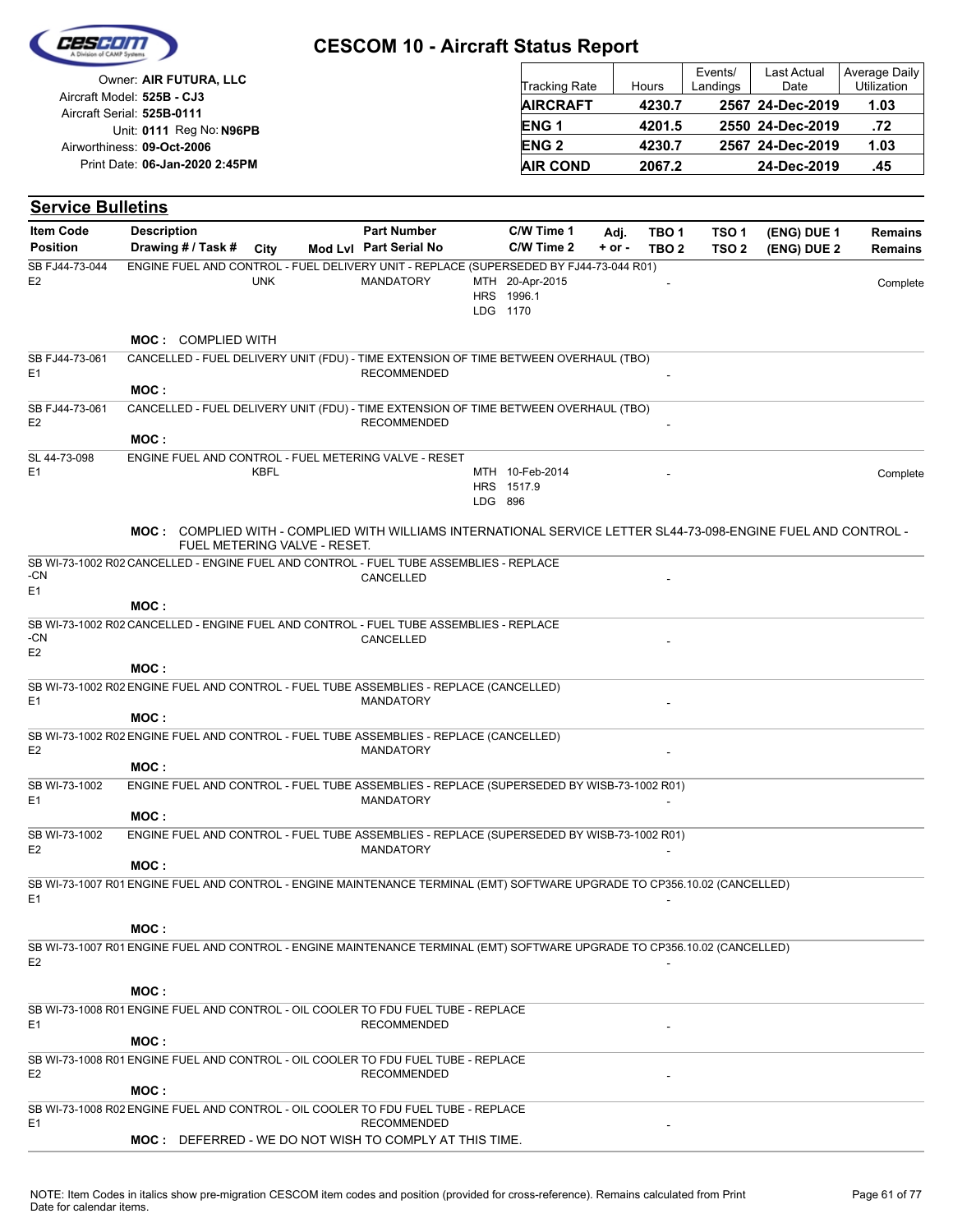

| Owner: AIR FUTURA, LLC                                   | <b>Tracking Rate</b>   | Hours  | Events/<br>Landings | <b>Last Actual</b><br>Date | Average Daily<br>Utilization |
|----------------------------------------------------------|------------------------|--------|---------------------|----------------------------|------------------------------|
| Aircraft Model: 525B - CJ3<br>Aircraft Serial: 525B-0111 | <b>AIRCRAFT</b>        | 4230.7 |                     | 2567 24-Dec-2019           | 1.03                         |
| Unit: 0111 Reg No: N96PB                                 | ENG <sub>1</sub>       | 4201.5 |                     | 2550 24-Dec-2019           | .72                          |
| Airworthiness: 09-Oct-2006                               | <b>ENG<sub>2</sub></b> | 4230.7 |                     | 2567 24-Dec-2019           | 1.03                         |
| Print Date: 06-Jan-2020 2:45PM                           | <b>AIR COND</b>        | 2067.2 |                     | 24-Dec-2019                | .45                          |

| <b>Service Bulletins</b>        |                                                                                             |                        |            |            |                  |                  |             |                |
|---------------------------------|---------------------------------------------------------------------------------------------|------------------------|------------|------------|------------------|------------------|-------------|----------------|
| <b>Item Code</b>                | <b>Description</b>                                                                          | <b>Part Number</b>     | C/W Time 1 | Adj.       | TBO <sub>1</sub> | TSO <sub>1</sub> | (ENG) DUE 1 | <b>Remains</b> |
| <b>Position</b>                 | Drawing # / Task #<br>City                                                                  | Mod Lyl Part Serial No | C/W Time 2 | $+$ or $-$ | TBO <sub>2</sub> | TSO <sub>2</sub> | (ENG) DUE 2 | <b>Remains</b> |
| E <sub>2</sub>                  | SB WI-73-1008 R02 ENGINE FUEL AND CONTROL - OIL COOLER TO FDU FUEL TUBE - REPLACE           | <b>RECOMMENDED</b>     |            |            |                  |                  |             |                |
|                                 | <b>MOC:</b> DEFERRED - WE DO NOT WISH TO COMPLY AT THIS TIME.                               |                        |            |            |                  |                  |             |                |
| E <sub>1</sub>                  | SB WI-73-1008 R03 ENGINE FUEL AND CONTROL - OIL COOLER TO FDU FUEL TUBE - REPLACE           | <b>RECOMMENDED</b>     |            |            |                  |                  |             |                |
|                                 | MOC:                                                                                        |                        |            |            |                  |                  |             |                |
| E <sub>2</sub>                  | SB WI-73-1008 R03 ENGINE FUEL AND CONTROL - OIL COOLER TO FDU FUEL TUBE - REPLACE<br>MOC:   | <b>RECOMMENDED</b>     |            |            |                  |                  |             |                |
|                                 | SB WI-73-1008 R04 ENGINE FUEL AND CONTROL - OIL COOLER TO FDU FUEL TUBE - REPLACE           |                        |            |            |                  |                  |             |                |
| E <sub>1</sub>                  | MOC:                                                                                        | <b>RECOMMENDED</b>     |            |            |                  |                  |             |                |
|                                 | SB WI-73-1008 R04 ENGINE FUEL AND CONTROL - OIL COOLER TO FDU FUEL TUBE - REPLACE           |                        |            |            |                  |                  |             |                |
| E <sub>2</sub>                  |                                                                                             | <b>RECOMMENDED</b>     |            |            |                  |                  |             |                |
|                                 | MOC:                                                                                        |                        |            |            |                  |                  |             |                |
| SB WI-73-1008<br>E <sub>1</sub> | ENGINE FUEL AND CONTROL - OIL COOLER TO FDU FUEL TUBE - REPLACE                             | <b>RECOMMENDED</b>     |            |            |                  |                  |             |                |
|                                 | MOC :                                                                                       |                        |            |            |                  |                  |             |                |
| SB WI-73-1008<br>E <sub>2</sub> | ENGINE FUEL AND CONTROL - OIL COOLER TO FDU FUEL TUBE - REPLACE                             | <b>RECOMMENDED</b>     |            |            |                  |                  |             |                |
|                                 | MOC:                                                                                        |                        |            |            |                  |                  |             |                |
| E <sub>1</sub>                  | SB WI-73-1009 R01 ENGINE FUEL AND CONTROL - FUEL TUBE ASSEMBLIES - REPLACE<br>MOC:          |                        |            |            |                  |                  |             |                |
|                                 | SB WI-73-1009 R01 ENGINE FUEL AND CONTROL - FUEL TUBE ASSEMBLIES - REPLACE                  |                        |            |            |                  |                  |             |                |
| E <sub>2</sub>                  | MOC:                                                                                        |                        |            |            |                  |                  |             |                |
|                                 | SB WI-73-1009 R02 ENGINE FUEL AND CONTROL - FUEL TUBE ASSEMBLIES - REPLACE                  |                        |            |            |                  |                  |             |                |
| E <sub>1</sub>                  |                                                                                             |                        |            |            |                  |                  |             |                |
|                                 | MOC:                                                                                        |                        |            |            |                  |                  |             |                |
| E <sub>2</sub>                  | SB WI-73-1009 R02 ENGINE FUEL AND CONTROL - FUEL TUBE ASSEMBLIES - REPLACE                  |                        |            |            |                  |                  |             |                |
|                                 | MOC:                                                                                        |                        |            |            |                  |                  |             |                |
| E1                              | SB WI-73-1009 R03 ENGINE FUEL AND CONTROL - FUEL TUBE ASSEMBLIES - REPLACE                  |                        |            |            |                  |                  |             |                |
|                                 | MOC:                                                                                        |                        |            |            |                  |                  |             |                |
| E <sub>2</sub>                  | SB WI-73-1009 R03 ENGINE FUEL AND CONTROL - FUEL TUBE ASSEMBLIES - REPLACE                  |                        |            |            |                  |                  |             |                |
|                                 | MOC:                                                                                        |                        |            |            |                  |                  |             |                |
|                                 | SB WI-73-1009 R04 ENGINE FUEL AND CONTROL - FUEL TUBE ASSEMBLIES - REPLACE                  |                        |            |            |                  |                  |             |                |
| E <sub>1</sub>                  |                                                                                             | <b>RECOMMENDED</b>     | MTH        |            | CSI<br>CSI       |                  |             |                |
|                                 | MOC :                                                                                       |                        |            |            |                  |                  |             |                |
|                                 | SB WI-73-1009 R04 ENGINE FUEL AND CONTROL - FUEL TUBE ASSEMBLIES - REPLACE                  |                        |            |            |                  |                  |             |                |
| E <sub>2</sub>                  |                                                                                             | <b>RECOMMENDED</b>     | MTH        |            | CSI              |                  |             |                |
|                                 | MOC:                                                                                        |                        |            |            | CSI              |                  |             |                |
| SB WI-73-1009                   | ENGINE FUEL AND CONTROL - FUEL TUBE ASSEMBLIES - REPLACE                                    |                        |            |            |                  |                  |             |                |
| E <sub>1</sub>                  |                                                                                             | <b>RECOMMENDED</b>     |            |            |                  |                  |             |                |
|                                 | MOC:                                                                                        |                        |            |            |                  |                  |             |                |
| SB WI-73-1009                   | ENGINE FUEL AND CONTROL - FUEL TUBE ASSEMBLIES - REPLACE                                    |                        |            |            |                  |                  |             |                |
| E <sub>2</sub>                  | MOC:                                                                                        | <b>RECOMMENDED</b>     |            |            |                  |                  |             |                |
|                                 | SL WI-73-1018-CN CANCELED - ENGINE FUEL AND CONTROL - REVISION TO ILLUSTRATED PARTS CATALOG |                        |            |            |                  |                  |             |                |
| E <sub>1</sub>                  |                                                                                             | CANCELLED              |            |            |                  |                  |             |                |
|                                 | MOC:                                                                                        |                        |            |            |                  |                  |             |                |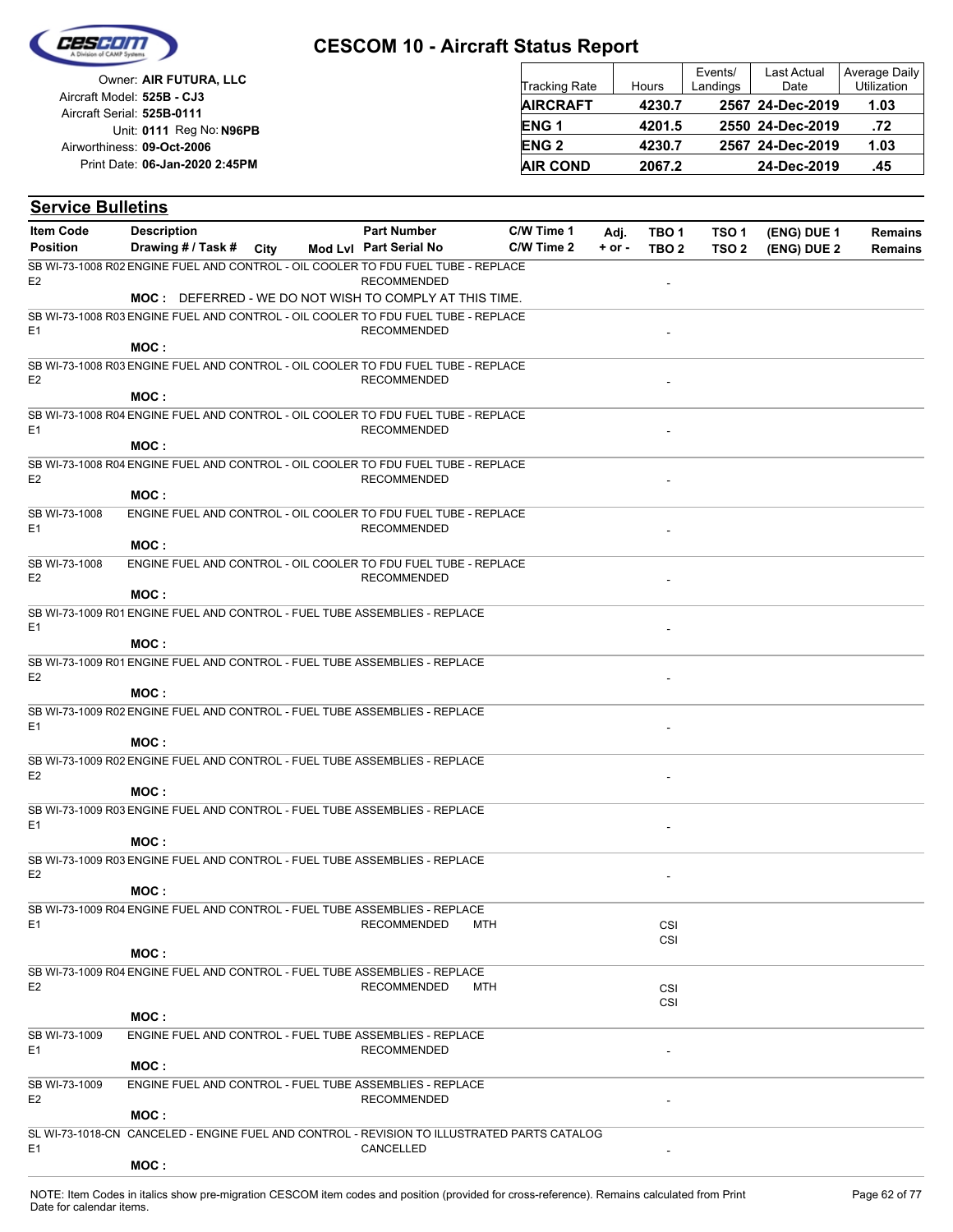

| Owner: AIR FUTURA, LLC                                   | Tracking Rate   | Hours  | Events/<br>Landings | Last Actual<br>Date | Average Daily<br><b>Utilization</b> |
|----------------------------------------------------------|-----------------|--------|---------------------|---------------------|-------------------------------------|
| Aircraft Model: 525B - CJ3<br>Aircraft Serial: 525B-0111 | <b>AIRCRAFT</b> | 4230.7 |                     | 2567 24-Dec-2019    | 1.03                                |
| Unit: 0111 Reg No: N96PB                                 | <b>ENG1</b>     | 4201.5 |                     | 2550 24-Dec-2019    | .72                                 |
| Airworthiness: 09-Oct-2006                               | <b>ENG 2</b>    | 4230.7 |                     | 2567 24-Dec-2019    | 1.03                                |
| Print Date: 06-Jan-2020 2:45PM                           | <b>AIR COND</b> | 2067.2 |                     | 24-Dec-2019         | .45                                 |

| <b>Service Bulletins</b>        |                                                                                                                                                                                         |             |                        |                   |                                         |            |                  |                  |                |                |
|---------------------------------|-----------------------------------------------------------------------------------------------------------------------------------------------------------------------------------------|-------------|------------------------|-------------------|-----------------------------------------|------------|------------------|------------------|----------------|----------------|
| <b>Item Code</b>                | <b>Description</b>                                                                                                                                                                      |             | <b>Part Number</b>     |                   | C/W Time 1                              | Adj.       | TBO 1            | TSO <sub>1</sub> | (ENG) DUE 1    | <b>Remains</b> |
| <b>Position</b>                 | Drawing # / Task #                                                                                                                                                                      | City        | Mod Lvl Part Serial No |                   | C/W Time 2                              | $+$ or $-$ | TBO <sub>2</sub> | TSO <sub>2</sub> | (ENG) DUE 2    | <b>Remains</b> |
| E <sub>2</sub>                  | SL WI-73-1018-CN CANCELED - ENGINE FUEL AND CONTROL - REVISION TO ILLUSTRATED PARTS CATALOG                                                                                             |             | CANCELLED              |                   |                                         |            |                  |                  |                |                |
|                                 | MOC:                                                                                                                                                                                    |             |                        |                   |                                         |            |                  |                  |                |                |
| SL WI-73-1018<br>E <sub>1</sub> | ENGINE FUEL AND CONTROL - REVISION TO ILLUSTRATED PARTS CATALOG                                                                                                                         |             |                        |                   |                                         |            |                  |                  |                |                |
|                                 | MOC:                                                                                                                                                                                    |             |                        |                   |                                         |            |                  |                  |                |                |
| SL WI-73-1018<br>E <sub>2</sub> | ENGINE FUEL AND CONTROL - REVISION TO ILLUSTRATED PARTS CATALOG                                                                                                                         |             |                        |                   |                                         |            |                  |                  |                |                |
|                                 | MOC :                                                                                                                                                                                   |             |                        |                   |                                         |            |                  |                  |                |                |
| SL WI-73-1026<br>E <sub>1</sub> | ENGINE CONTROLS - EMT COMMUNICATION TOOLING - REVISION TO THE LINE MAINTENANCE MANUAL                                                                                                   |             |                        |                   |                                         |            |                  |                  |                |                |
|                                 | MOC:                                                                                                                                                                                    |             |                        |                   |                                         |            |                  |                  |                |                |
| SL WI-73-1026<br>E <sub>2</sub> | ENGINE CONTROLS - EMT COMMUNICATION TOOLING - REVISION TO THE LINE MAINTENANCE MANUAL                                                                                                   |             |                        |                   |                                         |            |                  |                  |                |                |
|                                 | MOC:                                                                                                                                                                                    |             |                        |                   |                                         |            |                  |                  |                |                |
| SB WI-74-1000<br>E <sub>1</sub> | IGNITION - IGNITER LEAD INSPECTION AND CLAMPING ARRANGEMENT                                                                                                                             |             |                        |                   |                                         |            |                  |                  |                |                |
|                                 |                                                                                                                                                                                         | <b>KIWA</b> | <b>MANDATORY</b>       |                   | MTH 18-Dec-2017<br>HRS 3194<br>LDG 1895 |            |                  |                  |                | Complete       |
|                                 |                                                                                                                                                                                         |             |                        |                   |                                         |            |                  |                  |                |                |
|                                 | MOC: COMPLIED WITH - COMPLIED WITH WILLIAMS INTERNATIONAL SB-74-1000 IGNITER LEAD INSPECTION AND CLAMPING<br>ARRANGEMENT.                                                               |             |                        |                   |                                         |            |                  |                  |                |                |
| SB WI-74-1000                   | IGNITION - IGNITER LEAD INSPECTION AND CLAMPING ARRANGEMENT                                                                                                                             |             |                        |                   |                                         |            |                  |                  |                |                |
| E <sub>2</sub>                  |                                                                                                                                                                                         | <b>KIWA</b> | <b>MANDATORY</b>       |                   | MTH 18-Dec-2017<br>HRS 3196<br>LDG 1895 |            |                  |                  |                | Complete       |
|                                 | MOC: COMPLIED WITH - COMPLIED WITH WILLIAMS INTERNATIONAL SB-74-1000 IGNITER LEAD INSPECTION AND CLAMPING<br>ARRANGEMENT.                                                               |             |                        |                   |                                         |            |                  |                  |                |                |
| E <sub>1</sub>                  | SB WI-75-1001 R01 AIR - I.P. BLEED VALVE LEVER PIN - REPLACE                                                                                                                            |             | <b>RECOMMENDED</b>     | MTH<br><b>HRS</b> |                                         |            |                  |                  | (4480.1)4509.3 | 278.6          |
|                                 |                                                                                                                                                                                         |             |                        |                   |                                         |            |                  |                  |                |                |
|                                 | MOC:                                                                                                                                                                                    |             |                        |                   |                                         |            |                  |                  |                |                |
|                                 | SB WI-75-1001 R01 AIR - I.P. BLEED VALVE LEVER PIN - REPLACE                                                                                                                            |             |                        | <b>MTH</b>        |                                         |            |                  |                  |                |                |
| E <sub>2</sub>                  |                                                                                                                                                                                         |             | <b>RECOMMENDED</b>     | <b>HRS</b>        |                                         |            |                  |                  | (4996.1)4996.1 | 765.4          |
|                                 | MOC:                                                                                                                                                                                    |             |                        |                   |                                         |            |                  |                  |                |                |
| SB WI-75-1001                   | AIR - I.P. BLEED VALVE LEVER PIN - REPLACE                                                                                                                                              |             |                        |                   |                                         |            |                  |                  |                |                |
| E <sub>1</sub>                  |                                                                                                                                                                                         |             | <b>RECOMMENDED</b>     |                   |                                         |            |                  |                  |                |                |
|                                 | MOC:                                                                                                                                                                                    |             |                        |                   |                                         |            |                  |                  |                |                |
| SB WI-75-1001<br>E <sub>2</sub> | AIR - I.P. BLEED VALVE LEVER PIN - REPLACE                                                                                                                                              |             | <b>RECOMMENDED</b>     |                   |                                         |            |                  |                  |                |                |
|                                 | MOC:                                                                                                                                                                                    |             |                        |                   |                                         |            |                  |                  |                |                |
| SB 525B-76-02                   | ENGINE CONTROLS - REMOVAL OF TRIM BOX WIRING                                                                                                                                            |             | <b>OPTIONAL</b>        |                   |                                         |            | A/R              |                  |                |                |
|                                 | MOC:                                                                                                                                                                                    |             |                        |                   |                                         |            |                  |                  |                |                |
|                                 | SB 525B-76-03 R01 ENGINE CONTROLS - FADEC CONNECTOR WASHER REMOVAL                                                                                                                      | KIWA        | <b>RECOMMENDED</b>     |                   | MTH 31-May-2011<br>HRS 960.6            |            | A/R              |                  |                | Complete       |
|                                 |                                                                                                                                                                                         |             |                        |                   | LDG 579                                 |            |                  |                  |                |                |
| SB 525B-76-04                   | <b>MOC:</b> COMPLIED WITH - COMPLIED WITH SB 525B-76-03 R1 FADEC CONNECTOR WASHER REMOVAL.<br>ENGINE CONTROLS - UPDATED FJ44-3A FULL AUTHORITY ENGINE CONTROL (FADEC) FIELD REPLACEMENT |             |                        |                   |                                         |            |                  |                  |                |                |
|                                 | MOC:                                                                                                                                                                                    |             | <b>OPTIONAL</b>        |                   |                                         |            |                  |                  |                |                |
|                                 |                                                                                                                                                                                         |             |                        |                   |                                         |            |                  |                  |                |                |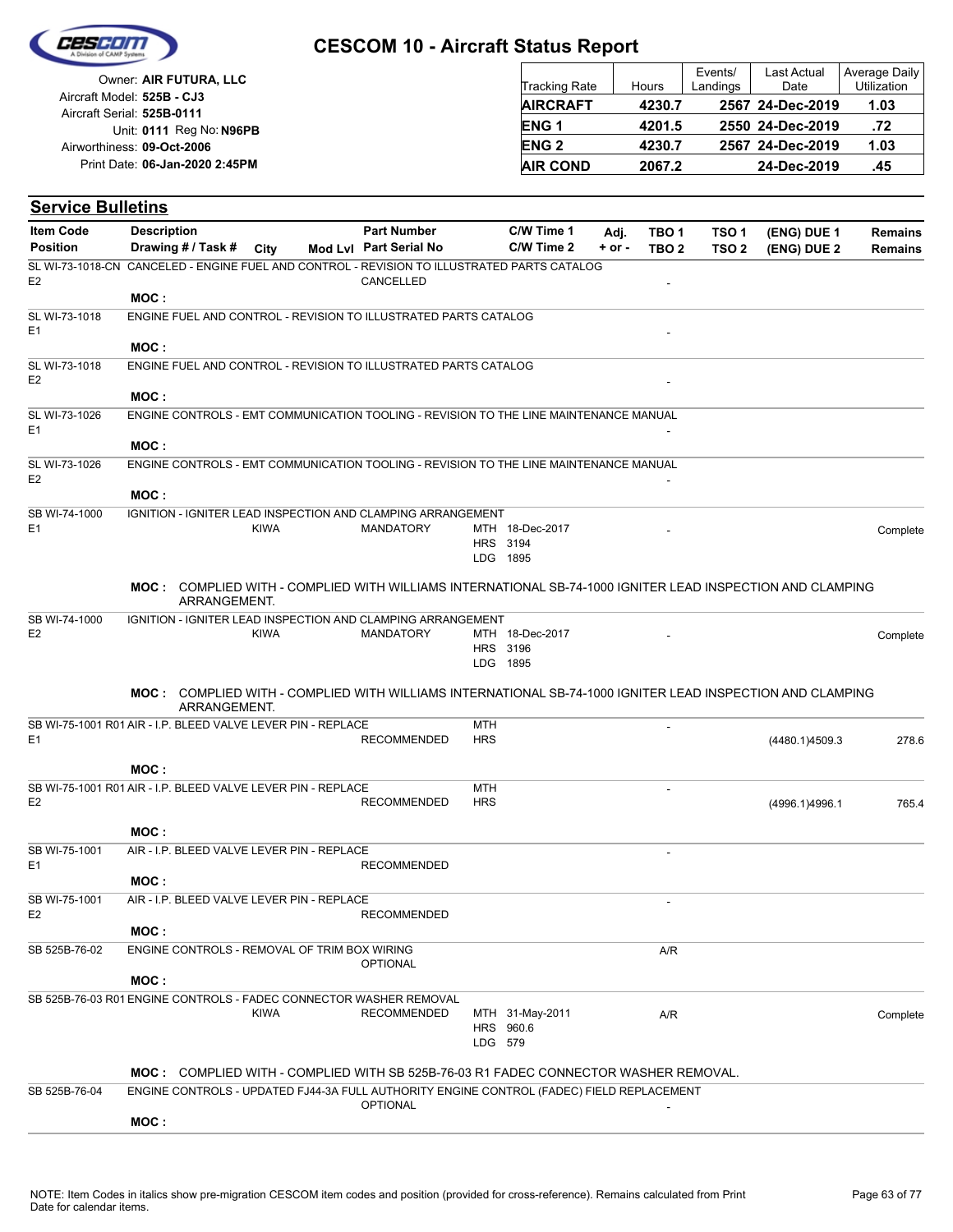

| Owner: AIR FUTURA, LLC                                   | <b>Tracking Rate</b> | Hours  | Events/<br>Landings | Last Actual<br>Date | Average Daily<br>Utilization |
|----------------------------------------------------------|----------------------|--------|---------------------|---------------------|------------------------------|
| Aircraft Model: 525B - CJ3<br>Aircraft Serial: 525B-0111 | <b>AIRCRAFT</b>      | 4230.7 |                     | 2567 24-Dec-2019    | 1.03                         |
| Unit: 0111 Reg No: N96PB                                 | <b>ENG1</b>          | 4201.5 |                     | 2550 24-Dec-2019    | .72                          |
| Airworthiness: 09-Oct-2006                               | <b>ENG 2</b>         | 4230.7 |                     | 2567 24-Dec-2019    | 1.03                         |
| Print Date: 06-Jan-2020 2:45PM                           | <b>AIR COND</b>      | 2067.2 |                     | 24-Dec-2019         | .45                          |

| <b>Item Code</b>                  | <b>Description</b>                                                                                               |                             | <b>Part Number</b>     | C/W Time 1           | Adj.       | TBO 1            | TSO <sub>1</sub> | (ENG) DUE 1 | <b>Remains</b> |
|-----------------------------------|------------------------------------------------------------------------------------------------------------------|-----------------------------|------------------------|----------------------|------------|------------------|------------------|-------------|----------------|
| <b>Position</b>                   | Drawing # / Task #                                                                                               | City                        | Mod Lvl Part Serial No | C/W Time 2           | $+$ or $-$ | TBO <sub>2</sub> | TSO <sub>2</sub> | (ENG) DUE 2 | <b>Remains</b> |
| SL WI-76-1001                     | ENGINE CONTROLS - VISUALLY INSPECT THE LP SHAFT TRIP SENSOR SYSTEM - REVISION TO THE LINE MAINTENANCE MANUAL     |                             |                        |                      |            |                  |                  |             |                |
| E <sub>1</sub>                    |                                                                                                                  |                             |                        |                      |            |                  |                  |             |                |
|                                   | MOC:                                                                                                             |                             |                        |                      |            |                  |                  |             |                |
| SL WI-76-1001                     | ENGINE CONTROLS - VISUALLY INSPECT THE LP SHAFT TRIP SENSOR SYSTEM - REVISION TO THE LINE MAINTENANCE MANUAL     |                             |                        |                      |            |                  |                  |             |                |
| E <sub>2</sub>                    |                                                                                                                  |                             |                        |                      |            |                  |                  |             |                |
|                                   | MOC:                                                                                                             |                             |                        |                      |            |                  |                  |             |                |
| SB FJ44-77-009                    | ENGINE INDICATING - FADEC ENGINE HARNESS ASSEMBLY - REWORK (SUPERSEDED BY SB FJ44-77-011 R18)                    |                             |                        |                      |            |                  |                  |             |                |
| R <sub>01</sub>                   |                                                                                                                  |                             | <b>RECOMMENDED</b>     |                      |            |                  |                  |             |                |
| E <sub>1</sub>                    | MOC:                                                                                                             |                             |                        |                      |            |                  |                  |             |                |
| SB FJ44-77-009                    | ENGINE INDICATING - FADEC ENGINE HARNESS ASSEMBLY - REWORK (SUPERSEDED BY SB FJ44-77-011 R18)                    |                             |                        |                      |            |                  |                  |             |                |
| R <sub>01</sub>                   |                                                                                                                  |                             | <b>RECOMMENDED</b>     |                      |            |                  |                  |             |                |
| E <sub>2</sub>                    |                                                                                                                  |                             |                        |                      |            |                  |                  |             |                |
| SB FJ44-77-011                    | MOC:<br>ENGINE INDICATING - FADEC ENGINE HARNESS ASSEMBLY - INSPECTION (SUPERSEDED BY FJ44-77-011 R03)           |                             |                        |                      |            |                  |                  |             |                |
| R <sub>02</sub>                   |                                                                                                                  |                             | <b>RECOMMENDED</b>     |                      |            |                  |                  |             | N/A            |
| E1                                |                                                                                                                  |                             |                        |                      |            |                  |                  |             |                |
|                                   | <b>MOC: NOT APPLICABLE - SUPERSEDED PER REVISION 3</b>                                                           |                             |                        |                      |            |                  |                  |             |                |
| SB FJ44-77-011<br>R <sub>02</sub> | ENGINE INDICATING - FADEC ENGINE HARNESS ASSEMBLY - INSPECTION (SUPERSEDED BY FJ44-77-011 R03)                   |                             | <b>RECOMMENDED</b>     |                      |            |                  |                  |             | N/A            |
| E <sub>2</sub>                    |                                                                                                                  |                             |                        |                      |            |                  |                  |             |                |
|                                   | <b>MOC: NOT APPLICABLE - SUPERSEDED PER REVISION 3</b>                                                           |                             |                        |                      |            |                  |                  |             |                |
| SB FJ44-77-011<br>R <sub>03</sub> | INSPECTION (SUPERSEDED BY FJ44-77-011 R04) ENGINE HARNESS ASSEMBLY in INSPECTION (SUPERSEDED BY FJ44-77-011 R04) | ICT                         | RECOMMENDED            | MTH 17-Nov-2010      |            |                  |                  |             | Complete       |
| E <sub>1</sub>                    |                                                                                                                  |                             |                        | HRS 924.1            |            |                  |                  |             |                |
|                                   |                                                                                                                  |                             |                        | LDG 554              |            |                  |                  |             |                |
|                                   | MOC: COMPLIED WITH - SUPERSEDED BY REVISION 4                                                                    |                             |                        |                      |            |                  |                  |             |                |
| SB FJ44-77-011                    | ENGINE INDICATING ¿ FADEC ENGINE HARNESS ASSEMBLY ¿ INSPECTION (SUPERSEDED BY FJ44-77-011 R04)                   |                             |                        |                      |            |                  |                  |             |                |
| R <sub>03</sub><br>E <sub>2</sub> |                                                                                                                  | ICT.                        | <b>RECOMMENDED</b>     | MTH 17-Nov-2010      |            |                  |                  |             | Complete       |
|                                   |                                                                                                                  |                             |                        | HRS 910.9<br>LDG 548 |            |                  |                  |             |                |
|                                   |                                                                                                                  |                             |                        |                      |            |                  |                  |             |                |
|                                   | MOC: COMPLIED WITH - SUPERSEDED BY REVISION 4                                                                    |                             |                        |                      |            |                  |                  |             |                |
| SB FJ44-77-011<br>R <sub>04</sub> | ENGINE INDICATING - FADEC ENGINE HARNESS ASSEMBLY - INSPECTION (SUPERSEDED BY FJ44-77-011 R05)                   |                             | MANDATORY              |                      |            | A/R              |                  |             |                |
| E1                                |                                                                                                                  |                             |                        |                      |            |                  |                  |             |                |
|                                   | MOC :                                                                                                            | - SUPERSEDED BY REVISION 5. |                        |                      |            |                  |                  |             |                |
| SB FJ44-77-011<br>R04             | ENGINE INDICATING - FADEC ENGINE HARNESS ASSEMBLY - INSPECTION (SUPERSEDED BY FJ44-77-011 R05)                   |                             | <b>MANDATORY</b>       |                      |            | A/R              |                  |             |                |
| E <sub>2</sub>                    |                                                                                                                  |                             |                        |                      |            |                  |                  |             |                |
|                                   | MOC :                                                                                                            | - SUPERSEDED BY REVISION 5. |                        |                      |            |                  |                  |             |                |
| SB FJ44-77-011<br>R <sub>05</sub> | INSPECTION (SUPERSEDED BY FJ44-77-011 R06) ENGINE HARNESS ASSEMBLY in INSPECTION (SUPERSEDED BY FJ44-77-011 R06) |                             | <b>MANDATORY</b>       |                      |            |                  |                  |             | Complete       |
| E1                                |                                                                                                                  |                             |                        |                      |            |                  |                  |             |                |
|                                   | <b>MOC: COMPLIED WITH - PREVIOUSLY PREVIOUS REVISION COMPLIED WITH</b>                                           |                             |                        |                      |            |                  |                  |             |                |
| SB FJ44-77-011<br>R <sub>05</sub> | ENGINE INDICATING ¿ FADEC ENGINE HARNESS ASSEMBLY ¿ INSPECTION (SUPERSEDED BY FJ44-77-011 R06)                   |                             | <b>MANDATORY</b>       |                      |            |                  |                  |             |                |
| E <sub>2</sub>                    |                                                                                                                  |                             |                        |                      |            |                  |                  |             | Complete       |
|                                   | <b>MOC: COMPLIED WITH - PREVIOUSLY PREVIOUS REVISION COMPLIED WITH</b>                                           |                             |                        |                      |            |                  |                  |             |                |
| SB FJ44-77-011<br>R06             | ENGINE INDICATING - FADEC ENGINE HARNESS ASSEMBLY - INSPECTION (SUPERSEDED BY FJ44-77-011 R07)                   |                             |                        |                      |            |                  |                  |             |                |
| E <sub>1</sub>                    |                                                                                                                  |                             | MANDATORY              |                      |            |                  |                  |             |                |
|                                   | MOC:                                                                                                             |                             |                        |                      |            |                  |                  |             |                |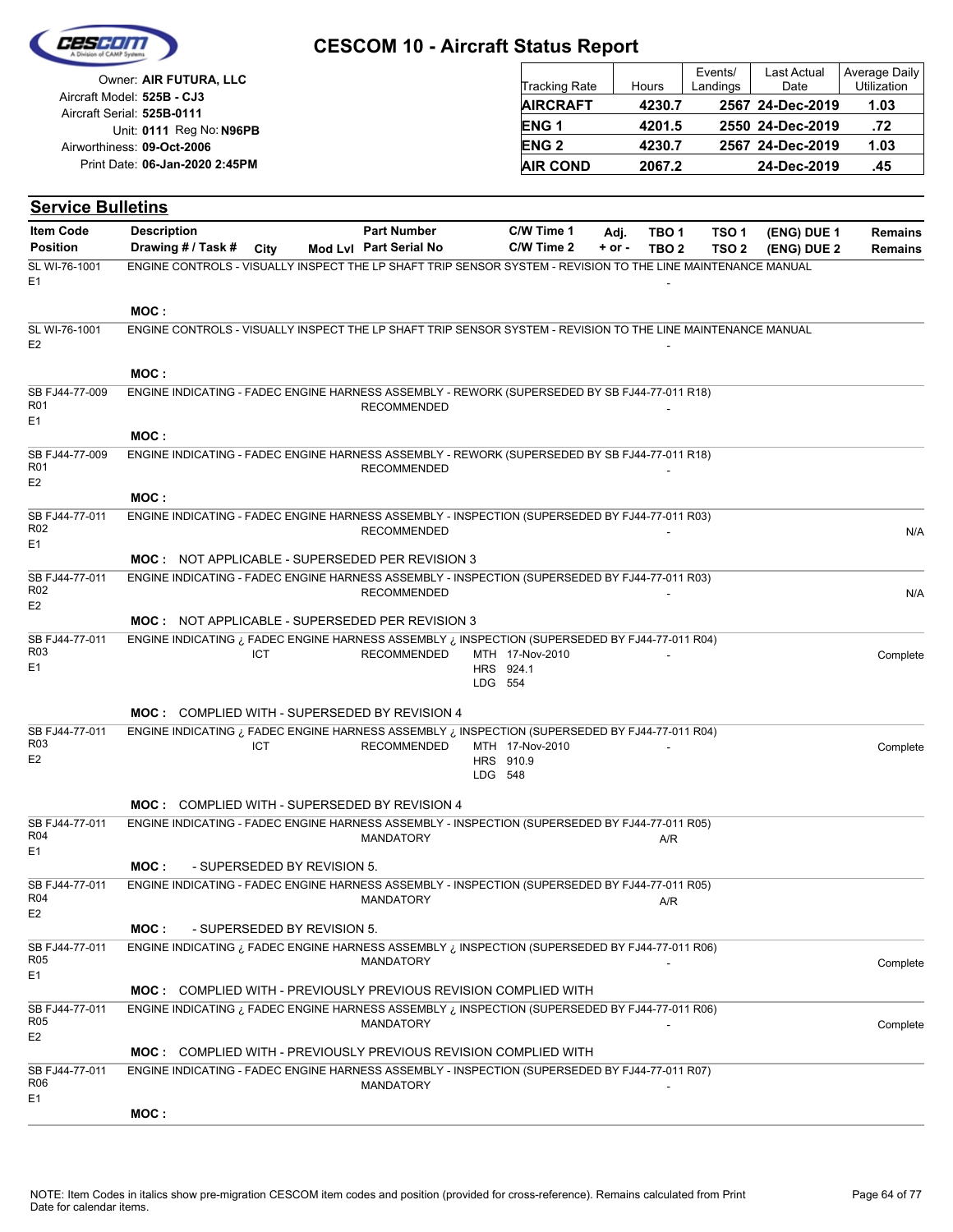

| Owner: AIR FUTURA, LLC                                   | Tracking Rate   | Hours  | Events/<br>Landings | <b>Last Actual</b><br>Date | Average Daily<br>Utilization |
|----------------------------------------------------------|-----------------|--------|---------------------|----------------------------|------------------------------|
| Aircraft Model: 525B - CJ3<br>Aircraft Serial: 525B-0111 | <b>AIRCRAFT</b> | 4230.7 |                     | 2567 24-Dec-2019           | 1.03                         |
| Unit: 0111 Reg No: N96PB                                 | <b>ENG1</b>     | 4201.5 |                     | 2550 24-Dec-2019           | .72                          |
| Airworthiness: 09-Oct-2006                               | <b>ENG 2</b>    | 4230.7 |                     | 2567 24-Dec-2019           | 1.03                         |
| Print Date: 06-Jan-2020 2:45PM                           | <b>AIR COND</b> | 2067.2 |                     | 24-Dec-2019                | .45                          |

| <b>Service Bulletins</b>                            |                                                                                                                          |      |                                              |                          |                  |                           |                                      |                            |                           |
|-----------------------------------------------------|--------------------------------------------------------------------------------------------------------------------------|------|----------------------------------------------|--------------------------|------------------|---------------------------|--------------------------------------|----------------------------|---------------------------|
| <b>Item Code</b><br><b>Position</b>                 | <b>Description</b><br>Drawing # / Task #                                                                                 | City | <b>Part Number</b><br>Mod Lvl Part Serial No | C/W Time 1<br>C/W Time 2 | Adj.<br>$+ or -$ | TBO 1<br>TBO <sub>2</sub> | TSO <sub>1</sub><br>TSO <sub>2</sub> | (ENG) DUE 1<br>(ENG) DUE 2 | <b>Remains</b><br>Remains |
| SB FJ44-77-011<br>R06<br>E <sub>2</sub>             | ENGINE INDICATING - FADEC ENGINE HARNESS ASSEMBLY - INSPECTION (SUPERSEDED BY FJ44-77-011 R07)                           |      | <b>MANDATORY</b>                             |                          |                  |                           |                                      |                            |                           |
|                                                     | MOC:                                                                                                                     |      |                                              |                          |                  |                           |                                      |                            |                           |
| SB FJ44-77-011<br>R07<br>E1                         | ENGINE INDICATING ¿ FADEC ENGINE HARNESS ASSEMBLY ¿ INSPECTION (SUPERSEDED BY FJ44-77-011 R08)                           |      | <b>MANDATORY</b>                             |                          |                  |                           |                                      |                            |                           |
|                                                     | MOC:                                                                                                                     |      |                                              |                          |                  |                           |                                      |                            |                           |
| SB FJ44-77-011<br>R07<br>E <sub>2</sub>             | INSPECTION (SUPERSEDED BY FJ44-77-011 R08) ENGINE HARNESS ASSEMBLY in INSPECTION (SUPERSEDED BY FJ44-77-011 R08)<br>MOC: |      | <b>MANDATORY</b>                             |                          |                  |                           |                                      |                            |                           |
| SB FJ44-77-011<br>R08                               | ENGINE INDICATING ¿ FADEC ENGINE HARNESS ASSEMBLY ¿ INSPECTION (SUPERSEDED BY FJ44-77-011 R09)                           |      | <b>MANDATORY</b>                             |                          |                  |                           |                                      |                            |                           |
| E1                                                  |                                                                                                                          |      |                                              |                          |                  |                           |                                      |                            |                           |
|                                                     | MOC:                                                                                                                     |      |                                              |                          |                  |                           |                                      |                            |                           |
| SB FJ44-77-011<br>R08<br>E <sub>2</sub>             | ENGINE INDICATING ¿ FADEC ENGINE HARNESS ASSEMBLY ¿ INSPECTION (SUPERSEDED BY FJ44-77-011 R09)                           |      | <b>MANDATORY</b>                             |                          |                  |                           |                                      |                            |                           |
|                                                     | MOC:                                                                                                                     |      |                                              |                          |                  |                           |                                      |                            |                           |
| SB FJ44-77-011<br>R <sub>09</sub><br>E1             | ENGINE INDICATING ¿ FADEC ENGINE HARNESS ASSEMBLY ¿ INSPECTION (SUPERSEDED BY FJ44-77-011 R10)                           |      | <b>MANDATORY</b>                             |                          |                  |                           |                                      |                            |                           |
|                                                     | MOC:                                                                                                                     |      |                                              |                          |                  |                           |                                      |                            |                           |
| SB FJ44-77-011<br>R <sub>09</sub><br>E <sub>2</sub> | ENGINE INDICATING ¿ FADEC ENGINE HARNESS ASSEMBLY ¿ INSPECTION (SUPERSEDED BY FJ44-77-011 R10)                           |      | <b>MANDATORY</b>                             |                          |                  |                           |                                      |                            |                           |
|                                                     | MOC:                                                                                                                     |      |                                              |                          |                  |                           |                                      |                            |                           |
| SB FJ44-77-011<br>R <sub>10</sub><br>E1             | ENGINE INDICATING ¿ FADEC ENGINE HARNESS ASSEMBLY ¿ INSPECTION (SUPERSEDED BY FJ44-77-011 R11)                           |      | <b>MANDATORY</b>                             |                          |                  |                           |                                      |                            |                           |
|                                                     | MOC:                                                                                                                     |      |                                              |                          |                  |                           |                                      |                            |                           |
| SB FJ44-77-011<br>R <sub>10</sub><br>E <sub>2</sub> | ENGINE INDICATING ¿ FADEC ENGINE HARNESS ASSEMBLY ¿ INSPECTION (SUPERSEDED BY FJ44-77-011 R11)                           |      | <b>MANDATORY</b>                             |                          |                  |                           |                                      |                            |                           |
|                                                     | MOC:                                                                                                                     |      |                                              |                          |                  |                           |                                      |                            |                           |
| SB FJ44-77-011<br>R11<br>E1                         | ENGINE INDICATING - FADEC ENGINE HARNESS ASSEMBLY - INSPECTION (SUPERSEDED BY FJ44-77-011 R12)                           |      | <b>MANDATORY</b>                             |                          |                  |                           |                                      |                            |                           |
|                                                     | MOC :                                                                                                                    |      |                                              |                          |                  |                           |                                      |                            |                           |
| SB FJ44-77-011<br>R11<br>E <sub>2</sub>             | ENGINE INDICATING - FADEC ENGINE HARNESS ASSEMBLY - INSPECTION (SUPERSEDED BY FJ44-77-011 R12)                           |      | <b>MANDATORY</b>                             |                          |                  |                           |                                      |                            |                           |
|                                                     | MOC:                                                                                                                     |      |                                              |                          |                  |                           |                                      |                            |                           |
| SB FJ44-77-011<br>R <sub>12</sub><br>E1             | ENGINE INDICATING - FADEC ENGINE HARNESS ASSEMBLY - INSPECTION (SUPERSEDED BY FJ44-77-011 R13)                           |      | <b>MANDATORY</b>                             |                          |                  |                           |                                      |                            |                           |
|                                                     | MOC:                                                                                                                     |      |                                              |                          |                  |                           |                                      |                            |                           |
| SB FJ44-77-011<br>R12<br>E <sub>2</sub>             | ENGINE INDICATING - FADEC ENGINE HARNESS ASSEMBLY - INSPECTION (SUPERSEDED BY FJ44-77-011 R13)                           |      | <b>MANDATORY</b>                             |                          |                  |                           |                                      |                            |                           |
|                                                     | MOC :                                                                                                                    |      |                                              |                          |                  |                           |                                      |                            |                           |
| SB FJ44-77-011<br>R <sub>13</sub><br>E1             | FADEC ENGINE HARNESS ASSEMBLY - INSPECTION (SUPERSEDED BY FJ44-77-011 R14)                                               |      | MANDATORY                                    | MTH                      |                  |                           |                                      |                            |                           |
|                                                     | MOC:                                                                                                                     |      |                                              |                          |                  |                           |                                      |                            |                           |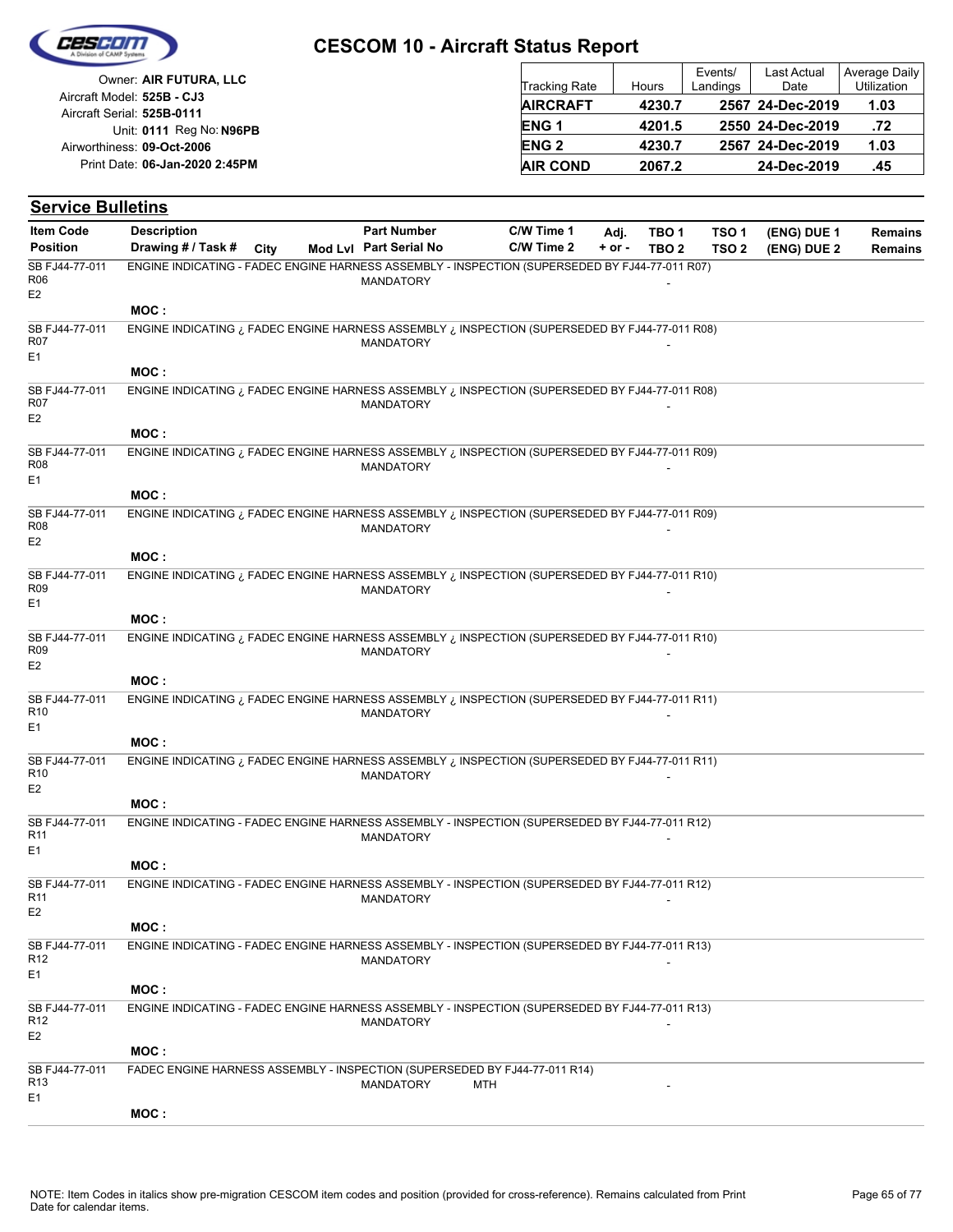

| Owner: AIR FUTURA, LLC                                   | <b>Tracking Rate</b> | Hours  | Events/<br>Landings | Last Actual<br>Date | Average Daily<br>Utilization |
|----------------------------------------------------------|----------------------|--------|---------------------|---------------------|------------------------------|
| Aircraft Model: 525B - CJ3<br>Aircraft Serial: 525B-0111 | <b>AIRCRAFT</b>      | 4230.7 |                     | 2567 24-Dec-2019    | 1.03                         |
| Unit: 0111 Reg No: N96PB                                 | <b>ENG1</b>          | 4201.5 |                     | 2550 24-Dec-2019    | .72                          |
| Airworthiness: 09-Oct-2006                               | <b>ENG 2</b>         | 4230.7 |                     | 2567 24-Dec-2019    | 1.03                         |
| Print Date: 06-Jan-2020 2:45PM                           | <b>AIR COND</b>      | 2067.2 |                     | 24-Dec-2019         | .45                          |

| <b>Service Bulletins</b>                            |                                                                                                |             |                                              |     |                                           |                    |                |                                      |                            |                                  |
|-----------------------------------------------------|------------------------------------------------------------------------------------------------|-------------|----------------------------------------------|-----|-------------------------------------------|--------------------|----------------|--------------------------------------|----------------------------|----------------------------------|
| <b>Item Code</b><br><b>Position</b>                 | <b>Description</b><br>Drawing # / Task # City                                                  |             | <b>Part Number</b><br>Mod Lvl Part Serial No |     | C/W Time 1<br>C/W Time 2                  | Adj.<br>$+$ or $-$ | TBO 1<br>TBO 2 | TSO <sub>1</sub><br>TSO <sub>2</sub> | (ENG) DUE 1<br>(ENG) DUE 2 | <b>Remains</b><br><b>Remains</b> |
| SB FJ44-77-011<br>R <sub>13</sub><br>E <sub>2</sub> | FADEC ENGINE HARNESS ASSEMBLY - INSPECTION (SUPERSEDED BY FJ44-77-011 R14)                     |             | <b>MANDATORY</b>                             | MTH |                                           |                    |                |                                      |                            |                                  |
|                                                     | MOC:                                                                                           |             |                                              |     |                                           |                    |                |                                      |                            |                                  |
| SB FJ44-77-011<br>R14<br>E1                         | ENGINE INDICATING - FADEC ENGINE HARNESS ASSEMBLY - INSPECTION (SUPERSEDED BY FJ44-77-011 R15) |             | <b>MANDATORY</b>                             |     |                                           |                    |                |                                      |                            |                                  |
|                                                     | MOC :                                                                                          |             |                                              |     |                                           |                    |                |                                      |                            |                                  |
| SB FJ44-77-011<br>R <sub>14</sub>                   | ENGINE INDICATING - FADEC ENGINE HARNESS ASSEMBLY - INSPECTION (SUPERSEDED BY FJ44-77-011 R15) |             | <b>MANDATORY</b>                             |     |                                           |                    |                |                                      |                            |                                  |
| E <sub>2</sub>                                      | MOC:                                                                                           |             |                                              |     |                                           |                    |                |                                      |                            |                                  |
| SB FJ44-77-011<br>R <sub>15</sub>                   | ENGINE INDICATING - FADEC ENGINE HARNESS ASSEMBLY - INSPECTION (SUPERSEDED BY FJ44-77-011 R16) |             | <b>MANDATORY</b>                             |     |                                           |                    |                |                                      |                            |                                  |
| E1                                                  | MOC:                                                                                           |             |                                              |     |                                           |                    |                |                                      |                            |                                  |
| SB FJ44-77-011<br>R <sub>15</sub><br>E <sub>2</sub> | ENGINE INDICATING - FADEC ENGINE HARNESS ASSEMBLY - INSPECTION (SUPERSEDED BY FJ44-77-011 R16) |             | <b>MANDATORY</b>                             |     |                                           |                    |                |                                      |                            |                                  |
|                                                     | MOC:                                                                                           |             |                                              |     |                                           |                    |                |                                      |                            |                                  |
| SB FJ44-77-011<br>R <sub>16</sub><br>E1             | ENGINE INDICATING - FADEC ENGINE HARNESS ASSEMBLY - INSPECTION (SUPERSEDED BY FJ44-77-011 R17) | <b>KCRQ</b> | <b>MANDATORY</b>                             |     | MTH 09-Feb-2016<br>HRS 2307.7<br>LDG 1347 |                    |                |                                      |                            | Complete                         |
|                                                     | <b>MOC:</b> COMPLIED WITH - COMPLYED WITH - PREVIOUSLY PREVIOUS REVISION COMPLIED WITH         |             |                                              |     |                                           |                    |                |                                      |                            |                                  |
| SB FJ44-77-011                                      | ENGINE INDICATING - FADEC ENGINE HARNESS ASSEMBLY - INSPECTION (SUPERSEDED BY FJ44-77-011 R17) |             |                                              |     |                                           |                    |                |                                      |                            |                                  |
| R <sub>16</sub><br>E <sub>2</sub>                   |                                                                                                | <b>KCRQ</b> | <b>MANDATORY</b>                             |     | MTH 09-Feb-2016<br>HRS 2307.7<br>LDG 1347 |                    |                |                                      |                            | Complete                         |
|                                                     | <b>MOC:</b> COMPLIED WITH - COMPLIED WITH - PREVIOUSLY PREVIOUS REVISION COMPLIED WITH         |             |                                              |     |                                           |                    |                |                                      |                            |                                  |
| SB FJ44-77-011                                      | ENGINE INDICATING - FADEC ENGINE HARNESS ASSEMBLY - INSPECTION (SUPERSEDED BY FJ44-77-011 R18) |             |                                              |     |                                           |                    |                |                                      |                            |                                  |
| R17<br>E1                                           |                                                                                                |             | <b>MANDATORY</b>                             |     |                                           |                    |                |                                      |                            |                                  |
|                                                     | MOC :                                                                                          |             |                                              |     |                                           |                    |                |                                      |                            |                                  |
| SB FJ44-77-011<br>R17<br>E <sub>2</sub>             | ENGINE INDICATING - FADEC ENGINE HARNESS ASSEMBLY - INSPECTION (SUPERSEDED BY FJ44-77-011 R18) |             | <b>MANDATORY</b>                             |     |                                           |                    |                |                                      |                            |                                  |
|                                                     | MOC:                                                                                           |             |                                              |     |                                           |                    |                |                                      |                            |                                  |
| SB FJ44-77-011<br>R <sub>18</sub><br>E1             | ENGINE INDICATING - FADEC ENGINE HARNESS ASSEMBLY - INSPECTION                                 |             | MANDATORY                                    |     |                                           |                    |                |                                      |                            |                                  |
|                                                     | MOC:                                                                                           |             |                                              |     |                                           |                    |                |                                      |                            |                                  |
| SB FJ44-77-011<br>R18<br>E <sub>2</sub>             | ENGINE INDICATING - FADEC ENGINE HARNESS ASSEMBLY - INSPECTION                                 |             | <b>MANDATORY</b>                             |     |                                           |                    |                |                                      |                            |                                  |
|                                                     | MOC:                                                                                           |             |                                              |     |                                           |                    |                |                                      |                            |                                  |
| SB FJ44-77-013<br>R01<br>E <sub>2</sub>             | ENGINE INDICATING - FADEC ENGINE HARNESS ASSEMBLY - REWORK (SUPERSEDED BY FJ44-77-013 R02)     |             | <b>RECOMMENDED</b>                           |     |                                           |                    |                |                                      |                            |                                  |
|                                                     | MOC:                                                                                           |             |                                              |     |                                           |                    |                |                                      |                            |                                  |
| SB FJ44-77-013<br>R <sub>02</sub><br>E1             | FADEC ENGINE HARNESS ASSEMBLY - REWORK (SUPERSEDED BY FJ44-77-013 R03)                         |             | <b>RECOMMENDED</b>                           | MTH |                                           |                    |                |                                      |                            |                                  |
|                                                     | MOC:                                                                                           |             |                                              |     |                                           |                    |                |                                      |                            |                                  |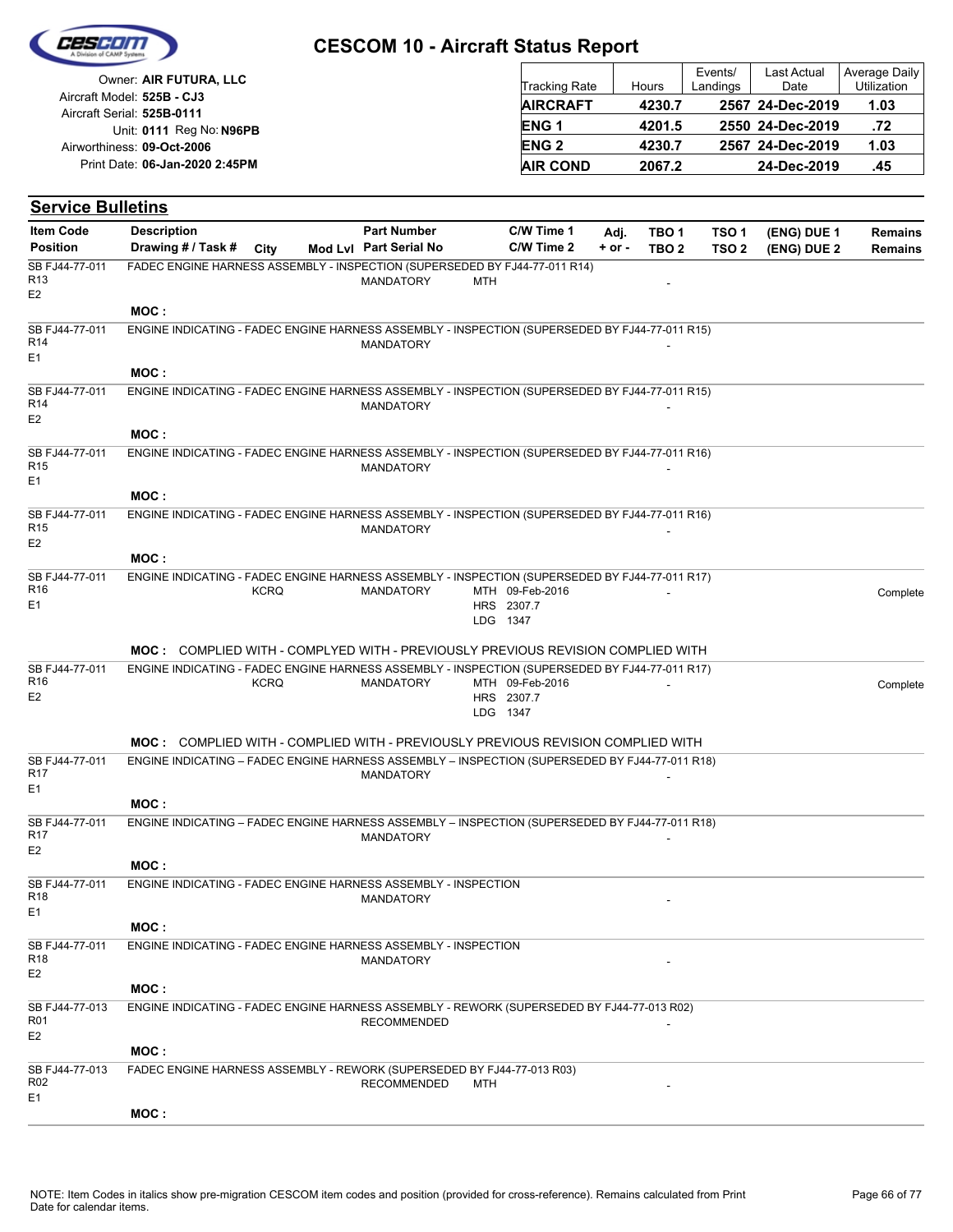

| Owner: AIR FUTURA, LLC                                   | Tracking Rate   | Hours  | Events/<br>Landings | Last Actual<br>Date | Average Daily<br><b>Utilization</b> |
|----------------------------------------------------------|-----------------|--------|---------------------|---------------------|-------------------------------------|
| Aircraft Model: 525B - CJ3<br>Aircraft Serial: 525B-0111 | <b>AIRCRAFT</b> | 4230.7 |                     | 2567 24-Dec-2019    | 1.03                                |
| Unit: 0111 Reg No: N96PB                                 | <b>ENG1</b>     | 4201.5 |                     | 2550 24-Dec-2019    | .72                                 |
| Airworthiness: 09-Oct-2006                               | <b>ENG 2</b>    | 4230.7 |                     | 2567 24-Dec-2019    | 1.03                                |
| Print Date: 06-Jan-2020 2:45PM                           | <b>AIR COND</b> | 2067.2 |                     | 24-Dec-2019         | .45                                 |

| <b>Service Bulletins</b>                            |                                                                                            |            |                        |                   |                                           |          |                  |                  |                |                |
|-----------------------------------------------------|--------------------------------------------------------------------------------------------|------------|------------------------|-------------------|-------------------------------------------|----------|------------------|------------------|----------------|----------------|
| <b>Item Code</b>                                    | <b>Description</b>                                                                         |            | <b>Part Number</b>     |                   | C/W Time 1                                | Adj.     | TBO 1            | TSO 1            | (ENG) DUE 1    | <b>Remains</b> |
| <b>Position</b>                                     | Drawing # / Task #                                                                         | City       | Mod Lvl Part Serial No |                   | C/W Time 2                                | $+ or -$ | TBO <sub>2</sub> | TSO <sub>2</sub> | (ENG) DUE 2    | <b>Remains</b> |
| SB FJ44-77-013<br>R <sub>02</sub><br>E2             | FADEC ENGINE HARNESS ASSEMBLY - REWORK (SUPERSEDED BY FJ44-77-013 R03)                     |            | <b>RECOMMENDED</b>     | MTH               |                                           |          |                  |                  |                |                |
|                                                     | MOC:                                                                                       |            |                        |                   |                                           |          |                  |                  |                |                |
| SB FJ44-77-013<br>R <sub>04</sub><br>E1             | ENGINE INDICATING - FADEC ENGINE HARNESS ASSEMBLY - REWORK (SUPERSEDED BY FJ44-77-013 R05) |            | <b>RECOMMENDED</b>     |                   |                                           |          |                  |                  |                |                |
|                                                     | MOC:                                                                                       |            |                        |                   |                                           |          |                  |                  |                |                |
| SB FJ44-77-013<br>R <sub>04</sub><br>E <sub>2</sub> | ENGINE INDICATING - FADEC ENGINE HARNESS ASSEMBLY - REWORK (SUPERSEDED BY FJ44-77-013 R05) |            | <b>RECOMMENDED</b>     |                   |                                           |          |                  |                  |                |                |
|                                                     | MOC:                                                                                       |            |                        |                   |                                           |          |                  |                  |                |                |
| SB FJ44-77-013<br><b>R05</b><br>E <sub>1</sub>      | ENGINE INDICATING - FADEC ENGINE HARNESS ASSEMBLY - REWORK (SUPERSEDED BY FJ44-77-013 R06) |            | <b>RECOMMENDED</b>     |                   |                                           |          |                  |                  |                |                |
|                                                     | MOC:                                                                                       |            |                        |                   |                                           |          |                  |                  |                |                |
| SB FJ44-77-013<br>R <sub>05</sub><br>E2             | ENGINE INDICATING - FADEC ENGINE HARNESS ASSEMBLY - REWORK (SUPERSEDED BY FJ44-77-013 R06) |            | <b>RECOMMENDED</b>     |                   |                                           |          |                  |                  |                |                |
|                                                     | MOC:                                                                                       |            |                        |                   |                                           |          |                  |                  |                |                |
| SB FJ44-77-013<br>R06<br>E1                         | ENGINE INDICATING - FADEC ENGINE HARNESS ASSEMBLY - REWORK (SUPERSEDED BY FJ44-77-013 R07) |            | <b>RECOMMENDED</b>     |                   |                                           |          |                  |                  |                |                |
|                                                     | MOC:                                                                                       |            |                        |                   |                                           |          |                  |                  |                |                |
| SB FJ44-77-013<br>R06<br>E <sub>2</sub>             | ENGINE INDICATING - FADEC ENGINE HARNESS ASSEMBLY - REWORK (SUPERSEDED BY FJ44-77-013 R07) |            | <b>RECOMMENDED</b>     |                   |                                           |          |                  |                  |                |                |
|                                                     | MOC:                                                                                       |            |                        |                   |                                           |          |                  |                  |                |                |
| SB FJ44-77-013<br>R07<br>E <sub>1</sub>             | ENGINE INDICATING - FADEC ENGINE HARNESS ASSEMBLY - REWORK                                 |            | <b>RECOMMENDED</b>     |                   |                                           |          |                  |                  |                |                |
|                                                     | MOC:                                                                                       |            |                        |                   |                                           |          |                  |                  |                |                |
| SB FJ44-77-013<br>R07<br>E2                         | ENGINE INDICATING - FADEC ENGINE HARNESS ASSEMBLY - REWORK                                 |            | <b>RECOMMENDED</b>     |                   |                                           |          |                  |                  |                |                |
|                                                     | MOC:                                                                                       |            |                        |                   |                                           |          |                  |                  |                |                |
| SB FJ44-77-013                                      | ENGINE INDICATING - FADEC ENGINE HARNESS ASSEMBLY - REWORK                                 |            |                        |                   |                                           |          |                  |                  |                |                |
| R09<br>E1                                           |                                                                                            |            | <b>RECOMMENDED</b>     | MTH<br><b>HRS</b> |                                           |          |                  |                  | (4980.1)5009.3 | 778.6          |
| SB FJ44-77-013                                      | MOC:<br>ENGINE INDICATING - FADEC ENGINE HARNESS ASSEMBLY - REWORK                         |            |                        |                   |                                           |          |                  |                  |                |                |
| R <sub>09</sub><br>E2                               |                                                                                            |            | <b>RECOMMENDED</b>     | MTH<br><b>HRS</b> |                                           |          |                  |                  | (4996.1)4996.1 | 765.4          |
|                                                     | MOC:                                                                                       |            |                        |                   |                                           |          |                  |                  |                |                |
| SB FJ44-77-013<br>E1                                | FADEC ENGINE HARNESS ASSEMBLY - REPLACE (SUPERSEDED BY FJ44-77-013 R01)                    | <b>UNK</b> | <b>RECOMMENDED</b>     |                   | MTH 30-Apr-2015<br>HRS 2009.3<br>LDG 1176 |          |                  |                  |                | Complete       |
|                                                     | <b>MOC: COMPLIED WITH</b>                                                                  |            |                        |                   |                                           |          |                  |                  |                |                |
| SB FJ44-77-013                                      | FADEC ENGINE HARNESS ASSEMBLY - REPLACE (SUPERSEDED BY FJ44-77-013 R01)                    |            |                        |                   |                                           |          |                  |                  |                |                |
| E <sub>2</sub>                                      |                                                                                            | <b>UNK</b> | <b>RECOMMENDED</b>     |                   | MTH 20-Apr-2015<br>HRS 1996.1<br>LDG 1170 |          |                  |                  |                | Complete       |
|                                                     | <b>MOC: COMPLIED WITH</b>                                                                  |            |                        |                   |                                           |          |                  |                  |                |                |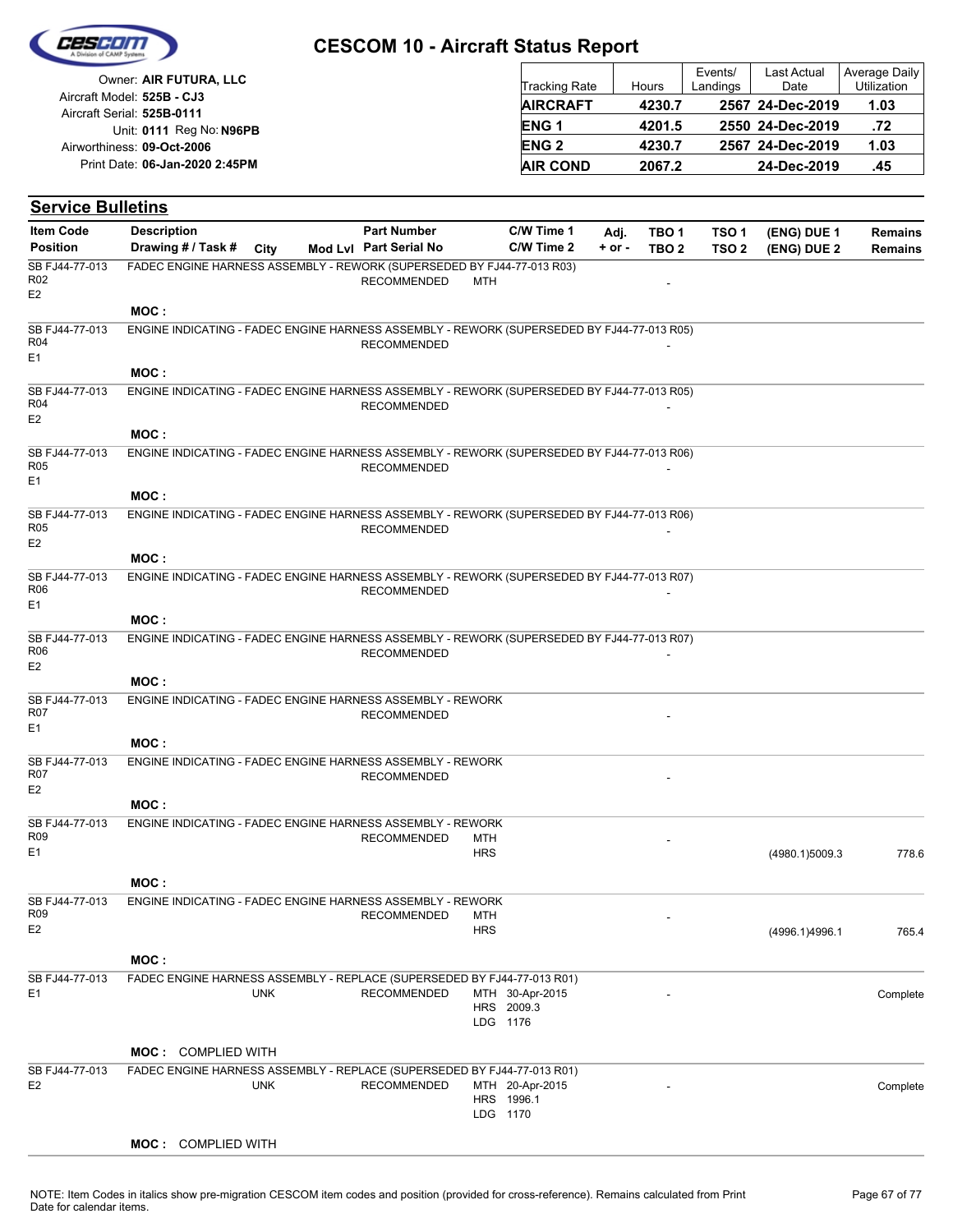

| Owner: AIR FUTURA, LLC                                   | <b>Tracking Rate</b> | Hours  | Events/<br>Landings | Last Actual<br>Date | Average Daily<br>Utilization |
|----------------------------------------------------------|----------------------|--------|---------------------|---------------------|------------------------------|
| Aircraft Model: 525B - CJ3<br>Aircraft Serial: 525B-0111 | <b>AIRCRAFT</b>      | 4230.7 |                     | 2567 24-Dec-2019    | 1.03                         |
| Unit: 0111 Reg No: N96PB                                 | <b>ENG1</b>          | 4201.5 |                     | 2550 24-Dec-2019    | .72                          |
| Airworthiness: 09-Oct-2006                               | <b>ENG 2</b>         | 4230.7 |                     | 2567 24-Dec-2019    | 1.03                         |
| Print Date: 06-Jan-2020 2:45PM                           | <b>AIR COND</b>      | 2067.2 |                     | 24-Dec-2019         | .45                          |

#### **(ENG) DUE 2 (ENG) DUE 1 Service Bulletins** City **Mod Lvl Part Serial No Part Number C/W Time 1 C/W Time 2 + or - Adj. TBO 1 TBO 2 TSO 2 TSO 1 Remains** Description Part Number C/W Time 1 Adj. TBO 1 TSO 1 (ENG) DUE 1 Remains **Position Drawing # / Task # Item Code RECOMMENDED** E1 SB FJ44-79-009 R02 ADJUST-LUBRICATION-OIL PRESSURE VALVE (SUPERSEDED BY FJ44-79-009 R03) **MOC : RECOMMENDED** E2 SB FJ44-79-009 R02 ADJUST-LUBRICATION-OIL PRESSURE VALVE (SUPERSEDED BY FJ44-79-009 R03) **MOC : RECOMMENDED** E1 SB FJ44-79-009 R05 LUBRICATION - OIL PRESSURE RELIEF VALVE - ADJUST (SUPERSEDED BY FJ44-79-009 R06) **MOC : RECOMMENDED** E2 SB FJ44-79-009 R05 LUBRICATION - OIL PRESSURE RELIEF VALVE - ADJUST (SUPERSEDED BY FJ44-79-009 R06) **MOC :** MANDATORY E1 SB FJ44-79-011 R01 MAGNETIC SELF-CLOSING VALVE - REPLACE (SUPERSEDED BY FJ44-79-011 R02) **MOC : MANDATORY** E2 SB FJ44-79-011 R01 MAGNETIC SELF-CLOSING VALVE - REPLACE (SUPERSEDED BY FJ44-79-011 R02) **MOC : MANDATORY** E1 SB FJ44-79-011 R03 MAGNETIC SELF-CLOSING VALVE - REPLACE (SUPERSEDED BY FJ44-79-011 R04) **MOC : MANDATORY** E2 SB FJ44-79-011 R03 MAGNETIC SELF-CLOSING VALVE - REPLACE (SUPERSEDED BY FJ44-79-011 R04) **MOC :** - MANDATORY E1 SB FJ44-79-011 R04 MAGNETIC SELF-CLOSING VALVE - REPLACE **MOC :** - MANDATORY E2 SB FJ44-79-011 R04 MAGNETIC SELF-CLOSING VALVE - REPLACE **MOC :** HRS **MTH** MPI MPI MPI MANDATORY (4980.1)5009.3 778.6 E1 SB FJ44-79-011 R05 OIL - MAGNETIC SELF-CLOSING VALVE - REPLACE **MOC : HRS MTH** MPI MPI MPI MANDATORY HRS HRS MPI (4996.1)4996.1 765.4 E2 SB FJ44-79-011 R05 OIL - MAGNETIC SELF-CLOSING VALVE - REPLACE **MOC :** E1 and the contract of the contract of the MANDATORY contract of the contract of the contract of the contract of the contract of the contract of the contract of the contract of the contract of the contract of the contract SB FJ44-79-011 MAGNETIC SELF-CLOSING VALVE - REPLACE (SUPERSEDED BY FJ44-79-011 R01) **MOC :** E2 and the contract of the contract of the MANDATORY contract of the contract of the contract of the contract of the contract of the contract of the contract of the contract of the contract of the contract of the contract SB FJ44-79-011 MAGNETIC SELF-CLOSING VALVE - REPLACE (SUPERSEDED BY FJ44-79-011 R01) **MOC : OPTIONAL** E1 SB FJ44-79-013 R01 OIL - OIL FILLER CAP ASSEMBLY - REPLACE (SUPERSEDED BY FJ44-79-013 R02)

**MOC :**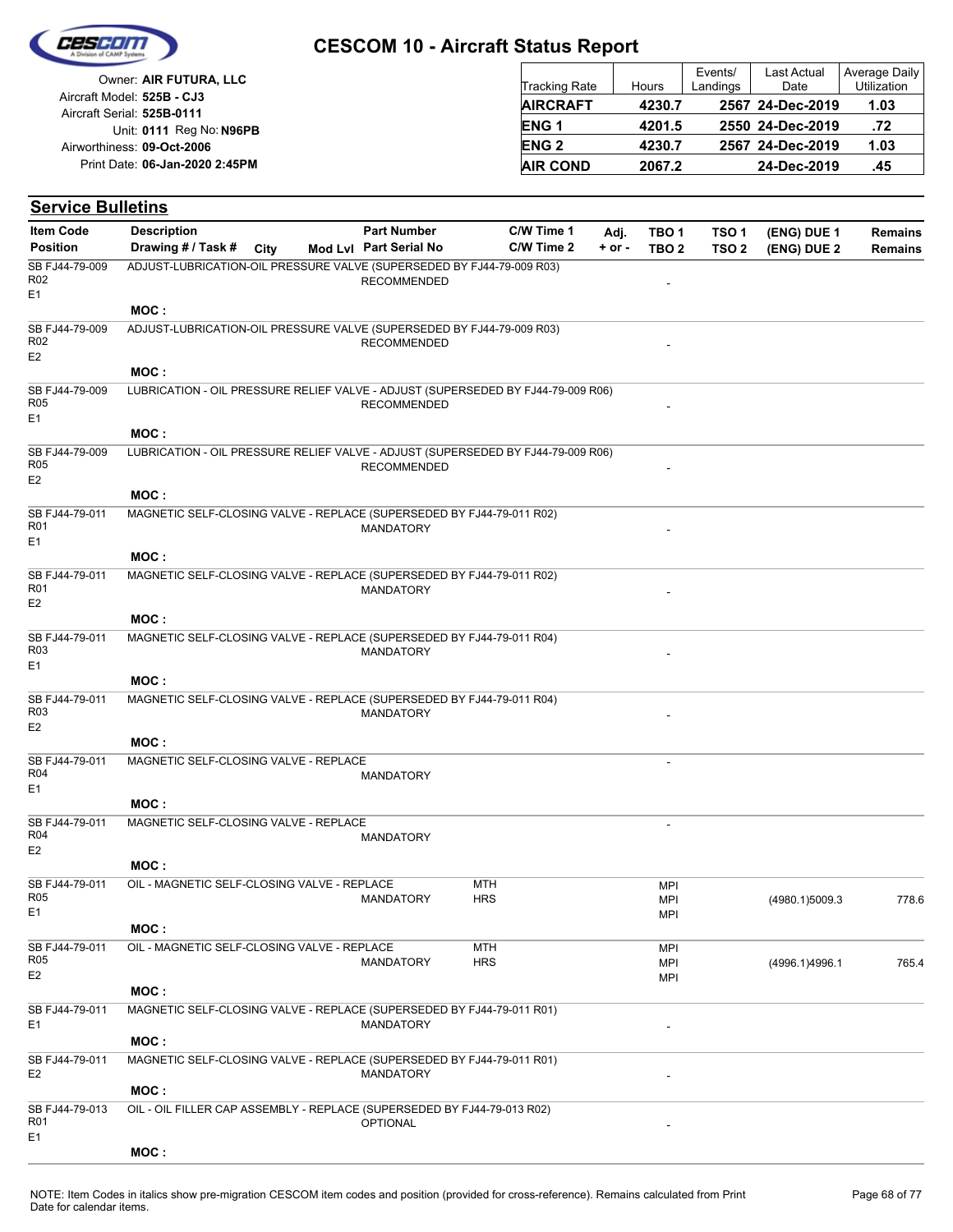

| Owner: AIR FUTURA, LLC                                   | <b>Tracking Rate</b> | Hours  | Events/<br>Landings | <b>Last Actual</b><br>Date | Average Daily<br>Utilization |
|----------------------------------------------------------|----------------------|--------|---------------------|----------------------------|------------------------------|
| Aircraft Model: 525B - CJ3<br>Aircraft Serial: 525B-0111 | <b>AIRCRAFT</b>      | 4230.7 |                     | 2567 24-Dec-2019           | 1.03                         |
| Unit: 0111 Reg No: N96PB                                 | <b>ENG1</b>          | 4201.5 |                     | 2550 24-Dec-2019           | .72                          |
| Airworthiness: 09-Oct-2006                               | <b>ENG 2</b>         | 4230.7 |                     | 2567 24-Dec-2019           | 1.03                         |
| Print Date: 06-Jan-2020 2:45PM                           | <b>AIR COND</b>      | 2067.2 |                     | 24-Dec-2019                | .45                          |

| <b>Item Code</b>                                     | <b>Description</b>                                                                                                                     | <b>Part Number</b>     |            | C/W Time 1 | Adj.       | TBO <sub>1</sub>         | TSO <sub>1</sub> | (ENG) DUE 1    | <b>Remains</b> |
|------------------------------------------------------|----------------------------------------------------------------------------------------------------------------------------------------|------------------------|------------|------------|------------|--------------------------|------------------|----------------|----------------|
| <b>Position</b>                                      | Drawing # / Task #<br>City                                                                                                             | Mod Lvl Part Serial No |            | C/W Time 2 | $+$ or $-$ | TBO <sub>2</sub>         | TSO <sub>2</sub> | (ENG) DUE 2    | <b>Remains</b> |
| SB FJ44-79-013<br>R <sub>01</sub><br>E <sub>2</sub>  | OIL - OIL FILLER CAP ASSEMBLY - REPLACE (SUPERSEDED BY FJ44-79-013 R02)                                                                | <b>OPTIONAL</b>        |            |            |            |                          |                  |                |                |
|                                                      | MOC:                                                                                                                                   |                        |            |            |            |                          |                  |                |                |
| SB FJ44-79-013<br>R <sub>02</sub><br>E <sub>1</sub>  | OIL - OIL FILLER CAP ASSEMBLY - REPLACE (SUPERSEDED BY FJ44-79-013 R03)                                                                | <b>RECOMMENDED</b>     |            |            |            |                          |                  |                |                |
|                                                      | MOC:                                                                                                                                   |                        |            |            |            |                          |                  |                |                |
| SB FJ44-79-013<br>R <sub>02</sub><br>E <sub>2</sub>  | OIL - OIL FILLER CAP ASSEMBLY - REPLACE (SUPERSEDED BY FJ44-79-013 R03)                                                                | <b>RECOMMENDED</b>     |            |            |            |                          |                  |                |                |
|                                                      | MOC:                                                                                                                                   |                        |            |            |            |                          |                  |                |                |
| SB FJ44-79-013<br>R <sub>03</sub><br>E <sub>1</sub>  | OIL - OIL FILLER CAP ASSEMBLY - REPLACE (SUPERSEDED BY FJ44-79-013 R04)                                                                | <b>RECOMMENDED</b>     |            |            |            |                          |                  |                |                |
|                                                      | MOC:                                                                                                                                   |                        |            |            |            |                          |                  |                |                |
| SB FJ44-79-013<br>R <sub>03</sub><br>E <sub>2</sub>  | OIL - OIL FILLER CAP ASSEMBLY - REPLACE (SUPERSEDED BY FJ44-79-013 R04)                                                                | <b>RECOMMENDED</b>     |            |            |            |                          |                  |                |                |
|                                                      | MOC:                                                                                                                                   |                        |            |            |            |                          |                  |                |                |
| SB FJ44-79-013<br><b>R04</b><br>E <sub>1</sub>       | OIL - OIL FILLER CAP ASSEMBLY - REPLACE (SUPERSEDED BY FJ44-79-013 R05)                                                                | <b>RECOMMENDED</b>     |            |            |            |                          |                  |                |                |
|                                                      | MOC:                                                                                                                                   |                        |            |            |            |                          |                  |                |                |
| SB FJ44-79-013<br>R <sub>04</sub><br>E <sub>2</sub>  | OIL - OIL FILLER CAP ASSEMBLY - REPLACE (SUPERSEDED BY FJ44-79-013 R05)                                                                | <b>RECOMMENDED</b>     |            |            |            |                          |                  |                |                |
|                                                      | MOC:                                                                                                                                   |                        |            |            |            |                          |                  |                |                |
| SB FJ44-79-013                                       | OIL - OIL FILLER CAP ASSEMBLY - REPLACE                                                                                                |                        | MTH        |            |            |                          |                  |                |                |
| <b>R05</b><br>E <sub>1</sub>                         |                                                                                                                                        | <b>RECOMMENDED</b>     | <b>HRS</b> |            |            |                          |                  | (4980.1)5009.3 | 778.6          |
|                                                      | MOC:                                                                                                                                   |                        |            |            |            |                          |                  |                |                |
| SB FJ44-79-013                                       | OIL - OIL FILLER CAP ASSEMBLY - REPLACE                                                                                                |                        | <b>MTH</b> |            |            | $\overline{\phantom{a}}$ |                  |                |                |
| <b>R05</b><br>E <sub>2</sub>                         |                                                                                                                                        | <b>RECOMMENDED</b>     | <b>HRS</b> |            |            |                          |                  | (4996.1)4996.1 | 765.4          |
|                                                      | MOC:                                                                                                                                   |                        |            |            |            |                          |                  |                |                |
| SB FJ44-79-013<br>E <sub>1</sub>                     | OIL - OIL FILLER CAP ASSEMBLY - REPLACE (SUPERSEDED BY FJ44-79-013 R01)                                                                | <b>OPTIONAL</b>        |            |            |            |                          |                  |                |                |
|                                                      | MOC:                                                                                                                                   |                        |            |            |            |                          |                  |                |                |
| SB FJ44-79-013<br>E <sub>2</sub>                     | OIL - OIL FILLER CAP ASSEMBLY - REPLACE (SUPERSEDED BY FJ44-79-013 R01)                                                                | <b>OPTIONAL</b>        |            |            |            |                          |                  |                |                |
|                                                      | MOC:                                                                                                                                   |                        |            |            |            |                          |                  |                |                |
| SB FJ44-79-015<br>E <sub>1</sub>                     | CANCELLED - OIL - LUBE AND SCAVENGE PUMP ASSEMBLY - TIME EXTENSION OF TIME BETWEEN OVERHAUL (TBO) FOR TOTAL ASSURANCE<br>PROGRAM (TAP) | <b>RECOMMENDED</b>     |            |            |            |                          |                  |                |                |
|                                                      | MOC:                                                                                                                                   |                        |            |            |            |                          |                  |                |                |
| SB FJ44-79-015<br>E <sub>2</sub>                     | CANCELLED - OIL - LUBE AND SCAVENGE PUMP ASSEMBLY - TIME EXTENSION OF TIME BETWEEN OVERHAUL (TBO) FOR TOTAL ASSURANCE<br>PROGRAM (TAP) |                        |            |            |            |                          |                  |                |                |
|                                                      |                                                                                                                                        | <b>RECOMMENDED</b>     |            |            |            |                          |                  |                |                |
|                                                      | MOC:                                                                                                                                   |                        |            |            |            |                          |                  |                |                |
| SB FJ44-79-T017<br>R <sub>01</sub><br>E1             | LUBRICATION - OIL PRESSURE RELIEF VALVE - ADJUST                                                                                       | <b>RECOMMENDED</b>     |            |            |            |                          |                  |                |                |
|                                                      | MOC:                                                                                                                                   |                        |            |            |            |                          |                  |                |                |
| SB FJ44-79-T017<br>R <sub>01</sub><br>E <sub>2</sub> | LUBRICATION - OIL PRESSURE RELIEF VALVE - ADJUST                                                                                       | <b>RECOMMENDED</b>     |            |            |            |                          |                  |                |                |
|                                                      | MOC:                                                                                                                                   |                        |            |            |            |                          |                  |                |                |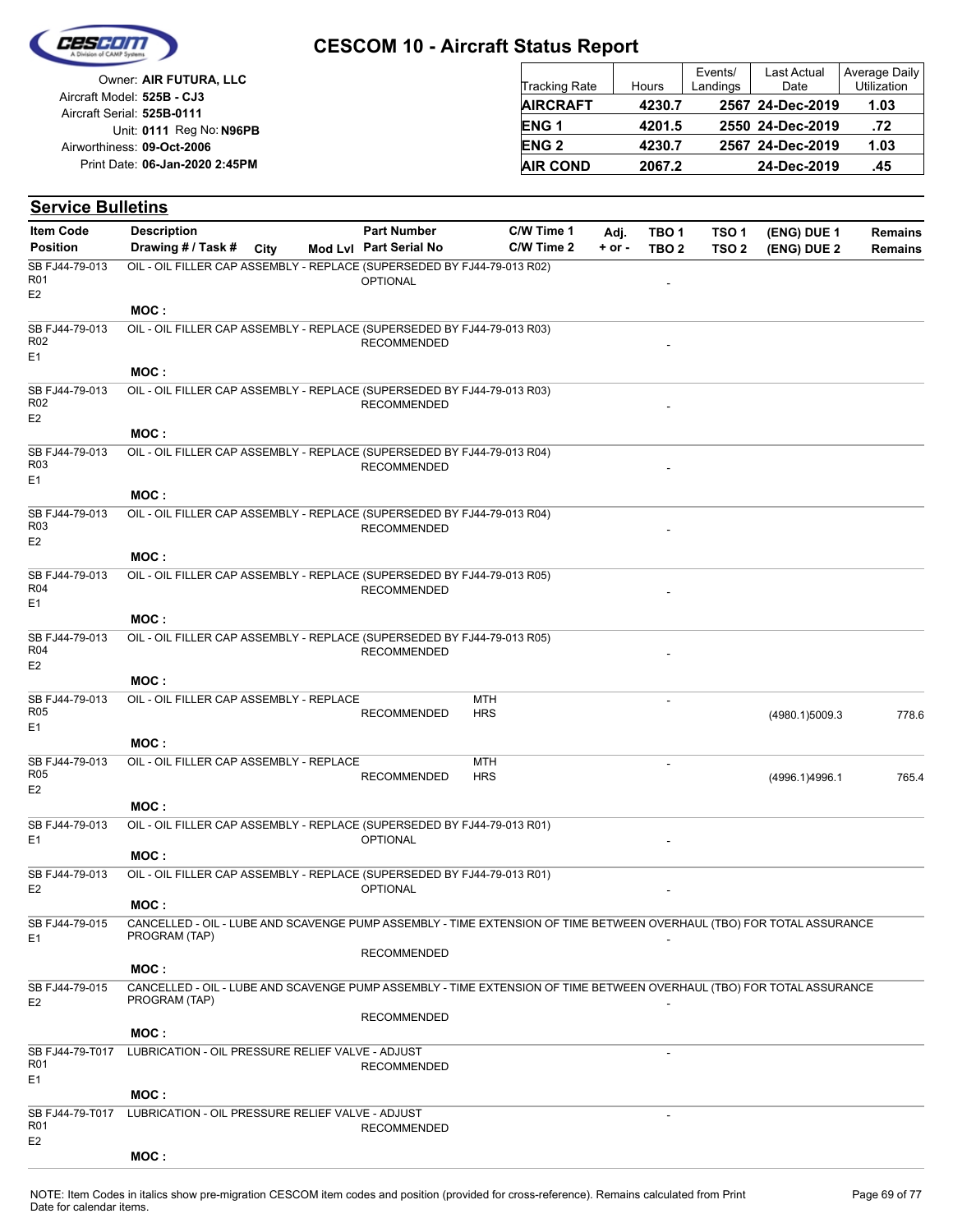| CESCIDI |  |
|---------|--|
|         |  |
|         |  |

| Owner: AIR FUTURA, LLC                                   | Tracking Rate   | Hours  | Events/<br>Landings | <b>Last Actual</b><br>Date | Average Daily<br><b>Utilization</b> |
|----------------------------------------------------------|-----------------|--------|---------------------|----------------------------|-------------------------------------|
| Aircraft Model: 525B - CJ3<br>Aircraft Serial: 525B-0111 | <b>AIRCRAFT</b> | 4230.7 |                     | 2567 24-Dec-2019           | 1.03                                |
| Unit: 0111 Reg No: N96PB                                 | <b>ENG1</b>     | 4201.5 |                     | 2550 24-Dec-2019           | .72                                 |
| Airworthiness: 09-Oct-2006                               | <b>ENG 2</b>    | 4230.7 |                     | 2567 24-Dec-2019           | 1.03                                |
| Print Date: 06-Jan-2020 2:45PM                           | <b>AIR COND</b> | 2067.2 |                     | 24-Dec-2019                | .45                                 |

| <b>Item Code</b> | <b>Description</b>            |      | <b>Part Number</b>                                                                                                      | C/W Time 1 | Adj.       | TBO <sub>1</sub>         | TSO <sub>1</sub> | (ENG) DUE 1 | <b>Remains</b> |
|------------------|-------------------------------|------|-------------------------------------------------------------------------------------------------------------------------|------------|------------|--------------------------|------------------|-------------|----------------|
| <b>Position</b>  | Drawing # / Task #            | City | Mod Lyl Part Serial No                                                                                                  | C/W Time 2 | $+$ or $-$ | TBO <sub>2</sub>         | TSO <sub>2</sub> | (ENG) DUE 2 | <b>Remains</b> |
| SL CIL-99-01 R03 |                               |      | MISCELLANEOUS - USE OF CORROSION INHIBITING COMPOUNDS<br>CANCELLED                                                      |            |            |                          |                  |             |                |
|                  | MOC :                         |      |                                                                                                                         |            |            |                          |                  |             |                |
| SL CIL-99-02 R01 | <b>EXPOSURE TO RDI FLUIDS</b> |      | MISCELLANEOUS - AVOID OPERATIONS ON RUNWAYS TREATED WITH RUNWAY DE-ICE (RDI) FLUIDS. AIRCRAFT WASHING RECOMMENDED AFTER |            |            | ٠                        |                  |             |                |
|                  |                               |      | CANCELLED                                                                                                               |            |            |                          |                  |             |                |
|                  | MOC :                         |      |                                                                                                                         |            |            |                          |                  |             |                |
| SL CIL-99-03 R02 |                               |      | MISCELLANEOUS - CORROSION PREVENTION AND CONTROL PROGRAM (CPCP)                                                         |            |            |                          |                  |             |                |
|                  |                               |      | CANCELLED                                                                                                               |            |            | $\overline{\phantom{0}}$ |                  |             |                |
|                  | MOC:                          |      |                                                                                                                         |            |            |                          |                  |             |                |
| SL CIL-99-04 R01 |                               |      | MISCELLANEOUS - INCREMENTAL LIBRARY UPDATES FOR CESVIEW                                                                 |            |            |                          |                  |             |                |
|                  |                               |      | CANCELLED                                                                                                               |            |            | $\overline{\phantom{0}}$ |                  |             |                |
|                  | MOC:                          |      |                                                                                                                         |            |            |                          |                  |             |                |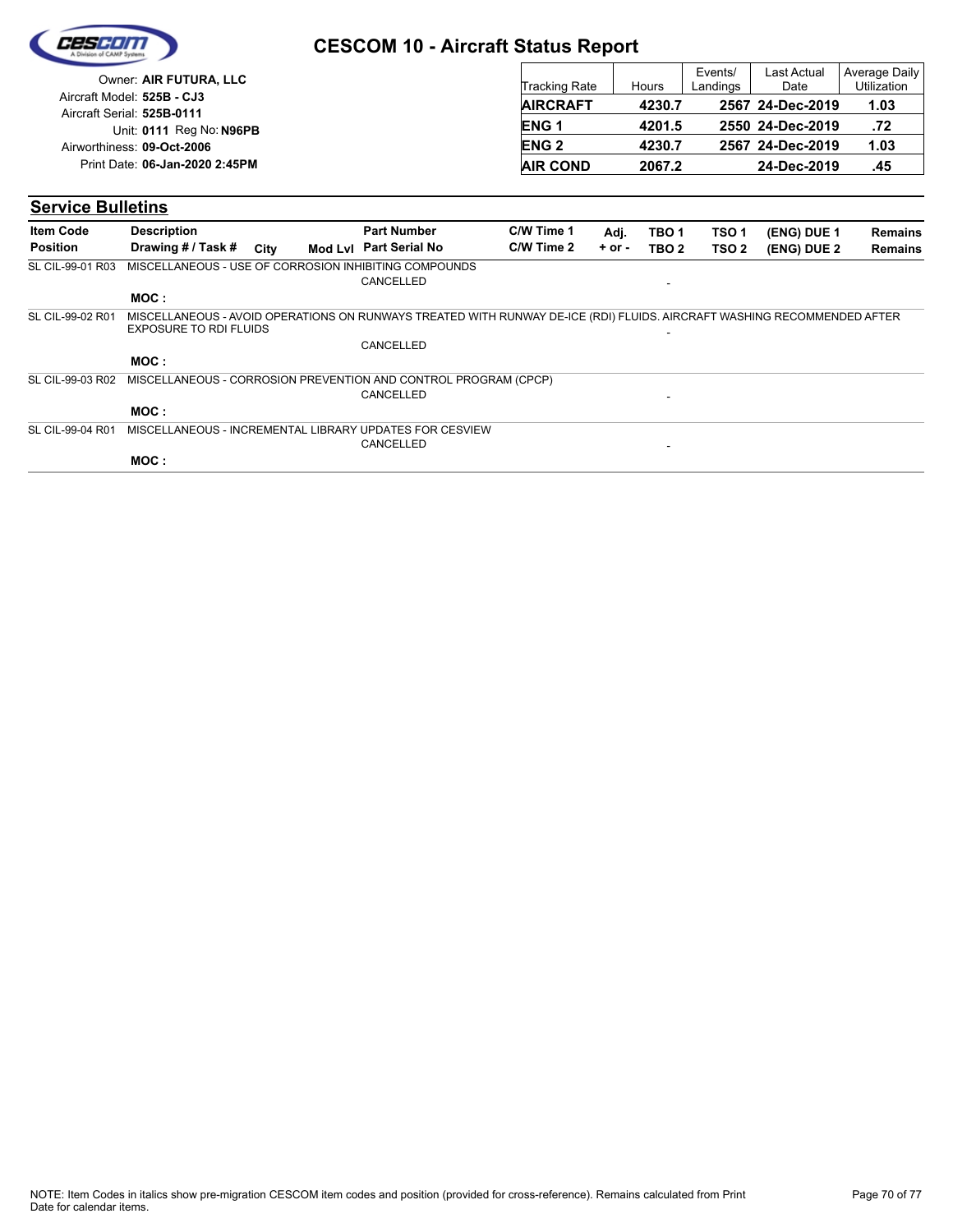| Cesein |
|--------|
|        |
|        |

| Owner: AIR FUTURA, LLC                                   | <b>Tracking Rate</b> | Hours  | Events/<br>Landings | Last Actual<br>Date | Average Daily<br><b>Utilization</b> |
|----------------------------------------------------------|----------------------|--------|---------------------|---------------------|-------------------------------------|
| Aircraft Model: 525B - CJ3<br>Aircraft Serial: 525B-0111 | <b>AIRCRAFT</b>      | 4230.7 |                     | 2567 24-Dec-2019    | 1.03                                |
| Unit: 0111 Reg No: N96PB                                 | <b>ENG1</b>          | 4201.5 |                     | 2550 24-Dec-2019    | .72                                 |
| Airworthiness: 09-Oct-2006                               | <b>ENG 2</b>         | 4230.7 |                     | 2567 24-Dec-2019    | 1.03                                |
| Print Date: 06-Jan-2020 2:45PM                           | <b>AIR COND</b>      | 2067.2 |                     | 24-Dec-2019         | .45                                 |

### **Airworthiness Directives**

| <b>Item Code</b>                  | <b>Description</b>                                                                                                                                                                                                                                                                                              |             | <b>Part Number</b>                                                          |               | C/W Time 1                                | Adj.       | TBO <sub>1</sub> | TSO <sub>1</sub> | (ENG) DUE 1 | Remains        |
|-----------------------------------|-----------------------------------------------------------------------------------------------------------------------------------------------------------------------------------------------------------------------------------------------------------------------------------------------------------------|-------------|-----------------------------------------------------------------------------|---------------|-------------------------------------------|------------|------------------|------------------|-------------|----------------|
| <b>Position</b>                   | Drawing # / Task #                                                                                                                                                                                                                                                                                              | City        | Mod Lvl Part Serial No                                                      |               | C/W Time 2                                | $+$ or $-$ | TBO <sub>2</sub> | TSO <sub>2</sub> | (ENG) DUE 2 | <b>Remains</b> |
| FAA 1998-25-10<br>R <sub>01</sub> | APPLIANCE AD - AIRCRAFT BELTS INC                                                                                                                                                                                                                                                                               | <b>ICT</b>  | <b>MANDATORY</b>                                                            | <b>HRS</b> 11 | MTH 09-Oct-2006                           |            | A/R              |                  |             | N/A            |
| 25AD-01:525R1                     |                                                                                                                                                                                                                                                                                                                 |             |                                                                             |               |                                           |            |                  |                  |             |                |
|                                   | <b>MOC: NOT APPLICABLE - NOT APPLICABLE-EQUIPMENT NOT INSTALLED</b>                                                                                                                                                                                                                                             |             |                                                                             |               |                                           |            |                  |                  |             |                |
| FAA 2015-10-02<br>PARA (G)        | GENERAL VISUAL INSPECTION FOR CRACKING OF SEAT BACKREST LINKS HAVING PART NUMBER (P/N) 90-000200-104-1, P/N 90-000200-104-2, P/N 90-<br>000202-104-1 AND P/N 90-000202-104-2                                                                                                                                    |             |                                                                             |               |                                           |            |                  |                  |             |                |
|                                   | MOC:                                                                                                                                                                                                                                                                                                            |             | MANDATORY                                                                   |               |                                           |            |                  |                  |             |                |
| FAA 2015-10-02<br>PARA (H)        | CORRECTIVE ACTIONS - CRACKING IS FOUND ON THE LINK                                                                                                                                                                                                                                                              |             | <b>MANDATORY</b>                                                            |               |                                           |            |                  |                  |             |                |
|                                   | MOC:                                                                                                                                                                                                                                                                                                            |             |                                                                             |               |                                           |            |                  |                  |             |                |
| FAA 2015-10-02<br>PARA (I)        | REPLACE ALL SEAT BACKREST LINKS, HAVING P/N 90-000200-104-1, P/N 90-000200-104-2, P/N 90-000202-104-1 AND P/N 90-000202-104-2, WITH NEW<br><b>LINKS</b>                                                                                                                                                         |             | <b>MANDATORY</b>                                                            |               |                                           |            |                  |                  |             |                |
|                                   | MOC:                                                                                                                                                                                                                                                                                                            |             |                                                                             |               |                                           |            |                  |                  |             |                |
| FAA 2015-10-02                    | APPLIANCE AD - EQUIPMENT/FURNISHINGS - ZODIAC SEATS FRANCE - INSPECTION/REPLACEMENT                                                                                                                                                                                                                             |             | <b>MANDATORY</b>                                                            | MTH           |                                           |            |                  |                  |             |                |
|                                   | MOC:                                                                                                                                                                                                                                                                                                            |             |                                                                             |               |                                           |            |                  |                  |             |                |
| FAA 2017-16-01<br>PARA (G)        | PERFORM GENERAL VISUAL INSPECTIONS OF THE ELT FOR DISCREPANCIES; CHECKS, TESTS AND VERIFICATIONS AS APPLICABLE, TO ENSURE<br>THE ELT IS FUNCTIONING, AND ALL APPLICABLE CORRECTIVE ACTIONS                                                                                                                      |             |                                                                             |               |                                           |            |                  |                  |             |                |
|                                   |                                                                                                                                                                                                                                                                                                                 | <b>KIWA</b> |                                                                             |               | MTH 06-Nov-2018                           |            |                  |                  |             | N/A            |
|                                   |                                                                                                                                                                                                                                                                                                                 |             |                                                                             |               | HRS 3690.8<br>LDG 2208                    |            |                  |                  |             |                |
|                                   | MOC: NOT APPLICABLE - COMPLIED WITH FAA AD 2017-16-01 PARA(G)(J) BY VERIFYING THAT AFFECTED EQUIPMENT IS NOT                                                                                                                                                                                                    |             | INSTALLED ON THIS AIRCRAFT IN ACCORDANCE WITH FAA AD 2017-16-01 PARA(G)(J). |               |                                           |            |                  |                  |             |                |
| FAA 2017-16-01                    | OPTIONAL TERMINATING ACTION: REPLACE ELT WITH A SERVICEABLE FAA-APPROVED ELT                                                                                                                                                                                                                                    |             |                                                                             |               |                                           |            |                  |                  |             |                |
| PARA (J)                          |                                                                                                                                                                                                                                                                                                                 | <b>KIWA</b> | <b>MANDATORY</b>                                                            |               | MTH 06-Nov-2018<br>HRS 3690.8<br>LDG 2208 |            |                  |                  |             | N/A            |
|                                   | MOC: NOT APPLICABLE - COMPLIED WITH FAA AD 2017-16-01 PARA(G)(J) BY VERIFYING THAT AFFECTED EQUIPMENT IS NOT                                                                                                                                                                                                    |             | INSTALLED ON THIS AIRCRAFT IN ACCORDANCE WITH FAA AD 2017-16-01 PARA(G)(J). |               |                                           |            |                  |                  |             |                |
| FAA 2017-16-01                    | APPLIANCE AD - EQUIPMENT / FURNISHINGS - AMERI-KING CORPORATION MODEL AK-450() AND AK-451() SERIES EMERGENCY LOCATOR<br>TRANSMITTERS - REPETATIVE INSPECTIONS, CHECKS, TESTS AND VERIFICATIONS                                                                                                                  |             |                                                                             |               |                                           |            |                  |                  |             |                |
|                                   |                                                                                                                                                                                                                                                                                                                 | <b>KIWA</b> | <b>MANDATORY</b>                                                            |               | MTH 06-Nov-2018                           |            |                  |                  |             | N/A            |
|                                   |                                                                                                                                                                                                                                                                                                                 |             |                                                                             |               | HRS 3690.8<br>LDG 2208                    |            |                  |                  |             |                |
|                                   | MOC: NOT APPLICABLE - COMPLIED WITH FAA AD 2017-16-01 PARA(G)(J) BY VERIFYING THAT AFFECTED EQUIPMENT IS NOT                                                                                                                                                                                                    |             | INSTALLED ON THIS AIRCRAFT IN ACCORDANCE WITH FAA AD 2017-16-01 PARA(G)(J). |               |                                           |            |                  |                  |             |                |
| FAA 2005-17-11                    | PREVENT INCORRECT INSTALLATION OF WIRES TO THE ENGINE FIRE EXTINGUISHER BOTTLES                                                                                                                                                                                                                                 |             |                                                                             |               |                                           |            |                  |                  |             |                |
| 26AD-01                           |                                                                                                                                                                                                                                                                                                                 | <b>ICT</b>  | <b>MANDATORY</b>                                                            | <b>HRS</b> 11 | MTH 09-Oct-2006                           |            | A/R              |                  |             | Complete       |
|                                   | <b>MOC: COMPLIED WITH</b>                                                                                                                                                                                                                                                                                       |             |                                                                             |               |                                           |            |                  |                  |             |                |
| FAA 2019-08-13                    | FLIGHT CONTROLS - MODELS 525, 525A, AND 525B AIRPLANES WITH TAMARACK ACTIVE LOAD ALLEVIATION SYSTEM (ATLAS) WINGLETS INSTALLED<br>IN ACCORDANCE WITH SUPPLEMENTAL TYPE CERTIFICATE (STC) SA03842NY - REVISE THE OPERATING LIMITATIONS SECTION OF THE AIRPLANE<br>FLIGHT MANUAL (AFM) TO PROHIBIT FURTHER FLIGHT |             |                                                                             |               |                                           |            |                  |                  |             |                |
|                                   |                                                                                                                                                                                                                                                                                                                 |             | <b>MANDATORY</b>                                                            |               | MTH 27-May-2019                           |            |                  |                  |             | N/A            |
|                                   | <b>MOC: NOT APPLICABLE</b>                                                                                                                                                                                                                                                                                      |             |                                                                             |               |                                           |            |                  |                  |             |                |
| FAA 1997-05-03<br><b>R01</b>      | APPLIANCE AD - ALLIEDSIGNAL GNS-XLS & GNS-XL                                                                                                                                                                                                                                                                    | ICT         | <b>MANDATORY</b>                                                            | <b>HRS</b> 11 | MTH 09-Oct-2006                           |            | A/R              |                  |             | N/A            |
| 34AD-01: 525R1                    | MOC: NOT APPLICABLE - NOT APPLICABLE-EQUIPMENT NOT INSTALLED                                                                                                                                                                                                                                                    |             |                                                                             |               |                                           |            |                  |                  |             |                |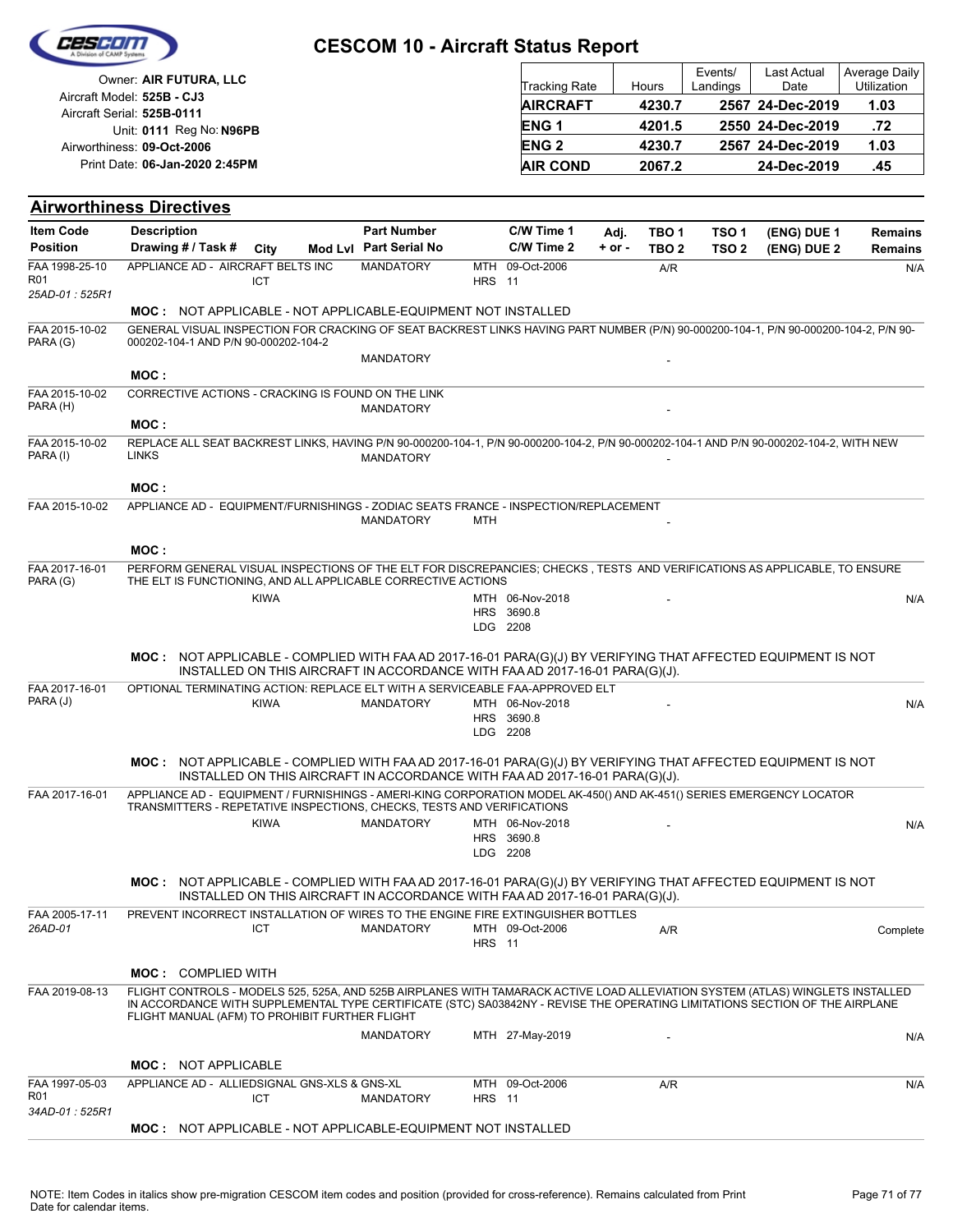

| Owner: AIR FUTURA, LLC                                   | <b>Tracking Rate</b>   | Hours  | Events/<br>Landings | Last Actual<br>Date | Average Daily<br><b>Utilization</b> |
|----------------------------------------------------------|------------------------|--------|---------------------|---------------------|-------------------------------------|
| Aircraft Model: 525B - CJ3<br>Aircraft Serial: 525B-0111 | <b>AIRCRAFT</b>        | 4230.7 |                     | 2567 24-Dec-2019    | 1.03                                |
| Unit: 0111 Reg No: N96PB                                 | <b>ENG1</b>            | 4201.5 |                     | 2550 24-Dec-2019    | .72                                 |
| Airworthiness: 09-Oct-2006                               | <b>ENG<sub>2</sub></b> | 4230.7 |                     | 2567 24-Dec-2019    | 1.03                                |
| Print Date: 06-Jan-2020 2:45PM                           | <b>AIR COND</b>        | 2067.2 |                     | 24-Dec-2019         | .45                                 |

#### **Airworthiness Directives**

| <b>Item Code</b>                | <b>Description</b>                                                                                                                                           |             | <b>Part Number</b>                             |               | C/W Time 1                    | Adj.       | TBO 1            | TSO 1            | (ENG) DUE 1 | <b>Remains</b> |
|---------------------------------|--------------------------------------------------------------------------------------------------------------------------------------------------------------|-------------|------------------------------------------------|---------------|-------------------------------|------------|------------------|------------------|-------------|----------------|
| <b>Position</b>                 | Drawing # / Task #                                                                                                                                           | City        | Mod Lvl Part Serial No                         |               | C/W Time 2                    | $+$ or $-$ | TBO <sub>2</sub> | TSO <sub>2</sub> | (ENG) DUE 2 | <b>Remains</b> |
| FAA 1998-25-02<br>34AD-02:525   | APPLIANCE AD - BFGOODRICH SKYWATCH SKY497                                                                                                                    | ICT         | <b>MANDATORY</b>                               | <b>HRS</b> 11 | MTH 09-Oct-2006               |            | A/R              |                  |             | N/A            |
|                                 | <b>MOC: NOT APPLICABLE - NOT APPLICABLE-EQUIPMENT NOT INSTALLED</b>                                                                                          |             |                                                |               |                               |            |                  |                  |             |                |
| FAA 2001-23-17<br>34AD-03: 525A | APPLIANCE AD - GARMIN GNS 430                                                                                                                                | ICT         | <b>MANDATORY</b>                               | <b>HRS</b> 11 | MTH 09-Oct-2006               |            | A/R              |                  |             | N/A            |
|                                 | <b>MOC: NOT APPLICABLE - NOT APPLICABLE-EQUIPMENT NOT INSTALLED</b>                                                                                          |             |                                                |               |                               |            |                  |                  |             |                |
| FAA 2002-20-09                  | APPLIANCE AD - COLLINS AFD-3010 AFD UNITS                                                                                                                    |             |                                                |               | MTH 09-Oct-2006               |            | A/R              |                  |             | Complete       |
| 31AD-01: 525A                   |                                                                                                                                                              | ICT         | <b>MANDATORY</b>                               | <b>HRS</b> 11 |                               |            |                  |                  |             |                |
|                                 | <b>MOC: COMPLIED WITH</b>                                                                                                                                    |             |                                                |               |                               |            |                  |                  |             |                |
| FAA 2004-08-15<br>34AD-02: 525A | APPLIANCE AD - TAWS 8000 TERRAIN AWARENESS                                                                                                                   | ICT         | <b>MANDATORY</b>                               | <b>HRS</b> 11 | MTH 09-Oct-2006               |            | A/R              |                  |             | N/A            |
|                                 | <b>MOC: NOT APPLICABLE - NOT APPLICABLE-EQUIPMENT NOT INSTALLED</b>                                                                                          |             |                                                |               |                               |            |                  |                  |             |                |
| FAA 2004-10-15                  | APPLIANCE AD - GTX330/330D SOFTWARE UPGRADE                                                                                                                  |             |                                                |               | MTH 09-Oct-2006               |            | A/R              |                  |             | Complete       |
| 34AD-04 : 525A                  |                                                                                                                                                              | ICT         | <b>MANDATORY</b>                               | <b>HRS</b> 11 |                               |            |                  |                  |             |                |
|                                 | <b>MOC: COMPLIED WITH</b>                                                                                                                                    |             |                                                |               |                               |            |                  |                  |             |                |
| FAA 2012-02-08                  | APPLIANCE AD - AVIATION COMMUNICATION AND SURVEILLANCE SYSTEMS (ACSS) TRAFFICALERT AND COLLISION AVOIDANCE SYSTEM (TCAS)<br><b>UNITS</b>                     |             |                                                |               |                               |            |                  |                  |             |                |
|                                 |                                                                                                                                                              | <b>KCRQ</b> | <b>MANDATORY</b>                               |               | MTH 30-Jan-2015<br>HRS 1918.5 |            |                  |                  |             | N/A            |
|                                 |                                                                                                                                                              |             |                                                |               | LDG 1129                      |            |                  |                  |             |                |
|                                 | MOC: NOT APPLICABLE - FAA AD 2012-02-08. IS NOT APPLICABLE TO THIS AIRCRAFT DUE TO PART NUMBER UNIT INSTALLED. NO                                            |             | FURTHER ACTION REQUIRED AT THIS TIME.          |               |                               |            |                  |                  |             |                |
| FAA 2014-18-01                  | NAVIGATION - ROCKWELL COLLINS, INC. MODE S TRANSPONDERS - INSPECTION / MODIFICATION                                                                          |             |                                                |               |                               |            |                  |                  |             |                |
|                                 |                                                                                                                                                              | <b>KCRQ</b> | <b>MANDATORY</b>                               |               | MTH 24-Sep-2016<br>HRS 2543.9 |            |                  |                  |             | Complete       |
|                                 |                                                                                                                                                              |             |                                                |               | LDG 1471                      |            |                  |                  |             |                |
|                                 |                                                                                                                                                              |             |                                                |               | ACH 1221                      |            |                  |                  |             |                |
|                                 | MOC: COMPLIED WITH - COMPLIED WITH FAA 2014-18-01 BY VERIFYING THE #1 AND #2 TRANSPONDER STRAP CODE IS SET TO                                                |             | ZERO. NO FURTHER ACTION REQUIRED AT THIS TIME. |               |                               |            |                  |                  |             |                |
|                                 | FAA 2015-10-51-E APPLIANCE AD - AVIDYNE INTEGRATED FLIGHT DISPLAY (IFD)- INCORPORATE OPERATIONAL LIMITATIONS INTO LIMITATIONS SECTION OF THE AFM<br>OR AFMS. |             |                                                |               |                               |            |                  |                  |             |                |
|                                 |                                                                                                                                                              |             | <b>MANDATORY</b>                               | <b>MTH</b>    |                               |            |                  |                  |             |                |
|                                 | MOC:                                                                                                                                                         |             |                                                |               |                               |            |                  |                  |             |                |
| FAA 2015-10-51                  | APPLIANCE AD - AVIDYNE INTEGRATED FLIGHT DISPLAY (IFD)- INCORPORATE OPERATIONAL LIMITATIONS INTO LIMITATIONS SECTION OF THE AFM<br>OR AFMS                   |             |                                                |               |                               |            |                  |                  |             |                |
|                                 | MOC:                                                                                                                                                         |             | <b>MANDATORY</b>                               |               |                               |            |                  |                  |             |                |
| FAA 2019-12-09                  | NAVIGATION - FDSA-6500 TCAS - AFM OR AFMS LIMITATIONS SECTION - REVISION / PLACARD INSTALLATION                                                              |             |                                                |               |                               |            |                  |                  |             |                |
|                                 |                                                                                                                                                              | <b>KCRQ</b> | <b>MANDATORY</b>                               |               | DAYS 14-Aug-2019              |            |                  |                  |             | N/A            |
|                                 |                                                                                                                                                              |             |                                                |               | HRS 4075.6<br>LDG 2462        |            |                  |                  |             |                |
|                                 | <b>MOC: NOT APPLICABLE - NOT APPLICABLE BY DISPLAY PART NUMBER</b>                                                                                           |             |                                                |               |                               |            |                  |                  |             |                |
| FAA 1999-08-21<br>35AD-01 : 525 | APPLIANCE AD - PURITAN-BENNETT AERO SYSTEM C                                                                                                                 | <b>ICT</b>  | <b>MANDATORY</b>                               | <b>HRS</b> 11 | MTH 09-Oct-2006               |            | A/R              |                  |             | N/A            |
|                                 | <b>MOC: NOT APPLICABLE - NOT APPLICABLE-EQUIPMENT NOT INSTALLED</b>                                                                                          |             |                                                |               |                               |            |                  |                  |             |                |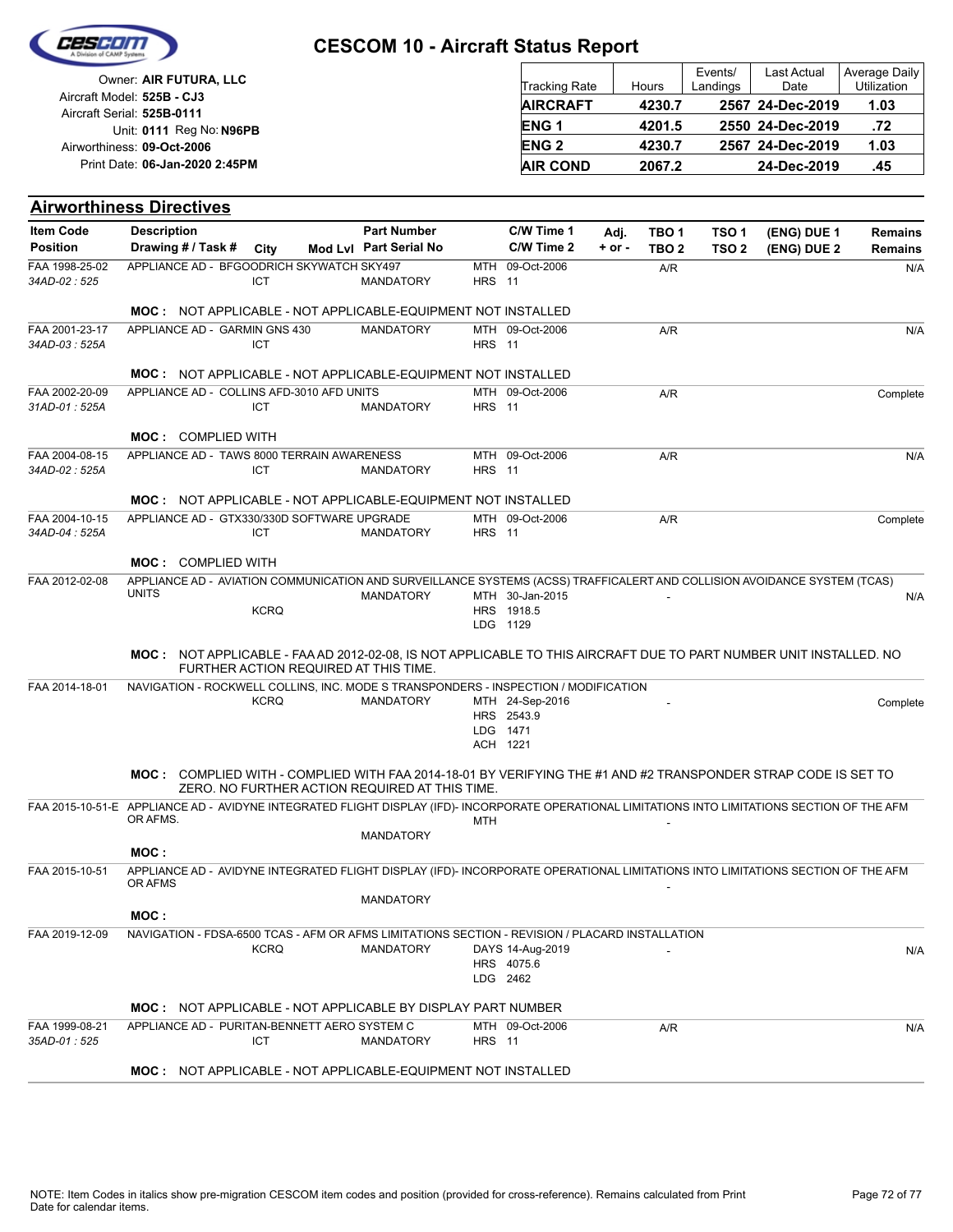| FEST                                |                                                                                                                                                                                                                                                                                              |                             | <b>CESCOM 10 - Aircraft Status Report</b>                                                                                                                                                                                                                                                                                                                                                                                                                                                                                                            |                               |                                             |                    |                           |                                      |                                                |                                      |
|-------------------------------------|----------------------------------------------------------------------------------------------------------------------------------------------------------------------------------------------------------------------------------------------------------------------------------------------|-----------------------------|------------------------------------------------------------------------------------------------------------------------------------------------------------------------------------------------------------------------------------------------------------------------------------------------------------------------------------------------------------------------------------------------------------------------------------------------------------------------------------------------------------------------------------------------------|-------------------------------|---------------------------------------------|--------------------|---------------------------|--------------------------------------|------------------------------------------------|--------------------------------------|
|                                     | Owner: AIR FUTURA, LLC<br>Aircraft Model: 525B - CJ3                                                                                                                                                                                                                                         |                             |                                                                                                                                                                                                                                                                                                                                                                                                                                                                                                                                                      |                               | <b>Tracking Rate</b><br><b>AIRCRAFT</b>     |                    | Hours<br>4230.7           | Events/<br>Landings                  | <b>Last Actual</b><br>Date<br>2567 24-Dec-2019 | Average Daily<br>Utilization<br>1.03 |
|                                     | Aircraft Serial: 525B-0111                                                                                                                                                                                                                                                                   |                             |                                                                                                                                                                                                                                                                                                                                                                                                                                                                                                                                                      |                               | ENG <sub>1</sub>                            |                    | 4201.5                    |                                      | 2550 24-Dec-2019                               | .72                                  |
|                                     | Unit: 0111 Reg No: N96PB<br>Airworthiness: 09-Oct-2006                                                                                                                                                                                                                                       |                             |                                                                                                                                                                                                                                                                                                                                                                                                                                                                                                                                                      |                               | ENG <sub>2</sub>                            |                    | 4230.7                    |                                      | 2567 24-Dec-2019                               | 1.03                                 |
|                                     | Print Date: 06-Jan-2020 2:45PM                                                                                                                                                                                                                                                               |                             |                                                                                                                                                                                                                                                                                                                                                                                                                                                                                                                                                      |                               | <b>AIR COND</b>                             |                    | 2067.2                    |                                      | 24-Dec-2019                                    | .45                                  |
|                                     |                                                                                                                                                                                                                                                                                              |                             |                                                                                                                                                                                                                                                                                                                                                                                                                                                                                                                                                      |                               |                                             |                    |                           |                                      |                                                |                                      |
| <b>Item Code</b>                    | <b>Airworthiness Directives</b><br><b>Description</b>                                                                                                                                                                                                                                        |                             | <b>Part Number</b>                                                                                                                                                                                                                                                                                                                                                                                                                                                                                                                                   |                               | C/W Time 1                                  |                    |                           |                                      |                                                |                                      |
| <b>Position</b>                     | Drawing # / Task #                                                                                                                                                                                                                                                                           | City                        | Mod Lvl Part Serial No                                                                                                                                                                                                                                                                                                                                                                                                                                                                                                                               |                               | C/W Time 2                                  | Adj.<br>$+$ or $-$ | TBO 1<br>TBO <sub>2</sub> | TSO <sub>1</sub><br>TSO <sub>2</sub> | (ENG) DUE 1<br>(ENG) DUE 2                     | <b>Remains</b><br><b>Remains</b>     |
| FAA 2015-08-07<br>PARA (G)          | INSPECT THE INFLATABLE HARNESS FITTED TO EACH FLIGHTCREW OXYGEN MASK REGULATOR TO DETERMINE IF THE INFLATABLE HARNESS IS<br>INSTALLED WITH A PART NUMBER AND A BATCH NUMBER IDENTIFIED IN APPENDIX I OF ZODIAC AEROSPACE SERVICE BULLETIN MXH-35-240,<br>REVISION 7, DATED SEPTEMBER 1, 2011 |                             |                                                                                                                                                                                                                                                                                                                                                                                                                                                                                                                                                      |                               |                                             |                    |                           |                                      |                                                |                                      |
|                                     |                                                                                                                                                                                                                                                                                              | <b>KCRQ</b>                 | <b>MANDATORY</b>                                                                                                                                                                                                                                                                                                                                                                                                                                                                                                                                     | LDG 1723                      | MTH 14-Jun-2017<br>HRS 2918.7<br>ACH 1365.6 |                    |                           |                                      |                                                | Complete                             |
|                                     | MOC: COMPLIED WITH - COMPLIED WITH AD 2015-08-07 PARA (G) INSPECT THE INFLATABLE HARNESS FITTED TO EACH<br><b>ACTION IS REQUIRED.</b>                                                                                                                                                        |                             | FLIGHTCREW OXYGEN MASK REGULATORS TO DETERMINE IF THE INFLATABLE HARNESS IS INSTALLED AND A BATCH<br>NUMBER IDENTIFIED IN APPENDIX I OF ZODIAK AEROSPACE SERVICE BULLETIN MXH-35-240. REV 7. DATED SEPTEMBER 1.<br>2011 BY VERIFYING LISTED OXYGEN MASKS ARE INSTALLED ON AIRCRAFT AND HAVE BEEN MODIFIED AS INDICATED BY AN I<br>ON THE BUSHING OF THE INFLATABLE HARNESS OF BOTH PILOTS AND COPILOTS OXYGEN MASKS IN ACCORDANCE WITH<br>AD 2015-08-07 AND ZODIAK AEROSPACE SERVICE BULLETIN MXH-35-240, REV 7, DATED SEPTEMBER 1, 2011. NO FURTHER |                               |                                             |                    |                           |                                      |                                                |                                      |
| FAA 2015-08-07<br>PARA (H)          | REPLACE THE INFLATABLE HARNESS IDENTIFIED IN PAPRGRAPH G WITH A NEW OR RE-IDENTIFIED HARNESSES                                                                                                                                                                                               | <b>KCRQ</b>                 | <b>MANDATORY</b>                                                                                                                                                                                                                                                                                                                                                                                                                                                                                                                                     | LDG 1723                      | MTH 14-Jun-2017<br>HRS 2918.7<br>ACH 1365.6 |                    |                           |                                      |                                                | Complete                             |
|                                     | MOC: COMPLIED WITH - COMPLIED WITH AD 2015-08-07 PARA (H) REPLACE THE INFLATABLE HARNESS IDENTIFIED IN PARAGRAPH                                                                                                                                                                             |                             | G WITH A NEW OR RE IDENTIFIED HARNESS BY VERIFYING LISTED OXYGEN MASKS ARE INSTALLED AND HAVE BEEN RE<br>IDENTIFIED BY THE LETTER I MARKED ON THE BUSHING OF THE INFLATABLE HARNESS OF BOTH THE PILOTS AND COPILOTS<br>OXYGEN MASKS IN ACCORDANCE WITH AD 2015-08-07 AND ZODIAK AEROSPACE SERVICE BULLETIN MXH-35-240, REV 7,<br>DATED SEPTEMBER 1, 2011. NO FURTHER ACTION IS REQUIRED.                                                                                                                                                             |                               |                                             |                    |                           |                                      |                                                |                                      |
| FAA 2015-08-07                      | APPLIANCE AD - OXYGEN - ZODIAC AEROTECHNICS (FORMERLY INTERTECHNIQUE AIRCRAFT SYSTEMS) FLIGHTCREW OXYGEN MASK REGULATORS<br>- INSPECTION / REPLACEMENT OF INFLATABLE HARNESSES                                                                                                               |                             |                                                                                                                                                                                                                                                                                                                                                                                                                                                                                                                                                      |                               |                                             |                    |                           |                                      |                                                |                                      |
|                                     |                                                                                                                                                                                                                                                                                              | <b>KCRQ</b>                 | <b>MANDATORY</b>                                                                                                                                                                                                                                                                                                                                                                                                                                                                                                                                     | LDG 1723                      | MTH 14-Jun-2017<br>HRS 2918.7<br>ACH 1365.6 |                    |                           |                                      |                                                | Complete                             |
|                                     | MOC: COMPLIED WITH - COMPLIED WITH AD 2015-08-07 APPLIANCE AD - OXYGEN - ZODIAC AEROTECHNICS (FORMERLY                                                                                                                                                                                       | FURTHER ACTION IS REQUIRED. | INTERTECHNIQUE AIRCRAFT SYSTEMS) FIGHT CREW OXYGEN MASK REGULATORS INSPECTION / REPLACEMENT OF<br>INFLATABLE HARNESS BY VERIFYING LISTED OXYGEN MASKS ARE INSTALLED ON AIRCRAFT AND HAVE BEEN MODIFIED AND<br>IS INDICATED ON BOTH MASKS BY THE LETTER I MARKED ON THE BUSHING OF THE INFLATABLE HARNESS IN ACCORDANCE<br>WITH ZODIAK AEROSPACE SERVICE BULLETIN MXH-35-240, REV 7, DATED SEPTEMBER 1, 2011 AND AD 2015-08-07. NO                                                                                                                    |                               |                                             |                    |                           |                                      |                                                |                                      |
| FAA 2015-23-09<br>PARA (G)          | INSPECT EACH FLIGHTCREW OXYGEN MASK REGULATOR TO IDENTIFY THE PART NUMBER AND SERIAL NUMBER                                                                                                                                                                                                  | <b>KCRQ</b>                 | <b>MANDATORY</b>                                                                                                                                                                                                                                                                                                                                                                                                                                                                                                                                     | <b>HRS</b> 1328<br><b>LDG</b> | MTH 12-Jan-2016<br>DAYS 2276.3              |                    |                           |                                      |                                                | N/A                                  |
|                                     | MOC: NOT APPLICABLE - FAA 2015-23-09. INSPECTION OF THE CREW OXYGEN MASKS IS NOT APPLICABLE DUE TO P/N MC10-16-101                                                                                                                                                                           |                             | INSTALLED. NO FURTHER ACTION REQUIRED AT THIS TIME.                                                                                                                                                                                                                                                                                                                                                                                                                                                                                                  |                               |                                             |                    |                           |                                      |                                                |                                      |
| FAA 2015-23-09<br><b>PARA (H.1)</b> | REPLACE EACH AFFECTED FLIGHTCREW OXYGEN MASK WITH A PART IDENTIFIED IN PARAGRAPH (H)(1)(I) OR (H)(1)(II).                                                                                                                                                                                    | <b>KCRQ</b>                 | <b>MANDATORY</b>                                                                                                                                                                                                                                                                                                                                                                                                                                                                                                                                     | HRS 1328<br><b>LDG</b>        | MTH 12-Jan-2016<br>DAYS 2276.3              |                    |                           |                                      |                                                | N/A                                  |
|                                     | MOC: NOT APPLICABLE - FAA 2015-23-09, INSPECTION OF THE CREW OXYGEN MASKS IS NOT APPLICABLE DUE TO P/N MC10-16-101                                                                                                                                                                           |                             | INSTALLED. NO FURTHER ACTION REQUIRED AT THIS TIME.                                                                                                                                                                                                                                                                                                                                                                                                                                                                                                  |                               |                                             |                    |                           |                                      |                                                |                                      |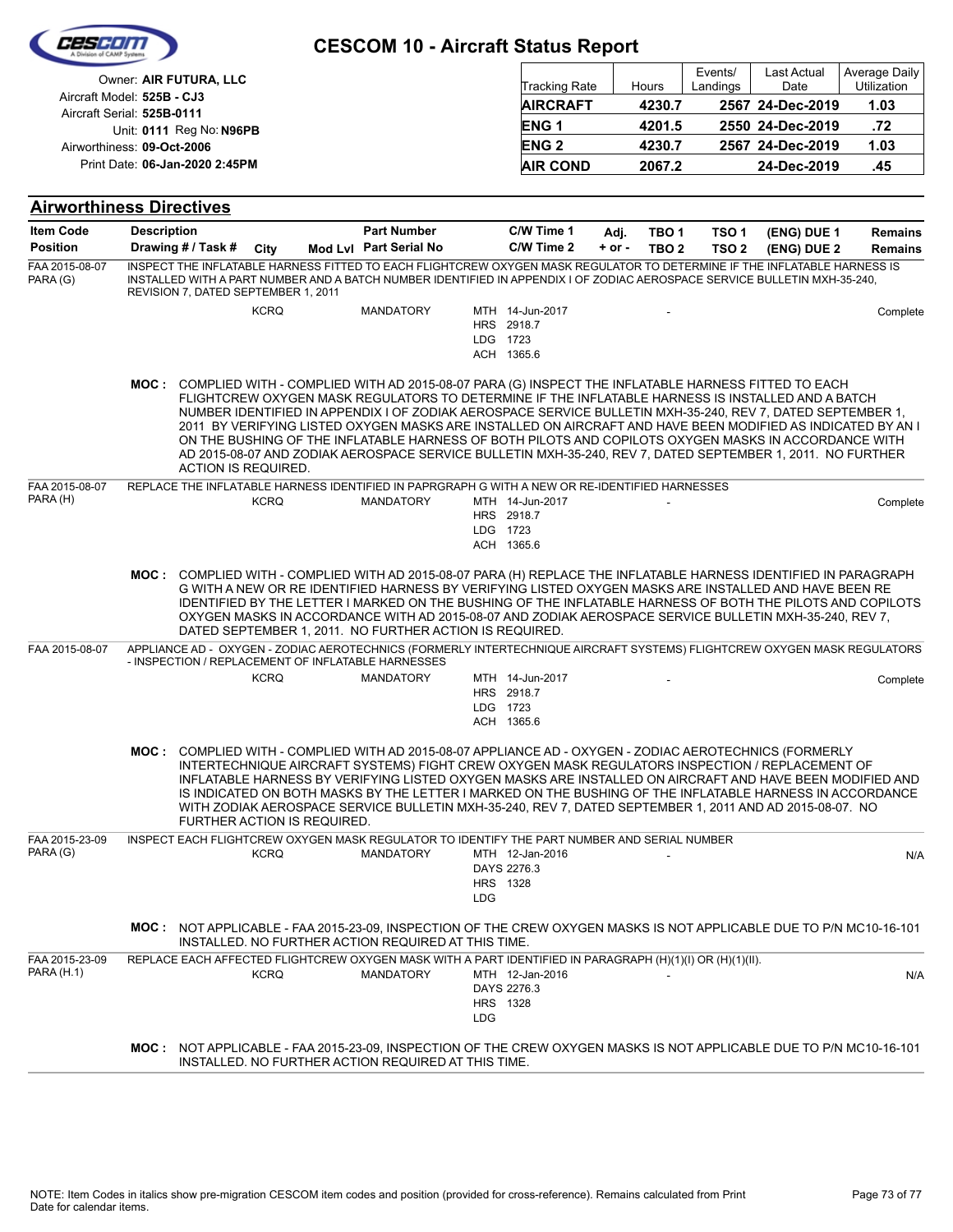| A Division of CAMP Systems                                                                                                                                                     |                                                                                                                                                                                                                                    |             |  |                                                     |            |                                                   |          |                  |                     |                     |                              |  |
|--------------------------------------------------------------------------------------------------------------------------------------------------------------------------------|------------------------------------------------------------------------------------------------------------------------------------------------------------------------------------------------------------------------------------|-------------|--|-----------------------------------------------------|------------|---------------------------------------------------|----------|------------------|---------------------|---------------------|------------------------------|--|
| Owner: AIR FUTURA, LLC<br>Aircraft Model: 525B - CJ3<br>Aircraft Serial: 525B-0111<br>Unit: 0111 Reg No: N96PB<br>Airworthiness: 09-Oct-2006<br>Print Date: 06-Jan-2020 2:45PM |                                                                                                                                                                                                                                    |             |  |                                                     |            | <b>Tracking Rate</b>                              |          | Hours            | Events/<br>Landings | Last Actual<br>Date | Average Daily<br>Utilization |  |
|                                                                                                                                                                                |                                                                                                                                                                                                                                    |             |  |                                                     |            | <b>AIRCRAFT</b>                                   |          | 4230.7           | 2567 24-Dec-2019    |                     | 1.03                         |  |
|                                                                                                                                                                                |                                                                                                                                                                                                                                    |             |  |                                                     |            | ENG <sub>1</sub>                                  |          | 4201.5           |                     | 2550 24-Dec-2019    | .72                          |  |
|                                                                                                                                                                                |                                                                                                                                                                                                                                    |             |  |                                                     |            | <b>ENG2</b>                                       |          | 4230.7           |                     | 2567 24-Dec-2019    | 1.03                         |  |
|                                                                                                                                                                                |                                                                                                                                                                                                                                    |             |  |                                                     |            | <b>AIR COND</b>                                   |          | 2067.2           |                     | 24-Dec-2019         | .45                          |  |
|                                                                                                                                                                                |                                                                                                                                                                                                                                    |             |  |                                                     |            |                                                   |          |                  |                     |                     |                              |  |
|                                                                                                                                                                                | <b>Airworthiness Directives</b>                                                                                                                                                                                                    |             |  |                                                     |            |                                                   |          |                  |                     |                     |                              |  |
| <b>Item Code</b>                                                                                                                                                               | <b>Description</b>                                                                                                                                                                                                                 |             |  | <b>Part Number</b>                                  |            | C/W Time 1                                        | Adj.     | TBO <sub>1</sub> | TSO 1               | (ENG) DUE 1         | <b>Remains</b>               |  |
| <b>Position</b>                                                                                                                                                                | Drawing # / Task #                                                                                                                                                                                                                 | City        |  | Mod Lvl Part Serial No                              |            | C/W Time 2                                        | $+ or -$ | TBO <sub>2</sub> | TSO <sub>2</sub>    | (ENG) DUE 2         | <b>Remains</b>               |  |
| FAA 2015-23-09<br>PARA (H.2.I)                                                                                                                                                 | REVISE THE EMERGENCY PROCEDURES SECTION OF THE AIRPLANE FLIGHT MANUAL (AFM) BY INSERTING THE STATEMENT PROVIDED IN FIGURE 1                                                                                                        | <b>KCRQ</b> |  | <b>MANDATORY</b>                                    | <b>LDG</b> | MTH 12-Jan-2016<br>DAYS 2276.3<br>HRS 1328        |          |                  |                     |                     | N/A                          |  |
|                                                                                                                                                                                | MOC: NOT APPLICABLE - FAA 2015-23-09, INSPECTION OF THE CREW OXYGEN MASKS IS NOT APPLICABLE DUE TO P/N MC10-16-101                                                                                                                 |             |  | INSTALLED. NO FURTHER ACTION REQUIRED AT THIS TIME. |            |                                                   |          |                  |                     |                     |                              |  |
| FAA 2015-23-09                                                                                                                                                                 | FABRICATE AND INSTALL A PLACARD ON THE FLIGHTCREW OXYGEN MASK CONTAINER THAT STATES: "USE SELECTOR ON 100% OR EMERGENCY                                                                                                            |             |  |                                                     |            |                                                   |          |                  |                     |                     |                              |  |
| PARA (H.2.II)                                                                                                                                                                  | ONLY."                                                                                                                                                                                                                             | <b>KCRQ</b> |  | <b>MANDATORY</b>                                    | <b>LDG</b> | MTH 12-Jan-2016<br>DAYS 2276.3<br><b>HRS</b> 1328 |          |                  |                     |                     | N/A                          |  |
|                                                                                                                                                                                | <b>MOC: NOT APPLICABLE - FAA 2015-23-09, INSPECTION OF THE CREW OXYGEN MASKS IS NOT APPLICABLE DUE TO P/N MC10-16-101</b>                                                                                                          |             |  | INSTALLED. NO FURTHER ACTION REQUIRED AT THIS TIME. |            |                                                   |          |                  |                     |                     |                              |  |
| FAA 2015-23-09<br>PARA (I)                                                                                                                                                     | REGULATOR REPLACEMENT                                                                                                                                                                                                              | <b>KCRQ</b> |  | <b>MANDATORY</b>                                    |            | MTH 12-Jan-2016<br>HRS 2276.3<br>LDG 1328         |          |                  |                     |                     | N/A                          |  |
|                                                                                                                                                                                | MOC: NOT APPLICABLE - FAA 2015-23-09, INSPECTION OF THE CREW OXYGEN MASKS IS NOT APPLICABLE DUE TO P/N MC10-16-101                                                                                                                 |             |  | INSTALLED. NO FURTHER ACTION REQUIRED AT THIS TIME. |            |                                                   |          |                  |                     |                     |                              |  |
| FAA 2015-23-09                                                                                                                                                                 | APPLIANCE AD - OXYGEN - ZODIAC AEROTECHNICS (FORMERLY INTERTECHNIQUE AIRCRAFT SYSTEMS) FLIGHT CREW OXYGEN MASK<br>REGULATORS - INSPECTION / REPLACEMENT OF OXYGEN MASK REGULATORS                                                  |             |  |                                                     |            |                                                   |          |                  |                     |                     |                              |  |
|                                                                                                                                                                                |                                                                                                                                                                                                                                    | <b>KCRQ</b> |  | <b>MANDATORY</b>                                    |            | MTH 12-Jan-2016<br>HRS 2276.3<br>LDG 1328         |          |                  |                     |                     | N/A                          |  |
|                                                                                                                                                                                | MOC: NOT APPLICABLE - FAA 2015-23-09, INSPECTION OF THE CREW OXYGEN MASKS IS NOT APPLICABLE DUE TO P/N MC10-16-101                                                                                                                 |             |  | INSTALLED. NO FURTHER ACTION REQUIRED AT THIS TIME. |            |                                                   |          |                  |                     |                     |                              |  |
| FAA 2016-11-20<br>PARA (G)                                                                                                                                                     | PHYSICALLY INSPECT THE PBE POUCH TO DETERMINE IF IT HAS AN INTACT VACUUM SEAL IN ACCORDANCE WITH B/E AEROSPACE SERVICE<br>BULLETIN NO. 119003-35-011, REV.000, DATED FEBRUARY 4, 2015, PARA III.A.1 SUPERSEDED BY FAAAD 2017-18-12 |             |  |                                                     |            |                                                   |          |                  |                     |                     |                              |  |
|                                                                                                                                                                                |                                                                                                                                                                                                                                    | <b>KCRQ</b> |  | MANDATORY                                           |            | MTH 24-Sep-2016<br>HRS 2543.9<br>LDG 1471         |          |                  |                     |                     | N/A                          |  |
|                                                                                                                                                                                |                                                                                                                                                                                                                                    |             |  |                                                     |            | ACH 1221                                          |          |                  |                     |                     |                              |  |
|                                                                                                                                                                                | MOC: NOT APPLICABLE - FAA 2016-11-20 PARA (G) INSPECTION OF PBE POUCH IS NOT APPLICABLE DUE TO NO PBE EQUIPMENT<br>ON BOARD AIRCRAFT.                                                                                              |             |  |                                                     |            |                                                   |          |                  |                     |                     |                              |  |
| FAA 2016-11-20<br><b>PARA (H.1)</b>                                                                                                                                            | REPLACEMENT OF A PBE POUCH, FOUND DURING THE INSPECTION IN PARAGRAPH (G) OF THIS AD, THAT DOES NOT HAVE AN INTACT VACUUM<br>SEAL. SUPERSEDED BY FAA AD 2017-18-12                                                                  |             |  |                                                     |            |                                                   |          |                  |                     |                     |                              |  |
|                                                                                                                                                                                |                                                                                                                                                                                                                                    | <b>KCRQ</b> |  | MANDATORY                                           |            | MTH 24-Sep-2016<br>HRS 2543.9<br>LDG 1471         |          |                  |                     |                     | N/A                          |  |
|                                                                                                                                                                                | <b>MOC:</b> NOT APPLICABLE - NOT APPLICABLE DUE TO NO PBE EQUIPMENT ON BOARD AIRCRAFT.                                                                                                                                             |             |  |                                                     |            |                                                   |          |                  |                     |                     |                              |  |
| FAA 2016-11-20                                                                                                                                                                 | REPLACEMENT OF A PBE POUCH, FOUND DURING THE INSPECTION IN PARAGRAPH (G) OF THIS AD, WHERE THE VACUUM SEAL IS INTACT.<br>SUPERSEDED BY FAA AD 2017-18-12                                                                           |             |  |                                                     |            |                                                   |          |                  |                     |                     |                              |  |
| <b>PARA (H.2)</b>                                                                                                                                                              |                                                                                                                                                                                                                                    | <b>KCRQ</b> |  | <b>MANDATORY</b>                                    |            | MTH 24-Sep-2016<br>HRS 2543.9<br>LDG 1471         |          |                  |                     |                     | N/A                          |  |
|                                                                                                                                                                                | <b>MOC:</b> NOT APPLICABLE - NOT APPLICABLE DUE TO NO PBE EQUIPMENT ON BOARD AIRCRAFT.                                                                                                                                             |             |  |                                                     |            |                                                   |          |                  |                     |                     |                              |  |
| FAA 2016-11-20                                                                                                                                                                 | APPLIANCE AD - OXYGEN - INSPECTION AND REPLACEMENT OF B/E AEROSPACE PROTECTIVE BREATHING EQUIPMENT (PBE), PART NUMBER 119003-<br>11 THAT ARE INSTALLED ON AIRPLANES. SUPERSEDED BY FAA AD 2017-18-12                               |             |  |                                                     |            |                                                   |          |                  |                     |                     |                              |  |
|                                                                                                                                                                                |                                                                                                                                                                                                                                    | <b>KCRQ</b> |  | <b>MANDATORY</b>                                    |            | MTH 24-Sep-2016<br>HRS 2543.9<br>LDG 1471         |          |                  |                     |                     | N/A                          |  |
|                                                                                                                                                                                | <b>MOC: NOT APPLICABLE - NOT APPLICABLE DUE TO NO PBE EQUIPMENT ON BOARD AIRCRAFT.</b>                                                                                                                                             |             |  |                                                     |            |                                                   |          |                  |                     |                     |                              |  |

**CESCOM 10 - Aircraft Status Report**

CESCOM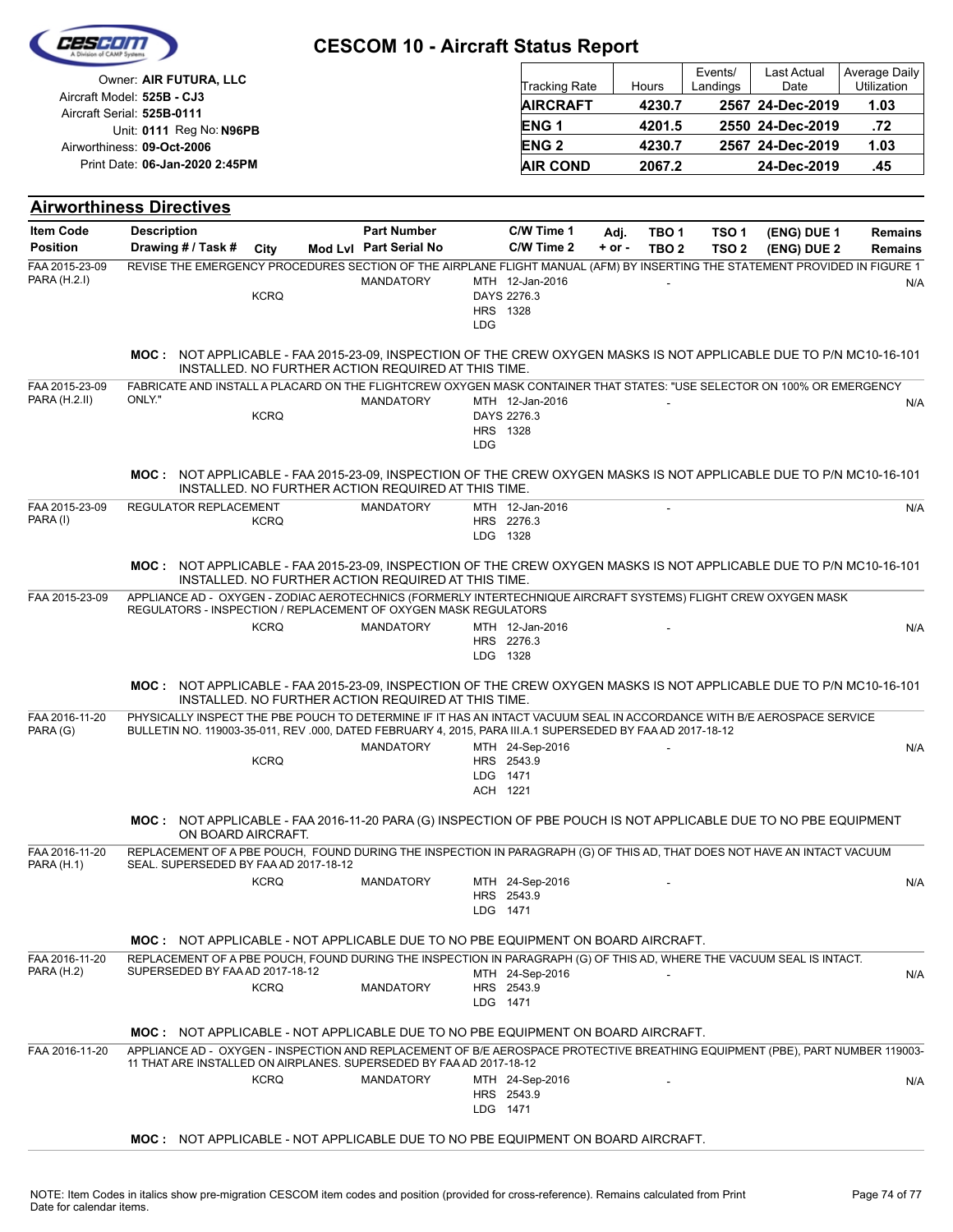|                                                        |                                                                                                                                                                                                                                                                                                             |             | <b>CESCOM 10 - Aircraft Status Report</b> |                |                                           |            |                  |                     |                            |                              |
|--------------------------------------------------------|-------------------------------------------------------------------------------------------------------------------------------------------------------------------------------------------------------------------------------------------------------------------------------------------------------------|-------------|-------------------------------------------|----------------|-------------------------------------------|------------|------------------|---------------------|----------------------------|------------------------------|
|                                                        | Owner: AIR FUTURA, LLC                                                                                                                                                                                                                                                                                      |             |                                           |                | <b>Tracking Rate</b>                      |            | Hours            | Events/<br>Landings | <b>Last Actual</b><br>Date | Average Daily<br>Utilization |
|                                                        | Aircraft Model: 525B - CJ3                                                                                                                                                                                                                                                                                  |             |                                           |                | <b>AIRCRAFT</b>                           |            | 4230.7           |                     | 2567 24-Dec-2019           | 1.03                         |
| Aircraft Serial: 525B-0111<br>Unit: 0111 Reg No: N96PB |                                                                                                                                                                                                                                                                                                             |             |                                           |                | <b>ENG 1</b>                              |            | 4201.5           |                     | 2550 24-Dec-2019           | .72                          |
|                                                        | Airworthiness: 09-Oct-2006                                                                                                                                                                                                                                                                                  |             |                                           |                | <b>ENG2</b>                               |            | 4230.7           |                     | 2567 24-Dec-2019           | 1.03                         |
|                                                        | Print Date: 06-Jan-2020 2:45PM                                                                                                                                                                                                                                                                              |             |                                           |                | <b>AIR COND</b>                           |            | 2067.2           |                     | 24-Dec-2019                | .45                          |
|                                                        | <b>Airworthiness Directives</b>                                                                                                                                                                                                                                                                             |             |                                           |                |                                           |            |                  |                     |                            |                              |
| <b>Item Code</b>                                       | <b>Description</b>                                                                                                                                                                                                                                                                                          |             | <b>Part Number</b>                        |                | C/W Time 1                                | Adj.       | TBO <sub>1</sub> | TSO <sub>1</sub>    | (ENG) DUE 1                | <b>Remains</b>               |
| <b>Position</b>                                        | Drawing # / Task #                                                                                                                                                                                                                                                                                          | City        | Mod Lvl Part Serial No                    |                | C/W Time 2                                | $+$ or $-$ | TBO <sub>2</sub> | TSO <sub>2</sub>    | (ENG) DUE 2                | <b>Remains</b>               |
| FAA 2017-18-12<br>PARA (G)                             | INSPECTION RETAINED FROM AD 2016-11-20 FOR AIRPLANES WITH PBE, P/N 119003-11, INSTALLED                                                                                                                                                                                                                     | <b>KCRQ</b> | <b>MANDATORY</b>                          |                | MTH 22-Mar-2018<br>HRS 3332.5<br>LDG 1969 |            |                  |                     |                            | N/A                          |
|                                                        | MOC: NOT APPLICABLE - INSPECTION OF PBE P/N 119003-21 IS NOT APPLICABLE DUE TO NO PBE INSTALLED.                                                                                                                                                                                                            |             |                                           |                |                                           |            |                  |                     |                            |                              |
| FAA 2017-18-12<br>PARA (H)                             | REPLACEMENT RETAINED FROM AD 2016-11-20 FOR AIRPLANES WITH PBE, P/N 119003-11, INSTALLED                                                                                                                                                                                                                    | <b>KCRQ</b> | <b>MANDATORY</b>                          |                | MTH 22-Mar-2018<br>HRS 3332.5<br>LDG 1969 |            |                  |                     |                            | N/A                          |
|                                                        | MOC: NOT APPLICABLE - INSPECTION OF PBE P/N 119003-21 IS NOT APPLICABLE DUE TO NO PBE INSTALLED.                                                                                                                                                                                                            |             |                                           |                |                                           |            |                  |                     |                            |                              |
| FAA 2017-18-12<br>PARA (I) & (J)                       | INSPECT TO DETERMINE IF THE S/N OF THE INSTALLED PBE, P/N 119003-21, IS WITHIN THE RANGE OF 004-14768M THROUGH 004-21093M OR 004-<br>02393M THROUGH 004-03033M AND IF FOUND WITHIN THE S/N RANGE REPLACE IT.                                                                                                |             |                                           |                |                                           |            |                  |                     |                            |                              |
|                                                        |                                                                                                                                                                                                                                                                                                             | <b>KCRQ</b> | <b>MANDATORY</b>                          |                | MTH 22-Mar-2018<br>HRS 3332.5<br>LDG 1969 |            |                  |                     |                            | N/A                          |
|                                                        | MOC: NOT APPLICABLE - FAA 2017-18-12 PARA (I) & (J), INSPECTION OF PBE P/N 119003-21 IS NOT APPLICABLE DUE TO NO PBE<br><b>INSTALLED.</b>                                                                                                                                                                   |             |                                           |                |                                           |            |                  |                     |                            |                              |
| FAA 2017-18-12                                         | APPLIANCE AD - OXYGEN - INSPECTION AND REPLACEMENT OF B/E AEROSPACE PROTECTIVE BREATHING EQUIPMENT (PBE), PART NUMBER 119003-<br>11 AND 119003-21 THAT ARE INSTALLED ON AIRPLANES                                                                                                                           |             |                                           |                |                                           |            |                  |                     |                            |                              |
|                                                        |                                                                                                                                                                                                                                                                                                             | <b>KCRQ</b> | <b>MANDATORY</b>                          |                | MTH 22-Mar-2018<br>HRS 3332.5<br>LDG 1969 |            |                  |                     |                            | N/A                          |
|                                                        | MOC: NOT APPLICABLE - INSPECTION OF PBE P/N 119003-21 IS NOT APPLICABLE DUE TO NO PBE INSTALLED.                                                                                                                                                                                                            |             |                                           |                |                                           |            |                  |                     |                            |                              |
| FAA 2008-03-10<br>53AD-01                              | INSPECT THE LOWER WING SKIN STRUCTURE, FORWARD WING SPAR, LOWER FUSELAGE SKIN, FAIRINGS, AND THE EXTERNAL FAIRING FRAMES<br>FOR CORROSION; REPAIR ANY DAMAGE FOUND; APPLY A CORROSION INHIBITIVE SEALANT TO THE FUSELAGE FAIRINGS BEFORE REINSTALLING;<br>AND DISABLE THE COCKPIT MOUNTED PILOT RELIEF TUBE |             |                                           |                |                                           |            |                  |                     |                            |                              |
|                                                        |                                                                                                                                                                                                                                                                                                             | <b>ICT</b>  | <b>AIRWORTHINESS</b>                      | <b>HRS</b> 342 | MTH 13-May-2008                           |            | A/R              |                     |                            | Complete                     |
|                                                        | <b>MOC: COMPLIED WITH</b>                                                                                                                                                                                                                                                                                   |             |                                           |                |                                           |            |                  |                     |                            |                              |

**STATE** 

 $\overline{\phantom{0}}$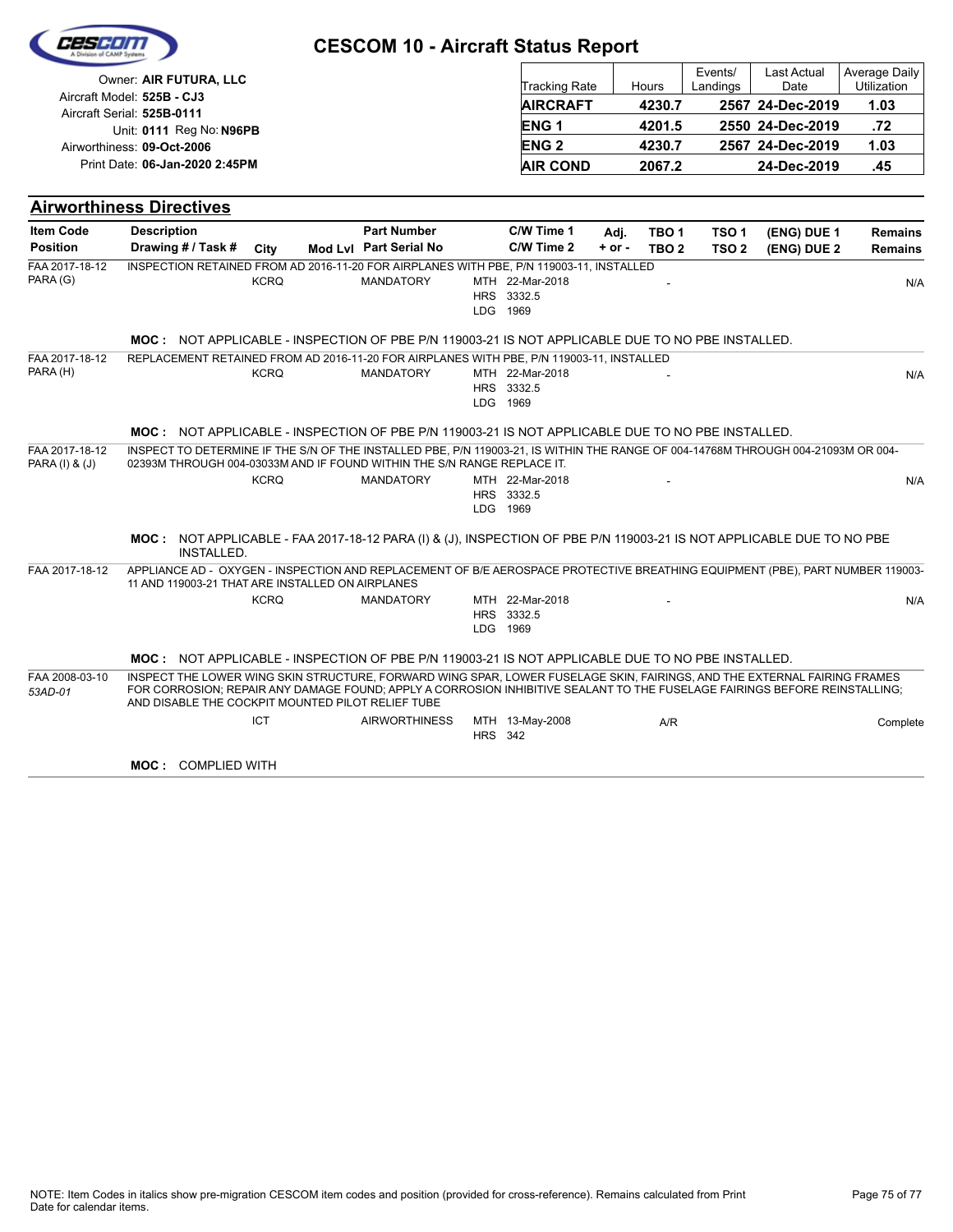

## **CESCOM 10 - Aircraft Status Report**

Unit: 0111 Reg No: N96PB **06-Jan-2020 2:45PM** Print Date: **09-Oct-2006** Airworthiness: Owner: **AIR FUTURA, LLC** Aircraft Serial: **525B-0111** Aircraft Model: **525B - CJ3**

| <b>Tracking Rate</b> | Hours  | Events/<br>Landings | <b>Last Actual</b><br>Date | Average Daily<br>Utilization |
|----------------------|--------|---------------------|----------------------------|------------------------------|
| <b>AIRCRAFT</b>      | 4230.7 |                     | 2567 24-Dec-2019           | 1.03                         |
| <b>ENG1</b>          | 4201.5 |                     | 2550 24-Dec-2019           | .72                          |
| <b>ENG 2</b>         | 4230.7 |                     | 2567 24-Dec-2019           | 1.03                         |
| <b>AIR COND</b>      | 2067.2 |                     | 24-Dec-2019                | .45                          |

| <b>Part Number</b><br>C/W Time 1<br><b>Description</b><br>TSO <sub>1</sub><br>TBO <sub>1</sub><br>(ENG) DUE 1<br>Adj.<br><b>Remains</b><br>Mod Lvl Part Serial No<br>C/W Time 2<br>Drawing # / Task #<br>City<br>$+$ or $-$<br>TBO <sub>2</sub><br>TSO <sub>2</sub><br>(ENG) DUE 2<br><b>Remains</b><br>COCKPIT RELIEF TUBE FACTORY OPTION<br>MTH 09-Oct-2006<br>*CF<br>102<br>FO<br>US AIRCRAFT PLACARDS FACTORY OPTION<br>MTH 09-Oct-2006<br>23FO188: P<br>*CF<br>188P<br>FO<br>23FO501<br>MOBIL JET II OIL FACTORY OPTION<br>501<br>MTH 09-Oct-2006<br>$\blacksquare$<br>*CF<br>FO<br>23FO54<br>TAIL LOGO LIGHT-DEVORE FACTORY OPTION<br>MTH 09-Oct-2006<br>*CF<br>54<br>FO<br>PULSELIGHT SYSTEM(2401) W/INTERFACE TO TCAS II-PRECISE FL FACTORY OPTION<br>23FO56 : E<br>*CF<br>56E<br>MTH 09-Oct-2006<br>FO<br>23FO629S<br>WX-1000E LIGHTNING DETECTION L3 COMMUNICATIONS FACTORY OPTION<br>23FO629: S<br>*CF<br>629S<br>MTH 09-Oct-2006<br>FO<br>BROADCAST GRAPHICAL WEATHER DISPLAY - COLLINS FACTORY OPTION<br>*CF<br>630D<br>MTH 09-Oct-2006<br>FO<br>VOICE ANNUNCIATOR FACTORY OPTION<br>MTH 09-Oct-2006<br>$*$ CF<br>650<br>FO<br>23FO675G<br>AIRCELL ST-3100 FACTORY OPTION<br>MTH 09-Oct-2006<br>675G<br>$\overline{\phantom{a}}$<br>23FO675: G<br>*CF<br>FO<br>23FO675L<br>AIRCELL INTERCOM SWITCH FACTORY OPTION<br>MTH 09-Oct-2006<br>ä,<br>23FO675 : L<br>*CF<br>675L<br>FO<br>42 AMP HOUR LEAD ACID BATTERY CONCORDE (EX) FACTORY OPTION<br>*CF<br>186P<br>MTH 09-Oct-2006<br>FO<br>ELECTRONIC CHARTS - JEPPESEN FACTORY OPTION<br>24FO655<br>MTH 09-Oct-2006<br>*CF<br>655<br>FO<br>25FO130M<br>LEFT HAND BELTED TOILET FACTORY OPTION<br>MTH 09-Oct-2006<br>*CF<br>130M<br>FO<br>COCKPIT VOICE RECORDER FACTORY OPTION<br>MTH 09-Oct-2006<br>25FO634 : K<br>*CF<br>634K<br>FO<br>25FO728D<br>BEIGE COLORED CKP/CABIN DOOR TRIM FACTORY OPTION<br>25FO728 : D<br>*CF<br>728D<br>MTH 09-Oct-2006<br>FO<br>PILOT'S ANGLE OF ATTACK INDEX-SAFELIGHT FACTORY OPTION<br>*CF<br>MTH 09-Oct-2006<br>11A<br>FO<br>RTA-852 TURBULENCE DOPPLER RADAR - COLLINS (EX) FACTORY OPTION<br>34FO630 : B<br>*CF<br>630B<br>MTH 09-Oct-2006<br>FO<br>34FO635N<br>TTR-4000 TCAS II COLLINS (EX) FACTORY OPTION<br>MTH 09-Oct-2006<br>*CF<br>34FO635: N<br>635N<br>FO<br>FMS 2 GARMIN GPS-500 FACTORY OPTION<br>MTH 09-Oct-2006<br>$*$ CF<br>686Q<br>FO<br>MARK VIII EGPWS - HONEYWELL (EX) FACTORY OPTION<br>MTH 09-Oct-2006<br>ä,<br>34FO691: H<br>$*$ CF<br>691H<br>FO | <b>Factory Installed</b> |  |  |  |  |  |  |
|-------------------------------------------------------------------------------------------------------------------------------------------------------------------------------------------------------------------------------------------------------------------------------------------------------------------------------------------------------------------------------------------------------------------------------------------------------------------------------------------------------------------------------------------------------------------------------------------------------------------------------------------------------------------------------------------------------------------------------------------------------------------------------------------------------------------------------------------------------------------------------------------------------------------------------------------------------------------------------------------------------------------------------------------------------------------------------------------------------------------------------------------------------------------------------------------------------------------------------------------------------------------------------------------------------------------------------------------------------------------------------------------------------------------------------------------------------------------------------------------------------------------------------------------------------------------------------------------------------------------------------------------------------------------------------------------------------------------------------------------------------------------------------------------------------------------------------------------------------------------------------------------------------------------------------------------------------------------------------------------------------------------------------------------------------------------------------------------------------------------------------------------------------------------------------------------------------------------------------------------------------------------------------------------------------------------------------------------------------------------------------------------------------------------------------------------------------------------------|--------------------------|--|--|--|--|--|--|
|                                                                                                                                                                                                                                                                                                                                                                                                                                                                                                                                                                                                                                                                                                                                                                                                                                                                                                                                                                                                                                                                                                                                                                                                                                                                                                                                                                                                                                                                                                                                                                                                                                                                                                                                                                                                                                                                                                                                                                                                                                                                                                                                                                                                                                                                                                                                                                                                                                                                         | <b>Item Code</b>         |  |  |  |  |  |  |
|                                                                                                                                                                                                                                                                                                                                                                                                                                                                                                                                                                                                                                                                                                                                                                                                                                                                                                                                                                                                                                                                                                                                                                                                                                                                                                                                                                                                                                                                                                                                                                                                                                                                                                                                                                                                                                                                                                                                                                                                                                                                                                                                                                                                                                                                                                                                                                                                                                                                         | <b>Position</b>          |  |  |  |  |  |  |
|                                                                                                                                                                                                                                                                                                                                                                                                                                                                                                                                                                                                                                                                                                                                                                                                                                                                                                                                                                                                                                                                                                                                                                                                                                                                                                                                                                                                                                                                                                                                                                                                                                                                                                                                                                                                                                                                                                                                                                                                                                                                                                                                                                                                                                                                                                                                                                                                                                                                         | 00FO102                  |  |  |  |  |  |  |
|                                                                                                                                                                                                                                                                                                                                                                                                                                                                                                                                                                                                                                                                                                                                                                                                                                                                                                                                                                                                                                                                                                                                                                                                                                                                                                                                                                                                                                                                                                                                                                                                                                                                                                                                                                                                                                                                                                                                                                                                                                                                                                                                                                                                                                                                                                                                                                                                                                                                         |                          |  |  |  |  |  |  |
|                                                                                                                                                                                                                                                                                                                                                                                                                                                                                                                                                                                                                                                                                                                                                                                                                                                                                                                                                                                                                                                                                                                                                                                                                                                                                                                                                                                                                                                                                                                                                                                                                                                                                                                                                                                                                                                                                                                                                                                                                                                                                                                                                                                                                                                                                                                                                                                                                                                                         |                          |  |  |  |  |  |  |
|                                                                                                                                                                                                                                                                                                                                                                                                                                                                                                                                                                                                                                                                                                                                                                                                                                                                                                                                                                                                                                                                                                                                                                                                                                                                                                                                                                                                                                                                                                                                                                                                                                                                                                                                                                                                                                                                                                                                                                                                                                                                                                                                                                                                                                                                                                                                                                                                                                                                         | 23FO188P                 |  |  |  |  |  |  |
|                                                                                                                                                                                                                                                                                                                                                                                                                                                                                                                                                                                                                                                                                                                                                                                                                                                                                                                                                                                                                                                                                                                                                                                                                                                                                                                                                                                                                                                                                                                                                                                                                                                                                                                                                                                                                                                                                                                                                                                                                                                                                                                                                                                                                                                                                                                                                                                                                                                                         |                          |  |  |  |  |  |  |
|                                                                                                                                                                                                                                                                                                                                                                                                                                                                                                                                                                                                                                                                                                                                                                                                                                                                                                                                                                                                                                                                                                                                                                                                                                                                                                                                                                                                                                                                                                                                                                                                                                                                                                                                                                                                                                                                                                                                                                                                                                                                                                                                                                                                                                                                                                                                                                                                                                                                         |                          |  |  |  |  |  |  |
|                                                                                                                                                                                                                                                                                                                                                                                                                                                                                                                                                                                                                                                                                                                                                                                                                                                                                                                                                                                                                                                                                                                                                                                                                                                                                                                                                                                                                                                                                                                                                                                                                                                                                                                                                                                                                                                                                                                                                                                                                                                                                                                                                                                                                                                                                                                                                                                                                                                                         |                          |  |  |  |  |  |  |
|                                                                                                                                                                                                                                                                                                                                                                                                                                                                                                                                                                                                                                                                                                                                                                                                                                                                                                                                                                                                                                                                                                                                                                                                                                                                                                                                                                                                                                                                                                                                                                                                                                                                                                                                                                                                                                                                                                                                                                                                                                                                                                                                                                                                                                                                                                                                                                                                                                                                         |                          |  |  |  |  |  |  |
|                                                                                                                                                                                                                                                                                                                                                                                                                                                                                                                                                                                                                                                                                                                                                                                                                                                                                                                                                                                                                                                                                                                                                                                                                                                                                                                                                                                                                                                                                                                                                                                                                                                                                                                                                                                                                                                                                                                                                                                                                                                                                                                                                                                                                                                                                                                                                                                                                                                                         |                          |  |  |  |  |  |  |
|                                                                                                                                                                                                                                                                                                                                                                                                                                                                                                                                                                                                                                                                                                                                                                                                                                                                                                                                                                                                                                                                                                                                                                                                                                                                                                                                                                                                                                                                                                                                                                                                                                                                                                                                                                                                                                                                                                                                                                                                                                                                                                                                                                                                                                                                                                                                                                                                                                                                         |                          |  |  |  |  |  |  |
|                                                                                                                                                                                                                                                                                                                                                                                                                                                                                                                                                                                                                                                                                                                                                                                                                                                                                                                                                                                                                                                                                                                                                                                                                                                                                                                                                                                                                                                                                                                                                                                                                                                                                                                                                                                                                                                                                                                                                                                                                                                                                                                                                                                                                                                                                                                                                                                                                                                                         | 23FO56E                  |  |  |  |  |  |  |
|                                                                                                                                                                                                                                                                                                                                                                                                                                                                                                                                                                                                                                                                                                                                                                                                                                                                                                                                                                                                                                                                                                                                                                                                                                                                                                                                                                                                                                                                                                                                                                                                                                                                                                                                                                                                                                                                                                                                                                                                                                                                                                                                                                                                                                                                                                                                                                                                                                                                         |                          |  |  |  |  |  |  |
|                                                                                                                                                                                                                                                                                                                                                                                                                                                                                                                                                                                                                                                                                                                                                                                                                                                                                                                                                                                                                                                                                                                                                                                                                                                                                                                                                                                                                                                                                                                                                                                                                                                                                                                                                                                                                                                                                                                                                                                                                                                                                                                                                                                                                                                                                                                                                                                                                                                                         |                          |  |  |  |  |  |  |
|                                                                                                                                                                                                                                                                                                                                                                                                                                                                                                                                                                                                                                                                                                                                                                                                                                                                                                                                                                                                                                                                                                                                                                                                                                                                                                                                                                                                                                                                                                                                                                                                                                                                                                                                                                                                                                                                                                                                                                                                                                                                                                                                                                                                                                                                                                                                                                                                                                                                         |                          |  |  |  |  |  |  |
|                                                                                                                                                                                                                                                                                                                                                                                                                                                                                                                                                                                                                                                                                                                                                                                                                                                                                                                                                                                                                                                                                                                                                                                                                                                                                                                                                                                                                                                                                                                                                                                                                                                                                                                                                                                                                                                                                                                                                                                                                                                                                                                                                                                                                                                                                                                                                                                                                                                                         |                          |  |  |  |  |  |  |
|                                                                                                                                                                                                                                                                                                                                                                                                                                                                                                                                                                                                                                                                                                                                                                                                                                                                                                                                                                                                                                                                                                                                                                                                                                                                                                                                                                                                                                                                                                                                                                                                                                                                                                                                                                                                                                                                                                                                                                                                                                                                                                                                                                                                                                                                                                                                                                                                                                                                         | 23FO630D                 |  |  |  |  |  |  |
|                                                                                                                                                                                                                                                                                                                                                                                                                                                                                                                                                                                                                                                                                                                                                                                                                                                                                                                                                                                                                                                                                                                                                                                                                                                                                                                                                                                                                                                                                                                                                                                                                                                                                                                                                                                                                                                                                                                                                                                                                                                                                                                                                                                                                                                                                                                                                                                                                                                                         | 23FO630: D               |  |  |  |  |  |  |
|                                                                                                                                                                                                                                                                                                                                                                                                                                                                                                                                                                                                                                                                                                                                                                                                                                                                                                                                                                                                                                                                                                                                                                                                                                                                                                                                                                                                                                                                                                                                                                                                                                                                                                                                                                                                                                                                                                                                                                                                                                                                                                                                                                                                                                                                                                                                                                                                                                                                         |                          |  |  |  |  |  |  |
|                                                                                                                                                                                                                                                                                                                                                                                                                                                                                                                                                                                                                                                                                                                                                                                                                                                                                                                                                                                                                                                                                                                                                                                                                                                                                                                                                                                                                                                                                                                                                                                                                                                                                                                                                                                                                                                                                                                                                                                                                                                                                                                                                                                                                                                                                                                                                                                                                                                                         | 23FO650                  |  |  |  |  |  |  |
|                                                                                                                                                                                                                                                                                                                                                                                                                                                                                                                                                                                                                                                                                                                                                                                                                                                                                                                                                                                                                                                                                                                                                                                                                                                                                                                                                                                                                                                                                                                                                                                                                                                                                                                                                                                                                                                                                                                                                                                                                                                                                                                                                                                                                                                                                                                                                                                                                                                                         |                          |  |  |  |  |  |  |
|                                                                                                                                                                                                                                                                                                                                                                                                                                                                                                                                                                                                                                                                                                                                                                                                                                                                                                                                                                                                                                                                                                                                                                                                                                                                                                                                                                                                                                                                                                                                                                                                                                                                                                                                                                                                                                                                                                                                                                                                                                                                                                                                                                                                                                                                                                                                                                                                                                                                         |                          |  |  |  |  |  |  |
|                                                                                                                                                                                                                                                                                                                                                                                                                                                                                                                                                                                                                                                                                                                                                                                                                                                                                                                                                                                                                                                                                                                                                                                                                                                                                                                                                                                                                                                                                                                                                                                                                                                                                                                                                                                                                                                                                                                                                                                                                                                                                                                                                                                                                                                                                                                                                                                                                                                                         |                          |  |  |  |  |  |  |
|                                                                                                                                                                                                                                                                                                                                                                                                                                                                                                                                                                                                                                                                                                                                                                                                                                                                                                                                                                                                                                                                                                                                                                                                                                                                                                                                                                                                                                                                                                                                                                                                                                                                                                                                                                                                                                                                                                                                                                                                                                                                                                                                                                                                                                                                                                                                                                                                                                                                         |                          |  |  |  |  |  |  |
|                                                                                                                                                                                                                                                                                                                                                                                                                                                                                                                                                                                                                                                                                                                                                                                                                                                                                                                                                                                                                                                                                                                                                                                                                                                                                                                                                                                                                                                                                                                                                                                                                                                                                                                                                                                                                                                                                                                                                                                                                                                                                                                                                                                                                                                                                                                                                                                                                                                                         |                          |  |  |  |  |  |  |
|                                                                                                                                                                                                                                                                                                                                                                                                                                                                                                                                                                                                                                                                                                                                                                                                                                                                                                                                                                                                                                                                                                                                                                                                                                                                                                                                                                                                                                                                                                                                                                                                                                                                                                                                                                                                                                                                                                                                                                                                                                                                                                                                                                                                                                                                                                                                                                                                                                                                         |                          |  |  |  |  |  |  |
|                                                                                                                                                                                                                                                                                                                                                                                                                                                                                                                                                                                                                                                                                                                                                                                                                                                                                                                                                                                                                                                                                                                                                                                                                                                                                                                                                                                                                                                                                                                                                                                                                                                                                                                                                                                                                                                                                                                                                                                                                                                                                                                                                                                                                                                                                                                                                                                                                                                                         | 24FO186P                 |  |  |  |  |  |  |
|                                                                                                                                                                                                                                                                                                                                                                                                                                                                                                                                                                                                                                                                                                                                                                                                                                                                                                                                                                                                                                                                                                                                                                                                                                                                                                                                                                                                                                                                                                                                                                                                                                                                                                                                                                                                                                                                                                                                                                                                                                                                                                                                                                                                                                                                                                                                                                                                                                                                         | 24FO186: P               |  |  |  |  |  |  |
|                                                                                                                                                                                                                                                                                                                                                                                                                                                                                                                                                                                                                                                                                                                                                                                                                                                                                                                                                                                                                                                                                                                                                                                                                                                                                                                                                                                                                                                                                                                                                                                                                                                                                                                                                                                                                                                                                                                                                                                                                                                                                                                                                                                                                                                                                                                                                                                                                                                                         |                          |  |  |  |  |  |  |
|                                                                                                                                                                                                                                                                                                                                                                                                                                                                                                                                                                                                                                                                                                                                                                                                                                                                                                                                                                                                                                                                                                                                                                                                                                                                                                                                                                                                                                                                                                                                                                                                                                                                                                                                                                                                                                                                                                                                                                                                                                                                                                                                                                                                                                                                                                                                                                                                                                                                         |                          |  |  |  |  |  |  |
|                                                                                                                                                                                                                                                                                                                                                                                                                                                                                                                                                                                                                                                                                                                                                                                                                                                                                                                                                                                                                                                                                                                                                                                                                                                                                                                                                                                                                                                                                                                                                                                                                                                                                                                                                                                                                                                                                                                                                                                                                                                                                                                                                                                                                                                                                                                                                                                                                                                                         |                          |  |  |  |  |  |  |
|                                                                                                                                                                                                                                                                                                                                                                                                                                                                                                                                                                                                                                                                                                                                                                                                                                                                                                                                                                                                                                                                                                                                                                                                                                                                                                                                                                                                                                                                                                                                                                                                                                                                                                                                                                                                                                                                                                                                                                                                                                                                                                                                                                                                                                                                                                                                                                                                                                                                         |                          |  |  |  |  |  |  |
|                                                                                                                                                                                                                                                                                                                                                                                                                                                                                                                                                                                                                                                                                                                                                                                                                                                                                                                                                                                                                                                                                                                                                                                                                                                                                                                                                                                                                                                                                                                                                                                                                                                                                                                                                                                                                                                                                                                                                                                                                                                                                                                                                                                                                                                                                                                                                                                                                                                                         | 25FO130 : M              |  |  |  |  |  |  |
|                                                                                                                                                                                                                                                                                                                                                                                                                                                                                                                                                                                                                                                                                                                                                                                                                                                                                                                                                                                                                                                                                                                                                                                                                                                                                                                                                                                                                                                                                                                                                                                                                                                                                                                                                                                                                                                                                                                                                                                                                                                                                                                                                                                                                                                                                                                                                                                                                                                                         |                          |  |  |  |  |  |  |
|                                                                                                                                                                                                                                                                                                                                                                                                                                                                                                                                                                                                                                                                                                                                                                                                                                                                                                                                                                                                                                                                                                                                                                                                                                                                                                                                                                                                                                                                                                                                                                                                                                                                                                                                                                                                                                                                                                                                                                                                                                                                                                                                                                                                                                                                                                                                                                                                                                                                         | 25FO634K                 |  |  |  |  |  |  |
|                                                                                                                                                                                                                                                                                                                                                                                                                                                                                                                                                                                                                                                                                                                                                                                                                                                                                                                                                                                                                                                                                                                                                                                                                                                                                                                                                                                                                                                                                                                                                                                                                                                                                                                                                                                                                                                                                                                                                                                                                                                                                                                                                                                                                                                                                                                                                                                                                                                                         |                          |  |  |  |  |  |  |
|                                                                                                                                                                                                                                                                                                                                                                                                                                                                                                                                                                                                                                                                                                                                                                                                                                                                                                                                                                                                                                                                                                                                                                                                                                                                                                                                                                                                                                                                                                                                                                                                                                                                                                                                                                                                                                                                                                                                                                                                                                                                                                                                                                                                                                                                                                                                                                                                                                                                         |                          |  |  |  |  |  |  |
|                                                                                                                                                                                                                                                                                                                                                                                                                                                                                                                                                                                                                                                                                                                                                                                                                                                                                                                                                                                                                                                                                                                                                                                                                                                                                                                                                                                                                                                                                                                                                                                                                                                                                                                                                                                                                                                                                                                                                                                                                                                                                                                                                                                                                                                                                                                                                                                                                                                                         |                          |  |  |  |  |  |  |
|                                                                                                                                                                                                                                                                                                                                                                                                                                                                                                                                                                                                                                                                                                                                                                                                                                                                                                                                                                                                                                                                                                                                                                                                                                                                                                                                                                                                                                                                                                                                                                                                                                                                                                                                                                                                                                                                                                                                                                                                                                                                                                                                                                                                                                                                                                                                                                                                                                                                         |                          |  |  |  |  |  |  |
|                                                                                                                                                                                                                                                                                                                                                                                                                                                                                                                                                                                                                                                                                                                                                                                                                                                                                                                                                                                                                                                                                                                                                                                                                                                                                                                                                                                                                                                                                                                                                                                                                                                                                                                                                                                                                                                                                                                                                                                                                                                                                                                                                                                                                                                                                                                                                                                                                                                                         | 34FO11A                  |  |  |  |  |  |  |
|                                                                                                                                                                                                                                                                                                                                                                                                                                                                                                                                                                                                                                                                                                                                                                                                                                                                                                                                                                                                                                                                                                                                                                                                                                                                                                                                                                                                                                                                                                                                                                                                                                                                                                                                                                                                                                                                                                                                                                                                                                                                                                                                                                                                                                                                                                                                                                                                                                                                         | 34FO11: A                |  |  |  |  |  |  |
|                                                                                                                                                                                                                                                                                                                                                                                                                                                                                                                                                                                                                                                                                                                                                                                                                                                                                                                                                                                                                                                                                                                                                                                                                                                                                                                                                                                                                                                                                                                                                                                                                                                                                                                                                                                                                                                                                                                                                                                                                                                                                                                                                                                                                                                                                                                                                                                                                                                                         |                          |  |  |  |  |  |  |
|                                                                                                                                                                                                                                                                                                                                                                                                                                                                                                                                                                                                                                                                                                                                                                                                                                                                                                                                                                                                                                                                                                                                                                                                                                                                                                                                                                                                                                                                                                                                                                                                                                                                                                                                                                                                                                                                                                                                                                                                                                                                                                                                                                                                                                                                                                                                                                                                                                                                         | 34FO630B                 |  |  |  |  |  |  |
|                                                                                                                                                                                                                                                                                                                                                                                                                                                                                                                                                                                                                                                                                                                                                                                                                                                                                                                                                                                                                                                                                                                                                                                                                                                                                                                                                                                                                                                                                                                                                                                                                                                                                                                                                                                                                                                                                                                                                                                                                                                                                                                                                                                                                                                                                                                                                                                                                                                                         |                          |  |  |  |  |  |  |
|                                                                                                                                                                                                                                                                                                                                                                                                                                                                                                                                                                                                                                                                                                                                                                                                                                                                                                                                                                                                                                                                                                                                                                                                                                                                                                                                                                                                                                                                                                                                                                                                                                                                                                                                                                                                                                                                                                                                                                                                                                                                                                                                                                                                                                                                                                                                                                                                                                                                         |                          |  |  |  |  |  |  |
|                                                                                                                                                                                                                                                                                                                                                                                                                                                                                                                                                                                                                                                                                                                                                                                                                                                                                                                                                                                                                                                                                                                                                                                                                                                                                                                                                                                                                                                                                                                                                                                                                                                                                                                                                                                                                                                                                                                                                                                                                                                                                                                                                                                                                                                                                                                                                                                                                                                                         |                          |  |  |  |  |  |  |
|                                                                                                                                                                                                                                                                                                                                                                                                                                                                                                                                                                                                                                                                                                                                                                                                                                                                                                                                                                                                                                                                                                                                                                                                                                                                                                                                                                                                                                                                                                                                                                                                                                                                                                                                                                                                                                                                                                                                                                                                                                                                                                                                                                                                                                                                                                                                                                                                                                                                         |                          |  |  |  |  |  |  |
|                                                                                                                                                                                                                                                                                                                                                                                                                                                                                                                                                                                                                                                                                                                                                                                                                                                                                                                                                                                                                                                                                                                                                                                                                                                                                                                                                                                                                                                                                                                                                                                                                                                                                                                                                                                                                                                                                                                                                                                                                                                                                                                                                                                                                                                                                                                                                                                                                                                                         | 34FO686Q                 |  |  |  |  |  |  |
|                                                                                                                                                                                                                                                                                                                                                                                                                                                                                                                                                                                                                                                                                                                                                                                                                                                                                                                                                                                                                                                                                                                                                                                                                                                                                                                                                                                                                                                                                                                                                                                                                                                                                                                                                                                                                                                                                                                                                                                                                                                                                                                                                                                                                                                                                                                                                                                                                                                                         | 34FO686 : Q              |  |  |  |  |  |  |
|                                                                                                                                                                                                                                                                                                                                                                                                                                                                                                                                                                                                                                                                                                                                                                                                                                                                                                                                                                                                                                                                                                                                                                                                                                                                                                                                                                                                                                                                                                                                                                                                                                                                                                                                                                                                                                                                                                                                                                                                                                                                                                                                                                                                                                                                                                                                                                                                                                                                         |                          |  |  |  |  |  |  |
|                                                                                                                                                                                                                                                                                                                                                                                                                                                                                                                                                                                                                                                                                                                                                                                                                                                                                                                                                                                                                                                                                                                                                                                                                                                                                                                                                                                                                                                                                                                                                                                                                                                                                                                                                                                                                                                                                                                                                                                                                                                                                                                                                                                                                                                                                                                                                                                                                                                                         | 34FO691H                 |  |  |  |  |  |  |
|                                                                                                                                                                                                                                                                                                                                                                                                                                                                                                                                                                                                                                                                                                                                                                                                                                                                                                                                                                                                                                                                                                                                                                                                                                                                                                                                                                                                                                                                                                                                                                                                                                                                                                                                                                                                                                                                                                                                                                                                                                                                                                                                                                                                                                                                                                                                                                                                                                                                         |                          |  |  |  |  |  |  |